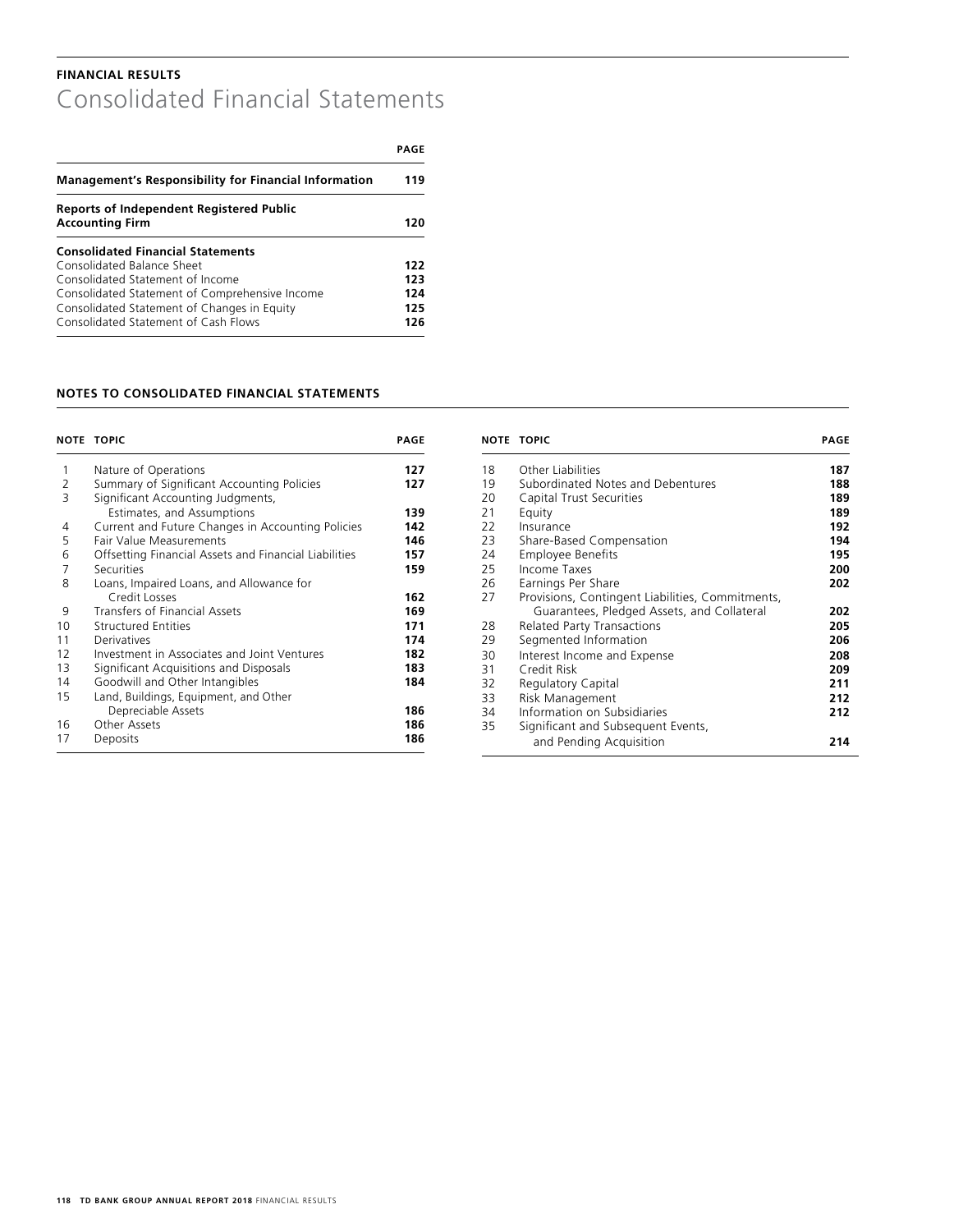## **MANAGEMENT'S RESPONSIBILITY FOR FINANCIAL INFORMATION**

The management of The Toronto-Dominion Bank and its subsidiaries (the "Bank") is responsible for the integrity, consistency, objectivity, and reliability of the Consolidated Financial Statements of the Bank and related financial information as presented. International Financial Reporting Standards as issued by the International Accounting Standards Board, as well as the requirements of the *Bank Act* (Canada), and related regulations have been applied and management has exercised its judgment and made best estimates where appropriate.

The Bank's accounting system and related internal controls are designed, and supporting procedures maintained, to provide reasonable assurance that financial records are complete and accurate, and that assets are safeguarded against loss from unauthorized use or disposition. These supporting procedures include the careful selection and training of qualified staff, the establishment of organizational structures providing a well-defined division of responsibilities and accountability for performance, and the communication of policies and guidelines of business conduct throughout the Bank.

Management has assessed the effectiveness of the Bank's internal control over financial reporting as at October 31, 2018, using the framework found in Internal Control – Integrated Framework issued by the Committee of Sponsoring Organizations of the Treadway Commission 2013 Framework. Based upon this assessment, management has concluded that as at October 31, 2018, the Bank's internal control over financial reporting is effective.

The Bank's Board of Directors, acting through the Audit Committee which is composed entirely of independent directors, oversees management's responsibilities for financial reporting. The Audit Committee reviews the Consolidated Financial Statements and recommends them to the Board for approval. Other responsibilities of the Audit Committee include monitoring the Bank's system of internal control over the financial reporting process and making recommendations to the Board and shareholders regarding the appointment of the external auditor.

The Bank's Chief Auditor, who has full and free access to the Audit Committee, conducts an extensive program of audits. This program supports the system of internal control and is carried out by a professional staff of auditors.

The Office of the Superintendent of Financial Institutions Canada, makes such examination and enquiry into the affairs of the Bank as deemed necessary to ensure that the provisions of the *Bank Act*, having reference to the safety of the depositors, are being duly observed and that the Bank is in sound financial condition.

Ernst & Young LLP, the independent auditors appointed by the shareholders of the Bank, have audited the effectiveness of the Bank's internal control over financial reporting as at October 31, 2018, in addition to auditing the Bank's Consolidated Financial Statements as of the same date. Their reports, which expressed an unqualified opinion, can be found on the following pages of the Consolidated Financial Statements. Ernst & Young LLP have full and free access to, and meet periodically with, the Audit Committee to discuss their audit and matters arising there from, such as, comments they may have on the fairness of financial reporting and the adequacy of internal controls.

Bharas Newsi Am

**Bharat B. Masrani Riaz Ahmed** Group President and Group Head and Chief Executive Officer Chief Financial Officer

Toronto, Canada November 28, 2018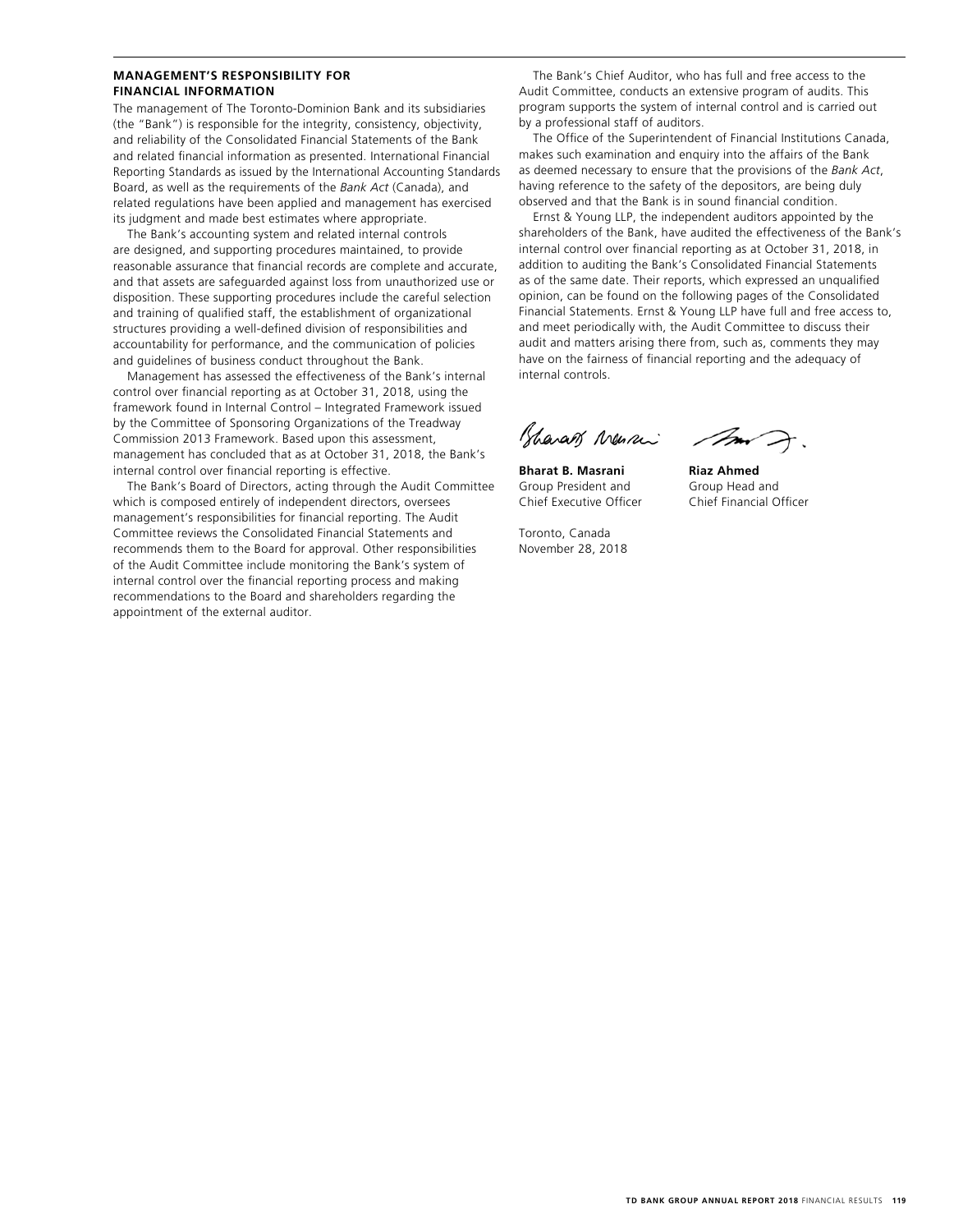## **REPORT OF INDEPENDENT REGISTERED PUBLIC ACCOUNTING FIRM**

## **To the Shareholders and Directors of The Toronto-Dominion Bank**

### *Opinion on the Consolidated Financial Statements*

We have audited the accompanying consolidated financial statements of The Toronto-Dominion Bank ("TD"), which comprise the Consolidated Balance Sheet as at October 31, 2018 and 2017, the Consolidated Statements of Income, Comprehensive Income, Changes in Equity, and Cash Flows for each of the years in the three-year period ended October 31, 2018, and the related notes, comprising a summary of significant accounting policies and other explanatory information (collectively referred to as the "consolidated financial statements").

In our opinion, the consolidated financial statements present fairly, in all material respects, the consolidated financial position of TD as at October 31, 2018 and October 31, 2017, and its consolidated financial performance and its consolidated cash flows for each of the years in the three-year period ended October 31, 2018, in accordance with International Financial Reporting Standards as issued by the International Accounting Standards Board.

#### *Adoption of IFRS 9*

As discussed in Note 2 to the consolidated financial statements, TD changed its method of accounting for the classification and measurement of financial instruments in 2018 due to the adoption of IFRS 9, *Financial Instruments*. Our opinion is not qualified with respect to this matter.

## *Report on Internal Control over Financial Reporting*

We also have audited, in accordance with the standards of the Public Company Accounting Oversight Board (United States) ("PCAOB"), TD's internal control over financial reporting as of October 31, 2018, based on the criteria established in Internal Control – Integrated Framework (2013) issued by the Committee of Sponsoring Organizations of the Treadway Commission and our report dated November 28, 2018, expressed an unqualified opinion on the effectiveness of TD's internal control over financial reporting.

## **Basis for Opinion**

## *Management's Responsibility for the Consolidated Financial Statements*

Management is responsible for the preparation and fair presentation of these consolidated financial statements in accordance with International Financial Reporting Standards as issued by the International Accounting Standards Board, and for such internal control as management determines is necessary to enable the preparation of consolidated financial statements that are free from material misstatement, whether due to fraud or error.

## *Auditors' Responsibility*

Our responsibility is to express an opinion on these consolidated financial statements based on our audits. We conducted our audits in accordance with Canadian generally accepted auditing standards and the standards of the PCAOB. Those standards require that we plan and perform the audit to obtain reasonable assurance about whether the consolidated financial statements are free from material misstatement, whether due to error or fraud. Those standards also require that we comply with ethical requirements, including independence. We are required to be independent with respect to TD in accordance with the ethical requirements that are relevant to our audit of the consolidated financial statements in Canada, the U.S. federal securities laws and the applicable rules and regulations of the Securities and Exchange Commission and the PCAOB. We are a public accounting firm registered with the PCAOB.

An audit includes performing procedures to assess the risks of material misstatements of the consolidated financial statements, whether due to error or fraud, and performing procedures to respond to those risks. Such procedures included obtaining and examining, on a test basis, audit evidence regarding the amounts and disclosures in the consolidated financial statements. The procedures selected depend on our judgment, including the assessment of the risks of material misstatement of the consolidated financial statements, whether due to fraud or error. In making those risk assessments, we consider internal control relevant to TD's preparation and fair presentation of the consolidated financial statements in order to design audit procedures that are appropriate in the circumstances.

An audit also includes evaluating the appropriateness of accounting policies and principles used and the reasonableness of accounting estimates made by management, as well as evaluating the overall presentation of the consolidated financial statements.

We believe that the audit evidence we have obtained in our audits is sufficient and appropriate to provide a reasonable basis for our audit opinion.

We have served as TD's sole auditor since 2006. Prior to 2006, we or our predecessor firm have served as joint auditor with various other firms since 1955.

Ernst + young LLP

**Ernst & Young LLP** Chartered Professional Accountants Licensed Public Accountants

Toronto, Canada November 28, 2018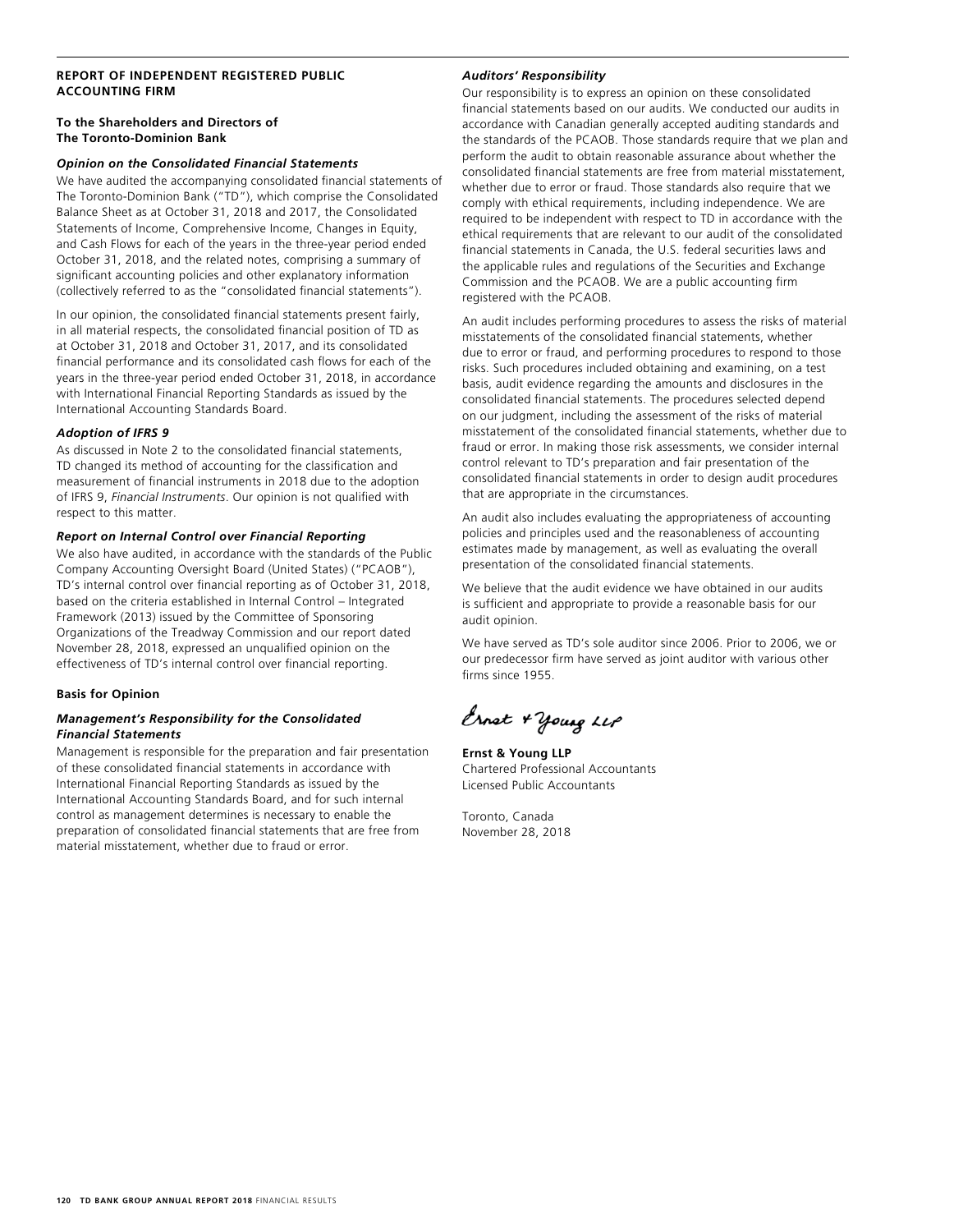## **REPORT OF INDEPENDENT REGISTERED PUBLIC ACCOUNTING FIRM**

## **To the Shareholders and Directors of The Toronto-Dominion Bank**

#### *Opinion on Internal Control over Financial Reporting*

We have audited The Toronto-Dominion Bank's ("TD") internal control over financial reporting as of October 31, 2018, based on criteria established in Internal Control – Integrated Framework (2013) issued by the Committee of Sponsoring Organizations of the Treadway Commission (the "COSO criteria"). In our opinion, TD maintained, in all material respects, effective internal control over financial reporting as of October 31, 2018, based on the COSO criteria.

We also have audited, in accordance with Canadian generally accepted auditing standards and the standards of the Public Company Accounting Oversight Board (United States) ("PCAOB"), the Consolidated Balance Sheet of TD as at October 31, 2018 and 2017, and the Consolidated Statements of Income, Comprehensive Income, Changes in Equity, and Cash Flows for each of the years in the three-year period ended October 31, 2018, and the related notes, comprising a summary of significant accounting policies and other explanatory information and our report dated November 28, 2018, expressed an unqualified opinion thereon.

#### *Basis for Opinion*

TD's management is responsible for maintaining effective internal control over financial reporting, and for its assessment of the effectiveness of internal control over financial reporting included in the accompanying Management's Report on Internal Control over Financial Reporting contained in the accompanying Management's Discussion and Analysis. Our responsibility is to express an opinion on TD's internal control over financial reporting based on our audit. We are a public accounting firm registered with the PCAOB and are required to be independent with respect to TD in accordance with the ethical requirements that are relevant to our audit of the consolidated financial statements in Canada, the U.S. federal securities laws and the applicable rules and regulations of the Securities and Exchange Commission and the PCAOB.

We conducted our audit in accordance with the standards of the PCAOB. Those standards require that we plan and perform the audit to obtain reasonable assurance about whether effective internal control over financial reporting was maintained in all material respects.

Our audit included obtaining an understanding of internal control over financial reporting, assessing the risk that a material weakness exists, testing and evaluating the design and operating effectiveness of internal control based on the assessed risk, and performing such other procedures as we considered necessary in the circumstances. We believe that our audit provides a reasonable basis for our opinion.

### *Definition and Limitations of Internal Control over Financial Reporting*

A company's internal control over financial reporting is a process designed to provide reasonable assurance regarding the reliability of financial reporting and the preparation of financial statements for external purposes in accordance with International Financial Reporting Standards as issued by the International Accounting Standards Board. A company's internal control over financial reporting includes those policies and procedures that (1) pertain to the maintenance of records that, in reasonable detail, accurately and fairly reflect the transactions and dispositions of the assets of the company; (2) provide reasonable assurance that transactions are recorded as necessary to permit preparation of financial statements in accordance with International Financial Reporting Standards as issued by the International Accounting Standards Board, and that receipts and expenditures of the company are being made only in accordance with authorizations of management and directors of the company; and (3) provide reasonable assurance regarding prevention or timely detection of unauthorized acquisition, use, or disposition of the company's assets that could have a material effect on the financial statements.

Because of its inherent limitations, internal control over financial reporting may not prevent or detect misstatements. Also, projections of any evaluation of effectiveness to future periods are subject to the risk that controls may become inadequate because of changes in conditions, or that the degree of compliance with the policies or procedures may deteriorate.

Ernst + young LLP

**Ernst & Young LLP** Chartered Professional Accountants Licensed Public Accountants

Toronto, Canada November 28, 2018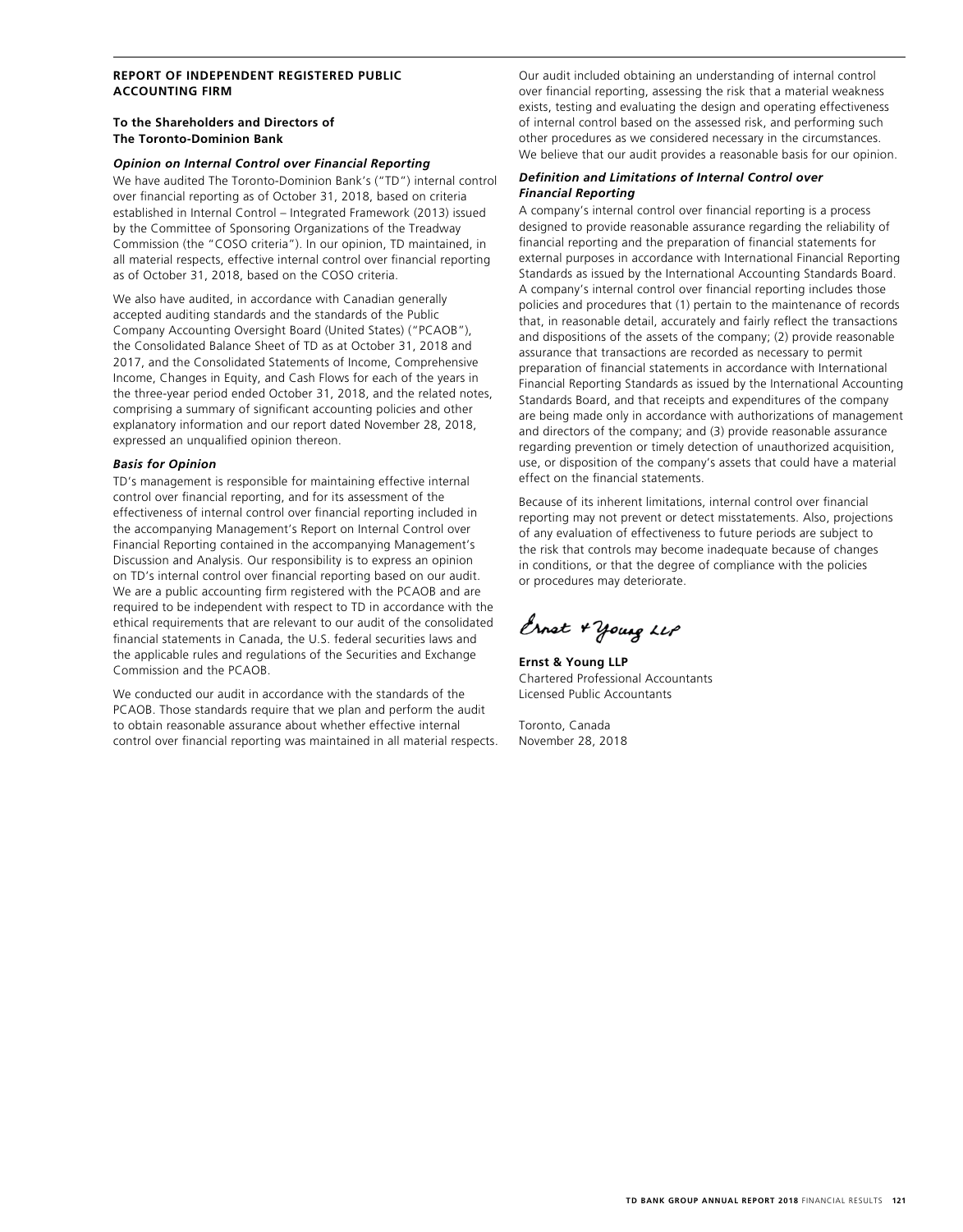| (As at and in millions of Canadian dollars)                                                               | October 31<br>2018      | October 31<br>2017     |
|-----------------------------------------------------------------------------------------------------------|-------------------------|------------------------|
| ASSETS                                                                                                    |                         |                        |
| Cash and due from banks                                                                                   | \$<br>4,735             | \$<br>3,971            |
| Interest-bearing deposits with banks                                                                      | 30,720<br>35,455        | 51,185<br>55,156       |
| Trading loans, securities, and other (Notes 5, 7)                                                         | 127,897                 | 103,918                |
| Non-trading financial assets at fair value through profit or loss (Note 5)                                | 4,015                   | n/a <sup>1</sup>       |
| Derivatives (Notes 5, 11)<br>Financial assets designated at fair value through profit or loss (Note 5)    | 56,996<br>3,618         | 56,195<br>4,032        |
| Financial assets at fair value through other comprehensive income (Notes 5, 7, 8)                         | 130,600                 | n/a                    |
| Available-for-sale securities (Notes 5, 7)                                                                | n/a                     | 146,411                |
| Debt securities at amortized cost, net of allowance for credit losses (Note 7)                            | 323,126                 | 310,556                |
| Held-to-maturity securities (Note 7)                                                                      | 107,171<br>n/a          | n/a<br>71,363          |
| Securities purchased under reverse repurchase agreements                                                  | 127,379                 | 134,429                |
| Loans (Note 8)                                                                                            |                         |                        |
| Residential mortgages                                                                                     | 225,191                 | 222,079                |
| Consumer instalment and other personal<br>Credit card                                                     | 172,079<br>35,018       | 157,101<br>33,007      |
| Business and government                                                                                   | 217,654                 | 200,978                |
| Debt securities classified as loans                                                                       | n/a                     | 3,209                  |
| Allowance for loan losses (Note 8)                                                                        | 649,942<br>(3, 549)     | 616,374<br>(3,783)     |
| Loans, net of allowance for loan losses                                                                   | 646,393                 | 612,591                |
| Other                                                                                                     |                         |                        |
| Customers' liability under acceptances                                                                    | 17,267                  | 17,297                 |
| Investment in TD Ameritrade (Note 12)<br>Goodwill (Note 14)                                               | 8,445<br>16,536         | 7,784<br>16,156        |
| Other intangibles (Note 14)                                                                               | 2,459                   | 2,618                  |
| Land, buildings, equipment, and other depreciable assets (Note 15)<br>Deferred tax assets (Note 25)       | 5,324<br>2,812          | 5,313<br>2,497         |
| Amounts receivable from brokers, dealers, and clients                                                     | 26,940                  | 29,971                 |
| Other assets (Note 16)                                                                                    | 15,596                  | 13,264                 |
| <b>Total assets</b>                                                                                       | 95,379                  | 94,900                 |
|                                                                                                           | \$1,334,903             | \$1,278,995            |
| <b>LIABILITIES</b>                                                                                        |                         |                        |
| Trading deposits (Notes 5, 17)<br>Derivatives (Notes 5, 11)                                               | \$<br>114,704<br>48,270 | \$<br>79,940<br>51,214 |
| Securitization liabilities at fair value (Notes 5, 9)                                                     | 12,618                  | 12,757                 |
|                                                                                                           | 175,592                 | 143,911                |
| Deposits (Note 17)<br>Personal                                                                            |                         | 468,155                |
| Banks                                                                                                     | 477,644<br>16,712       | 25,887                 |
| Business and government                                                                                   | 357,083                 | 338,782                |
|                                                                                                           | 851,439                 | 832,824                |
| Other<br>Acceptances                                                                                      | 17,269                  | 17,297                 |
| Obligations related to securities sold short (Note 5)                                                     | 39,478                  | 35,482                 |
| Obligations related to securities sold under repurchase agreements (Note 5)                               | 93,389                  | 88,591                 |
| Securitization liabilities at amortized cost (Note 9)<br>Amounts payable to brokers, dealers, and clients | 14,683<br>28,385        | 16,076<br>32,851       |
| Insurance-related liabilities (Note 22)                                                                   | 6,698                   | 6,775                  |
| Other liabilities (Note 18)                                                                               | 19,190<br>219,092       | 20,470<br>217,542      |
| Subordinated notes and debentures (Note 19)                                                               | 8,740                   | 9,528                  |
| <b>Total liabilities</b>                                                                                  | 1,254,863               | 1,203,805              |
| <b>EQUITY</b>                                                                                             |                         |                        |
| <b>Shareholders' Equity</b>                                                                               |                         |                        |
| Common shares (Note 21)                                                                                   | 21,221                  | 20,931                 |
| Preferred shares (Note 21)<br>Treasury shares - common (Note 21)                                          | 5,000<br>(144)          | 4,750<br>(176)         |
| Treasury shares - preferred (Note 21)                                                                     | (7)                     | (7)                    |
| Contributed surplus<br>Retained earnings                                                                  | 193                     | 214                    |
| Accumulated other comprehensive income (loss)                                                             | 46,145<br>6,639         | 40,489<br>8,006        |
|                                                                                                           | 79,047                  | 74,207                 |
| Non-controlling interests in subsidiaries (Note 21)                                                       | 993                     | 983                    |
| <b>Total equity</b>                                                                                       | 80,040                  | 75,190                 |
| <b>Total liabilities and equity</b>                                                                       | \$1,334,903             | \$1,278,995            |
| <sup>1</sup> Not applicable.<br>n .                                                                       |                         | 1 111                  |

 The accompanying Notes are an integral part of these Consolidated Financial Statements.

 Certain comparative amounts have been reclassified to conform with the presentation adopted in the current period.

Sharan Mension **Bharat B. Masrani Alan N. MacGibbon**<br>Group President and **Chair, Audit Committe** Chief Executive Officer

Ala Monachat Chair, Audit Committee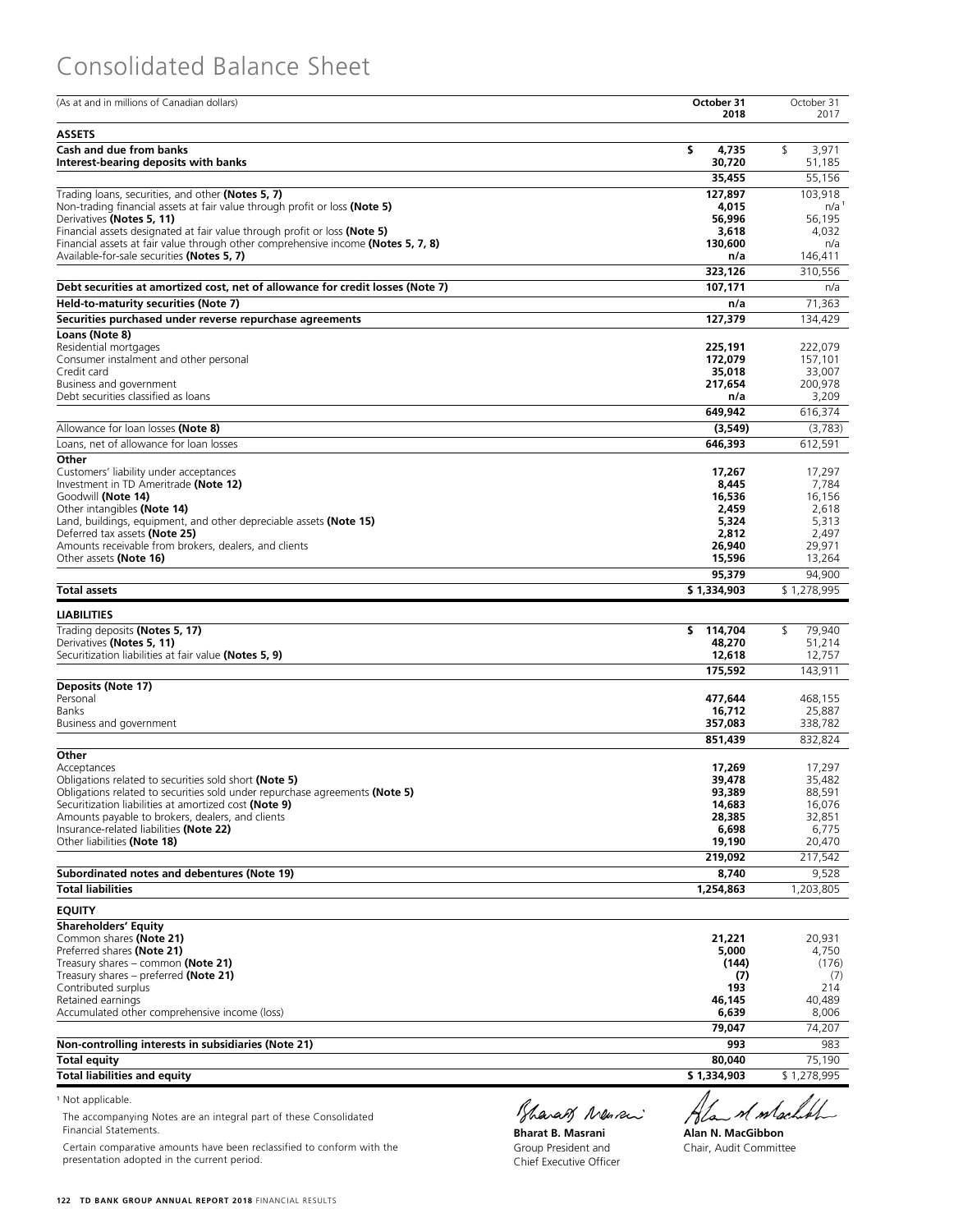## Consolidated Statement of Income

| (millions of Canadian dollars, except as noted)                                                                                             |                |                       | For the years ended October 31 |
|---------------------------------------------------------------------------------------------------------------------------------------------|----------------|-----------------------|--------------------------------|
|                                                                                                                                             | 2018           | 2017                  | 2016                           |
| Interest income <sup>1</sup>                                                                                                                |                |                       |                                |
| Loans                                                                                                                                       | \$27,790       | \$23,663              | \$21,751                       |
| Securities                                                                                                                                  |                |                       |                                |
| Interest                                                                                                                                    | 6.685          | 4,595                 | 3,672                          |
| <b>Dividends</b>                                                                                                                            | 1,234          | 1,128                 | 912                            |
| Deposits with banks                                                                                                                         | 713            | 446                   | 225                            |
|                                                                                                                                             | 36,422         | 29,832                | 26,560                         |
| Interest expense (Note 30)                                                                                                                  |                |                       |                                |
| Deposits                                                                                                                                    | 10,489         | 6,615                 | 4,758                          |
| Securitization liabilities                                                                                                                  | 586            | 472                   | 452                            |
| Subordinated notes and debentures                                                                                                           | 337            | 391                   | 395                            |
| Other                                                                                                                                       | 2,771          | 1,507                 | 1,032                          |
|                                                                                                                                             | 14,183         | 8,985                 | 6,637                          |
| Net interest income                                                                                                                         | 22,239         | 20,847                | 19,923                         |
| Non-interest income                                                                                                                         |                |                       |                                |
| Investment and securities services                                                                                                          | 4,656          | 4,459                 | 4,143                          |
| Credit fees                                                                                                                                 | 1,210          | 1.130                 | 1,048                          |
| Net securities gain (loss) (Note 7)                                                                                                         | 111            | 128                   | 54                             |
| Trading income (loss)                                                                                                                       | 1.052          | 303                   | 395                            |
| Income (loss) from non-trading financial instruments at fair value through profit or loss                                                   | 48             | n/a                   | n/a                            |
| Income (loss) from financial instruments designated at fair value through profit or loss<br>Service charges                                 | (170)<br>2,716 | (254)<br>2,648        | (20)<br>2,571                  |
| Card services                                                                                                                               | 2,376          | 2,388                 | 2,313                          |
| Insurance revenue (Note 22)                                                                                                                 | 4,045          | 3,760                 | 3,796                          |
| Other income (loss)                                                                                                                         | 551            | 740                   | 92                             |
|                                                                                                                                             | 16,595         | 15,302                | 14,392                         |
| <b>Total revenue</b>                                                                                                                        | 38,834         | 36,149                | 34,315                         |
| Provision for credit losses (Note 8)                                                                                                        | 2,480          | 2,216                 | 2,330                          |
| Insurance claims and related expenses (Note 22)                                                                                             | 2.444          | 2.246                 | 2.462                          |
| Non-interest expenses                                                                                                                       |                |                       |                                |
| Salaries and employee benefits (Note 24)                                                                                                    | 10,377         | 10,018                | 9,298                          |
| Occupancy, including depreciation                                                                                                           | 1.765          | 1.794                 | 1,825                          |
| Equipment, including depreciation                                                                                                           | 1,073          | 992                   | 944                            |
| Amortization of other intangibles                                                                                                           | 815            | 704                   | 708                            |
| Marketing and business development                                                                                                          | 803            | 726                   | 743                            |
| Restructuring charges (recovery)                                                                                                            | 73<br>306      | $\overline{2}$<br>314 | (18)<br>316                    |
| Brokerage-related fees<br>Professional and advisory services                                                                                | 1,247          | 1,165                 | 1,232                          |
| Other                                                                                                                                       | 3,678          | 3,651                 | 3,829                          |
|                                                                                                                                             | 20.137         | 19,366                | 18,877                         |
|                                                                                                                                             | 13,773         | 12,321                | 10.646                         |
| Income before income taxes and equity in net income of an investment in TD Ameritrade<br>Provision for (recovery of) income taxes (Note 25) | 3,182          | 2,253                 | 2,143                          |
| Equity in net income of an investment in TD Ameritrade (Note 12)                                                                            | 743            | 449                   | 433                            |
| <b>Net income</b>                                                                                                                           | 11,334         | 10,517                | 8,936                          |
| <b>Preferred dividends</b>                                                                                                                  | 214            | 193                   | 141                            |
| Net income available to common shareholders and non-controlling interests in subsidiaries                                                   | \$11,120       | \$10,324              | \$<br>8,795                    |
| Attributable to:                                                                                                                            |                |                       |                                |
| Common shareholders                                                                                                                         | \$11,048       | \$10,203              | \$<br>8,680                    |
| Non-controlling interests in subsidiaries                                                                                                   | 72             | 121                   | 115                            |
| <b>Earnings per share (Canadian dollars) (Note 26)</b>                                                                                      |                |                       |                                |
| Basic                                                                                                                                       | \$<br>6.02     | \$<br>5.51            | \$<br>4.68                     |
| Diluted                                                                                                                                     | 6.01           | 5.50                  | 4.67                           |
| Dividends per common share (Canadian dollars)                                                                                               | 2.61           | 2.35                  | 2.16                           |

<sup>1</sup> Includes \$30,639 million, for the year ended October 31, 2018, which has been calculated based on the effective interest rate method (EIRM). Refer to Note 30.

 The accompanying Notes are an integral part of these Consolidated Financial Statements.

 Certain comparative amounts have been reclassified to conform with the presentation adopted in the current period.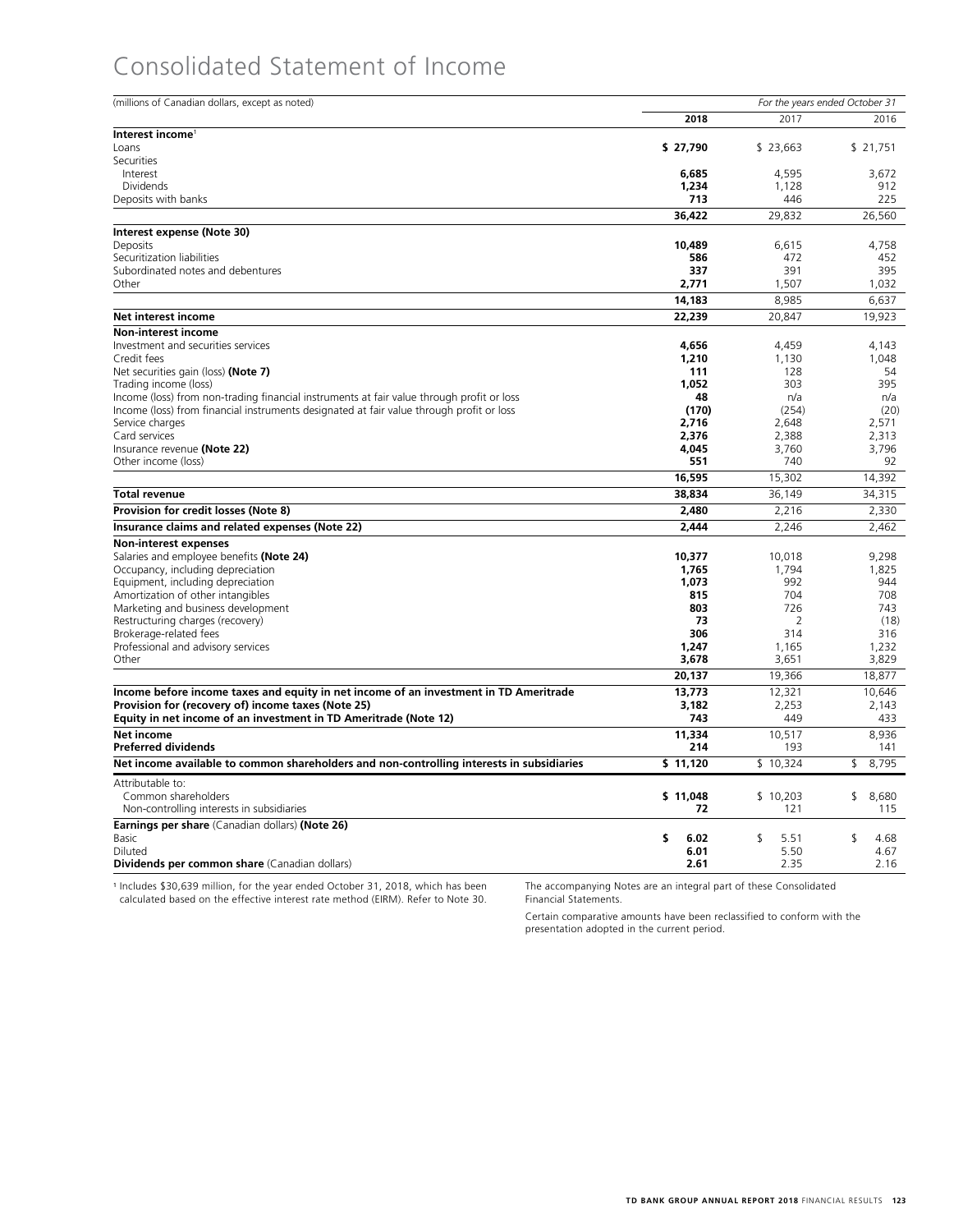## Consolidated Statement of Comprehensive Income<sup>1</sup>

| (millions of Canadian dollars)                                                                          |          | For the years ended October 31 |         |  |
|---------------------------------------------------------------------------------------------------------|----------|--------------------------------|---------|--|
|                                                                                                         | 2018     | 2017                           | 2016    |  |
| Net income                                                                                              | \$11,334 | \$10,517                       | \$8,936 |  |
| Other comprehensive income (loss), net of income taxes                                                  |          |                                |         |  |
| Items that will be subsequently reclassified to net income                                              |          |                                |         |  |
| Net change in unrealized gains (losses) on financial assets at fair value through other                 |          |                                |         |  |
| comprehensive income (available-for-sale securities under IAS 39 <sup>2</sup> )                         |          |                                |         |  |
| Change in unrealized gains (losses) on available-for-sale securities                                    | n/a      | 467                            | 274     |  |
| Change in unrealized gains (losses) on debt securities at fair value through other comprehensive income | (261)    | n/a                            | n/a     |  |
| Reclassification to earnings of net losses (gains) in respect of available-for-sale securities          | n/a      | (143)                          | (56)    |  |
| Reclassification to earnings of net losses (gains) in respect of debt securities at fair value through  |          |                                |         |  |
| other comprehensive income                                                                              | (22)     | n/a                            | n/a     |  |
| Reclassification to earnings of changes in allowance for credit losses on debt securities at fair value |          |                                |         |  |
| through other comprehensive income                                                                      | (1)      | n/a                            | n/a     |  |
|                                                                                                         | (284)    | 324                            | 218     |  |
| Net change in unrealized foreign currency translation gains (losses) on                                 |          |                                |         |  |
| Investments in foreign operations, net of hedging activities                                            |          |                                |         |  |
| Unrealized gains (losses) on investments in foreign operations                                          | 1,323    | (2.534)                        | 1.290   |  |
| Reclassification to earnings of net losses (gains) on investment in foreign operations                  |          | (17)                           |         |  |
| Net gains (losses) on hedges of investments in foreign operations                                       | (288)    | 659                            | 34      |  |
| Reclassification to earnings of net losses (gains) on hedges of investments in foreign operations       |          | 4                              |         |  |
|                                                                                                         | 1,035    | (1,888)                        | 1,324   |  |
| Net change in gains (losses) on derivatives designated as cash flow hedges                              |          |                                |         |  |
| Change in gains (losses) on derivatives designated as cash flow hedges                                  | (1,624)  | (1,454)                        | 835     |  |
| Reclassification to earnings of losses (gains) on cash flow hedges                                      | (455)    | (810)                          | (752)   |  |
|                                                                                                         | (2,079)  | (2, 264)                       | 83      |  |
| Items that will not be subsequently reclassified to net income                                          |          |                                |         |  |
| Actuarial gains (losses) on employee benefit plans                                                      | 622      | 325                            | (882)   |  |
| Change in net unrealized gains (losses) on equity securities designated at fair value through           |          |                                |         |  |
| other comprehensive income                                                                              | 38       | n/a                            | n/a     |  |
| Total other comprehensive income (loss), net of income taxes                                            | (668)    | (3,503)                        | 743     |  |
| Total comprehensive income (loss), net of income taxes                                                  | \$10,666 | \$7,014                        | \$9,679 |  |
| Attributable to:                                                                                        |          |                                |         |  |
| Common shareholders                                                                                     | \$10,380 | \$6,700                        | \$9,423 |  |
| Preferred shareholders                                                                                  | 214      | 193                            | 141     |  |
| Non-controlling interests in subsidiaries                                                               | 72       | 121                            | 115     |  |
|                                                                                                         |          |                                |         |  |

<sup>1</sup> The amounts are net of income tax provisions (recoveries) presented in the

following table.

<sup>2</sup> IAS 39, *Financial Instruments: Recognition and Measurement* (IAS 39).

#### **Income Tax Provisions (Recoveries) in the Consolidated Statement of Comprehensive Income**

| (millions of Canadian dollars)                                                                                | For the years ended October 31 |       |      |       |  |       |
|---------------------------------------------------------------------------------------------------------------|--------------------------------|-------|------|-------|--|-------|
|                                                                                                               | 2018                           |       | 2017 |       |  | 2016  |
| Change in unrealized gains (losses) on available-for-sale securities                                          |                                | n/a   |      | 150   |  | 125   |
| Change in unrealized gains (losses) on debt securities at fair value through                                  |                                |       |      |       |  |       |
| other comprehensive income                                                                                    |                                | (139) |      | n/a   |  | n/a   |
| Less: Reclassification to earnings of net losses (gains) in respect of available-for-sale securities          |                                | n/a   |      | (36)  |  | 32    |
| Less: Reclassification to earnings of net losses (gains) in respect of debt securities at fair value          |                                |       |      |       |  |       |
| through other comprehensive income                                                                            |                                | 13    |      | n/a   |  | n/a   |
| Less: Reclassification to earnings of changes in allowance for credit losses on debt securities at fair value |                                |       |      |       |  |       |
| through other comprehensive income                                                                            |                                |       |      | n/a   |  | n/a   |
| Unrealized gains (losses) on investments in foreign operations                                                |                                |       |      |       |  |       |
| Less: Reclassification to earnings of net losses (gains) on investment in foreign operations                  |                                |       |      |       |  |       |
| Net gains (losses) on hedges of investments in foreign operations                                             |                                | (104) |      | 237   |  | 9     |
| Less: Reclassification to earnings of net losses (gains) on hedges of investments in foreign operations       |                                |       |      | (1)   |  |       |
| Change in gains (losses) on derivatives designated as cash flow hedges                                        |                                | (473) |      | (789) |  | 599   |
| Less: Reclassification to earnings of losses (gains) on cash flow hedges                                      |                                | 283   |      | 258   |  | 533   |
| Actuarial gains (losses) on employee benefit plans                                                            |                                | 243   |      | 129   |  | (340) |
| Change in net unrealized gains (losses) on equity securities designated at fair value through                 |                                |       |      |       |  |       |
| other comprehensive income                                                                                    |                                | 20    |      | n/a   |  | n/a   |
| <b>Total income taxes</b>                                                                                     |                                | (749) |      | (494) |  | (172) |

 The accompanying Notes are an integral part of these Consolidated Financial Statements.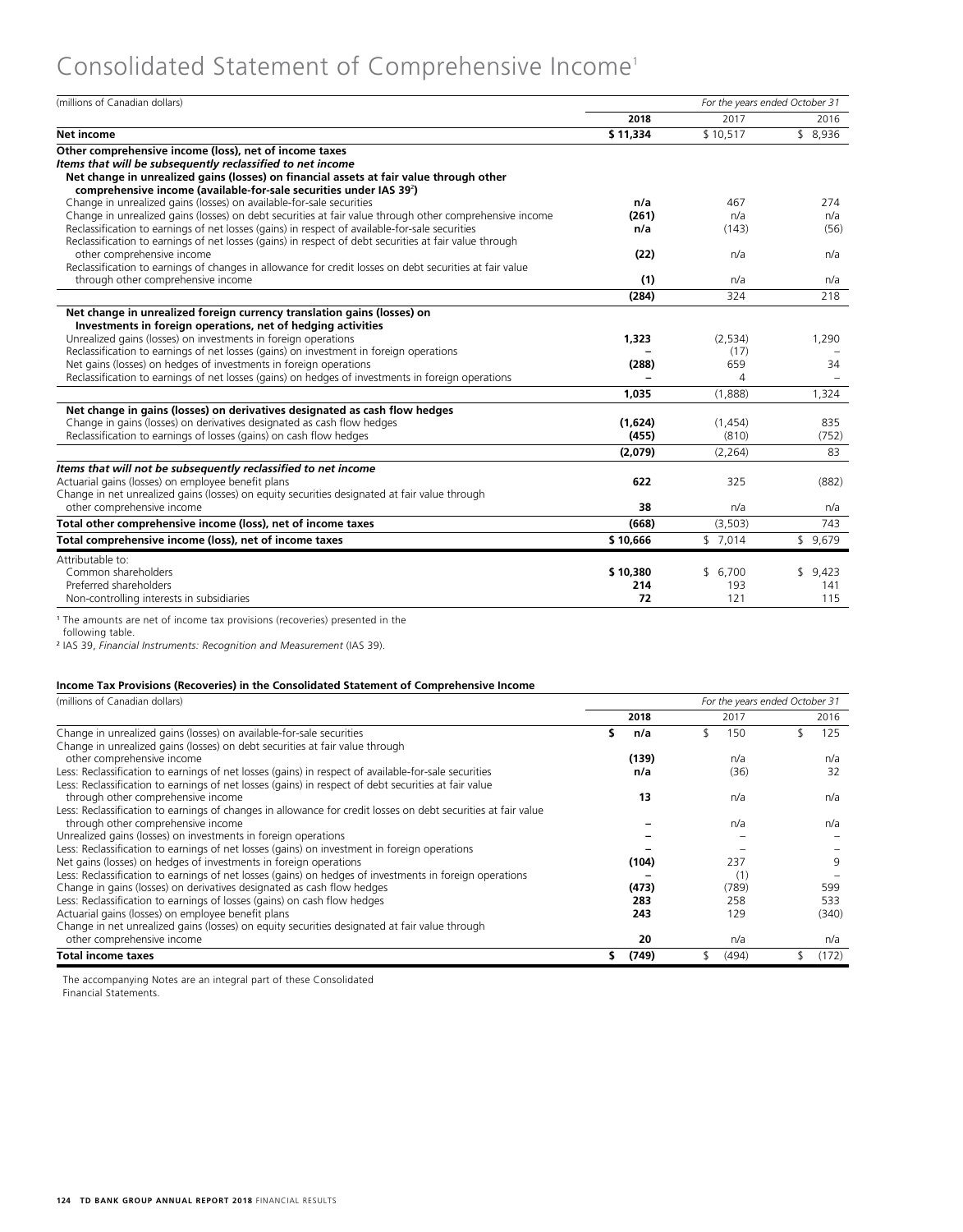# Consolidated Statement of Changes in Equity

| (millions of Canadian dollars)                                                                                           |                  |                   | For the years ended October 31 |
|--------------------------------------------------------------------------------------------------------------------------|------------------|-------------------|--------------------------------|
|                                                                                                                          | 2018             | 2017              | 2016                           |
| Common shares (Note 21)                                                                                                  |                  |                   |                                |
| Balance at beginning of year                                                                                             | \$20,931         | \$20,711          | \$20,294                       |
| Proceeds from shares issued on exercise of stock options                                                                 | 152              | 148               | 186                            |
| Shares issued as a result of dividend reinvestment plan                                                                  | 366              | 329               | 335                            |
| Purchase of shares for cancellation                                                                                      | (228)            | (257)             | (104)                          |
| Balance at end of year                                                                                                   | 21,221           | 20,931            | 20,711                         |
| <b>Preferred shares (Note 21)</b><br>Balance at beginning of year                                                        | 4,750            |                   | 2,700                          |
| Issue of shares                                                                                                          | 750              | 4,400<br>350      | 1,700                          |
| Redemption of shares                                                                                                     | (500)            |                   |                                |
| Balance at end of year                                                                                                   | 5,000            | 4,750             | 4,400                          |
| Treasury shares - common (Note 21)                                                                                       |                  |                   |                                |
| Balance at beginning of year                                                                                             | (176)            | (31)              | (49)                           |
| Purchase of shares                                                                                                       | (8,295)          | (9,654)           | (5,769)                        |
| Sale of shares                                                                                                           | 8,327            | 9,509             | 5,787                          |
| Balance at end of year                                                                                                   | (144)            | (176)             | (31)                           |
| Treasury shares - preferred (Note 21)                                                                                    |                  |                   |                                |
| Balance at beginning of year                                                                                             | (7)              | (5)               | (3)                            |
| Purchase of shares<br>Sale of shares                                                                                     | (129)<br>129     | (175)<br>173      | (115)<br>113                   |
|                                                                                                                          |                  |                   |                                |
| Balance at end of year                                                                                                   | (7)              | (7)               | (5)                            |
| <b>Contributed surplus</b><br>Balance at beginning of year                                                               | 214              | 203               | 214                            |
| Net premium (discount) on sale of treasury shares                                                                        | (2)              | 23                | 26                             |
| Issuance of stock options, net of options exercised (Note 23)                                                            | (12)             | (8)               | (28)                           |
| Other                                                                                                                    | (7)              | (4)               | (9)                            |
| Balance at end of year                                                                                                   | 193              | 214               | 203                            |
| <b>Retained earnings</b>                                                                                                 |                  |                   |                                |
| Balance at beginning of year                                                                                             | 40,489           | 35,452            | 32,053                         |
| Impact on adoption of IFRS 91                                                                                            | 53               | n/a               | n/a                            |
| Net income attributable to shareholders                                                                                  | 11,262           | 10,396            | 8,821                          |
| Common dividends<br>Preferred dividends                                                                                  | (4,786)<br>(214) | (4, 347)<br>(193) | (4,002)<br>(141)               |
| Share issue expenses and others                                                                                          | (10)             | (4)               | (14)                           |
| Net premium on repurchase of common shares and redemption of preferred shares                                            | (1,273)          | (1, 140)          | (383)                          |
| Actuarial gains (losses) on employee benefit plans                                                                       | 622              | 325               | (882)                          |
| Realized gains (losses) on equity securities designated at fair value through other comprehensive income                 | 2                | n/a               | n/a                            |
| Balance at end of year                                                                                                   | 46,145           | 40,489            | 35,452                         |
| Accumulated other comprehensive income (loss)                                                                            |                  |                   |                                |
| Net unrealized gain (loss) on debt securities at fair value through other comprehensive income:                          |                  |                   |                                |
| Balance at beginning of year<br>Impact on adoption of IFRS 9                                                             | 510<br>19        | n/a<br>n/a        | n/a<br>n/a                     |
| Other comprehensive income (loss)                                                                                        | (283)            | n/a               | n/a                            |
| Allowance for credit losses                                                                                              | (1)              | n/a               | n/a                            |
| Balance at end of year                                                                                                   | 245              | n/a               | n/a                            |
| Net unrealized gain (loss) on equity securities designated at fair value through other comprehensive income:             |                  |                   |                                |
| Balance at beginning of year                                                                                             | 113              | n/a               | n/a                            |
| Impact on adoption of IFRS 9                                                                                             | (96)             | n/a               | n/a                            |
| Other comprehensive income (loss)                                                                                        | 40               | n/a               | n/a                            |
| Reclassification of loss (gain) to retained earnings                                                                     | (2)              | n/a               | n/a                            |
| Balance at end of year                                                                                                   | 55               | n/a               | n/a                            |
| Net unrealized gain (loss) on available-for-sale securities:<br>Balance at beginning of year                             |                  | 299               | 81                             |
| Other comprehensive income (loss)                                                                                        | n/a<br>n/a       | 324               | 218                            |
| Balance at end of year                                                                                                   | n/a              | 623               | 299                            |
| Net unrealized foreign currency translation gain (loss) on investments in foreign operations, net of hedging activities: |                  |                   |                                |
| Balance at beginning of year                                                                                             | 7,791            | 9,679             | 8,355                          |
| Other comprehensive income (loss)                                                                                        | 1,035            | (1,888)           | 1,324                          |
| Balance at end of year                                                                                                   | 8,826            | 7,791             | 9,679                          |
| Net gain (loss) on derivatives designated as cash flow hedges:                                                           |                  |                   |                                |
| Balance at beginning of year                                                                                             | (408)            | 1,856             | 1,773                          |
| Other comprehensive income (loss)                                                                                        | (2,079)          | (2, 264)          | 83                             |
| Balance at end of year                                                                                                   | (2, 487)         | (408)             | 1,856                          |
| Total accumulated other comprehensive income                                                                             | 6,639            | 8,006             | 11,834                         |
| Total shareholders' equity                                                                                               | 79,047           | 74,207            | 72,564                         |
| Non-controlling interests in subsidiaries (Note 21)                                                                      |                  |                   |                                |
| Balance at beginning of year                                                                                             | 983              | 1,650             | 1,610                          |
| Net income attributable to non-controlling interests in subsidiaries                                                     | 72               | 121               | 115                            |
| Redemption of REIT preferred shares<br>Other                                                                             | (62)             | (617)<br>(171)    | (75)                           |
| Balance at end of year                                                                                                   | 993              | 983               | 1,650                          |
|                                                                                                                          |                  |                   |                                |
| <b>Total equity</b>                                                                                                      | \$80,040         | \$75,190          | \$74,214                       |

<sup>1</sup> IFRS 9, Financial Instruments (IFRS 9).

The accompanying Notes are an integral part of these Consolidated Financial Statements.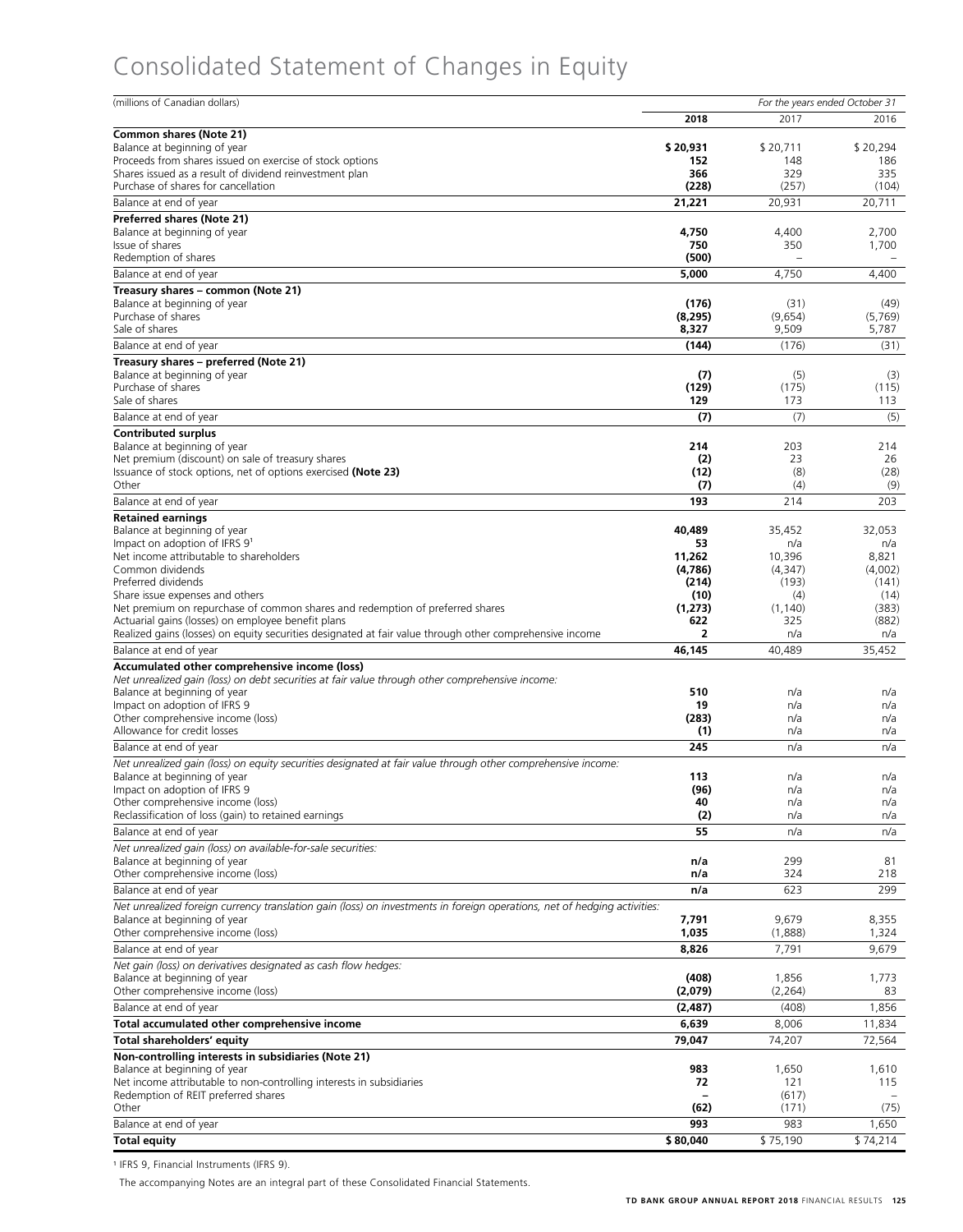| (millions of Canadian dollars)                                                                   |                 |                   | For the years ended October 31 |
|--------------------------------------------------------------------------------------------------|-----------------|-------------------|--------------------------------|
|                                                                                                  | 2018            | 2017              | 2016                           |
| Cash flows from (used in) operating activities                                                   |                 |                   |                                |
| Net income before income taxes, including equity in net income of an investment in TD Ameritrade | \$14,516        | \$12,770          | \$11.079                       |
| Adjustments to determine net cash flows from (used in) operating activities                      |                 |                   |                                |
| Provision for credit losses (Note 8)                                                             | 2,480           | 2,216             | 2,330                          |
| Depreciation (Note 15)                                                                           | 576             | 603               | 629                            |
| Amortization of other intangibles                                                                | 815             | 704               | 708                            |
| Net securities losses (gains) (Note 7)                                                           | (111)           | (128)             | (54)                           |
| Equity in net income of an investment in TD Ameritrade (Note 12)                                 | (743)           | (449)             | (433)                          |
| Dilution gain (Note 12)                                                                          |                 | (204)             |                                |
| Deferred taxes (Note 25)                                                                         | 385             | 175               | 103                            |
| Changes in operating assets and liabilities                                                      |                 |                   |                                |
| Interest receivable and payable (Notes 16, 18)                                                   | (104)           | (283)             | 7                              |
| Securities sold under repurchase agreements                                                      | 4,798           | 39,618            | (18, 183)                      |
| Securities purchased (sold) under reverse repurchase agreements                                  | 7,050           | (48, 377)         | 11,312                         |
| Securities sold short                                                                            | 3,996           | 2,367             | (5,688)                        |
| Trading loans and securities                                                                     | (24, 065)       | (4,661)           | (4, 100)                       |
| Loans net of securitization and sales                                                            | (45, 620)       | (22, 332)         | (44, 158)                      |
| Deposits                                                                                         | 53,379          | 40,150            | 81,885                         |
| Derivatives                                                                                      | (3,745)         | 1,836             | 5,403                          |
| Non-trading financial assets at fair value through profit or loss                                | 5,257           | n/a               | n/a                            |
| Financial assets designated at fair value through profit or loss<br>Securitization liabilities   | (468)           | 251               | 95                             |
|                                                                                                  | (1,532)         | (1, 575)<br>(419) | (3,321)<br>845                 |
| Current taxes                                                                                    | (780)           |                   |                                |
| Brokers, dealers, and clients amounts receivable and payable                                     | (1, 435)        | 2,459             | (247)                          |
| Other                                                                                            | (8,956)         | 1,406             | (811)                          |
| Net cash from (used in) operating activities                                                     | 5,693           | 26,127            | 37,401                         |
| Cash flows from (used in) financing activities                                                   |                 |                   |                                |
| Issuance of subordinated notes and debentures (Note 19)                                          | 1,750           | 1,500             | 3,262                          |
| Redemption or repurchase of subordinated notes and debentures (Note 19)                          | (2,468)         | (2,536)           | (979)                          |
| Common shares issued (Note 21)                                                                   | 128             | 125               | 152                            |
| Preferred shares issued (Note 21)                                                                | 740             | 346               | 1,686                          |
| Repurchase of common shares (Note 21)                                                            | (1, 501)        | (1, 397)          | (487)                          |
| Redemption of preferred shares (Note 21)                                                         | (500)           |                   |                                |
| Redemption of non-controlling interests in subsidiaries (Note 21)                                |                 | (626)             |                                |
| Sale of treasury shares (Note 21)                                                                | 8,454           | 9,705             | 5,926                          |
| Purchase of treasury shares (Note 21)                                                            | (8, 424)        | (9,829)           | (5,884)                        |
| Dividends paid                                                                                   | (4,634)         | (4, 211)          | (3,808)                        |
| Distributions to non-controlling interests in subsidiaries                                       | (72)            | (112)             | (115)                          |
| Net cash from (used in) financing activities                                                     | (6, 527)        | (7,035)           | (247)                          |
| Cash flows from (used in) investing activities                                                   |                 |                   |                                |
| Interest-bearing deposits with banks                                                             | 20,465          | 2,529             | (11, 231)                      |
| Activities in financial assets at fair value through other comprehensive income (Note 7)         |                 |                   |                                |
| Purchases                                                                                        | (20, 269)       | n/a               | n/a                            |
| Proceeds from maturities                                                                         | 30,101          | n/a               | n/a                            |
| Proceeds from sales                                                                              | 2,731           | n/a               | n/a                            |
| Activities in available-for-sale securities (Note 7)                                             |                 |                   |                                |
| Purchases                                                                                        | n/a             | (63, 339)         | (52, 775)                      |
| Proceeds from maturities                                                                         | n/a             | 30,775            | 28,454                         |
| Proceeds from sales                                                                              | n/a             | 4,977             | 4,665                          |
| Activities in debt securities at amortized cost (Note 7)                                         |                 |                   |                                |
| Purchases                                                                                        | (51.663)        | n/a               | n/a                            |
| Proceeds from maturities                                                                         | 20,101          | n/a               | n/a                            |
| Proceeds from sales                                                                              | 670             | n/a               | n/a                            |
| Activities in held-to-maturity securities (Note 7)                                               |                 |                   |                                |
| Purchases                                                                                        | n/a             | (17, 807)         | (20, 575)                      |
| Proceeds from maturities                                                                         | n/a             | 27,729            | 15,193                         |
| Proceeds from sales                                                                              | n/a             | 452               |                                |
| Activities in debt securities classified as loans                                                |                 |                   |                                |
| Purchases<br>Proceeds from maturities                                                            | n/a<br>n/a      | (2, 471)<br>337   | (41)<br>654                    |
| Proceeds from sales                                                                              | n/a             | 447               | $\mathbf{1}$                   |
| Net purchases of land, buildings, equipment, and other depreciable assets                        | (587)           | (434)             | (797)                          |
| Net cash acquired from (paid for) divestitures, acquisitions, and the purchase of                |                 |                   |                                |
| TD Ameritrade shares (Notes 12, 13)                                                              |                 | (2, 129)          |                                |
|                                                                                                  |                 |                   |                                |
| Net cash from (used in) investing activities                                                     | 1,549           | (18, 934)         | (36, 452)                      |
| Effect of exchange rate changes on cash and due from banks                                       | 49              | (94)              | 51                             |
| Net increase (decrease) in cash and due from banks                                               | 764             | 64                | 753                            |
| Cash and due from banks at beginning of year                                                     | 3,971           | 3,907             | 3,154                          |
| Cash and due from banks at end of year                                                           | \$4,735         | \$3,971           | \$3,907                        |
|                                                                                                  |                 |                   |                                |
| Supplementary disclosure of cash flows from operating activities                                 |                 |                   |                                |
| Amount of income taxes paid (refunded) during the year                                           | \$ 3,535        | \$2,866           | \$1,182                        |
| Amount of interest paid during the year                                                          | 13,888          | 8,957             | 6,559                          |
| Amount of interest received during the year<br>Amount of dividends received during the year      | 34,789<br>1,202 | 28,393<br>1,153   | 25,577<br>921                  |
|                                                                                                  |                 |                   |                                |

 The accompanying Notes are an integral part of these Consolidated Financial Statements.

 Certain comparative amounts have been reclassified to conform with the presentation adopted in the current period.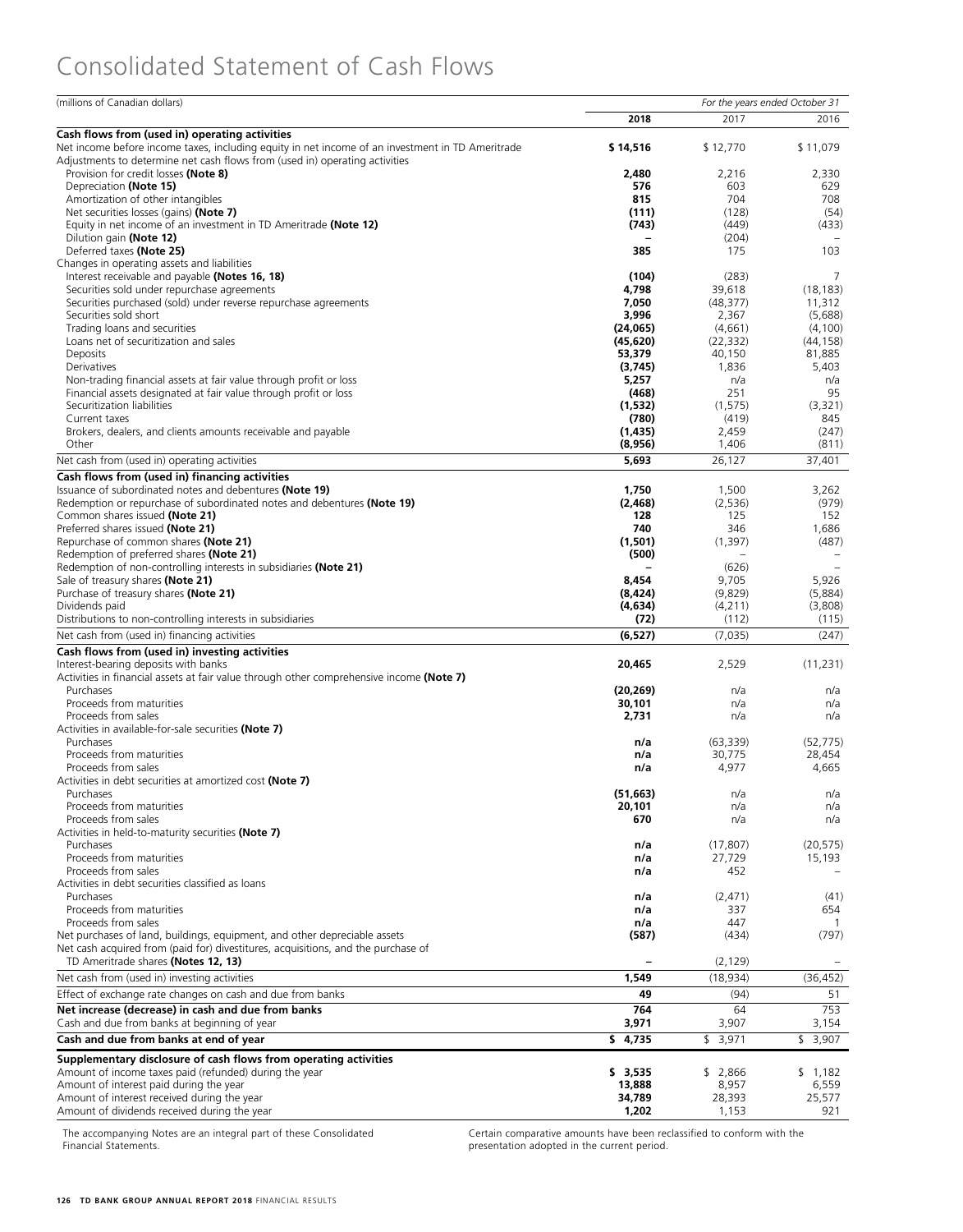## NOTE **1 NATURE OF OPERATIONS**

#### **CORPORATE INFORMATION**

The Toronto-Dominion Bank is a bank chartered under the *Bank Act*. The shareholders of a bank are not, as shareholders, liable for any liability, act, or default of the bank except as otherwise provided under the *Bank Act*. The Toronto-Dominion Bank and its subsidiaries are collectively known as TD Bank Group ("TD" or the "Bank"). The Bank was formed through the amalgamation on February 1, 1955, of The Bank of Toronto (chartered in 1855) and The Dominion Bank (chartered in 1869). The Bank is incorporated and domiciled in Canada with its registered and principal business offices located at 66 Wellington Street West, Toronto, Ontario. TD serves customers in three business segments operating in a number of locations in key financial centres around the globe: Canadian Retail, U.S. Retail, and Wholesale Banking.

## **BASIS OF PREPARATION**

The accompanying Consolidated Financial Statements and accounting principles followed by the Bank have been prepared in accordance with International Financial Reporting Standards (IFRS), as issued by the International Accounting Standards Board (IASB), including the accounting requirements of the Office of the Superintendent of Financial Institutions Canada (OSFI). The Consolidated Financial Statements are presented in Canadian dollars, unless otherwise indicated.

These Consolidated Financial Statements were prepared using the accounting policies as described in Notes 2 and 4. Certain comparative amounts have been restated/reclassified to conform with the presentation adopted in the current period.

The preparation of the Consolidated Financial Statements requires that management make estimates, assumptions, and judgments regarding the reported amount of assets, liabilities, revenue and expenses, and disclosure of contingent assets and liabilities, as further described in Note 3. Accordingly, actual results may differ from estimated amounts as future confirming events occur.

The accompanying Consolidated Financial Statements of the Bank were approved and authorized for issue by the Bank's Board of Directors, in accordance with a recommendation of the Audit Committee, on November 28, 2018.

Certain disclosures are included in the shaded sections of the "Managing Risk" section of the accompanying 2018 Management's Discussion and Analysis (MD&A), as permitted by IFRS, and form an integral part of the Consolidated Financial Statements. The Consolidated Financial Statements were prepared under a historical cost basis, except for certain items carried at fair value as discussed in Note 2.

## NOTE **2 SUMMARY OF SIGNIFICANT ACCOUNTING POLICIES**

### **BASIS OF CONSOLIDATION**

The Consolidated Financial Statements include the assets, liabilities, results of operations, and cash flows of the Bank and its subsidiaries including certain structured entities which it controls. The Bank controls an entity when (1) it has the power to direct the activities of the entity which have the most significant impact on the entity's risks and/or returns; (2) it is exposed to significant risks and/or returns arising from the entity; and (3) it is able to use its power to affect the risks and/or returns to which it is exposed.

The Bank's Consolidated Financial Statements have been prepared using uniform accounting policies for like transactions and events in similar circumstances. All intercompany transactions, balances, and unrealized gains and losses on transactions are eliminated on consolidation.

#### *Subsidiaries*

Subsidiaries are corporations or other legal entities controlled by the Bank, generally through directly holding more than half of the voting power of the entity. Control of subsidiaries is determined based on the power exercisable through ownership of voting rights and is generally aligned with the risks and/or returns (collectively referred to as "variable returns") absorbed from subsidiaries through those voting rights. As a result, the Bank controls and consolidates subsidiaries when it holds the majority of the voting rights of the subsidiary, unless there is evidence that another investor has control over the subsidiary. The existence and effect of potential voting rights that are currently exercisable or convertible are considered in assessing whether the Bank controls an entity. Subsidiaries are consolidated from the date the Bank obtains control and continue to be consolidated until the date when control ceases to exist.

The Bank may consolidate certain subsidiaries where it owns 50% or less of the voting rights. Most of those subsidiaries are structured entities as described in the following section.

#### *Structured Entities*

Structured entities, including special purpose entities (SPEs), are entities that are created to accomplish a narrow and well-defined objective. Structured entities may take the form of a corporation, trust, partnership, or unincorporated entity. They are often created with legal arrangements that impose limits on the decision-making powers of their governing board, trustee, or management over the operations of the entity. Typically, structured entities may not be controlled directly through holding more than half of the voting power of the entity as the ownership of voting rights may not be aligned with the variable returns absorbed from the entity. As a result, structured entities are consolidated when the substance of the relationship between the Bank and the structured entity indicates that the entity is controlled by the Bank. When assessing whether the Bank has to consolidate a structured entity, the Bank evaluates three primary criteria in order to conclude whether, in substance:

- The Bank has the power to direct the activities of the structured entity that have the most significant impact on the entity's risks and/or returns;
- The Bank is exposed to significant variable returns arising from the entity; and
- The Bank has the ability to use its power to affect the risks and/or returns to which it is exposed.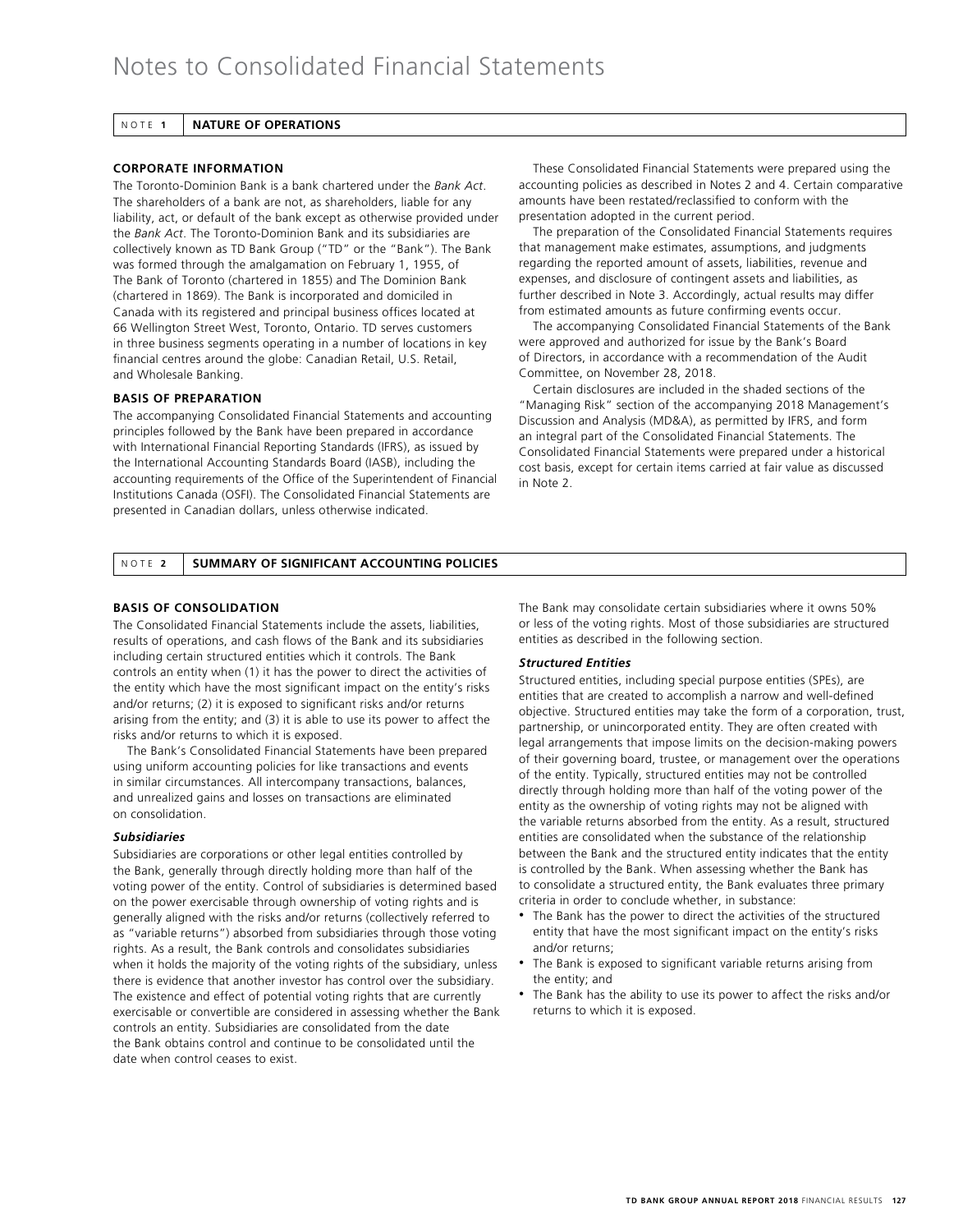Consolidation conclusions are reassessed at the end of each financial reporting period. The Bank's policy is to consider the impact on consolidation of all significant changes in circumstances, focusing on the following:

- Substantive changes in ownership, such as the purchase or disposal of more than an insignificant additional interest in an entity;
- Changes in contractual or governance arrangements of an entity;
- Additional activities undertaken, such as providing a liquidity facility beyond the original terms or entering into a transaction not originally contemplated; or
- Changes in the financing structure of an entity.

#### *Investments in Associates and Joint Ventures*

Entities over which the Bank has significant influence are associates and entities over which the Bank has joint control are joint ventures. Significant influence is the power to participate in the financial and operating policy decisions of an investee, but is not control or joint control over these entities. Associates and joint ventures are accounted for using the equity method of accounting. Investments in associates and joint ventures are carried on the Consolidated Balance Sheet initially at cost and increased or decreased to recognize the Bank's share of the profit or loss of the associate or joint venture, capital transactions, including the receipt of any dividends, and write-downs to reflect any impairment in the value of such entities. These increases or decreases, together with any gains and losses realized on disposition, are reported on the Consolidated Statement of Income.

At each balance sheet date, the Bank assesses whether there is any objective evidence that the investment in an associate or joint venture is impaired. The Bank calculates the amount of impairment as the difference between the higher of fair value or value-in-use and its carrying value.

#### *Non-controlling Interests*

When the Bank does not own all of the equity of a consolidated entity, the minority shareholders' interest is presented on the Consolidated Balance Sheet as Non-controlling interests in subsidiaries as a component of total equity, separate from the equity of the Bank's shareholders. The income attributable to the minority interest holders, net of tax, is presented as a separate line item on the Consolidated Statement of Income.

## **CASH AND DUE FROM BANKS**

Cash and due from banks consist of cash and amounts due from banks which are issued by investment grade financial institutions. These amounts are due on demand or have an original maturity of three months or less.

## **REVENUE RECOGNITION**

Revenue is recognized to the extent that it is probable that the economic benefits will flow to the Bank and the revenue can be reliably measured. Revenue associated with the rendering of services is recognized by reference to the stage of completion of the transaction at the end of the reporting period.

Interest from interest-bearing assets and liabilities not measured at fair value through profit or loss is recognized as net interest income using the effective interest rate (EIR). EIR is the rate that discounts expected future cash flows for the expected life of the financial instrument to its carrying value. The calculation takes into account the contractual interest rate, along with any fees or incremental costs that are directly attributable to the instrument and all other premiums or discounts.

## *Investment and securities services*

Investment and securities services income include asset management fees, administration and commission fees, and investment banking fees. The Bank recognizes asset management and administration fees based on time elapsed, which depicts the rendering of investment management and related services over time. The fees are primarily calculated based on average daily or point in time assets under management (AUM) or assets under administration (AUA) depending on investment mandate.

Commission fees include sales, trailer and brokerage commissions. Sales and brokerage commissions are generally recognized at a point in time when the transaction is executed. Trailer commissions are recognized over time and are generally calculated based on the average daily net asset value of the fund during the period.

Investment banking fees include advisory fees and underwriting fees and are generally recognized at a point in time as income upon successful completion of the engagement.

## *Credit fees*

Credit fees include liquidity fees, restructuring fees, letter of credit fees, and loan syndication fees. Liquidity, restructuring, and letter of credit fees are recognized in income over the period in which the service is provided. Loan syndication fees are generally recognized at a point in time upon completion of the financing placement.

#### *Service charges*

Service charges income is earned on personal and commercial deposit accounts and consists of account fees and transaction-based service charges. Account fees relate to account maintenance activities and are recognized in income over the period in which the service is provided. Transaction-based service charges are recognized as earned at a point in time when the transaction is complete.

#### *Card services*

Card services income includes interchange income as well as card fees such as annual and transactional fees. Interchange income is recognized at a point in time when the transaction is authorized and funded. Card fees are recognized as earned at the transaction date with the exception of annual fees, which are recognized over a twelve-month period.

#### **IFRS 9 FINANCIAL INSTRUMENTS**

On November 1, 2017, the Bank adopted IFRS 9, *Financial Instruments* (IFRS 9), which replaces the guidance in IAS 39, *Financial Instruments: Recognition and Measurement* (IAS 39). IFRS 9 includes requirements on: (1) Classification and measurement of financial assets and liabilities; (2) Impairment of financial assets; and (3) General hedge accounting. Accounting for macro hedging has been decoupled from IFRS 9. The Bank has an accounting policy choice to apply the hedge accounting requirements of IFRS 9 or IAS 39. The Bank has made the decision to continue applying the IAS 39 hedge accounting requirements at this time and will comply with the revised annual hedge accounting disclosures as required by the related amendments to IFRS 7, *Financial Instruments: Disclosures* (IFRS 7). Refer to Note 4 for further details.

#### **Classification and Measurement of Financial Assets**

The Bank classifies its financial assets into the following categories:

- Amortized cost;
- Fair value through other comprehensive income (FVOCI);
- Held-for-trading;
- Non-trading fair value through profit or loss (FVTPL); and
- Designated at FVTPL.

The Bank continues to recognize financial assets on a trade date basis.

#### *Debt Instruments*

The classification and measurement for debt instruments is based on the Bank's business models for managing its financial assets and whether the contractual cash flows represent solely payments of principal and interest (SPPI). Refer to Note 3 for judgment with respect to business models and SPPI.

The Bank has determined its business models as follows:

- Held-to-collect: the objective is to collect contractual cash flows;
- Held-to-collect-and-sell: the objective is both to collect contractual cash flows and sell the financial assets; and
- Held-for-sale and other business models: the objective is neither of the above.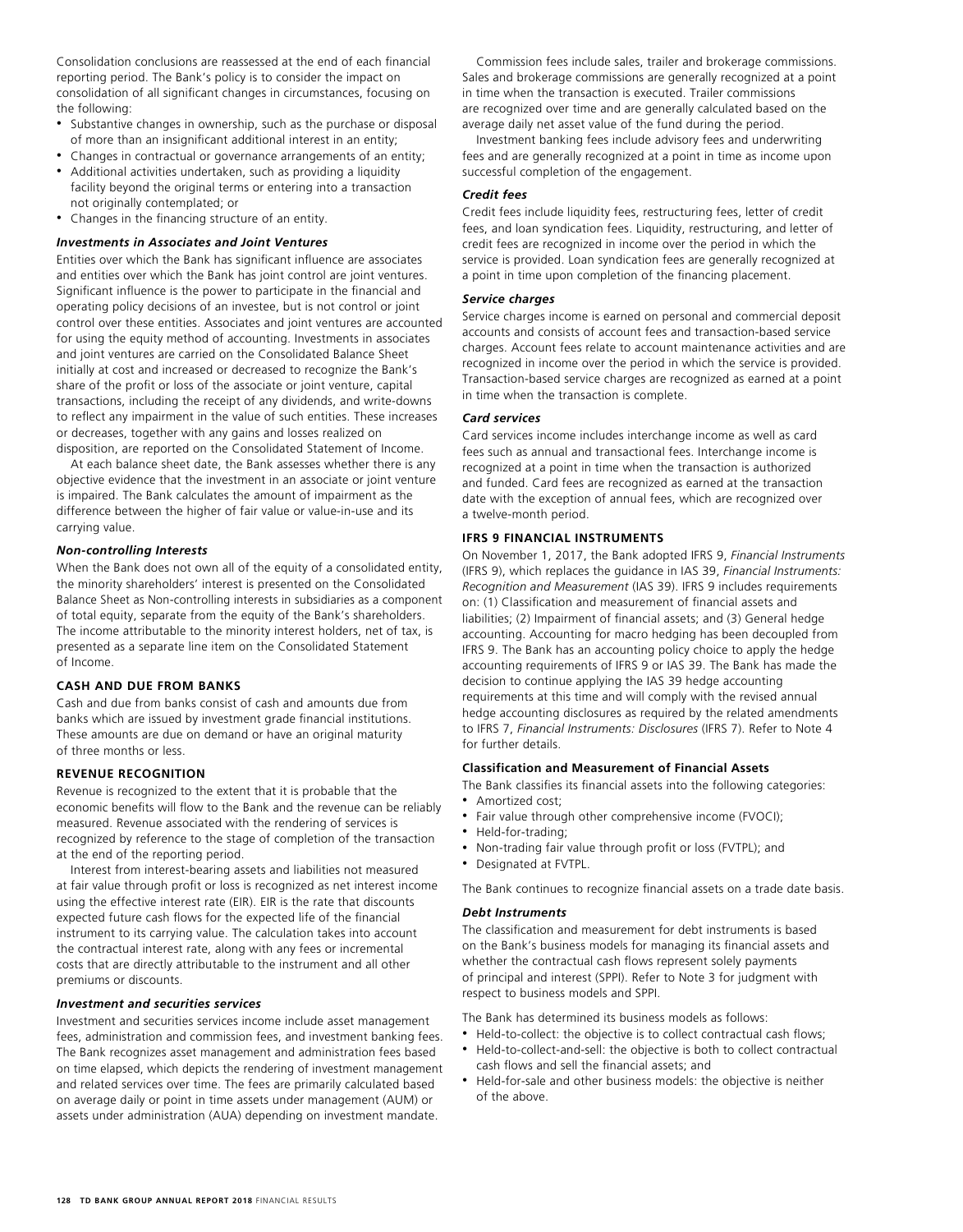The Bank performs the SPPI test for financial assets held within the held-to-collect and held-to-collect-and-sell business models. If these financial assets have contractual cash flows which are inconsistent with a basic lending arrangement, they are classified as non-trading financial assets measured at FVTPL. In a basic lending arrangement, interest includes only consideration for time value of money, credit risk, other basic lending risks, and a reasonable profit margin.

*Debt Securities and Loans Measured at Amortized Cost* Debt securities and loans held within a held-to-collect business model where their contractual cash flows pass the SPPI test are measured at amortized cost. The carrying amount of these financial assets is adjusted by an allowance for credit losses recognized and measured as described in the *Impairment – Expected Credit Loss Model* section of this Note, as well as any write-offs and unearned income which includes prepaid interest, loan origination fees and costs, commitment fees, loan syndication fees, and unamortized discounts or premiums. Interest income is recognized using EIRM. Loan origination fees and costs are considered to be adjustments to the loan yield and are recognized in interest income over the term of the loan. Commitment fees are recognized in credit fees over the commitment period when it is unlikely that the commitment will be called upon; otherwise, they are recognized in interest income over the term of the resulting loan. Loan syndication fees are recognized in credit fees upon completion of the financing placement unless the yield on any loan retained by the Bank is less than that of other comparable lenders involved in the financing syndicate. In such cases, an appropriate portion of the fee is recognized as a yield adjustment in interest income over the term of the loan.

## *Debt Securities and Loans Measured at Fair Value through Other Comprehensive Income*

Debt securities and loans held within a held-to-collect-and-sell business model where their contractual cash flows pass the SPPI test are measured at FVOCI. Fair value changes are recognized in OCI, except for impairment gains or losses, interest income and foreign exchange gains and losses on the instrument's amortized cost, which are recognized in the Consolidated Statement of Income. The expected credit loss (ECL) allowance is recognized and measured as described in the *Impairment – Expected Credit Loss Model* section of this Note. When the financial asset is derecognized, the cumulative gain or loss previously recognized in OCI is reclassified from equity to income and recognized in net securities gain (loss). Interest income from these financial assets is included in interest income using EIRM.

## *Financial Assets Held-for-Trading*

This held-for-sale business model includes financial assets held within a trading portfolio if they have been originated, acquired, or incurred principally for the purpose of selling in the near term, or if they form part of a portfolio of identified financial instruments that are managed together and for which there is evidence of short-term profit-taking. Financial assets held within this business model consist of trading securities, trading loans, as well as certain debt securities and financing-type physical commodities that are recorded as securities purchased under reverse repurchase agreements on the Consolidated Balance Sheet.

Trading portfolio assets are accounted for at fair value, with changes in fair value as well as any gains or losses realized on disposal recognized in trading income. Transaction costs are expensed as incurred. Dividends are recognized on the ex-dividend date and interest is recognized on an accrual basis. Both dividends and interest are included in interest income.

#### *Non-Trading Financial Assets Measured at Fair Value through Profit or Loss*

Non-trading financial assets measured at FVTPL include financial assets held within the held-for-sale and other business models, for example debt securities and loans managed on a fair value basis. Financial

assets held within the held-to-collect or held-to-collect-and-sell business models that do not pass the SPPI test are also classified as non-trading financial assets measured at FVTPL. Changes in fair value as well as any gains or losses realized on disposal are recognized in income (loss) from non-trading financial instruments at FVTPL. Interest income from debt instruments is included in interest income on an accrual basis.

*Financial Assets Designated at Fair Value through Profit or Loss* Debt instruments in a held-to-collect or held-to-collect-and-sell business model can be designated at initial recognition as measured at FVTPL, provided the designation can eliminate or significantly reduce an accounting mismatch that would otherwise arise from measuring these financial assets on a different basis. The FVTPL designation is available only for those financial instruments for which a reliable estimate of fair value can be obtained. Once financial assets are designated at FVTPL, the designation is irrevocable. Changes in fair value as well as any gains or losses realized on disposal are recognized in income (loss) from financial instruments designated at FVTPL. Interest income from these financial assets is included in interest income on an accrual basis.

### *Customers' Liability under Acceptances*

Acceptances represent a form of negotiable short-term debt issued by customers, which the Bank guarantees for a fee. Revenue is recognized on an accrual basis. The potential obligation of the Bank is reported as a liability under Acceptances on the Consolidated Balance Sheet. The Bank's recourse against the customer in the event of a call on any of these commitments is reported as an asset of the same amount.

## *Equity Instruments*

Equity investments are required to be measured at FVTPL (classified as non-trading financial assets measured at FVTPL), except where the Bank has elected at initial recognition to irrevocably designate an equity investment, held for purposes other than trading, at FVOCI. If such an election is made, the fair value changes, including any associated foreign exchange gains or losses, are recognized in OCI and are not subsequently reclassified to net income, including upon disposal. Realized gains and losses are transferred directly to retained earnings upon disposal. Consequently, there is no review required for impairment. Dividends will normally be recognized in interest income unless the dividends represent a recovery of part of the cost of the investment. Gains and losses on non-trading equity investments measured at FVTPL are included in income (loss) from non-trading financial instruments at FVTPL.

## **Classification and Measurement for Financial Liabilities**

The Bank classifies its financial liabilities into the following categories:

- Held-for-trading;
- Designated at FVTPL; and
- Other liabilities.

#### *Financial Liabilities Held-for-Trading*

Financial liabilities are held within a trading portfolio if they have been incurred principally for the purpose of repurchasing in the near term, or form part of a portfolio of identified financial instruments that are managed together and for which there is evidence of a recent actual pattern of short term profit-taking. Financial liabilities held-for-trading are primarily trading deposits, securitization liabilities at fair value, obligations related to securities sold short and obligations related to certain securities sold under repurchase agreements.

Trading portfolio liabilities are recognized on a trade date basis and are accounted for at fair value, with changes in fair value and any gains or losses recognized in trading income. Transaction costs are expensed as incurred. Interest is recognized on an accrual basis and included in interest expense.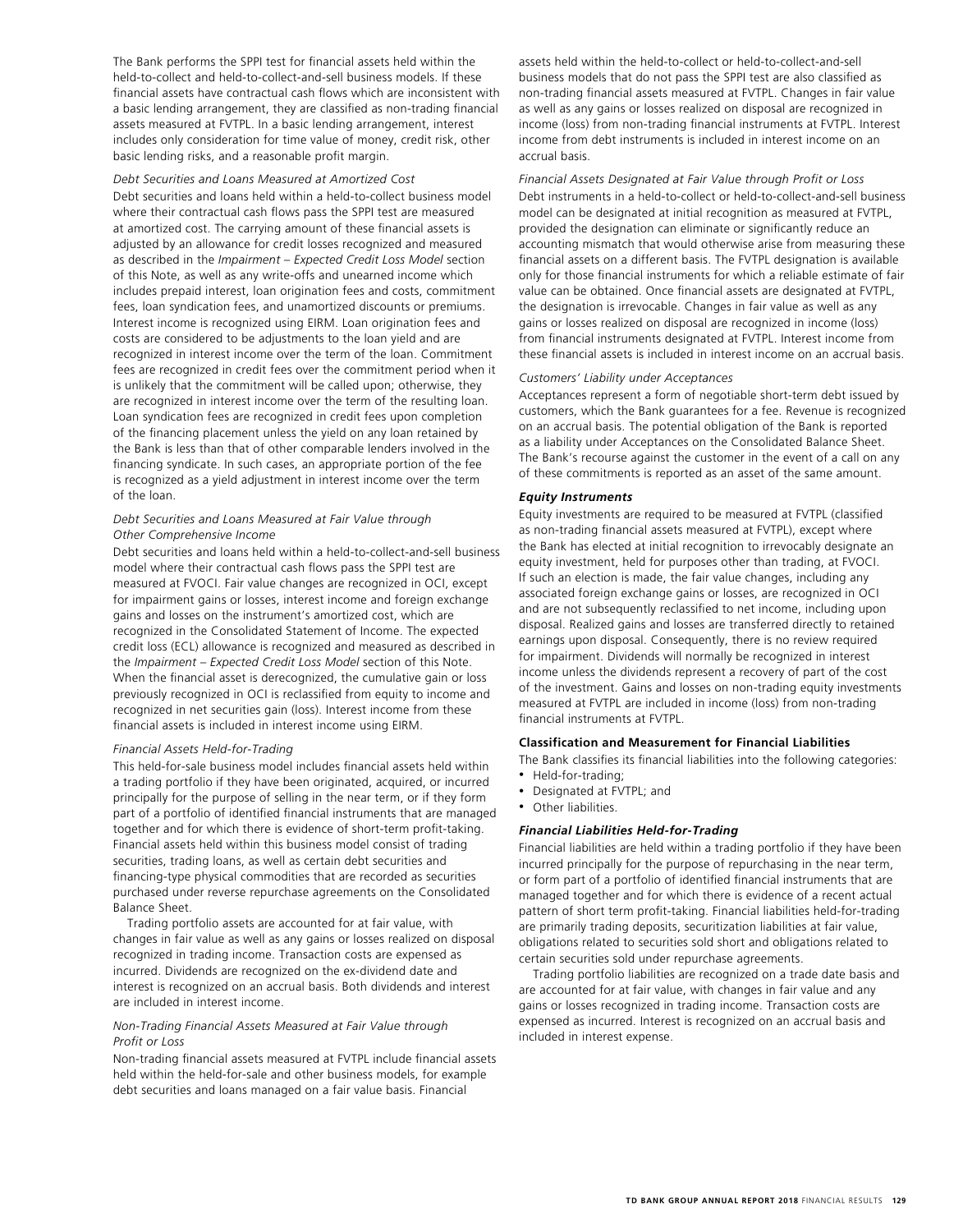## *Financial Liabilities Designated at Fair Value through Profit or Loss*

Certain financial liabilities that do not meet the definition of trading may be designated at FVTPL. To be designated at FVTPL, financial liabilities must meet one of the following criteria: (1) the designation eliminates or significantly reduces a measurement or recognition inconsistency; (2) a group of financial liabilities is managed and its performance is evaluated on a fair value basis in accordance with a documented risk management or investment strategy; or (3) the instrument contains one or more embedded derivatives unless a) the embedded derivative does not significantly modify the cash flows that otherwise would be required by the contract, or b) it is clear with little or no analysis that separation of the embedded derivative from the financial instrument is prohibited. In addition, the FVTPL designation is available only for those financial instruments for which a reliable estimate of fair value can be obtained. Once financial liabilities are designated at FVTPL, the designation is irrevocable. Liabilities designated at FVTPL are carried at fair value on the Consolidated Balance Sheet, with changes in fair value as well as any gains or losses realized on disposal recognized in other income (loss), except for the amount of change in fair value attributable to changes in the Bank's own credit risk, which is presented in OCI. This exception does not apply to loan commitments or financial guarantee contracts. Interest is included in interest expense on an accrual basis.

## *Other Financial Liabilities*

#### *Deposits*

Deposits, other than deposits included in a trading portfolio, are accounted for at amortized cost. Accrued interest on deposits is included in Other liabilities on the Consolidated Balance Sheet. Interest, including capitalized transaction costs, is recognized on an accrual basis using EIRM as Interest expense on the Consolidated Statement of Income.

## *Subordinated Notes and Debentures*

Subordinated notes and debentures are accounted for at amortized cost. Accrued interest on subordinated notes and debentures is included in Other liabilities on the Consolidated Balance Sheet. Interest, including capitalized transaction costs, is recognized on an accrual basis using EIRM as Interest expense on the Consolidated Statement of Income.

## *Reclassification of Financial Assets and Liabilities*

Financial assets and financial liabilities are not reclassified subsequent to their initial recognition, except for financial assets for which the Bank changes its business model for managing financial assets. Such reclassifications of financial assets are expected to be rare in practice.

## **Impairment – Expected Credit Loss Model**

The ECL model applies to financial assets, including loans and debt securities measured at amortized cost, loans and debt securities measured at FVOCI, loan commitments, and financial guarantees that are not measured at FVTPL.

The ECL model consists of three stages: Stage 1 – twelve-month ECLs for performing financial assets, Stage 2 – Lifetime ECLs for financial assets that have experienced a significant increase in credit risk since initial recognition, and Stage 3 – Lifetime ECLs for financial assets that are impaired. ECLs are the difference between all contractual cash flows that are due to the Bank in accordance with the contract and all the cash flows the Bank expects to receive, discounted at the original effective interest rate. If a significant increase in credit risk has occurred since initial recognition, impairment is measured as lifetime ECLs. Otherwise, impairment is measured as twelve-month ECLs which represent the portion of lifetime ECLs that are expected to occur based on default events that are possible within twelve months after the reporting date. If credit quality improves in a subsequent period such that the increase in credit risk since initial recognition is no longer considered significant, the loss allowance reverts back to being measured based on twelve-month ECLs.

## *Significant Increase in Credit Risk*

For retail exposures, significant increase in credit risk is assessed based on changes in the twelve-month probability of default (PD) since initial recognition, using a combination of individual and collective information that incorporates borrower and account specific attributes and relevant forward-looking macroeconomic variables.

For non-retail exposures, significant increase in credit risk is assessed based on changes in the internal risk rating (borrower risk ratings (BRR)) since initial recognition.

The Bank defines default as delinquency of 90 days or more for most retail products and BRR 9 for non-retail exposures. Exposures are considered impaired and migrate to Stage 3 when they are 90 days or more past due for retail exposures, rated BRR 9 for non-retail exposures, or when there is objective evidence that there has been a deterioration of credit quality to the extent the Bank no longer has reasonable assurance as to the timely collection of the full amount of principal and interest.

When determining whether there has been a significant increase in credit risk since initial recognition of a financial asset, the Bank considers all reasonable and supportable information that is available without undue cost or effort about past events, current conditions, and forecast of future economic conditions. Refer to Note 3 for additional details.

#### *Measurement of Expected Credit Losses*

ECLs are measured as the probability-weighted present value of expected cash shortfalls over the remaining expected life of the financial instrument and consider reasonable and supportable information about past events, current conditions, and forecasts of future events and economic conditions that impact the Bank's credit risk assessment. Expected life is the maximum contractual period the Bank is exposed to credit risk, including extension options for which the borrower has unilateral right to exercise. For certain financial instruments that include both a loan and an undrawn commitment, and the Bank's contractual ability to demand repayment and cancel the undrawn commitment does not limit the Bank's exposure to credit losses to the contractual notice period, ECLs are measured over the period the Bank is exposed to credit risk. For example, ECLs for credit cards are measured over the borrowers' expected behavioural life, incorporating survivorship assumptions and borrower-specific attributes.

The Bank leverages its Advanced Internal Ratings Based (AIRB) models used for regulatory capital purposes and incorporates adjustments where appropriate to calculate ECLs.

## *Forward-Looking Information and Expert Credit Judgment*

Forward-looking information is considered when determining significant increase in credit risk and measuring ECLs. Forward-looking macroeconomic factors are incorporated in the risk parameters as relevant.

Qualitative factors that are not already considered in the modelling are incorporated by exercising expert credit judgment in determining the final ECL. Refer to Note 3 for additional details.

#### *Modified Loans*

In cases where a borrower experiences financial difficulties, the Bank may grant certain concessionary modifications to the terms and conditions of a loan. Modifications may include payment deferrals, extension of amortization periods, rate reductions, principal forgiveness, debt consolidation, forbearance and other modifications intended to minimize the economic loss and to avoid foreclosure or repossession of collateral. The Bank has policies in place to determine the appropriate remediation strategy based on the individual borrower.

If the Bank determines that a modification results in expiry of cash flows, the original asset is derecognized while a new asset is recognized based on the new contractual terms. Significant increase in credit risk is assessed relative to the risk of default on the date of modification.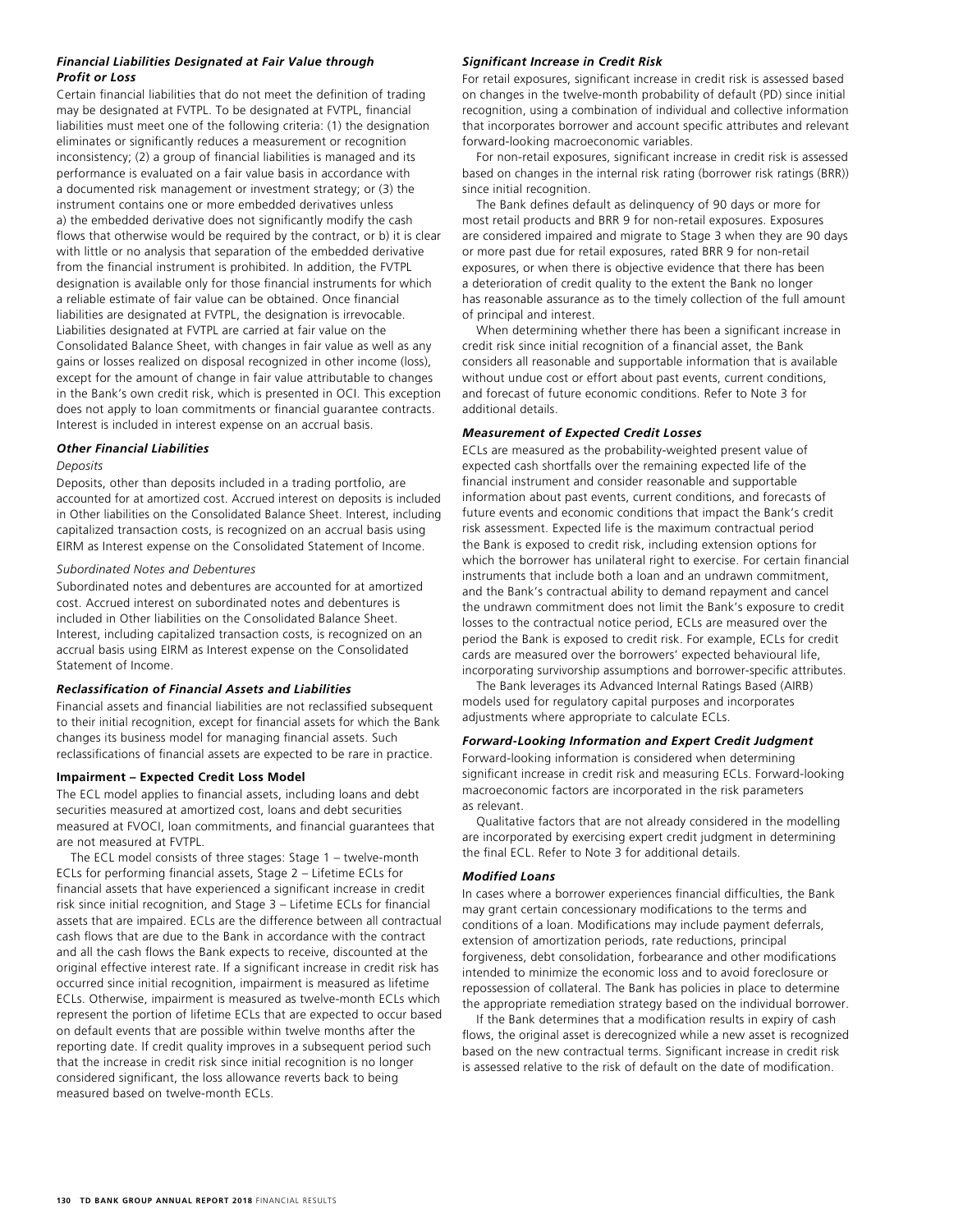If the Bank determines that a modification does not result in derecognition, significant increase in credit risk is assessed based on the risk of default at initial recognition of the original asset. Expected cash flows arising from the modified contractual terms are considered when calculating the ECL for the modified asset. For loans that were modified while having lifetime ECLs, the loans can revert to having twelve-month ECLs after a period of performance and improvement in the borrower's financial condition.

## *Allowance for Loan Losses, Excluding Acquired Credit-Impaired (ACI) Loans*

The allowance for loan losses represents management's best estimate of ECLs in the lending portfolios, including any off-balance sheet exposures, at the balance sheet date. The allowance for loan losses for lending portfolios reported on the Consolidated Balance Sheet, which includes credit-related allowances for residential mortgages, consumer instalment and other personal, credit card, business and government loans, is deducted from Loans on the Consolidated Balance Sheet. The allowance for loan losses for loans measured at FVOCI is presented on the Consolidated Statement of Changes in Equity. The allowance for loan losses for off-balance sheet instruments, which relates to certain guarantees, letters of credit, and undrawn lines of credit, is recognized in Other liabilities on the Consolidated Balance Sheet. Allowances for lending portfolios reported on the balance sheet and off-balance sheet exposures are calculated using the same methodology. The allowance is increased by the provision for credit losses and decreased by write-offs net of recoveries and disposals. Each quarter, allowances are reassessed and adjusted based on any changes in management's estimate of ECLs. Loan losses on impaired loans in Stage 3 continue to be recognized by means of an allowance for loan losses until a loan is written off.

A loan is written off against the related allowance for loan losses when there is no realistic prospect of recovery. Non-retail loans are generally written off when all reasonable collection efforts have been exhausted, such as when a loan is sold, when all security has been realized, or when all security has been resolved with the receiver or bankruptcy court. Non-real estate retail loans are generally written off when contractual payments are 180 days past due, or when a loan is sold. Real-estate secured retail loans are generally written off when the security is realized. The time period over which the Bank performs collection activities of the contractual amount outstanding of financial assets that are written off varies from one jurisdiction to another and generally spans between less than one year to five years.

#### *Allowance for Credit Losses on Debt Securities*

The allowance for credit losses on debt securities represents management's best estimate of ECLs. Debt securities measured at amortized cost are presented net of the allowance for credit losses on the Consolidated Balance Sheet. The allowance for credit losses on debt securities measured at FVOCI are presented on the Consolidated Statement of Changes in Equity. The allowance for credit losses is increased by the provision for credit losses and decreased by write-offs net of recoveries and disposals. Each quarter, allowances are reassessed and adjusted based on any changes in management's estimate of ECLs.

#### *Acquired Loans*

Acquired loans are initially measured at fair value, which considers incurred and expected future credit losses estimated at the acquisition date and also reflects adjustments based on the acquired loan's interest rate in comparison to current market rates. On acquisition, twelve-month ECLs are recognized on the acquired loans, resulting in the carrying amount for acquired loans to be lower than fair value. When loans are acquired with evidence of incurred credit loss where it is probable at the purchase date that the Bank will be unable to collect all contractually required principal and interest payments, they are generally considered to be ACI loans, with no ECLs recognized on acquisition. Acquired performing loans are

subsequently accounted for at amortized cost based on their contractual cash flows and any acquisition related discount or premium, including credit-related discounts, is considered to be an adjustment to the loan yield and is recognized in interest income using EIRM over the term of the loan, or the expected life of the loan for acquired loans with revolving terms.

#### *Acquired Credit-Impaired Loans*

ACI loans are identified as impaired at acquisition based on specific risk characteristics of the loans, including past due status, performance history, and recent borrower credit scores. ACI loans are accounted for based on the present value of expected cash flows as opposed to their contractual cash flows. The Bank determines the fair value of these loans at the acquisition date by discounting expected cash flows at a discount rate that reflects factors a market participant would use when determining fair value including management assumptions relating to default rates, loss severities, the amount and timing of prepayments, and other factors that are reflective of current market conditions. With respect to certain individually significant ACI loans, accounting is applied individually at the loan level. The remaining ACI loans are aggregated provided they are acquired in the same fiscal quarter and have common risk characteristics. Aggregated loans are accounted for as a single asset with aggregated cash flows and a single composite interest rate. Subsequent to acquisition, the Bank regularly reassesses and updates its cash flow estimates for changes to assumptions relating to default rates, loss severities, the amount and timing of prepayments, and other factors that are reflective of current market conditions. Probable decreases in expected cash flows trigger the recognition of additional impairment, which is measured based on the present value of the revised expected cash flows discounted at the loan's effective interest rate as compared to the carrying value of the loan. The ECL in excess of the initial credit-related discount is recorded through the provision for credit losses. Interest income on ACI loans is calculated by multiplying the credit-adjusted effective interest rate to the amortized cost of ACI loans.

#### **SHARE CAPITAL**

The Bank classifies financial instruments that it issues as either financial liabilities, equity instruments, or compound instruments.

Issued instruments that are mandatorily redeemable or convertible into a variable number of the Bank's common shares at the holder's option are classified as liabilities on the Consolidated Balance Sheet. Dividend or interest payments on these instruments are recognized in Interest expense on the Consolidated Statement of Income.

Issued instruments are classified as equity when there is no contractual obligation to transfer cash or other financial assets. Further, issued instruments that are not mandatorily redeemable or that are not convertible into a variable number of the Bank's common shares at the holder's option, are classified as equity and presented in share capital. Incremental costs directly attributable to the issue of equity instruments are included in equity as a deduction from the proceeds, net of tax. Dividend payments on these instruments are recognized as a reduction in equity.

Compound instruments are comprised of both liability and equity components in accordance with the substance of the contractual arrangement. At inception, the fair value of the liability component is initially measured with any residual amount assigned to the equity component. Transaction costs are allocated proportionately to the liability and equity components.

Common or preferred shares held by the Bank are classified as treasury shares in equity, and the cost of these shares is recorded as a reduction in equity. Upon the sale of treasury shares, the difference between the sale proceeds and the cost of the shares is recorded in or against contributed surplus.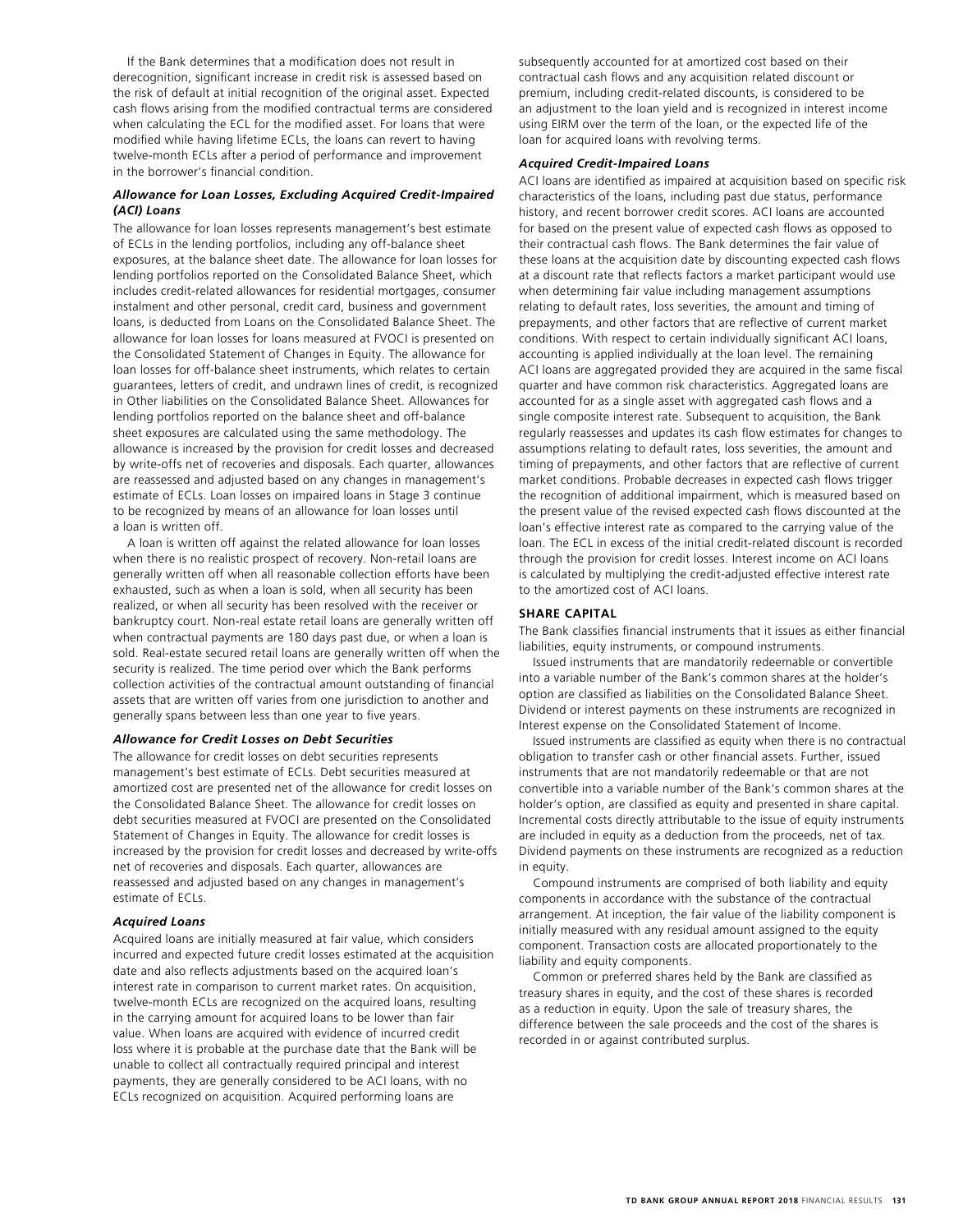#### **GUARANTEES**

The Bank issues guarantee contracts that require payments to be made to guaranteed parties based on: (1) changes in the underlying economic characteristics relating to an asset or liability of the guaranteed party; (2) failure of another party to perform under an obligating agreement; or (3) failure of another third party to pay its indebtedness when due. Financial standby letters of credit are financial guarantees that represent irrevocable assurances that the Bank will make payments in the event that a customer cannot meet its obligations to third parties and they carry the same credit risk, recourse, and collateral security requirements as loans extended to customers. Performance standby letters of credit are considered non-financial guarantees as payment does not depend on the occurrence of a credit event and is generally related to a non-financial trigger event. Guarantees, including financial and performance standby letters of credit, are initially measured and recorded at their fair value. The fair value of a guarantee liability at initial recognition is normally equal to the present value of the guarantee fees received over the life of contract. The Bank's release from risk is recognized over the term of the guarantee using a systematic and rational amortization method.

If a guarantee meets the definition of a derivative, it is carried at fair value on the Consolidated Balance Sheet and reported as a derivative asset or derivative liability at fair value. Guarantees that are considered derivatives are a type of credit derivative contracts which are over-the-counter (OTC) contracts designed to transfer the credit risk in an underlying financial instrument from one counterparty to another.

#### **DERIVATIVES**

Derivatives are instruments that derive their value from changes in underlying interest rates, foreign exchange rates, credit spreads, commodity prices, equities, or other financial or non-financial measures. Such instruments include interest rate, foreign exchange, equity, commodity, and credit derivative contracts. The Bank uses these instruments for trading and non-trading purposes. Derivatives are carried at their fair value on the Consolidated Balance Sheet.

#### *Derivatives Held-for-Trading Purposes*

The Bank enters into trading derivative contracts to meet the needs of its customers, to provide liquidity and market-making related activities, and in certain cases, to manage risks related to its trading portfolio. The realized and unrealized gains or losses on trading derivatives are recognized immediately in trading income (loss).

#### *Derivatives Held for Non-trading Purposes*

Non-trading derivatives are primarily used to manage interest rate, foreign exchange, and other market risks of the Bank's traditional banking activities. When derivatives are held for non-trading purposes and when the transactions meet the hedge accounting requirements of IAS 39, they are presented as non-trading derivatives and receive hedge accounting treatment, as appropriate. Certain derivative instruments that are held for economic hedging purposes, and do not meet the hedge accounting requirements of IAS 39, are also presented as non-trading derivatives with the change in fair value of these derivatives recognized in non-interest income.

#### *Hedging Relationships*

#### *Hedge Accounting*

At the inception of a hedging relationship, the Bank documents the relationship between the hedging instrument and the hedged item, its risk management objective, and its strategy for undertaking the hedge. The Bank also requires a documented assessment, both at hedge inception and on an ongoing basis, of whether or not the derivatives that are used in hedging relationships are highly effective in offsetting the changes attributable to the hedged risks in the fair values or cash flows of the hedged items. In order to be considered effective, the hedging instrument and the hedged item must be highly and inversely correlated such that the changes in the fair value of the hedging

instrument will substantially offset the effects of the hedged exposure to the Bank throughout the term of the hedging relationship. If a hedging relationship becomes ineffective, it no longer qualifies for hedge accounting and any subsequent change in the fair value of the hedging instrument is recognized in Non-interest income on the Consolidated Statement of Income.

Changes in fair value relating to the derivative component excluded from the assessment of hedge effectiveness, is recognized immediately in Non-interest income on the Consolidated Statement of Income.

When derivatives are designated as hedges, the Bank classifies them either as: (1) hedges of the changes in fair value of recognized assets or liabilities or firm commitments (fair value hedges); (2) hedges of the variability in highly probable future cash flows attributable to a recognized asset or liability, or a forecasted transaction (cash flow hedges); or (3) hedges of net investments in a foreign operation (net investment hedges).

#### *Fair Value Hedges*

The Bank's fair value hedges principally consist of interest rate swaps that are used to protect against changes in the fair value of fixed-rate long-term financial instruments due to movements in market interest rates.

Changes in the fair value of derivatives that are designated and qualify as fair value hedging instruments are recognized in Non-interest income on the Consolidated Statement of Income, along with changes in the fair value of the assets, liabilities, or group thereof that are attributable to the hedged risk. Any change in fair value relating to the ineffective portion of the hedging relationship is recognized immediately in non-interest income.

The cumulative adjustment to the carrying amount of the hedged item (the basis adjustment) is amortized to the Consolidated Statement of Income in Net interest income based on a recalculated EIR over the remaining expected life of the hedged item, with amortization beginning no later than when the hedged item ceases to be adjusted for changes in its fair value attributable to the hedged risk. Where the hedged item has been derecognized, the basis adjustment is immediately released to Net interest income or Non-interest income, as applicable, on the Consolidated Statement of Income.

#### *Cash Flow Hedges*

The Bank is exposed to variability in future cash flows attributable to interest rate, foreign exchange rate, and equity price risks. The amounts and timing of future cash flows are projected for each hedged exposure on the basis of their contractual terms and other relevant factors, including estimates of prepayments and defaults.

The effective portion of the change in the fair value of the derivative that is designated and qualifies as a cash flow hedge is initially recognized in other comprehensive income. The change in fair value of the derivative relating to the ineffective portion is recognized immediately in non-interest income.

Amounts in accumulated other comprehensive income attributable to interest rate, foreign exchange rate, and equity price components, as applicable, are reclassified to Net interest income or Non-interest income on the Consolidated Statement of Income in the period in which the hedged item affects income, and are reported in the same income statement line as the hedged item.

When a hedging instrument expires or is sold, or when a hedge no longer meets the criteria for hedge accounting, any cumulative gain or loss existing in accumulated other comprehensive income at that time remains in accumulated other comprehensive income until the forecasted transaction impacts the Consolidated Statement of Income. When a forecasted transaction is no longer expected to occur, the cumulative gain or loss that was reported in accumulated other comprehensive income is immediately reclassified to Net interest income or Non-interest income, as applicable, on the Consolidated Statement of Income.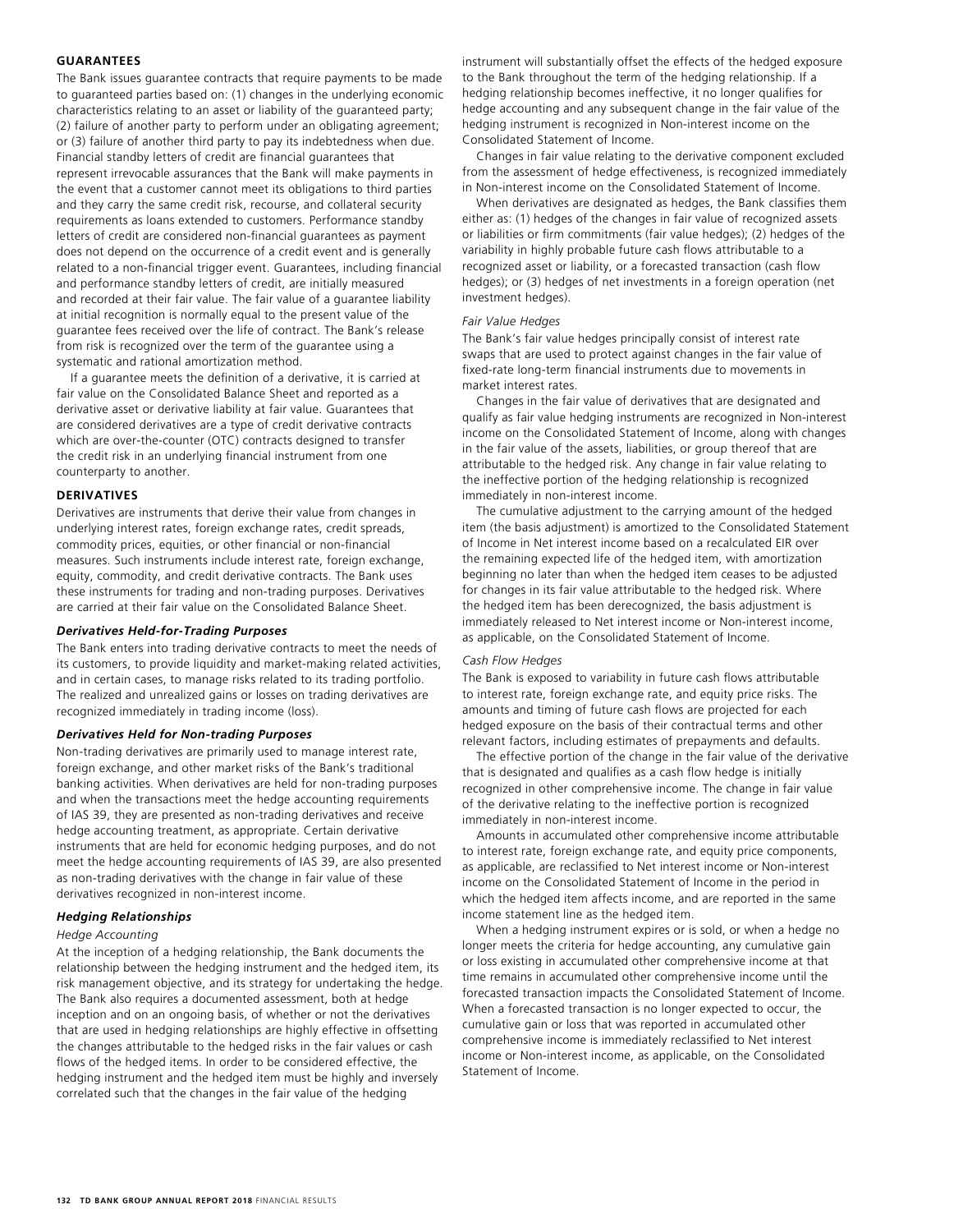#### *Net Investment Hedges*

Hedges of net investments in foreign operations are accounted for similar to cash flow hedges. The change in fair value on the hedging instrument relating to the effective portion is recognized in other comprehensive income. The change in fair value of the hedging instrument relating to the ineffective portion is recognized immediately on the Consolidated Statement of Income. Gains and losses in accumulated other comprehensive income are reclassified to the Consolidated Statement of Income upon the disposal or partial disposal of the investment in the foreign operation. The Bank designates derivatives and non-derivatives (such as foreign currency deposit liabilities) as hedging instruments in net investment hedges.

#### *Embedded Derivatives*

Derivatives may be embedded in certain instruments, including financial liabilities, (the host instrument). Embedded derivatives are treated as separate derivatives when their economic characteristics and risks are not closely related to those of the host instrument, a separate instrument with the same terms as the embedded derivative would meet the definition of a derivative, and the combined contract is not held-for-trading or designated at fair value through profit or loss. These embedded derivatives, which are bifurcated from the host contract, are recognized on the Consolidated Balance Sheet as Derivatives and measured at fair value with subsequent changes recognized in Non-interest income on the Consolidated Statement of Income.

## **TRANSLATION OF FOREIGN CURRENCIES**

The Bank's Consolidated Financial Statements are presented in Canadian dollars, which is the presentation currency of the Bank. Items included in the financial statements of each of the Bank's entities are measured using their functional currency, which is the currency of the primary economic environment in which they operate.

Monetary assets and liabilities denominated in a currency that differs from an entity's functional currency are translated into the functional currency of the entity at exchange rates prevailing at the balance sheet date. Non-monetary assets and liabilities are translated at historical exchange rates. Income and expenses are translated into an entity's functional currency at average exchange rates for the period. Translation gains and losses are included in non-interest income except for equity investments designated at FVOCI where unrealized translation gains and losses are recorded in other comprehensive income.

Foreign-currency denominated subsidiaries are those with a functional currency other than Canadian dollars. For the purpose of translation into the Bank's functional currency, all assets and liabilities are translated at exchange rates prevailing at the balance sheet date and all income and expenses are translated at average exchange rates for the period. Unrealized translation gains and losses relating to these operations, net of gains or losses arising from net investment hedges of these positions and applicable income taxes, are included in other comprehensive income. Translation gains and losses in accumulated other comprehensive income are recognized on the Consolidated Statement of Income upon the disposal or partial disposal of the investment in the foreign operation. The investment balance of foreign entities accounted for by the equity method, including TD Ameritrade, is translated into Canadian dollars using exchange rates prevailing at the balance sheet date with exchange gains or losses recognized in other comprehensive income.

## **OFFSETTING OF FINANCIAL INSTRUMENTS**

Financial assets and liabilities are offset, with the net amount presented on the Consolidated Balance Sheet, only if the Bank currently has a legally enforceable right to set off the recognized amounts, and intends either to settle on a net basis or to realize the asset and settle the liability simultaneously. In all other situations, assets and liabilities are presented on a gross basis.

## **DETERMINATION OF FAIR VALUE**

The fair value of a financial instrument on initial recognition is normally the transaction price, such as the fair value of the consideration given or received. The best evidence of fair value is quoted prices in active markets. When financial assets and liabilities have offsetting market risks or credit risks, the Bank applies the portfolio exception, as described in Note 5, and uses mid-market prices as a basis for establishing fair values for the offsetting risk positions and applies the most representative price within the bid-ask spread to the net open position, as appropriate. When there is no active market for the instrument, the fair value may be based on other observable current market transactions involving the same or similar instrument, without modification or repackaging, or is based on a valuation technique which maximizes the use of observable market inputs.

The Bank recognizes various types of valuation adjustments to account for factors that market participants would use in determining fair value which are not included in valuation techniques due to system limitations or measurement uncertainty. Valuation adjustments reflect the Bank's assessment of factors that market participants would use in pricing the asset or liability. These include, but are not limited to, the unobservability of inputs used in the pricing model, or assumptions about risk, such as creditworthiness of each counterparty and risk premiums that market participants would require given the inherent risk in the pricing model.

If there is a difference between the initial transaction price and the value based on a valuation technique, the difference is referred to as inception profit or loss. Inception profit or loss is recognized in trading income upon initial recognition of the instrument only if the fair value is based on observable inputs. When an instrument is measured using a valuation technique that utilizes significant non-observable inputs, it is initially valued at the transaction price, which is considered the best estimate of fair value. Subsequent to initial recognition, any difference between the transaction price and the value determined by the valuation technique at initial recognition is recognized in trading income as non-observable inputs become observable.

If the fair value of a financial asset measured at fair value becomes negative, it is recognized as a financial liability until either its fair value becomes positive, at which time it is recognized as a financial asset, or until it is extinguished.

## **DERECOGNITION OF FINANCIAL INSTRUMENTS** *Financial Assets*

The Bank derecognizes a financial asset when the contractual rights to that asset have expired. Derecognition may also be appropriate where the contractual right to receive future cash flows from the asset have been transferred, or where the Bank retains the rights to future cash flows from the asset, but assumes an obligation to pay those cash flows to a third party subject to certain criteria.

When the Bank transfers a financial asset, it is necessary to assess the extent to which the Bank has retained the risks and rewards of ownership of the transferred asset. If substantially all the risks and rewards of ownership of the financial asset have been retained, the Bank continues to recognize the financial asset and also recognizes a financial liability for the consideration received. Certain transaction costs incurred are also capitalized and amortized using EIRM. If substantially all the risks and rewards of ownership of the financial asset have been transferred, the Bank will derecognize the financial asset and recognize separately as assets or liabilities any rights and obligations created or retained in the transfer. The Bank determines whether substantially all the risks and rewards have been transferred by quantitatively comparing the variability in cash flows before and after the transfer. If the variability in cash flows does not change significantly as a result of the transfer, the Bank has retained substantially all of the risks and rewards of ownership.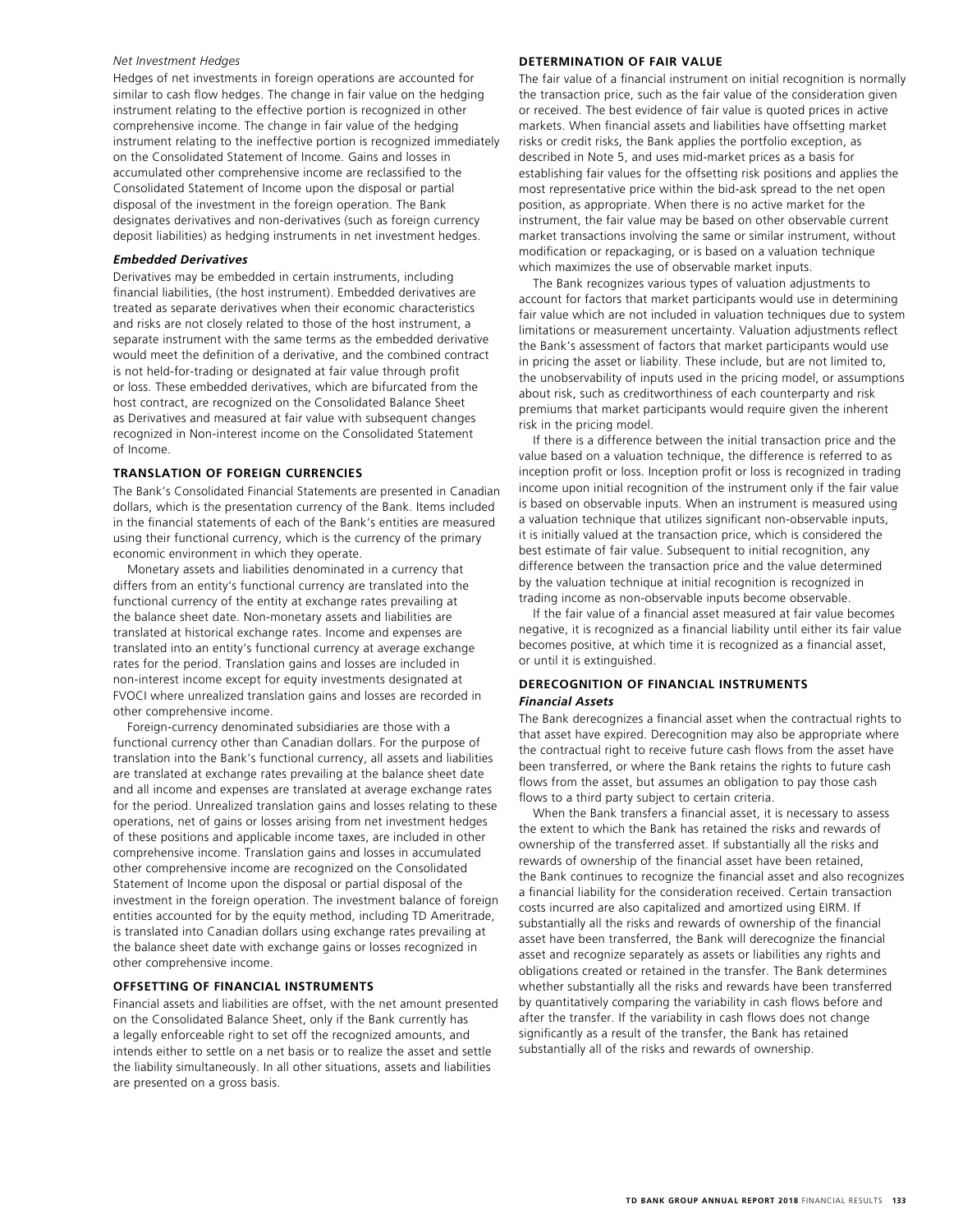If the Bank neither transfers nor retains substantially all the risks and rewards of ownership of the financial asset, the Bank derecognizes the financial asset where it has relinquished control of the financial asset. The Bank is considered to have relinquished control of the financial asset where the transferee has the practical ability to sell the transferred financial asset. Where the Bank has retained control of the financial asset, it continues to recognize the financial asset to the extent of its continuing involvement in the financial asset. Under these circumstances, the Bank usually retains the rights to future cash flows relating to the asset through a residual interest and is exposed to some degree of risk associated with the financial asset.

The derecognition criteria are also applied to the transfer of part of an asset, rather than the asset as a whole, or to a group of similar financial assets in their entirety, when applicable. If transferring a part of an asset, it must be a specifically identified cash flow, a fully proportionate share of the asset, or a fully proportionate share of a specifically identified cash flow.

#### *Securitization*

Securitization is the process by which financial assets are transformed into securities. The Bank securitizes financial assets by transferring those financial assets to a third party and as part of the securitization, certain financial assets may be retained and may consist of an interest-only strip and, in some cases, a cash reserve account (collectively referred to as "retained interests"). If the transfer qualifies for derecognition, a gain or loss is recognized immediately in other income after the effects of hedges on the assets sold, if applicable. The amount of the gain or loss is calculated as the difference between the carrying amount of the asset transferred and the sum of any cash proceeds received, including any financial asset received or financial liability assumed, and any cumulative gain or loss allocated to the transferred asset that had been recognized in accumulated other comprehensive income. To determine the value of the retained interest initially recorded, the previous carrying value of the transferred asset is allocated between the amount derecognized from the balance sheet and the retained interest recorded, in proportion to their relative fair values on the date of transfer. Subsequent to initial recognition, as market prices are generally not available for retained interests, fair value is determined by estimating the present value of future expected cash flows using management's best estimates of key assumptions that market participants would use in determining fair value. Refer to Note 3 for assumptions used by management in determining the fair value of retained interests. Retained interest is classified as trading securities with subsequent changes in fair value recorded in trading income.

Where the Bank retains the servicing rights, the benefits of servicing are assessed against market expectations. When the benefits of servicing are more than adequate, a servicing asset is recognized. Similarly, when the benefits of servicing are less than adequate, a servicing liability is recognized. Servicing assets and servicing liabilities are initially recognized at fair value and subsequently carried at amortized cost.

#### *Financial Liabilities*

The Bank derecognizes a financial liability when the obligation under the liability is discharged, cancelled, or expires. If an existing financial liability is replaced by another financial liability from the same lender on substantially different terms or where the terms of the existing liability are substantially modified, the original liability is derecognized and a new liability is recognized with the difference in the respective carrying amounts recognized on the Consolidated Statement of Income.

## *Securities Purchased Under Reverse Repurchase Agreements, Securities Sold Under Repurchase Agreements, and Securities Borrowing and Lending*

Securities purchased under reverse repurchase agreements involve the purchase of securities by the Bank under agreements to resell the securities at a future date. These agreements are treated as collateralized lending transactions whereby the Bank takes possession of the purchased securities, but does not acquire the risks and rewards of ownership. The Bank monitors the market value of the purchased securities relative to the amounts due under the reverse repurchase

agreements, and when necessary, requires transfer of additional collateral. In the event of counterparty default, the agreements provide the Bank with the right to liquidate the collateral held and offset the proceeds against the amount owing from the counterparty.

Obligations related to securities sold under repurchase agreements involve the sale of securities by the Bank to counterparties under agreements to repurchase the securities at a future date. These agreements do not result in the risks and rewards of ownership being relinquished and are treated as collateralized borrowing transactions. The Bank monitors the market value of the securities sold relative to the amounts due under the repurchase agreements, and when necessary, transfers additional collateral and may require counterparties to return collateral pledged. Certain transactions that do not meet derecognition criteria are also included in obligations related to securities sold under repurchase agreements. Refer to Note 9 for further details.

Securities purchased under reverse repurchase agreements and obligations related to securities sold under repurchase agreements are initially recorded on the Consolidated Balance Sheet at the respective prices at which the securities were originally acquired or sold, plus accrued interest. Subsequently, the agreements are measured at amortized cost on the Consolidated Balance Sheet, plus accrued interest. Interest earned on reverse repurchase agreements and interest incurred on repurchase agreements is determined using EIRM and is included in Interest income and Interest expense, respectively, on the Consolidated Statement of Income.

In security lending transactions, the Bank lends securities to a counterparty and receives collateral in the form of cash or securities. If cash collateral is received, the Bank records the cash along with an obligation to return the cash as an obligation related to Securities sold under repurchase agreements on the Consolidated Balance Sheet. Where securities are received as collateral, the Bank does not record the collateral on the Consolidated Balance Sheet.

In securities borrowing transactions, the Bank borrows securities from a counterparty and pledges either cash or securities as collateral. If cash is pledged as collateral, the Bank records the transaction as securities purchased under reverse repurchase agreements on the Consolidated Balance Sheet. Securities pledged as collateral remain on the Bank's Consolidated Balance Sheet.

Where securities are pledged or received as collateral, security borrowing fees and security lending income are recorded in Non-interest income on the Consolidated Statement of Income over the term of the transaction. Where cash is pledged or received as collateral, interest received or incurred is included in Interest income and Interest expense, respectively, on the Consolidated Statement of Income.

Physical commodities purchased or sold with an agreement to sell or repurchase the physical commodities at a later date at a fixed price, are also included in securities purchased under reverse repurchase agreements and obligations related to securities sold under repurchase agreements, respectively, if the derecognition criteria are not met. These instruments are measured at fair value.

#### **GOODWILL**

Goodwill represents the excess purchase price paid over the net fair value of identifiable assets and liabilities acquired in a business combination. Goodwill is carried at its initial cost less accumulated impairment losses.

Goodwill is allocated to a cash-generating unit (CGU) or a group of CGUs that is expected to benefit from the synergies of the business combination, regardless of whether any assets acquired and liabilities assumed are assigned to the CGU or group of CGUs. A CGU is the smallest identifiable group of assets that generates cash flows largely independent of the cash inflows from other assets or groups of assets. Each CGU or group of CGUs, to which goodwill is allocated, represents the lowest level within the Bank at which the goodwill is monitored for internal management purposes and is not larger than an operating segment.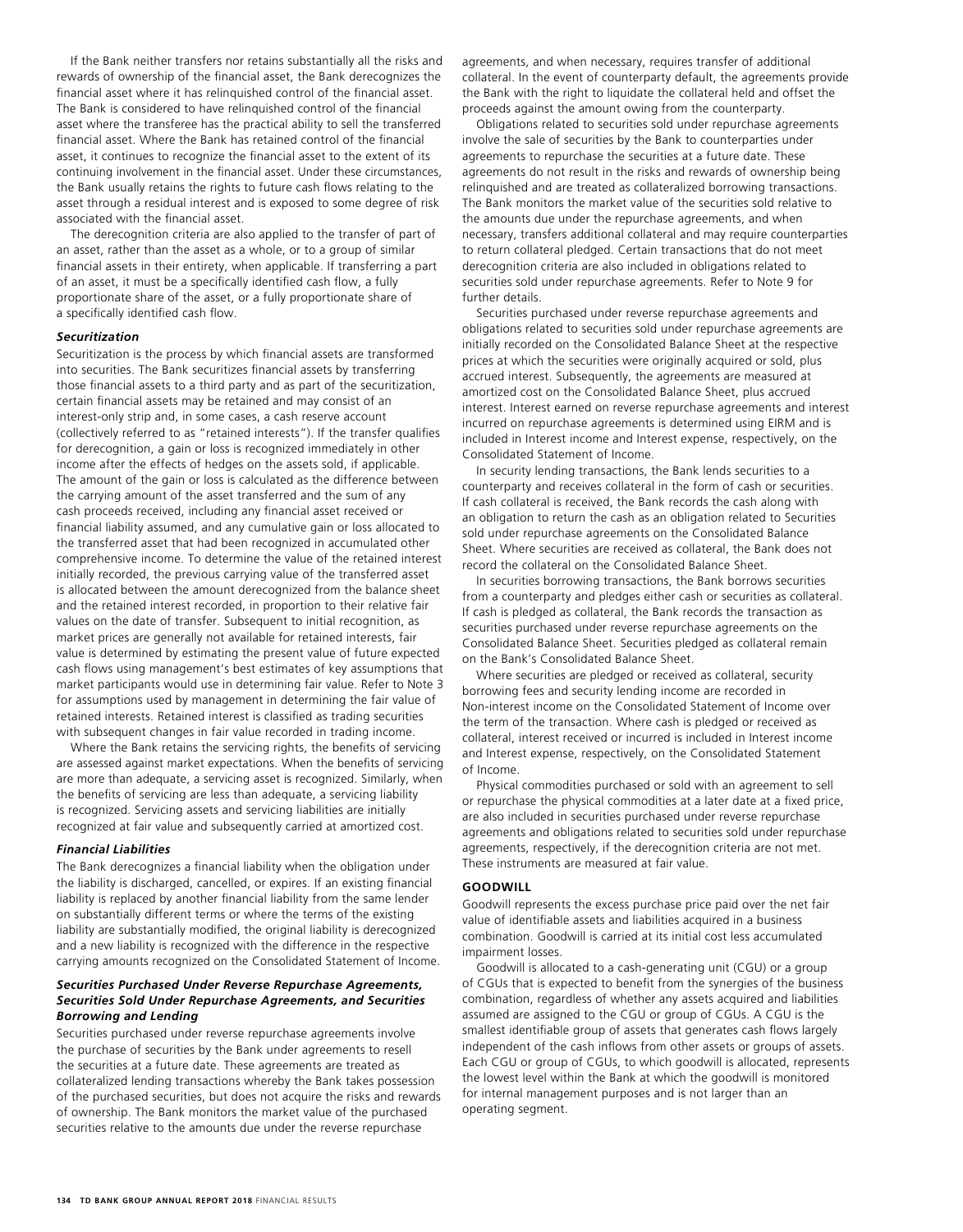Goodwill is assessed for impairment at least annually and when an event or change in circumstances indicates that the carrying amount may be impaired. When impairment indicators are present, the recoverable amount of the CGU or group of CGUs, which is the higher of its estimated fair value less costs of disposal and its value-in-use, is determined. If the carrying amount of the CGU or group of CGUs is higher than its recoverable amount, an impairment loss exists. The impairment loss is recognized on the Consolidated Statement of Income and cannot be reversed in future periods.

#### **INTANGIBLE ASSETS**

Intangible assets represent identifiable non-monetary assets and are acquired either separately or through a business combination, or internally generated software. The Bank's intangible assets consist primarily of core deposit intangibles, credit card related intangibles, and software intangibles. Intangible assets are initially recognized at fair value and are amortized over their estimated useful lives (3 to 20 years) proportionate to their expected economic benefits, except for software which is amortized over its estimated useful life (3 to 7 years) on a straight-line basis.

The Bank assesses its intangible assets for impairment on a quarterly basis. When impairment indicators are present, the recoverable amount of the asset, which is the higher of its estimated fair value less costs of disposal and its value-in-use, is determined. If the carrying amount of the asset is higher than its recoverable amount, the asset is written down to its recoverable amount. Where it is not possible to estimate the recoverable amount of an individual asset, the Bank estimates the recoverable amount of the CGU to which the asset belongs. An impairment loss is recognized on the Consolidated Statement of Income in the period in which the impairment is identified. Impairment losses recognized previously are assessed and reversed if the circumstances leading to the impairment are no longer present. Reversal of any impairment loss will not exceed the carrying amount of the intangible asset that would have been determined had no impairment loss been recognized for the asset in prior periods.

## **LAND, BUILDINGS, EQUIPMENT, AND OTHER DEPRECIABLE ASSETS**

Land is recognized at cost. Buildings, computer equipment, furniture and fixtures, other equipment, and leasehold improvements are recognized at cost less accumulated depreciation and provisions for impairment, if any. Gains and losses on disposal are included in Non-interest income on the Consolidated Statement of Income.

Assets leased under a finance lease are capitalized as assets and depreciated on a straight-line basis over the lesser of the lease term and the estimated useful life of the asset.

The Bank records the obligation associated with the retirement of a long-lived asset at fair value in the period in which it is incurred and can be reasonably estimated, and records a corresponding increase to the carrying amount of the asset. The asset is depreciated on a straight-line basis over its remaining useful life while the liability is accreted to reflect the passage of time until the eventual settlement of the obligation.

Depreciation is recognized on a straight-line basis over the useful lives of the assets estimated by asset category, as follows:

| Asset                  | Useful Life                                                                      |
|------------------------|----------------------------------------------------------------------------------|
| <b>Buildings</b>       | 15 to 40 years                                                                   |
| Computer equipment     | 2 to 8 years                                                                     |
| Furniture and fixtures | 3 to 15 years                                                                    |
| Other equipment        | 5 to 15 years                                                                    |
| Leasehold improvements | Lesser of the remaining lease term and<br>the remaining useful life of the asset |

The Bank assesses its depreciable assets for impairment on a quarterly basis. When impairment indicators are present, the recoverable amount of the asset, which is the higher of its estimated fair value less costs to sell and its value-in-use, is determined. If the carrying value of the asset is higher than its recoverable amount, the asset is written

down to its recoverable amount. Where it is not possible to estimate the recoverable amount of an individual asset, the Bank estimates the recoverable amount of the CGU to which the asset belongs. An impairment loss is recognized on the Consolidated Statement of Income in the period in which the impairment is identified. Impairment losses previously recognized are assessed and reversed if the circumstances leading to their impairment are no longer present. Reversal of any impairment loss will not exceed the carrying amount of the depreciable asset that would have been determined had no impairment loss been recognized for the asset in prior periods.

#### **NON-CURRENT ASSETS HELD-FOR-SALE**

Individual non-current assets (and disposal groups) are classified as held-for-sale if they are available for immediate sale in their present condition subject only to terms that are usual and customary for sales of such assets (or disposal groups), and their sale must be highly probable to occur within one year. For a sale to be highly probable, management must be committed to a sales plan and initiate an active program to market the sale of the non-current assets (disposal groups). Non-current assets (and disposal groups) classified as held-for-sale are measured at the lower of their carrying amount and fair value less costs to sell on the Consolidated Balance Sheet. Subsequent to its initial classification as held-for-sale, a non-current asset (and disposal group) is no longer depreciated or amortized, and any subsequent write-downs in fair value less costs to sell or such increases not in excess of cumulative write-downs, are recognized in Other income on the Consolidated Statement of Income.

#### **SHARE-BASED COMPENSATION**

The Bank grants share options to certain employees as compensation for services provided to the Bank. The Bank uses a binomial tree-based valuation option pricing model to estimate fair value for all share option compensation awards. The cost of the share options is based on the fair value estimated at the grant date and is recognized as compensation expense and contributed surplus over the service period required for employees to become fully entitled to the awards. This period is generally equal to the vesting period in addition to a period prior to the grant date. For the Bank's share options, this period is generally equal to five years. When options are exercised, the amount initially recognized in the contributed surplus balance is reduced, with a corresponding increase in common shares.

The Bank has various other share-based compensation plans where certain employees are awarded share units equivalent to the Bank's common shares as compensation for services provided to the Bank. The obligation related to share units is included in other liabilities. Compensation expense is recognized based on the fair value of the share units at the grant date adjusted for changes in fair value between the grant date and the vesting date, net of hedging activities, over the service period required for employees to become fully entitled to the awards. This period is generally equal to the vesting period, in addition to a period prior to the grant date. For the Bank's share units, this period is generally equal to four years.

#### **EMPLOYEE BENEFITS** *Defined Benefit Plans*

Actuarial valuations are prepared at least every three years to determine the present value of the projected benefit obligation related to the Bank's principal pension and non-pension post-retirement benefit plans. In periods between actuarial valuations, an extrapolation is performed based on the most recent valuation completed. All actuarial gains and losses are recognized immediately in other comprehensive income, with cumulative gains and losses reclassified to retained earnings. Pension and non-pension post-retirement benefit expenses are determined based upon separate actuarial valuations using the projected benefit method pro-rated on service and management's best estimates of discount rate, compensation increases, health care cost trend rate, and mortality rates, which are reviewed annually with the Bank's actuaries. The discount rate used to value liabilities is determined by reference to market yields on high quality corporate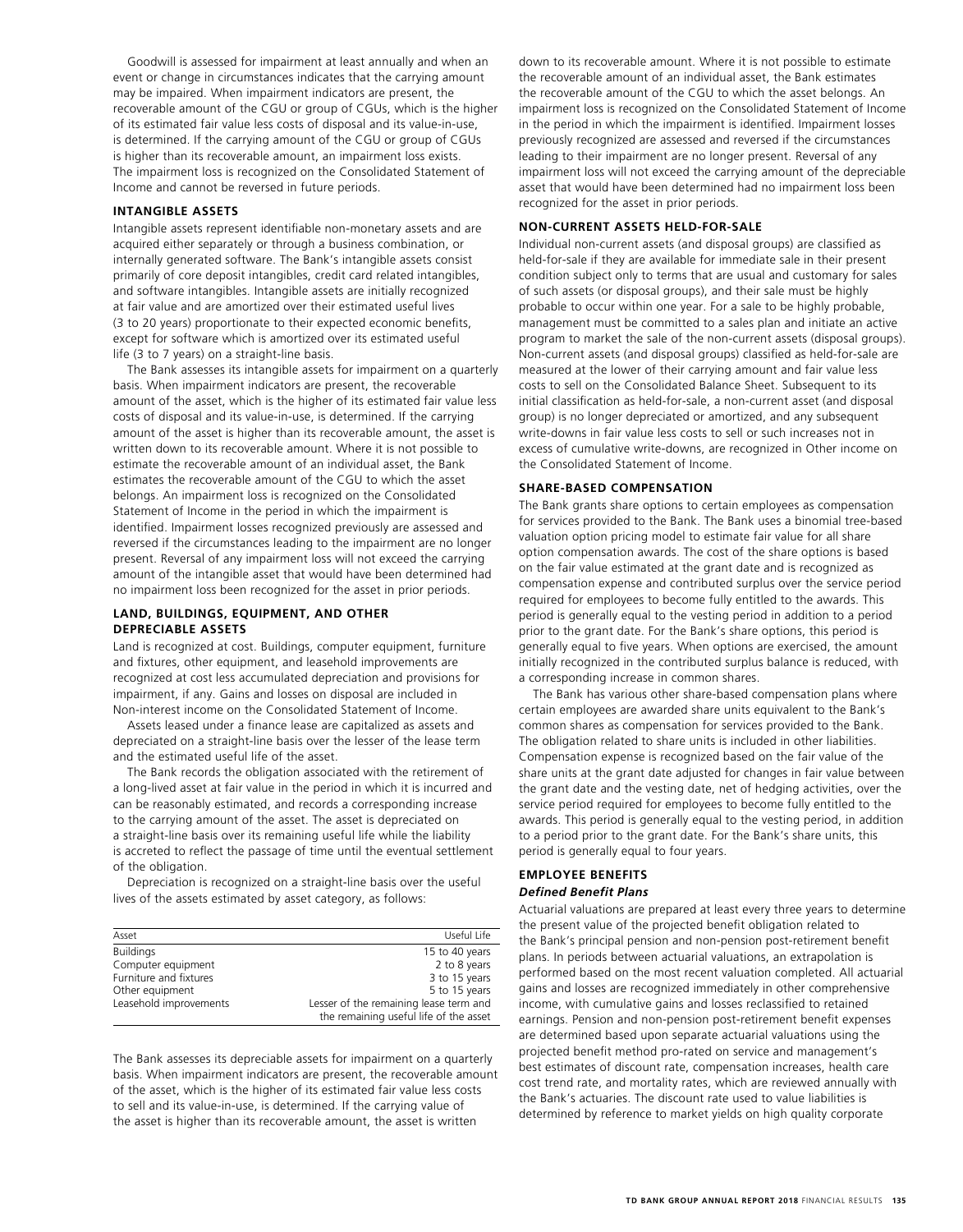bonds with terms matching the plans' specific cash flows. The expense recognized includes the cost of benefits for employee service provided in the current year, net interest expense or income on the net defined benefit liability or asset, past service costs related to plan amendments, curtailments or settlements, and administrative costs. Plan amendment costs are recognized in the period of a plan amendment, irrespective of its vested status. Curtailments and settlements are recognized by the Bank when the curtailment or settlement occurs. A curtailment occurs when there is a significant reduction in the number of employees covered by the plan. A settlement occurs when the Bank enters into a transaction that eliminates all further legal or constructive obligation for part or all of the benefits provided under a defined benefit plan.

The fair value of plan assets and the present value of the projected benefit obligation are measured as at October 31. The net defined benefit asset or liability represents the difference between the cumulative actuarial gains and losses, expenses, and recognized contributions and is reported in other assets or other liabilities.

Net defined benefit assets recognized by the Bank are subject to a ceiling which limits the asset recognized on the Consolidated Balance Sheet to the amount that is recoverable through refunds of contributions or future contribution holidays. In addition, where a regulatory funding deficit exists related to a defined benefit plan, the Bank is required to record a liability equal to the present value of all future cash payments required to eliminate that deficit.

#### *Defined Contribution Plans*

For defined contribution plans, annual pension expense is equal to the Bank's contributions to those plans.

#### **INSURANCE**

Premiums for short-duration insurance contracts are deferred as unearned premiums and reported in non-interest income on a straight-line basis over the contractual term of the underlying policies, usually twelve months. Such premiums are recognized net of amounts ceded for reinsurance and apply primarily to property and casualty contracts. Unearned premiums are reported in insurance-related liabilities, gross of premiums ceded to reinsurers which are recognized in other assets. Premiums from life and health insurance policies are recognized as income when earned in insurance revenue.

For property and casualty insurance, insurance claims and policy benefit liabilities represent current claims and estimates for future claims related to insurable events occurring at or before the Consolidated Balance Sheet date. These are determined by the appointed actuary in accordance with accepted actuarial practices and are reported as other liabilities. Expected claims and policy benefit liabilities are determined on a case-by-case basis and consider such variables as past loss experience, current claims trends and changes in the prevailing social, economic, and legal environment. These liabilities are continually reviewed, and as experience develops and new information becomes known, the liabilities are adjusted as necessary. In addition to reported claims information, the liabilities recognized by the Bank include a provision to account for the future development of insurance claims, including insurance claims incurred but not reported by policyholders (IBNR). IBNR liabilities are evaluated based on historical development trends and actuarial methodologies for groups of claims with similar attributes. For life and health insurance, actuarial liabilities represent the present values of future policy cash flows as determined using standard actuarial valuation practices. Actuarial liabilities are reported in insurance-related liabilities with changes reported in insurance claims and related expenses.

#### **PROVISIONS**

Provisions are recognized when the Bank has a present obligation (legal or constructive) as a result of a past event, the amount of which can be reliably estimated, and it is probable that an outflow of resources will be required to settle the obligation.

Provisions are measured based on management's best estimate of the consideration required to settle the obligation at the end of the reporting period, taking into account the risks and uncertainties

surrounding the obligation. If the effect of the time value of money is material, provisions are measured at the present value of the expenditure expected to be required to settle the obligation, using a discount rate that reflects the current market assessment of the time value of money and the risks specific to the obligation.

#### **INCOME TAXES**

Income tax is comprised of current and deferred tax. Income tax is recognized on the Consolidated Statement of Income, except to the extent that it relates to items recognized in other comprehensive income or directly in equity, in which case the related taxes are also recognized in other comprehensive income or directly in equity, respectively.

Deferred tax is recognized on temporary differences between the carrying amounts of assets and liabilities on the Consolidated Balance Sheet and the amounts attributed to such assets and liabilities for tax purposes. Deferred tax assets and liabilities are determined based on the tax rates that are expected to apply when the assets or liabilities are reported for tax purposes. Deferred tax assets are recognized only when it is probable that sufficient taxable profit will be available in future periods against which deductible temporary differences may be utilized. Deferred tax liabilities are not recognized on temporary differences arising on investments in subsidiaries, branches, and associates, and interests in joint ventures if the Bank controls the timing of the reversal of the temporary difference and it is probable that the temporary difference will not reverse in the foreseeable future.

The Bank records a provision for uncertain tax positions if it is probable that the Bank will have to make a payment to tax authorities upon their examination of a tax position. This provision is measured at the Bank's best estimate of the amount expected to be paid. Provisions are reversed to income in provision for (recovery of) income taxes in the period in which management determines they are no longer required or as determined by statute.

#### **FINANCIAL INSTRUMENTS OTHER THAN DERIVATIVES PRIOR TO NOVEMBER 1, 2017 UNDER IAS 39**

The following is applicable to periods prior to November 1, 2017 for financial instruments accounted for under IAS 39, to the extent not already discussed earlier in this Note.

## **Classification and Measurement of Financial Assets and Financial Liabilities**

## *Available-for-Sale Securities*

Financial assets not classified as trading, designated at fair value through profit or loss, held-to-maturity or loans, were classified as available-for-sale and included equity securities and debt securities.

Available-for-sale securities were recognized on a trade date basis and were generally carried at fair value on the Consolidated Balance Sheet with changes in fair value recognized in other comprehensive income.

Gains and losses realized on disposal of financial assets classified as available-for-sale were calculated on a weighted-average cost basis and were recognized in net securities gains (losses) in non-interest income. Dividends were recognized on the ex-dividend date and interest income was recognized on an accrual basis using EIRM. Both dividends and interest were included in Interest income on the Consolidated Statement of Income.

Impairment losses were recognized if there was objective evidence of impairment as a result of one or more events that occurred (a 'loss event') and the loss event(s) resulted in a decrease in the estimated future cash flows of the instrument. A significant or prolonged decline in fair value below cost was considered objective evidence of impairment for available-for-sale equity securities. A deterioration in credit quality was considered objective evidence of impairment for available-for-sale debt securities. Qualitative factors were also considered when assessing impairment for available-for-sale securities. When impairment was identified, the cumulative net loss previously recognized in other comprehensive income, less any impairment loss previously recognized on the Consolidated Statement of Income, was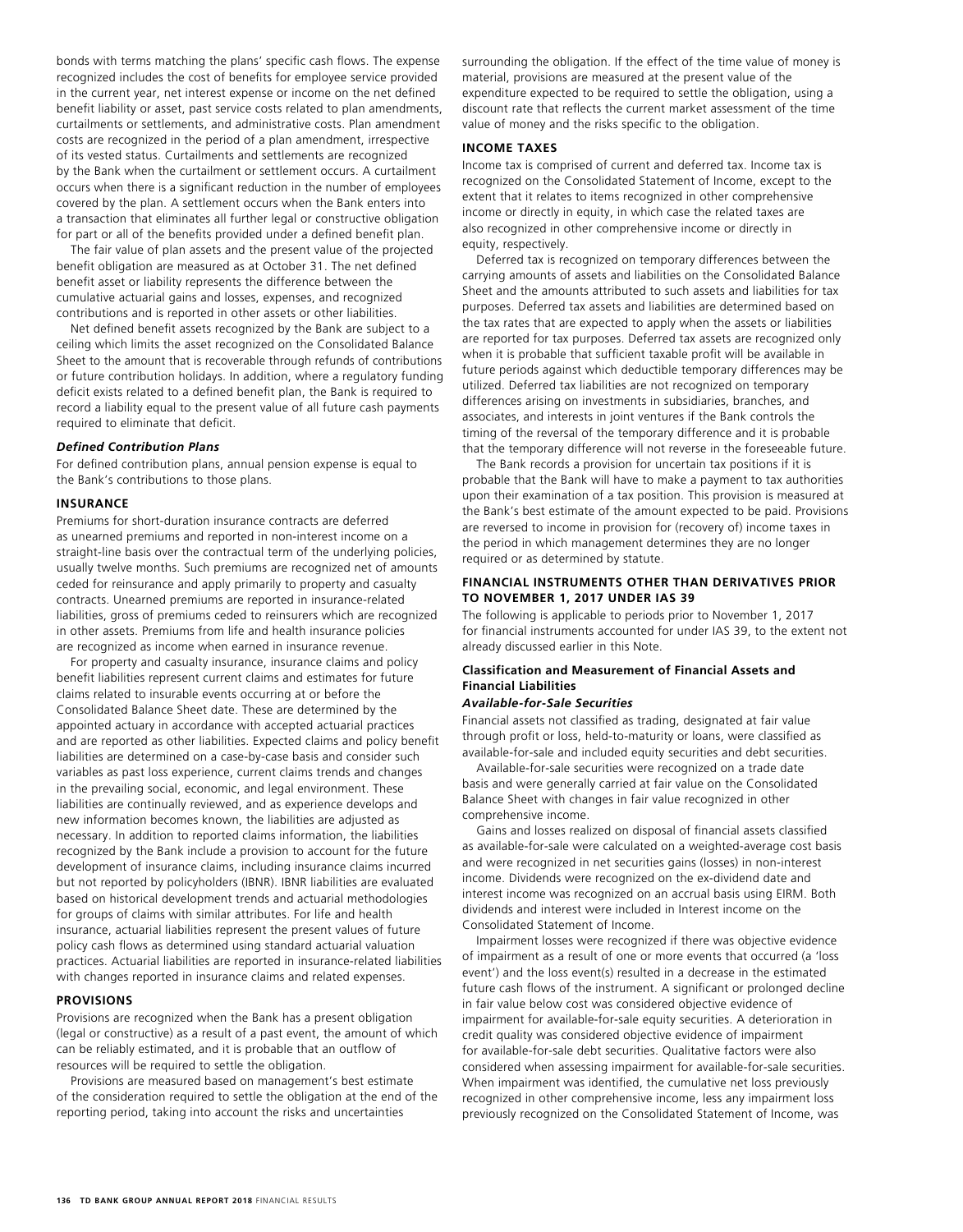removed from other comprehensive income and recognized in Net securities gains (losses) in Non-interest income on the Consolidated Statement of Income.

If the fair value of a previously impaired equity security subsequently increased, the impairment loss was not reversed through the Consolidated Statement of Income. Subsequent increases in fair value were recognized in other comprehensive income. If the fair value of a previously impaired debt security subsequently increased and the increase could be objectively related to an event occurring after the impairment was recognized on the Consolidated Statement of Income, then the impairment loss was reversed through the Consolidated Statement of Income. An increase in fair value in excess of impairment recognized previously on the Consolidated Statement of Income was recognized in other comprehensive income.

#### *Held-to-Maturity Securities*

Debt securities with fixed or determinable payments and fixed maturity dates, that did not meet the definition of loans and receivables, and that the Bank intended and had the ability to hold to maturity were classified as held-to-maturity and were carried at amortized cost, net of impairment losses. Securities classified as held-to-maturity were assessed for objective evidence of impairment at the counterpartyspecific level. If there was no objective evidence of impairment at the counterparty-specific level then the security was grouped with other held-to-maturity securities with similar credit risk characteristics and was collectively assessed for impairment, which considered losses incurred but not identified. Interest income was recognized using EIRM and was included in Interest income on the Consolidated Statement of Income.

### *Financial Assets and Liabilities Designated at Fair Value through Profit or Loss*

Certain financial assets and financial liabilities that did not meet the definition of trading could be designated at FVTPL on initial recognition. To be designated at FVTPL, financial assets and financial liabilities had to meet one of the following criteria: (1) the designation eliminated or significantly reduced a measurement or recognition inconsistency (also referred to as "an accounting mismatch"); (2) a group of financial assets, financial liabilities, or both, was managed and its performance was evaluated on a fair value basis in accordance with a documented risk management or investment strategy; or (3) the instrument contained one or more embedded derivatives unless a) the embedded derivative did not significantly modify the cash flows that otherwise would be required by the contract, or b) it was clear with little or no analysis that separation of the embedded derivative from the financial instrument was prohibited. In addition, the FVTPL designation was available only for those financial instruments for which a reliable estimate of fair value could be obtained. Once financial assets and financial liabilities were designated at FVTPL, the designation was irrevocable.

Financial assets and financial liabilities designated at FVTPL were carried at fair value on the Consolidated Balance Sheet, with changes in fair value as well as any gains or losses realized on disposal recognized in income (loss) from financial instruments designated at fair value at profit or loss. Interest was recognized on an accrual basis and was included in interest income or interest expense.

#### *Embedded Derivatives*

Derivatives that were embedded in financial assets and liabilities were separated from their host instruments and treated as separate derivatives when their characteristics and risks were not closely related to those of the host instrument, a separate instrument with the same terms as the embedded derivative met the definition of a derivative, and the combined contract was not held-for-trading or designated at fair value through profit or loss. These embedded derivatives, which were bifurcated from the host contract, were recognized on the

Consolidated Balance Sheet as Derivatives and measured at fair value with subsequent changes recognized in Non-interest income on the Consolidated Statement of Income.

#### **Impairment – Allowance for Credit Losses**

## *Loan Impairment, Excluding Acquired Credit-Impaired Loans*

A loan, including a debt security classified as a loan, was considered impaired when there was objective evidence that there had been a deterioration of credit quality subsequent to the initial recognition of the loan (a 'loss event') to the extent the Bank no longer had reasonable assurance as to the timely collection of the full amount of principal and interest. Indicators of impairment could include, but were not limited to, one or more of the following:

- Significant financial difficulty of the issuer or obligor;
- A breach of contract, such as a default or delinquency in interest or principal payments;
- Increased probability that the borrower would enter bankruptcy or other financial reorganization; or
- The disappearance of an active market for that financial asset.

A loan was reclassified back to performing status when it had been determined that there was reasonable assurance of full and timely repayment of interest and principal in accordance with the original or revised contractual conditions of the loan and all criteria for the impaired classification had been remedied. For gross impaired debt securities classified as loans, subsequent to any recorded impairment, interest income continued to be recognized using EIRM which was used to discount the future cash flows for the purpose of measuring the credit loss.

#### *Renegotiated Loans*

In cases where a borrower experienced financial difficulties the Bank may have granted certain concessionary modifications to the terms and conditions of a loan. Modifications may have included payment deferrals, extension of amortization periods, rate reductions, principal forgiveness, debt consolidation, forbearance and other modifications intended to minimize the economic loss and to avoid foreclosure or repossession of collateral. The Bank had policies in place to determine the appropriate remediation strategy based on the individual borrower. Once modified, additional impairment was recorded where the Bank identified a decrease in the modified loan's estimated realizable value as a result of the modification. Modified loans were assessed for impairment, consistent with the Bank's policies for impairment.

## *Allowance for Credit Losses, Excluding Acquired Credit-Impaired Loans*

The allowance for credit losses represented management's best estimate of impairment incurred in the lending portfolios, including any off-balance sheet exposures, at the balance sheet date. The allowance for loan losses, which included credit-related allowances for residential mortgages, consumer instalment and other personal, credit card, business and government loans, and debt securities classified as loans, was deducted from Loans on the Consolidated Balance Sheet. The allowance for credit losses for off-balance sheet instruments, which related to certain guarantees, letters of credit, and undrawn lines of credit, was recognized in Other liabilities on the Consolidated Balance Sheet. Allowances for lending portfolios reported on the balance sheet and off-balance sheet exposures were calculated using the same methodology. The allowance was increased by the provision for credit losses and decreased by write-offs net of recoveries and disposals. The Bank maintained both counterparty-specific and collectively assessed allowances. Each quarter, allowances were reassessed and adjusted based on any changes in management's estimate of the future cash flows estimated to be recovered. Credit losses on impaired loans were recognized by means of an allowance for credit losses until a loan was written off.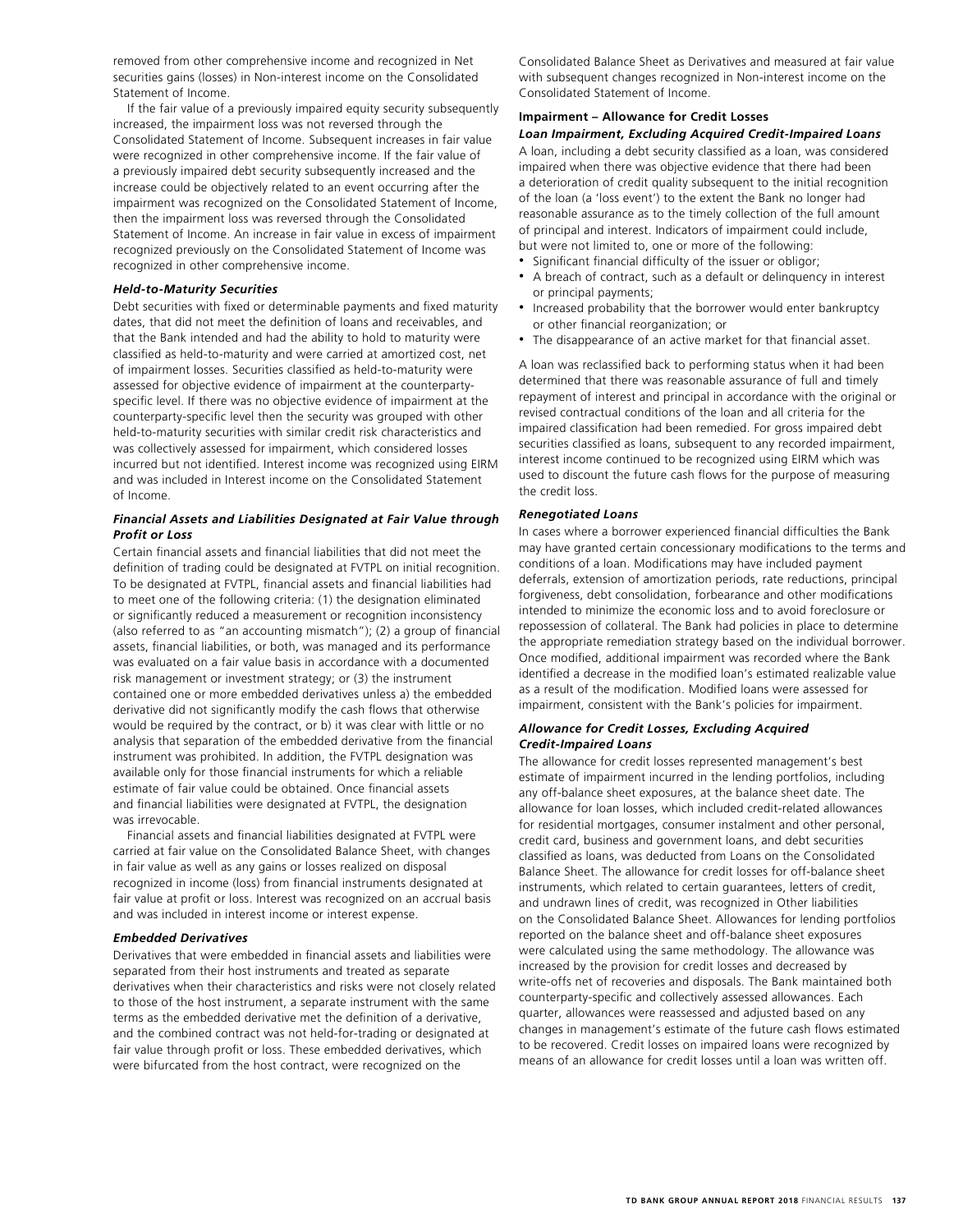## *Counterparty-Specific Allowance*

Individually significant loans, such as the Bank's medium-sized business and government loans and debt securities classified as loans, were assessed for impairment at the counterparty-specific level. The impairment assessment was based on the counterparty's credit ratings, overall financial condition, and where applicable, the realizable value of the collateral. Collateral was reviewed at least annually and when conditions arose indicating an earlier review was necessary. An allowance, if applicable, was measured as the difference between the carrying amount of the loan and the estimated recoverable amount. The estimated recoverable amount was the present value of the estimated future cash flows, discounted using the loan's original EIR.

## *Collectively Assessed Allowance for Individually Insignificant Impaired Loans*

Individually insignificant impaired loans, such as the Bank's personal and small business loans and credit cards, were collectively assessed for impairment. Allowances were calculated using a formula that incorporated recent loss experience, historical default rates which were delinquency levels in interest or principal payments that indicated impairment, other applicable observable data, and the type of collateral pledged.

## *Collectively Assessed Allowance for Incurred but Not Identified Credit Losses*

If there was no objective evidence of impairment for an individual loan, whether significant or not, the loan was included in a group of assets with similar credit risk characteristics and collectively assessed for impairment for losses incurred but not identified. This allowance was referred to as the allowance for incurred but not identified credit losses. The level of the allowance for each group depended upon an assessment of business and economic conditions, historical loss experience, loan portfolio composition, and other relevant indicators. Historical loss experience was adjusted based on observable data to reflect the effects of conditions which existed at the time. The allowance for incurred but not identified credit losses was calculated using credit risk models that considered probability of default (loss frequency), loss given credit default (loss severity), and exposure at default (EAD). For purposes of measuring the collectively assessed allowance for incurred but not identified credit losses, default was defined as delinquency levels in interest or principal payments that would indicate impairment.

## *Acquired Loans*

Acquired loans were initially measured at fair value which considered incurred and expected future credit losses estimated at the acquisition date and also reflected adjustments based on the acquired loan's

interest rate in comparison to market rates. As a result, no allowance for credit losses was recorded on the date of acquisition. When loans were acquired with evidence of incurred credit loss where it was probable at the purchase date that the Bank would be unable to collect all contractually required principal and interest payments, they were generally considered to be ACI loans.

Acquired performing loans were subsequently accounted for at amortized cost based on their contractual cash flows and any acquisition-related discount or premium was considered to be an adjustment to the loan yield and recognized in interest income using EIRM over the term of the loan, or the expected life of the loan for acquired loans with revolving terms. Credit-related discounts relating to incurred losses for acquired loans were not accreted. Acquired loans were subject to impairment assessments under the Bank's credit loss framework similar to the Bank's originated loan portfolio.

#### *Acquired Credit-Impaired Loans*

ACI loans were identified as impaired at acquisition based on specific risk characteristics of the loans, including past due status, performance history and recent borrower credit scores.

ACI loans were accounted for based on the present value of expected cash flows as opposed to their contractual cash flows. The Bank determined the fair value of these loans at the acquisition date by discounting expected cash flows at a discount rate that reflected factors a market participant would use when determining fair value including management assumptions relating to default rates, loss severities, the amount and timing of prepayments, and other factors that were reflective of market conditions. With respect to certain individually significant ACI loans, accounting was applied individually at the loan level. The remaining ACI loans were aggregated provided that they were acquired in the same fiscal quarter and had common risk characteristics. Aggregated loans were accounted for as a single asset with aggregated cash flows and a single composite interest rate.

Subsequent to acquisition, the Bank regularly reassessed and updated its cash flow estimates for changes to assumptions relating to default rates, loss severities, the amount and timing of prepayments, and other factors that were reflective of market conditions. Probable decreases in expected cash flows triggered the recognition of additional impairment, which was measured based on the present value of the revised expected cash flows discounted at the loan's EIR as compared to the carrying value of the loan. Impairment was recorded through the provision for credit losses.

Probable and significant increases in expected cash flows would first reverse any previously taken impairment with any remaining increase recognized in income immediately as interest income. In addition, for fixed-rate ACI loans the timing of expected cash flows may have increased or decreased which may have resulted in adjustments through interest income to the carrying value in order to maintain the inception yield of the ACI loan.

If the timing and/or amounts of expected cash flows on ACI loans were determined not to be reasonably estimable, no interest was recognized.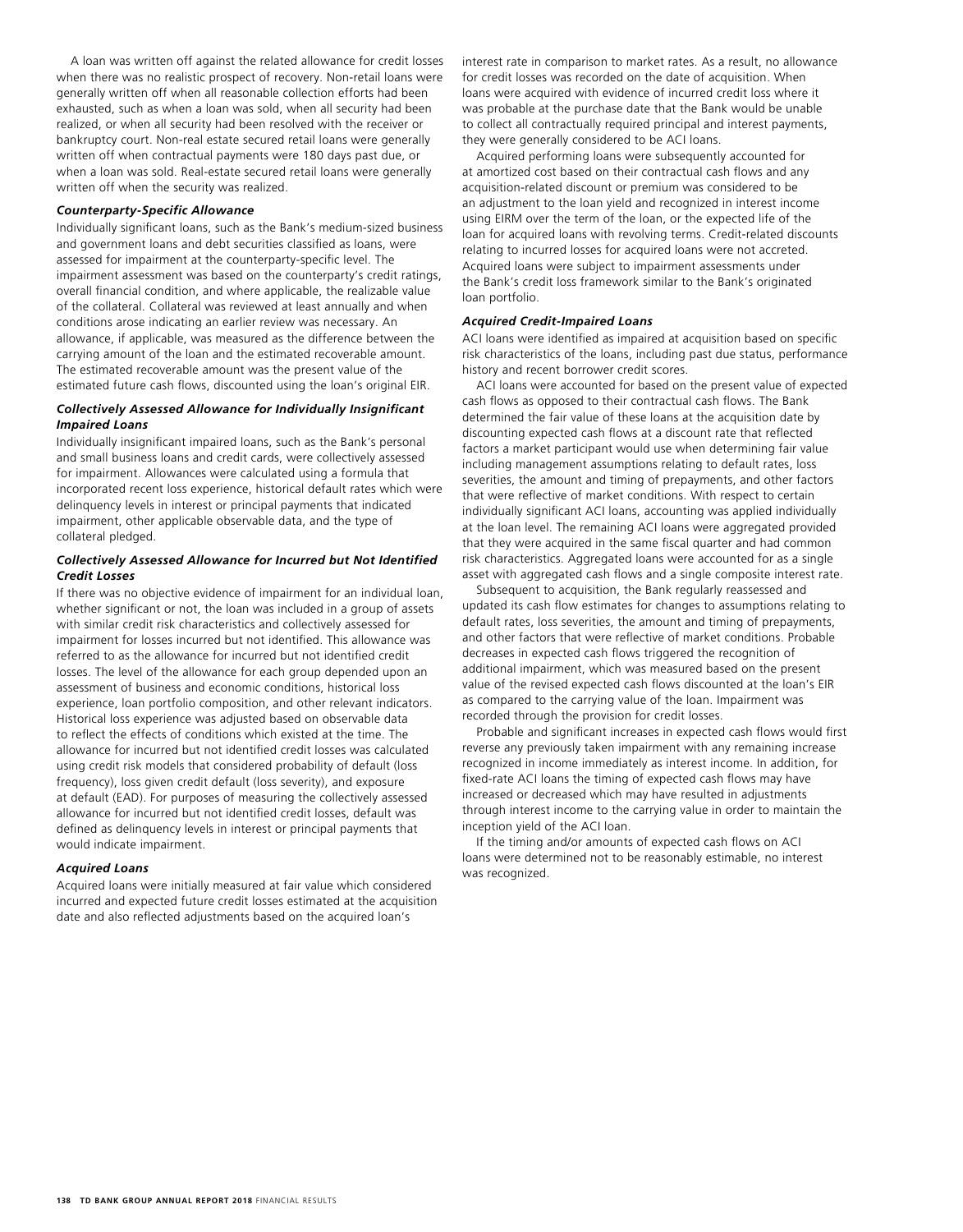The estimates used in the Bank's accounting policies are essential to understanding its results of operations and financial condition. Some of the Bank's policies require subjective, complex judgments and estimates as they relate to matters that are inherently uncertain. Changes in these judgments or estimates and changes to accounting standards and policies could have a materially adverse impact on the Bank's Consolidated Financial Statements. The Bank has established procedures to ensure that accounting policies are applied consistently and that the processes for changing methodologies, determining estimates, and adopting new accounting standards are well-controlled and occur in an appropriate and systematic manner.

## **CLASSIFICATION AND MEASUREMENT OF FINANCIAL ASSETS Business Model Assessment**

The Bank determines its business models based on the objective under which its portfolios of financial assets are managed. Refer to Note 2 for details on the Bank's business models. In determining its business models, the Bank considers the following:

- Management's intent and strategic objectives and the operation of the stated policies in practice;
- The primary risks that affect the performance of the business model and how these risks are managed;
- How the performance of the portfolio is evaluated and reported to management; and
- The frequency and significance of financial asset sales in prior periods, the reasons for such sales and the expected future sales activities.

Sales in themselves do not determine the business model and are not considered in isolation. Instead, sales provide evidence about how cash flows are realized. A held-to-collect business model will be reassessed by the Bank to determine whether any sales are consistent with an objective of collecting contractual cash flows if the sales are more than insignificant in value or infrequent.

#### **Solely Payments of Principal and Interest Test**

In assessing whether contractual cash flows are SPPI, the Bank considers the contractual terms of the instrument. This includes assessing whether the financial asset contains a contractual term that could change the timing or amount of contractual cash flows such that they would not be consistent with a basic lending arrangement. In making the assessment, the Bank considers the primary terms as follows and assess if the contractual cash flows of the instruments continue to meet the SPPI test:

- Performance-linked features;
- Terms that limit the Bank's claim to cash flows from specified assets (non-recourse terms);
- Prepayment and extension terms;
- Leverage features; and
- Features that modify elements of the time value of money.

## **IMPAIRMENT OF FINANCIAL ASSETS**

## *Significant Increase in Credit Risk*

For retail exposures, criteria for assessing significant increase in credit risk are defined at the appropriate product or portfolio level and vary based on the exposure's credit risk at origination. The criteria include relative changes in PD, absolute PD backstop, and delinquency backstop when contractual payments are more than 30 days past due. Credit risk has increased significantly since initial recognition when one of the criteria is met.

For non-retail exposures, BRR is determined on an individual borrower basis using industry and sector-specific credit risk models that are based on historical data. Current and forward-looking information that is specific to the borrower, industry, and sector is considered based on expert credit judgment. Criteria for assessing significant increase in credit risk are defined at the appropriate segmentation level and vary based on the BRR of the exposure at origination. Criteria include relative changes in BRR, absolute BRR backstop, and delinquency backstop when contractual payments are more than 30 days past due. Credit risk has increased significantly since initial recognition when one of the criteria is met.

#### *Measurement of Expected Credit Loss*

For retail exposures, ECLs are calculated as the product of PD, loss given default (LGD), and exposure at default (EAD) at each time step over the remaining expected life of the financial asset and discounted to the reporting date at the effective interest rate. PD estimates represent the point-in-time PD, updated quarterly based on the Bank's historical experience, current conditions, and relevant forward-looking expectations over the expected life of the exposure to determine the lifetime PD curve. LGD estimates are determined based on historical charge-off events and recovery payments, current information about attributes specific to the borrower, and direct costs. Expected cash flows from collateral, guarantees, and other credit enhancements are incorporated in LGD if integral to the contractual terms. Relevant macroeconomic variables are incorporated in determining expected LGD. EAD represents the expected balance at default across the remaining expected life of the exposure. EAD incorporates forwardlooking expectations about repayments of drawn balances and expectations about future draws where applicable.

For non-retail exposures, ECLs are calculated based on the present value of cash shortfalls determined as the difference between contractual cash flows and expected cash flows over the remaining expected life of the financial instrument. Lifetime PD is determined by mapping the exposure's BRR to point-in-time PD over the expected life. LGD estimates are determined by mapping the exposure's facility risk rating (FRR) to expected LGD which takes into account facilityspecific characteristics such as collateral, seniority ranking of debt, and loan structure. Relevant macroeconomic variables are incorporated in determining expected PD and LGD. Expected cash flows are determined by applying the expected LGD to the contractual cash flows to calculate cash shortfalls over the expected life of the exposure.

#### *Forward-Looking Information*

In calculating the ECL, the Bank employs internally developed models that utilize parameters for PD, LGD, and EAD. Forward-looking macroeconomic factors including at the regional level are incorporated in the risk parameters as relevant. Additional risk factors that are industry or segment-specific are also incorporated, where relevant. Forward-looking macroeconomic forecasts are generated by TD Economics as part of the ECL process: A base economic forecast is accompanied with upside and downside estimates of realistically possible economic conditions. All economic forecasts are updated quarterly for each variable on a regional basis where applicable and incorporated as relevant into the quarterly modelling of base, upside and downside risk parameters used in the calculation of ECL scenarios and probability-weighted ECL. The macroeconomic variable estimations are statistically derived relative to the base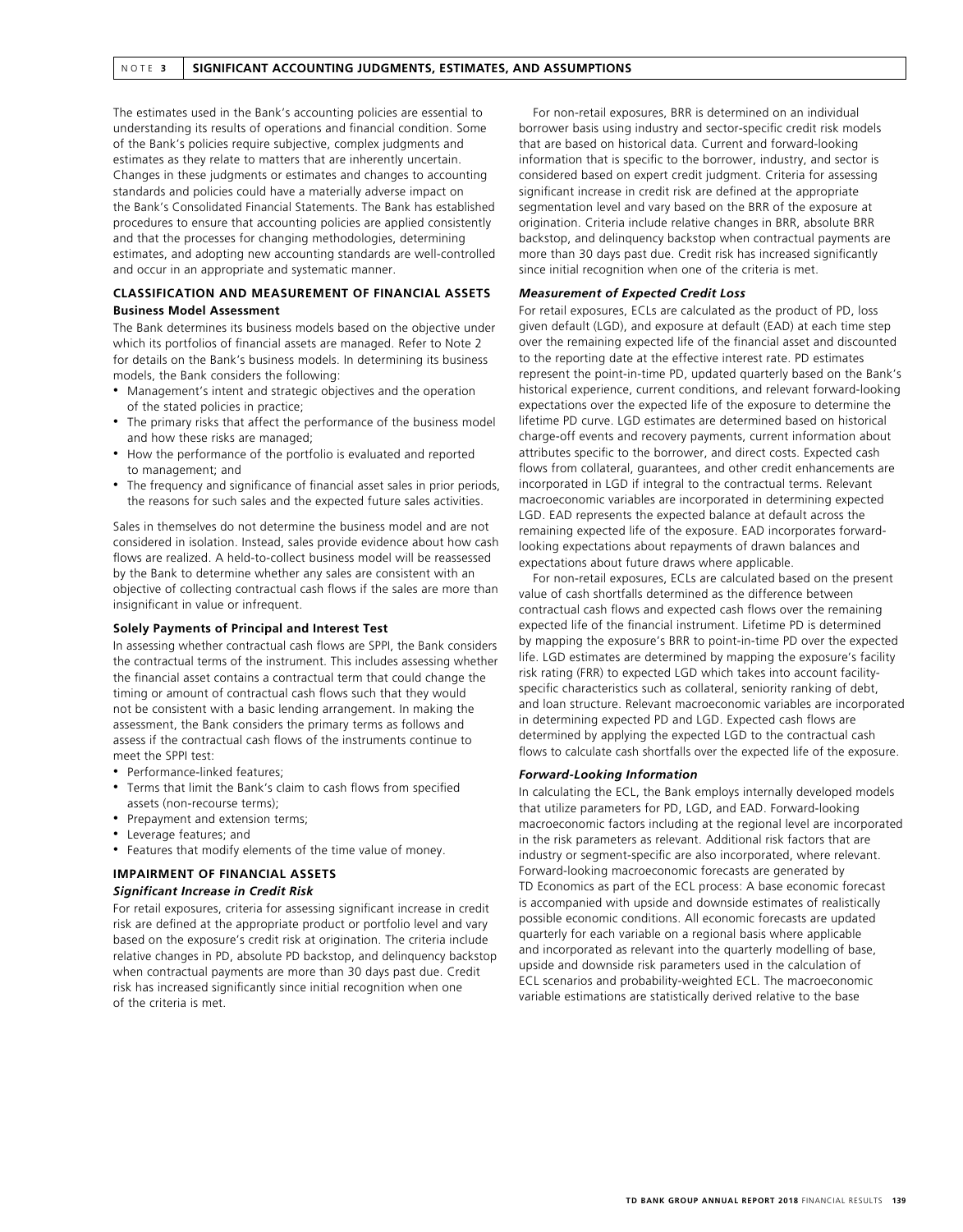forecast based on the historical distribution of each variable. TD Economics will apply judgment to recommend probability weights to each forecast on a quarterly basis. The proposed macroeconomic forecasts and probability weightings are subject to robust management review and challenge process by a cross-functional committee that includes representation from TD Economics, Risk, Finance, and Business. ECLs calculated under each of the three forecasts are applied against the respective probability weightings to determine the probability-weighted ECLs. Refer to Note 8 for further details on the macroeconomic variables and ECL sensitivity.

#### *Expert Credit Judgment*

ECLs are recognized on initial recognition of the financial assets. Allowance for credit losses represents management's best estimate of risk of default and ECLs on the financial assets, including any off-balance sheet exposures, at the balance sheet date. Management exercises expert credit judgment in assessing if an exposure has experienced significant increase in credit risk since initial recognition and in determining the amount of ECLs at each reporting date by considering reasonable and supportable information that is not already included in the quantitative models.

Management's judgment is used to determine the point within the range that is the best estimate for the qualitative component contributing to ECLs, based on an assessment of business and economic conditions, historical loss experience, loan portfolio composition, and other relevant indicators and forward-looking information that are not fully incorporated into the model calculation. Changes in these assumptions would have a direct impact on the provision for credit losses and may result in a change in the allowance for credit losses.

#### **FAIR VALUE MEASUREMENTS**

The fair value of financial instruments traded in active markets at the balance sheet date is based on their quoted market prices. For all other financial instruments not traded in an active market, fair value may be based on other observable current market transactions involving the same or similar instrument, without modification or repackaging, or is based on a valuation technique which maximizes the use of observable market inputs. Observable market inputs may include interest rate yield curves, foreign exchange rates, and option volatilities. Valuation techniques include comparisons with similar instruments where observable market prices exist, discounted cash flow analysis, option pricing models, and other valuation techniques commonly used by market participants.

For certain complex or illiquid financial instruments, fair value is determined using valuation techniques in which current market transactions or observable market inputs are not available. Determining which valuation technique to apply requires judgment. The valuation techniques themselves also involve some level of estimation and judgment. The judgments include liquidity considerations and model inputs such as volatilities, correlations, spreads, discount rates, pre-payment rates, and prices of underlying instruments. Any imprecision in these estimates can affect the resulting fair value.

Judgment is also used in recording fair value adjustments to model valuations to account for measurement uncertainty when valuing complex and less actively traded financial instruments. If the market for a complex financial instrument develops, the pricing for this instrument may become more transparent, resulting in refinement of valuation models. For example, the future decommissioning of Interbank Offered Rates (IBOR) may also have an impact on the fair value of products that reference or use valuation models with IBOR inputs.

An analysis of fair values of financial instruments and further details as to how they are measured are provided in Note 5.

#### **DERECOGNITION**

Certain assets transferred may qualify for derecognition from the Bank's Consolidated Balance Sheet. To qualify for derecognition certain key determinations must be made. A decision must be made as to whether the rights to receive cash flows from the financial assets have been retained or transferred and the extent to which the risks and rewards of ownership of the financial asset have been retained or transferred. If the Bank neither transfers nor retains substantially all of the risks and rewards of ownership of the financial asset, a decision must be made as to whether the Bank has retained control of the financial asset. Upon derecognition, the Bank will record a gain or loss on sale of those assets which is calculated as the difference between the carrying amount of the asset transferred and the sum of any cash proceeds received, including any financial asset received or financial liability assumed, and any cumulative gain or loss allocated to the transferred asset that had been recognized in accumulated other comprehensive income. In determining the fair value of any financial asset received, the Bank estimates future cash flows by relying on estimates of the amount of interest that will be collected on the securitized assets, the yield to be paid to investors, the portion of the securitized assets that will be prepaid before their scheduled maturity, expected credit losses, the cost of servicing the assets, and the rate at which to discount these expected future cash flows. Actual cash flows may differ significantly from those estimated by the Bank. Retained interests are classified as trading securities and are initially recognized at relative fair value on the Bank's Consolidated Balance Sheet. Subsequently, the fair value of retained interests recognized by the Bank is determined by estimating the present value of future expected cash flows. Differences between the actual cash flows and the Bank's estimate of future cash flows are recognized in trading income. These assumptions are subject to periodic review and may change due to significant changes in the economic environment.

#### **GOODWILL AND OTHER INTANGIBLES**

The recoverable amount of the Bank's cash-generating units (CGU) is determined from internally developed valuation models that consider various factors and assumptions such as forecasted earnings, growth rates, price-earnings multiples, discount rates, and terminal multiples. Management is required to use judgment in estimating the recoverable amount of CGUs, and the use of different assumptions and estimates in the calculations could influence the determination of the existence of impairment and the valuation of goodwill. Management believes that the assumptions and estimates used are reasonable and supportable. Where possible, fair values generated internally are compared to relevant market information. The carrying amounts of the Bank's CGUs are determined by management using risk based capital models to adjust net assets and liabilities by CGU. These models consider various factors including market risk, credit risk, and operational risk, including investment capital (comprised of goodwill and other intangibles). Any capital not directly attributable to the CGUs is held within the Corporate segment. The Bank's capital oversight committees provide oversight to the Bank's capital allocation methodologies.

#### **EMPLOYEE BENEFITS**

The projected benefit obligation and expense related to the Bank's pension and non-pension post-retirement benefit plans are determined using multiple assumptions that may significantly influence the value of these amounts. Actuarial assumptions including discount rates, compensation increases, health care cost trend rates, and mortality rates are management's best estimates and are reviewed annually with the Bank's actuaries. The Bank develops each assumption using relevant historical experience of the Bank in conjunction with market-related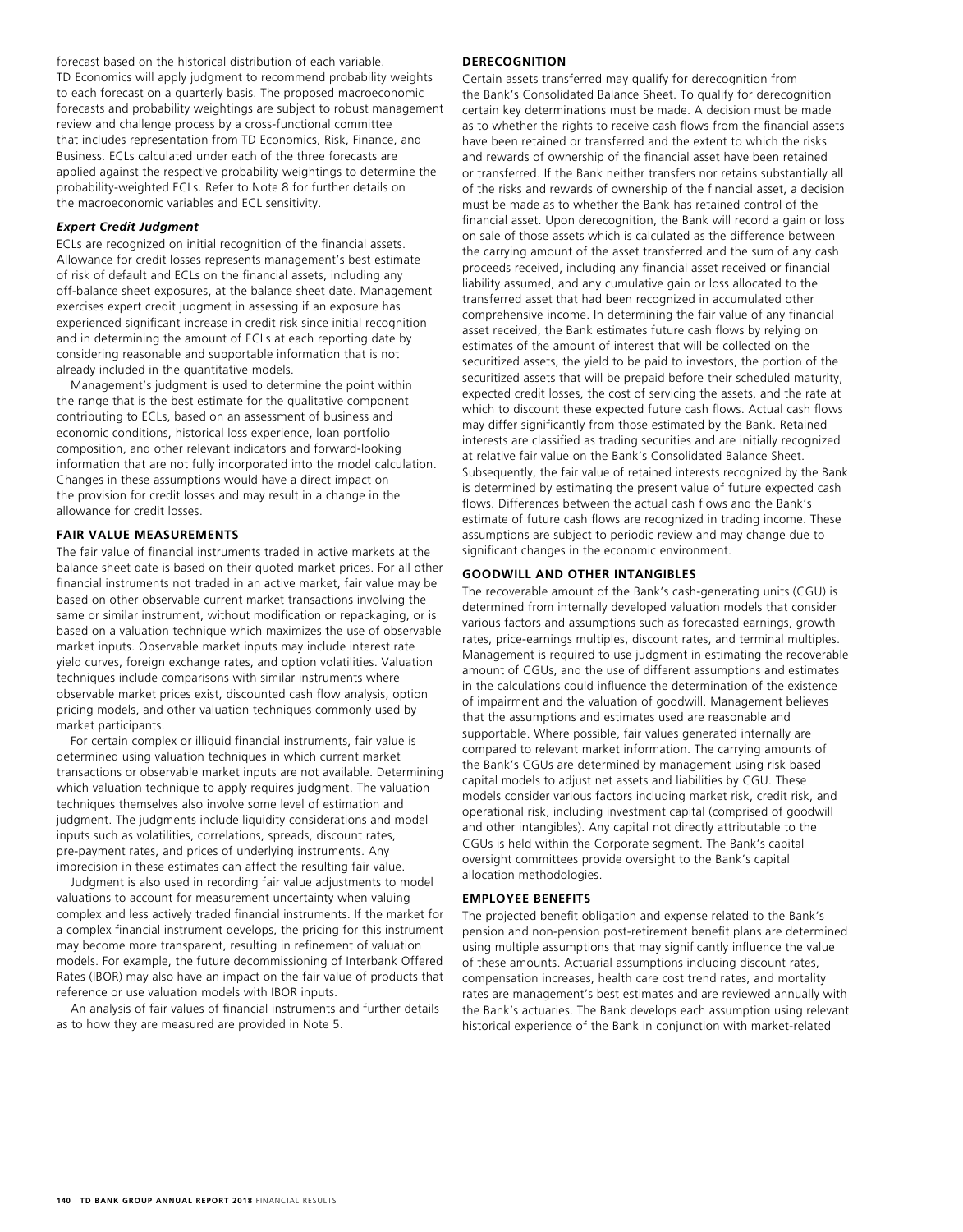data and considers if the market-related data indicates there is any prolonged or significant impact on the assumptions. The discount rate used to value liabilities is determined by reference to market yields on high quality corporate bonds with terms matching the plans' specific cash flows. The other assumptions are also long-term estimates. All assumptions are subject to a degree of uncertainty. Differences between actual experiences and the assumptions, as well as changes in the assumptions resulting from changes in future expectations, result in actuarial gains and losses which are recognized in other comprehensive income during the year and also impact expenses in future periods.

#### **INCOME TAXES**

The Bank is subject to taxation in numerous jurisdictions. There are many transactions and calculations in the ordinary course of business for which the ultimate tax determination is uncertain. The Bank maintains provisions for uncertain tax positions that it believes appropriately reflect the risk of tax positions under discussion, audit, dispute, or appeal with tax authorities, or which are otherwise considered to involve uncertainty. These provisions are made using the Bank's best estimate of the amount expected to be paid based on an assessment of all relevant factors, which are reviewed at the end of each reporting period. However, it is possible that at some future date, an additional liability could result from audits by the relevant taxing authorities.

Deferred tax assets are recognized only when it is probable that sufficient taxable profit will be available in future periods against which deductible temporary differences may be utilized. The amount of the deferred tax asset recognized and considered realizable could, however, be reduced if projected income is not achieved due to various factors, such as unfavourable business conditions. If projected income is not expected to be achieved, the Bank would decrease its deferred tax assets to the amount that it believes can be realized. The magnitude of the decrease is significantly influenced by the Bank's forecast of future profit generation, which determines the extent to which it will be able to utilize the deferred tax assets.

#### **PROVISIONS**

Provisions arise when there is some uncertainty in the timing or amount of a loss in the future. Provisions are based on the Bank's best estimate of all expenditures required to settle its present obligations, considering all relevant risks and uncertainties, as well as, when material, the effect of the time value of money.

Many of the Bank's provisions relate to various legal actions that the Bank is involved in during the ordinary course of business. Legal provisions require the involvement of both the Bank's management and legal counsel when assessing the probability of a loss and estimating any monetary impact. Throughout the life of a provision, the Bank's management or legal counsel may learn of additional information that may impact its assessments about the probability of loss or about the estimates of amounts involved. Changes in these assessments may lead to changes in the amount recorded for provisions. In addition, the actual costs of resolving these claims may be substantially higher or lower than the amounts recognized. The Bank reviews its legal provisions on a case-by-case basis after considering, among other factors, the progress of each case, the Bank's experience, the experience of others in similar cases, and the opinions and views of legal counsel.

Certain of the Bank's provisions relate to restructuring initiatives initiated by the Bank. Restructuring provisions require management's best estimate, including forecasts of economic conditions. Throughout the life of a provision, the Bank may become aware of additional information that may impact the assessment of amounts to be incurred. Changes in these assessments may lead to changes in the amount recorded for provisions.

#### **INSURANCE**

The assumptions used in establishing the Bank's insurance claims and policy benefit liabilities are based on best estimates of possible outcomes.

For property and casualty insurance, the ultimate cost of claims liabilities is estimated using a range of standard actuarial claims projection techniques in accordance with Canadian accepted actuarial practices. Additional qualitative judgment is used to assess the extent to which past trends may or may not apply in the future, in order to arrive at the estimated ultimate claims cost that present the most likely outcome taking account of all the uncertainties involved.

For life and health insurance, actuarial liabilities consider all future policy cash flows, including premiums, claims, and expenses required to administer the policies. Critical assumptions used in the measurement of life and health insurance contract liabilities are determined by the appointed actuary.

Further information on insurance risk assumptions is provided in Note 22.

#### **CONSOLIDATION OF STRUCTURED ENTITIES**

Management judgment is required when assessing whether the Bank should consolidate an entity. For instance, it may not be feasible to determine if the Bank controls an entity solely through an assessment of voting rights for certain structured entities. In this case, judgment is required to establish whether the Bank has decision-making power over the key relevant activities of the entity and whether the Bank has the ability to use that power to absorb significant variable returns from the entity. If it is determined that the Bank has both decision-making power and significant variable returns from the entity, judgment is also used to determine whether any such power is exercised by the Bank as principal, on its own behalf, or as agent, on behalf of another counterparty.

Assessing whether the Bank has decision-making power includes understanding the purpose and design of the entity in order to determine its key economic activities. In this context, an entity's key economic activities are those which predominantly impact the economic performance of the entity. When the Bank has the current ability to direct the entity's key economic activities, it is considered to have decision-making power over the entity.

The Bank also evaluates its exposure to the variable returns of a structured entity in order to determine if it absorbs a significant proportion of the variable returns the entity is designed to create. As part of this evaluation, the Bank considers the purpose and design of the entity in order to determine whether it absorbs variable returns from the structured entity through its contractual holdings, which may take the form of securities issued by the entity, derivatives with the entity, or other arrangements such as guarantees, liquidity facilities, or lending commitments.

If the Bank has decision-making power over the entity and absorbs significant variable returns from the entity, it then determines if it is acting as principal or agent when exercising its decision-making power. Key factors considered include the scope of its decision-making powers; the rights of other parties involved with the entity, including any rights to remove the Bank as decision-maker or rights to participate in key decisions; whether the rights of other parties are exercisable in practice; and the variable returns absorbed by the Bank and by other parties involved with the entity. When assessing consolidation, a presumption exists that the Bank exercises decisionmaking power as principal if it is also exposed to significant variable returns, unless an analysis of the factors above indicates otherwise.

The decisions above are made with reference to the specific facts and circumstances relevant for the structured entity and related transaction(s) under consideration.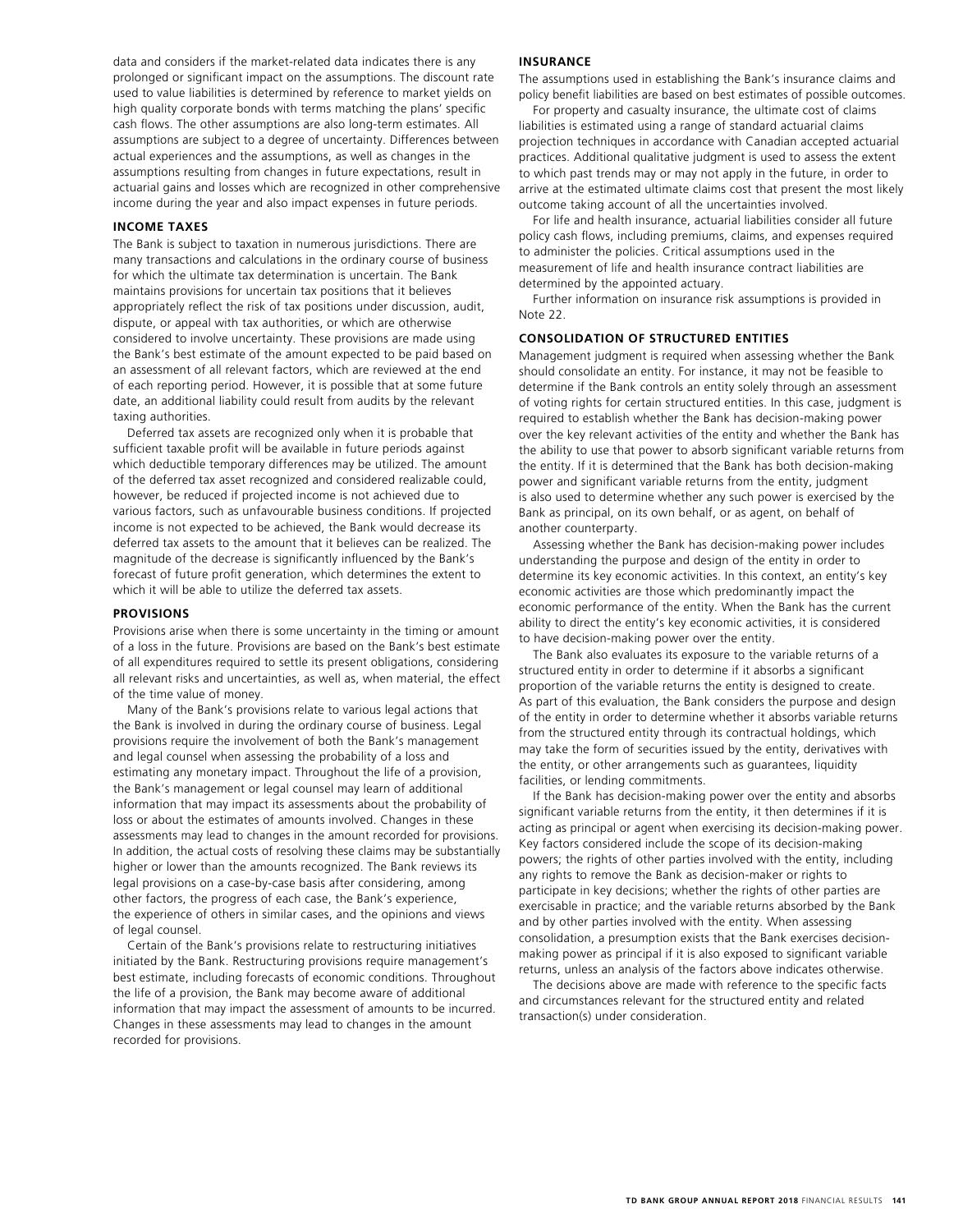### **IMPAIRMENT OF FINANCIAL ASSETS PRIOR TO NOVEMBER 1, 2017 UNDER IAS 39**

The following is applicable to periods prior to November 1, 2017 for financial instruments accounted for under IAS 39.

#### *Available-for-Sale Securities*

Impairment losses were recognized on available-for-sale securities if there was objective evidence of impairment as a result of one or more events that occurred after initial recognition and the loss event(s) resulted in a decrease in the estimated cash flows of the instrument. The Bank individually reviewed these securities at least quarterly for the presence of these conditions. For available-for-sale equity securities, a significant or prolonged decline in fair value below cost was considered objective evidence of impairment. For available-for-sale debt securities, a deterioration of credit quality was considered objective evidence of impairment. Other factors considered in the impairment assessment included financial position and key financial indicators of the issuer of the instrument, significant past and continued losses of the issuer, as well as breaches of contract, including default or delinquency in interest payments and loan covenant violations.

## *Held-to-Maturity Securities*

Impairment losses were recognized on held-to-maturity securities if there was objective evidence of impairment as a result of one or more events that occurred after initial recognition and the loss event(s) resulted in a decrease in the estimated cash flows of the instrument. The Bank reviewed these securities at least quarterly for impairment at the counterparty-specific level. If there was no objective evidence of impairment at the counterparty-specific level then the security was grouped with other held-to-maturity securities with similar credit risk characteristics and collectively assessed for impairment, which considered losses incurred but not identified. A deterioration of credit quality was considered objective evidence of impairment. Other factors considered in the impairment assessment included the financial position and key financial indicators of the issuer, significant past and continued losses of the issuer, as well as breaches of contract, including default or delinquency in interest payments and loan covenant violations.

## *Loans*

A loan, including a debt security classified as a loan, was considered impaired when there was objective evidence that there had been a deterioration of credit quality subsequent to the initial recognition of the loan to the extent the Bank no longer had reasonable assurance as to the timely collection of the full amount of principal and interest. The Bank assessed loans for objective evidence of impairment individually for loans that were individually significant, and collectively for loans that were not individually significant. The allowance for credit losses represented management's best estimate of impairment incurred in the lending portfolios, including any off-balance sheet exposures, at the balance sheet date. Management exercised judgment as to the timing of designating a loan as impaired, the amount of the allowance required, and the amount that would be recovered once the borrower defaulted. Changes in the amount that management expected to recover would have a direct impact on the provision for credit losses and may have resulted in a change in the allowance for credit losses.

If there was no objective evidence of impairment for an individual loan, whether significant or not, the loan was included in a group of assets with similar credit risk characteristics and collectively assessed for impairment for losses incurred but not identified. In calculating the probable range of allowance for incurred but not identified credit losses, the Bank employed internally developed models that utilized parameters for PD, LGD, and EAD. Management's judgment was used to determine the point within the range that was the best estimate of losses, based on an assessment of business and economic conditions, historical loss experience, loan portfolio composition, and other relevant indicators that were not fully incorporated into the model calculation. Changes in these assumptions would have a direct impact on the provision for credit losses and may have resulted in a change in the incurred but not identified allowance for credit losses.

## NOTE **4 CURRENT AND FUTURE CHANGES IN ACCOUNTING POLICIES**

#### **CURRENT CHANGES IN ACCOUNTING POLICIES**

The following new standard has been adopted by the Bank on November 1, 2017.

#### **IFRS 9 FINANCIAL INSTRUMENTS**

On November 1, 2017, the Bank adopted IFRS 9, *Financial Instruments* (IFRS 9), which replaces the guidance in IAS 39, *Financial Instruments: Recognition and Measurement* (IAS 39). IFRS 9 includes requirements on: (1) Classification and measurement of financial assets and liabilities; (2) Impairment of financial assets; and (3) General hedge accounting. Accounting for macro hedging has been decoupled from IFRS 9. The Bank has an accounting policy choice to apply the hedge accounting requirements of IFRS 9 or IAS 39. The Bank has made the decision to continue applying the IAS 39 hedge accounting requirements at this time and will comply with the revised annual hedge accounting disclosures as required by the related amendments to IFRS 7, *Financial Instruments: Disclosures* (IFRS 7).

IFRS 9 is effective for annual periods beginning on or after January 1, 2018. In January 2015, OSFI issued the final version of the Advisory titled "Early adoption of IFRS 9 *Financial Instruments* for Domestic Systemically Important Banks" which mandated that all domestic systemically important banks (D-SIBs), including the Bank, were required to early adopt IFRS 9 for the annual period beginning on November 1, 2017. As such, on November 1, 2017, the Bank

adopted IFRS 9 retrospectively. IFRS 9 does not require restatement of comparative period financial statements except in limited circumstances related to aspects of hedge accounting. Entities are permitted to restate comparatives as long as hindsight is not applied. However, the Bank made the decision not to restate comparative period financial information and has recognized any measurement differences between the previous carrying amounts and the new carrying amounts on November 1, 2017, through an adjustment to opening retained earnings or AOCI, as applicable. Refer to Note 2 for accounting policies under IAS 39 applied during those periods.

Amendments were also made to IFRS 7 introducing expanded qualitative and quantitative disclosures related to IFRS 9, which the Bank has also adopted for the annual period beginning November 1, 2017. Refer to Notes 2 and 3 for further details.

## *Summary of impact upon adoption of IFRS 9 – Classification and measurement*

The following table summarizes the classification and measurement impact as at November 1, 2017. Reclassifications represent movements of the carrying amount of financial assets and liabilities which have changed their classification. Remeasurement represents changes in the carrying amount of the financial assets and liabilities due to changes in their measurement.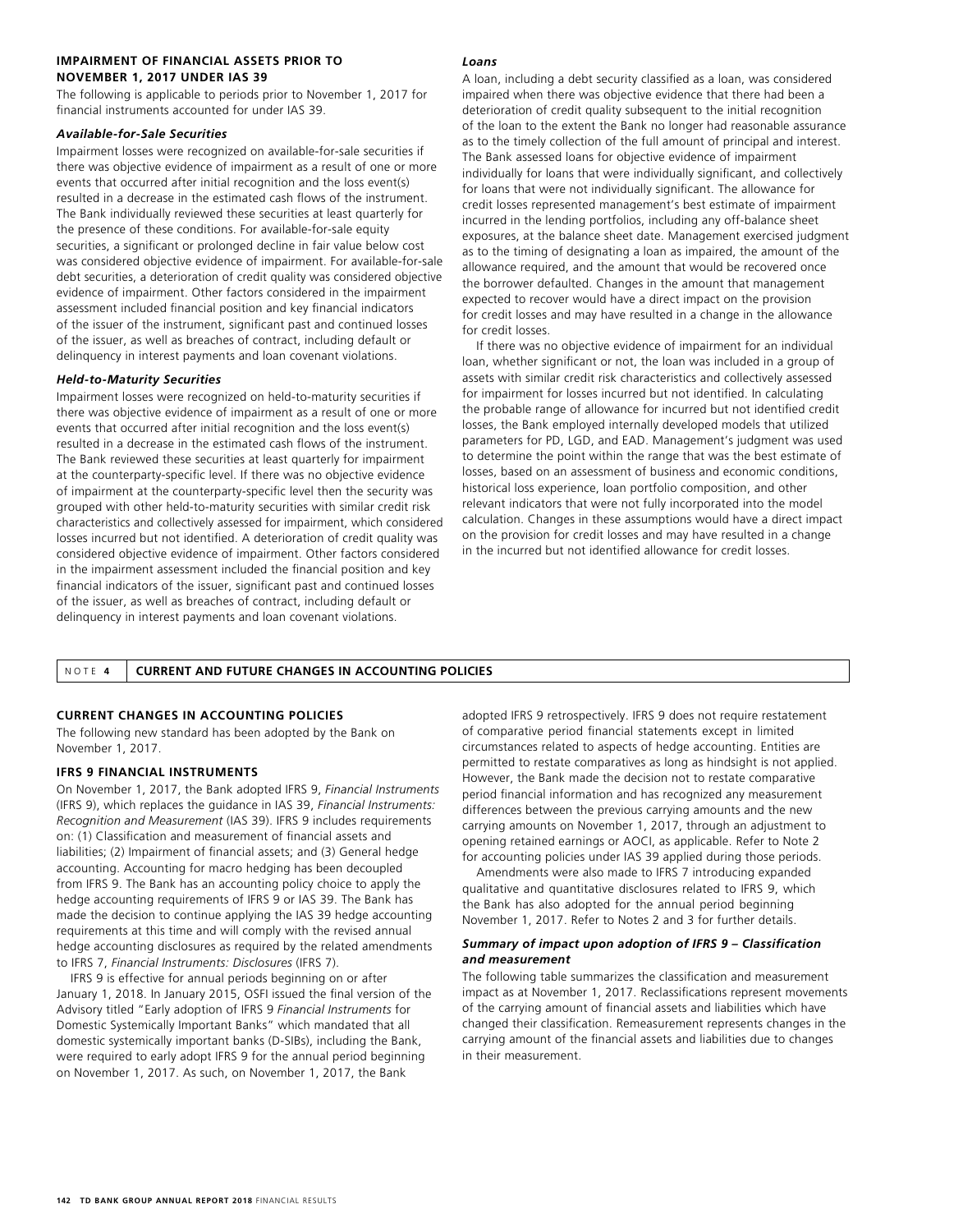## **FINANCIAL ASSETS**

| (millions of Canadian dollars)                              |                              | As at           |                                             |                                                      | As at                    |                              |                                                                          |            |
|-------------------------------------------------------------|------------------------------|-----------------|---------------------------------------------|------------------------------------------------------|--------------------------|------------------------------|--------------------------------------------------------------------------|------------|
|                                                             |                              | Oct. 31, 2017   |                                             |                                                      | Nov. 1, 2017             |                              |                                                                          |            |
|                                                             | IAS 39                       | <b>IAS 39</b>   |                                             |                                                      | IFRS 9                   | IFRS 9                       |                                                                          |            |
|                                                             | Measurement                  | Carrying        | Re-                                         | Re-                                                  | Carrying                 | Measurement                  |                                                                          |            |
| IAS 39<br>Cash and due from banks                           | Category                     | Amount          | classifications<br>$\overline{\phantom{0}}$ | measurement<br>\$                                    | Amount                   | Category                     | IFRS 9                                                                   | Note       |
|                                                             | Amortized Cost \$            | 3,971           | \$                                          | $-5$                                                 | 3,971                    | <b>Amortized Cost</b>        | Cash and due from banks                                                  |            |
| <b>Interest-bearing deposits</b><br>with banks              | <b>Amortized Cost</b>        | 51,185          |                                             |                                                      | 51,185                   | <b>Amortized Cost</b>        | <b>Interest-bearing deposits</b><br>with banks                           |            |
| Trading loans, securities,                                  |                              |                 |                                             |                                                      |                          |                              | Trading loans, securities,                                               |            |
| and other                                                   |                              |                 |                                             |                                                      |                          |                              | and other                                                                |            |
| Debt securities                                             | <b>FVTPL</b>                 | 53,402          |                                             |                                                      | 53,402                   |                              | FVTPL Debt securities                                                    |            |
| Equity securities                                           | <b>FVTPL</b>                 | 32,010          | ۰                                           | $\overline{\phantom{a}}$                             | 32.010                   | <b>FVTPL</b>                 | Equity securities                                                        |            |
| Loans<br>Commodities and other                              | <b>FVTPL</b><br><b>FVTPL</b> | 11,235<br>7,271 | (86)<br>$\overline{\phantom{a}}$            | $\qquad \qquad -$<br>$\qquad \qquad -$               | 11,149<br>7,271          | FVTPL<br><b>FVTPL</b>        | Loans<br>Commodities and other                                           | (1)        |
|                                                             |                              | 103,918         | (86)                                        | $\overline{\phantom{a}}$                             | 103,832                  |                              |                                                                          |            |
|                                                             |                              |                 |                                             |                                                      |                          |                              | <b>Non-trading financial assets</b>                                      |            |
|                                                             |                              |                 |                                             |                                                      |                          |                              | at FVTPL                                                                 |            |
|                                                             |                              |                 | 3,734                                       | $\overline{a}$                                       | 3,734                    |                              | FVTPL Debt securities                                                    | (2)        |
|                                                             |                              |                 | 369<br>196                                  | $\overline{\phantom{a}}$<br>68                       | 369<br>264               | <b>FVTPL</b><br><b>FVTPL</b> | Debt securities                                                          | (3)        |
|                                                             |                              |                 | 2,857                                       | $\overline{\phantom{a}}$                             | 2,857                    | FVTPL                        | Equity securities<br>Loans                                               | (4)<br>(5) |
|                                                             |                              |                 | 1,917                                       | $\mathbf{1}$                                         | 1,918                    |                              | FVTPL Loans                                                              | (6)        |
|                                                             |                              |                 | 86                                          | $\overline{a}$                                       | 86                       | <b>FVTPL</b>                 | Loans                                                                    | (1)        |
|                                                             |                              |                 | 44                                          | $\overline{\phantom{a}}$                             | 44                       | FVTPL                        | Loans                                                                    | (5)        |
|                                                             |                              |                 | 9,203                                       | 69                                                   | 9,272                    |                              |                                                                          |            |
| <b>Derivatives</b>                                          | <b>FVTPL</b>                 | 56,195          | $\overline{\phantom{a}}$                    | $\overline{\phantom{a}}$                             | 56,195                   | <b>FVTPL</b>                 | <b>Derivatives</b>                                                       |            |
| <b>Financial assets designated</b>                          |                              |                 |                                             |                                                      |                          |                              | <b>Financial assets designated</b>                                       |            |
| at FVTPL                                                    |                              |                 |                                             |                                                      |                          |                              | at FVTPL                                                                 |            |
| Debt securities<br>Debt securities                          | <b>FVTPL</b><br><b>FVTPL</b> | 3,150<br>369    | $\overline{a}$<br>(369)                     | $\overline{\phantom{0}}$<br>$\overline{\phantom{0}}$ | 3,150<br>$\overline{a}$  | FVTPL                        | <b>FVTPL</b> Debt securities<br>Debt securities                          | (7)<br>(3) |
| Debt securities                                             | <b>FVTPL</b>                 | 513             | (513)                                       | $\overline{a}$                                       | $\overline{a}$           | <b>FVTPL</b>                 | Debt securities                                                          | (8)        |
|                                                             |                              | 4,032           | (882)                                       | $\overline{\phantom{a}}$                             | 3,150                    |                              |                                                                          |            |
| <b>Available-for-sale securities</b>                        |                              |                 |                                             |                                                      |                          |                              | <b>Financial assets at FVOCI</b>                                         |            |
| Debt securities                                             | <b>FVOCI</b>                 | 142,927         | (3,734)                                     | $\overline{\phantom{0}}$                             | 139,193                  | <b>FVOCI</b>                 | Debt securities                                                          | (2)        |
| Debt securities                                             | <b>FVOCI</b>                 | 1,197           | (1, 197)                                    | $\overline{a}$                                       |                          | <b>FVOCI</b>                 | Debt securities                                                          | (9)        |
| Equity securities                                           | <b>FVOCI</b>                 | 2,287           | (196)                                       | $\overline{\phantom{a}}$                             | 2,091                    | <b>FVOCI</b>                 | Equity securities                                                        | (4)(10)    |
| Loans                                                       | <b>FVOCI</b>                 |                 | 1,823                                       | $\overline{\phantom{0}}$                             | 1,823                    | <b>FVOCI</b>                 | Loans                                                                    | (11)       |
|                                                             |                              | 146,411         | (3,304)                                     | $\overline{\phantom{0}}$                             | 143,107                  |                              |                                                                          |            |
| <b>Held-to-maturity securities</b>                          |                              |                 |                                             |                                                      |                          |                              | Debt securities at amortized cost,<br>net of allowance for credit losses |            |
| Debt securities                                             | Amortized Cost               | 71,363          |                                             | 29                                                   | 71,392                   | Amortized Cost               | Debt securities                                                          | (12)       |
|                                                             |                              |                 | 3,209                                       | $\overline{a}$                                       | 3,209                    | Amortized Cost               | Debt securities                                                          | (13)       |
|                                                             |                              |                 | 1,197                                       | (7)                                                  | 1.190                    | Amortized Cost               | Debt securities                                                          | (9)        |
|                                                             |                              |                 | 513                                         | $\overline{a}$                                       | 513                      | <b>Amortized Cost</b>        | Debt securities                                                          | (8)        |
|                                                             |                              |                 | (155)                                       | 8                                                    | (147)                    |                              | Allowance for security losses                                            | (14)       |
|                                                             |                              | 71,363          | 4,764                                       | 30                                                   | 76,157                   |                              |                                                                          |            |
| Securities purchased under reverse<br>repurchase agreements |                              |                 |                                             |                                                      |                          |                              | Securities purchased under reverse<br>repurchase agreements              |            |
| Securities purchased under reverse                          |                              |                 |                                             |                                                      |                          |                              | Securities purchased under reverse                                       |            |
| repurchase agreements                                       | <b>FVTPL</b>                 | 1,345           | 653                                         |                                                      | 1,998                    | <b>FVTPL</b>                 | repurchase agreements                                                    | (15)       |
| Securities purchased under reverse                          |                              |                 |                                             |                                                      |                          |                              | Securities purchased under reverse                                       |            |
| repurchase agreements                                       | <b>Amortized Cost</b>        | 133,084         | (653)                                       | $\overline{\phantom{m}}$                             | 132,431                  | Amortized Cost               | repurchase agreements                                                    | (15)       |
|                                                             |                              | 134.429         | $\overline{\phantom{0}}$                    | $\overline{\phantom{a}}$                             | 134,429                  |                              |                                                                          |            |
| Loans                                                       |                              |                 |                                             |                                                      |                          |                              | Loans                                                                    |            |
| Residential mortgages<br>Consumer instalment and            | Amortized Cost               | 222,079         | (2,857)                                     |                                                      |                          | 219,222 Amortized Cost       | Residential mortgages<br>Consumer instalment and                         | (5)        |
| other personal                                              | Amortized Cost               | 157,101         | (44)                                        | $\overline{\phantom{0}}$                             |                          | 157,057 Amortized Cost       | other personal                                                           | (5)        |
| Credit card                                                 | Amortized Cost               | 33.007          |                                             | $\overline{\phantom{0}}$                             | 33,007                   | Amortized Cost               | Credit card                                                              |            |
| Business and government                                     | <b>Amortized Cost</b>        | 199,053         | (1,823)                                     | $\overline{a}$                                       |                          | 197,230 Amortized Cost       | Business and government                                                  | (11)       |
| Business and government                                     | Amortized Cost               | 1,925           | (1, 925)                                    | $\overline{a}$                                       | $\overline{\phantom{0}}$ | Amortized Cost               | Business and government                                                  | (6)        |
| Debt securities classified as loans                         | Amortized Cost               | 3,209           | (3,209)                                     | $\overline{\phantom{0}}$                             |                          | Amortized Cost               |                                                                          | (13)       |
| <b>Total Loans before allowance</b>                         |                              | 616,374         | (9,858)                                     | $\qquad \qquad -$                                    | 606,516                  |                              | <b>Total Loans before allowance</b>                                      |            |
| Allowance for loan losses                                   |                              | (3,783)         | 156                                         | 152                                                  | (3, 475)                 |                              | Allowance for loan losses                                                | (14)       |
| Loans, net of allowance for                                 |                              |                 |                                             |                                                      |                          |                              | Loans, net of allowance for                                              |            |
| loan losses                                                 |                              | 612,591         | (9,702)                                     | 152                                                  | 603,041                  |                              | loan losses                                                              |            |
| Other                                                       |                              |                 |                                             |                                                      |                          |                              | Other<br>Customers' liability                                            |            |
| Customers' liability<br>under acceptances                   | Amortized Cost               | 17,297          |                                             |                                                      |                          | 17,297 Amortized Cost        | under acceptances                                                        |            |
| Amounts receivable from brokers,                            |                              |                 |                                             |                                                      |                          |                              | Amounts receivable from brokers,                                         |            |
| dealers, and clients                                        | Amortized Cost               | 29,971          | $\overline{\phantom{m}}$                    | $\overline{\phantom{0}}$                             | 29,971                   | Amortized Cost               | dealers, and clients                                                     |            |
| Other financial assets                                      | Amortized Cost               | 4,556           | 8                                           | (28)                                                 |                          | 4,536 Amortized Cost         | Other financial assets                                                   |            |
|                                                             |                              | 51,824          | 8                                           | (28)                                                 | 51,804                   |                              |                                                                          |            |
| <b>Total financial assets</b>                               |                              | 1,235,919       | $\mathbf{1}$                                | 223                                                  | 1,236,143                |                              | <b>Total financial assets</b>                                            |            |
| <b>Non-financial assets</b>                                 |                              | 43,076          | $\hspace{1.0cm} - \hspace{1.0cm}$           | $\overline{2}$                                       | 43,078                   |                              | <b>Non-financial assets</b>                                              | (16)       |
| <b>Total assets</b>                                         |                              | \$1,278,995     | \$<br>$\mathbf{1}$                          |                                                      | \$225 \$1,279,221        |                              | <b>Total assets</b>                                                      |            |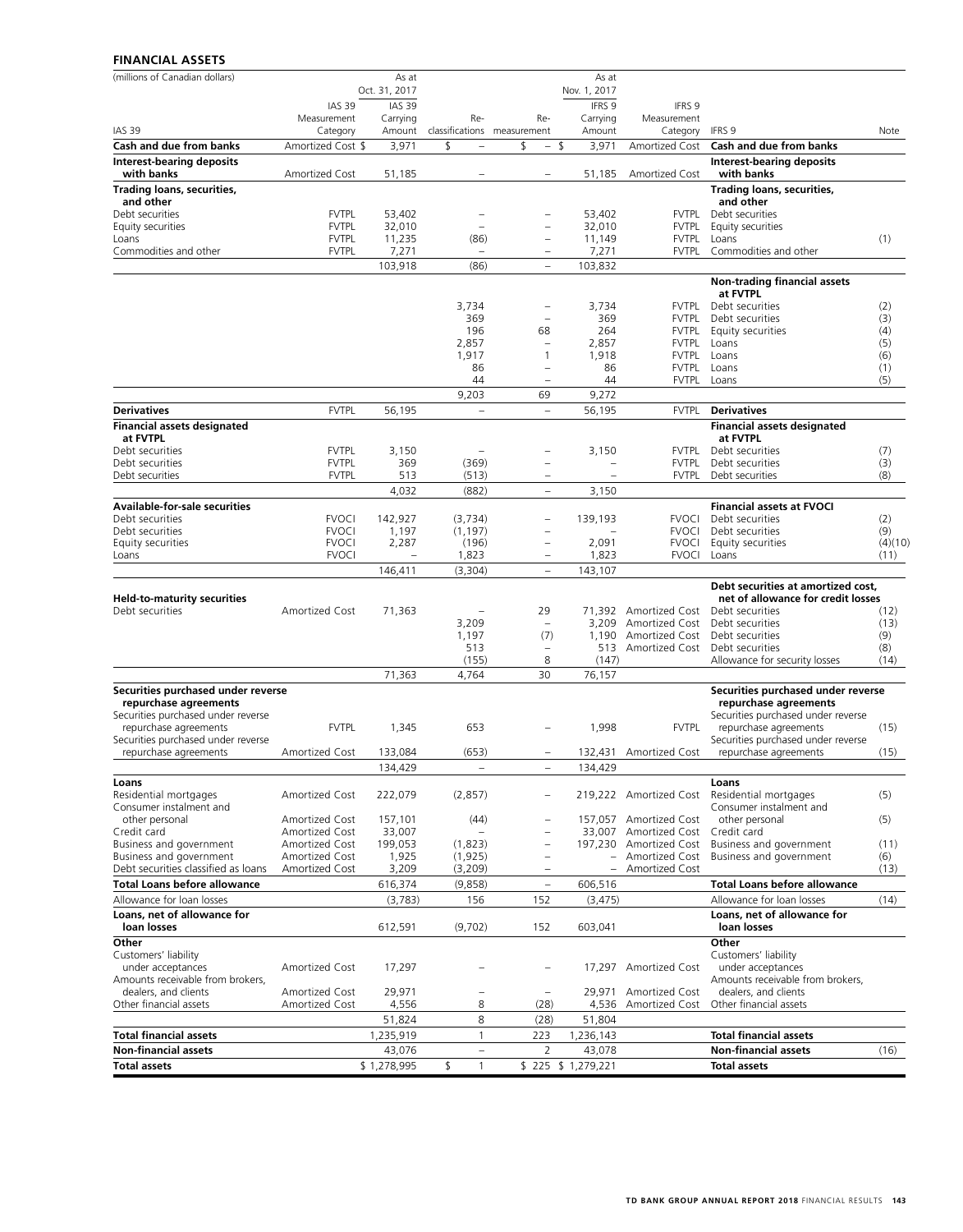#### **FINANCIAL LIABILITIES**

| (millions of Canadian dollars)           |                       | As at         |                          |                          | As at            |                       |                                          |      |
|------------------------------------------|-----------------------|---------------|--------------------------|--------------------------|------------------|-----------------------|------------------------------------------|------|
|                                          |                       | Oct. 31, 2017 |                          |                          | Nov. 1, 2017     |                       |                                          |      |
|                                          |                       |               |                          |                          |                  |                       |                                          |      |
|                                          | <b>IAS 39</b>         | <b>IAS 39</b> |                          |                          | IFRS 9           | IFRS 9                |                                          |      |
|                                          | Measurement           | Carrying      | Re-                      | Re-                      | Carrying         | Measurement           |                                          |      |
| <b>IAS 39</b>                            | Category              | Amount        | classifications          | measurement              | Amount           | Category              | IFRS 9                                   | Note |
| Trading deposits                         | FVTPL \$              | 79,940        | $S -$                    | \$<br>$-5$               | 79,940           | <b>FVTPL</b>          | Trading deposits                         |      |
| Derivatives                              | <b>FVTPL</b>          | 51,214        | -                        |                          | 51,214           | <b>FVTPL</b>          | Derivatives                              |      |
| Securitization liabilities at fair value | <b>FVTPL</b>          | 12,757        |                          |                          | 12,757           | <b>FVTPL</b>          | Securitization liabilities at fair value |      |
| Deposits                                 | <b>Amortized Cost</b> | 832,824       |                          | $\qquad \qquad -$        | 832,824          | <b>Amortized Cost</b> | Deposits                                 |      |
| Acceptances                              | <b>Amortized Cost</b> | 17,297        |                          |                          | 17.297           | Amortized Cost        | Acceptances                              |      |
| Obligations related to securities        |                       |               |                          |                          |                  |                       | Obligations related to securities        |      |
| sold short                               | <b>FVTPL</b>          | 35,482        |                          |                          | 35,482           | <b>FVTPL</b>          | sold short                               |      |
| Obligations related to securities        | Amortized             |               |                          |                          |                  | Amortized             | Obligations related to securities        |      |
| sold under repurchase                    | Cost/                 |               |                          |                          |                  | Cost/                 | sold under repurchase                    |      |
| agreements                               | <b>FVTPL</b>          | 88,591        |                          |                          | 88,591           | <b>FVTPL</b>          | agreements                               |      |
| Securitization liabilities at            |                       |               |                          |                          |                  |                       | Securitization liabilities at            |      |
| amortized cost                           | Amortized Cost        | 16,076        |                          |                          | 16.076           | Amortized Cost        | amortized cost                           |      |
| Amounts payable to brokers,              |                       |               |                          |                          |                  |                       | Amounts payable to brokers,              |      |
| dealers, and clients                     | Amortized Cost        | 32,851        | $\overline{\phantom{0}}$ |                          | 32.851           | <b>Amortized Cost</b> | dealers, and clients                     |      |
| Subordinated notes and debentures        | Amortized Cost        | 9,528         |                          |                          | 9,528            | Amortized Cost        | Subordinated notes and debentures        |      |
| Other financial liabilities              | <b>Amortized Cost</b> | 9,934         |                          | 250                      | 10,184           | Amortized Cost        | Other financial liabilities              | (14) |
| <b>Total financial liabilities</b>       |                       | 1,186,494     | $\overline{a}$           | 250                      | 1,186,744        |                       | <b>Total financial liabilities</b>       |      |
| <b>Non-financial liabilities</b>         |                       | 17,311        | $\overline{\phantom{0}}$ | $\overline{\phantom{m}}$ | 17,311           |                       | <b>Non-financial liabilities</b>         |      |
| <b>Total liabilities</b>                 |                       | 1,203,805     | $\overline{\phantom{m}}$ | 250                      | 1,204,055        |                       | <b>Total liabilities</b>                 |      |
| <b>Retained earnings</b>                 |                       | 40,489        | $\overline{\phantom{0}}$ | 53                       | 40,542           |                       | <b>Retained earnings</b>                 |      |
| Accumulated other comprehensive          |                       |               |                          |                          |                  |                       | <b>Accumulated other comprehensive</b>   |      |
| income                                   |                       | 8,006         |                          | (78)                     | 7,929            |                       | income                                   |      |
| Other equity                             |                       | 26,695        | $\overline{\phantom{0}}$ | $\qquad \qquad -$        | 26,695           |                       | Other equity                             |      |
| <b>Total liabilities and equity</b>      |                       | \$1,278,995   | \$1                      |                          | \$225\$1,279,221 |                       | <b>Total liabilities and equity</b>      |      |

<sup>1</sup> Certain loans that met the definition of trading under IAS 39 have been reclassified to non-trading financial assets at FVTPL, as these loans are held within a business model that is managed on a fair value basis but are not subject to active and frequent buying and selling with the objective of generating a profit from short-term fluctuations in price.

<sup>2</sup> Certain available-for-sale (AFS) debt securities under IAS 39 are required to be measured at FVTPL under IFRS 9 as these securities do not pass the SPPI test. Previously recognized changes in fair value on these securities were reclassified to retained earnings.

- <sup>3</sup> Certain debt securities designated at FVTPL under IAS 39 are required to be measured at FVTPL under IFRS 9 as they do not pass the SPPI test.
- <sup>4</sup> Certain equity securities classified as AFS under IAS 39 have been reclassified to non-trading financial assets at FVTPL. Unrealized gains (losses) on the AFS equity securities were reclassified to retained earnings. In addition, certain AFS equity securities were measured at cost under IAS 39 as they did not have a quoted market price in an active market and their fair value could not be reliably measured. Under IFRS 9, these equity securities are required to be measured at fair value as the exception under IAS 39 is no longer available. The difference between the cost and the fair value was recorded in retained earnings.
- <sup>5</sup> Certain loans are held in a business model managed on a fair value basis under IFRS 9 and are therefore reclassified to non-trading financial assets at FVTPL.
- <sup>6</sup> Certain business and government loans are required to be measured at FVTPL as they do not pass the SPPI test. The carrying value of these loans was adjusted to reflect their fair value with the difference recorded in retained earnings.
- <sup>7</sup> Certain debt securities designated at FVTPL under IAS 39 have been similarly re-designated to be measured at FVTPL to achieve a significant reduction in accounting mismatch.
- <sup>8</sup> Certain debt securities held by the Bank were designated at FVTPL under IAS 39. Under IFRS 9, the designation was revoked and these debt securities are held within a held-to-collect business model and are measured at amortized cost. Previously recognized changes in fair value of these securities were reversed through retained earnings. The fair value of these debt securities was \$1,143 million as at October 31, 2018. Had the Bank not reclassified these debt securities to amortized cost, the change in fair value recognized on the

Consolidated Statement of Income would not have been material during the year ended October 31, 2018. The effective interest rate of these debt securities determined on November 1, 2017 ranged from 0.55% to 1.38% and interest income of \$11 million was recognized during the year ended October 31, 2018.

- <sup>9</sup> Certain debt securities classified as AFS under IAS 39 were held within a business model with an objective to hold assets to collect contractual cash flows. The carrying value of these debt securities as at November 1, 2017 has been adjusted to amortized cost through AOCI. The fair value of these debt securities was \$1.2 billion as at October 31, 2018. Had the Bank not reclassified these debt securities to amortized cost, the change in unrealized gains (losses) on AFS securities recognized on the Consolidated Statement of Comprehensive Income would have been a loss of \$27 million during the year ended October 31, 2018.
- <sup>10</sup> Certain equity securities classified as AFS under IAS 39 have been designated to be measured at FVOCI under IFRS 9. Previously recognized impairment associated with these equity securities has been reclassified from retained earnings to AOCI.
- <sup>11</sup> Certain business and government loans measured at amortized cost under IAS 39 are included in a held-to-collect-and-sell business model under IFRS 9 and are measured at FVOCI.
- <sup>12</sup> Under IAS 39, certain debt securities were reclassified out of the AFS category to HTM at their fair value as of the reclassification date. Under IFRS 9, these debt securities are held within a held-to-collect business model and are measured at amortized cost. On transition, the carrying amount of these debt securities was adjusted through AOCI to reflect amortized cost measurement since their inception.
- <sup>13</sup> Debt securities classified as loans have been reclassified as debt securities at amortized cost under IFRS 9.
- <sup>14</sup> Refer to the impairment allowance reconciliation for remeasurement of credit losses under IFRS 9.
- <sup>15</sup> Certain securities purchased under reverse repurchase agreements were measured at amortized cost under IAS 39. These securities are included in a held-for-sale business model with a purpose to hold these instruments for trading and are measured at FVTPL.
- <sup>16</sup> Tax impact related to the adoption of IFRS 9.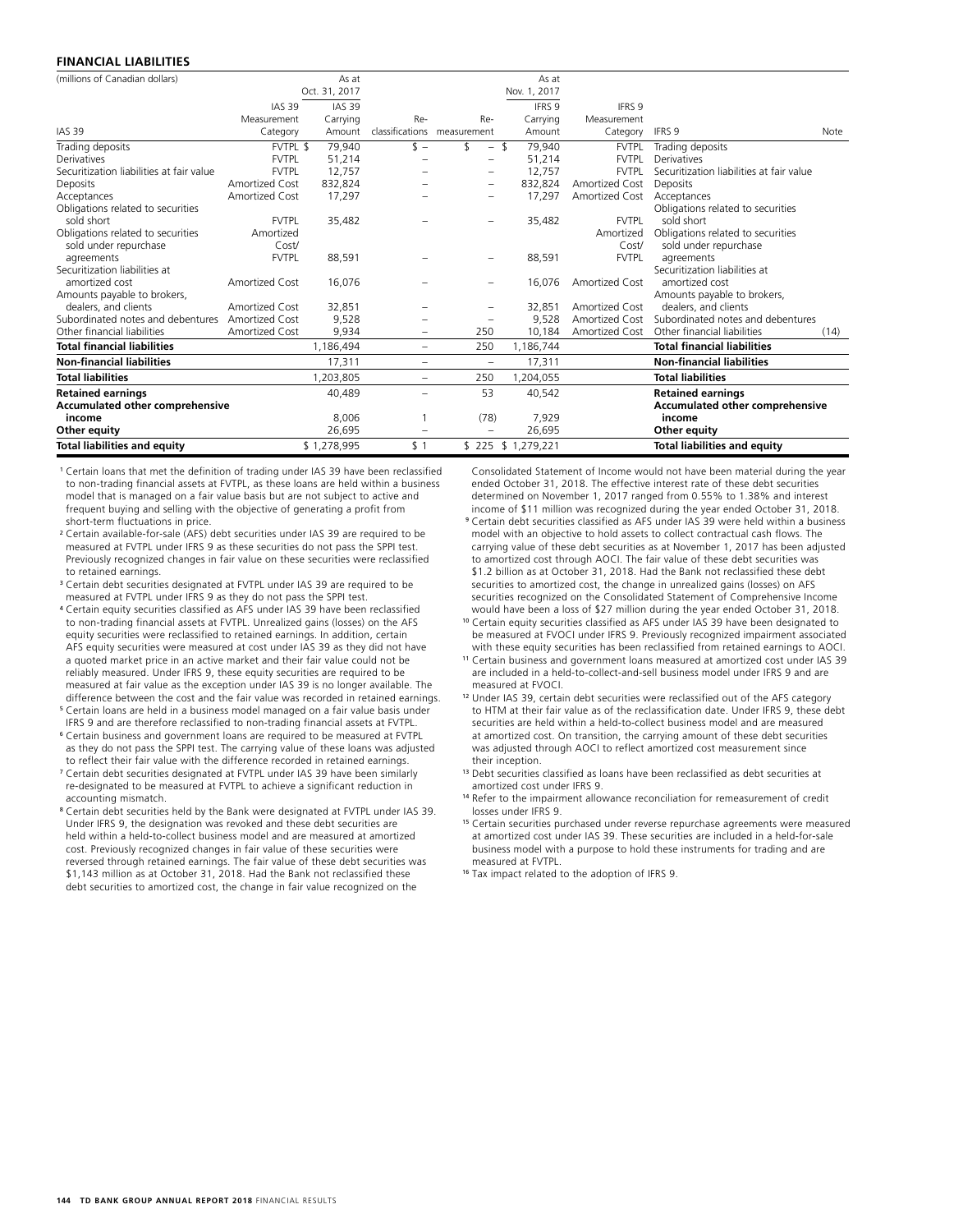#### *Summary of Impact upon adoption of IFRS 9 – Impairment*

The reconciliation of the Bank's closing allowances for credit losses in accordance with IAS 39 and provisions for loan commitments

and financial guarantee contracts in accordance with IAS 37 to the Bank's opening ECL determined in accordance with IFRS 9, as at November 1, 2017, is shown in the following table:

|                                 | Reconciliation of the Closing Allowance for Credit Losses under IAS 39/IAS 37 to Opening Allowance |  |  |  |
|---------------------------------|----------------------------------------------------------------------------------------------------|--|--|--|
| for Cradit Loccoc under IEDC 01 |                                                                                                    |  |  |  |

| (millions of Canadian dollars)     |                |       |               |                          |               |                          | IAS 39/IAS 37 closing balance |         |                              |                          |                          |       |     |         |          | IFRS 9 opening balance   |              |
|------------------------------------|----------------|-------|---------------|--------------------------|---------------|--------------------------|-------------------------------|---------|------------------------------|--------------------------|--------------------------|-------|-----|---------|----------|--------------------------|--------------|
|                                    |                |       |               |                          |               |                          | as at October 31, 2017        |         |                              |                          |                          |       |     |         |          | as at November 1, 2017   |              |
|                                    |                |       |               |                          |               |                          | Total IAS 39/                 |         |                              |                          |                          |       |     |         |          |                          | Total IFRS 9 |
|                                    | Incurred but   |       | Counterparty- |                          | Individually  |                          | IAS 37 closing                |         |                              | Re-                      |                          | Re-   |     |         |          |                          | opening      |
|                                    | not identified |       | specific      |                          | insignificant |                          |                               | balance | classifications <sup>2</sup> |                          | measurement <sup>3</sup> |       |     | Stage 1 | Stage 2  | Stage 3                  | balance      |
| Loans                              |                |       |               |                          |               |                          |                               |         |                              |                          |                          |       |     |         |          |                          |              |
| Residential mortgages              | \$             | 36    | \$            | $\overline{\phantom{0}}$ | \$            | 42                       | \$                            | 78      | \$                           | $\overline{\phantom{0}}$ | \$                       | 17    | \$. | 24      | 26<br>\$ | 45<br>\$                 | \$<br>95     |
| Consumer instalment and            |                |       |               |                          |               |                          |                               |         |                              |                          |                          |       |     |         |          |                          |              |
| other personal                     |                | 689   |               | -                        |               | 147                      |                               | 836     |                              | -                        |                          | 214   |     | 529     | 355      | 166                      | 1,050        |
| Credit card                        |                | 1,231 |               |                          |               | 335                      |                               | 1,566   |                              |                          |                          | 39    |     | 763     | 521      | 321                      | 1,605        |
| Business and government            |                | 1,526 |               | 134                      |               | 29                       |                               | 1,689   |                              | (10)                     |                          | (172) |     | 706     | 627      | 174                      | 1,507        |
| Debt securities classified         |                |       |               |                          |               |                          |                               |         |                              |                          |                          |       |     |         |          |                          |              |
| as loans                           |                | 20    |               | 126                      |               |                          |                               | 146     |                              | (146)                    |                          |       |     |         |          |                          |              |
|                                    |                | 3,502 |               | 260                      |               | 553                      |                               | 4,315   |                              | (156)                    |                          | 98    |     | 2,022   | 1,529    | 706                      | 4,257        |
| Acquired credit-impaired loans     |                |       |               | 3                        |               | 32                       |                               | 35      |                              |                          |                          |       |     |         |          | 35                       | 35           |
| Total loans, including off-balance |                |       |               |                          |               |                          |                               |         |                              |                          |                          |       |     |         |          |                          |              |
| sheet instruments                  |                | 3,502 |               | 263                      |               | 585                      |                               | 4,350   |                              | (156)                    |                          | 98    |     | 2,022   | 1,529    | 741                      | 4,292        |
| Less: Off-balance sheet            |                |       |               |                          |               |                          |                               |         |                              |                          |                          |       |     |         |          |                          |              |
| instruments <sup>4</sup>           |                | 567   |               | $\overline{\phantom{0}}$ |               | $\overline{\phantom{a}}$ |                               | 567     |                              | -                        |                          | 250   |     | 488     | 329      | $\overline{\phantom{0}}$ | 817          |
| <b>Total allowance for</b>         |                |       |               |                          |               |                          |                               |         |                              |                          |                          |       |     |         |          |                          |              |
| loan losses <sup>5</sup>           |                | 2,935 |               | 263                      |               | 585                      |                               | 3,783   |                              | (156)                    |                          | (152) |     | 1,534   | 1,200    | 741                      | 3,475        |
| Debt securities at                 |                |       |               |                          |               |                          |                               |         |                              |                          |                          |       |     |         |          |                          |              |
| amortized cost <sup>6,7</sup>      |                |       |               |                          |               |                          |                               |         |                              | 155                      |                          | (8)   |     |         | 21       | 126                      | 147          |
| Debt securities at fair            |                |       |               |                          |               |                          |                               |         |                              |                          |                          |       |     |         |          |                          |              |
| value through other                |                |       |               |                          |               |                          |                               |         |                              |                          |                          |       |     |         |          |                          |              |
| comprehensive income               | \$             |       |               |                          |               |                          | \$                            |         | \$                           |                          | \$                       | 4     | S   | 3       | 2<br>\$  | \$<br>-                  | \$<br>5      |

<sup>1</sup> Stage 3 allowance under IFRS 9 and counterparty-specific and individually insignificant allowance under IAS 39 represent allowance for credit losses on impaired financial assets.

- <sup>2</sup> Reclassifications represent the impact of classification and measurement changes on impairment allowances.
- <sup>3</sup> Remeasurement includes the impact of adopting the ECL model under IFRS 9. which has been recorded as an adjustment to opening retained earnings on November 1, 2017.

<sup>4</sup> The allowance for credit losses for off-balance sheet instruments is recorded in Other liabilities on the Consolidated Balance Sheet.

## **FUTURE CHANGES IN ACCOUNTING POLICIES**

The following standards have been issued, but are not yet effective on the date of issuance of the Bank's Consolidated Financial Statements. The Bank is currently assessing the impact of the application of these standards on the Consolidated Financial Statements and will adopt these standards when they become effective.

## *Revenue from Contracts with Customers*

In May 2014, the IASB issued IFRS 15, *Revenue from Contracts with Customers* (IFRS 15), which establishes the principles for recognizing revenue and cash flows arising from contracts with customers and prescribes the application of a five-step recognition and measurement model. The standard excludes from its scope revenue arising from items such as financial instruments, insurance contracts, and leases. In July 2015, the IASB confirmed a one-year deferral of the effective date to annual periods beginning on or after January 1, 2018, which will be November 1, 2018 for the Bank. In April 2016, the IASB issued amendments to IFRS 15, which provided additional guidance on the

<sup>5</sup> Excludes allowance on securities purchased under reverse repurchase agreements, amounts receivable from brokers, dealers, and clients, and other assets which are netted against the related assets. The allowance for credit losses related to customers' liability under acceptances is included in business and government.

<sup>6</sup> Impairment allowances related to held-to-maturity securities were previously included in the allowances for business and government loans under IAS 39. <sup>7</sup> Previously held-to-maturity securities and debt securities classified as loans under IAS 39.

identification of performance obligations, on assessing principal versus agent considerations and on licensing revenue. The amendments also provided additional transitional relief upon initial adoption of IFRS 15 and have the same effective date as the IFRS 15 standard. The Bank is required to adopt the standard for the annual period beginning on November 1, 2018. The standard is to be applied on a modified retrospective basis, recognizing the cumulative effect of initially applying the standard as an adjustment to the opening balance of retained earnings without restating comparative period financial information.

As at October 31, 2018, the Bank's current estimate of the adoption impact of IFRS 15, subject to refinement, is an overall reduction to Shareholder's Equity of approximately \$41 million related to certain expenses not eligible for deferral under IFRS 15. The presentation of certain revenue and expense items will also be reclassified prospectively. These presentation changes are not significant and do not have an impact on net income.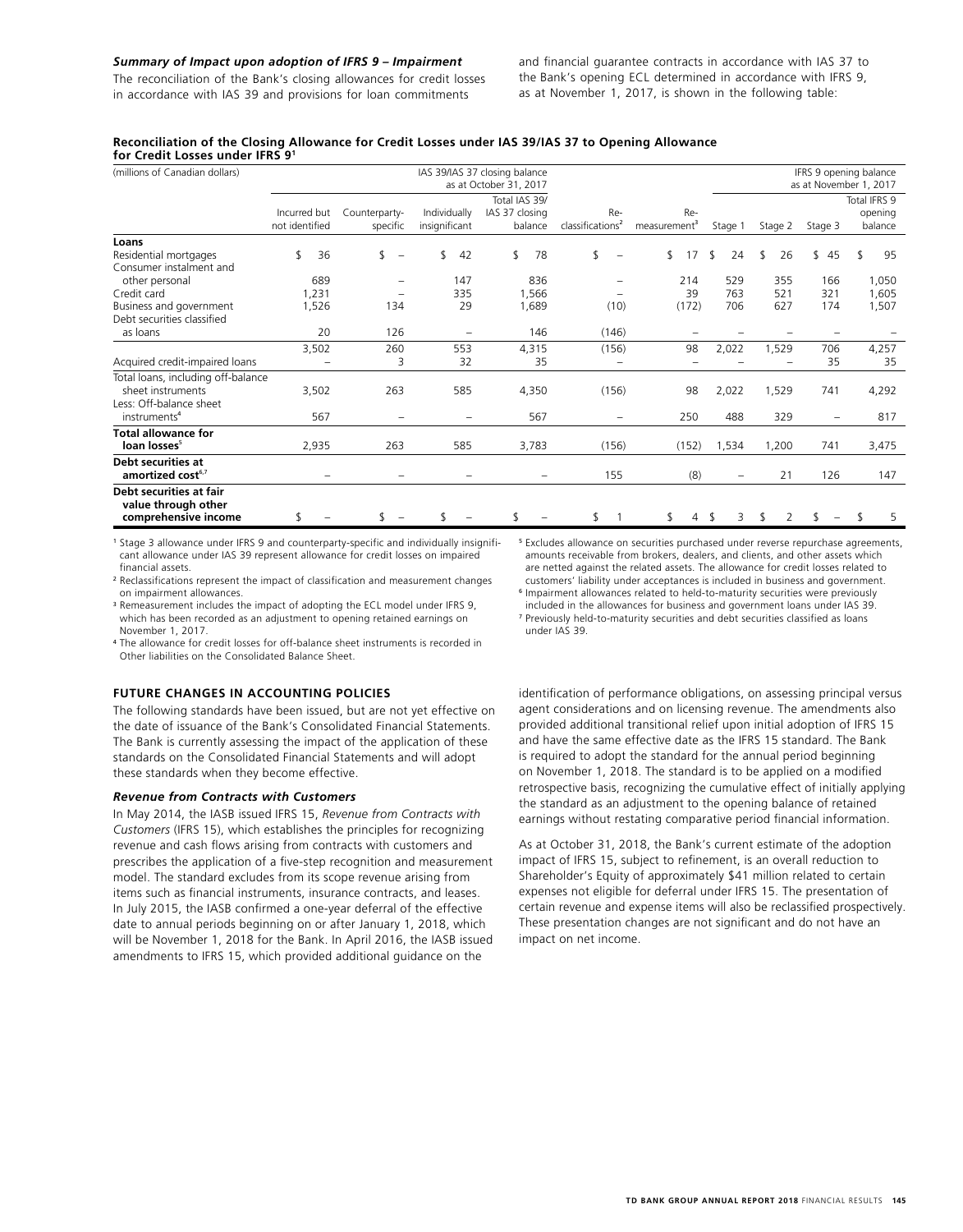#### *Leases*

In January 2016, the IASB issued IFRS 16, *Leases* (IFRS 16), which will replace IAS 17, *Leases* (IAS 17), introducing a single lessee accounting model for all leases by eliminating the distinction between operating and financing leases. IFRS 16 requires lessees to recognize right-of-use assets and lease liabilities for most leases on the balance sheet. Lessees will also recognize depreciation expense on the right-of-use asset, interest expense on the lease liability, and a shift in the timing of expense recognition in the statement of income. Short-term leases, which are defined as those that have a lease term of twelve months or less; and leases of low-value assets are exempt. Lessor accounting remains substantially unchanged. IFRS 16 is effective for annual periods beginning on or after January 1, 2019, which will be November 1, 2019 for the Bank, and is to be applied retrospectively. The Bank is continuing to assess the impact of the new standard on its portfolio of leases, including the impact upon its existing systems and internal controls.

#### *Share-based Payment*

In June 2016, the IASB published amendments to IFRS 2, *Share-based Payment* (IFRS 2), which provide additional guidance on the classification and measurement of share-based payment transactions. The amendments clarify the accounting for cash-settled share-based payment transactions that include a performance condition, the classification of share-based payment transactions with net settlement features for withholding tax obligations, and the accounting for modifications of share-based payment transactions from cash-settled to equity-settled. The amendments to IFRS 2 are effective for annual periods beginning on or after January 1, 2018, which is November 1, 2018 for the Bank. These amendments will be applied prospectively and will not have a significant impact on the Bank.

## *Insurance Contracts*

In May 2017, the IASB issued IFRS 17, *Insurance Contracts* (IFRS 17), which replaces the guidance in IFRS 4, *Insurance Contracts* and establishes a new model for recognizing insurance policy obligations, premium revenue, and claims-related expenses. IFRS 17 is currently effective for the Bank's annual reporting period beginning November 1, 2021; however, based on recent IASB meetings, an upcoming amendment to IFRS 17 and a deferral of the transition date by one year is anticipated. Any change to the Bank's transition date is subject to updates of OSFI's related Advisory. The Bank is currently assessing the impact of adopting this standard.

### *Conceptual Framework for Financial Reporting*

In March 2018, the IASB issued the revised Conceptual Framework for Financial Reporting (Revised Conceptual Framework), which provides a set of concepts to assist the IASB in developing standards and to help preparers consistently apply accounting policies where specific accounting standards do not exist. The framework is not an accounting standard and does not override the requirements that exist in other IFRS standards. The Revised Conceptual Framework describes that financial information must be relevant and faithfully represented to be useful, provides revised definitions and recognition criteria for assets and liabilities, and confirms that different measurement bases are useful and permitted. The Revised Conceptual Framework is effective for annual periods beginning on or after January 1, 2020, which will be November 1, 2020 for the Bank, with early adoption permitted. The Bank is currently assessing the impact of adopting the revised framework.

## NOTE **5 FAIR VALUE MEASUREMENTS**

Certain assets and liabilities, primarily financial instruments, are carried on the balance sheet at their fair value on a recurring basis. These financial instruments include trading loans and securities, non-trading financial assets at fair value through profit or loss, assets and liabilities designated at fair value through profit or loss, financial assets at fair value through other comprehensive income, derivatives, certain securities purchased under reverse repurchase agreements, certain deposits classified as trading, securitization liabilities at fair value, obligations related to securities sold short, and certain obligations related to securities sold under repurchase agreements. All other financial assets and financial liabilities are carried at amortized cost.

### **VALUATION GOVERNANCE**

Valuation processes are guided by policies and procedures that are approved by senior management and subject matter experts. Senior Executive oversight over the valuation process is provided through various valuation-related committees. Further, the Bank has a number of additional controls in place, including an independent price verification process to ensure the accuracy of fair value measurements reported in the financial statements. The sources used for independent pricing comply with the standards set out in the approved valuationrelated policies, which include consideration of the reliability, relevancy, and timeliness of data.

#### **METHODS AND ASSUMPTIONS**

The Bank calculates fair values for measurement and disclosure purposes based on the following methods of valuation and assumptions:

#### *Government and Government-Related Securities*

The fair value of Canadian government debt securities is based on quoted prices in active markets, where available. Where quoted prices are not available, valuation techniques such as discounted cash flow models may be used, which maximize the use of observable inputs such as government bond yield curves.

The fair value of U.S. federal and state government, as well as agency debt securities, is determined by reference to recent transaction prices, broker quotes, or third-party vendor prices. Brokers or third-party vendors may use a pool-specific valuation model to value these securities. Observable market inputs to the model include to-be-announced (TBA) market prices, the applicable indices, and metrics such as the coupon, maturity, and weighted-average maturity of the pool. Market inputs used in the valuation model include, but are not limited to, indexed yield curves and trading spreads.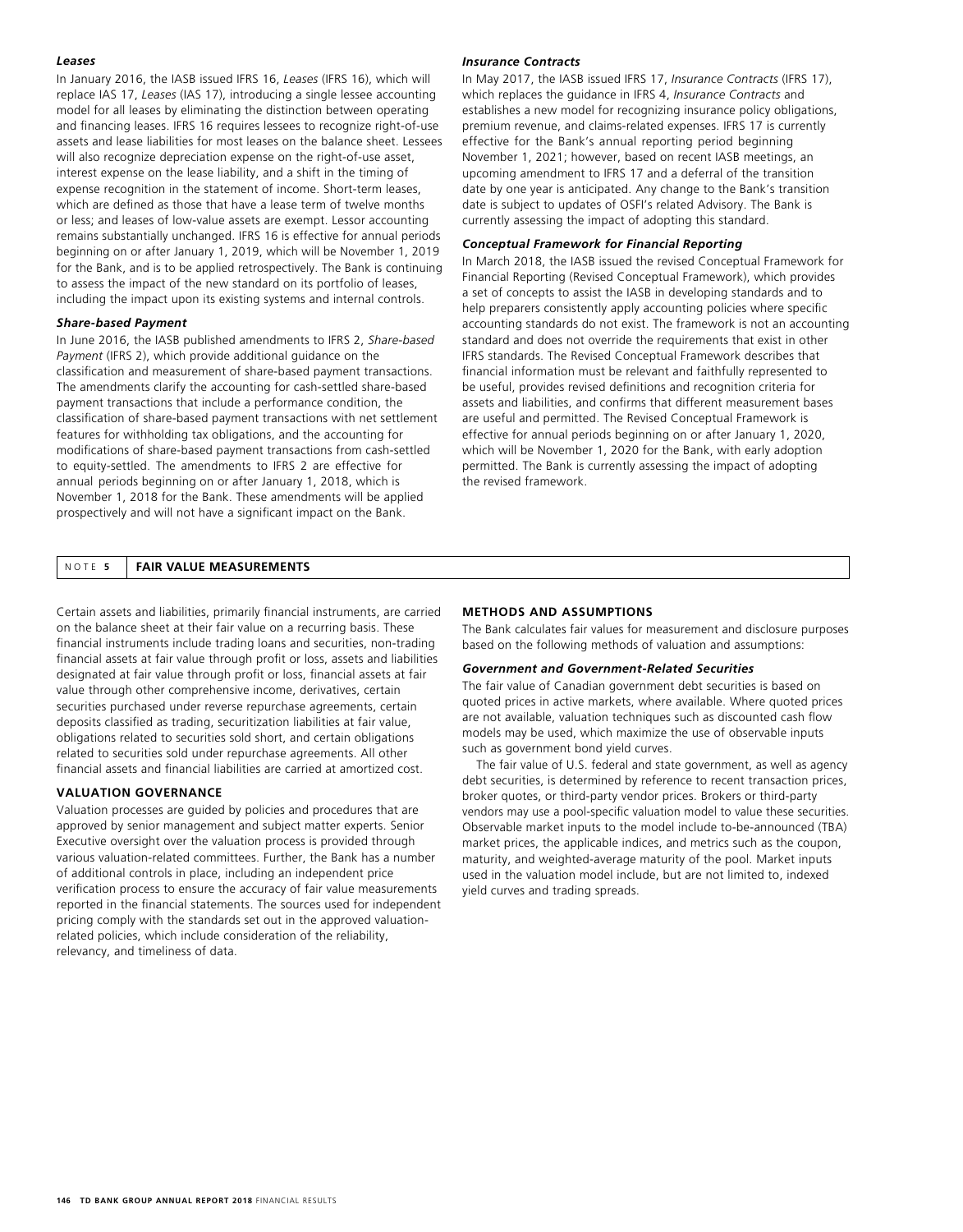The fair value of residential mortgage-backed securities is based on broker quotes, third-party vendor prices, or other valuation techniques, such as the use of option-adjusted spread (OAS) models which include inputs such as prepayment rate assumptions related to the underlying collateral. Observable inputs include, but are not limited to, indexed yield curves and bid-ask spreads. Other inputs may include volatility assumptions derived using Monte Carlo simulations and take into account factors such as counterparty credit quality and liquidity.

#### *Other Debt Securities*

The fair value of corporate and other debt securities is based on broker quotes, third-party vendor prices, or other valuation techniques, such as discounted cash flow techniques. Market inputs used in the other valuation techniques or underlying third-party vendor prices or broker quotes include benchmark and government bond yield curves, credit spreads, and trade execution data.

Asset-backed securities are primarily fair valued using third-party vendor prices. The third-party vendor employs a valuation model which maximizes the use of observable inputs such as benchmark yield curves and bid-ask spreads. The model also takes into account relevant data about the underlying collateral, such as weighted-average terms to maturity and prepayment rate assumptions.

#### *Equity Securities*

The fair value of equity securities is based on quoted prices in active markets, where available. Where quoted prices in active markets are not readily available, such as for private equity securities, or where there is a wide bid-offer spread, fair value is determined based on quoted market prices for similar securities or through valuation techniques, including discounted cash flow analysis, and multiples of earnings before taxes, depreciation and amortization, and other relevant valuation techniques.

If there are trading restrictions on the equity security held, a valuation adjustment is recognized against available prices to reflect the nature of the restriction. However, restrictions that are not part of the security held and represent a separate contractual arrangement that has been entered into by the Bank and a third-party do not impact the fair value of the original instrument.

#### *Retained Interests*

Retained interests are classified as trading securities and are initially recognized at its relative fair market value. Subsequently, the fair value of retained interests recognized by the Bank is determined by estimating the present value of future expected cash flows. Differences between the actual cash flows and the Bank's estimate of future cash flows are recognized in income. These assumptions are subject to periodic review and may change due to significant changes in the economic environment.

## *Loans*

The estimated fair value of loans carried at amortized cost reflects changes in market price that have occurred since the loans were originated or purchased. For fixed-rate performing loans, estimated fair value is determined by discounting the expected future cash flows related to these loans at current market interest rates for loans with similar credit risks. For floating-rate performing loans, changes in interest rates have minimal impact on fair value since loans reprice to market frequently. On that basis, fair value is assumed to approximate carrying value. The fair value of loans is not adjusted for the value of any credit protection the Bank has purchased to mitigate credit risk.

The fair value of loans carried at fair value through profit or loss, which includes trading loans and loans designated at fair value through profit or loss, is determined using observable market prices, where available. Where the Bank is a market maker for loans traded in the secondary market, fair value is determined using executed prices, or prices for comparable trades. For those loans where the Bank is not a market maker, the Bank obtains broker quotes from other reputable dealers, and corroborates this information using valuation techniques or by obtaining consensus or composite prices from pricing services.

The fair value of loans carried at fair value through other comprehensive income is assumed to approximate amortized cost as they are generally floating rate performing loans that are short term in nature.

#### *Commodities*

The fair value of commodities is based on quoted prices in active markets, where available. The Bank also transacts commodity derivative contracts which can be traded on an exchange or in OTC markets.

#### *Derivative Financial Instruments*

The fair value of exchange-traded derivative financial instruments is based on quoted market prices. The fair value of OTC derivative financial instruments is estimated using well established valuation techniques, such as discounted cash flow techniques, the Black-Scholes model, and Monte Carlo simulation. The valuation models incorporate inputs that are observable in the market or can be derived from observable market data.

Prices derived by using models are recognized net of valuation adjustments. The inputs used in the valuation models depend on the type of derivative and the nature of the underlying instrument and are specific to the instrument being valued. Inputs can include, but are not limited to, interest rate yield curves, foreign exchange rates, dividend yield projections, commodity spot and forward prices, recovery rates, volatilities, spot prices, and correlation.

A credit risk valuation adjustment (CRVA) is recognized against the model value of OTC derivatives to account for the uncertainty that either counterparty in a derivative transaction may not be able to fulfill its obligations under the transaction. In determining CRVA, the Bank takes into account master netting agreements and collateral, and considers the creditworthiness of the counterparty and the Bank itself, in assessing potential future amounts owed to, or by the Bank.

The fair value of a derivative is partly a function of collateralization. The Bank uses the relevant overnight index swap curve to discount the cash flows for collateralized derivatives as most collateral is posted in cash and can be funded at the overnight rate.

A funding valuation adjustment (FVA) is recognized against the model value of OTC derivatives to recognize the market implied funding costs and benefits considered in the pricing and fair valuation of uncollateralized derivatives. Some of the key drivers of FVA include the market implied cost of funding spread over the London Interbank Offered Rate (LIBOR) and the expected average exposure by counterparty. FVA is further adjusted to account for the extent to which the funding cost is incorporated into observed traded levels and to calibrate to the expected term of the trade. The Bank will continue to monitor industry practice, and may refine the methodology and the products to which FVA applies to as market practices evolve.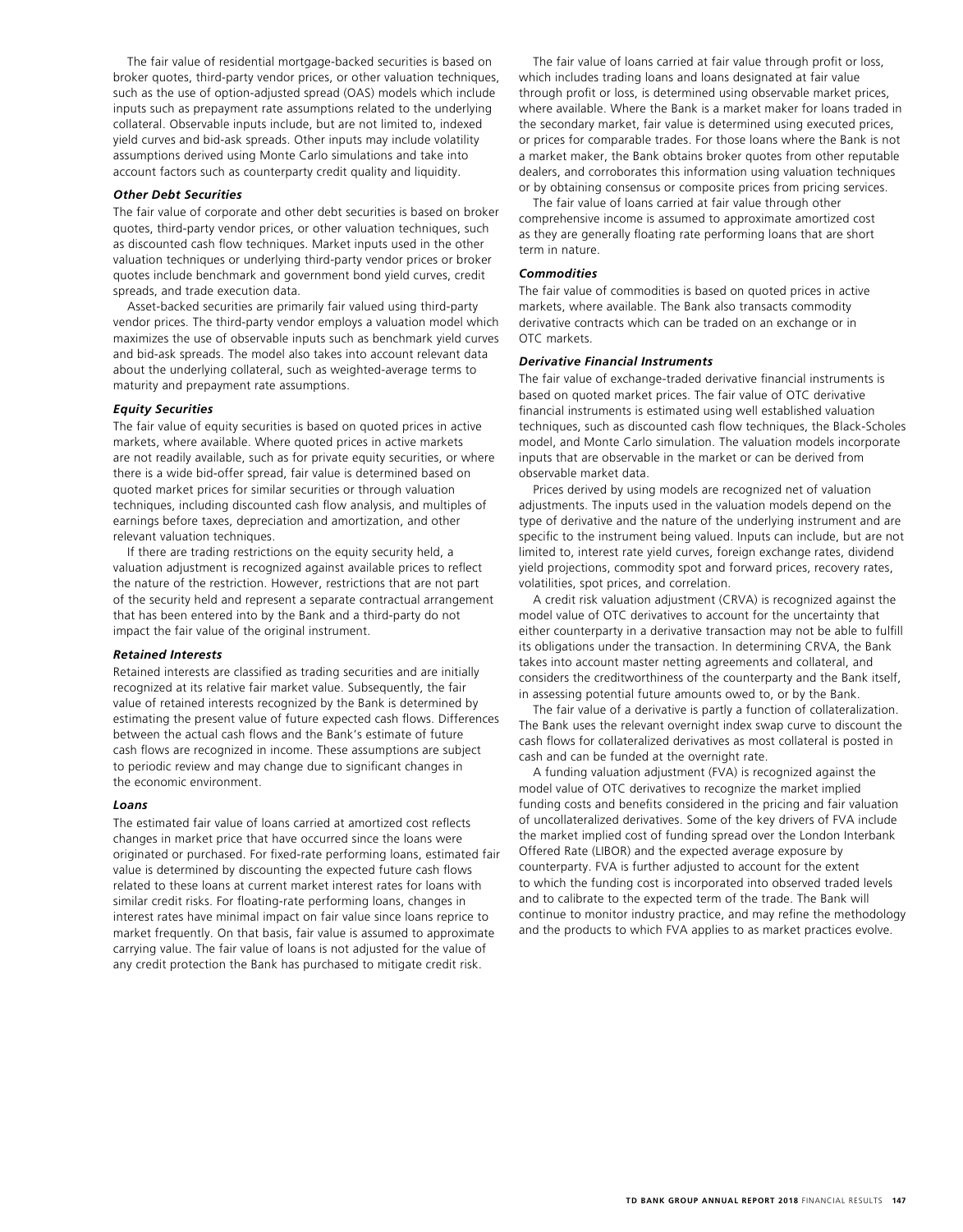### *Deposits*

The estimated fair value of term deposits is determined by discounting the contractual cash flows using interest rates currently offered for deposits with similar terms.

For deposits with no defined maturities, the Bank considers fair value to equal carrying value, which is equivalent to the amount payable on the balance sheet date.

For trading deposits, fair value is determined using discounted cash flow valuation techniques which maximize the use of observable market inputs such as benchmark yield curves and foreign exchange rates. The Bank considers the impact of its own creditworthiness in the valuation of these deposits by reference to observable market inputs.

### *Securitization Liabilities*

The fair value of securitization liabilities is based on quoted market prices or quoted market prices for similar financial instruments, where available. Where quoted prices are not available, fair value is determined using valuation techniques, which maximize the use of observable inputs, such as Canada Mortgage Bond (CMB) curves and mortgage-backed security (MBS) curves.

#### *Obligations Related to Securities Sold Short*

The fair value of these obligations is based on the fair value of the underlying securities, which can include equity or debt securities. As these obligations are fully collateralized, the method used to determine fair value would be the same as that of the relevant underlying equity or debt securities.

#### *Securities Purchased under Reverse Repurchase Agreements and Obligations Related to Securities Sold under Repurchase Agreements*

Commodities and bonds purchased or sold with an agreement to sell or repurchase them at a later date at a fixed price are carried at fair value. The fair value of these agreements is based on valuation techniques such as discounted cash flow models which maximize the use of observable market inputs such as interest rate swap curves and commodity forward prices.

#### *Subordinated Notes and Debentures*

The fair value of subordinated notes and debentures are based on quoted market prices for similar issues or current rates offered to the Bank for debt of equivalent credit quality and remaining maturity.

#### *Portfolio Exception*

IFRS 13, *Fair Value Measurement* provides a measurement exception that allows an entity to determine the fair value of a group of financial assets and liabilities with offsetting risks based on the sale or transfer of its net exposure to a particular risk or risks. The Bank manages certain financial assets and financial liabilities, such as derivative assets and derivative liabilities on the basis of net exposure and applies the portfolio exception when determining the fair value of these financial assets and financial liabilities.

## *Fair Value of Assets and Liabilities not carried at Fair Value*

The fair value of assets and liabilities subsequently not carried at fair value include most loans, most deposits, certain securitization liabilities, most securities purchased under reverse repurchase agreements, most obligations relating to securities sold under repurchase agreements, and subordinated notes and debentures. For these instruments, fair values are calculated for disclosure purposes only, and the valuation techniques are disclosed above. In addition, the Bank has determined that the carrying value approximates the fair value for the following assets and liabilities as they are usually liquid floating rate financial instruments and are generally short term in nature: cash and due from banks, interest-bearing deposits with banks, securities purchased under reverse repurchase agreements, customers' liability under acceptances, amounts receivable from brokers, dealers, and clients, other assets, acceptances, obligations related to securities sold under repurchase agreements, amounts payable to brokers, dealers, and clients, and other liabilities.

### *Carrying Value and Fair Value of Financial Instruments not carried at Fair Value*

The fair values in the following table exclude assets that are not financial instruments, such as land, buildings and equipment, as well as goodwill and other intangible assets, including customer relationships, which are of significant value to the Bank.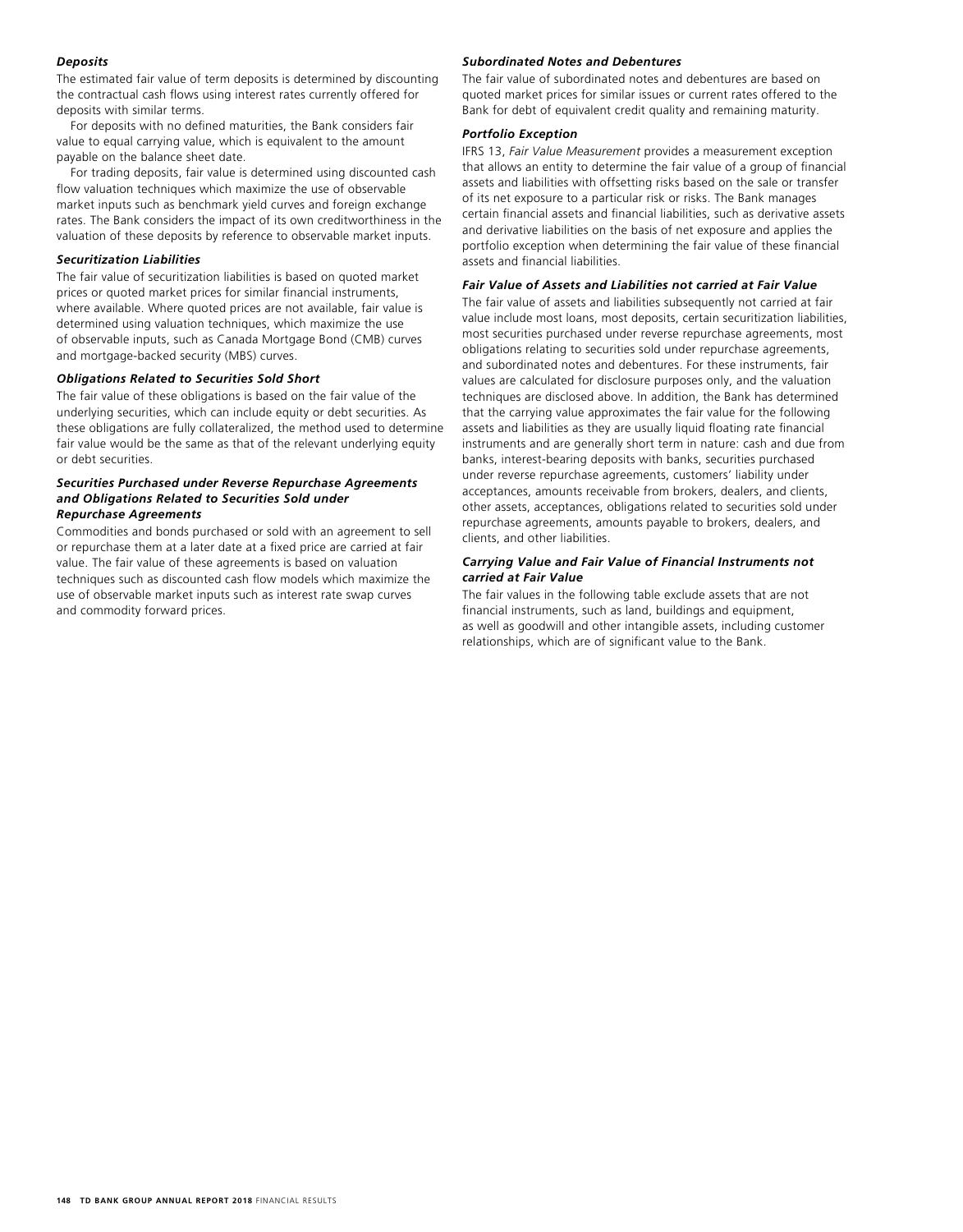## **Financial Assets and Liabilities not carried at Fair Value1,2**

| (millions of Canadian dollars)                                                                                                                 |                           |                               |                             | As at                       |
|------------------------------------------------------------------------------------------------------------------------------------------------|---------------------------|-------------------------------|-----------------------------|-----------------------------|
|                                                                                                                                                |                           | October 31, 2018 <sup>1</sup> |                             | October 31, 2017            |
|                                                                                                                                                | Carrying value            | <b>Fair value</b>             | Carrying value              | Fair value                  |
| <b>FINANCIAL ASSETS</b>                                                                                                                        |                           |                               |                             |                             |
| Debt securities at amortized cost, net of allowance for credit losses<br>Government and government-related securities<br>Other debt securities | 60,535<br>s.<br>46,636    | 59,948<br>s.<br>46,316        | \$<br>n/a<br>n/a            | \$<br>n/a<br>n/a            |
| Total debt securities at amortized cost, net of allowance for credit losses                                                                    | 107,171                   | 106,264                       | n/a                         | n/a                         |
| Held-to-maturity securities<br>Government and government-related securities<br>Other debt securities                                           | n/a<br>n/a                | n/a<br>n/a                    | 45,623<br>25,740            | 45,708<br>25,719            |
| Total held-to-maturity securities                                                                                                              | n/a                       | n/a                           | 71,363                      | 71,427                      |
| Loans, net of allowance for loan losses<br>Debt securities classified as loans<br>Total loans, net of allowance for loan losses                | 646,393<br>n/a<br>646,393 | 642,542<br>n/a<br>642,542     | 609.529<br>3,062<br>612,591 | 610,491<br>3,156<br>613,647 |
| Total financial assets not carried at fair value                                                                                               | \$753,564                 | \$748,806                     | \$683,954                   | \$685,074                   |
| <b>FINANCIAL LIABILITIES</b>                                                                                                                   |                           |                               |                             |                             |
| Deposits                                                                                                                                       | \$851,439                 | \$846,148                     | \$832,824                   | \$833,475                   |
| Securitization liabilities at amortized cost<br>Subordinated notes and debentures                                                              | 14,683<br>8.740           | 14,654<br>9.027               | 16,076<br>9.528             | 16,203<br>10.100            |

Total financial liabilities not carried at fair value **\$ 874,862 \$ 869,829** \$ 858,428 \$ 859,778

<sup>1</sup> Balances as at October 31, 2018 are prepared in accordance with IFRS 9. Prior period comparatives are based on IAS 39. Refer to Note 4 for further details.

#### *Fair Value Hierarchy*

IFRS requires disclosure of a three-level hierarchy for fair value measurements based upon the observability of inputs to the valuation of an asset or liability as of the measurement date. The three levels are defined as follows:

**Level 1:** Fair value is based on quoted market prices for identical assets or liabilities that are traded in an active exchange market or highly liquid and actively traded in OTC markets.

**Level 2:** Fair value is based on observable inputs other than Level 1 prices, such as quoted market prices for similar (but not identical) assets or liabilities in active markets, quoted market prices for identical assets or liabilities in markets that are not active, and other inputs that are observable or can be corroborated by observable market data for substantially the full term of the assets or liabilities. Level 2 assets and liabilities include debt securities with quoted prices that are traded less frequently than exchange-traded instruments and derivative contracts whose value is determined using valuation techniques with inputs that are observable in the market or can be derived principally from or corroborated by observable market data.

<sup>2</sup> This table excludes financial assets and liabilities where the carrying amount is a reasonable approximation of fair value.

Level 3: Fair value is based on non-observable inputs that are supported by little or no market activity and that are significant to the fair value of the assets or liabilities. Financial instruments classified within Level 3 of the fair value hierarchy are initially fair valued at their transaction price, which is considered the best estimate of fair value. After initial measurement, the fair value of Level 3 assets and liabilities is determined using valuation models, discounted cash flow methodologies, or similar techniques.

The following table presents the levels within the fair value hierarchy for each of the assets and liabilities measured at fair value on a recurring basis as at October 31.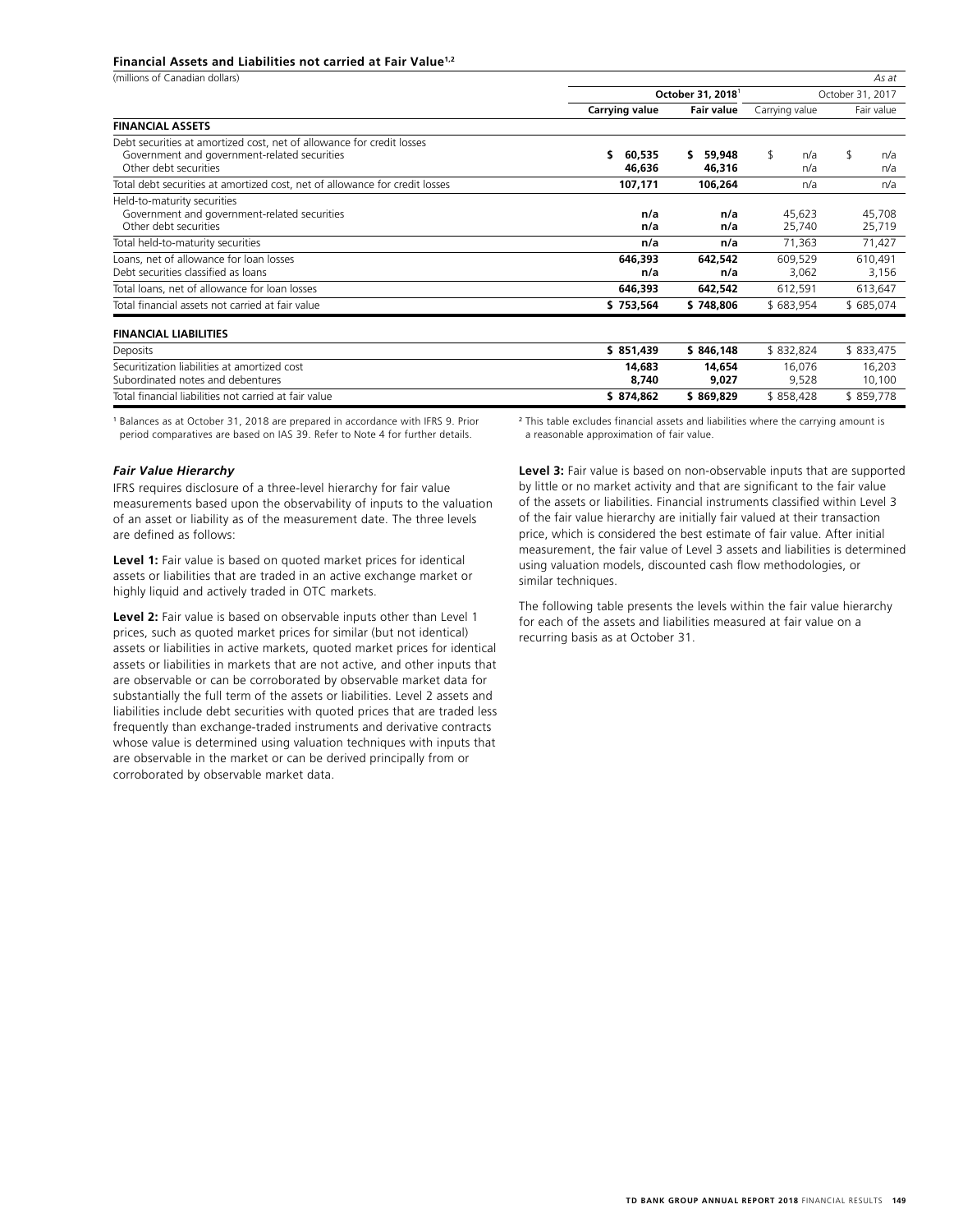## **Fair Value Hierarchy for Assets and Liabilities Measured at Fair Value on a Recurring Basis**

| ran value merarchy for Assets and Liabinties ineasured at ran value on a heturing basis |                                                      |                          |                               |                               |                                        |                          |                                   |                    |  |
|-----------------------------------------------------------------------------------------|------------------------------------------------------|--------------------------|-------------------------------|-------------------------------|----------------------------------------|--------------------------|-----------------------------------|--------------------|--|
| (millions of Canadian dollars)                                                          |                                                      |                          |                               |                               |                                        |                          |                                   | As at              |  |
|                                                                                         |                                                      |                          |                               | October 31, 2018 <sup>1</sup> |                                        | October 31, 2017         |                                   |                    |  |
|                                                                                         | Level 1                                              | Level 2                  | Level 3                       | Total <sup>2</sup>            | Level 1                                | Level 2                  | Level 3                           | Total <sup>2</sup> |  |
| FINANCIAL ASSETS AND COMMODITIES                                                        |                                                      |                          |                               |                               |                                        |                          |                                   |                    |  |
| Trading loans, securities, and other <sup>3</sup>                                       |                                                      |                          |                               |                               |                                        |                          |                                   |                    |  |
| Government and government-related securities                                            |                                                      |                          |                               |                               |                                        |                          |                                   |                    |  |
| Canadian government debt                                                                |                                                      |                          |                               |                               |                                        |                          |                                   |                    |  |
| Federal                                                                                 | s<br>127                                             | \$14,335                 | \$                            | 14,462 $\frac{1}{2}$<br>s     | 390                                    | \$<br>8,678              | \$                                | \$<br>9,068        |  |
| Provinces                                                                               |                                                      | 7,535                    | з                             | 7,538                         | $\overline{\phantom{a}}$               | 6,524                    |                                   | 6,524              |  |
| U.S. federal, state, municipal governments,                                             |                                                      |                          |                               |                               |                                        |                          |                                   |                    |  |
| and agencies debt                                                                       |                                                      | 19,732                   |                               | 19,732                        | 605                                    | 16,862                   | $\overline{\phantom{0}}$          | 17,467             |  |
| Other OECD government guaranteed debt                                                   | $\overline{\phantom{0}}$                             | 3,324                    | $\qquad \qquad -$             | 3,324                         | $\overline{\phantom{a}}$               | 5,047                    | $\overline{\phantom{a}}$          | 5,047              |  |
| Mortgage-backed securities                                                              |                                                      | 2,029                    | $\overline{\phantom{0}}$      | 2,029                         | $\qquad \qquad -$                      | 1,906                    | L.                                | 1,906              |  |
| <b>Other debt securities</b>                                                            |                                                      |                          |                               |                               |                                        |                          |                                   |                    |  |
| Canadian issuers<br>Other issuers                                                       | $\overline{\phantom{m}}$<br>$\overline{\phantom{0}}$ | 5,630<br>14,459          | 1<br>16                       | 5,631<br>14,475               | $\qquad \qquad -$<br>$\qquad \qquad -$ | 3,337<br>10,007          | 6<br>8                            | 3,343<br>10,015    |  |
| <b>Equity securities</b>                                                                |                                                      |                          |                               |                               |                                        |                          |                                   |                    |  |
| Common shares                                                                           | 43,699                                               | 53                       | -                             | 43,752                        | 31,921                                 | 21                       | $\qquad \qquad -$                 | 31,942             |  |
| Preferred shares                                                                        | 33                                                   | 26                       | $\overline{\phantom{0}}$      | 59                            | 68                                     |                          | $\overline{\phantom{0}}$          | 68                 |  |
| <b>Trading loans</b>                                                                    |                                                      | 10,990                   | $\qquad \qquad -$             | 10,990                        | $\overline{\phantom{a}}$               | 11,235                   | $\qquad \qquad -$                 | 11,235             |  |
| <b>Commodities</b>                                                                      | 5,540                                                | 340                      | $\overline{\phantom{0}}$      | 5,880                         | 7,139                                  | 132                      | $\qquad \qquad -$                 | 7,271              |  |
| <b>Retained interests</b>                                                               |                                                      | 25                       | $\qquad \qquad -$             | 25                            | $\overline{\phantom{a}}$               | 32                       | $\qquad \qquad -$                 | 32                 |  |
|                                                                                         | 49,399                                               | 78,478                   | 20                            | 127,897                       | 40,123                                 | 63,781                   | 14                                | 103,918            |  |
| Non-trading financial assets at fair value through                                      |                                                      |                          |                               |                               |                                        |                          |                                   |                    |  |
| profit or loss <sup>4</sup>                                                             |                                                      |                          |                               |                               |                                        |                          |                                   |                    |  |
| Securities                                                                              | 176                                                  | 2,095                    | 408                           | 2,679                         | n/a                                    | n/a                      | n/a                               | n/a                |  |
| Loans                                                                                   | $\overline{\phantom{a}}$                             | 1,317                    | 19                            | 1,336                         | n/a                                    | n/a                      | n/a                               | n/a                |  |
|                                                                                         | 176                                                  | 3,412                    | 427                           | 4,015                         | n/a                                    | n/a                      | n/a                               | n/a                |  |
|                                                                                         |                                                      |                          |                               |                               |                                        |                          |                                   |                    |  |
| <b>Derivatives</b>                                                                      |                                                      |                          |                               |                               |                                        |                          |                                   |                    |  |
| Interest rate contracts                                                                 | 33                                                   | 12,365                   | $\overline{\phantom{a}}$      | 12,398                        | 21                                     | 15,324                   | $\qquad \qquad -$                 | 15,345             |  |
| Foreign exchange contracts<br>Credit contracts                                          | 24<br>$\overline{\phantom{a}}$                       | 39,647<br>9              | 4<br>$\overline{\phantom{0}}$ | 39,675<br>9                   | 9<br>$\qquad \qquad -$                 | 37,817<br>34             | 1<br>$\qquad \qquad -$            | 37,827             |  |
| Equity contracts                                                                        | $\overline{\phantom{a}}$                             | 3,170                    | 453                           | 3,623                         | $\overline{\phantom{a}}$               | 1,303                    | 908                               | 34<br>2,211        |  |
| Commodity contracts                                                                     | 144                                                  | 1,112                    | 35                            | 1,291                         | 96                                     | 677                      | 5                                 | 778                |  |
|                                                                                         |                                                      |                          | 492                           |                               |                                        |                          | 914                               |                    |  |
|                                                                                         | 201                                                  | 56,303                   |                               | 56,996                        | 126                                    | 55,155                   |                                   | 56,195             |  |
| Financial assets designated at                                                          |                                                      |                          |                               |                               |                                        |                          |                                   |                    |  |
| fair value through profit or loss                                                       |                                                      |                          |                               |                               |                                        |                          |                                   |                    |  |
| Securities <sup>3</sup>                                                                 | $\overline{\phantom{m}}$                             | 3,618                    |                               | 3,618                         | 220                                    | 3,699                    | 113                               | 4,032              |  |
|                                                                                         |                                                      | 3,618                    | $\qquad \qquad -$             | 3,618                         | 220                                    | 3,699                    | 113                               | 4,032              |  |
| Financial assets at fair value through other                                            |                                                      |                          |                               |                               |                                        |                          |                                   |                    |  |
| comprehensive income                                                                    |                                                      |                          |                               |                               |                                        |                          |                                   |                    |  |
| Government and government-related securities                                            |                                                      |                          |                               |                               |                                        |                          |                                   |                    |  |
| Canadian government debt                                                                |                                                      |                          |                               |                               |                                        |                          |                                   |                    |  |
| Federal                                                                                 |                                                      | 12,731                   |                               | 12,731                        | n/a                                    | n/a                      | n/a                               | n/a                |  |
| Provinces                                                                               |                                                      | 9,507                    |                               | 9,507                         | n/a                                    | n/a                      | n/a                               | n/a                |  |
| U.S. federal, state, municipal governments,                                             |                                                      |                          |                               |                               |                                        |                          |                                   |                    |  |
| and agencies debt                                                                       |                                                      | 45,766                   |                               | 45,766                        | n/a                                    | n/a                      | n/a                               | n/a                |  |
| Other OECD government guaranteed debt<br>Mortgage-backed securities                     |                                                      | 19,896                   | 200                           | 20.096                        | n/a                                    | n/a                      | n/a                               | n/a                |  |
| <b>Other debt securities</b>                                                            |                                                      | 6,633                    |                               | 6,633                         | n/a                                    | n/a                      | n/a                               | n/a                |  |
| Asset-backed securities                                                                 |                                                      | 21,407                   | 562                           | 21,969                        | n/a                                    | n/a                      | n/a                               | n/a                |  |
| Non-agency collateralized mortgage obligation portfolio                                 |                                                      | 472                      | -                             | 472                           | n/a                                    | n/a                      | n/a                               | n/a                |  |
| Corporate and other debt                                                                |                                                      | 8,483                    | 24                            | 8,507                         | n/a                                    | n/a                      | n/a                               | n/a                |  |
| <b>Equity securities</b>                                                                |                                                      |                          |                               |                               |                                        |                          |                                   |                    |  |
| Common shares                                                                           | 309                                                  | з                        | 1,492                         | 1,804                         | n/a                                    | n/a                      | n/a                               | n/a                |  |
| Preferred shares                                                                        | 235                                                  | $\overline{\phantom{0}}$ | 135                           | 370                           | n/a                                    | n/a                      | n/a                               | n/a                |  |
| Loans                                                                                   | $\overline{\phantom{0}}$                             | 2,745                    | $\overline{\phantom{0}}$      | 2,745                         | n/a                                    | n/a                      | n/a                               | n/a                |  |
|                                                                                         | 544                                                  | 127,643                  | 2,413                         | 130,600                       | n/a                                    | n/a                      | n/a                               | n/a                |  |
| <b>Available-for-sale securities</b>                                                    |                                                      |                          |                               |                               |                                        |                          |                                   |                    |  |
|                                                                                         |                                                      |                          |                               |                               |                                        |                          |                                   |                    |  |
| Government and government-related securities<br>Canadian government debt                |                                                      |                          |                               |                               |                                        |                          |                                   |                    |  |
| Federal                                                                                 | n/a                                                  | n/a                      | n/a                           | n/a                           |                                        | 16,225                   |                                   | 16,225             |  |
| Provinces                                                                               | n/a                                                  | n/a                      | n/a                           | n/a                           | $\overline{\phantom{a}}$               | 7,922                    | $\overline{\phantom{a}}$          | 7,922              |  |
| U.S. federal, state, municipal governments,                                             |                                                      |                          |                               |                               |                                        |                          |                                   |                    |  |
| and agencies debt                                                                       | n/a                                                  | n/a                      | n/a                           | n/a                           |                                        | 48,280                   |                                   | 48,280             |  |
| Other OECD government guaranteed debt                                                   | n/a                                                  | n/a                      | n/a                           | n/a                           | $\overline{\phantom{a}}$               | 21,122                   | -                                 | 21,122             |  |
| Mortgage-backed securities                                                              | n/a                                                  | n/a                      | n/a                           | n/a                           |                                        | 8,812                    | $\overline{\phantom{a}}$          | 8,812              |  |
| <b>Other debt securities</b>                                                            |                                                      |                          |                               |                               |                                        |                          |                                   |                    |  |
| Asset-backed securities                                                                 | n/a                                                  | n/a                      | n/a                           | n/a                           |                                        | 29,428                   | 553                               | 29,981             |  |
| Non-agency collateralized mortgage obligation portfolio                                 | n/a                                                  | n/a                      | n/a                           | n/a                           | $\overline{\phantom{0}}$               | 1,715                    | $\hspace{1.0cm} - \hspace{1.0cm}$ | 1,715              |  |
| Corporate and other debt                                                                | n/a                                                  | n/a                      | n/a                           | n/a                           | $\overline{\phantom{0}}$               | 9,768                    | 22                                | 9,790              |  |
| <b>Equity securities</b>                                                                |                                                      |                          |                               |                               |                                        |                          |                                   |                    |  |
| Common shares <sup>5,6</sup>                                                            | n/a                                                  | n/a                      | n/a                           | n/a                           | 341                                    | 3                        | 1,572                             | 1,916              |  |
| Preferred shares                                                                        | n/a                                                  | n/a                      | n/a                           | n/a                           | 242                                    | $\overline{\phantom{a}}$ | 123                               | 365                |  |
| Debt securities reclassified from trading                                               | n/a                                                  | n/a                      | n/a                           | n/a                           | $\overline{\phantom{a}}$               | 2                        | 275                               | 277                |  |
|                                                                                         | n/a                                                  | n/a                      | n/a                           | n/a                           | 583                                    | 143,277                  | 2,545                             | 146,405            |  |
| Securities purchased under reverse                                                      |                                                      |                          |                               |                               |                                        |                          |                                   |                    |  |
| repurchase agreements                                                                   |                                                      | 3,920                    |                               | 3,920                         |                                        | 1,345                    | $\overline{\phantom{a}}$          | 1,345              |  |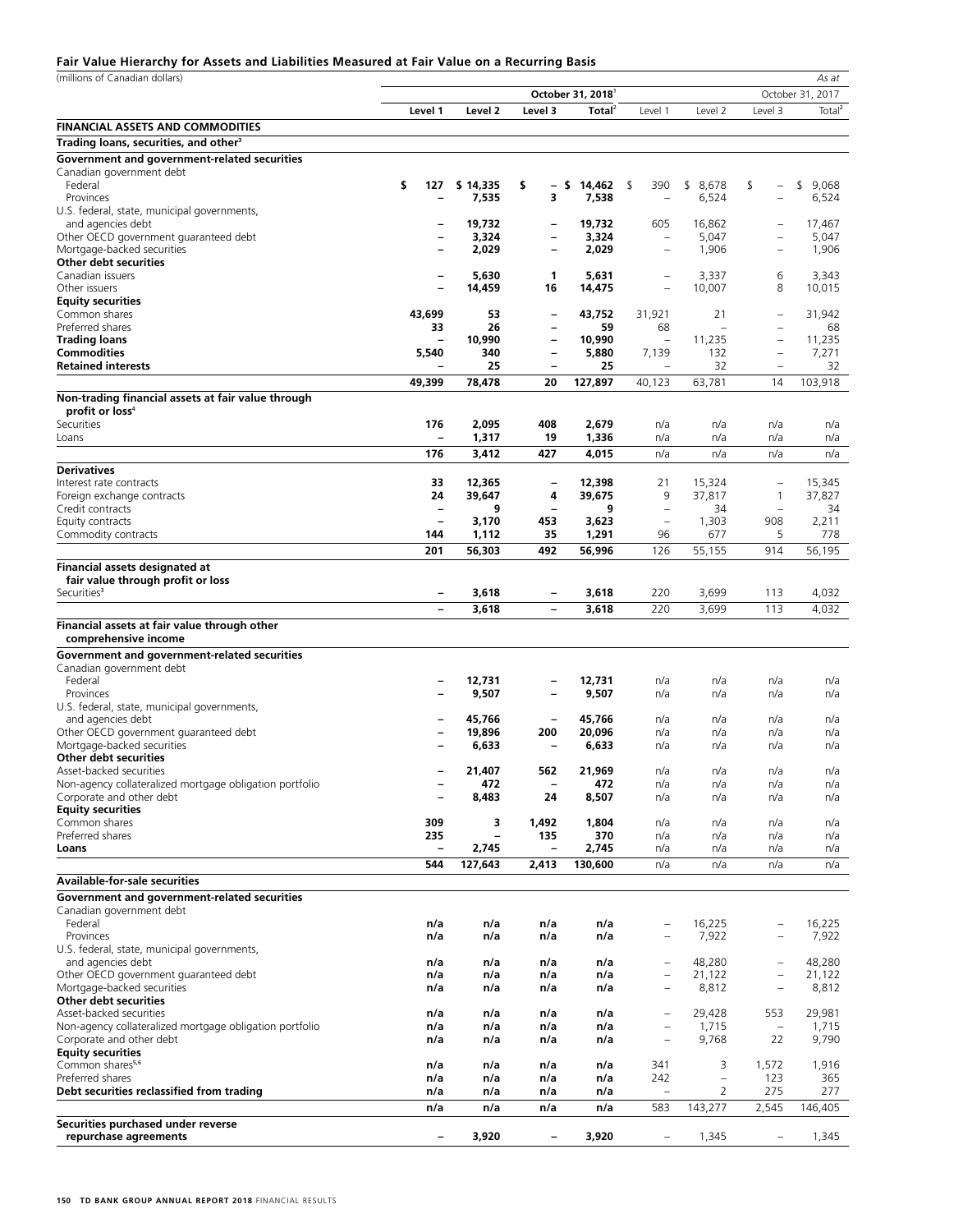#### **Fair Value Hierarchy for Assets and Liabilities Measured at Fair Value on a Recurring Basis** (continued)

(millions of Canadian dollars) *As at* **October 31, 2018**<sup>1</sup> Corober 31, 2017 **Level 1 Level 2 Level 3 Total**<sup>2</sup> Level 1 Level 2 Level 3 Total<sup>2</sup> **FINANCIAL LIABILITIES Trading deposits \$ – \$111,680 \$ 3,024 \$ 114,704** \$ – \$ 77,419 \$ 2,521 \$ 79,940 **Derivatives**<br>Interest rate contracts Interest rate contracts **24 9,646 63 9,733** 15 12,730 70 12,815 Foreign exchange contracts **18 34,897 3 34,918** 10 33,599 – 33,609 Credit contracts **– 386 – 386** – 356 – 356 Equity contracts **– 1,319 1,077 2,396** – 1,999 1,801 3,800 Commodity contracts **134 695 8 837** 97 534 3 634 **176 46,943 1,151 48,270** 122 49,218 1,874 51,214 **Securitization liabilities at fair value – 12,618 – 12,618** – 12,757 – 12,757 **Other financial liabilities designated at fair value through profit or loss – 2 14 16** – 1 7 8 **Obligations related to securities sold short**<sup>3</sup> **1,142 38,336 – 39,478** 2,068 33,414 – 35,482 **Obligations related to securities sold under repurchase agreements – 3,797 – 3,797** – 2,064 – 2,064

<sup>1</sup> Balances as at October 31, 2018 are prepared in accordance with IFRS 9. Prior period comparatives have not been restated. Refer to Note 4 for further details. <sup>2</sup> Fair value is the same as carrying value.

<sup>3</sup> Balances reflect the reduction of securities owned (long positions) by the amount of identical securities sold but not yet purchased (short positions).

Refer to Note 4 for further details on financial assets that were re-classified to non-trading as a result of adoption of IFRS 9.

The Bank's policy is to record transfers of assets and liabilities between the different levels of the fair value hierarchy using the fair values as at the end of each reporting period. Assets are transferred between Level 1 and Level 2 depending on if there is sufficient frequency and volume in an active market.

During the year ended October 31, 2018, the Bank transferred \$20 million securities from Non-trading financial assets at fair value through profit or loss from Level 1 to Level 2. During the year ended October 31, 2017, the Bank transferred \$164 million and \$48 million of treasury securities designated at fair value through profit or loss and Obligations related to securities sold short respectively from Level 1 to Level 2 as they are now off-the-run and traded less frequently.

#### *Movements of Level 3 instruments*

Significant transfers into and out of Level 3 occur mainly due to the following reasons:

• Transfers from Level 3 to Level 2 occur when techniques used for valuing the instrument incorporate significant observable market inputs or broker-dealer quotes which were previously not observable.

<sup>5</sup> As at October 31, 2017, includes Federal Reserve stock and Federal Home Loan Bank stock of \$1.4 billion. These are redeemable by the issuer at cost which approximates fair value.

<sup>6</sup> As at October 31, 2017, the carrying values of certain available-for-sale equity securities of \$6 million are assumed to approximate fair value in the absence of quoted market prices in an active market and are excluded from the table above. As at October 31, 2018, these were included as FVOCI securities in the table above.

• Transfers from Level 2 to Level 3 occur when an instrument's fair value, which was previously determined using valuation techniques with significant observable market inputs, is now determined using valuation techniques with significant non-observable inputs.

Due to the unobservable nature of the inputs used to value Level 3 financial instruments there may be uncertainty about the valuation of these instruments. The fair value of Level 3 instruments may be drawn from a range of reasonably possible alternatives. In determining the appropriate levels for these unobservable inputs, parameters are chosen so that they are consistent with prevailing market evidence and management judgment.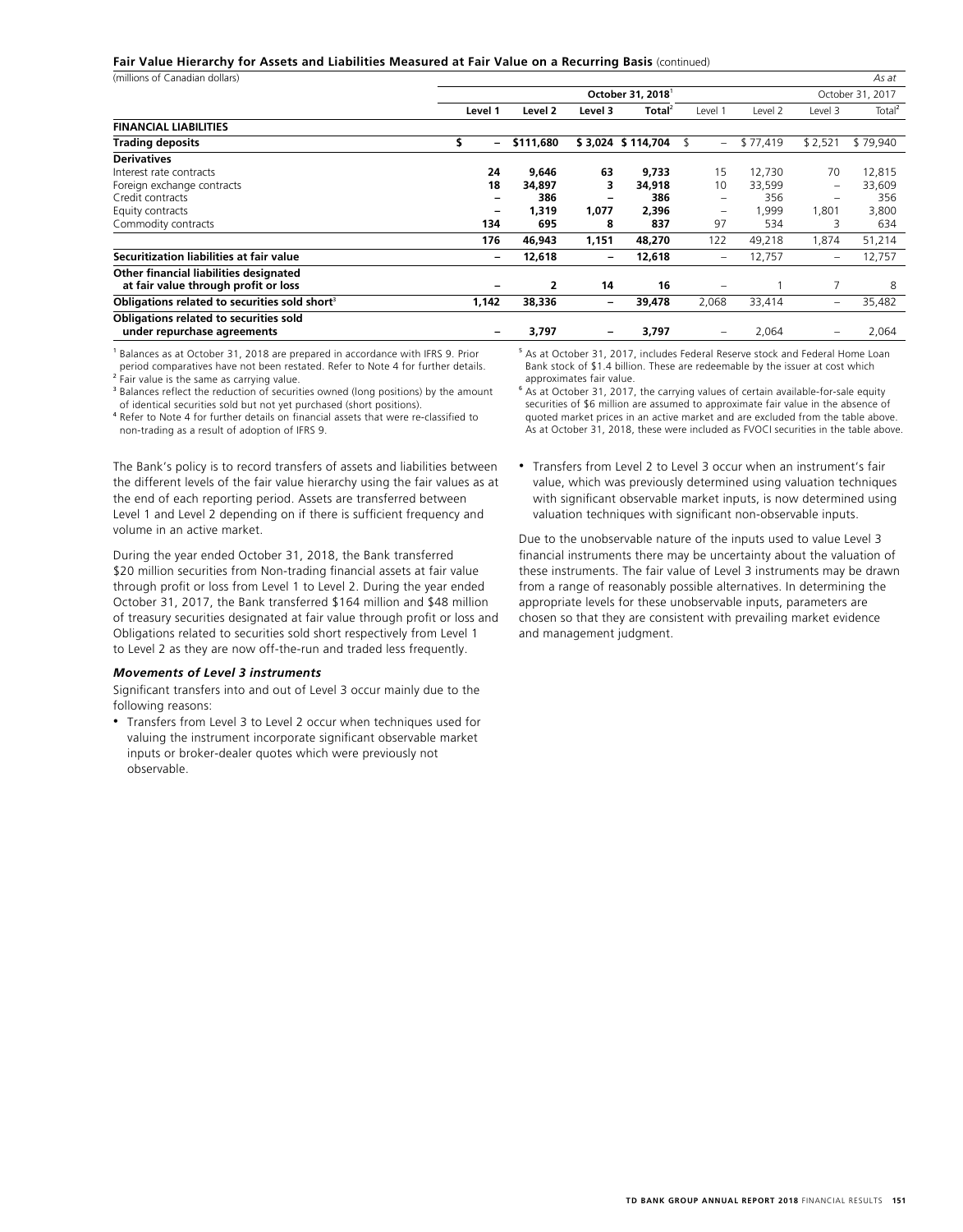The following tables reconcile changes in fair value of all assets and liabilities measured at fair value using significant Level 3 non-observable inputs for the years ended October 31.

## **Reconciliation of Changes in Fair Value for Level 3 Assets and Liabilities**

| Reconciliation of Changes in Fair value for Level 3 Assets and Liabilities<br>(millions of Canadian dollars) |                             |                                    | <b>Total realized and</b>      |                          |                          |                    |                          |                          |                   | Change in                                                                                      |
|--------------------------------------------------------------------------------------------------------------|-----------------------------|------------------------------------|--------------------------------|--------------------------|--------------------------|--------------------|--------------------------|--------------------------|-------------------|------------------------------------------------------------------------------------------------|
|                                                                                                              | <b>Fair value</b>           | unrealized gains (losses)          |                                |                          |                          | <b>Movements</b>   |                          | <b>Transfers</b>         | <b>Fair value</b> | unrealized<br>gains<br>(losses) on<br>Out of October 31 instruments<br>still held <sup>5</sup> |
|                                                                                                              | as at<br>November 1<br>2017 | Included<br>in income <sup>2</sup> | Included<br>in $OCl3$          | <b>Purchases</b>         | Issuances                | Other <sup>4</sup> | Into<br>Level 3          | Level 3                  | as at<br>2018     |                                                                                                |
| <b>FINANCIAL ASSETS</b>                                                                                      |                             |                                    |                                |                          |                          |                    |                          |                          |                   |                                                                                                |
|                                                                                                              |                             |                                    |                                |                          |                          |                    |                          |                          |                   |                                                                                                |
| Trading loans, securities, and other                                                                         |                             |                                    |                                |                          |                          |                    |                          |                          |                   |                                                                                                |
| Government and government-<br>related securities                                                             |                             |                                    |                                |                          |                          |                    |                          |                          |                   |                                                                                                |
| Canadian government debt                                                                                     |                             |                                    |                                |                          |                          |                    |                          |                          |                   |                                                                                                |
| Provinces                                                                                                    | \$                          | Ś                                  |                                | \$<br>1                  | \$                       | \$                 | \$<br>$\overline{2}$     | \$                       | 3<br>\$           | \$                                                                                             |
| Other debt securities                                                                                        |                             |                                    |                                |                          |                          |                    |                          |                          |                   |                                                                                                |
| Canadian issuers                                                                                             | 6                           |                                    |                                | $\overline{a}$           |                          | (4)                | 1                        | (2)                      | 1                 | (1)                                                                                            |
| Other issuers                                                                                                | 8                           | (5)                                | $\equiv$                       | 46                       | $\overline{a}$           | (31)               | 172                      | (174)                    | 16                | (2)                                                                                            |
|                                                                                                              | 14                          | (5)                                | $\qquad \qquad -$              | 47                       | $\qquad \qquad -$        | (35)               | 175                      | (176)                    | 20                | (3)                                                                                            |
| Non-trading financial assets at                                                                              |                             |                                    |                                |                          |                          |                    |                          |                          |                   |                                                                                                |
| fair value through profit or loss                                                                            |                             |                                    |                                |                          |                          |                    |                          |                          |                   |                                                                                                |
| Securities                                                                                                   | 305                         | 60                                 | $\qquad \qquad -$              | 54                       | $\overline{\phantom{0}}$ | (11)               |                          |                          | 408               | 51                                                                                             |
| Loans                                                                                                        | 15                          | (4)                                | $\overline{\phantom{0}}$       | 8                        | -                        |                    |                          | -                        | 19                | (4)                                                                                            |
|                                                                                                              | 320                         | 56                                 | $\overline{\phantom{0}}$       | 62                       | $\overline{\phantom{0}}$ | (11)               | $\overline{\phantom{0}}$ | $\overline{\phantom{0}}$ | 427               | 47                                                                                             |
| Financial assets at fair value through                                                                       |                             |                                    |                                |                          |                          |                    |                          |                          |                   |                                                                                                |
| other comprehensive income                                                                                   |                             |                                    |                                |                          |                          |                    |                          |                          |                   |                                                                                                |
| Government and government-<br>related securities                                                             |                             |                                    |                                |                          |                          |                    |                          |                          |                   |                                                                                                |
| Other OECD government                                                                                        |                             |                                    |                                |                          |                          |                    |                          |                          |                   |                                                                                                |
| quaranteed debt                                                                                              | 203                         | 15                                 | (18)                           |                          |                          |                    |                          |                          | 200               | (18)                                                                                           |
| Other debt securities                                                                                        |                             |                                    |                                |                          |                          |                    |                          |                          |                   |                                                                                                |
| Asset-backed securities                                                                                      | 553                         | $\overline{\phantom{0}}$           | (2)                            |                          |                          | 11                 |                          |                          | 562               | (2)                                                                                            |
| Corporate and other debt                                                                                     | 95                          | 12                                 | $\overline{2}$                 |                          |                          | (85)               |                          |                          | 24                | $\overline{2}$                                                                                 |
| <b>Equity securities</b>                                                                                     |                             |                                    |                                |                          |                          |                    |                          |                          |                   |                                                                                                |
| Common shares                                                                                                | 1,469                       |                                    | (5)                            | 23                       |                          | 5                  |                          |                          | 1,492             | (7)                                                                                            |
| Preferred shares                                                                                             | 108                         | L,                                 | 27                             | L.                       |                          | $\equiv$           |                          |                          | 135               | 26                                                                                             |
|                                                                                                              | \$2,428                     | \$ 27                              | \$<br>$\overline{4}$           | \$<br>23                 | \$<br>$\qquad \qquad -$  | (69)<br>\$.        | \$                       | \$                       | \$2,413           | \$<br>$\mathbf{1}$                                                                             |
|                                                                                                              |                             | unrealized losses (gains)          | <b>Total realized and</b>      |                          |                          | <b>Movements</b>   |                          | <b>Transfers</b>         |                   | Change in<br>unrealized                                                                        |
|                                                                                                              | <b>Fair value</b>           |                                    |                                |                          |                          |                    |                          |                          | <b>Fair value</b> | losses                                                                                         |
|                                                                                                              | as at                       |                                    |                                |                          |                          |                    |                          |                          | as at             | (gains) on                                                                                     |
|                                                                                                              | November 1                  | Included                           | Included                       |                          |                          |                    | Into                     | Out of                   |                   | October 31 instruments                                                                         |
|                                                                                                              | 2017 <sup>1</sup>           | in income <sup>2</sup>             | in $OCl3$                      | <b>Purchases</b>         | Issuances                | Other <sup>4</sup> | Level 3                  | Level 3                  | 2018              | still held <sup>5</sup>                                                                        |
| <b>FINANCIAL LIABILITIES</b>                                                                                 |                             |                                    |                                |                          |                          |                    |                          |                          |                   |                                                                                                |
| Trading deposits <sup>6</sup>                                                                                | \$2,521                     | \$(78)                             | \$<br>$\overline{\phantom{0}}$ | \$ (443)                 | \$1,729                  | \$ (685)           | \$ 46                    | \$ (66)                  | \$3,024           | \$(122)                                                                                        |
| Derivatives $7$                                                                                              |                             |                                    |                                |                          |                          |                    |                          |                          |                   |                                                                                                |
| Interest rate contracts                                                                                      | 70                          | (10)                               |                                | $\overline{\phantom{0}}$ | ÷                        | 3                  | ÷                        |                          | 63                | (6)                                                                                            |
| Foreign exchange contracts                                                                                   | (1)                         |                                    |                                |                          | ÷                        | (1)                |                          | 1                        | (1)               | (3)                                                                                            |
| Equity contracts                                                                                             | 893                         | (131)                              | $\overline{\phantom{0}}$       | (75)                     | 196                      | (260)              | $\overline{\phantom{0}}$ | 1                        | 624               | (125)                                                                                          |
| Commodity contracts                                                                                          | (2)                         | (43)                               | ÷                              | $\qquad \qquad -$        | ÷                        | 18                 | $\overline{\phantom{0}}$ | $\qquad \qquad -$        | (27)              | (26)                                                                                           |
|                                                                                                              | 960                         | (184)                              | $\equiv$                       | (75)                     | 196                      | (240)              | $\overline{\phantom{0}}$ | $\overline{2}$           | 659               | (160)                                                                                          |
| <b>Other financial liabilities</b>                                                                           |                             |                                    |                                |                          |                          |                    |                          |                          |                   |                                                                                                |
| designated at fair value                                                                                     |                             |                                    |                                |                          |                          |                    |                          |                          |                   |                                                                                                |
| through profit or loss                                                                                       | 7                           | 14                                 |                                | $\overline{\phantom{0}}$ | 117                      | (124)              | $\overline{\phantom{0}}$ |                          | 14                | 11                                                                                             |
| <b>Obligations related to</b><br>securities sold short                                                       |                             |                                    |                                |                          |                          | (4)                | 4                        |                          |                   |                                                                                                |
|                                                                                                              |                             |                                    |                                |                          |                          |                    |                          |                          |                   |                                                                                                |

<sup>1</sup> Balances as at November 1, 2017 are prepared in accordance with IFRS 9. Refer to Note 4 for further details.

<sup>2</sup> Gains (losses) on financial assets and liabilities are recognized in Net securities gains (losses), Trading income (loss), and Other income (loss) on the Consolidated Statement of Income.

<sup>3</sup> Includes realized gains/losses transferred to retained earnings on disposal of equities designated at FVOCI. Refer to Note 7 for further details.

<sup>4</sup> Consists of sales, settlements, and foreign exchange.

<sup>5</sup> Changes in unrealized gains (losses) on financial assets at FVOCI (AFS under IAS 39) are recognized in AOCI.

<sup>6</sup> Issuances and repurchases of trading deposits are reported on a gross basis. <sup>7</sup> As at October 31, 2018, consists of derivative assets of \$0.5 billion (November 1, 2017 – \$0.9 billion) and derivative liabilities of \$1.2 billion (November 1, 2017 – \$1.9 billion), which have been netted on this table for presentation purposes only.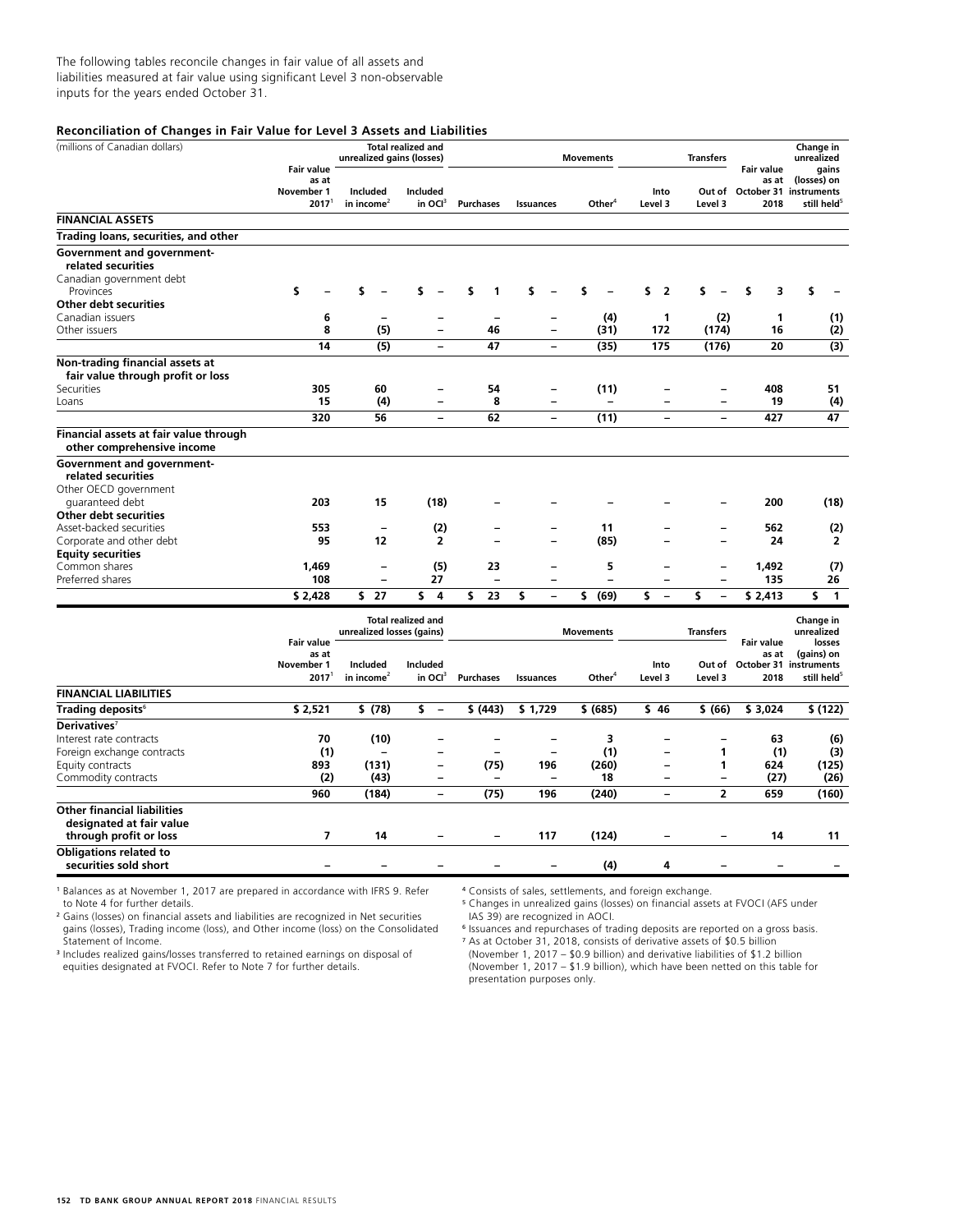## **Reconciliation of Changes in Fair Value for Level 3 Assets and Liabilities**

| Reconciliation of Changes in Fair Value for Level 3 Assets and Liabilities<br>(millions of Canadian dollars) |                                   | unrealized gains (losses) | Total realized and                  |                          |                                           | Movements                         |                                                  | Transfers                |                                   | Change in<br>unrealized                |
|--------------------------------------------------------------------------------------------------------------|-----------------------------------|---------------------------|-------------------------------------|--------------------------|-------------------------------------------|-----------------------------------|--------------------------------------------------|--------------------------|-----------------------------------|----------------------------------------|
|                                                                                                              | Fair value<br>as at<br>November 1 | Included                  | Included                            |                          |                                           |                                   | Into                                             | Out of                   | Fair value<br>as at<br>October 31 | gains<br>(losses) on<br>instruments    |
|                                                                                                              | 2016                              | in income                 | in OCI                              | Purchases                | Issuances                                 | Other <sup>4</sup>                | Level 3                                          | Level 3                  | 2017                              | still held <sup>3</sup>                |
| <b>FINANCIAL ASSETS</b>                                                                                      |                                   |                           |                                     |                          |                                           |                                   |                                                  |                          |                                   |                                        |
| Trading loans, securities, and other                                                                         |                                   |                           |                                     |                          |                                           |                                   |                                                  |                          |                                   |                                        |
| Government and government-<br>related securities                                                             |                                   |                           |                                     |                          |                                           |                                   |                                                  |                          |                                   |                                        |
| Canadian government debt                                                                                     |                                   |                           |                                     |                          |                                           |                                   |                                                  |                          |                                   |                                        |
| Federal<br>Provinces                                                                                         | \$<br>34                          | \$<br>(2)                 | \$                                  | \$<br>3                  | \$                                        | \$<br>(32)                        | \$<br>$\overline{\phantom{a}}$<br>$\overline{7}$ | (3)<br>\$<br>(7)         | \$                                | ٩                                      |
| Other OECD government                                                                                        |                                   |                           |                                     |                          |                                           |                                   |                                                  |                          |                                   |                                        |
| quaranteed debt                                                                                              | 73                                | 7                         |                                     | 17                       | $\overline{\phantom{0}}$                  | (58)                              | 20                                               | (59)                     |                                   |                                        |
| <b>Other debt securities</b>                                                                                 |                                   |                           |                                     |                          |                                           |                                   |                                                  |                          |                                   |                                        |
| Canadian issuers                                                                                             | 15                                | $\overline{\phantom{a}}$  |                                     | $\overline{1}$           |                                           | (15)                              | 9                                                | (4)                      | 6                                 |                                        |
| Other issuers                                                                                                | 148                               | $\overline{2}$            |                                     | 253                      |                                           | (312)                             | 138                                              | (221)                    | 8                                 | $\mathbf{1}$                           |
| <b>Equity securities</b>                                                                                     |                                   |                           |                                     |                          |                                           |                                   |                                                  |                          |                                   |                                        |
| Common shares                                                                                                | 65                                | $\overline{\phantom{a}}$  |                                     |                          | -                                         | (65)                              |                                                  | $\overline{\phantom{a}}$ |                                   |                                        |
| <b>Retained interests</b>                                                                                    | 31                                | 6                         | $\overline{\phantom{a}}$            | $\equiv$                 | L,                                        | $\overline{\phantom{a}}$          | $\equiv$                                         | (37)                     | ÷                                 | $\overline{\phantom{0}}$               |
|                                                                                                              | 366                               | 13                        | $\overline{\phantom{a}}$            | 274                      | L,                                        | (482)                             | 174                                              | (331)                    | 14                                | $\mathbf{1}$                           |
| <b>Financial assets designated</b><br>at fair value through<br>profit or loss                                |                                   |                           |                                     |                          |                                           |                                   |                                                  |                          |                                   |                                        |
| Securities                                                                                                   | 157                               | (3)                       | $\qquad \qquad -$                   | 13                       |                                           | (54)                              |                                                  |                          | 113                               | (3)                                    |
|                                                                                                              | 157                               | (3)                       | $\overline{a}$                      | 13                       | $\overline{\phantom{0}}$                  | (54)                              | $\overline{\phantom{a}}$                         | $\overline{\phantom{a}}$ | 113                               | (3)                                    |
| <b>Available-for-sale securities</b>                                                                         |                                   |                           |                                     |                          |                                           |                                   |                                                  |                          |                                   |                                        |
| Government and government-                                                                                   |                                   |                           |                                     |                          |                                           |                                   |                                                  |                          |                                   |                                        |
| related securities                                                                                           |                                   |                           |                                     |                          |                                           |                                   |                                                  |                          |                                   |                                        |
| Other OECD government                                                                                        |                                   |                           |                                     |                          |                                           |                                   |                                                  |                          |                                   |                                        |
| quaranteed debt                                                                                              | 6                                 |                           |                                     |                          |                                           | (6)                               |                                                  |                          |                                   |                                        |
| <b>Other debt securities</b><br>Asset-backed securities                                                      | $\overline{\phantom{a}}$          |                           |                                     | 553                      |                                           |                                   |                                                  |                          | 553                               |                                        |
| Corporate and other debt                                                                                     | 20                                |                           | $\qquad \qquad -$<br>$\overline{2}$ |                          |                                           |                                   |                                                  |                          | 22                                | $\overline{2}$                         |
| <b>Equity securities</b>                                                                                     |                                   |                           |                                     |                          |                                           |                                   |                                                  |                          |                                   |                                        |
| Common shares                                                                                                | 1,594                             | 36                        | (26)                                | 153                      |                                           | (185)                             |                                                  |                          | 1,572                             | (26)                                   |
| Preferred shares                                                                                             | 98                                | 6                         | 26                                  | $\overline{4}$           | $\overline{\phantom{0}}$                  | (11)                              |                                                  | $\overline{\phantom{0}}$ | 123                               | 26                                     |
| <b>Debt securities reclassified</b>                                                                          |                                   |                           |                                     |                          |                                           |                                   |                                                  |                          |                                   |                                        |
| from trading                                                                                                 | 279                               | (2)                       | 3                                   | $\equiv$                 |                                           | (3)                               | 1                                                | (3)                      | 275                               | 3                                      |
|                                                                                                              | \$1,997                           | \$<br>40                  | 5<br>\$                             | \$710                    | $\mathsf{\$}$<br>$\overline{\phantom{0}}$ | \$(205)                           | \$<br>$\mathbf{1}$                               | \$<br>(3)                | $\overline{\$}$ 2,545             | $\overline{5}$<br>\$                   |
|                                                                                                              |                                   |                           | Total realized and                  |                          |                                           |                                   |                                                  |                          |                                   | Change in                              |
|                                                                                                              | Fair value                        | unrealized losses (gains) |                                     |                          | Movements                                 |                                   |                                                  | Transfers                | Fair value                        | unrealized<br>losses                   |
|                                                                                                              | as at                             |                           |                                     |                          |                                           |                                   |                                                  |                          | as at                             | (gains) on                             |
|                                                                                                              | November 1<br>2016                | Included<br>in income     | Included<br>in OCI                  | Purchases                | Issuances                                 | Other $\overline{ }$              | Into<br>Level 3                                  | Out of<br>Level 3        | October 31<br>2017                | instruments<br>still held <sup>3</sup> |
| <b>FINANCIAL LIABILITIES</b>                                                                                 |                                   |                           |                                     |                          |                                           |                                   |                                                  |                          |                                   |                                        |
| Trading deposits <sup>4</sup>                                                                                | \$2,214                           | \$212                     | \$<br>$\overline{\phantom{a}}$      | \$ (790)                 | \$1,380                                   | \$ (448)                          | \$<br>33                                         | \$<br>(80)               | \$2,521                           | \$195                                  |
| Derivatives <sup>5</sup>                                                                                     |                                   |                           |                                     |                          |                                           |                                   |                                                  |                          |                                   |                                        |
| Interest rate contracts                                                                                      | 95                                | (20)                      |                                     |                          |                                           | (5)                               |                                                  |                          | 70                                | (20)                                   |
| Foreign exchange contracts                                                                                   | (4)                               | 4                         | $\overline{\phantom{0}}$            | $\overline{\phantom{a}}$ | $\overline{\phantom{a}}$                  | $\qquad \qquad -$                 | (2)                                              | 1                        | (1)                               | (1)                                    |
| Equity contracts                                                                                             | 679                               | 321                       | $\overline{\phantom{a}}$            | (73)                     | 174                                       | (208)                             | $\overline{\phantom{a}}$                         | $\qquad \qquad -$        | 893                               | 330                                    |
| Commodity contracts                                                                                          | (5)                               | $\overline{2}$            | $\qquad \qquad -$                   | $\overline{\phantom{a}}$ | $\qquad \qquad -$                         | $\hspace{0.1in} - \hspace{0.1in}$ | $\qquad \qquad -$                                | $\mathbf{1}$             | (2)                               |                                        |
|                                                                                                              | 765                               | 307                       | $\overline{\phantom{a}}$            | (73)                     | 174                                       | (213)                             | (2)                                              | $\overline{2}$           | 960                               | 309                                    |
| <b>Other financial liabilities</b>                                                                           |                                   |                           |                                     |                          |                                           |                                   |                                                  |                          |                                   |                                        |
| designated at fair value                                                                                     |                                   |                           |                                     |                          |                                           |                                   |                                                  |                          |                                   |                                        |
| through profit or loss                                                                                       | 13                                | 54                        |                                     | $\qquad \qquad -$        | 119                                       | (179)                             |                                                  |                          | $\overline{7}$                    | 47                                     |
| <b>Obligations related to</b><br>securities sold short                                                       | 14                                |                           |                                     | (14)                     |                                           |                                   |                                                  |                          |                                   |                                        |

<sup>1</sup> Gains (losses) on financial assets and liabilities are recognized in Net securities gains (losses), Trading income (loss), and Other income (loss) on the Consolidated

Statement of Income.

<sup>2</sup> Consists of sales, settlements, and foreign exchange.

<sup>3</sup> Changes in unrealized gains (losses) on AFS securities are recognized in AOCI.

<sup>4</sup> Issuances and repurchases of trading deposits are reported on a gross basis. <sup>5</sup> As at October 31, 2017, consists of derivative assets of \$0.9 billion (November 1, 2016 – \$0.7 billion) and derivative liabilities of \$1.9 billion (November 1, 2016 – \$1.5 billion), which have been netted on this table for presentation purposes only.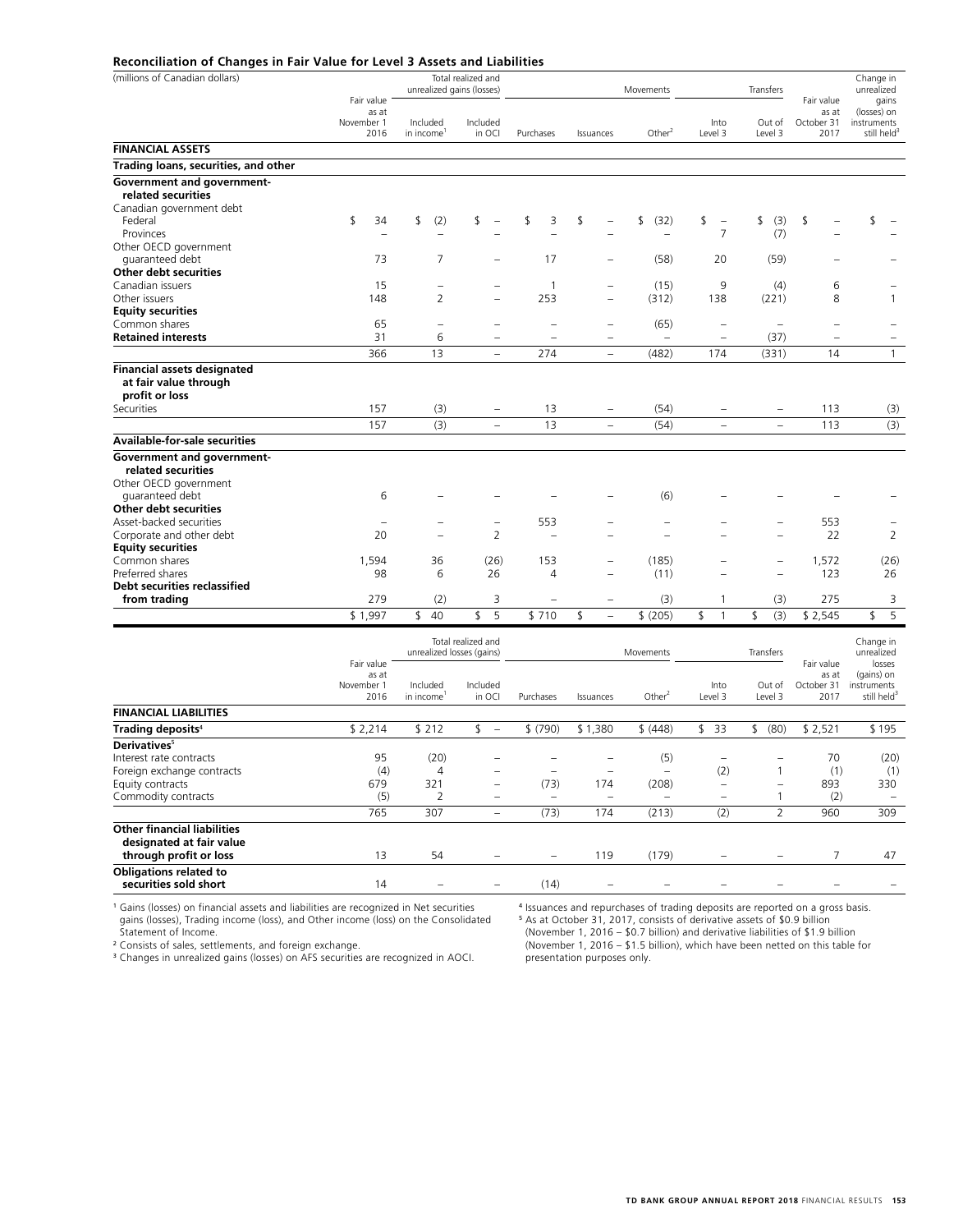## **VALUATION OF ASSETS AND LIABILITIES CLASSIFIED AS LEVEL 3** *Significant unobservable inputs in Level 3 positions*

The following section discusses the significant unobservable inputs for Level 3 positions and assesses the potential effect that a change in each unobservable input may have on the fair value measurement.

## *Price Equivalent*

Certain financial instruments, mainly debt and equity securities, are valued using price equivalents when market prices are not available, with fair value measured by comparison with observable pricing data from instruments with similar characteristics. For debt securities, the price equivalent is expressed in 'points', and represents a percentage of the par amount, and prices at the lower end of the range are generally a result of securities that are written down. For equity securities, the price equivalent is based on a percentage of a proxy price. There may be wide ranges depending on the liquidity of the securities. New issuances of debt and equity securities are priced at 100% of the issue price.

## *Credit Spread*

Credit spread is a significant input used in the valuation of many derivatives. It is the primary reflection of the creditworthiness of a counterparty and represents the premium or yield return above the benchmark reference that a bond holder would require in order to allow for the credit quality difference between the entity and the reference benchmark. An increase/(decrease) in credit spread will (decrease)/increase the value of financial instrument. Credit spread may be negative where the counterparty is more creditworthy than the benchmark against which the spread is calculated. A wider credit spread represents decreasing creditworthiness.

## *Correlation*

The movements of inputs are not necessarily independent from other inputs. Such relationships, where material to the fair value of a given instrument, are captured via correlation inputs into the pricing models. The Bank includes correlation between the asset class, as well as across asset classes. For example, price correlation is the relationship between prices of equity securities in equity basket derivatives, and quanto correlation is the relationship between instruments which settle in one currency and the underlying securities which are denominated in another currency.

## *Implied Volatility*

Implied volatility is the value of the volatility of the underlying instrument which, when input in an option pricing model, such as Black-Scholes, will return a theoretical value equal to the current market price of the option. Implied volatility is a forward-looking and subjective measure, and differs from historical volatility because the latter is calculated from known past returns of a security.

# *Funding ratio*

The funding ratio is a significant unobservable input required to value loan commitments issued by the Bank. The funding ratio represents an estimate of percentage of commitments that are ultimately funded by the Bank. The funding ratio is based on a number of factors such as observed historical funding percentages within the various lending channels and the future economic outlook, considering factors including, but not limited to, competitive pricing and fixed/variable mortgage rate gap. An increase/(decrease) in funding ratio will increase/(decrease) the value of the lending commitment in relationship to prevailing interest rates.

## *Earnings Multiple, Discount Rate, and Liquidity Discount*

Earnings multiple, discount rate, and liquidity discount are significant inputs used when valuing certain equity securities and certain retained interests. Earnings multiples are selected based on comparable entities and a higher multiple will result in a higher fair value. Discount rates are applied to cash flow forecasts to reflect time value of money and the risks associated with the cash flows. A higher discount rate will result in a lower fair value. Liquidity discounts may be applied as a result of the difference in liquidity between the comparable entity and the equity securities being valued.

## *Currency-Specific Swap Curve*

The fair value of foreign exchange contracts is determined using inputs such as foreign exchange spot rates and swap curves. Generally swap curves are observable, but there may be certain durations or currency-specific foreign exchange spot and currency-specific swap curves that are not observable.

# *Dividend Yield*

Dividend yield is a key input for valuing equity contracts and is generally expressed as a percentage of the current price of the stock. Dividend yields can be derived from the repo or forward price of the actual stock being fair valued. Spot dividend yields can also be obtained from pricing sources, if it can be demonstrated that spot yields are a good indication of future dividends.

## *Inflation Rate Swap Curve*

The fair value of inflation rate swap contracts is a swap between the interest rate curve and the inflation Index. The inflation rate swap spread is not observable and is determined using proxy inputs such as inflation index rates and Consumer Price Index (CPI) bond yields. Generally swap curves are observable; however, there may be instances where certain specific swap curves are not observable.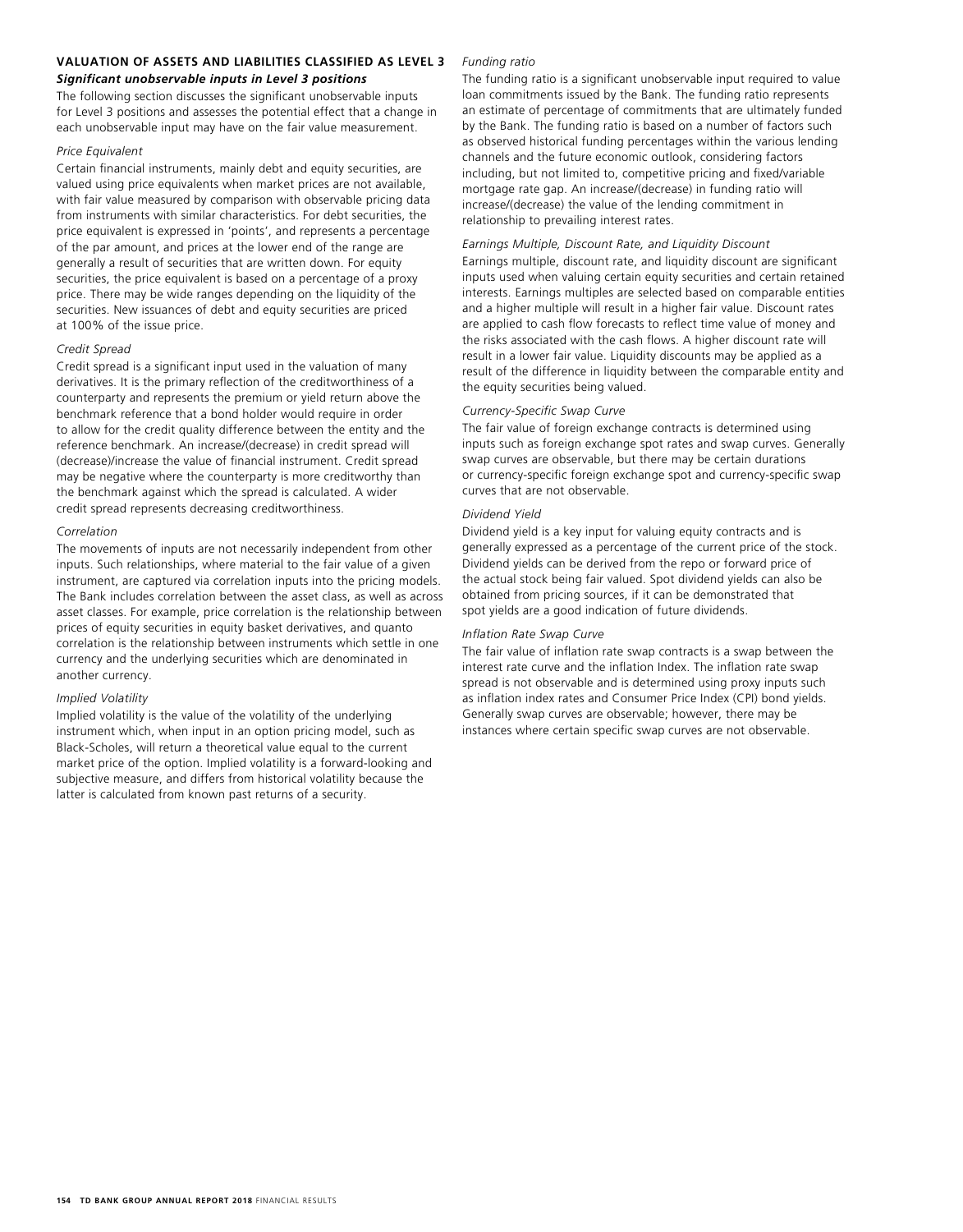## *Valuation techniques and inputs used in the fair value measurement of Level 3 assets and liabilities*

The following table presents the Bank's assets and liabilities recognized at fair value and classified as Level 3, together with the valuation

techniques used to measure fair value, the significant inputs used in the valuation technique that are considered unobservable, and a range of values for those unobservable inputs. The range of values represents the highest and lowest inputs used in calculating the fair value.

### **Valuation Techniques and Inputs Used in the Fair Value Measurement of Level 3 Assets and Liabilities**

|                                                                                     |                             |                                     |                          |                  |                          |                  | As at            |
|-------------------------------------------------------------------------------------|-----------------------------|-------------------------------------|--------------------------|------------------|--------------------------|------------------|------------------|
|                                                                                     |                             |                                     |                          | October 31, 2018 |                          | October 31, 2017 |                  |
|                                                                                     |                             | Significant                         |                          |                  |                          |                  |                  |
|                                                                                     | <b>Valuation</b>            | unobservable                        | Lower                    | Upper            | Lower                    | Upper            |                  |
|                                                                                     | technique                   | inputs (Level 3)                    | range                    | range            | range                    | range            | Unit             |
| Government and government-                                                          |                             |                                     |                          |                  |                          |                  |                  |
| related securities                                                                  | <b>Market comparable</b>    | <b>Bond price equivalent</b>        | 76                       | 172              | 100                      | 177              | points           |
|                                                                                     |                             |                                     |                          |                  |                          |                  |                  |
| <b>Other debt securities</b>                                                        | <b>Market comparable</b>    | <b>Bond price equivalent</b>        | $\overline{\phantom{0}}$ | 104              | $\qquad \qquad -$        | 114              | points           |
| Equity securities $^1$                                                              | <b>Market comparable</b>    | New issue price                     | n/a                      | n/a              | 100                      | 100              | %                |
|                                                                                     | <b>Discounted cash flow</b> | <b>Discount rate</b>                | 6                        | 9                | 6                        | 9                | %                |
|                                                                                     | <b>EBITDA</b> multiple      | <b>Earnings multiple</b>            | 5.0                      | 20.5             | 5.5                      | 20.5             | times            |
|                                                                                     | <b>Market comparable</b>    | Price equivalent                    | 84                       | 117              | 50                       | 118              | $\%$             |
| <b>Non-trading financial assets</b><br>at fair value through profit                 |                             |                                     |                          |                  |                          |                  |                  |
| or loss                                                                             | <b>Market comparable</b>    | New issue price                     | 100                      | 100              | n/a                      | n/a              | %                |
|                                                                                     | <b>Discounted cash flow</b> | <b>Discount rates</b>               | 8                        | 40               | n/a                      | n/a              | %                |
|                                                                                     | <b>EBITDA multiple</b>      | <b>Earnings multiple</b>            | 0.3                      | 5.3              | n/a                      | n/a              | times            |
|                                                                                     | <b>Market comparable</b>    | <b>Liquidity Discount</b>           | 50                       | 50               | n/a                      | n/a              | %                |
|                                                                                     | <b>Price-based</b>          | <b>Net Asset Value</b>              | n/a                      | n/a              | n/a                      | n/a              |                  |
| <b>Other financial assets</b><br>designated at fair value<br>through profit or loss | <b>Price-based</b>          | <b>Net Asset Value</b>              | n/a                      | n/a              | n/a                      | n/a              |                  |
|                                                                                     |                             |                                     |                          |                  |                          |                  |                  |
| <b>Derivatives</b><br>Interest rate contracts                                       | <b>Swaption model</b>       | <b>Currency-specific volatility</b> | 15                       | 346              | 11                       | 338              | %                |
|                                                                                     | <b>Discounted cash flow</b> | Inflation rate swap curve           | $\mathbf{1}$             | $\overline{2}$   | $\mathbf{1}$             | $\overline{2}$   | $\%$             |
|                                                                                     | <b>Option model</b>         | <b>Funding ratio</b>                |                          | 75               | 55                       | 75               | %                |
|                                                                                     |                             |                                     | 65                       |                  |                          |                  |                  |
| Foreign exchange contracts                                                          | <b>Option model</b>         | <b>Currency-specific volatility</b> | $\overline{7}$           | 14               | 7                        | 10               | %                |
| <b>Credit contracts</b>                                                             | Discounted cash flow        | <b>Credit spread</b>                | n/a                      | n/a              | 40                       | 40               | bps <sup>2</sup> |
| <b>Equity contracts</b>                                                             | <b>Option model</b>         | <b>Price correlation</b>            | 1                        | 96               | (9)                      | 97               | %                |
|                                                                                     |                             | <b>Quanto correlation</b>           | (65)                     | 68               | (38)                     | 17               | %                |
|                                                                                     |                             | Dividend yield                      |                          | 8                | ÷                        | 8                | $\%$             |
|                                                                                     |                             | <b>Equity volatility</b>            | 10                       | 105              | 8                        | 74               | $\%$             |
|                                                                                     | <b>Market comparable</b>    | New issue price                     | 100                      | 100              | n/a                      | n/a              | %                |
| <b>Commodity contracts</b>                                                          | <b>Option model</b>         | <b>Ouanto correlation</b>           | (66)                     | (46)             | (65)                     | (45)             | $\%$             |
|                                                                                     |                             | <b>Swaption correlation</b>         | n/a                      | n/a              | 29                       | 41               | %                |
|                                                                                     |                             |                                     |                          |                  |                          |                  |                  |
| <b>Trading deposits</b>                                                             | <b>Option model</b>         | <b>Price correlation</b>            | 1                        | 96               | (9)                      | 97               | %                |
|                                                                                     |                             | <b>Quanto correlation</b>           | (85)                     | 68               | (38)                     | 18               | $\%$             |
|                                                                                     |                             | Dividend yield                      | $\overline{\phantom{m}}$ | 13               | $\overline{\phantom{0}}$ | 10               | $\%$             |
|                                                                                     |                             | <b>Equity volatility</b>            | 8                        | 131              | $\overline{7}$           | 68               | $\%$             |
|                                                                                     | <b>Swaption model</b>       | <b>Currency-specific volatility</b> | 15                       | 346              | 11                       | 338              | $\%$             |
| <b>Other financial liabilities</b>                                                  |                             |                                     |                          |                  |                          |                  |                  |
| designated at fair value                                                            |                             |                                     |                          |                  |                          |                  |                  |
| through profit or loss                                                              | <b>Option model</b>         | <b>Funding ratio</b>                | 2                        | 70               | 5                        | 67               | %                |

<sup>1</sup> As at October 31, 2018, common shares exclude the fair value of Federal Reserve

stock and Federal Home Loan Bank stock of \$1.4 billion (October 31, 2017 –

\$1.4 billion) which are redeemable by the issuer at cost which approximates fair

value. These securities cannot be traded in the market, hence, these securities

have not been subjected to the sensitivity analysis.

2 Basis points.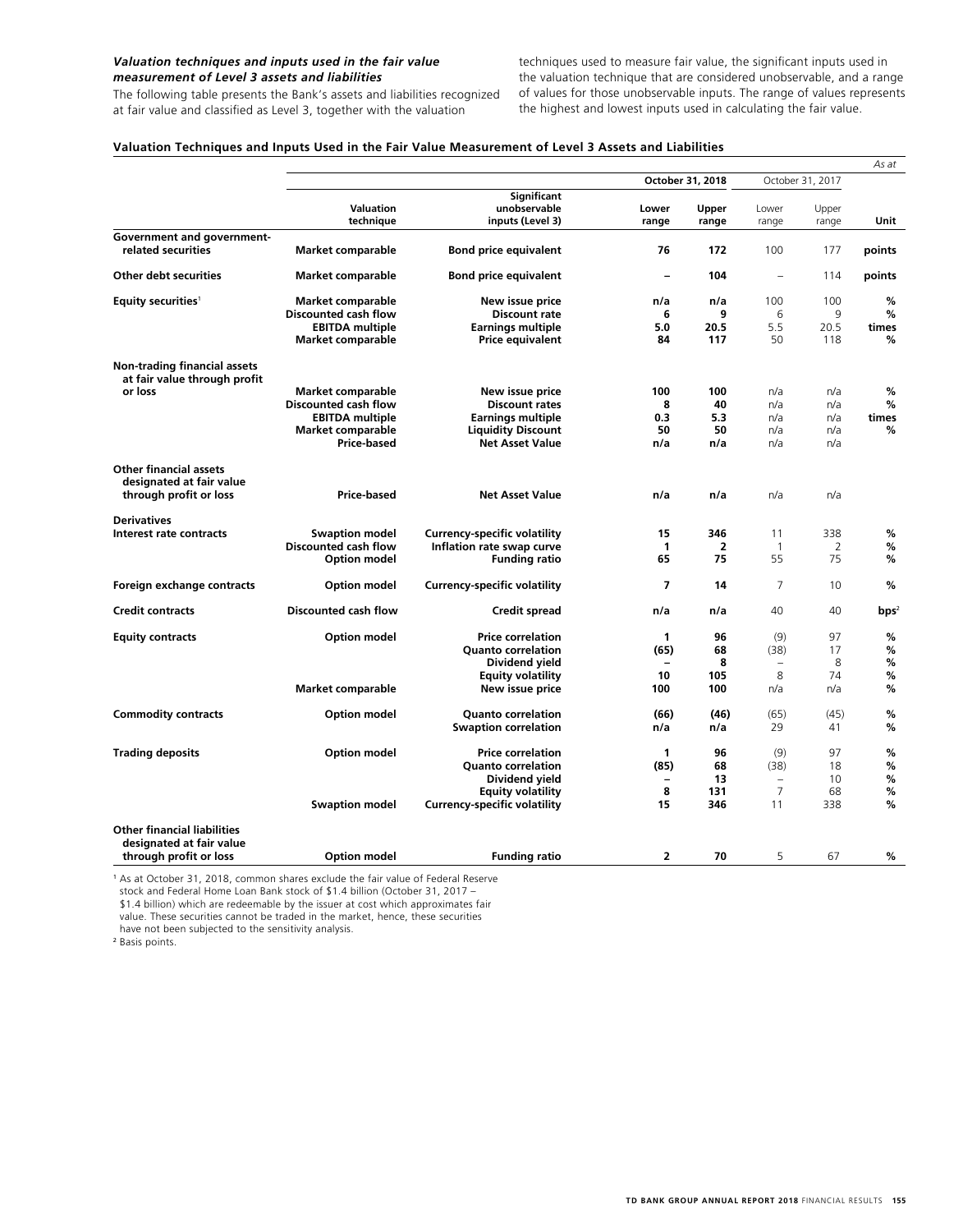The following table summarizes the potential effect of using reasonably possible alternative assumptions for financial assets and financial liabilities held, that are classified in Level 3 of the fair value hierarchy as at October 31. For interest rate derivatives, the Bank performed a sensitivity analysis on the unobservable implied volatility. For credit derivative contracts, sensitivity was calculated on unobservable credit spreads using assumptions derived from the underlying bond position credit spreads. For equity derivatives, the sensitivity was calculated by

using reasonably possible alternative assumptions by shocking dividends, correlation, or the price and volatility of the underlying equity instrument. For equity securities at fair value through other comprehensive income, the sensitivity was calculated based on an upward and downward shock of the fair value reported. For trading deposits, the sensitivity was calculated by varying unobservable inputs which may include volatility, credit spreads, and correlation.

## **Sensitivity Analysis of Level 3 Financial Assets and Liabilities**

| ------- <i>--</i> , ------, --- --                                          |                          |                          |                |                      |
|-----------------------------------------------------------------------------|--------------------------|--------------------------|----------------|----------------------|
| (millions of Canadian dollars)                                              |                          |                          |                | As at                |
|                                                                             |                          | October 31, 2018         |                | October 31, 2017     |
|                                                                             |                          | Impact to net assets     |                | Impact to net assets |
|                                                                             | Decrease in              | Increase in              | Decrease in    | Increase in          |
|                                                                             | fair value               | fair value               | fair value     | fair value           |
| <b>FINANCIAL ASSETS</b>                                                     |                          |                          |                |                      |
| Non-trading financial assets at fair value through profit or loss           |                          |                          |                |                      |
| Securities                                                                  | \$.<br>-46               | \$ 26                    | sin/a          | sin/a                |
| Loans                                                                       | 2                        | 2                        | n/a            | n/a                  |
|                                                                             | 48                       | 28                       |                |                      |
| <b>Derivatives</b>                                                          |                          |                          |                |                      |
| Equity contracts                                                            | 16                       | 21                       | 12             | 10                   |
| Commodity contracts                                                         | 1                        | 1                        |                |                      |
|                                                                             | 17                       | 22                       | 12             | 10 <sup>°</sup>      |
| Financial assets designated at fair value through profit or loss            |                          |                          |                |                      |
| Securities                                                                  |                          | $\qquad \qquad -$        | 6              | 6                    |
|                                                                             | $\overline{\phantom{a}}$ | $\overline{\phantom{0}}$ | 6              | 6                    |
| Financial assets at fair value through other comprehensive income           |                          |                          |                |                      |
| <b>Other debt securities</b>                                                |                          |                          |                |                      |
| Asset-backed securities                                                     | 40                       | 40                       | n/a            | n/a                  |
| Corporate and other debt                                                    | 2                        | 2                        | n/a            | n/a                  |
| <b>Equity securities</b>                                                    |                          |                          |                |                      |
| Common shares                                                               | 4                        | 2                        | n/a            | n/a                  |
| Preferred shares                                                            | 26                       | $\overline{\phantom{a}}$ | n/a            | n/a                  |
|                                                                             | 72                       | 51                       |                |                      |
| <b>Available-for-sale securities</b>                                        |                          |                          |                |                      |
| <b>Other debt securities</b>                                                |                          |                          |                |                      |
| Asset-backed securities                                                     | n/a                      | n/a                      | 11             | 11                   |
| Corporate and other debt                                                    | n/a                      | n/a                      | $\overline{2}$ | 2                    |
| <b>Equity securities</b>                                                    |                          |                          |                |                      |
| Common shares                                                               | n/a                      | n/a                      | 26             | 8                    |
| Preferred shares                                                            | n/a                      | n/a                      | 21             | 6                    |
|                                                                             |                          |                          | 60             | 27                   |
| <b>FINANCIAL LIABILITIES</b>                                                |                          |                          |                |                      |
| <b>Trading deposits</b>                                                     | 18                       | 26                       | 11             | 16                   |
| <b>Derivatives</b>                                                          |                          |                          |                |                      |
| Interest rate contracts                                                     | 15                       | 12                       | 16             | 14                   |
| Equity contracts                                                            | 45                       | 36                       | 20             | 22                   |
|                                                                             | 60                       | 48                       | 36             | 36                   |
| Other financial liabilities designated at fair value through profit or loss | 2                        | 2                        | 1              | $\mathbf{1}$         |
| <b>Total</b>                                                                | \$217                    | \$177                    | \$126          | 96<br>\$             |

The best evidence of a financial instrument's fair value at initial recognition is its transaction price unless the fair value of the instrument is evidenced by comparison with other observable current market transactions in the same instrument (that is, without modification or repackaging) or based on a valuation technique whose variables include only data from observable markets. Consequently, the difference between the fair value using other observable current market transactions or a valuation technique and the transaction price results in an unrealized gain or loss at initial recognition.

The difference between the transaction price at initial recognition and the value determined at that date using a valuation technique is not recognized in income until the significant non-observable

inputs in the valuation technique used to value the instruments become observable. The following table summarizes the aggregate difference yet to be recognized in net income due to the difference between the transaction price and the amount determined using valuation techniques with significant non-observable market inputs at initial recognition.

| (millions of Canadian dollars)           | For the years ended October 31 |      |  |
|------------------------------------------|--------------------------------|------|--|
|                                          | 2018                           | 2017 |  |
| Balance as at beginning of year          | - 19                           | \$41 |  |
| New transactions                         | 25                             | 35   |  |
| Recognized in the Consolidated Statement |                                |      |  |
| of Income during the year                | (30)                           | (57) |  |
| <b>Balance as at end of year</b>         | -14                            | \$19 |  |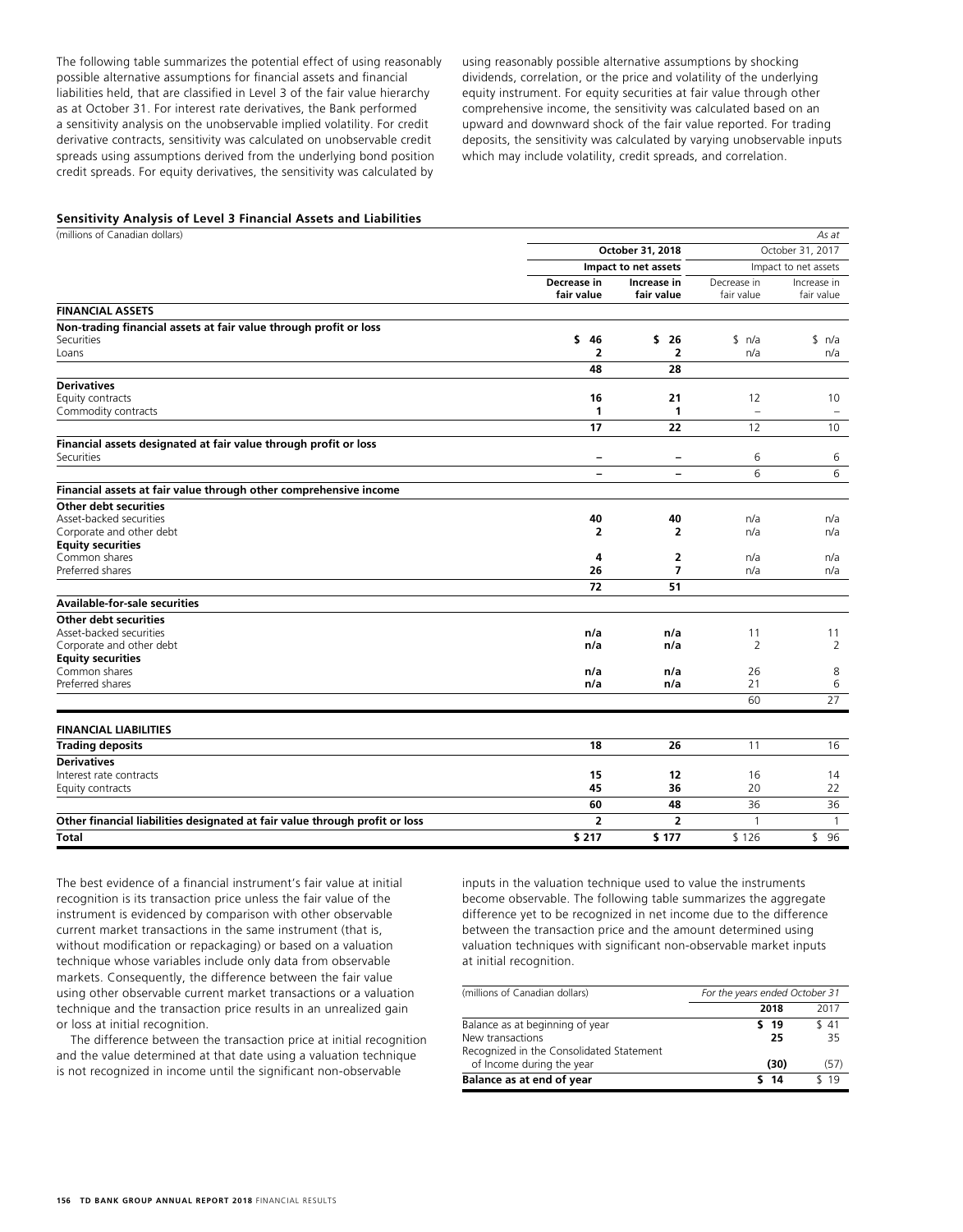## **FINANCIAL ASSETS DESIGNATED AT FAIR VALUE** *Securities Designated at Fair Value through Profit or Loss*

Certain securities supporting insurance reserves within the Bank's insurance underwriting subsidiaries have been designated at FVTPL to eliminate or significantly reduce an accounting mismatch. The actuarial valuation of the insurance reserve is measured using a discount factor which is based on the yield of the supporting invested assets, which includes the securities designated at FVTPL, with changes in the discount factor being recognized on the Consolidated Statement of Income. The unrealized gains or losses on securities designated at FVTPL are recognized on the Consolidated Statement of Income in the same period as gains or losses resulting from changes to the discount rate used to value the insurance liabilities.

In addition, certain debt securities are economically hedged with derivatives as doing so eliminates or significantly reduces an accounting mismatch. As a result, these debt securities have been designated at fair value through profit or loss. The derivatives are carried at fair value, with the change in fair value recognized in non-interest income.

## *Fair Value Hierarchy for Assets and Liabilities not carried at Fair Value*

The following table presents the levels within the fair value hierarchy for each of the assets and liabilities not carried at fair value as at October 31, but for which fair value is disclosed.

## **Fair Value Hierarchy for Assets and Liabilities not carried at Fair Value**<sup>1</sup>

|         |           |           |                                        |                         |                      | As at                              |  |  |
|---------|-----------|-----------|----------------------------------------|-------------------------|----------------------|------------------------------------|--|--|
|         |           |           |                                        | October 31, 2017        |                      |                                    |  |  |
| Level 1 | Level 2   | Level 3   | <b>Total</b>                           | Level 1                 | Level 2              | Level 3<br>Total                   |  |  |
|         |           |           |                                        |                         |                      |                                    |  |  |
|         |           |           |                                        |                         |                      |                                    |  |  |
| \$119   | s         |           | 59,948<br>s                            | sin/a                   | $\mathcal{S}$<br>n/a | \$.<br>$n/a \simeq$<br>n/a         |  |  |
|         | 43,826    | 2,490     | 46,316                                 | n/a                     | n/a                  | n/a<br>n/a                         |  |  |
|         |           |           |                                        |                         |                      |                                    |  |  |
| 119     | 103,654   | 2,491     | 106,264                                | n/a                     | n/a                  | n/a<br>n/a                         |  |  |
|         |           |           |                                        |                         |                      |                                    |  |  |
| n/a     | n/a       | n/a       | n/a                                    | -                       | 45,708               | 45,708<br>$\overline{\phantom{a}}$ |  |  |
| n/a     | n/a       | n/a       |                                        | -                       | 25,719               | 25,719<br>$\overline{\phantom{0}}$ |  |  |
| n/a     | n/a       | n/a       | n/a                                    | -                       | 71,427               | 71,427<br>$\overline{\phantom{0}}$ |  |  |
| -       | 208,794   | 433,748   | 642,542                                | -                       | 204,695              | 610,491<br>405,796                 |  |  |
| n/a     | n/a       | n/a       | n/a                                    | -                       | 2,487                | 669<br>3,156                       |  |  |
| -       | 208,794   | 433,748   | 642,542                                | -                       | 207,182              | 613,647<br>406,465                 |  |  |
| \$119   | \$312,448 | \$436,239 | \$748,806                              |                         | \$278,609            | \$406,465 \$685,074                |  |  |
|         |           |           |                                        |                         |                      |                                    |  |  |
| Ś.<br>۳ |           | Ξ.        | \$846,148                              | \$                      | \$833,475            | \$<br>$-$ \$833,475                |  |  |
|         | 14,654    |           | 14,654                                 |                         | 16,203               | 16,203                             |  |  |
|         | 9,027     |           | 9,027                                  |                         | 10,100               | 10,100<br>$\qquad \qquad -$        |  |  |
| s<br>-  |           | -S<br>-   | \$869,829                              | \$                      | \$859,778            | \$<br>$-$ \$ 859,778               |  |  |
|         |           |           | 59,828 \$<br>\$846.148 \$<br>\$869,829 | October 31, 2018<br>n/a |                      |                                    |  |  |

<sup>1</sup> This table excludes financial assets and liabilities where the carrying amount

is a reasonable approximation of fair value.

#### NOTE **6 OFFSETTING FINANCIAL ASSETS AND FINANCIAL LIABILITIES**

The Bank enters into netting agreements with counterparties (such as clearing houses) to manage the credit risks associated primarily with repurchase and reverse repurchase transactions, securities borrowing and lending, and OTC and exchange-traded derivatives. These netting agreements and similar arrangements generally allow the counterparties to set-off liabilities against available assets received. The right to set-off is a legal right to settle or otherwise eliminate all or a portion of an amount due by applying against that amount an amount receivable from the other party. These agreements effectively reduce the Bank's credit exposure by what it would have been if those same counterparties were liable for the gross exposure on the same underlying contracts.

Netting arrangements are typically constituted by a master netting agreement which specifies the general terms of the agreement between the counterparties, including information on the basis of the netting calculation, types of collateral, and the definition of default and other termination events for transactions executed under the agreement. The master netting agreements contain the terms and conditions by which all (or as many as possible) relevant transactions between the counterparties are governed. Multiple individual transactions are

subsumed under this general master netting agreement, forming a single legal contract under which the counterparties conduct their relevant mutual business. In addition to the mitigation of credit risk, placing individual transactions under a single master netting agreement that provides for netting of transactions in scope also helps to mitigate settlement risks associated with transacting in multiple jurisdictions or across multiple contracts. These arrangements include clearing agreements, global master repurchase agreements, and global master securities lending agreements.

In the normal course of business, the Bank enters into numerous contracts to buy and sell goods and services from various suppliers. Some of these contracts may have netting provisions that allow for the offset of various trade payables and receivables in the event of default of one of the parties. While these are not disclosed in the following table, the gross amount of all payables and receivables to and from the Bank's vendors is disclosed in the Other assets Note in accounts receivable and other items, and in the Other liabilities Note in accounts payable, accrued expenses, and other items.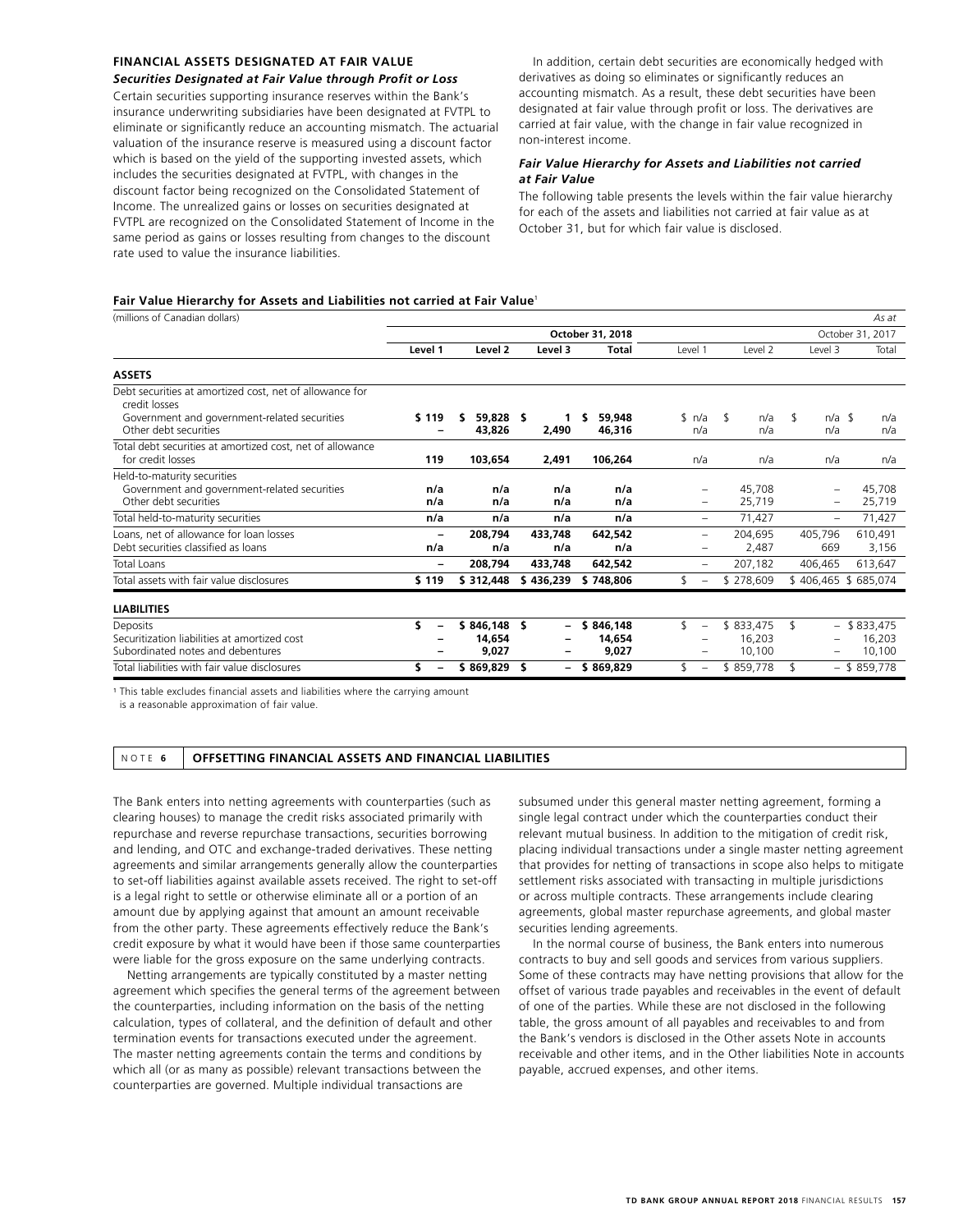The Bank also enters into regular way purchases and sales of stocks and bonds. Some of these transactions may have netting provisions that allow for the offset of broker payables and broker receivables related to these purchases and sales. While these are not disclosed in the following table, the amount of receivables are disclosed in Amounts receivable from brokers, dealers, and clients and payables are disclosed in Amounts payable to brokers, dealers, and clients.

The following table provides a summary of the financial assets and liabilities which are subject to enforceable master netting agreements and similar arrangements, including amounts not otherwise set off in

the balance sheet, as well as financial collateral received to mitigate credit exposures for these financial assets and liabilities. The gross financial assets and liabilities are reconciled to the net amounts presented within the associated balance sheet line, after giving effect to transactions with the same counterparties that have been offset in the balance sheet. Related amounts and collateral received that are not offset on the balance sheet, but are otherwise subject to the same enforceable netting agreements and similar arrangements, are then presented to arrive at a net amount.

## **Offsetting Financial Assets and Financial Liabilities1**

| (millions of Canadian dollars)         |                                                                                                         |                                                                                                                                   |                                                                                                       |                                                                               |                                               | As at             |
|----------------------------------------|---------------------------------------------------------------------------------------------------------|-----------------------------------------------------------------------------------------------------------------------------------|-------------------------------------------------------------------------------------------------------|-------------------------------------------------------------------------------|-----------------------------------------------|-------------------|
|                                        |                                                                                                         |                                                                                                                                   |                                                                                                       |                                                                               |                                               | October 31, 2018  |
|                                        |                                                                                                         |                                                                                                                                   |                                                                                                       |                                                                               | Amounts subject to an enforceable             |                   |
|                                        |                                                                                                         |                                                                                                                                   |                                                                                                       | master netting arrangement or similar                                         |                                               |                   |
|                                        |                                                                                                         |                                                                                                                                   |                                                                                                       |                                                                               | agreement that are not offset in              |                   |
|                                        |                                                                                                         |                                                                                                                                   |                                                                                                       |                                                                               | the Consolidated Balance Sheet <sup>2,3</sup> |                   |
|                                        | <b>Gross amounts</b><br>of recognized<br>financial<br>instruments<br>before<br>balance sheet<br>netting | <b>Gross amounts</b><br>of recognized<br>financial<br>instruments<br>offset in the<br><b>Consolidated</b><br><b>Balance Sheet</b> | Net amount<br>of financial<br>instruments<br>presented in the<br>Consolidated<br><b>Balance Sheet</b> | <b>Amounts</b><br>subject to an<br>enforceable<br>master netting<br>agreement | Collateral                                    | <b>Net Amount</b> |
| <b>Financial Assets</b>                |                                                                                                         |                                                                                                                                   |                                                                                                       |                                                                               |                                               |                   |
| Derivatives <sup>4</sup>               | \$ 59,661                                                                                               | \$2,665                                                                                                                           | s.<br>56,996                                                                                          | \$34,205                                                                      | \$11,678                                      | \$11,113          |
| Securities purchased under             |                                                                                                         |                                                                                                                                   |                                                                                                       |                                                                               |                                               |                   |
| reverse repurchase agreements          | 157.832                                                                                                 | 30.453                                                                                                                            | 127,379                                                                                               | 7.452                                                                         | 119,797                                       | 130               |
| Total                                  | 217,493                                                                                                 | 33,118                                                                                                                            | 184,375                                                                                               | 41,657                                                                        | 131,475                                       | 11,243            |
| <b>Financial Liabilities</b>           |                                                                                                         |                                                                                                                                   |                                                                                                       |                                                                               |                                               |                   |
| <b>Derivatives</b>                     | 50,935                                                                                                  | 2,665                                                                                                                             | 48,270                                                                                                | 34,205                                                                        | 12,127                                        | 1,938             |
| Obligations related to securities sold |                                                                                                         |                                                                                                                                   |                                                                                                       |                                                                               |                                               |                   |
| under repurchase agreements            | 123,842                                                                                                 | 30.453                                                                                                                            | 93,389                                                                                                | 7.452                                                                         | 85,793                                        | 144               |
| <b>Total</b>                           | \$174,777                                                                                               | \$33,118                                                                                                                          | \$141,659                                                                                             | \$41,657                                                                      | \$97,920                                      | \$2,082           |
|                                        |                                                                                                         |                                                                                                                                   |                                                                                                       |                                                                               |                                               | October 31, 2017  |
| <b>Financial Assets</b>                |                                                                                                         |                                                                                                                                   |                                                                                                       |                                                                               |                                               |                   |
| Derivatives                            | \$82,219                                                                                                | \$26,024                                                                                                                          | 56,195<br>\$                                                                                          | \$36,522                                                                      | \$9,731                                       | \$9,942           |
| Securities purchased under             |                                                                                                         |                                                                                                                                   |                                                                                                       |                                                                               |                                               |                   |
| reverse repurchase agreements          | 149,402                                                                                                 | 14,973                                                                                                                            | 134,429                                                                                               | 8,595                                                                         | 125,479                                       | 355               |
| Total                                  | 231,621                                                                                                 | 40,997                                                                                                                            | 190,624                                                                                               | 45,117                                                                        | 135,210                                       | 10,297            |
| <b>Financial Liabilities</b>           |                                                                                                         |                                                                                                                                   |                                                                                                       |                                                                               |                                               |                   |
| <b>Derivatives</b>                     | 77,238                                                                                                  | 26,024                                                                                                                            | 51,214                                                                                                | 36,522                                                                        | 12,571                                        | 2,121             |
| Obligations related to securities sold |                                                                                                         |                                                                                                                                   |                                                                                                       |                                                                               |                                               |                   |
| under repurchase agreements            | 103,564                                                                                                 | 14,973                                                                                                                            | 88,591                                                                                                | 8,595                                                                         | 79,697                                        | 299               |
| <b>Total</b>                           | \$180,802                                                                                               | \$40,997                                                                                                                          | \$139,805                                                                                             | \$45,117                                                                      | \$92,268                                      | \$2,420           |

<sup>1</sup> Certain comparative amounts have been restated to conform with the presentation adopted in the current period.

<sup>2</sup> Excess collateral as a result of overcollateralization has not been reflected in the table. <sup>3</sup> Includes amounts where the contractual set-off rights are subject to uncertainty under the laws of the relevant jurisdiction.

<sup>4</sup> The decrease in gross amounts of recognized financial instruments before balance sheet netting and gross amounts of recognized financial instruments offset in the Consolidated Balance Sheet reflects rule changes adopted by certain central clearing counterparties that require or allow entities to elect to treat daily variation margin as settlement of the related derivative fair values. This change is accounted for prospectively effective January 2018.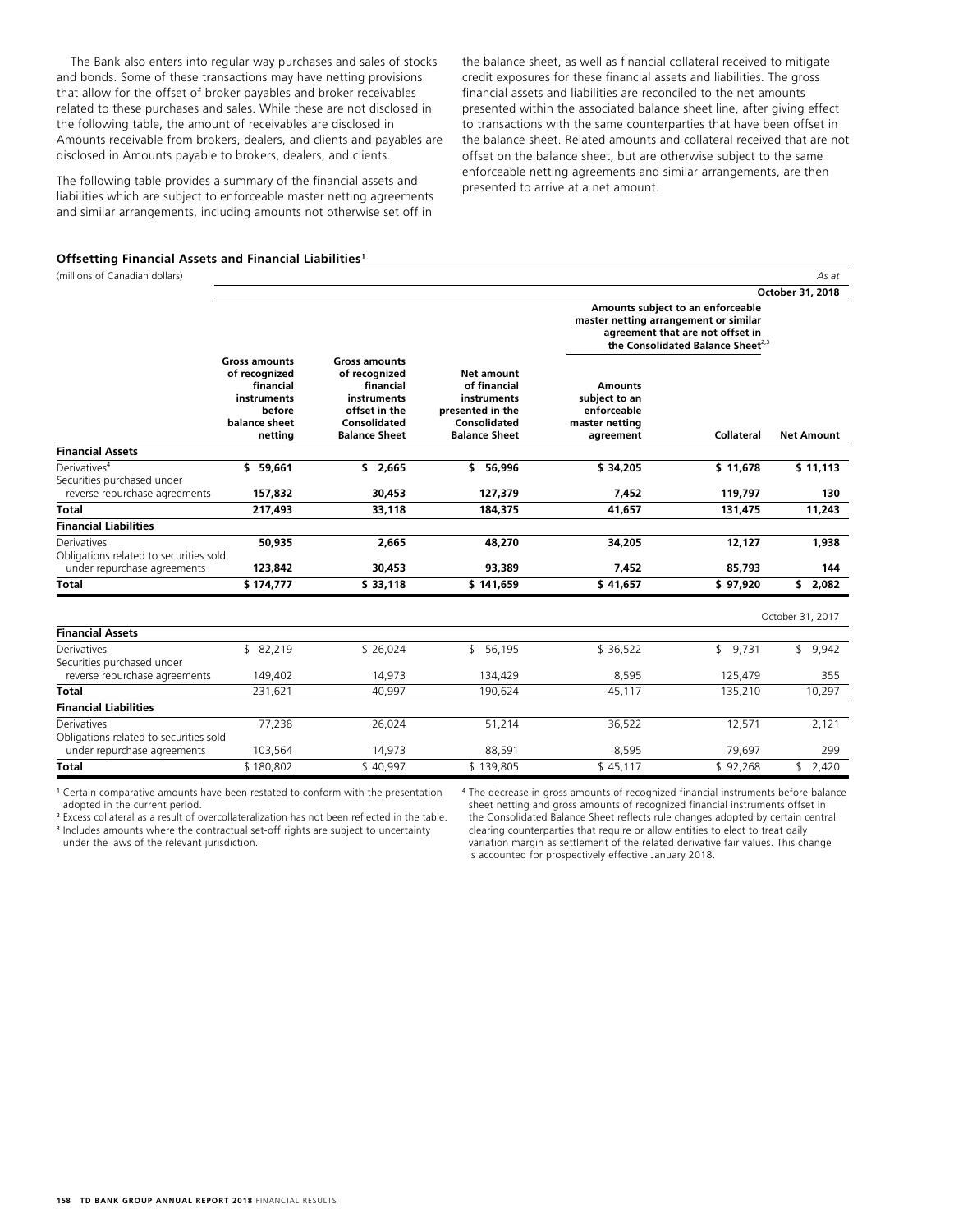# *Remaining Terms to Maturities of Securities*

The remaining terms to contractual maturities of the securities held by the Bank are shown on the following table.

#### **Securities Maturity Schedule**

| (millions of Canadian dollars)                                                                         |                          |                          |                                |                               |                                |                          |                                                                   | As at                |
|--------------------------------------------------------------------------------------------------------|--------------------------|--------------------------|--------------------------------|-------------------------------|--------------------------------|--------------------------|-------------------------------------------------------------------|----------------------|
|                                                                                                        |                          |                          |                                |                               |                                |                          | October 31 October 31<br>2018                                     | 2017                 |
|                                                                                                        |                          |                          |                                |                               | Remaining terms to maturities' |                          |                                                                   |                      |
|                                                                                                        |                          | Over 1                   | Over 3                         | Over 5                        |                                | With no                  |                                                                   |                      |
|                                                                                                        | Within<br>1 year         | year to<br>3 years       | years to<br>5 years            | years to<br>10 years          | Over 10<br>years               | specific<br>maturity     | Total                                                             | Total                |
| <b>Trading securities</b>                                                                              |                          |                          |                                |                               |                                |                          |                                                                   |                      |
| Government and government-related securities                                                           |                          |                          |                                |                               |                                |                          |                                                                   |                      |
| Canadian government debt                                                                               |                          |                          |                                |                               |                                |                          |                                                                   |                      |
| Federal<br>Provinces                                                                                   | \$ 6,788<br>1,223        | \$2,526<br>1,040         | \$2,127<br>1,166               | \$1,901<br>1,540              | \$1,120<br>2,569               | - \$                     | $-5$ 14,462<br>7,538                                              | \$<br>9,068<br>6,524 |
| U.S. federal, state, municipal governments, and agencies debt                                          | 1,641                    | 2,081                    | 2,948                          | 6,274                         | 6,788                          |                          | 19.732                                                            | 17,467               |
| Other OECD government-guaranteed debt                                                                  | 1,278                    | 659                      | 779                            | 433                           | 175                            |                          | 3,324                                                             | 5,047                |
| Mortgage-backed securities                                                                             |                          |                          |                                |                               |                                |                          |                                                                   |                      |
| Residential                                                                                            | 348                      | 1,017                    | 581                            |                               | $\overline{\phantom{0}}$       |                          | 1,946                                                             | 1,784                |
| Commercial                                                                                             | 6                        | 7                        | 11                             | 59                            |                                |                          | 83                                                                | 122                  |
|                                                                                                        | 11,284                   | 7,330                    | 7,612                          | 10,207                        | 10,652                         | $\overline{\phantom{a}}$ | 47,085                                                            | 40,012               |
| <b>Other debt securities</b><br>Canadian issuers                                                       | 829                      | 1,704                    | 1,324                          | 1,053                         | 721                            | $\qquad \qquad -$        | 5,631                                                             | 3,343                |
| Other issuers                                                                                          | 3,885                    | 5,509                    | 2,853                          | 1,970                         | 258                            |                          | 14,475                                                            | 10,015               |
|                                                                                                        | 4,714                    | 7,213                    | 4,177                          | 3,023                         | 979                            | $\overline{\phantom{a}}$ | 20,106                                                            | 13,358               |
| <b>Equity securities</b>                                                                               |                          |                          |                                |                               |                                |                          |                                                                   |                      |
| Common shares                                                                                          | $\overline{\phantom{0}}$ | ÷                        | $\overline{\phantom{0}}$       | $\overline{\phantom{0}}$      | $\overline{\phantom{0}}$       | 43,752                   | 43,752                                                            | 31,942               |
| Preferred shares                                                                                       |                          | -                        |                                |                               | -                              | 59                       | 59                                                                | 68                   |
|                                                                                                        |                          | -                        | $\qquad \qquad -$              |                               | $\qquad \qquad -$              | 43,811                   | 43,811                                                            | 32,010               |
| <b>Retained interests</b>                                                                              | ÷                        | $\overline{2}$           | 9                              | 14                            | $\overline{\phantom{0}}$       | $\overline{\phantom{0}}$ | 25                                                                | 32                   |
| <b>Total trading securities</b>                                                                        | \$15,998                 | \$14,545                 | \$11,798                       | \$13,244                      | \$11,631                       | \$43,811                 | \$111,027                                                         | \$85,412             |
| Securities designated at fair value through profit or loss                                             |                          |                          |                                |                               |                                |                          |                                                                   |                      |
| Government and government-related securities                                                           |                          |                          |                                |                               |                                |                          |                                                                   |                      |
| Canadian government debt                                                                               |                          |                          |                                |                               |                                |                          |                                                                   |                      |
| Federal                                                                                                | s<br>30                  | \$<br>-                  | \$<br>$\overline{\phantom{0}}$ | s<br>$\overline{\phantom{0}}$ | \$<br>15                       | S                        | - s<br>45                                                         | \$<br>713            |
| Provinces                                                                                              | 63                       | ÷                        | 71                             | 216                           | 104                            | $\overline{\phantom{0}}$ | 454                                                               | 718<br>$\sim$        |
| U.S. federal, state, municipal governments, and agencies debt<br>Other OECD government-guaranteed debt | 649                      | 127<br>80                | $\overline{\phantom{0}}$<br>42 |                               | $\overline{\phantom{0}}$       |                          | 127<br>771                                                        | 688                  |
|                                                                                                        | 742                      | 207                      | 113                            | 216                           | 119                            | $\qquad \qquad$          | 1,397                                                             | 2,119                |
| <b>Other debt securities</b>                                                                           |                          |                          |                                |                               |                                |                          |                                                                   |                      |
| Canadian issuers                                                                                       | 13                       | 376                      | 770                            | 450                           | $\overline{a}$                 | $\qquad \qquad -$        | 1,609                                                             | 1,188                |
| Other issuers                                                                                          | 238                      | 237                      | 137                            |                               | -                              |                          | 612                                                               | 725                  |
|                                                                                                        | 251                      | 613                      | 907                            | 450                           | $\qquad \qquad -$              | $\overline{\phantom{a}}$ | 2,221                                                             | 1,913                |
| <b>Total FVO securities</b>                                                                            | \$<br>993                | \$<br>820                | \$1,020                        | \$<br>666                     | \$<br>119                      | \$                       | - s<br>3,618                                                      | \$<br>4,032          |
| Securities at fair value through other comprehensive income                                            |                          |                          |                                |                               |                                |                          |                                                                   |                      |
| Government and government-related securities                                                           |                          |                          |                                |                               |                                |                          |                                                                   |                      |
| Canadian government debt                                                                               |                          |                          |                                |                               |                                |                          |                                                                   |                      |
| Federal                                                                                                | \$3,504                  | \$5,614                  | \$2,875                        | \$<br>290                     | Ŝ.<br>448                      | - \$                     | - \$12,731 \$                                                     | n/a                  |
| Provinces<br>U.S. federal, state, municipal governments, and agencies debt                             | 676<br>3,406             | 1,561<br>17,277          | 2,376<br>10,638                | 4,691<br>4,305                | 203<br>10,140                  |                          | 9,507<br>45,766                                                   | n/a<br>n/a           |
| Other OECD government-guaranteed debt                                                                  | 6,991                    | 6,138                    | 6,643                          | 324                           |                                |                          | 20,096                                                            | n/a                  |
| Mortgage-backed securities                                                                             | 454                      | 2,696                    | 3,483                          | $\overline{\phantom{a}}$      | $\overline{\phantom{0}}$       |                          | 6,633                                                             | n/a                  |
|                                                                                                        | 15,031                   | 33,286                   | 26,015                         | 9,610                         | 10,791                         |                          | 94,733                                                            | n/a                  |
| <b>Other debt securities</b>                                                                           |                          |                          |                                |                               |                                |                          |                                                                   |                      |
| Asset-backed securities                                                                                | -                        | 3,740                    | 9,213                          | 2,981                         | 6,035                          |                          | 21,969                                                            | n/a                  |
| Non-agency collateralized mortgage obligation portfolio                                                |                          |                          |                                |                               | 472                            |                          | 472                                                               | n/a                  |
| Corporate and other debt                                                                               | 1,307                    | 3,522                    | 1,858                          | 1,796                         | 24                             | $\overline{\phantom{0}}$ | 8,507                                                             | n/a                  |
|                                                                                                        | 1,307                    | 7,262                    | 11,071                         | 4,777                         | 6,531                          | $\qquad \qquad -$        | 30,948                                                            | n/a                  |
| <b>Equity securities</b><br>Common shares                                                              |                          |                          |                                |                               | -                              | 1,804                    | 1,804                                                             |                      |
| Preferred shares                                                                                       | -                        | -<br>÷                   |                                |                               | $\overline{\phantom{0}}$       | 370                      | 370                                                               | n/a<br>n/a           |
|                                                                                                        | ÷                        | $\overline{\phantom{0}}$ | $\overline{\phantom{0}}$       | $\overline{\phantom{a}}$      | $\overline{\phantom{0}}$       | 2,174                    | 2,174                                                             | n/a                  |
| Total securities at fair value through other                                                           |                          |                          |                                |                               |                                |                          |                                                                   |                      |
| comprehensive income                                                                                   |                          |                          |                                |                               |                                |                          | \$16,338 \$40,548 \$37,086 \$14,387 \$17,322 \$2,174 \$127,855 \$ | n/a                  |

<sup>1</sup> Represents contractual maturities. Actual maturities may differ due to prepayment privileges in the applicable contract.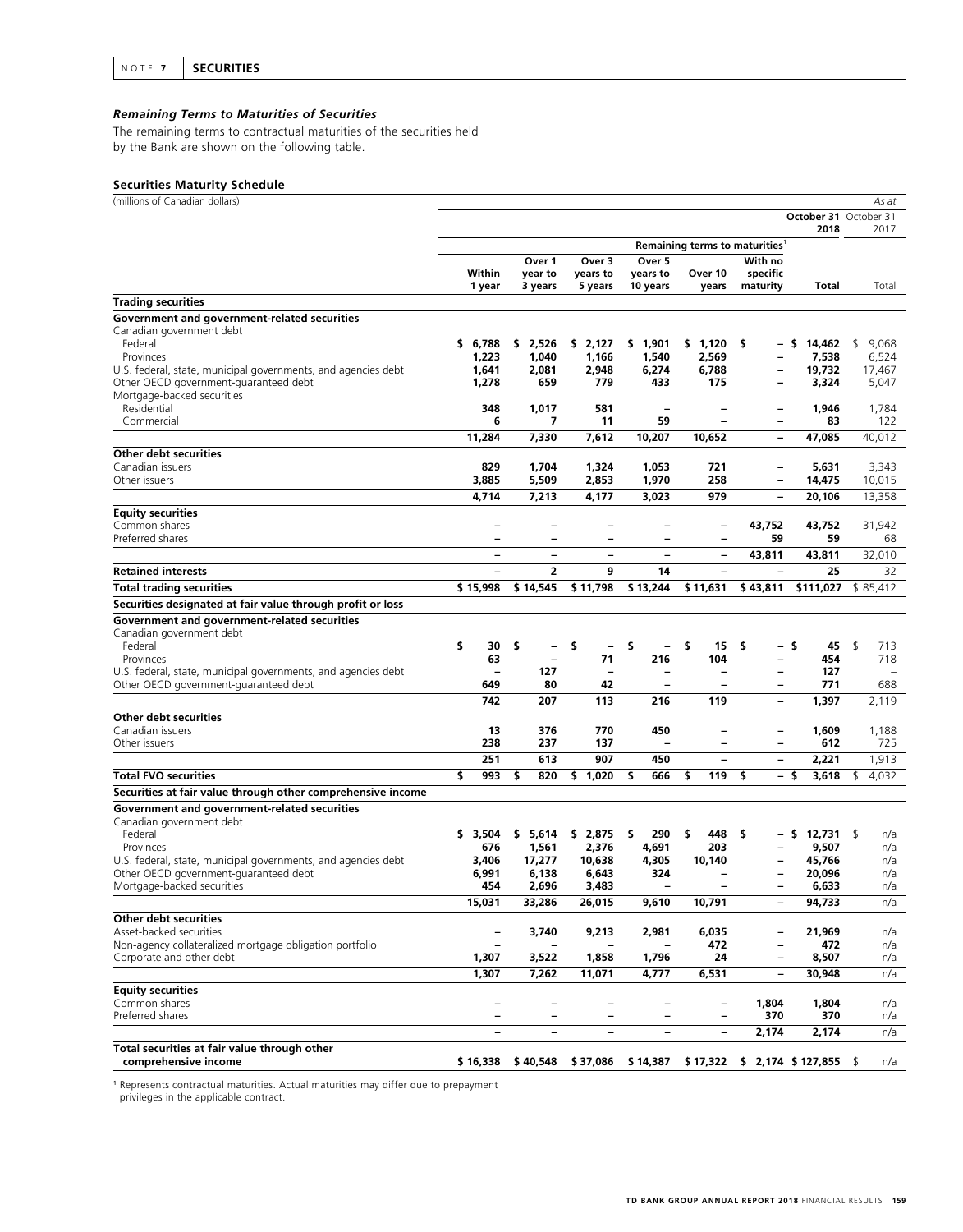#### **Securities Maturity Schedule** (continued)

(millions of Canadian dollars) *As at*

|                                                                                    |                  |            |    |                    |                     |    |                      |                               |    |                          |      | 2018        | October 31 October 31        | 2017  |
|------------------------------------------------------------------------------------|------------------|------------|----|--------------------|---------------------|----|----------------------|-------------------------------|----|--------------------------|------|-------------|------------------------------|-------|
|                                                                                    |                  |            |    |                    |                     |    |                      | Remaining terms to maturities |    |                          |      |             |                              |       |
|                                                                                    |                  |            |    | Over 1             | Over 3              |    | Over 5               |                               |    | With no                  |      |             |                              |       |
|                                                                                    | Within<br>1 year |            |    | year to<br>3 years | years to<br>5 years |    | years to<br>10 years | Over 10<br>years              |    | specific<br>maturity     |      | Total       |                              | Total |
| <b>Available-for-sale securities</b>                                               |                  |            |    |                    |                     |    |                      |                               |    |                          |      |             |                              |       |
| Government and government-related securities                                       |                  |            |    |                    |                     |    |                      |                               |    |                          |      |             |                              |       |
| Canadian government debt                                                           |                  |            |    |                    |                     |    |                      |                               |    |                          |      |             |                              |       |
| Federal                                                                            | Ś.               | n/a        | -S | n/a                | \$<br>n/a           | s  | n/a                  | \$<br>n/a                     | s  | $n/a$ \$                 |      | n/a         | \$16,225                     |       |
| Provinces                                                                          |                  | n/a        |    | n/a                | n/a                 |    | n/a                  | n/a                           |    | n/a                      |      | n/a         |                              | 7,922 |
| U.S. federal, state, municipal governments, and                                    |                  |            |    |                    |                     |    |                      |                               |    |                          |      |             |                              |       |
| agencies debt                                                                      |                  | n/a        |    | n/a                | n/a                 |    | n/a                  | n/a                           |    | n/a                      |      | n/a         | 48.280                       |       |
| Other OECD government-guaranteed debt                                              |                  | n/a        |    | n/a                | n/a                 |    | n/a                  | n/a                           |    | n/a                      |      | n/a         | 21,122                       |       |
| Mortgage-backed securities                                                         |                  | n/a        |    | n/a                | n/a                 |    | n/a                  | n/a                           |    | n/a                      |      | n/a         |                              | 8.812 |
|                                                                                    |                  | n/a        |    | n/a                | n/a                 |    | n/a                  | n/a                           |    | n/a                      |      | n/a         | 102,361                      |       |
| <b>Other debt securities</b>                                                       |                  |            |    |                    |                     |    |                      |                               |    |                          |      |             |                              |       |
| Asset-backed securities<br>Non-agency collateralized mortgage obligation portfolio |                  | n/a<br>n/a |    | n/a<br>n/a         | n/a<br>n/a          |    | n/a<br>n/a           | n/a<br>n/a                    |    | n/a<br>n/a               |      | n/a<br>n/a  | 29,981                       | 1,715 |
| Corporate and other debt                                                           |                  | n/a        |    | n/a                | n/a                 |    | n/a                  | n/a                           |    | n/a                      |      | n/a         |                              | 9,790 |
|                                                                                    |                  | n/a        |    | n/a                | n/a                 |    | n/a                  | n/a                           |    | n/a                      |      | n/a         | 41,486                       |       |
| <b>Equity securities</b>                                                           |                  |            |    |                    |                     |    |                      |                               |    |                          |      |             |                              |       |
| Common shares                                                                      |                  | n/a        |    | n/a                | n/a                 |    | n/a                  | n/a                           |    | n/a                      |      | n/a         |                              | 1,922 |
| Preferred shares                                                                   |                  | n/a        |    | n/a                | n/a                 |    | n/a                  | n/a                           |    | n/a                      |      | n/a         |                              | 365   |
|                                                                                    |                  | n/a        |    | n/a                | n/a                 |    | n/a                  | n/a                           |    | n/a                      |      | n/a         |                              | 2.287 |
| Debt securities reclassified from trading                                          |                  | n/a        |    | n/a                | n/a                 |    | n/a                  | n/a                           |    | n/a                      |      | n/a         |                              | 277   |
| Total available-for-sale securities                                                | Ŝ.               | n/a        | \$ | n/a                | \$<br>n/a           | \$ | n/a                  | \$<br>n/a                     | \$ | n/a                      | \$   | n/a         | \$146,411                    |       |
| Debt securities at amortized cost, net of allowance for credit losses              |                  |            |    |                    |                     |    |                      |                               |    |                          |      |             |                              |       |
| Government and government-related securities                                       |                  |            |    |                    |                     |    |                      |                               |    |                          |      |             |                              |       |
| Canadian government debt                                                           |                  |            |    |                    |                     |    |                      |                               |    |                          |      |             |                              |       |
| Federal                                                                            | 1,364<br>۰       |            | Ŝ. | 396                | \$1,136             | \$ | 317                  | \$1.709                       | \$ |                          | - \$ | 4,922 \$    |                              | n/a   |
| Provinces                                                                          |                  | 10         |    |                    | 176                 |    | 596                  |                               |    |                          |      | 782         |                              | n/a   |
| U.S. federal, state, municipal governments, and agencies debt                      |                  | 1.606      |    | 4.837              | 6.211               |    | 11,053               | 5.441                         |    | $\overline{\phantom{0}}$ |      | 29,148      |                              | n/a   |
| Other OECD government guaranteed debt                                              |                  | 8,960      |    | 7,529              | 7,519               |    | 1,675                |                               |    | $\equiv$                 |      | 25,683      |                              | n/a   |
|                                                                                    | 11,940           |            |    | 12,762             | 15,042              |    | 13,641               | 7,150                         |    | $\overline{\phantom{a}}$ |      | 60,535      |                              | n/a   |
| <b>Other debt securities</b>                                                       |                  |            |    |                    |                     |    |                      |                               |    |                          |      |             |                              |       |
| Asset-backed securities                                                            |                  | 332        |    | 3,787              | 5,738               |    | 5,096                | 8,756                         |    | $\overline{\phantom{a}}$ |      | 23,709      |                              | n/a   |
| Non-agency collateralized mortgage obligation portfolio                            |                  |            |    |                    |                     |    |                      | 15,867                        |    | $\overline{\phantom{m}}$ |      | 15,867      |                              | n/a   |
| Other issuers                                                                      |                  | 1,849      |    | 2,391              | 2,403               |    | 414                  | 3                             |    |                          |      | 7,060       |                              | n/a   |
|                                                                                    |                  | 2,181      |    | 6,178              | 8,141               |    | 5,510                | 24,626                        |    | $\overline{\phantom{m}}$ |      | 46,636      |                              | n/a   |
| Total debt securities at amortized cost, net of allowance<br>for credit losses     |                  |            |    |                    |                     |    |                      | \$31,776                      | \$ |                          |      |             | Ŝ.                           |       |
|                                                                                    | \$14,121         |            |    | \$18,940           | \$23,183            |    | \$19,151             |                               |    |                          |      | $-5107,171$ |                              | n/a   |
| <b>Held-to-maturity securities</b>                                                 |                  |            |    |                    |                     |    |                      |                               |    |                          |      |             |                              |       |
| Government and government-related securities<br>Canadian government debt           |                  |            |    |                    |                     |    |                      |                               |    |                          |      |             |                              |       |
| Federal                                                                            | s                | n/a        | s  | n/a                | \$<br>n/a           | \$ | n/a                  | \$<br>n/a                     | \$ | $n/a$ \$                 |      | n/a         | \$                           | 661   |
| U.S. federal, state, municipal governments, and agencies debt                      |                  | n/a        |    | n/a                | n/a                 |    | n/a                  | n/a                           |    | n/a                      |      | n/a         | 22,531                       |       |
| Other OECD government guaranteed debt                                              |                  | n/a        |    | n/a                | n/a                 |    | n/a                  | n/a                           |    | n/a                      |      | n/a         | 22,431                       |       |
|                                                                                    |                  | n/a        |    | n/a                | n/a                 |    | n/a                  | n/a                           |    | n/a                      |      | n/a         | 45.623                       |       |
| <b>Other debt securities</b>                                                       |                  |            |    |                    |                     |    |                      |                               |    |                          |      |             |                              |       |
| Asset-backed securities                                                            |                  | n/a        |    | n/a                | n/a                 |    | n/a                  | n/a                           |    | n/a                      |      | n/a         |                              | 8,837 |
| Non-agency collateralized mortgage obligation portfolio                            |                  | n/a        |    | n/a                | n/a                 |    | n/a                  | n/a                           |    | n/a                      |      | n/a         | 10.728                       |       |
| Other issuers                                                                      |                  | n/a        |    | n/a                | n/a                 |    | n/a                  | n/a                           |    | n/a                      |      | n/a         |                              | 6,175 |
|                                                                                    |                  | n/a        |    | n/a                | n/a                 |    | n/a                  | n/a                           |    | n/a                      |      | n/a         | 25,740                       |       |
| <b>Total held-to-maturity securities</b>                                           |                  | n/a        |    | n/a                | n/a                 |    | n/a                  | n/a                           |    | n/a                      |      | n/a         | 71,363                       |       |
| <b>Total securities</b>                                                            | \$47,450         |            |    | \$74,853           | \$73,087            |    | \$47,448             | \$60,848                      |    |                          |      |             | \$45,985 \$349,671 \$307,218 |       |

<sup>1</sup> Represents contractual maturities. Actual maturities may differ due to prepayment

privileges in the applicable contract.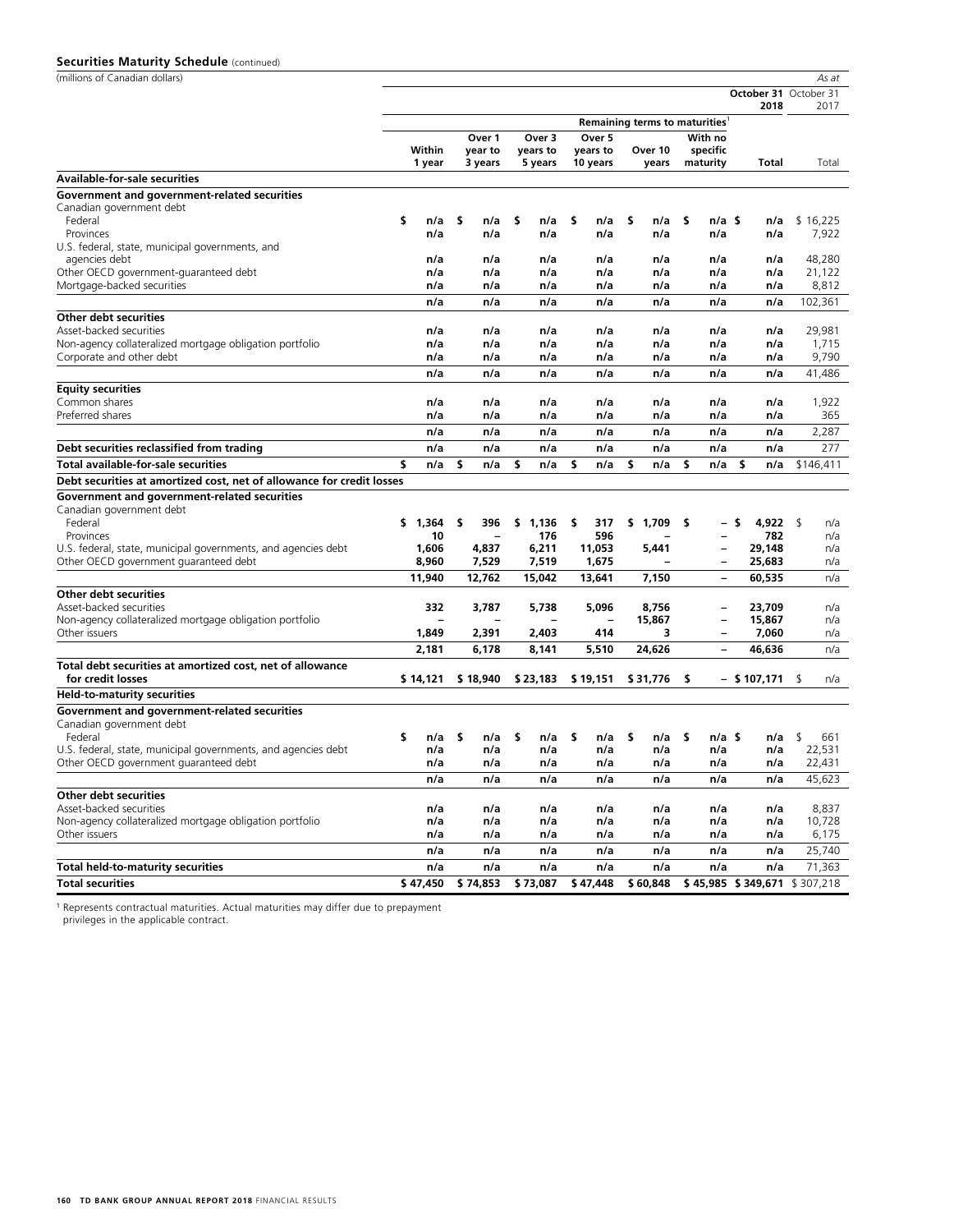# *Unrealized Securities Gains (Losses)*

The following table summarizes the unrealized gains and losses as at October 31.

# **Unrealized Securities Gains (Losses) for Securities at Fair Value Through Other Comprehensive Income**

| (millions of Canadian dollars)                                                                                    |                                                               |                |                    |                      |                                         |                              |                                 | As at                 |
|-------------------------------------------------------------------------------------------------------------------|---------------------------------------------------------------|----------------|--------------------|----------------------|-----------------------------------------|------------------------------|---------------------------------|-----------------------|
|                                                                                                                   |                                                               |                |                    | October 31, 2018     |                                         |                              |                                 | October 31, 2017      |
|                                                                                                                   | Cost/<br>amortized unrealized unrealized<br>cost <sup>1</sup> | Gross<br>gains | Gross<br>(losses)  | Fair<br>value        | Cost/<br>amortized<br>cost <sup>1</sup> | Gross<br>unrealized<br>gains | Gross<br>unrealized<br>(losses) | Fair<br>value         |
| Securities at Fair Value Through Other<br>Comprehensive Income (IAS 39 -<br><b>Available-for-Sale Securities)</b> |                                                               |                |                    |                      |                                         |                              |                                 |                       |
| Government and government-related securities                                                                      |                                                               |                |                    |                      |                                         |                              |                                 |                       |
| Canadian government debt<br>Federal<br>Provinces                                                                  | \$12,740<br>9,443                                             | s<br>38<br>75  | \$ (47) \$<br>(11) | $12,731$ \$<br>9,507 | 16,200<br>7,859                         | \$.<br>53<br>66              | \$<br>$(28)$ \$<br>(3)          | 16,225<br>7,922       |
| U.S. federal, state, municipal governments, and agencies debt                                                     | 45,857                                                        | 265            | (356)              | 45.766               | 48,082                                  | 310                          | (112)                           | 48,280                |
| Other OECD government guaranteed debt                                                                             | 20,034                                                        | 65             | (3)                | 20,096               | 21,067                                  | 69                           | (14)                            | 21,122                |
| Mortgage-backed securities                                                                                        | 6,575                                                         | 59             | (1)                | 6,633                | 8,757                                   | 56                           | (1)                             | 8,812                 |
|                                                                                                                   | 94,649                                                        | 502            | (418)              | 94.733               | 101,965                                 | 554                          | (158)                           | 102,361               |
| Other debt securities                                                                                             |                                                               |                |                    |                      |                                         |                              |                                 |                       |
| Asset-backed securities                                                                                           | 21,901                                                        | 87             | (19)               | 21,969               | 29,879                                  | 135                          | (33)                            | 29,981                |
| Non-agency collateralized mortgage obligation portfolio                                                           | 471                                                           | 1              |                    | 472                  | 1,706                                   | 9                            |                                 | 1,715                 |
| Corporate and other debt                                                                                          | 8,534                                                         | 31             | (58)               | 8,507                | 9,753                                   | 63                           | (26)                            | 9,790                 |
|                                                                                                                   | 30,906                                                        | 119            | (77)               | 30,948               | 41.338                                  | 207                          | (59)                            | 41,486                |
| Debt securities reclassified from trading                                                                         | n/a                                                           | n/a            | n/a                | n/a                  | 250                                     | 27                           |                                 | 277                   |
| <b>Total debt securities</b>                                                                                      | 125,555                                                       | 621            | (495)              | 125,681              | 143,553                                 | 788                          | (217)                           | 144,124               |
| <b>Equity securities</b>                                                                                          |                                                               |                |                    |                      |                                         |                              |                                 |                       |
| Common shares                                                                                                     | 1.725                                                         | 118            | (39)               | 1,804                | 1,821                                   | 114                          | (13)                            | 1,922                 |
| Preferred shares                                                                                                  | 376                                                           | 20             | (26)               | 370                  | 313                                     | 52                           |                                 | 365                   |
|                                                                                                                   | 2,101                                                         | 138            | (65)               | 2.174                | 2,134                                   | 166                          | (13)                            | 2,287                 |
| Total securities at fair value through other<br>comprehensive income                                              | \$127,656                                                     | \$759          |                    |                      | $$$ (560) \$127,855 \$145,687           | \$954                        |                                 | $$$ (230) $$$ 146,411 |

<sup>1</sup> Includes the foreign exchange translation of amortized cost balances at the period-end spot rate.

## *Equity Securities Designated at Fair Value Through Other Comprehensive Income*

The Bank designated certain equity securities shown in the following table as equity securities at FVOCI under IFRS 9. The designation was made because the investments are held for purposes other than trading.

## **Equity Securities Designated at Fair Value Through Other Comprehensive Income**

| (millions of Canadian dollars) | As at            | For the year ended |
|--------------------------------|------------------|--------------------|
|                                | October 31, 2018 | October 31, 2018   |
|                                | Fair             | Dividend income    |
|                                | value            | recognized         |
| Common shares                  | \$1.804          | \$71               |
| Preferred shares               | 370              | 16                 |
| Total                          | \$ 2,174         | \$ 87              |

The Bank disposed of equity securities with a fair value of \$22 million during the year ended October 31, 2018. The Bank realized a cumulative gain/(loss) of \$2 million during the year ended October 31, 2018, on disposal of these equity securities and recognized dividend income of nil during the year ended October 31, 2018.

## **Net Securities Gains (Losses)**

| (millions of Canadian dollars)              | For the year ended    |       |  |  |  |  |
|---------------------------------------------|-----------------------|-------|--|--|--|--|
|                                             | October 31 October 31 |       |  |  |  |  |
|                                             | $2018^1$              | 2017  |  |  |  |  |
| Debt securities at amortized cost           |                       |       |  |  |  |  |
| Net realized gains (losses)                 | -76<br>s.             | \$n/a |  |  |  |  |
| Debt securities at fair value through other |                       |       |  |  |  |  |
| comprehensive income                        |                       |       |  |  |  |  |
| Net realized gains (losses)                 | 35                    | n/a   |  |  |  |  |
| <b>Held-to-maturity securities</b>          |                       |       |  |  |  |  |
| Net realized gains (losses)                 | n/a                   | (8)   |  |  |  |  |
| Available-for-sale securities <sup>2</sup>  |                       |       |  |  |  |  |
| Net realized gains (losses)                 | n/a                   | 147   |  |  |  |  |
| Impairment (losses)                         | n/a                   | (11)  |  |  |  |  |
| Total                                       | S                     | 128   |  |  |  |  |

<sup>1</sup> Amounts for the year ended October 31, 2018 are prepared in accordance with IFRS 9. Prior period comparatives are based on IAS 39. Refer to Note 4 for further details.

<sup>2</sup> Under IFRS 9, realized gains (losses) on equity securities at FVOCI are no longer recognized in income, rather they are recognized in Retained earnings. Prior to the adoption of IFRS 9, realized gains (losses) from AFS equity securities were included in Net securities gain (loss).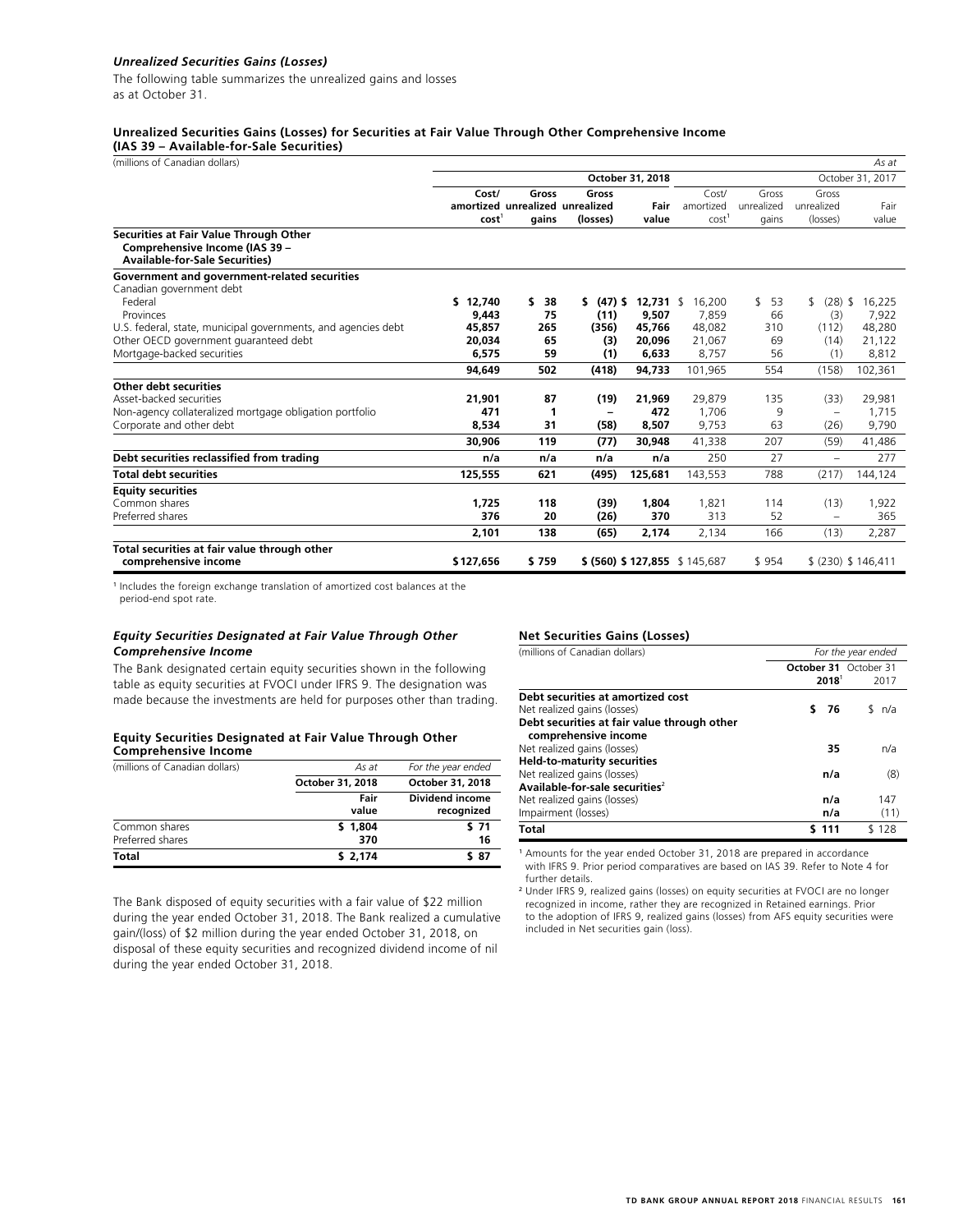# *Credit Quality of Debt Securities*

The Bank evaluates non-retail credit risk on an individual borrower basis, using both a BRR and FRR, and this system is used to assess all non-retail exposures, including debt securities. Refer to the shaded areas of the "Managing Risk" section of the 2018 MD&A for further details, as well as the mapping of the Bank's 21-point BRR scale to risk levels and external ratings.

The following table provides the gross carrying amounts of debt securities measured at amortized cost and debt securities at FVOCI by internal risk ratings for credit risk management purposes, presenting separately those debt securities that are subject to Stage 1, Stage 2, and Stage 3 allowances.

## **Debt Securities by Risk Ratings**

| (millions of Canadian dollars)                                   |           |                          |         | As at        |  |  |
|------------------------------------------------------------------|-----------|--------------------------|---------|--------------|--|--|
|                                                                  |           | October 31, 2018         |         |              |  |  |
|                                                                  | Stage 1   | Stage 2                  | Stage 3 | <b>Total</b> |  |  |
| <b>Debt securities</b>                                           |           |                          |         |              |  |  |
| Investment grade                                                 | \$230,488 | $\overline{\phantom{a}}$ | S n/a   | \$230,488    |  |  |
| Non-Investment grade                                             | 2,140     | 54                       | n/a     | 2.194        |  |  |
| Watch and classified                                             | n/a       | 11                       | n/a     |              |  |  |
| Default                                                          | n/a       | n/a                      | 234     | 234          |  |  |
| <b>Total debt securities</b>                                     | 232,628   | 65                       | 234     | 232,927      |  |  |
| Allowance for credit losses on debt securities at amortized cost |           | 4                        | 70      | 75           |  |  |
| Debt securities, net of allowance                                | \$232,627 | \$ 61                    | \$164   | \$232,852    |  |  |

As at October 31, 2018, the allowance for credit losses on debt securities at FVOCI was \$5 million, inclusive within the FVOCI balance. For the year ended October 31, 2018, the Bank reported \$2 million recovery of credit losses on debt securities at amortized cost and \$10 million of provision for credit losses on debt securities at FVOCI.

The difference between probability-weighted ECL and base ECL on debt securities at FVOCI and at amortized cost at October 31, 2018, was insignificant. Refer to Note 3 for further details.

# NOTE **8 LOANS, IMPAIRED LOANS, AND ALLOWANCE FOR CREDIT LOSSES**

### *Credit Quality of Loans*

In the retail portfolio, including individuals and small businesses, the Bank manages exposures on a pooled basis, using predictive credit scoring techniques. For non-retail exposures, each borrower is assigned a BRR that reflects the PD of the borrower using proprietary industry and sector-specific risk models and expert judgement. Refer to the shaded areas of the "Managing Risk" section of the 2018 MD&A for further details, as well as the mapping of PD ranges to risk levels for

retail exposures and TD's 21-point BRR scale to risk levels and external ratings for non-retail exposures.

The following table provides the gross carrying amounts of loans and credit risk exposures on loan commitments and financial guarantee contracts by internal risk ratings for credit risk management purposes, presenting separately those that are subject to Stage 1, Stage 2, and Stage 3 allowances.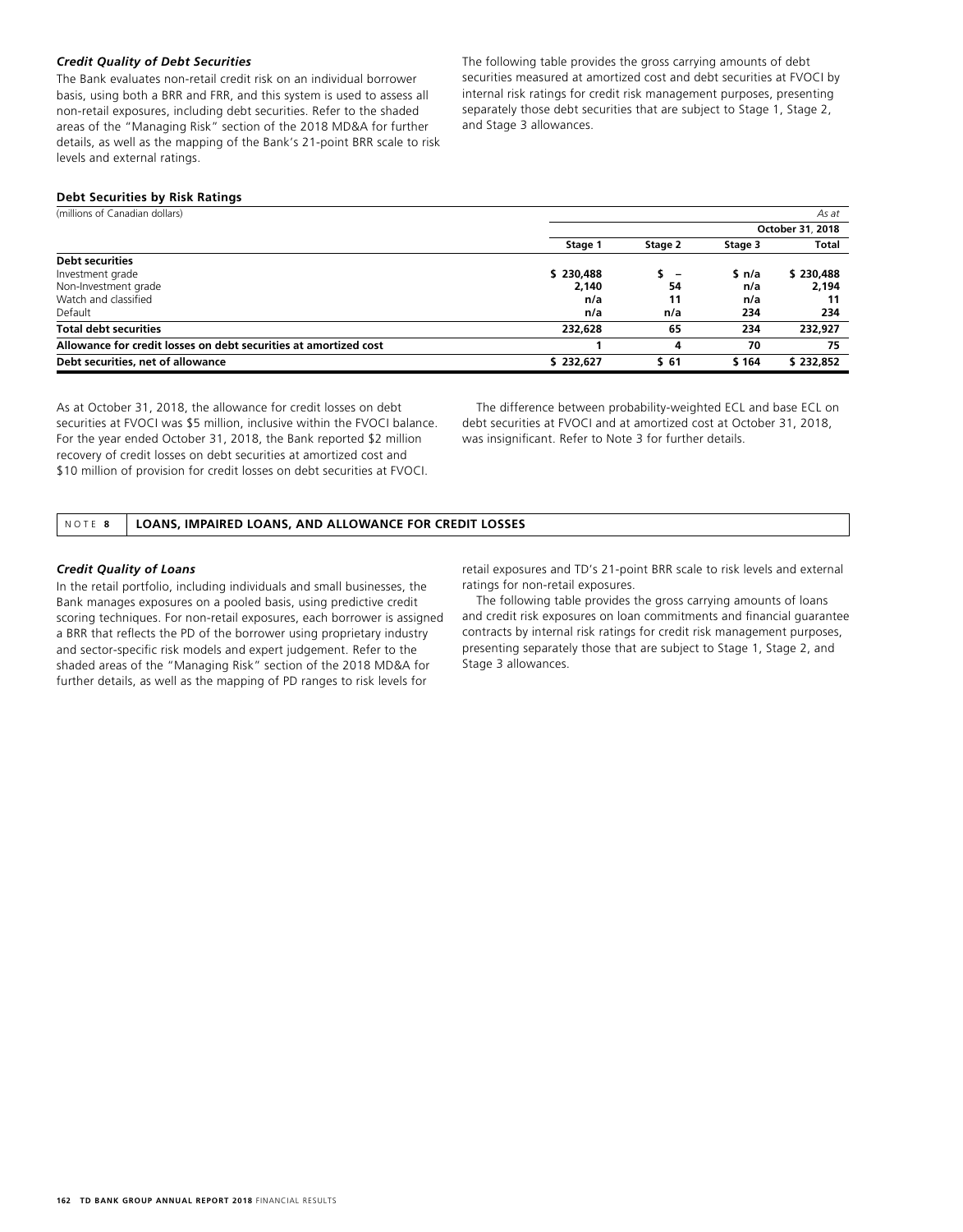## **Loans by Risk Ratings1**

| October 31, 2018<br>Total<br>Stage 1<br>Stage 2<br>Stage 3<br>Residential mortgages <sup>2,3,4</sup><br>\$<br>Low Risk<br>\$<br>\$168,722<br>\$168,690<br>32<br>n/a<br>Normal Risk<br>47,821<br>176<br>47,997<br>n/a<br>Medium Risk<br>5,106<br>267<br>5,373<br>n/a<br>High Risk<br>892<br>1,264<br>317<br>2,473<br>392<br>Default<br>n/a<br>392<br>n/a<br>222,509<br>1,739<br>709<br>224,957<br>Total<br>47<br>24<br>34<br><b>Allowance for loan losses</b><br>105<br>222,485<br>1,705<br>662<br>224,852<br>Loans, net of allowance<br>Consumer instalment and other personal <sup>5</sup><br>87,906<br>88,889<br>Low Risk<br>983<br>n/a<br>Normal Risk<br>48,008<br>1,190<br>49,198<br>n/a<br>Medium Risk<br>23,008<br>1,063<br>24,071<br>n/a<br>High Risk<br>6,158<br>2,386<br>817<br>9,361<br>Default<br>514<br>n/a<br>n/a<br>514<br>Total<br>165,080<br>5,622<br>1,331<br>172,033<br>574<br>349<br>178<br><b>Allowance for loan losses</b><br>1,101<br>Loans, net of allowance<br>164,506<br>5,273<br>1,153<br>170,932<br><b>Credit card</b><br>Low Risk<br>7,234<br>7,245<br>11<br>n/a<br>9,780<br>Normal Risk<br>66<br>n/a<br>9,846<br>Medium Risk<br>246<br>11,347<br>n/a<br>11,593<br>High Risk<br>4,435<br>1,445<br>333<br>6,213<br>Default<br>n/a<br>n/a<br>121<br>121<br><b>Total</b><br>32,796<br>1,768<br>454<br>35,018<br><b>Allowance for loan losses</b><br>379<br>283<br>341<br>1,003<br>32,417<br>1,485<br>113<br>34,015<br>Loans, net of allowance<br><b>Business and government</b> <sup>2,3,4</sup><br>Investment grade or Low/Normal Risk<br>118,414<br>57<br>n/a<br>118,471<br>113,950<br>Non-Investment grade or Medium Risk<br>108,678<br>5,272<br>n/a<br>Watch and classified or High Risk<br>666<br>3,746<br>97<br>4,509<br>Default<br>563<br>n/a<br>n/a<br>563<br>Total<br>227,758<br>9,075<br>660<br>237,493<br><b>Allowance for loan losses</b><br>551<br>120<br>1,322<br>651<br>8,524<br>540<br>236,171<br>Loans, net of allowance<br>227,107<br><b>Total loans</b><br>648,143<br>18,204<br>3,154<br>669,501<br><b>Total Allowance for loan losses</b><br>1,628<br>1,217<br>686<br>3,531<br>Total loans, net of allowance<br>\$16,987<br>\$665,970<br>\$646,515<br>\$2,468<br>Off-balance sheet credit instruments<br>Retail Exposures <sup>6</sup><br>\$<br>Low Risk<br>\$246,575<br>\$2,576<br>\$249,151<br>n/a<br>Normal Risk<br>51,961<br>1,129<br>53,090<br>n/a<br>Medium Risk<br>469<br>12,767<br>12,298<br>n/a<br>High Risk<br>1,765<br>638<br>n/a<br>2,403<br>Default<br>n/a<br>n/a<br>n/a<br>n/a<br>Non-Retail Exposures <sup>7</sup><br>323<br>Investment grade<br>167,993<br>168,316<br>n/a<br>Non-Investment grade<br>60,002<br>2,309<br>62,311<br>n/a<br>Watch and classified<br>1,949<br>1,962<br>13<br>n/a<br>Default<br>n/a<br>n/a<br>n/a<br>n/a<br><b>Total off-balance sheet credit instruments</b><br>540,607<br>9,393<br>550,000<br>n/a<br>Allowance for off-balance sheet credit instruments<br>550<br>479<br>1,029<br>n/a<br>Total off-balance sheet credit instruments, net of allowance<br>540,057<br>8,914<br>n/a<br>548,971<br>453<br><b>Acquired credit-impaired loans</b><br>n/a<br>453<br>n/a<br><b>Allowance for loan losses</b><br>18<br>n/a<br>n/a<br>18<br>\$<br>\$<br>Acquired credit-impaired loans, net of allowance for loan losses<br>\$<br>435<br>\$<br>n/a<br>435<br>n/a | Luans vy msk natinys           |  |       |
|--------------------------------------------------------------------------------------------------------------------------------------------------------------------------------------------------------------------------------------------------------------------------------------------------------------------------------------------------------------------------------------------------------------------------------------------------------------------------------------------------------------------------------------------------------------------------------------------------------------------------------------------------------------------------------------------------------------------------------------------------------------------------------------------------------------------------------------------------------------------------------------------------------------------------------------------------------------------------------------------------------------------------------------------------------------------------------------------------------------------------------------------------------------------------------------------------------------------------------------------------------------------------------------------------------------------------------------------------------------------------------------------------------------------------------------------------------------------------------------------------------------------------------------------------------------------------------------------------------------------------------------------------------------------------------------------------------------------------------------------------------------------------------------------------------------------------------------------------------------------------------------------------------------------------------------------------------------------------------------------------------------------------------------------------------------------------------------------------------------------------------------------------------------------------------------------------------------------------------------------------------------------------------------------------------------------------------------------------------------------------------------------------------------------------------------------------------------------------------------------------------------------------------------------------------------------------------------------------------------------------------------------------------------------------------------------------------------------------------------------------------------------------------------------------------------------------------------------------------------------------------------------------------------------------------------------------------------------------------------------------------------------------------------------------------------------------------------------------------------------------------------------------------------------------------------------------------------------------------------------------------------------------------------------------------------------------------------------------|--------------------------------|--|-------|
|                                                                                                                                                                                                                                                                                                                                                                                                                                                                                                                                                                                                                                                                                                                                                                                                                                                                                                                                                                                                                                                                                                                                                                                                                                                                                                                                                                                                                                                                                                                                                                                                                                                                                                                                                                                                                                                                                                                                                                                                                                                                                                                                                                                                                                                                                                                                                                                                                                                                                                                                                                                                                                                                                                                                                                                                                                                                                                                                                                                                                                                                                                                                                                                                                                                                                                                                                  | (millions of Canadian dollars) |  | As at |
|                                                                                                                                                                                                                                                                                                                                                                                                                                                                                                                                                                                                                                                                                                                                                                                                                                                                                                                                                                                                                                                                                                                                                                                                                                                                                                                                                                                                                                                                                                                                                                                                                                                                                                                                                                                                                                                                                                                                                                                                                                                                                                                                                                                                                                                                                                                                                                                                                                                                                                                                                                                                                                                                                                                                                                                                                                                                                                                                                                                                                                                                                                                                                                                                                                                                                                                                                  |                                |  |       |
|                                                                                                                                                                                                                                                                                                                                                                                                                                                                                                                                                                                                                                                                                                                                                                                                                                                                                                                                                                                                                                                                                                                                                                                                                                                                                                                                                                                                                                                                                                                                                                                                                                                                                                                                                                                                                                                                                                                                                                                                                                                                                                                                                                                                                                                                                                                                                                                                                                                                                                                                                                                                                                                                                                                                                                                                                                                                                                                                                                                                                                                                                                                                                                                                                                                                                                                                                  |                                |  |       |
|                                                                                                                                                                                                                                                                                                                                                                                                                                                                                                                                                                                                                                                                                                                                                                                                                                                                                                                                                                                                                                                                                                                                                                                                                                                                                                                                                                                                                                                                                                                                                                                                                                                                                                                                                                                                                                                                                                                                                                                                                                                                                                                                                                                                                                                                                                                                                                                                                                                                                                                                                                                                                                                                                                                                                                                                                                                                                                                                                                                                                                                                                                                                                                                                                                                                                                                                                  |                                |  |       |
|                                                                                                                                                                                                                                                                                                                                                                                                                                                                                                                                                                                                                                                                                                                                                                                                                                                                                                                                                                                                                                                                                                                                                                                                                                                                                                                                                                                                                                                                                                                                                                                                                                                                                                                                                                                                                                                                                                                                                                                                                                                                                                                                                                                                                                                                                                                                                                                                                                                                                                                                                                                                                                                                                                                                                                                                                                                                                                                                                                                                                                                                                                                                                                                                                                                                                                                                                  |                                |  |       |
|                                                                                                                                                                                                                                                                                                                                                                                                                                                                                                                                                                                                                                                                                                                                                                                                                                                                                                                                                                                                                                                                                                                                                                                                                                                                                                                                                                                                                                                                                                                                                                                                                                                                                                                                                                                                                                                                                                                                                                                                                                                                                                                                                                                                                                                                                                                                                                                                                                                                                                                                                                                                                                                                                                                                                                                                                                                                                                                                                                                                                                                                                                                                                                                                                                                                                                                                                  |                                |  |       |
|                                                                                                                                                                                                                                                                                                                                                                                                                                                                                                                                                                                                                                                                                                                                                                                                                                                                                                                                                                                                                                                                                                                                                                                                                                                                                                                                                                                                                                                                                                                                                                                                                                                                                                                                                                                                                                                                                                                                                                                                                                                                                                                                                                                                                                                                                                                                                                                                                                                                                                                                                                                                                                                                                                                                                                                                                                                                                                                                                                                                                                                                                                                                                                                                                                                                                                                                                  |                                |  |       |
|                                                                                                                                                                                                                                                                                                                                                                                                                                                                                                                                                                                                                                                                                                                                                                                                                                                                                                                                                                                                                                                                                                                                                                                                                                                                                                                                                                                                                                                                                                                                                                                                                                                                                                                                                                                                                                                                                                                                                                                                                                                                                                                                                                                                                                                                                                                                                                                                                                                                                                                                                                                                                                                                                                                                                                                                                                                                                                                                                                                                                                                                                                                                                                                                                                                                                                                                                  |                                |  |       |
|                                                                                                                                                                                                                                                                                                                                                                                                                                                                                                                                                                                                                                                                                                                                                                                                                                                                                                                                                                                                                                                                                                                                                                                                                                                                                                                                                                                                                                                                                                                                                                                                                                                                                                                                                                                                                                                                                                                                                                                                                                                                                                                                                                                                                                                                                                                                                                                                                                                                                                                                                                                                                                                                                                                                                                                                                                                                                                                                                                                                                                                                                                                                                                                                                                                                                                                                                  |                                |  |       |
|                                                                                                                                                                                                                                                                                                                                                                                                                                                                                                                                                                                                                                                                                                                                                                                                                                                                                                                                                                                                                                                                                                                                                                                                                                                                                                                                                                                                                                                                                                                                                                                                                                                                                                                                                                                                                                                                                                                                                                                                                                                                                                                                                                                                                                                                                                                                                                                                                                                                                                                                                                                                                                                                                                                                                                                                                                                                                                                                                                                                                                                                                                                                                                                                                                                                                                                                                  |                                |  |       |
|                                                                                                                                                                                                                                                                                                                                                                                                                                                                                                                                                                                                                                                                                                                                                                                                                                                                                                                                                                                                                                                                                                                                                                                                                                                                                                                                                                                                                                                                                                                                                                                                                                                                                                                                                                                                                                                                                                                                                                                                                                                                                                                                                                                                                                                                                                                                                                                                                                                                                                                                                                                                                                                                                                                                                                                                                                                                                                                                                                                                                                                                                                                                                                                                                                                                                                                                                  |                                |  |       |
|                                                                                                                                                                                                                                                                                                                                                                                                                                                                                                                                                                                                                                                                                                                                                                                                                                                                                                                                                                                                                                                                                                                                                                                                                                                                                                                                                                                                                                                                                                                                                                                                                                                                                                                                                                                                                                                                                                                                                                                                                                                                                                                                                                                                                                                                                                                                                                                                                                                                                                                                                                                                                                                                                                                                                                                                                                                                                                                                                                                                                                                                                                                                                                                                                                                                                                                                                  |                                |  |       |
|                                                                                                                                                                                                                                                                                                                                                                                                                                                                                                                                                                                                                                                                                                                                                                                                                                                                                                                                                                                                                                                                                                                                                                                                                                                                                                                                                                                                                                                                                                                                                                                                                                                                                                                                                                                                                                                                                                                                                                                                                                                                                                                                                                                                                                                                                                                                                                                                                                                                                                                                                                                                                                                                                                                                                                                                                                                                                                                                                                                                                                                                                                                                                                                                                                                                                                                                                  |                                |  |       |
|                                                                                                                                                                                                                                                                                                                                                                                                                                                                                                                                                                                                                                                                                                                                                                                                                                                                                                                                                                                                                                                                                                                                                                                                                                                                                                                                                                                                                                                                                                                                                                                                                                                                                                                                                                                                                                                                                                                                                                                                                                                                                                                                                                                                                                                                                                                                                                                                                                                                                                                                                                                                                                                                                                                                                                                                                                                                                                                                                                                                                                                                                                                                                                                                                                                                                                                                                  |                                |  |       |
|                                                                                                                                                                                                                                                                                                                                                                                                                                                                                                                                                                                                                                                                                                                                                                                                                                                                                                                                                                                                                                                                                                                                                                                                                                                                                                                                                                                                                                                                                                                                                                                                                                                                                                                                                                                                                                                                                                                                                                                                                                                                                                                                                                                                                                                                                                                                                                                                                                                                                                                                                                                                                                                                                                                                                                                                                                                                                                                                                                                                                                                                                                                                                                                                                                                                                                                                                  |                                |  |       |
|                                                                                                                                                                                                                                                                                                                                                                                                                                                                                                                                                                                                                                                                                                                                                                                                                                                                                                                                                                                                                                                                                                                                                                                                                                                                                                                                                                                                                                                                                                                                                                                                                                                                                                                                                                                                                                                                                                                                                                                                                                                                                                                                                                                                                                                                                                                                                                                                                                                                                                                                                                                                                                                                                                                                                                                                                                                                                                                                                                                                                                                                                                                                                                                                                                                                                                                                                  |                                |  |       |
|                                                                                                                                                                                                                                                                                                                                                                                                                                                                                                                                                                                                                                                                                                                                                                                                                                                                                                                                                                                                                                                                                                                                                                                                                                                                                                                                                                                                                                                                                                                                                                                                                                                                                                                                                                                                                                                                                                                                                                                                                                                                                                                                                                                                                                                                                                                                                                                                                                                                                                                                                                                                                                                                                                                                                                                                                                                                                                                                                                                                                                                                                                                                                                                                                                                                                                                                                  |                                |  |       |
|                                                                                                                                                                                                                                                                                                                                                                                                                                                                                                                                                                                                                                                                                                                                                                                                                                                                                                                                                                                                                                                                                                                                                                                                                                                                                                                                                                                                                                                                                                                                                                                                                                                                                                                                                                                                                                                                                                                                                                                                                                                                                                                                                                                                                                                                                                                                                                                                                                                                                                                                                                                                                                                                                                                                                                                                                                                                                                                                                                                                                                                                                                                                                                                                                                                                                                                                                  |                                |  |       |
|                                                                                                                                                                                                                                                                                                                                                                                                                                                                                                                                                                                                                                                                                                                                                                                                                                                                                                                                                                                                                                                                                                                                                                                                                                                                                                                                                                                                                                                                                                                                                                                                                                                                                                                                                                                                                                                                                                                                                                                                                                                                                                                                                                                                                                                                                                                                                                                                                                                                                                                                                                                                                                                                                                                                                                                                                                                                                                                                                                                                                                                                                                                                                                                                                                                                                                                                                  |                                |  |       |
|                                                                                                                                                                                                                                                                                                                                                                                                                                                                                                                                                                                                                                                                                                                                                                                                                                                                                                                                                                                                                                                                                                                                                                                                                                                                                                                                                                                                                                                                                                                                                                                                                                                                                                                                                                                                                                                                                                                                                                                                                                                                                                                                                                                                                                                                                                                                                                                                                                                                                                                                                                                                                                                                                                                                                                                                                                                                                                                                                                                                                                                                                                                                                                                                                                                                                                                                                  |                                |  |       |
|                                                                                                                                                                                                                                                                                                                                                                                                                                                                                                                                                                                                                                                                                                                                                                                                                                                                                                                                                                                                                                                                                                                                                                                                                                                                                                                                                                                                                                                                                                                                                                                                                                                                                                                                                                                                                                                                                                                                                                                                                                                                                                                                                                                                                                                                                                                                                                                                                                                                                                                                                                                                                                                                                                                                                                                                                                                                                                                                                                                                                                                                                                                                                                                                                                                                                                                                                  |                                |  |       |
|                                                                                                                                                                                                                                                                                                                                                                                                                                                                                                                                                                                                                                                                                                                                                                                                                                                                                                                                                                                                                                                                                                                                                                                                                                                                                                                                                                                                                                                                                                                                                                                                                                                                                                                                                                                                                                                                                                                                                                                                                                                                                                                                                                                                                                                                                                                                                                                                                                                                                                                                                                                                                                                                                                                                                                                                                                                                                                                                                                                                                                                                                                                                                                                                                                                                                                                                                  |                                |  |       |
|                                                                                                                                                                                                                                                                                                                                                                                                                                                                                                                                                                                                                                                                                                                                                                                                                                                                                                                                                                                                                                                                                                                                                                                                                                                                                                                                                                                                                                                                                                                                                                                                                                                                                                                                                                                                                                                                                                                                                                                                                                                                                                                                                                                                                                                                                                                                                                                                                                                                                                                                                                                                                                                                                                                                                                                                                                                                                                                                                                                                                                                                                                                                                                                                                                                                                                                                                  |                                |  |       |
|                                                                                                                                                                                                                                                                                                                                                                                                                                                                                                                                                                                                                                                                                                                                                                                                                                                                                                                                                                                                                                                                                                                                                                                                                                                                                                                                                                                                                                                                                                                                                                                                                                                                                                                                                                                                                                                                                                                                                                                                                                                                                                                                                                                                                                                                                                                                                                                                                                                                                                                                                                                                                                                                                                                                                                                                                                                                                                                                                                                                                                                                                                                                                                                                                                                                                                                                                  |                                |  |       |
|                                                                                                                                                                                                                                                                                                                                                                                                                                                                                                                                                                                                                                                                                                                                                                                                                                                                                                                                                                                                                                                                                                                                                                                                                                                                                                                                                                                                                                                                                                                                                                                                                                                                                                                                                                                                                                                                                                                                                                                                                                                                                                                                                                                                                                                                                                                                                                                                                                                                                                                                                                                                                                                                                                                                                                                                                                                                                                                                                                                                                                                                                                                                                                                                                                                                                                                                                  |                                |  |       |
|                                                                                                                                                                                                                                                                                                                                                                                                                                                                                                                                                                                                                                                                                                                                                                                                                                                                                                                                                                                                                                                                                                                                                                                                                                                                                                                                                                                                                                                                                                                                                                                                                                                                                                                                                                                                                                                                                                                                                                                                                                                                                                                                                                                                                                                                                                                                                                                                                                                                                                                                                                                                                                                                                                                                                                                                                                                                                                                                                                                                                                                                                                                                                                                                                                                                                                                                                  |                                |  |       |
|                                                                                                                                                                                                                                                                                                                                                                                                                                                                                                                                                                                                                                                                                                                                                                                                                                                                                                                                                                                                                                                                                                                                                                                                                                                                                                                                                                                                                                                                                                                                                                                                                                                                                                                                                                                                                                                                                                                                                                                                                                                                                                                                                                                                                                                                                                                                                                                                                                                                                                                                                                                                                                                                                                                                                                                                                                                                                                                                                                                                                                                                                                                                                                                                                                                                                                                                                  |                                |  |       |
|                                                                                                                                                                                                                                                                                                                                                                                                                                                                                                                                                                                                                                                                                                                                                                                                                                                                                                                                                                                                                                                                                                                                                                                                                                                                                                                                                                                                                                                                                                                                                                                                                                                                                                                                                                                                                                                                                                                                                                                                                                                                                                                                                                                                                                                                                                                                                                                                                                                                                                                                                                                                                                                                                                                                                                                                                                                                                                                                                                                                                                                                                                                                                                                                                                                                                                                                                  |                                |  |       |
|                                                                                                                                                                                                                                                                                                                                                                                                                                                                                                                                                                                                                                                                                                                                                                                                                                                                                                                                                                                                                                                                                                                                                                                                                                                                                                                                                                                                                                                                                                                                                                                                                                                                                                                                                                                                                                                                                                                                                                                                                                                                                                                                                                                                                                                                                                                                                                                                                                                                                                                                                                                                                                                                                                                                                                                                                                                                                                                                                                                                                                                                                                                                                                                                                                                                                                                                                  |                                |  |       |
|                                                                                                                                                                                                                                                                                                                                                                                                                                                                                                                                                                                                                                                                                                                                                                                                                                                                                                                                                                                                                                                                                                                                                                                                                                                                                                                                                                                                                                                                                                                                                                                                                                                                                                                                                                                                                                                                                                                                                                                                                                                                                                                                                                                                                                                                                                                                                                                                                                                                                                                                                                                                                                                                                                                                                                                                                                                                                                                                                                                                                                                                                                                                                                                                                                                                                                                                                  |                                |  |       |
|                                                                                                                                                                                                                                                                                                                                                                                                                                                                                                                                                                                                                                                                                                                                                                                                                                                                                                                                                                                                                                                                                                                                                                                                                                                                                                                                                                                                                                                                                                                                                                                                                                                                                                                                                                                                                                                                                                                                                                                                                                                                                                                                                                                                                                                                                                                                                                                                                                                                                                                                                                                                                                                                                                                                                                                                                                                                                                                                                                                                                                                                                                                                                                                                                                                                                                                                                  |                                |  |       |
|                                                                                                                                                                                                                                                                                                                                                                                                                                                                                                                                                                                                                                                                                                                                                                                                                                                                                                                                                                                                                                                                                                                                                                                                                                                                                                                                                                                                                                                                                                                                                                                                                                                                                                                                                                                                                                                                                                                                                                                                                                                                                                                                                                                                                                                                                                                                                                                                                                                                                                                                                                                                                                                                                                                                                                                                                                                                                                                                                                                                                                                                                                                                                                                                                                                                                                                                                  |                                |  |       |
|                                                                                                                                                                                                                                                                                                                                                                                                                                                                                                                                                                                                                                                                                                                                                                                                                                                                                                                                                                                                                                                                                                                                                                                                                                                                                                                                                                                                                                                                                                                                                                                                                                                                                                                                                                                                                                                                                                                                                                                                                                                                                                                                                                                                                                                                                                                                                                                                                                                                                                                                                                                                                                                                                                                                                                                                                                                                                                                                                                                                                                                                                                                                                                                                                                                                                                                                                  |                                |  |       |
|                                                                                                                                                                                                                                                                                                                                                                                                                                                                                                                                                                                                                                                                                                                                                                                                                                                                                                                                                                                                                                                                                                                                                                                                                                                                                                                                                                                                                                                                                                                                                                                                                                                                                                                                                                                                                                                                                                                                                                                                                                                                                                                                                                                                                                                                                                                                                                                                                                                                                                                                                                                                                                                                                                                                                                                                                                                                                                                                                                                                                                                                                                                                                                                                                                                                                                                                                  |                                |  |       |
|                                                                                                                                                                                                                                                                                                                                                                                                                                                                                                                                                                                                                                                                                                                                                                                                                                                                                                                                                                                                                                                                                                                                                                                                                                                                                                                                                                                                                                                                                                                                                                                                                                                                                                                                                                                                                                                                                                                                                                                                                                                                                                                                                                                                                                                                                                                                                                                                                                                                                                                                                                                                                                                                                                                                                                                                                                                                                                                                                                                                                                                                                                                                                                                                                                                                                                                                                  |                                |  |       |
|                                                                                                                                                                                                                                                                                                                                                                                                                                                                                                                                                                                                                                                                                                                                                                                                                                                                                                                                                                                                                                                                                                                                                                                                                                                                                                                                                                                                                                                                                                                                                                                                                                                                                                                                                                                                                                                                                                                                                                                                                                                                                                                                                                                                                                                                                                                                                                                                                                                                                                                                                                                                                                                                                                                                                                                                                                                                                                                                                                                                                                                                                                                                                                                                                                                                                                                                                  |                                |  |       |
|                                                                                                                                                                                                                                                                                                                                                                                                                                                                                                                                                                                                                                                                                                                                                                                                                                                                                                                                                                                                                                                                                                                                                                                                                                                                                                                                                                                                                                                                                                                                                                                                                                                                                                                                                                                                                                                                                                                                                                                                                                                                                                                                                                                                                                                                                                                                                                                                                                                                                                                                                                                                                                                                                                                                                                                                                                                                                                                                                                                                                                                                                                                                                                                                                                                                                                                                                  |                                |  |       |
|                                                                                                                                                                                                                                                                                                                                                                                                                                                                                                                                                                                                                                                                                                                                                                                                                                                                                                                                                                                                                                                                                                                                                                                                                                                                                                                                                                                                                                                                                                                                                                                                                                                                                                                                                                                                                                                                                                                                                                                                                                                                                                                                                                                                                                                                                                                                                                                                                                                                                                                                                                                                                                                                                                                                                                                                                                                                                                                                                                                                                                                                                                                                                                                                                                                                                                                                                  |                                |  |       |
|                                                                                                                                                                                                                                                                                                                                                                                                                                                                                                                                                                                                                                                                                                                                                                                                                                                                                                                                                                                                                                                                                                                                                                                                                                                                                                                                                                                                                                                                                                                                                                                                                                                                                                                                                                                                                                                                                                                                                                                                                                                                                                                                                                                                                                                                                                                                                                                                                                                                                                                                                                                                                                                                                                                                                                                                                                                                                                                                                                                                                                                                                                                                                                                                                                                                                                                                                  |                                |  |       |
|                                                                                                                                                                                                                                                                                                                                                                                                                                                                                                                                                                                                                                                                                                                                                                                                                                                                                                                                                                                                                                                                                                                                                                                                                                                                                                                                                                                                                                                                                                                                                                                                                                                                                                                                                                                                                                                                                                                                                                                                                                                                                                                                                                                                                                                                                                                                                                                                                                                                                                                                                                                                                                                                                                                                                                                                                                                                                                                                                                                                                                                                                                                                                                                                                                                                                                                                                  |                                |  |       |
|                                                                                                                                                                                                                                                                                                                                                                                                                                                                                                                                                                                                                                                                                                                                                                                                                                                                                                                                                                                                                                                                                                                                                                                                                                                                                                                                                                                                                                                                                                                                                                                                                                                                                                                                                                                                                                                                                                                                                                                                                                                                                                                                                                                                                                                                                                                                                                                                                                                                                                                                                                                                                                                                                                                                                                                                                                                                                                                                                                                                                                                                                                                                                                                                                                                                                                                                                  |                                |  |       |
|                                                                                                                                                                                                                                                                                                                                                                                                                                                                                                                                                                                                                                                                                                                                                                                                                                                                                                                                                                                                                                                                                                                                                                                                                                                                                                                                                                                                                                                                                                                                                                                                                                                                                                                                                                                                                                                                                                                                                                                                                                                                                                                                                                                                                                                                                                                                                                                                                                                                                                                                                                                                                                                                                                                                                                                                                                                                                                                                                                                                                                                                                                                                                                                                                                                                                                                                                  |                                |  |       |
|                                                                                                                                                                                                                                                                                                                                                                                                                                                                                                                                                                                                                                                                                                                                                                                                                                                                                                                                                                                                                                                                                                                                                                                                                                                                                                                                                                                                                                                                                                                                                                                                                                                                                                                                                                                                                                                                                                                                                                                                                                                                                                                                                                                                                                                                                                                                                                                                                                                                                                                                                                                                                                                                                                                                                                                                                                                                                                                                                                                                                                                                                                                                                                                                                                                                                                                                                  |                                |  |       |
|                                                                                                                                                                                                                                                                                                                                                                                                                                                                                                                                                                                                                                                                                                                                                                                                                                                                                                                                                                                                                                                                                                                                                                                                                                                                                                                                                                                                                                                                                                                                                                                                                                                                                                                                                                                                                                                                                                                                                                                                                                                                                                                                                                                                                                                                                                                                                                                                                                                                                                                                                                                                                                                                                                                                                                                                                                                                                                                                                                                                                                                                                                                                                                                                                                                                                                                                                  |                                |  |       |
|                                                                                                                                                                                                                                                                                                                                                                                                                                                                                                                                                                                                                                                                                                                                                                                                                                                                                                                                                                                                                                                                                                                                                                                                                                                                                                                                                                                                                                                                                                                                                                                                                                                                                                                                                                                                                                                                                                                                                                                                                                                                                                                                                                                                                                                                                                                                                                                                                                                                                                                                                                                                                                                                                                                                                                                                                                                                                                                                                                                                                                                                                                                                                                                                                                                                                                                                                  |                                |  |       |
|                                                                                                                                                                                                                                                                                                                                                                                                                                                                                                                                                                                                                                                                                                                                                                                                                                                                                                                                                                                                                                                                                                                                                                                                                                                                                                                                                                                                                                                                                                                                                                                                                                                                                                                                                                                                                                                                                                                                                                                                                                                                                                                                                                                                                                                                                                                                                                                                                                                                                                                                                                                                                                                                                                                                                                                                                                                                                                                                                                                                                                                                                                                                                                                                                                                                                                                                                  |                                |  |       |
|                                                                                                                                                                                                                                                                                                                                                                                                                                                                                                                                                                                                                                                                                                                                                                                                                                                                                                                                                                                                                                                                                                                                                                                                                                                                                                                                                                                                                                                                                                                                                                                                                                                                                                                                                                                                                                                                                                                                                                                                                                                                                                                                                                                                                                                                                                                                                                                                                                                                                                                                                                                                                                                                                                                                                                                                                                                                                                                                                                                                                                                                                                                                                                                                                                                                                                                                                  |                                |  |       |
|                                                                                                                                                                                                                                                                                                                                                                                                                                                                                                                                                                                                                                                                                                                                                                                                                                                                                                                                                                                                                                                                                                                                                                                                                                                                                                                                                                                                                                                                                                                                                                                                                                                                                                                                                                                                                                                                                                                                                                                                                                                                                                                                                                                                                                                                                                                                                                                                                                                                                                                                                                                                                                                                                                                                                                                                                                                                                                                                                                                                                                                                                                                                                                                                                                                                                                                                                  |                                |  |       |
|                                                                                                                                                                                                                                                                                                                                                                                                                                                                                                                                                                                                                                                                                                                                                                                                                                                                                                                                                                                                                                                                                                                                                                                                                                                                                                                                                                                                                                                                                                                                                                                                                                                                                                                                                                                                                                                                                                                                                                                                                                                                                                                                                                                                                                                                                                                                                                                                                                                                                                                                                                                                                                                                                                                                                                                                                                                                                                                                                                                                                                                                                                                                                                                                                                                                                                                                                  |                                |  |       |
|                                                                                                                                                                                                                                                                                                                                                                                                                                                                                                                                                                                                                                                                                                                                                                                                                                                                                                                                                                                                                                                                                                                                                                                                                                                                                                                                                                                                                                                                                                                                                                                                                                                                                                                                                                                                                                                                                                                                                                                                                                                                                                                                                                                                                                                                                                                                                                                                                                                                                                                                                                                                                                                                                                                                                                                                                                                                                                                                                                                                                                                                                                                                                                                                                                                                                                                                                  |                                |  |       |
|                                                                                                                                                                                                                                                                                                                                                                                                                                                                                                                                                                                                                                                                                                                                                                                                                                                                                                                                                                                                                                                                                                                                                                                                                                                                                                                                                                                                                                                                                                                                                                                                                                                                                                                                                                                                                                                                                                                                                                                                                                                                                                                                                                                                                                                                                                                                                                                                                                                                                                                                                                                                                                                                                                                                                                                                                                                                                                                                                                                                                                                                                                                                                                                                                                                                                                                                                  |                                |  |       |
|                                                                                                                                                                                                                                                                                                                                                                                                                                                                                                                                                                                                                                                                                                                                                                                                                                                                                                                                                                                                                                                                                                                                                                                                                                                                                                                                                                                                                                                                                                                                                                                                                                                                                                                                                                                                                                                                                                                                                                                                                                                                                                                                                                                                                                                                                                                                                                                                                                                                                                                                                                                                                                                                                                                                                                                                                                                                                                                                                                                                                                                                                                                                                                                                                                                                                                                                                  |                                |  |       |
|                                                                                                                                                                                                                                                                                                                                                                                                                                                                                                                                                                                                                                                                                                                                                                                                                                                                                                                                                                                                                                                                                                                                                                                                                                                                                                                                                                                                                                                                                                                                                                                                                                                                                                                                                                                                                                                                                                                                                                                                                                                                                                                                                                                                                                                                                                                                                                                                                                                                                                                                                                                                                                                                                                                                                                                                                                                                                                                                                                                                                                                                                                                                                                                                                                                                                                                                                  |                                |  |       |
|                                                                                                                                                                                                                                                                                                                                                                                                                                                                                                                                                                                                                                                                                                                                                                                                                                                                                                                                                                                                                                                                                                                                                                                                                                                                                                                                                                                                                                                                                                                                                                                                                                                                                                                                                                                                                                                                                                                                                                                                                                                                                                                                                                                                                                                                                                                                                                                                                                                                                                                                                                                                                                                                                                                                                                                                                                                                                                                                                                                                                                                                                                                                                                                                                                                                                                                                                  |                                |  |       |
|                                                                                                                                                                                                                                                                                                                                                                                                                                                                                                                                                                                                                                                                                                                                                                                                                                                                                                                                                                                                                                                                                                                                                                                                                                                                                                                                                                                                                                                                                                                                                                                                                                                                                                                                                                                                                                                                                                                                                                                                                                                                                                                                                                                                                                                                                                                                                                                                                                                                                                                                                                                                                                                                                                                                                                                                                                                                                                                                                                                                                                                                                                                                                                                                                                                                                                                                                  |                                |  |       |
|                                                                                                                                                                                                                                                                                                                                                                                                                                                                                                                                                                                                                                                                                                                                                                                                                                                                                                                                                                                                                                                                                                                                                                                                                                                                                                                                                                                                                                                                                                                                                                                                                                                                                                                                                                                                                                                                                                                                                                                                                                                                                                                                                                                                                                                                                                                                                                                                                                                                                                                                                                                                                                                                                                                                                                                                                                                                                                                                                                                                                                                                                                                                                                                                                                                                                                                                                  |                                |  |       |
|                                                                                                                                                                                                                                                                                                                                                                                                                                                                                                                                                                                                                                                                                                                                                                                                                                                                                                                                                                                                                                                                                                                                                                                                                                                                                                                                                                                                                                                                                                                                                                                                                                                                                                                                                                                                                                                                                                                                                                                                                                                                                                                                                                                                                                                                                                                                                                                                                                                                                                                                                                                                                                                                                                                                                                                                                                                                                                                                                                                                                                                                                                                                                                                                                                                                                                                                                  |                                |  |       |

<sup>1</sup> Includes loans that are measured at FVOCI and customers' liability under acceptances.

<sup>2</sup> As at October 31, 2018, impaired loans with a balance of \$124 million did not have a related allowance for loan losses. An allowance was not required for these loans as the balance relates to loans where the realizable value of the collateral exceeded the loan amount.

<sup>3</sup> Excludes trading loans and non-trading loans at FVTPL with a fair value of \$11 billion and \$1 billion, respectively, as at October 31, 2018.

<sup>4</sup> Includes insured mortgages of \$95 billion as at October 31, 2018.

<sup>5</sup> Includes Canadian government-insured real estate personal loans of \$14 billion as at October 31, 2018.

<sup>6</sup> As at October 31, 2018, includes \$302 billion of personal lines of credit and credit card lines, which are unconditionally cancellable at the Bank's discretion at any time.

<sup>7</sup> As at October 31, 2018, includes \$37 billion of the undrawn component of uncommitted credit and liquidity facilities.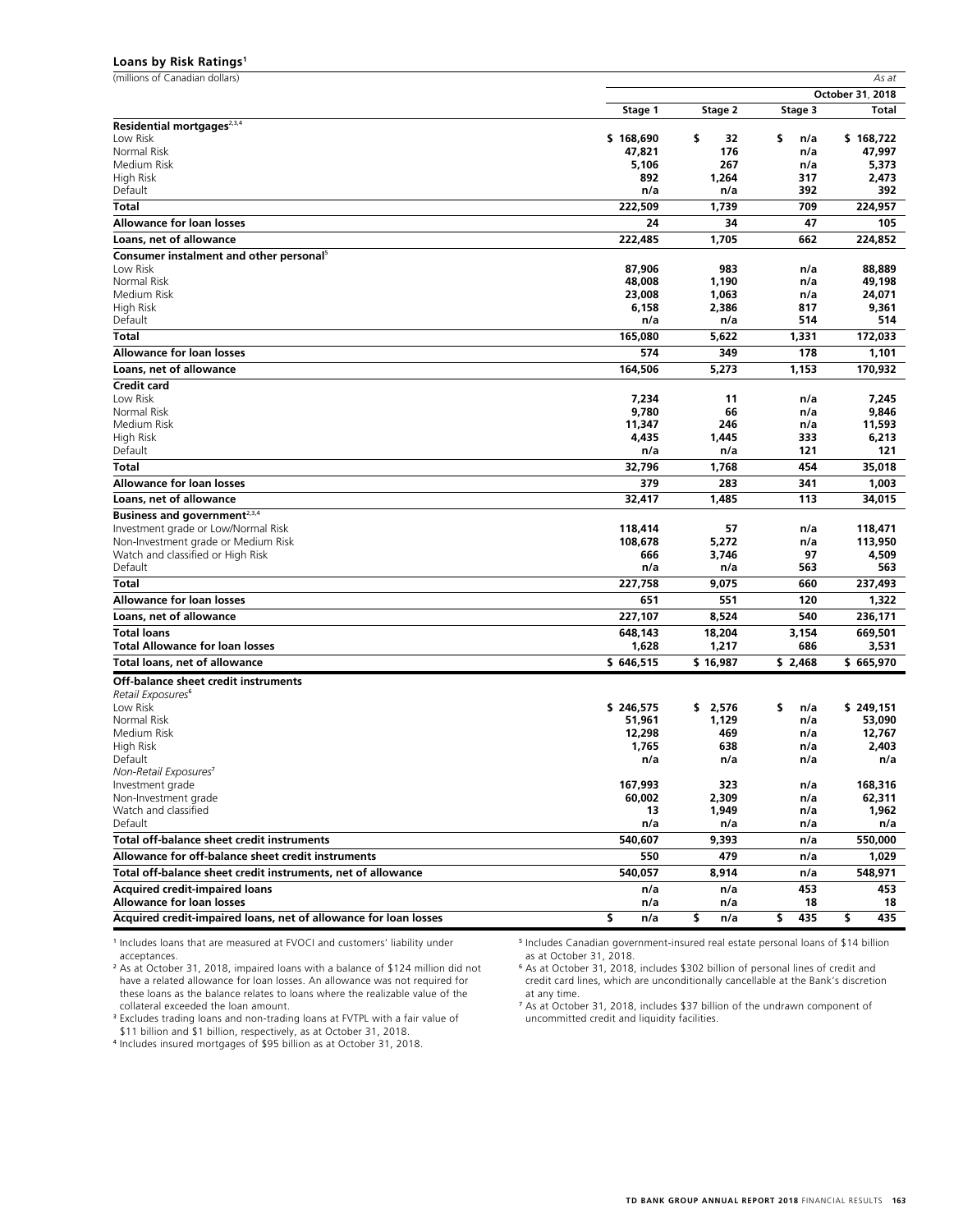## **Loans, Impaired Loans, and Allowance for Loan Losses**

| (millions of Canadian dollars)                      |                     |          |                       |                   |          |                               |                                        |                    | As at               |
|-----------------------------------------------------|---------------------|----------|-----------------------|-------------------|----------|-------------------------------|----------------------------------------|--------------------|---------------------|
|                                                     |                     |          |                       |                   |          |                               |                                        |                    | October 31, 2017    |
|                                                     |                     |          |                       | Gross Loans       |          |                               | Allowance for loan losses <sup>1</sup> |                    |                     |
|                                                     | Neither<br>past due | Past due |                       |                   | Counter- | Individually<br>insignificant | Incurred<br>but not                    | Total<br>allowance |                     |
|                                                     | nor                 | but not  |                       |                   | party    | impaired                      | identified                             | for loan           | Net                 |
|                                                     | impaired            | impaired | Impaired <sup>2</sup> | Total             | specific | loans                         | loan losses                            | losses             | loans               |
| Residential mortgages <sup>3,4,5</sup>              | \$218,653           | 2,382    |                       | 750 \$ 221,785    | -        | 42                            | 36                                     |                    | 78 \$ 221,707       |
| Consumer instalment and other personal <sup>6</sup> | 149.473             | 6,258    | 1,312                 | 157.043           | -        | 147                           | 656                                    | 803                | 156,240             |
| Credit card                                         | 30.783              | 1,800    | 424                   | 33,007            | -        | 335                           | 929                                    | 1,264              | 31,743              |
| Business and government <sup>3,4,5</sup>            | 198,893             | 1,173    | 599                   | 200,665           | 134      | 29                            | 1,294                                  | 1,457              | 199,208             |
|                                                     | \$597,802           | \$11,613 |                       | \$3.085 \$612.500 | \$134    | \$553                         | \$2,915                                |                    | \$ 3.602 \$ 608.898 |
| Debt securities classified as loans                 |                     |          |                       | 3,209             | 126      | -                             | 20                                     | 146                | 3,063               |
| Acquired credit-impaired loans                      |                     |          |                       | 665               |          | 32                            | -                                      | 35                 | 630                 |
| Total                                               |                     |          |                       | \$616,374         | \$ 263   | \$585                         | \$2,935                                |                    | \$ 3,783 \$ 612,591 |

<sup>1</sup> Excludes allowance for off-balance sheet instruments.

and amortized cost of \$11 billion as at October 31, 2017. <sup>4</sup> Includes insured mortgages of \$106 billion as at October 31, 2017.

<sup>2</sup> As at October 31, 2017, impaired loans exclude \$0.6 billion of gross impaired debt securities classified as loans. <sup>3</sup> Excludes trading loans with a fair value of \$11 billion as at October 31, 2017, <sup>5</sup> As at October 31, 2017, impaired loans with a balance of \$99 million did not have a related allowance for loan losses. An allowance was not required for these loans as the balance relates to loans that are insured or loans where the realizable value of the collateral exceeded the loan amount.

<sup>6</sup> Includes Canadian government-insured real estate personal loans of \$16 billion as at October 31, 2017.

The following table presents information related to the Bank's impaired loans as at October 31.

## **Impaired Loans**<sup>1</sup>

| (millions of Canadian dollars)                           |                                                |                     |                                              |                                       |                                             |                    |                                              | As at                                 |
|----------------------------------------------------------|------------------------------------------------|---------------------|----------------------------------------------|---------------------------------------|---------------------------------------------|--------------------|----------------------------------------------|---------------------------------------|
|                                                          |                                                |                     |                                              | October 31, 2018                      |                                             |                    |                                              | October 31, 2017                      |
|                                                          | Unpaid<br>principal<br>$b$ alance <sup>2</sup> | Carrying<br>value   | Related<br>allowance<br>for credit<br>losses | Average<br>gross<br>impaired<br>loans | Unpaid<br>principal<br>balance <sup>2</sup> | Carrying<br>value  | Related<br>allowance<br>for credit<br>losses | Average<br>gross<br>impaired<br>loans |
| Residential mortgages<br>Consumer instalment and         | 776                                            | 709                 | 47                                           | 726                                   | 790                                         | 750                | \$42                                         | 801                                   |
| other personal<br>Credit card<br>Business and government | 1,465<br>454<br>726                            | 1,331<br>454<br>660 | 178<br>341<br>120                            | 1,325<br>422<br>580                   | 1.477<br>424<br>687                         | .312<br>424<br>599 | 147<br>335<br>163                            | .349<br>391<br>706                    |
| <b>Total</b>                                             | \$3,421                                        | \$ 3.154            | \$ 686                                       | \$ 3,053                              | \$3.378                                     | \$3,085            | \$ 687                                       | \$3,247                               |

<sup>1</sup> Balances as at October 31, 2018 exclude ACI loans. As at October 31, 2017,

balances exclude both ACI loans and debt securities classified as loans.

2 Represents contractual amount of principal owed.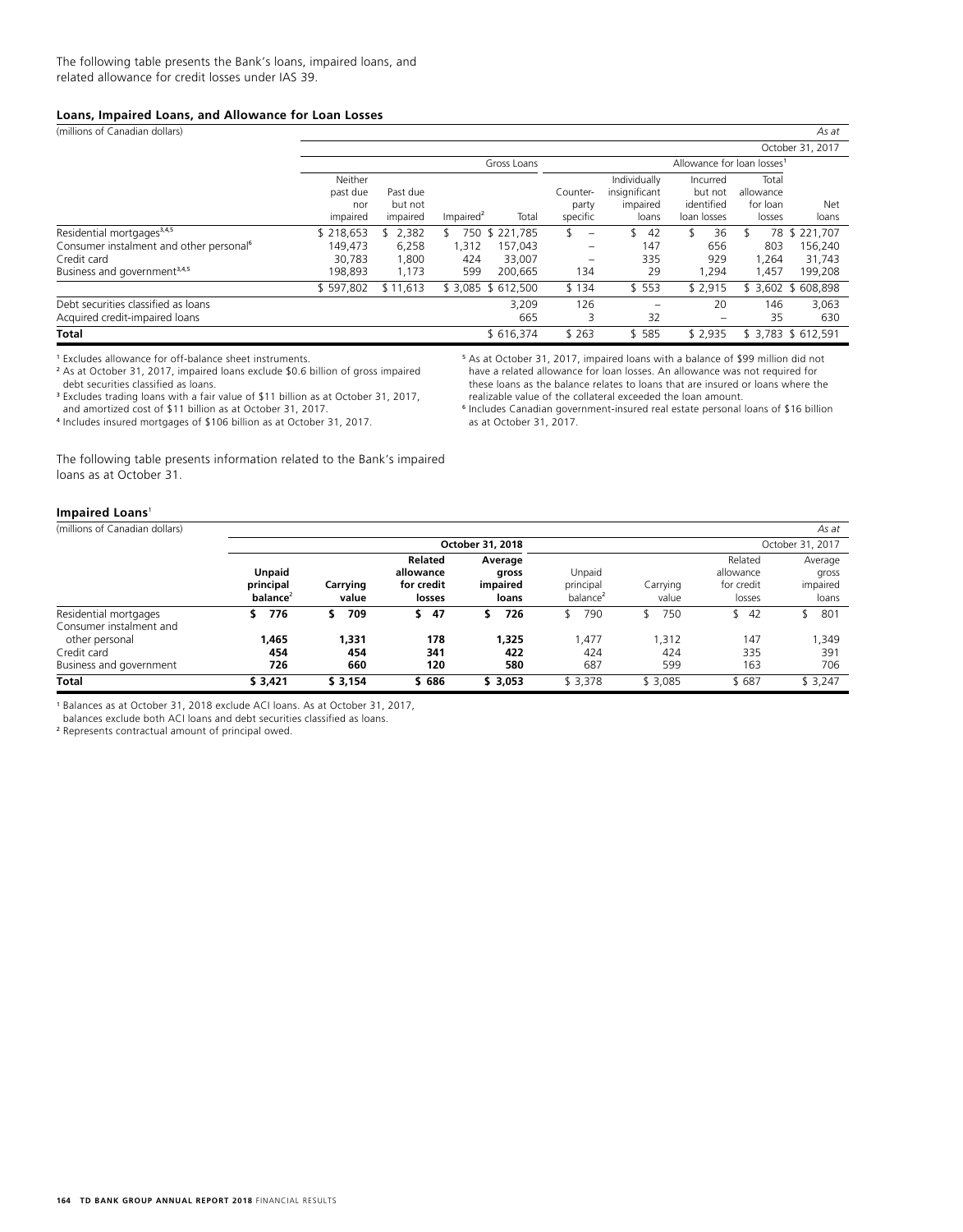The changes to the Bank's allowance for loan losses, as at and for the year ended October 31, 2018 are shown in the following tables.

## **Allowance for Loan Losses – Residential Mortgages**

| (millions of Canadian dollars)                                                      | credit-impaired |         |         |                          |       |
|-------------------------------------------------------------------------------------|-----------------|---------|---------|--------------------------|-------|
|                                                                                     | Stage 1         | Stage 2 | Stage 3 | loans                    | Total |
| Allowance for loan losses as at November 1, 2017                                    | \$24            | \$26    | \$45    | \$12                     | \$107 |
| Provision for credit losses                                                         |                 |         |         |                          |       |
| Transfer to Stage 1 <sup>1</sup>                                                    | 24              | (23)    | (1)     |                          |       |
| Transfer to Stage 2                                                                 | (4)             | 8       | (4)     |                          |       |
| Transfer to Stage 3                                                                 |                 | (9)     | 9       |                          |       |
|                                                                                     | 20              | (24)    | 4       |                          |       |
| Net remeasurement due to transfers <sup>2</sup>                                     | (14)            | 6       |         |                          | (8)   |
| New originations or purchases <sup>3</sup>                                          | 14              | n/a     | n/a     |                          | 14    |
| Net repayments <sup>4</sup>                                                         | (1)             | (1)     | (1)     | (4)                      | (7)   |
| Derecognition of financial assets (excluding disposals and write-offs) <sup>5</sup> | (3)             | (2)     | (4)     |                          | (9)   |
| Changes to risk, parameters, and models <sup>6</sup>                                | (16)            | 29      | 29      | (5)                      | 37    |
|                                                                                     |                 | 8       | 28      | (9)                      | 27    |
| Other changes                                                                       |                 |         |         |                          |       |
| <b>Disposals</b>                                                                    |                 |         |         |                          |       |
| Foreign exchange and other adjustments                                              |                 |         |         | 2                        |       |
| Write-offs                                                                          |                 |         | (31)    |                          | (31)  |
| Recoveries                                                                          |                 |         |         |                          |       |
|                                                                                     |                 |         | (26)    | $\overline{\phantom{a}}$ | (24)  |
| Total allowance for loan losses as at October 31, 2018                              | \$24            | \$ 34   | \$ 47   | \$<br>5                  | \$110 |

<sup>1</sup> Transfers represent stage transfer movements prior to ECLs remeasurement. <sup>2</sup> Represents the remeasurement between twelve-month and lifetime ECLs due to <sup>5</sup> Represents the decrease in the allowance resulting from loans that were fully repaid and excludes the decrease associated with loans that were disposed or fully written off.

stage transfers, excluding the change to risk, parameters, and models. <sup>3</sup> Represents the increase in the allowance resulting from loans that were newly

originated, purchased, or renewed. <sup>4</sup> Represents the changes in the allowance related to cash flow changes associated

with new draws or repayments on loans outstanding.

<sup>6</sup> Represents the change in the allowance related to changes in risk including changes to macroeconomic factors, level of risk, associated parameters, and models.

# **Allowance for Loan Losses – Consumer Instalment and Other Personal**

| (millions of Canadian dollars)                                                      |                          |         |           | Acquired<br>credit-impaired |         |
|-------------------------------------------------------------------------------------|--------------------------|---------|-----------|-----------------------------|---------|
|                                                                                     | Stage 1                  | Stage 2 | Stage 3   | loans                       | Total   |
| Allowance for loan losses, including off-balance sheet instruments,                 |                          |         |           |                             |         |
| as at November 1, 2017                                                              | \$ 529                   | \$ 355  | Ś<br>166  | \$ 5                        | \$1,055 |
| Provision for credit losses                                                         |                          |         |           |                             |         |
| Transfer to Stage 1 <sup>1</sup>                                                    | 303                      | (285)   | (18)      |                             |         |
| Transfer to Stage 2                                                                 | (114)                    | 152     | (38)      |                             |         |
| Transfer to Stage 3                                                                 | (21)                     | (172)   | 193       |                             |         |
|                                                                                     | 168                      | (305)   | 137       |                             |         |
| Net remeasurement due to transfers <sup>1</sup>                                     | (125)                    | 139     | 11        |                             | 25      |
| New originations or purchases <sup>1</sup>                                          | 322                      | n/a     | n/a       |                             | 322     |
| Net draws (repayments) <sup>1</sup>                                                 | (49)                     | (24)    | (11)      | (4)                         | (88)    |
| Derecognition of financial assets (excluding disposals and write-offs) <sup>1</sup> | (126)                    | (97)    | (45)      |                             | (268)   |
| Changes to risk, parameters, and models <sup>1</sup>                                | (127)                    | 321     | 744       |                             | 938     |
|                                                                                     | 63                       | 34      | 836       | (4)                         | 929     |
| Other changes                                                                       |                          |         |           |                             |         |
| Disposals                                                                           |                          |         |           |                             |         |
| Foreign exchange and other adjustments                                              |                          | 3       |           |                             | 11      |
| Write-offs                                                                          |                          |         | (1,076)   | (1)                         | (1,077) |
| Recoveries                                                                          |                          |         | 251       | $\overline{2}$              | 253     |
|                                                                                     | $\overline{\phantom{a}}$ | 3       | (824)     |                             | (813)   |
| Balance as at October 31, 2018                                                      | 599                      | 392     | 178       | $\overline{2}$              | 1,171   |
| Less: Allowance for off-balance sheet instruments <sup>2</sup>                      | 25                       | 43      |           |                             | 68      |
| Total allowance for loan losses as at October 31, 2018                              | \$ 574                   | \$ 349  | 178<br>\$ | 52                          | \$1,103 |

<sup>1</sup> For explanations regarding this line item, refer to the "Allowance for Loan Losses – Residential Mortgages" table in this Note.

<sup>2</sup> The allowance for loan losses for off-balance sheet instruments is recorded in Other liabilities on the Consolidated Balance Sheet.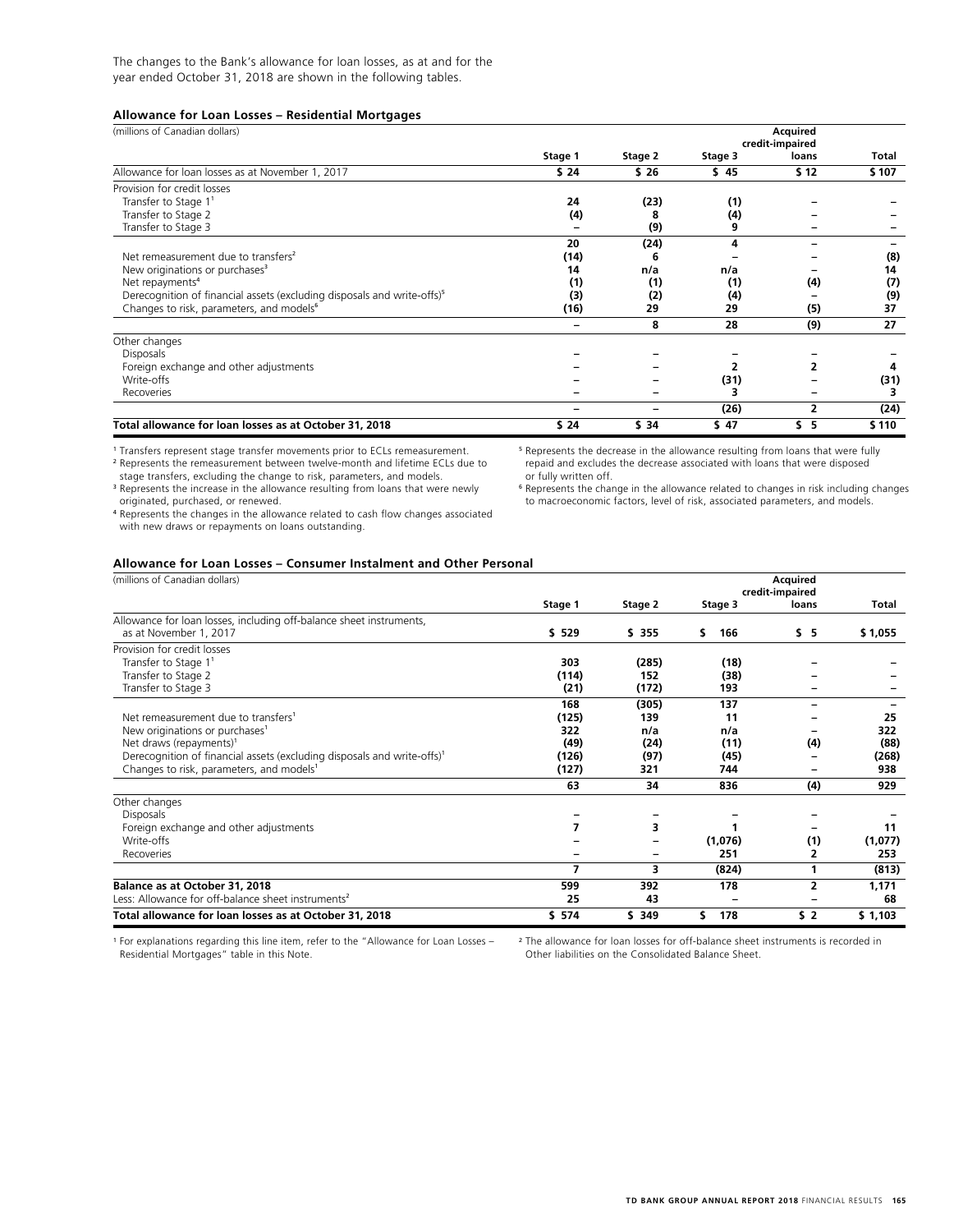## **Allowance for Loan Losses – Credit Card**

| (millions of Canadian dollars)                                                      | Stage 1 | Stage 2 | Stage $31$ | <b>Total</b> |
|-------------------------------------------------------------------------------------|---------|---------|------------|--------------|
| Allowance for loan losses, including off-balance sheet instruments,                 |         |         |            |              |
| as at November 1, 2017                                                              | \$763   | \$ 521  | s.<br>321  | \$1,605      |
| Provision for credit losses                                                         |         |         |            |              |
| Transfer to Stage $12$                                                              | 590     | (521)   | (69)       |              |
| Transfer to Stage 2                                                                 | (192)   | 259     | (67)       |              |
| Transfer to Stage 3                                                                 | (38)    | (475)   | 513        |              |
|                                                                                     | 360     | (737)   | 377        |              |
| Net remeasurement due to transfers <sup>2</sup>                                     | (209)   | 249     | 63         | 103          |
| New originations or purchases <sup>2</sup>                                          | 171     | n/a     | n/a        | 171          |
| Net draws (repayments) <sup>2</sup>                                                 | 125     | (51)    | 39         | 113          |
| Derecognition of financial assets (excluding disposals and write-offs) <sup>2</sup> | (102)   | (106)   | (371)      | (579)        |
| Changes to risk, parameters, and models <sup>2</sup>                                | (276)   | 705     | 1,168      | 1,597        |
|                                                                                     | 69      | 60      | 1,276      | 1,405        |
| Other changes                                                                       |         |         |            |              |
| Disposals                                                                           | (21)    | (12)    | (8)        | (41)         |
| Foreign exchange and other adjustments                                              | 8       | 11      |            | 26           |
| Write-offs                                                                          |         | -       | (1,515)    | (1, 515)     |
| Recoveries                                                                          |         | -       | 260        | 260          |
|                                                                                     | (13)    | (1)     | (1,256)    | (1,270)      |
| Balance as at October 31, 2018                                                      | 819     | 580     | 341        | 1.740        |
| Less: Allowance for off-balance sheet instruments <sup>3</sup>                      | 440     | 297     |            | 737          |
| Total allowance for loan losses as at October 31, 2018                              | \$ 379  | \$ 283  | \$<br>341  | \$1,003      |

90 days past due and written off at 180 days past due. Refer to Note 2 for further details. <sup>2</sup> For explanations regarding this line item, refer to the "Allowance for Loan Losses –

<sup>1</sup> Credit cards are considered impaired and migrate to Stage 3 when they are

Residential Mortgages" table in this Note.

## **Allowance for Loan Losses – Business and Government1**

| <b>Pasilicss and Government</b>                                                     |         |         |         |                                    |         |
|-------------------------------------------------------------------------------------|---------|---------|---------|------------------------------------|---------|
| (millions of Canadian dollars)                                                      |         |         |         | <b>Acquired</b><br>credit-impaired |         |
|                                                                                     | Stage 1 | Stage 2 | Stage 3 | loans                              | Total   |
| Allowance for loan losses, including off-balance sheet instruments,                 |         |         |         |                                    |         |
| as at November 1, 2017                                                              | \$706   | \$ 627  | \$174   | \$18                               | \$1,525 |
| Provision for credit losses                                                         |         |         |         |                                    |         |
| Transfer to Stage $12$                                                              | 133     | (129)   | (4)     |                                    |         |
| Transfer to Stage 2                                                                 | (106)   | 114     | (8)     |                                    |         |
| Transfer to Stage 3                                                                 | (6)     | (56)    | 62      |                                    |         |
|                                                                                     | 21      | (71)    | 50      |                                    |         |
| Net remeasurement due to transfers <sup>2</sup>                                     | (38)    | 68      | 5       |                                    | 35      |
| New originations or purchases <sup>2</sup>                                          | 467     | n/a     | n/a     |                                    | 467     |
| Net draws (repayments) <sup>2</sup>                                                 | (4)     | (26)    | (25)    | (2)                                | (57)    |
| Derecognition of financial assets (excluding disposals and write-offs) <sup>2</sup> | (338)   | (365)   | (54)    | (3)                                | (760)   |
| Changes to risk, parameters, and models <sup>2</sup>                                | (89)    | 447     | 76      | (8)                                | 426     |
|                                                                                     | 19      | 53      | 52      | (13)                               | 111     |
| Other changes                                                                       |         |         |         |                                    |         |
| <b>Disposals</b>                                                                    |         |         | (5)     |                                    | (5)     |
| Foreign exchange and other adjustments                                              | 11      | 10      | (6)     | (7)                                | 8       |
| Write-offs                                                                          |         |         | (154)   | (1)                                | (155)   |
| Recoveries                                                                          |         |         | 59      | 14                                 | 73      |
|                                                                                     | 11      | 10      | (106)   | 6                                  | (79)    |
| Balance as at October 31, 2018                                                      | 736     | 690     | 120     | 11                                 | 1,557   |
| Less: Allowance for off-balance sheet instruments <sup>3</sup>                      | 85      | 139     |         |                                    | 224     |
| Total allowance for loan losses as at October 31, 2018                              | \$ 651  | \$ 551  | \$120   | \$11                               | \$1,333 |

<sup>1</sup> Includes the allowance for credit losses related to customers' liability under acceptances.

<sup>3</sup> The allowance for loan losses for off-balance sheet instruments is recorded in Other liabilities on the Consolidated Balance Sheet.

<sup>3</sup> The allowance for loan losses for off-balance sheet instruments is recorded in

Other liabilities on the Consolidated Balance Sheet.

<sup>2</sup> For explanations regarding this line item, refer to the "Allowance for Loan Losses – Residential Mortgages" table in this Note.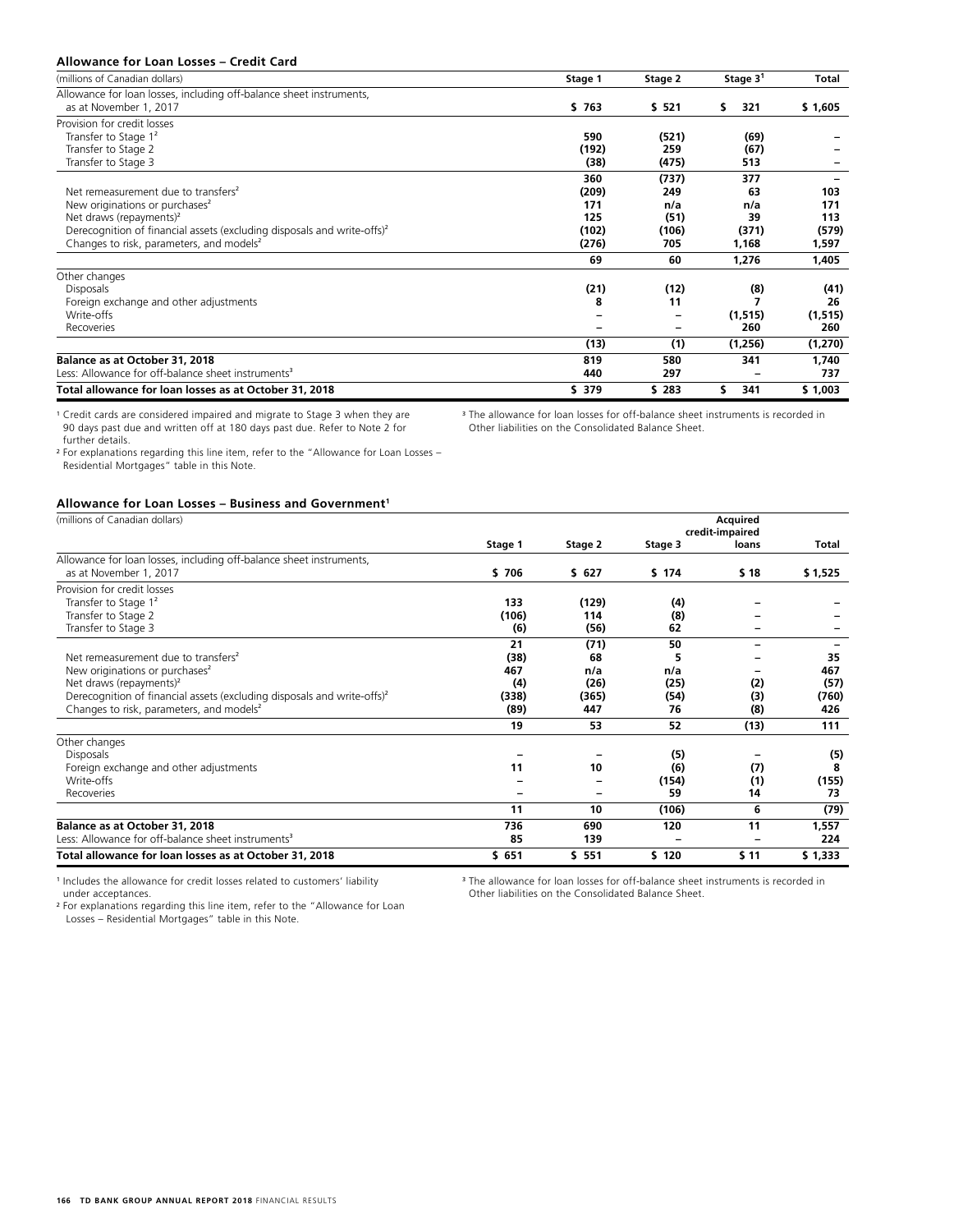The allowance for credit losses on all remaining financial assets in scope for IFRS 9 is not significant.

The changes to the Bank's allowance for credit losses under IAS 39, as at and for the year ended October 31, 2017, are shown in the following table.

# **Allowance for Credit Losses**

| (millions of Canadian dollars)                                                         | Balance            |            |             |                          |                          | Foreign      | Balance            |
|----------------------------------------------------------------------------------------|--------------------|------------|-------------|--------------------------|--------------------------|--------------|--------------------|
|                                                                                        | as at              | Provision  |             |                          |                          | exchange     | as at              |
|                                                                                        | November 1<br>2016 | for credit | Write-offs  |                          |                          | and other    | October 31<br>2017 |
|                                                                                        |                    | losses     |             | Recoveries               | <b>Disposals</b>         | adjustments  |                    |
| <b>Counterparty-specific allowance</b>                                                 | \$<br>189          | (19)       | \$          | \$<br>48                 | \$                       | \$           | \$                 |
| Business and government<br>Debt securities classified as loans                         | 206                | \$<br>(2)  | (75)<br>(9) | ÷                        | (63)                     | (9)<br>(6)   | 134<br>126         |
|                                                                                        |                    |            |             |                          |                          |              |                    |
| Total counterparty-specific allowance excluding<br>acquired credit-impaired loans      | 395                | (21)       |             | 48                       |                          | (15)         | 260                |
| Acquired credit-impaired loans <sup>1</sup>                                            | 4                  | (4)        | (84)        | 17                       | (63)<br>$\overline{a}$   | (14)         | 3                  |
|                                                                                        |                    |            |             |                          |                          |              |                    |
| Total counterparty-specific allowance                                                  | 399                | (25)       | (84)        | 65                       | (63)                     | (29)         | 263                |
| Collectively assessed allowance for                                                    |                    |            |             |                          |                          |              |                    |
| individually insignificant impaired loans<br>Residential mortgages                     | 49                 | 29         | (41)        | 6                        |                          | (1)          | 42                 |
| Consumer instalment and other personal                                                 | 166                | 788        | (1,070)     | 267                      |                          | (4)          | 147                |
| Credit card                                                                            | 290                | 1,173      | (1, 372)    | 252                      |                          | (8)          | 335                |
| Business and government                                                                | 30                 | 59         | (91)        | 30                       |                          | $\mathbf{1}$ | 29                 |
|                                                                                        |                    |            |             |                          |                          |              |                    |
| Total collectively assessed allowance for<br>individually insignificant impaired loans |                    |            |             |                          |                          |              |                    |
| excluding acquired credit-impaired loans                                               | 535                | 2,049      | (2,574)     | 555                      |                          | (12)         | 553                |
| Acquired credit-impaired loans <sup>1</sup>                                            | 58                 | (34)       | (1)         | 5                        | $\overline{a}$           | 4            | 32                 |
| Total collectively assessed allowance for                                              |                    |            |             |                          |                          |              |                    |
| individually insignificant impaired loans                                              | 593                | 2,015      | (2, 575)    | 560                      | $\overline{\phantom{0}}$ | (8)          | 585                |
| Collectively assessed allowance for incurred                                           |                    |            |             |                          |                          |              |                    |
| but not identified credit losses                                                       |                    |            |             |                          |                          |              |                    |
| Residential mortgages                                                                  | 48                 | (11)       |             |                          |                          | (1)          | 36                 |
| Consumer instalment and other personal                                                 | 685                | 17         |             |                          |                          | (13)         | 689                |
| Credit card                                                                            | 1,169              | 91         |             |                          |                          | (29)         | 1,231              |
| Business and government                                                                | 1,424              | 140        |             | $\equiv$                 | L.                       | (38)         | 1,526              |
| Debt securities classified as loans                                                    | 55                 | (11)       | $\equiv$    | ۳                        | (20)                     | (4)          | 20                 |
| Total collectively assessed allowance for                                              |                    |            |             |                          |                          |              |                    |
| incurred but not identified credit losses                                              | 3,381              | 226        |             | ۳                        | (20)                     | (85)         | 3,502              |
| <b>Allowance for credit losses</b>                                                     |                    |            |             |                          |                          |              |                    |
| Residential mortgages                                                                  | 97                 | 18         | (41)        | 6                        | L.                       | (2)          | 78                 |
| Consumer instalment and other personal                                                 | 851                | 805        | (1,070)     | 267                      |                          | (17)         | 836                |
| Credit card                                                                            | 1,459              | 1,264      | (1,372)     | 252                      |                          | (37)         | 1.566              |
| Business and government                                                                | 1,643              | 180        | (166)       | 78                       |                          | (46)         | 1,689              |
| Debt securities classified as loans                                                    | 261                | (13)       | (9)         | $\overline{\phantom{a}}$ | (83)                     | (10)         | 146                |
| Total allowance for credit losses excluding                                            |                    |            |             |                          |                          |              |                    |
| acquired credit-impaired loans                                                         | 4,311              | 2,254      | (2,658)     | 603                      | (83)                     | (112)        | 4,315              |
| Acquired credit-impaired loans <sup>1</sup>                                            | 62                 | (38)       | (1)         | 22                       | ÷,                       | (10)         | 35                 |
| <b>Total allowance for credit losses</b>                                               | 4,373              | 2,216      | (2,659)     | 625                      | (83)                     | (122)        | 4,350              |
| Less: Allowance for off-balance sheet positions <sup>2</sup>                           | 500                | 79         |             |                          | $\overline{\phantom{0}}$ | (12)         | 567                |
| <b>Allowance for loan losses</b>                                                       | \$3,873            | \$2,137    | \$(2,659)   | \$625                    | \$ (83)                  | \$(110)      | \$3,783            |

<sup>1</sup> Includes all Federal Deposit Insurance Corporation (FDIC) covered loans and other ACI loans.

<sup>2</sup> The allowance for credit losses for off-balance sheet instruments is recorded in Other liabilities on the Consolidated Balance Sheet.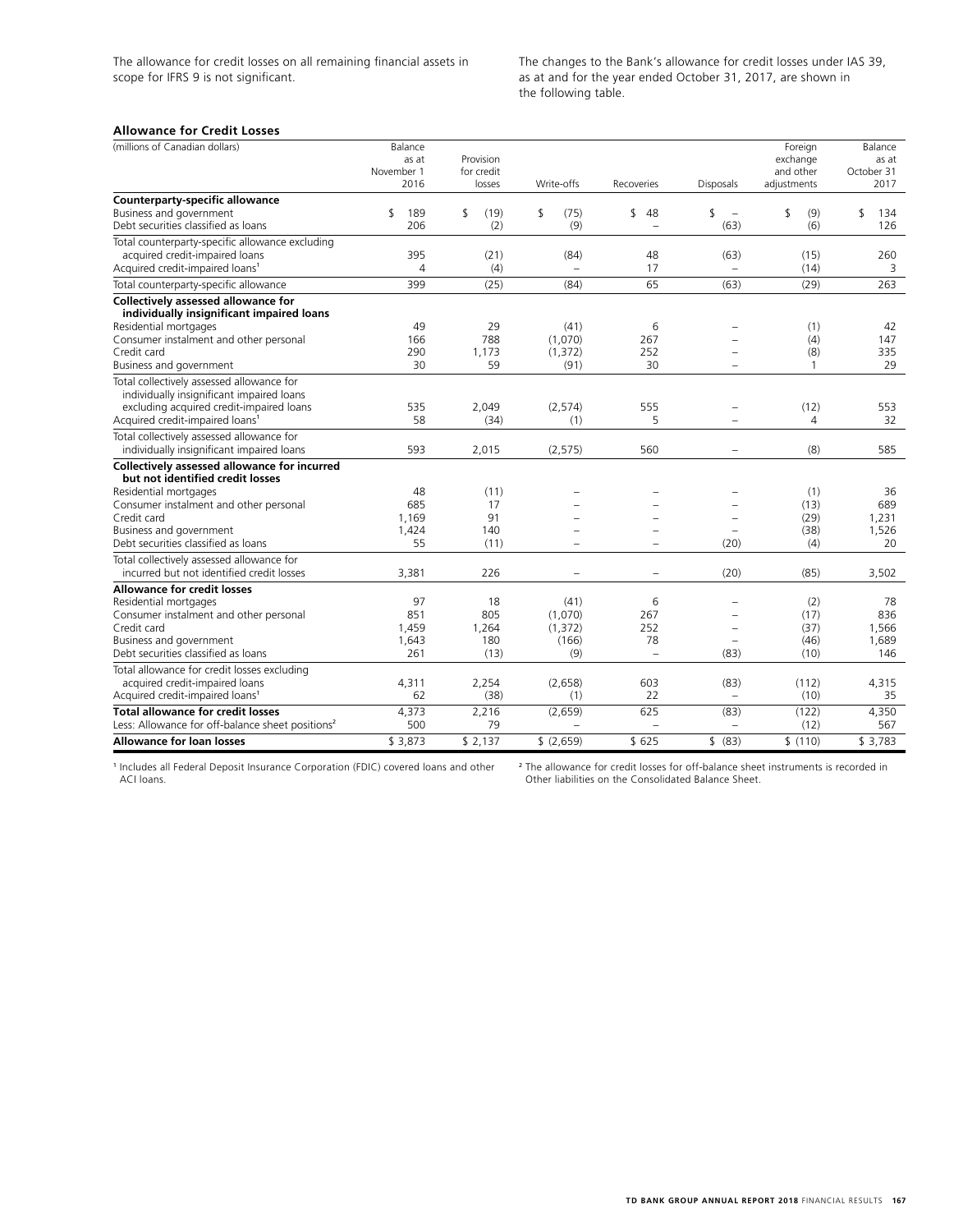## **FORWARD-LOOKING INFORMATION**

Relevant macroeconomic factors are incorporated in the risk parameters as appropriate. Additional macroeconomic factors that are industry-specific or segment-specific are also incorporated where relevant. The key macroeconomic variables that are incorporated in determining ECLs include regional unemployment rates for all retail exposures and regional housing price index for residential mortgages and home equity lines of credit. For business and government loans, the key macroeconomic variables include gross domestic product, unemployment rates, interest rates, and credit spreads. Refer to Note 2 for a discussion on how forwardlooking information is considered in determining whether there has been a significant increase in credit risk and in the measurement of ECLs.

Forward-looking macroeconomic forecasts are generated by TD Economics as part of the ECL process: A base economic forecast is accompanied with upside and downside estimates of realistically

possible economic conditions. All economic forecasts are updated quarterly for each variable on a regional basis where applicable and incorporated as relevant into the quarterly modelling of base, upside and downside risk parameters used in the calculation of ECL scenarios and probability-weighted ECL. The macroeconomic variable estimations are statistically derived relative to the base forecast based on the historical distribution of each variable.

Select macroeconomic variables are projected over the forecast period, and they could have a material impact in determining ECLs. As the forecast period increases, information about the future becomes less readily available and projections are anchored on assumptions around structural relationships between economic parameters that are inherently much less certain. The following table represents the average values of the macroeconomic variables over the next twelve months and the remaining 4-year forecast period for the base forecast and 5-year forecast period for the upside and downside estimations.

## **Macroeconomic Variables**

|                                                     |                             | <b>Base Forecasts</b> | Downside      | Upside            |
|-----------------------------------------------------|-----------------------------|-----------------------|---------------|-------------------|
|                                                     |                             | Remaining             |               |                   |
|                                                     | Next 12 months <sup>1</sup> | 4-year period $1$     | 5-year period | 5-year period $1$ |
| Unemployment rate (%)                               |                             |                       |               |                   |
| Canada                                              | 6.0                         | 6.0                   | 7.4           | 5.5               |
| <b>United States</b>                                | 3.7                         | 3.9                   | 5.7           | 3.5               |
| Real gross domestic product (GDP) (annual % change) |                             |                       |               |                   |
| Canada                                              | 2.3                         | 1.7                   | 1.1           | 2.3               |
| <b>United States</b>                                | 2.9                         | 1.8                   | 1.3           | 2.3               |
| Home prices (annual % change)                       |                             |                       |               |                   |
| Canada (average home price) <sup>2</sup>            | 3.4                         | 3.4                   | 0.3           | 4.9               |
| United States (CoreLogic HPI) <sup>3</sup>          | 5.1                         | 4.0                   | 2.7           | 4.9               |
| Central bank policy interest rate (%)               |                             |                       |               |                   |
| Canada                                              | 1.88                        | 2.47                  | 1.74          | 2.80              |
| <b>United States</b>                                | 2.88                        | 2.97                  | 2.25          | 3.66              |
| U.S. 10-year treasury yield (%)                     | 3.20                        | 3.13                  | 2.39          | 4.43              |
| U.S. 10-year BBB spread (%)                         | 1.80                        | 1.80                  | 2.02          | 1.58              |
| Exchange rate (U.S. dollar/Canadian dollar)         | 0.79                        | 0.80                  | 0.75          | 0.85              |

<sup>1</sup> The numbers represent average values for the quoted periods.

<sup>2</sup> The average home price is the average transacted sale price of homes sold via the Multiple Listing Service (MLS); data is collected by the Canadian Real Estate Association (CREA).

## **SENSITIVITY OF ALLOWANCE FOR CREDIT LOSSES**

The allowance for credit losses is sensitive to the inputs used in internally developed models, macroeconomic variables in the forward-looking forecasts and respective probability weightings in determining the probability-weighted ECL, and other factors considered when applying expert credit judgment. Changes in these inputs, assumptions, models, and judgments would have an impact on the assessment for significant increase in credit risk and the measurement of ECLs.

The following table presents the base ECL scenario compared to the probability-weighted ECL derived from using three ECL scenarios for performing loans and off-balance sheet instruments. The difference reflects the impact of deriving multiple scenarios around the base ECL and resultant change in ECL due to non-linearity and sensitivity to using macroeconomic forecasts.

### **Change from Base to Probability-Weighted ECL**

| (millions of Canadian dollars, except as noted) | As at            |
|-------------------------------------------------|------------------|
|                                                 | October 31, 2018 |
| Probability-weighted ECL                        | \$3.874          |
| Base ECL                                        | 3.775            |
| Difference - in amount                          | 99               |
| Difference - in percentage                      | 2.6%             |

The allowance for credit losses for performing loans and off-balance sheet instruments consists of an aggregate amount of Stage 1 and Stage 2 probability-weighted ECL which are twelve-month ECLs and

<sup>3</sup> The CoreLogic home price index (HPI) is a repeat-sales index which tracks increases and decreases in the same home's sales price over time.

lifetime ECLs respectively. Transfers from Stage 1 to Stage 2 ACLs result from a significant increase in credit risk since initial recognition of the loan. The following table presents the estimated impact of staging on ACL for performing loans and off-balance sheet instruments if they were all calculated using twelve-month ECLs compared to the current aggregate probability-weighted ECL, holding all risk profiles constant.

#### **Incremental Lifetime ECL Impact**

| (millions of Canadian dollars)                                                                             | As at            |
|------------------------------------------------------------------------------------------------------------|------------------|
|                                                                                                            | October 31, 2018 |
| Aggregate Stage 1 and 2 probability-weighted ECL<br>All performing loans and off-balance sheet instruments | \$ 3,874         |
| using 12-month ECL                                                                                         | 3,441            |
| Incremental lifetime ECL impact                                                                            | 433              |

#### **FORECLOSED ASSETS**

Foreclosed assets are repossessed non-financial assets where the Bank gains title, ownership, or possession of individual properties, such as real estate properties, which are managed for sale in an orderly manner with the proceeds used to reduce or repay any outstanding debt. The Bank does not generally occupy foreclosed properties for its business use. The Bank predominantly relies on third-party appraisals to determine the carrying value of foreclosed assets. Foreclosed assets held-for-sale were \$81 million as at October 31, 2018 (October 31, 2017 – \$78 million), and were recorded in Other assets on the Consolidated Balance Sheet.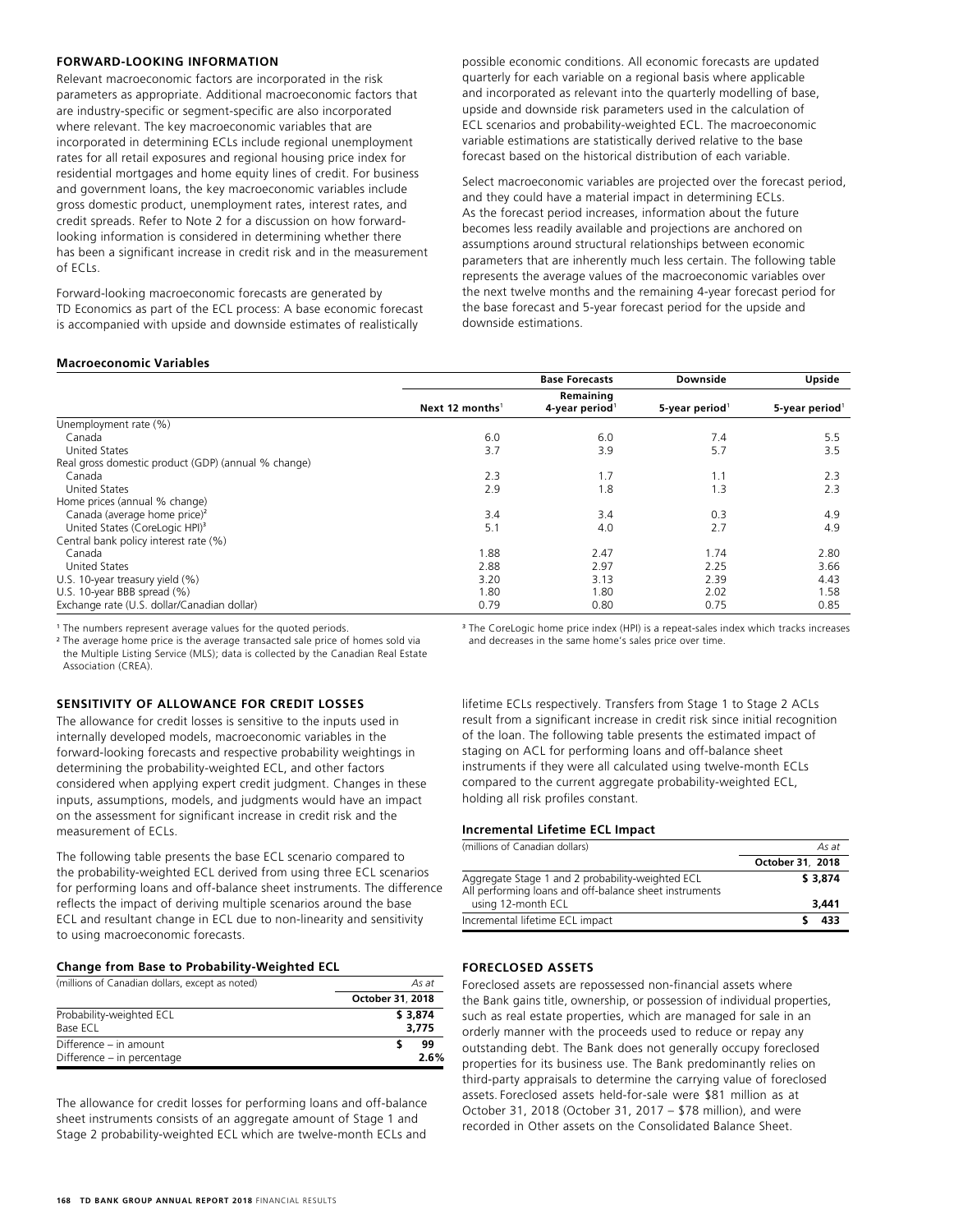# **LOANS PAST DUE BUT NOT IMPAIRED**

A loan is classified as past due when a borrower has failed to make a payment by the contractual due date. The following table summarizes loans that are contractually past due but not impaired as at October 31.

#### Loans Past Due but not Impaired<sup>1,2</sup>

| (millions of Canadian dollars)                        |                |               |               |                  |                |                   |               | As at            |
|-------------------------------------------------------|----------------|---------------|---------------|------------------|----------------|-------------------|---------------|------------------|
|                                                       |                |               |               | October 31, 2018 |                |                   |               | October 31, 2017 |
|                                                       | 1-30<br>days   | 31-60<br>days | 61-89<br>days | Total            | 1-30<br>days   | $31 - 60$<br>days | 61-89<br>days | Total            |
| Residential mortgages                                 | \$1,471        | 358           | \$101         | 1.930            | 1,852          | 419               | \$ 111        | 2,382            |
| Consumer instalment and other personal<br>Credit card | 5,988<br>1,403 | 811<br>340    | 241<br>213    | 7.040<br>1.956   | 5.257<br>1,278 | 781<br>323        | 220<br>199    | 6.258<br>1,800   |
| Business and government                               | 1,314          | 444           | 28            | 1.786            | 1,007          | 133               | 33            | 1.173            |
| <b>Total</b>                                          | \$10,176       | \$1,953       | \$583         | \$12,712         | \$9.394        | \$1,656           | \$ 563        | \$11,613         |

<sup>1</sup> Includes loans that are measured at FVOCI.

<sup>2</sup> Balances as at October 31, 2018 exclude ACI loans. As at October 31, 2017, the balances exclude both ACI loans and debt securities classified as loans.

#### **MODIFIED FINANCIAL ASSETS**

The amortized cost of financial assets with lifetime allowance that were modified during the year ended October 31, 2018 was \$408 million before modification, with insignificant modification gain or loss. As at October 31, 2018, there have been no significant modified financial assets for which the loss allowance has changed from lifetime to twelve-month expected credit losses.

## **COLLATERAL**

As at October 31, 2018, the collateral held against total gross impaired loans represents 81% of total gross impaired loans. The fair value of non-financial collateral is determined at the origination date of the loan. A revaluation of non-financial collateral is performed if there has been a significant change in the terms and conditions of the loan and/or the loan is considered impaired. Management considers the nature of the collateral, seniority ranking of the debt, and loan structure in assessing the value of collateral. These estimated cash flows are reviewed at least annually, or more frequently when new information indicates a change in the timing or amount expected to be received.

## NOTE **9 TRANSFERS OF FINANCIAL ASSETS**

## **LOAN SECURITIZATIONS**

The Bank securitizes loans through structured entity or non-structured entity third parties. Most loan securitizations do not qualify for derecognition since in most circumstances, the Bank continues to be exposed to substantially all of the prepayment, interest rate, and/or credit risk associated with the securitized financial assets and has not transferred substantially all of the risk and rewards of ownership of the securitized assets. Where loans do not qualify for derecognition, they are not derecognized from the balance sheet, retained interests are not recognized, and a securitization liability is recognized for the cash proceeds received. Certain transaction costs incurred are also capitalized and amortized using EIRM.

The Bank securitizes insured residential mortgages under the National Housing Act Mortgage-Backed Securities (NHA MBS) program sponsored by the Canada Mortgage and Housing Corporation (CMHC). The MBS that are created through the NHA MBS program are sold to the Canada Housing Trust (CHT) as part of the CMB program, sold to third-party investors, or are held by the Bank. The CHT issues CMB to third-party investors and uses resulting proceeds to purchase NHA MBS from the Bank and other mortgage issuers in the Canadian

market. Assets purchased by the CHT are comingled in a single trust from which CMB are issued. The Bank continues to be exposed to substantially all of the risks of the underlying mortgages, through the retention of a seller swap which transfers principal and interest payment risk on the NHA MBS back to the Bank in return for coupon paid on the CMB issuance and as such, the sales do not qualify for derecognition.

The Bank securitizes U.S. originated residential mortgages with U.S. government agencies which qualify for derecognition from the Bank's Consolidated Balance Sheet. As part of the securitization, the Bank retains the right to service the transferred mortgage loans. The MBS that are created through the securitization are typically sold to third-party investors.

The Bank also securitizes personal loans and business and government loans to entities which may be structured entities. These securitizations may give rise to derecognition of the financial assets depending on the individual arrangement of each transaction.

In addition, the Bank transfers credit card receivables, consumer instalment and other personal loans to structured entities that the Bank consolidates. Refer to Note 10 for further details.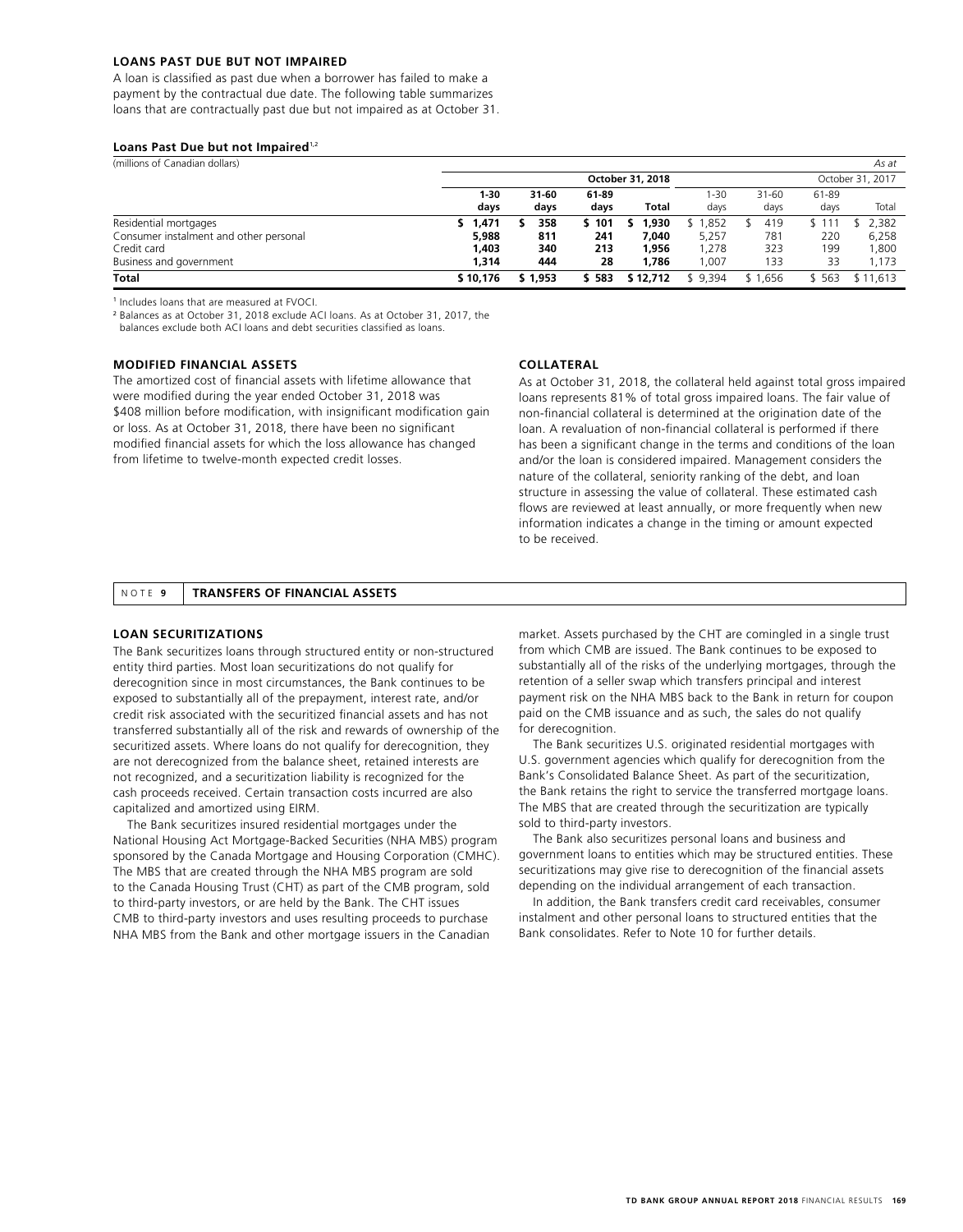## **Financial Assets Not Qualifying for Derecognition Treatment as Part of the Bank's Securitization Programs**

| (millions of Canadian dollars)                                                                                                                            |                   |                    |                   | As at              |
|-----------------------------------------------------------------------------------------------------------------------------------------------------------|-------------------|--------------------|-------------------|--------------------|
|                                                                                                                                                           |                   | October 31, 2018   |                   | October 31, 2017   |
|                                                                                                                                                           | Fair<br>value     | Carrying<br>amount | Fair<br>value     | Carrying<br>amount |
| <b>Nature of transaction</b><br>Securitization of residential mortgage loans<br>Other financial assets transferred related to securitization <sup>1</sup> | \$23.124<br>4,230 | \$23,334<br>4,235  | \$24,986<br>3.964 | 24.985<br>3,969    |
| Total                                                                                                                                                     | 27,354            | 27,569             | 28,950            | 28,954             |
| Associated liabilities <sup>2</sup>                                                                                                                       | \$(27,272)        | \$(27,301)         | \$ (28,960)       | \$ (28,833)        |

<sup>1</sup> Includes asset-backed securities, asset-backed commercial paper (ABCP), cash, repurchase agreements, and Government of Canada securities used to fulfill funding requirements of the Bank's securitization structures after the initial securitization of mortgage loans.

<sup>2</sup> Includes securitization liabilities carried at amortized cost of \$15 billion as at October 31, 2018 (October 31, 2017 – \$16 billion), and securitization liabilities carried at fair value of \$13 billion as at October 31, 2018 (October 31, 2017 – \$13 billion).

## *Other Financial Assets Not Qualifying for Derecognition*

The Bank enters into certain transactions where it transfers previously recognized commodities and financial assets, such as, debt and equity securities, but retains substantially all of the risks and rewards of those assets. These transferred assets are not derecognized and the transfers are accounted for as financing transactions. The most common transactions of this nature are repurchase agreements and securities lending agreements, in which the Bank retains substantially all of the associated credit, price, interest rate, and foreign exchange risks and rewards associated with the assets.

The following table summarizes the carrying amount of financial assets and the associated transactions that did not qualify for derecognition, as well as their associated financial liabilities as at October 31.

#### **Other Financial Assets Not Qualifying for Derecognition**

| Carrying amount of<br>associated liabilities <sup>2</sup>                                                                   | \$24,701                             | \$20,264           |
|-----------------------------------------------------------------------------------------------------------------------------|--------------------------------------|--------------------|
| Total                                                                                                                       | 51,457                               | 42,497             |
| Carrying amount of assets<br>Nature of transaction<br>Repurchase agreements <sup>1,2</sup><br>Securities lending agreements | \$24,333<br>27.124                   | \$20,482<br>22,015 |
| (millions of Canadian dollars)                                                                                              | <b>October 31</b> October 31<br>2018 | As at<br>2017      |

<sup>1</sup> Includes \$2.0 billion, as at October 31, 2018, of assets related to repurchase agreements or swaps that are collateralized by physical precious metals (October 31, 2017 – \$2.1 billion).

<sup>2</sup> Associated liabilities are all related to repurchase agreements.

# **TRANSFERS OF FINANCIAL ASSETS QUALIFYING FOR DERECOGNITION**

## *Transferred financial assets that are derecognized in their entirety where the Bank has a continuing involvement*

Continuing involvement may arise if the Bank retains any contractual rights or obligations subsequent to the transfer of financial assets. Certain business and government loans securitized by the Bank are derecognized from the Bank's Consolidated Balance Sheet. In instances where the Bank fully derecognizes business and government loans, the Bank may be exposed to the risks of transferred loans through a retained interest. As at October 31, 2018, the fair value of retained interests was \$25 million (October 31, 2017 – \$32 million). There are no expected credit losses on the retained interests of the securitized business and government loans as the underlying mortgages are all government insured. A gain or loss on sale of the loans is recognized immediately in other income after considering the effect of hedge accounting on the assets sold, if applicable. The amount of the gain or loss recognized depends on the previous carrying values of the loans involved in the transfer, allocated between the assets sold and the retained interests based on their relative fair values at the date of transfer. For the year ended October 31, 2018, the trading income recognized on the retained interest was nil (October 31, 2017 – \$15 million).

Certain portfolios of U.S. residential mortgages originated by the Bank are sold and derecognized from the Bank's Consolidated Balance Sheet. In certain instances, the Bank has a continuing involvement to service those loans. As at October 31, 2018, the carrying value of these servicing rights was \$39 million (October 31, 2017 – \$31 million) and the fair value was \$57 million (October 31, 2017 – \$40 million). A gain or loss on sale of the loans is recognized immediately in other income. The gain (loss) on sale of the loans for the year ended October 31, 2018, was \$18 million (October 31, 2017 – \$21 million).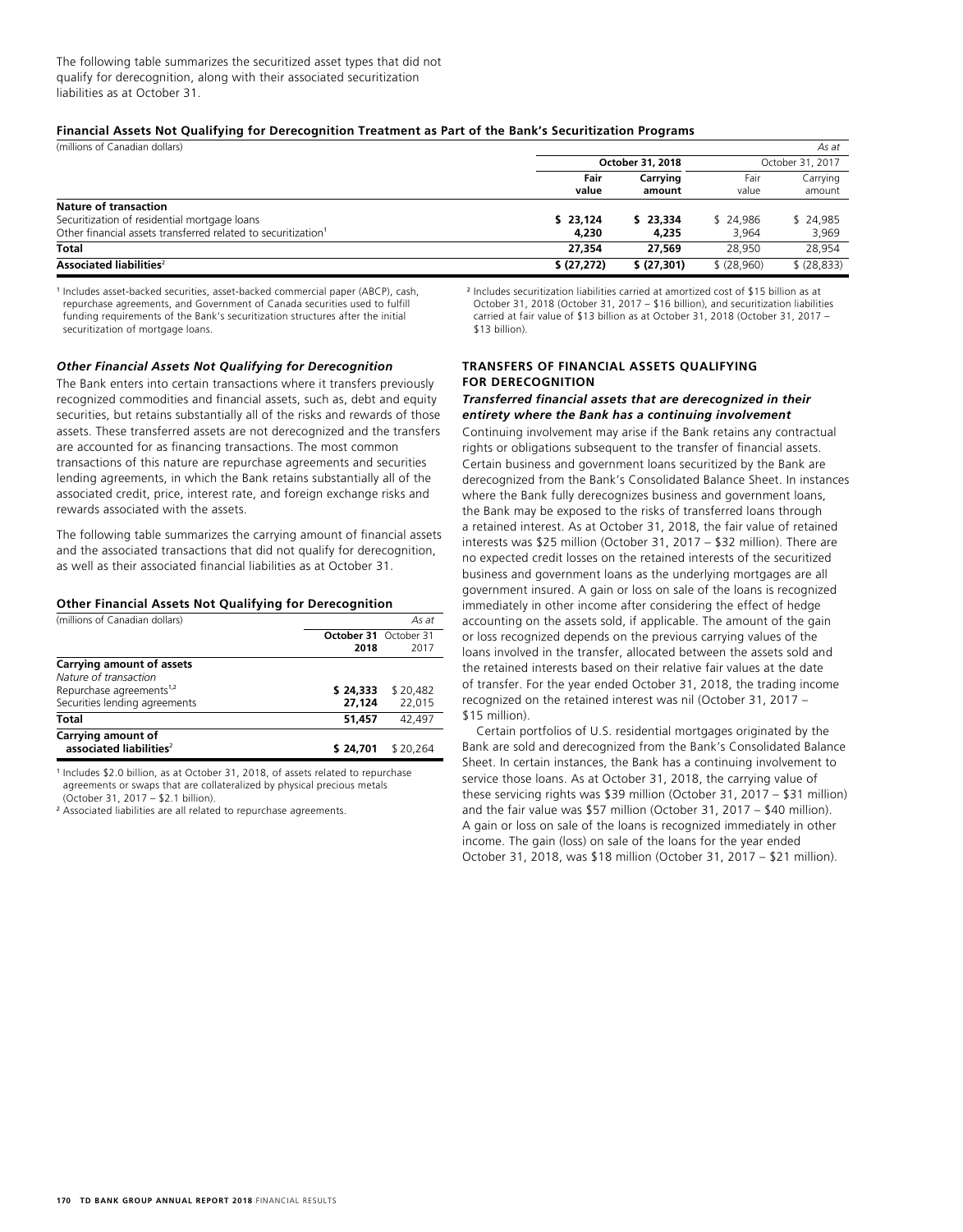The Bank uses structured entities for a variety of purposes including: (1) to facilitate the transfer of specified risks to clients; (2) as financing vehicles for itself or for clients; or (3) to segregate assets on behalf of investors. The Bank is typically restricted from accessing the assets of the structured entity under the relevant arrangements.

The Bank is involved with structured entities that it sponsors, as well as entities sponsored by third-parties. Factors assessed when determining if the Bank is the sponsor of a structured entity include whether the Bank is the predominant user of the entity; whether the entity's branding or marketing identity is linked with the Bank; and whether the Bank provides an implicit or explicit guarantee of the entity's performance to investors or other third parties. The Bank is not considered to be the sponsor of a structured entity if it only provides arm's-length services to the entity, for example, by acting as administrator, distributor, custodian, or loan servicer. Sponsorship of a structured entity may indicate that the Bank had power over the entity at inception; however, this is not sufficient to determine if the Bank consolidates the entity. Regardless of whether or not the Bank sponsors an entity, consolidation is determined on a case-by-case basis.

#### **SPONSORED STRUCTURED ENTITIES**

The following section outlines the Bank's involvement with key sponsored structured entities.

#### *Securitizations*

The Bank securitizes its own assets and facilitates the securitization of client assets through structured entities, such as conduits, which issue ABCP or other securitization entities which issue longer-dated term securities. Securitizations are an important source of liquidity for the Bank, allowing it to diversify its funding sources and to optimize its balance sheet management approach. The Bank has no rights to the assets as they are owned by the securitization entity.

The Bank sponsors both single-seller and multi-seller securitization conduits. Depending on the specifics of the entity, the variable returns absorbed through ABCP may be significantly mitigated by variable returns retained by the sellers. The Bank provides liquidity facilities to certain single-seller and multi-seller conduits for the benefit of ABCP investors which are structured as loan facilities between the Bank, as the sole liquidity lender, and the Bank-sponsored trusts. If a trust experiences difficulty issuing ABCP due to illiquidity in the commercial market, the trust may draw on the loan facility, and use the proceeds to pay maturing ABCP. The liquidity facilities can only be drawn if preconditions are met ensuring that the Bank does not provide credit enhancement through the loan facilities to the conduit. The Bank's exposure to the variable returns of these conduits from its provision of liquidity facilities and any related commitments is mitigated by the sellers' continued exposure to variable returns, as described below. The Bank provides administration and securities distribution services to its sponsored securitization conduits, which may result in it holding an investment in the ABCP issued by these entities. In some cases, the Bank may also provide credit enhancements or may transact derivatives with securitization conduits. The Bank earns fees from the conduits which are recognized when earned.

The Bank sells assets to single-seller conduits which it controls and consolidates. Control results from the Bank's power over the entity's key economic decisions, predominantly, the mix of assets sold into the conduit and exposure to the variable returns of the transferred assets, usually through a derivative or the provision of credit mitigation in the form of cash reserves, over-collateralization, or guarantees over the performance of the entity's portfolio of assets.

Multi-seller conduits provide customers with alternate sources of financing through the securitization of their assets. These conduits are similar to single-seller conduits except that assets are received from more than one seller and comingled into a single portfolio of assets. The Bank is typically deemed to have power over the entity's key

economic decisions, namely, the selection of sellers and related assets sold as well as other decisions related to the management of risk in the vehicle. Sellers of assets in multi-seller conduits typically continue to be exposed to the variable returns of their portion of transferred assets, through derivatives or the provision of credit mitigation. The Bank's exposure to the variable returns of multi-seller conduits from its provision of liquidity facilities and any related commitments is mitigated by the sellers' continued exposure to variable returns from the entity. While the Bank may have power over multi-seller conduits, it is not exposed to significant variable returns and does not consolidate such entities.

#### *Investment Funds and Other Asset Management Entities*

As part of its asset management business, the Bank creates investment funds and trusts (including mutual funds), enabling it to provide its clients with a broad range of diversified exposure to different risk profiles, in accordance with the client's risk appetite. Such entities may be actively managed or may be passively directed, for example, through the tracking of a specified index, depending on the entity's investment strategy. Financing for these entities is obtained through the issuance of securities to investors, typically in the form of fund units. Based on each entity's specific strategy and risk profile, the proceeds from this issuance are used by the entity to purchase a portfolio of assets. An entity's portfolio may contain investments in securities, derivatives, or other assets, including cash. At the inception of a new investment fund or trust, the Bank will typically invest an amount of seed capital in the entity, allowing it to establish a performance history in the market. Over time, the Bank sells its seed capital holdings to third-party investors, as the entity's AUM increases. As a result, the Bank's holding of seed capital investment in its own sponsored investment funds and trusts is typically not significant to the Consolidated Financial Statements. Aside from any seed capital investments, the Bank's interest in these entities is generally limited to fees earned for the provision of asset management services. The Bank does not typically provide guarantees over the performance of these funds.

The Bank also sponsors the TD Mortgage Fund (the "Fund"), which is a mutual fund containing a portfolio of Canadian residential mortgages sold by the Bank into the Fund. The Bank has a put option with the Fund under which it is required to repurchase defaulted mortgage loans at their carrying amount from the Fund. The Bank's exposure under this put option is mitigated as the mortgages in the Fund are collateralized and government guaranteed. In addition to the put option, the Bank provides a liquidity facility to the Fund for the benefit of fund unit investors. Under the liquidity facility, the Bank is obligated to repurchase mortgages at their fair value to enable the Fund to honour unit-holder redemptions in the event that the Fund experiences a liquidity event.

As disclosed in Note 27, on April 22, 2016, the Fund was discontinued and merged with another mutual fund managed by the Bank. The mortgages held by the Fund were not merged into the other mutual fund and as a result of the Fund's discontinuation, the mortgages were repurchased from the Fund at a fair value of \$155 million. Prior to the discontinuation of the Fund, during the year ended October 31, 2016, the fair value of the mortgages repurchased from the Fund as a result of a liquidity event was \$21 million. Although the Bank had power over the Fund, the Fund was not consolidated by the Bank prior to its discontinuation as the Bank did not absorb a significant proportion of variable returns. The variability related primarily to the credit risk of the underlying mortgages which are government guaranteed.

The Bank is typically considered to have power over the key economic decisions of sponsored asset management entities; however, it does not consolidate an entity unless it is also exposed to significant variable returns of the entity. This determination is made on a case-by-case basis, in accordance with the Bank's consolidation policy.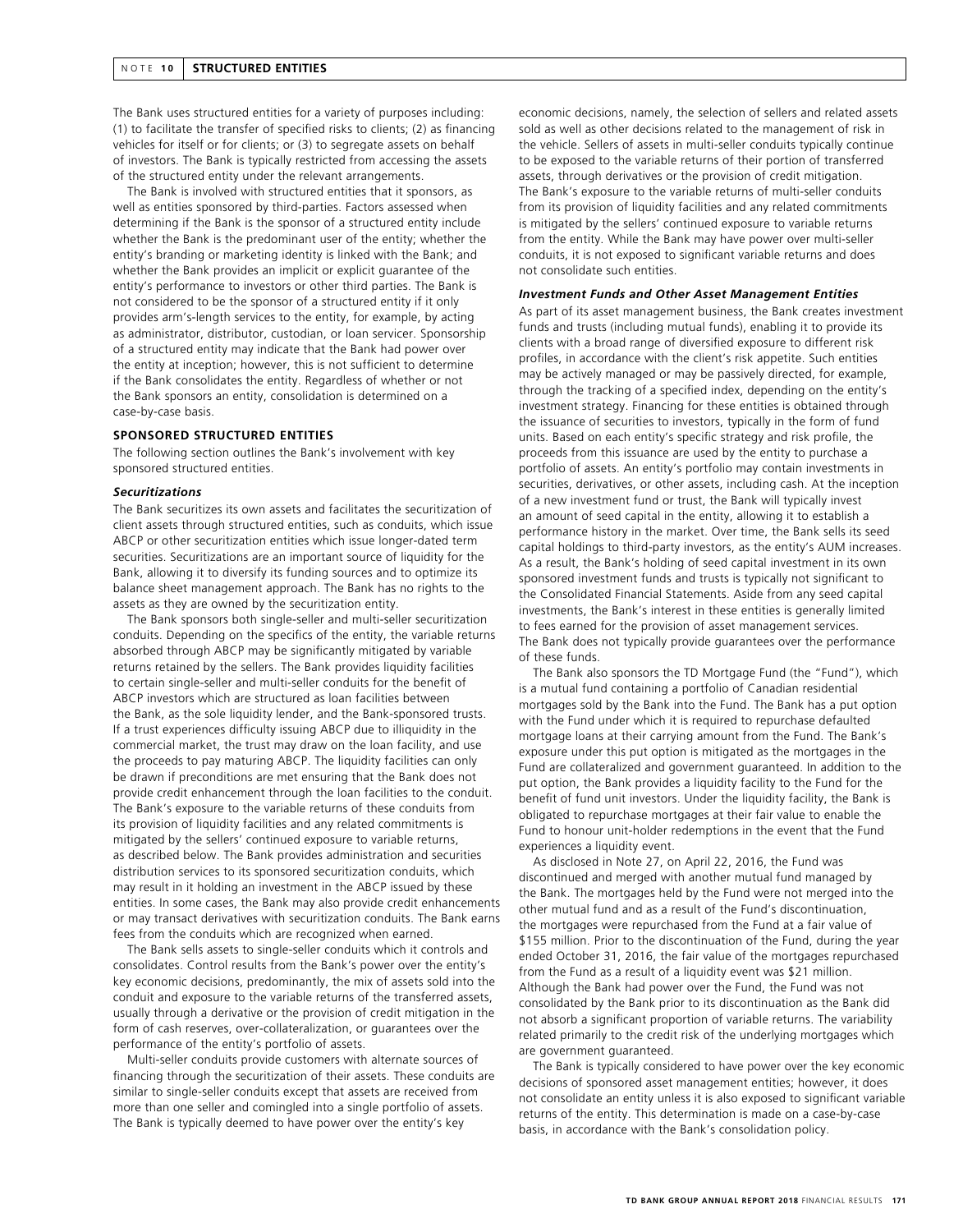## *Financing Vehicles*

The Bank may use structured entities to provide a cost-effective means of financing its operations, including raising capital or obtaining funding. These structured entities include: (1) TD Capital Trust III and TD Capital Trust IV (together the "CaTS Entities") and (2) TD Covered Bond (Legislative) Guarantor Limited Partnership (the "Covered Bond Entity").

The CaTS Entities issued innovative capital securities which currently count as Tier 1 Capital of the Bank, but, under Basel III, are considered non-qualifying capital instruments and are subject to the Basel III phase-out rules. The proceeds from these issuances were invested in assets purchased from the Bank which generate income for distribution to investors. The Bank is considered to have decision-making power over the key economic activities of the CaTS Entities; however, it does not consolidate an entity unless it is also exposed to significant variable returns of the entity. The Bank is exposed to the risks and returns from certain CaTS Entities as it holds the residual risks in those entities, typically through retaining all the voting securities of the entity. Where the entity's portfolio of assets are exposed to risks which are not related to the Bank's own credit risk, the Bank is considered to be exposed to significant variable returns of the entity and consolidates the entity. However, certain CaTS Entities hold assets which are only exposed to the Bank's own credit risk. In this case, the Bank does not absorb significant variable returns of the entity as it is ultimately exposed only to its own credit risk, and does not consolidate. Refer to Note 20 for further details.

The Bank issues, or has issued, debt under its covered bond program where the principal and interest payments of the notes are guaranteed by the Covered Bond Entity. The Bank sold a portfolio of assets to the Covered Bond Entity and provided a loan to the Covered Bond Entity to facilitate the purchase. The Bank is restricted from accessing the Covered Bond Entity's assets under the relevant agreement. Investors in the Bank's covered bonds may have recourse to the Bank should the assets of the Covered Bond Entity be insufficient to satisfy the covered bond liabilities. The Bank consolidates the Covered Bond Entity as it has power over the key economic activities and retains all the variable returns in this entity.

## **THIRD-PARTY SPONSORED STRUCTURED ENTITIES**

In addition to structured entities sponsored by the Bank, the Bank is also involved with structured entities sponsored by third parties. Key involvement with third-party sponsored structured entities is described in the following section.

## *Third-party Sponsored Securitization Programs*

The Bank participates in the securitization program of governmentsponsored structured entities, including the CMHC, a Crown corporation of the Government of Canada, and similar U.S. government-sponsored entities. The CMHC guarantees CMB issued through the CHT.

The Bank is exposed to the variable returns in the CHT, through its retention of seller swaps resulting from its participation in the CHT program. The Bank does not have power over the CHT as its key economic activities are controlled by the Government of Canada. The Bank's exposure to the CHT is included in the balance of residential mortgage loans as noted in Note 9, and is not disclosed in the table accompanying this Note.

The Bank participates in the securitization programs sponsored by U.S. government agencies. The Bank is not exposed to significant variable returns from these agencies and does not have power over the key economic activities of the agencies, which are controlled by the U.S. government.

#### *Investment Holdings and Derivatives*

The Bank may hold interests in third-party structured entities, predominantly in the form of direct investments in securities or partnership interests issued by those structured entities, or through derivatives transacted with counterparties which are structured entities. Investments in, and derivatives with, structured entities are recognized on the Bank's Consolidated Balance Sheet. The Bank does not typically consolidate third-party structured entities where its involvement is limited to investment holdings and/or derivatives as the Bank would not generally have power over the key economic decisions of these entities.

## *Financing Transactions*

In the normal course of business, the Bank may enter into financing transactions with third-party structured entities including commercial loans, reverse repurchase agreements, prime brokerage margin lending, and similar collateralized lending transactions. While such transactions expose the Bank to the structured entities' counterparty credit risk, this exposure is mitigated by the collateral related to these transactions. The Bank typically has neither power nor significant variable returns due to financing transactions with structured entities and would not generally consolidate such entities. Financing transactions with third-party sponsored structured entities are included on the Bank's Consolidated Financial Statements and have not been included in the table accompanying this Note.

## *Arm's-length Servicing Relationships*

In addition to the involvement outlined above, the Bank may also provide services to structured entities on an arm's-length basis, for example as sub-advisor to an investment fund or asset servicer. Similarly, the Bank's asset management services provided to institutional investors may include transactions with structured entities. As a consequence of providing these services, the Bank may be exposed to variable returns from these structured entities, for example, through the receipt of fees or short-term exposure to the structured entity's securities. Any such exposure is typically mitigated by collateral or some other contractual arrangement with the structured entity or its sponsor. The Bank generally has neither power nor significant variable returns from the provision of arm's-length services to a structured entity and, consequently does not consolidate such entities. Fees and other exposures through servicing relationships are included on the Bank's Consolidated Financial Statements and have not been included in the table accompanying this Note.

# **INVOLVEMENT WITH CONSOLIDATED STRUCTURED ENTITIES** *Securitizations*

The Bank securitizes consumer instalment, and other personal loans through securitization entities, predominantly single-seller conduits. These conduits are consolidated by the Bank based on the factors described above. Aside from the exposure resulting from its involvement as seller and sponsor of consolidated securitization conduits described above, including the liquidity facilities provided, the Bank has no contractual or non-contractual arrangements to provide financial support to consolidated securitization conduits. The Bank's interests in securitization conduits generally rank senior to interests held by other parties, in accordance with the Bank's investment and risk policies. As a result, the Bank has no significant obligations to absorb losses before other holders of securitization issuances.

#### *Other Structured Consolidated Structured Entities*

Depending on the specific facts and circumstances of the Bank's involvement with structured entities, the Bank may consolidate asset management entities, financing vehicles, or third-party sponsored structured entities, based on the factors described above. Aside from its exposure resulting from its involvement as sponsor or investor in the structured entities as previously discussed, the Bank does not typically have other contractual or non-contractual arrangements to provide financial support to these consolidated structured entities.

### **INVOLVEMENT WITH UNCONSOLIDATED STRUCTURED ENTITIES**

The following table presents information related to the Bank's unconsolidated structured entities. Unconsolidated structured entities include both TD and third-party sponsored entities. Securitizations include holdings in TD-sponsored multi-seller conduits, as well as third-party sponsored mortgage and asset-backed securitizations, including government-sponsored agency securities such as CMBs, and U.S. government agency issuances. Investment Funds and Trusts include holdings in third-party funds and trusts, as well as holdings in TD-sponsored asset management funds and trusts and commitments to certain U.S. municipal funds. Amounts in Other are predominantly related to investments in community-based U.S. tax-advantage entities described in Note 12. These holdings do not result in the consolidation of these entities as TD does not have power over these entities.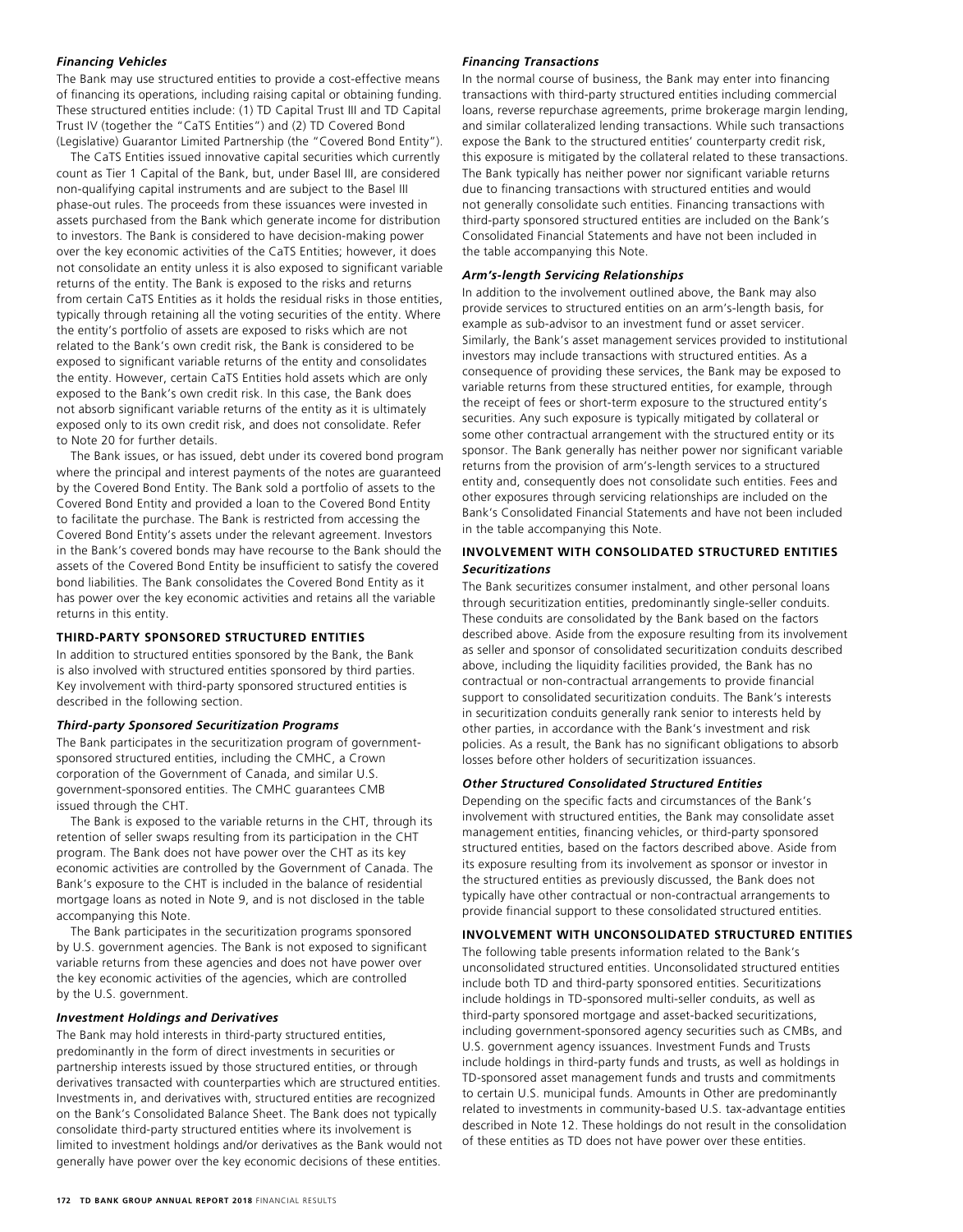#### **Carrying Amount and Maximum Exposure to Unconsolidated Structured Entities**

| (millions of Canadian dollars)           |                        |                          |                          |                  |                          |            |                          | As at            |
|------------------------------------------|------------------------|--------------------------|--------------------------|------------------|--------------------------|------------|--------------------------|------------------|
|                                          |                        |                          |                          | October 31, 2018 |                          |            |                          | October 31, 2017 |
|                                          |                        | Investment               |                          |                  |                          | Investment |                          |                  |
|                                          |                        | funds and                |                          |                  |                          | funds and  |                          |                  |
|                                          | <b>Securitizations</b> | trusts                   | Other                    | Total            | Securitizations          | trusts     | Other                    | Total            |
| <b>FINANCIAL ASSETS</b>                  |                        |                          |                          |                  |                          |            |                          |                  |
| Trading loans, securities,               |                        |                          |                          |                  |                          |            |                          |                  |
| and other                                | s<br>9,460             | 719<br>s                 | \$<br>11                 | 10,190<br>s      | \$<br>7.395              | \$<br>609  | \$<br>14                 | 8,018<br>\$      |
| Non-trading financial assets at          |                        |                          |                          |                  |                          |            |                          |                  |
| fair value through profit or loss        | 1,810                  | 367                      | -                        | 2,177            | n/a                      | n/a        | n/a                      | n/a              |
| Derivatives <sup>1</sup>                 |                        | 826                      |                          | 826              |                          | 13         |                          | 13               |
| Financial assets designated at           |                        |                          |                          |                  |                          |            |                          |                  |
| fair value through profit or loss        |                        | 3                        | $\overline{\phantom{0}}$ | 3                | $\overline{\phantom{a}}$ | 163        | 30                       | 193              |
| Financial assets at fair value through   |                        |                          |                          |                  |                          |            |                          |                  |
| other comprehensive income               | 47,575                 | 1,262                    |                          | 48,837           | n/a                      | n/a        | n/a                      | n/a              |
| <b>Available-for-sale securities</b>     | n/a                    | n/a                      | n/a                      | n/a              | 63,615                   | 2,622      | $\overline{\phantom{a}}$ | 66,237           |
| Debt securities at amortized cost.       |                        |                          |                          |                  |                          |            |                          |                  |
| net of allowance for credit losses       | 68.736                 |                          |                          | 68,736           | n/a                      | n/a        | n/a                      | n/a              |
| <b>Held-to-maturity securities</b>       | n/a                    | n/a                      | n/a                      | n/a              | 42,095                   |            | $\overline{\phantom{0}}$ | 42,095           |
| Loans                                    | 2,438                  |                          |                          | 2,438            | 4,174                    | ۳          |                          | 4,174            |
| Other                                    | 6                      | $\overline{\phantom{0}}$ | 2,897                    | 2,903            | 8                        | -          | 2,872                    | 2,880            |
| <b>Total assets</b>                      | 130,025                | 3,177                    | 2,908                    | 136,110          | 117,287                  | 3,407      | 2,916                    | 123,610          |
| <b>FINANCIAL LIABILITIES</b>             |                        |                          |                          |                  |                          |            |                          |                  |
| Derivatives <sup>1</sup>                 | $\equiv$               | 59                       | $\overline{\phantom{0}}$ | 59               | $\overline{\phantom{a}}$ | 493        | $\overline{\phantom{0}}$ | 493              |
| <b>Obligations related to securities</b> |                        |                          |                          |                  |                          |            |                          |                  |
| sold short                               | 2,937                  | 629                      | -                        | 3,566            | 2,330                    | 1,005      | -                        | 3,335            |
| <b>Total liabilities</b>                 | 2,937                  | 688                      | $\overline{\phantom{m}}$ | 3,625            | 2,330                    | 1,498      | $\overline{\phantom{0}}$ | 3,828            |
| Off-balance sheet exposure <sup>2</sup>  | 16,172                 | 3,450                    | 1,164                    | 20,786           | 14,702                   | 3,094      | 935                      | 18,731           |
| Maximum exposure to loss from            |                        |                          |                          |                  |                          |            |                          |                  |
| involvement with unconsolidated          |                        |                          |                          |                  |                          |            |                          |                  |
| structured entities                      | \$143,260              | 5.939                    | \$4,072                  | \$153,271        | \$129,659                | \$5,003    | \$3,851                  | \$138,513        |
| Size of sponsored unconsolidated         |                        |                          |                          |                  |                          |            |                          |                  |
| structured entities <sup>3</sup>         | \$10,216               | \$11,162                 | \$1,750                  | \$23,128         | \$13,020                 | \$1,860    | \$1,750                  | 16,630<br>\$     |
|                                          |                        |                          |                          |                  |                          |            |                          |                  |

<sup>1</sup> Derivatives primarily subject to vanilla interest rate or foreign exchange risk are not included in these amounts as those derivatives are designed to align the structured entity's cash flows with risks absorbed by investors and are not predominantly designed to expose the Bank to variable returns created by the entity.

<sup>3</sup> The size of sponsored unconsolidated structured entities is provided based on the most appropriate measure of size for the type of entity: (1) The par value of notes issued by securitization conduits and similar liability issuers; (2) the total AUM of investment funds and trusts; and (3) the total fair value of partnership or equity shares in issue for partnerships and similar equity issuers.

<sup>2</sup> For the purposes of this disclosure, off-balance sheet exposure represents the notional value of liquidity facilities, guarantees, or other off-balance sheet commitments without considering the effect of collateral or other credit enhancements.

## *Sponsored Unconsolidated Structured Entities in which the Bank has no Significant Investment at the End of the Period*

Sponsored unconsolidated structured entities in which the Bank has no significant investment at the end of the period are predominantly investment funds and trusts created for the asset management business. The Bank would not typically hold investments, with the exception of seed capital, in these structured entities. However, the Bank continues to earn fees from asset management services provided to these entities, some of which could be based on the performance of the fund. Fees payable are generally senior in the entity's priority of payment and would also be backed by collateral, limiting the Bank's

exposure to loss from these entities. The Bank's non-interest income received from its involvement with these asset management entities was \$1.9 billion (October 31, 2017 – \$1.8 billion) for the year ended October 31, 2018. The total AUM in these entities as at October 31, 2018, was \$196.1 billion (October 31, 2017 – \$196.8 billion). Any assets transferred by the Bank during the period are co-mingled with assets obtained from third parties in the market. Except as previously disclosed, the Bank has no contractual or non-contractual arrangements to provide financial support to unconsolidated structured entities.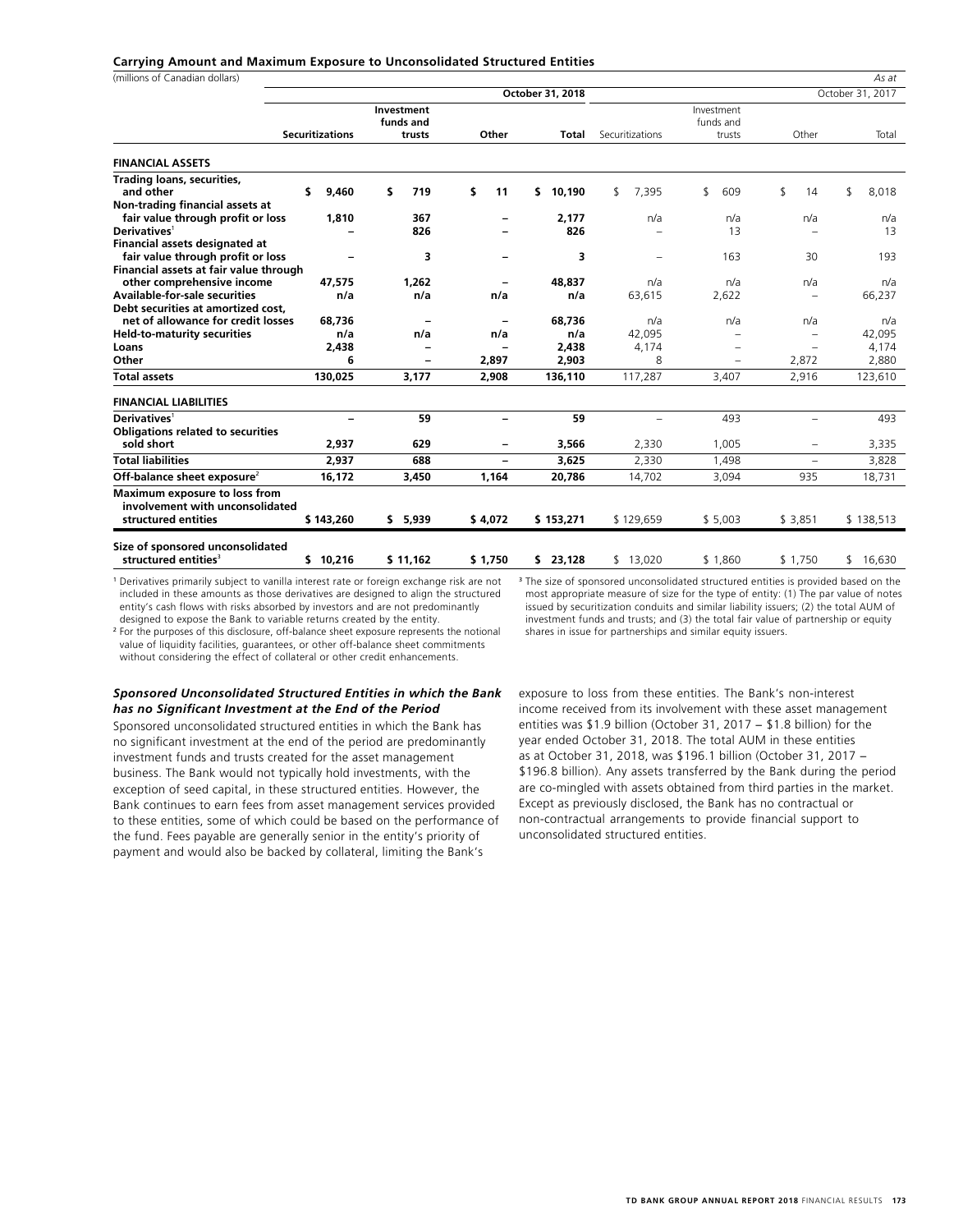# **DERIVATIVE PRODUCT TYPES AND RISK EXPOSURES**

The majority of the Bank's derivative contracts are OTC transactions that are bilaterally negotiated between the Bank and the counterparty to the contract. The remainder are exchange-traded contracts transacted through organized and regulated exchanges and consist primarily of certain options and futures.

The Bank's derivative transactions relate to trading and non-trading activities. The purpose of derivatives held for non-trading activities is primarily for managing interest rate, foreign exchange, and equity risk related to the Bank's funding, lending, investment activities, and other asset/liability management activities. The Bank's risk management strategy for these risks is discussed in shaded sections of the 'Managing Risk' section of the MD&A. The Bank also enters into derivative transactions to economically hedge certain exposures that do not otherwise qualify for hedge accounting, or where hedge accounting is not considered feasible.

Where hedge accounting is applied, only a specific or a combination of risk components are hedged, including benchmark interest rate, foreign exchange rate, and equity price components. All these risk components are observable in the relevant market environment and the change in the fair value or the variability in cash flows attributable to these risk components can be reliably measured for hedged items.

Where the derivatives are in hedge relationships, the main sources of ineffectiveness can be attributed to differences between hedging instruments and hedged items:

- Differences in fixed rates, when contractual coupons of the fixed rate hedged items are designated;
- Differences in the discounting factors, when hedging derivatives are collateralized and discounted using Overnight Indexed Swaps (OIS) curves, which are not applied to the fixed rate hedged items;
- CRVA on the hedging derivatives; and
- Mismatch in critical terms such as tenor and timing of cash flows between hedging instruments and hedged items.

To mitigate a portion of the ineffectiveness, the Bank designates the benchmark risk component of contractual cash flows of hedged items and executes hedging derivatives with high quality counterparties. The majority of the Bank's hedging derivatives are collateralized.

#### *Interest Rate Derivatives*

Interest rate swaps are OTC contracts in which two counterparties agree to exchange cash flows over a period of time based on rates applied to a specified notional amount. A typical interest rate swap would require one counterparty to pay a fixed market interest rate in exchange for a variable market interest rate determined from time to time, with both calculated on a specified notional amount. No exchange of principal amount takes place. Certain interest rate swaps are transacted and settled through a clearing house which acts as a central counterparty.

Forward rate agreements are OTC contracts that effectively fix a future interest rate for a period of time. A typical forward rate agreement provides that at a pre-determined future date, a cash settlement will be made between the counterparties based upon the difference between a contracted rate and a market rate to be determined in the future, calculated on a specified notional amount. No exchange of principal amount takes place.

Interest rate options are contracts in which one party (the purchaser of an option) acquires from another party (the writer of an option), in exchange for a premium, the right, but not the obligation, either to buy or sell, on a specified future date or series of future dates or within a specified time, a specified financial instrument at a contracted price. The underlying financial instrument will have a market price which varies in response to changes in interest rates. In managing the Bank's interest rate exposure, the Bank acts as both a writer and purchaser of these options. Options are transacted both OTC and through exchanges. Interest rate futures are standardized contracts

transacted on an exchange. They are based upon an agreement to buy or sell a specified quantity of a financial instrument on a specified future date, at a contracted price. These contracts differ from forward rate agreements in that they are in standard amounts with standard settlement dates and are transacted on an exchange.

The Bank uses interest rate swaps to hedge its exposure to benchmark interest rate risk by modifying the repricing or maturity characteristics of existing and/or forecasted assets and liabilities, including funding and investment activities. These swaps are designated in either fair value hedge against fixed rate asset/liability or cash flow hedge against floating rate asset/liability. For fair value hedges, the Bank assesses and measures the hedge effectiveness based on the change in the fair value or cash flows of the derivative hedging instrument relative to the change in the fair value or cash flows of the hedged item attributable to benchmark interest rate risk. For cash flow hedges, the Bank uses the hypothetical derivative having terms that identically match the critical terms of the hedged item as the proxy for measuring the change in fair value or cash flows of the hedged item.

#### *Foreign Exchange Derivatives*

Foreign exchange forwards are OTC contracts in which one counterparty contracts with another to exchange a specified amount of one currency for a specified amount of a second currency, at a future date or range of dates.

Swap contracts comprise foreign exchange swaps and cross-currency interest rate swaps. Foreign exchange swaps are transactions in which a foreign currency is simultaneously purchased in the spot market and sold in the forward market, or vice-versa. Cross-currency interest rate swaps are transactions in which counterparties exchange principal and interest cash flows in different currencies over a period of time. These contracts are used to manage currency and/or interest rate exposures.

Foreign exchange futures contracts are similar to foreign exchange forward contracts but differ in that they are in standard currency amounts with standard settlement dates and are transacted on an exchange.

Where hedge accounting is applied, the Bank assesses and measures the hedge effectiveness based on the change in the fair value of the hedging instrument relative to translation gains and losses of net investment in foreign operations or the change in cash flows of the foreign currency denominated asset/liability attributable to foreign exchange risk, using the hypothetical derivative method.

The Bank uses non-derivative instruments such as foreign currency deposit liabilities and derivative instruments such as cross-currency swaps and foreign exchange forwards to hedge its foreign currency exposure. These hedging instruments are designated in either net investment hedges or cash flow hedges.

#### *Credit Derivatives*

The Bank uses credit derivatives such as credit default swaps (CDS) and total return swaps in managing risks of the Bank's corporate loan portfolio and other cash instruments. Credit risk is the risk of loss if a borrower or counterparty in a transaction fails to meet its agreed payment obligations. The Bank uses credit derivatives to mitigate industry concentration and borrower-specific exposure as part of the Bank's portfolio risk management techniques. The credit, legal, and other risks associated with these transactions are controlled through well established procedures. The Bank's policy is to enter into these transactions with investment grade financial institutions. Credit risk to these counterparties is managed through the same approval, limit, and monitoring processes that is used for all counterparties to which the Bank has credit exposure.

Credit derivatives are OTC contracts designed to transfer the credit risk in an underlying financial instrument (usually termed as a reference asset) from one counterparty to another. The most common credit derivatives are CDS (referred to as option contracts) and total return swaps (referred to as swap contracts). In option contracts, an option purchaser acquires credit protection on a reference asset or group of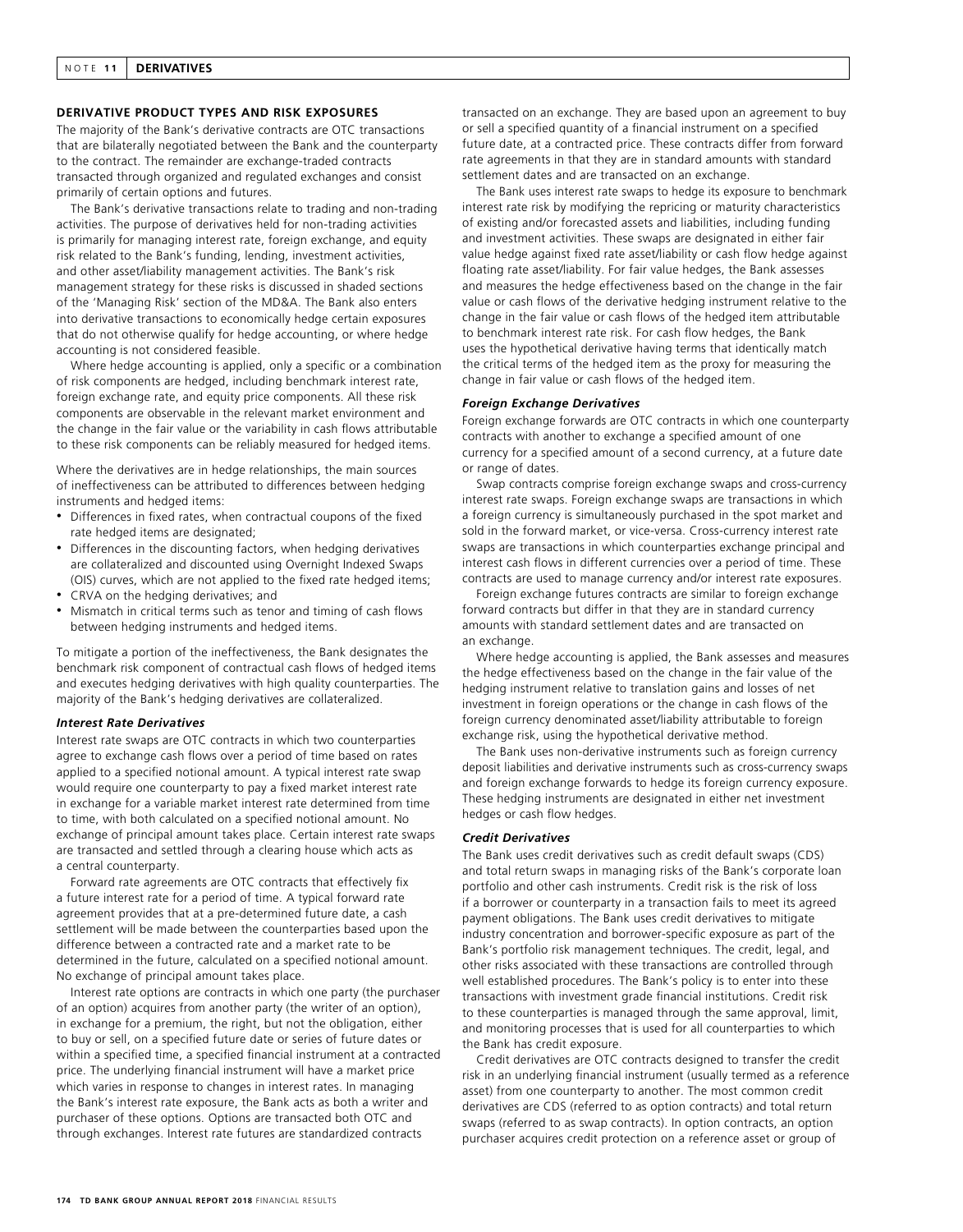assets from an option writer in exchange for a premium. The option purchaser may pay the agreed premium at inception or over a period of time. The credit protection compensates the option purchaser for deterioration in value of the reference asset or group of assets upon the occurrence of certain credit events such as bankruptcy, or changes in specified credit rating or credit index. Settlement may be cash based or physical, requiring the delivery of the reference asset to the option writer. In swap contracts, one counterparty agrees to pay or receive from the other cash amounts based on changes in the value of a reference asset or group of assets, including any returns such as interest earned on these assets in exchange for amounts that are based on prevailing market funding rates. These cash settlements are made regardless of whether there is a credit event.

#### *Other Derivatives*

The Bank also transacts in equity and commodity derivatives in both the exchange and OTC markets.

Equity swaps are OTC contracts in which one counterparty agrees to pay, or receive from the other, cash amounts based on changes in the value of a stock index, a basket of stocks or a single stock. These contracts sometimes include a payment in respect of dividends.

## **Fair Value of Derivatives**

Equity options give the purchaser of the option, for a premium, the right, but not the obligation, to buy from or sell to the writer of an option, an underlying stock index, basket of stocks or single stock at a contracted price. Options are transacted both OTC and through exchanges.

Equity index futures are standardized contracts transacted on an exchange. They are based on an agreement to pay or receive a cash amount based on the difference between the contracted price level of an underlying stock index and its corresponding market price level at a specified future date. There is no actual delivery of stocks that comprise the underlying index. These contracts are in standard amounts with standard settlement dates.

Commodity contracts include commodity forwards, futures, swaps, and options, such as precious metals and energy-related products in both OTC and exchange markets.

Where hedge accounting is applied, the Bank uses equity forwards and total return swaps to hedge its exposure to equity price risk. These derivatives are designated as cash flow hedges. The Bank assesses and measures the hedge effectiveness based on the change in the fair value of the hedging instrument relative to the change in the cash flows of the hedged item attributable to movement in equity price, using the hypothetical derivative method.

| (millions of Canadian dollars)                      | October 31, 2018         | October 31, 2017   |                          |                       |  |
|-----------------------------------------------------|--------------------------|--------------------|--------------------------|-----------------------|--|
|                                                     | Fair value as at         |                    |                          |                       |  |
|                                                     |                          | balance sheet date |                          | balance sheet date    |  |
|                                                     | <b>Positive</b>          | <b>Negative</b>    | Positive                 | Negative              |  |
| Derivatives held or issued for trading purposes     |                          |                    |                          |                       |  |
| Interest rate contracts                             |                          |                    |                          |                       |  |
| Futures                                             | \$<br>-                  | \$                 | \$<br>1                  | \$                    |  |
| Forward rate agreements                             | 37                       | 39                 | 69                       | 72                    |  |
| Swaps<br>Options written                            | 9,931                    | 7,229<br>566       | 13,861                   | 11,120<br>326         |  |
| Options purchased                                   | 516                      |                    | 358                      |                       |  |
| Total interest rate contracts                       | 10,484                   | 7,834              | 14,289                   | 11,518                |  |
| Foreign exchange contracts                          |                          |                    |                          |                       |  |
| Futures                                             |                          |                    |                          |                       |  |
| Forward contracts                                   | 17,638                   | 15,943             | 16,461                   | 14,589                |  |
| Swaps                                               |                          |                    |                          |                       |  |
| Cross-currency interest rate swaps                  | 18,489                   | 15,692             | 16,621                   | 15,619                |  |
| Options written                                     |                          | 543                |                          | 310                   |  |
| Options purchased                                   | 486                      |                    | 330                      |                       |  |
| Total foreign exchange contracts                    | 36,613                   | 32,178             | 33,412                   | 30,518                |  |
| Credit derivative contracts                         |                          |                    |                          |                       |  |
| Credit default swaps - protection purchased         | $\overline{\phantom{0}}$ | 230                | ۰                        | 250                   |  |
| Credit default swaps - protection sold              | 9                        | 1                  | 34                       | $\mathbf{1}$          |  |
| Total credit derivative contracts                   | 9                        | 231                | 34                       | 251                   |  |
| Other contracts                                     |                          |                    |                          |                       |  |
| Equity contracts                                    | 2,537                    | 1,362              | 534                      | 2,093                 |  |
| Commodity contracts                                 | 1,291                    | 837                | 778                      | 634                   |  |
| Total other contracts                               | 3,828                    | 2,199              | 1,312                    | 2,727                 |  |
| Fair value - trading                                | 50,934                   | 42,442             | 49,047                   | 45,014                |  |
| Derivatives held or issued for non-trading purposes |                          |                    |                          |                       |  |
| Interest rate contracts                             |                          |                    |                          |                       |  |
| Forward rate agreements                             | 2                        |                    | 1                        |                       |  |
| Swaps<br>Options written                            | 1,893                    | 1,898<br>1         | 1,023<br>÷,              | 1,296<br>$\mathbf{1}$ |  |
| Options purchased                                   | 19                       |                    | 32                       |                       |  |
| Total interest rate contracts                       | 1,914                    | 1,899              | 1,056                    | 1,297                 |  |
| Foreign exchange contracts                          |                          |                    |                          |                       |  |
| Forward contracts                                   | 333                      | 327                | 647                      | 639                   |  |
| Swaps                                               |                          |                    |                          |                       |  |
| Cross-currency interest rate swaps                  | 2,729                    | 2,413              | 3,768                    | 2,452                 |  |
| Total foreign exchange contracts                    | 3,062                    | 2.740              | 4,415                    | 3,091                 |  |
| Credit derivative contracts                         |                          |                    |                          |                       |  |
| Credit default swaps - protection purchased         |                          | 155                |                          | 105                   |  |
| Total credit derivative contracts                   | $\overline{\phantom{0}}$ | 155                | $\overline{\phantom{a}}$ | 105                   |  |
| Other contracts                                     |                          |                    |                          |                       |  |
| Equity contracts                                    | 1,086                    | 1,034              | 1,677                    | 1,707                 |  |
| Total other contracts                               | 1,086                    | 1,034              | 1,677                    | 1,707                 |  |
| Fair value - non-trading                            | 6,062                    | 5,828              | 7,148                    | 6,200                 |  |
| <b>Total fair value</b>                             | \$56,996                 | \$48,270           | \$56.195                 | \$51,214              |  |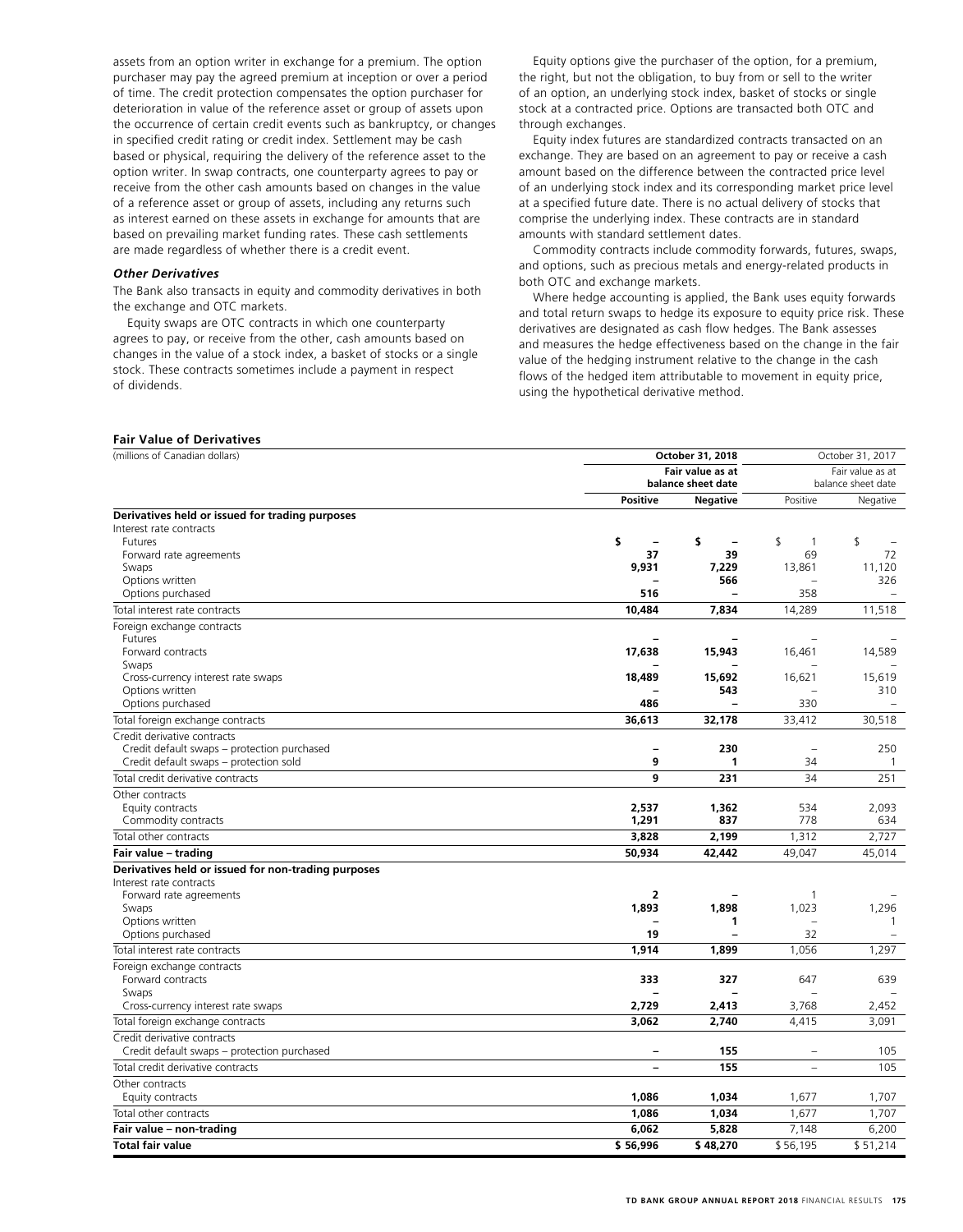not been designated in qualifying hedge accounting relationships as at October 31.

## **Fair Value of Non-Trading Derivatives**<sup>1,2</sup>

| (millions of Canadian dollars)                         |                          |              |                                                                 |                                            |                          |                          |              |                                                                 |                                            | As at                         |
|--------------------------------------------------------|--------------------------|--------------|-----------------------------------------------------------------|--------------------------------------------|--------------------------|--------------------------|--------------|-----------------------------------------------------------------|--------------------------------------------|-------------------------------|
|                                                        |                          |              |                                                                 |                                            |                          |                          |              |                                                                 |                                            | October 31, 2018              |
|                                                        |                          |              |                                                                 |                                            | <b>Derivative Assets</b> |                          |              |                                                                 |                                            | <b>Derivative Liabilities</b> |
|                                                        |                          |              | <b>Derivatives in</b><br>qualifying<br>hedging<br>relationships | <b>Derivatives</b><br>not in<br>qualifying |                          |                          |              | <b>Derivatives in</b><br>qualifying<br>hedging<br>relationships | <b>Derivatives</b><br>not in<br>qualifying |                               |
|                                                        | Fair<br>value            | Cash<br>flow | <b>Net</b><br>investment                                        | hedging<br>relationships                   | <b>Total</b>             | Fair<br>value            | Cash<br>flow | <b>Net</b><br>investment                                        | hedging<br>relationships                   | Total                         |
| Derivatives held or issued for<br>non-trading purposes |                          |              |                                                                 |                                            |                          |                          |              |                                                                 |                                            |                               |
| Interest rate contracts                                | \$1,050                  | (62)<br>s    | \$.<br>4                                                        | s<br>922                                   | \$<br>1,914              | \$858                    | 187<br>\$    | s.<br>$\overline{\phantom{m}}$                                  | s.<br>854                                  | \$1,899                       |
| Foreign exchange contracts                             |                          | 2,948        | 4                                                               | 110                                        | 3,062                    | -                        | 2,399        | 314                                                             | 27                                         | 2,740                         |
| Credit derivative contracts                            |                          |              |                                                                 |                                            |                          |                          |              |                                                                 | 155                                        | 155                           |
| Other contracts                                        |                          | 594          |                                                                 | 492                                        | 1,086                    |                          |              |                                                                 | 1,034                                      | 1,034                         |
| Fair value - non-trading                               | \$1,050                  | \$3,480      | \$.<br>8                                                        | \$1,524                                    | 6,062                    | \$858                    | \$2,586      | \$314                                                           | \$2,070                                    | \$5,828                       |
|                                                        |                          |              |                                                                 |                                            |                          |                          |              |                                                                 |                                            | October 31, 2017              |
| Derivatives held or issued for<br>non-trading purposes |                          |              |                                                                 |                                            |                          |                          |              |                                                                 |                                            |                               |
| Interest rate contracts                                | \$<br>494                | (250)<br>٢.  | \$<br>$\overline{\phantom{a}}$                                  | $\mathbf{S}$<br>812                        | \$<br>1.056              | \$<br>56                 | 777<br>\$    | \$12                                                            | \$<br>452                                  | \$1,297                       |
| Foreign exchange contracts                             | $\overline{\phantom{a}}$ | 4,376        | $\overline{2}$                                                  | 37                                         | 4,415                    | -                        | 2,733        | 316                                                             | 42                                         | 3,091                         |
| Credit derivative contracts                            |                          |              |                                                                 |                                            |                          | $\overline{\phantom{a}}$ |              |                                                                 | 105                                        | 105                           |
| Other contracts                                        | -                        | 760          | -                                                               | 917                                        | 1,677                    | $\overline{\phantom{0}}$ | 5            | $\overline{\phantom{a}}$                                        | 1,702                                      | 1,707                         |
| Fair value - non-trading                               | \$<br>494                | \$4,886      | \$<br>2                                                         | \$1,766                                    | 7,148                    | \$<br>56                 | \$3,515      | \$328                                                           | \$2,301                                    | \$6,200                       |

<sup>1</sup> Certain comparative amounts have been reclassified to conform with the presentation adopted in the current period.

<sup>2</sup> Certain derivatives assets qualify to be offset with certain derivative liabilities on the Consolidated Balance Sheet. Refer to Note 6 for further details.

# *Fair Value Hedges*

The following table presents the effects of fair value hedges on the Consolidated Balance Sheet and the Consolidated Statement of Income.

## **Fair Value Hedges**

| (millions of Canadian dollars)                                                                          |                                                                             |                                                                                         |                          |                                            | For the year ended or as at October 31, 2018                                   |                                                                                                |
|---------------------------------------------------------------------------------------------------------|-----------------------------------------------------------------------------|-----------------------------------------------------------------------------------------|--------------------------|--------------------------------------------|--------------------------------------------------------------------------------|------------------------------------------------------------------------------------------------|
|                                                                                                         | Change in<br>value of hedged<br>items for<br>ineffectiveness<br>measurement | Change in fair<br>value of hedging<br>instruments for<br>ineffectiveness<br>measurement | Hedge<br>ineffectiveness | Carrying<br>amounts<br>for hedged<br>items | Accumulated<br>amount of fair<br>value hedge<br>adjustments on<br>hedged items | Accumulated<br>amount of fair<br>value hedge<br>adjustments on<br>de-designate<br>hedged items |
| Assets <sup>1</sup>                                                                                     |                                                                             |                                                                                         |                          |                                            |                                                                                |                                                                                                |
| Interest rate risk<br>Debt securities at amortized cost<br>Financial assets at fair value through other | (501)<br>\$.                                                                | \$.<br>507                                                                              | \$6                      | \$ 30,032                                  | s.<br>(618)                                                                    | \$                                                                                             |
| comprehensive income                                                                                    | (1, 874)                                                                    | 1,869                                                                                   | (5)                      | 86,804                                     | (2,699)                                                                        | (172)                                                                                          |
| Loans                                                                                                   | (792)                                                                       | 792                                                                                     |                          | 45,157                                     | (726)                                                                          | (8)                                                                                            |
| <b>Total assets</b>                                                                                     | (3, 167)                                                                    | 3,168                                                                                   | 1                        | 161,993                                    | (4,043)                                                                        | (180)                                                                                          |
| $Liabilities1$                                                                                          |                                                                             |                                                                                         |                          |                                            |                                                                                |                                                                                                |
| Interest rate risk                                                                                      |                                                                             |                                                                                         |                          |                                            |                                                                                |                                                                                                |
| Deposits                                                                                                | 2,182                                                                       | (2, 179)                                                                                | з                        | 93,150                                     | (2,301)                                                                        | (4)                                                                                            |
| Securitization liabilities at amortized cost                                                            | 71                                                                          | (73)                                                                                    | (2)                      | 4,960                                      | (52)                                                                           |                                                                                                |
| Subordinated notes and debentures                                                                       | 112                                                                         | (112)                                                                                   |                          | 4,027                                      | (230)                                                                          | (143)                                                                                          |
| <b>Total liabilities</b>                                                                                | 2,365                                                                       | (2,364)                                                                                 | 1                        | 102,137                                    | (2,583)                                                                        | (147)                                                                                          |
| Total                                                                                                   | (802)<br>\$.                                                                | 804                                                                                     | \$.<br>$\overline{2}$    |                                            |                                                                                |                                                                                                |
| Total for the year ended October 31, 2017<br>Total for the year ended October 31, 2016                  | (933)<br>\$.<br>(4)                                                         | \$<br>914<br>23                                                                         | \$(19)<br>19             |                                            |                                                                                |                                                                                                |
|                                                                                                         |                                                                             |                                                                                         |                          |                                            |                                                                                |                                                                                                |

<sup>1</sup> The Bank has portfolios of fixed rate financial assets and liabilities whereby

the notional amount changes frequently due to originations, issuances, maturities

and prepayments. The interest rate risk hedges on these portfolios are

rebalanced dynamically.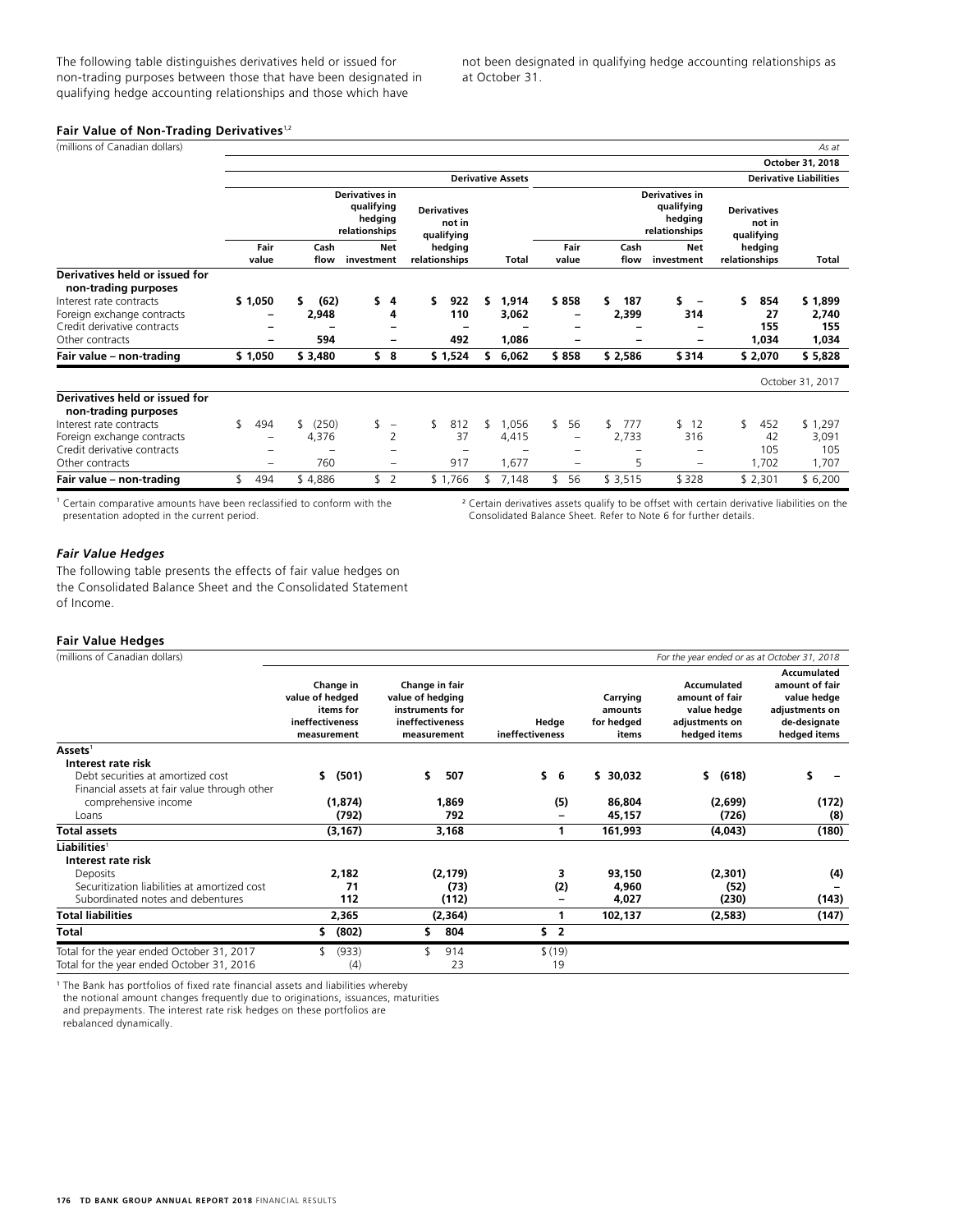# *Cash Flow Hedges and Net Investment Hedges*

The following table presents the effects of cash flow hedges and net investment hedges on the Bank's Consolidated Statement of Income and the Consolidated Statement of Comprehensive Income.

## **Cash Flow and Net Investment Hedges**

| (millions of Canadian dollars)            |                              |                                    |                                |                              |                                        | For the year ended October 31, 2018 |
|-------------------------------------------|------------------------------|------------------------------------|--------------------------------|------------------------------|----------------------------------------|-------------------------------------|
|                                           |                              |                                    |                                | Hedging                      | Amount                                 |                                     |
|                                           | Change in<br>value of hedged | Change in fair<br>value of hedging |                                | gains (losses)<br>recognized | reclassified from<br>accumulated other | Net change                          |
|                                           | items for                    | instruments for                    |                                | in other                     | comprehensive                          | in other                            |
|                                           | ineffectiveness              | ineffectiveness                    | Hedge                          | comprehensive                | income (loss)                          | comprehensive                       |
|                                           | measurement                  | measurement                        | <i>ineffectiveness</i>         | income <sup>1</sup>          | to earnings <sup>1</sup>               | income (loss) <sup>1</sup>          |
| Cash flow hedges <sup>2</sup>             |                              |                                    |                                |                              |                                        |                                     |
| Interest rate risk                        |                              |                                    |                                |                              |                                        |                                     |
| Assets <sup>3</sup>                       | \$2.744                      | (2,747)                            | \$.<br>(3)                     | \$(2,687)                    | 382                                    | \$ (3,069)                          |
| Liabilities <sup>3</sup>                  | (159)                        | 160                                |                                | 159                          | (47)                                   | 206                                 |
| Foreign exchange risk <sup>4,5</sup>      |                              |                                    |                                |                              |                                        |                                     |
| Assets <sup>6</sup>                       | (121)                        | 121                                |                                | 269                          | 462                                    | (193)                               |
| Liabilities <sup>6</sup>                  | (328)                        | 328                                |                                | 93                           | (156)                                  | 249                                 |
| <b>Equity price risk</b>                  |                              |                                    |                                |                              |                                        |                                     |
| Liabilities                               | (66)                         | 66                                 |                                | 66                           | 97                                     | (31)                                |
| <b>Total cash flow hedges</b>             | \$ 2,070                     | \$(2,072)                          | (2)<br>\$                      | \$ (2,100)                   | 738<br>s.                              | \$ (2,838)                          |
| Total for the year ended October 31, 2017 |                              |                                    | \$<br>(2)                      | (2,229)                      | \$1,077                                |                                     |
| Total for the year ended October 31, 2016 |                              |                                    | (11)                           | 1,448                        | 1,285                                  |                                     |
| Net investment hedges                     | 392                          | (392)<br>s.                        | \$                             | (392)<br>s                   | 5                                      | (392)<br>s.                         |
| Total for the year ended October 31, 2017 |                              |                                    | \$<br>$\overline{\phantom{a}}$ | \$<br>890                    | \$<br>(8)                              |                                     |
| Total for the year ended October 31, 2016 |                              |                                    |                                | 36                           |                                        |                                     |

<sup>1</sup> Effects on other comprehensive income are presented on a pre-tax basis.

<sup>2</sup> During the years ended October 31, 2018 and October 31, 2017, there were

no instances where forecasted hedged transactions failed to occur. <sup>3</sup> Assets and liabilities include forecasted interest cash flows on loans, deposits, <sup>5</sup> Cross-currency swaps may be used to hedge foreign exchange risk or a combination of interest rate risk and foreign exchange risk in a single hedging relationship. These hedges are disclosed in the above risk category (foreign exchange risk).

and securitization liabilities. <sup>4</sup> For non-derivative instruments designated as hedging foreign exchange risk, fair value change is measured as the gains and losses due to spot foreign exchange movements.

<sup>6</sup> Assets and liabilities include principal and interest cash flows on foreign denominated securities, loans, deposits, other liabilities, and subordinated notes and debentures.

## **Reconciliation of Accumulated Other Comprehensive Income (Loss)1,2**

(millions of Canadian dollars) *For the year ended October 31, 2018*

| (Thing is of Canadian abiliars)<br>Tor the year ended october 31, 2010 |                                                                                    |                                                                  |                                                                          |                                                                                |                                                                             |
|------------------------------------------------------------------------|------------------------------------------------------------------------------------|------------------------------------------------------------------|--------------------------------------------------------------------------|--------------------------------------------------------------------------------|-----------------------------------------------------------------------------|
|                                                                        | <b>Accumulated other</b><br>comprehensive<br>income (loss) at<br>beginning of year | <b>Net changes</b><br>in other<br>comprehensive<br>income (loss) | Accumulated<br>other<br>comprehensive<br>income (loss)<br>at end of year | Accumulated<br>other<br>comprehensive<br>income (loss) on<br>designated hedges | Accumulated<br>comprehensive<br>income (loss) on<br>de-designated<br>hedges |
| <b>Cash flow hedges</b>                                                |                                                                                    |                                                                  |                                                                          |                                                                                |                                                                             |
| Interest rate risk                                                     |                                                                                    |                                                                  |                                                                          |                                                                                |                                                                             |
| Assets                                                                 | (533)                                                                              | \$ (3,069)                                                       | \$ (3,602)                                                               | \$(2,420)                                                                      | \$(1,182)                                                                   |
| Liabilities                                                            | (260)                                                                              | 206                                                              | (54)                                                                     | 175                                                                            | (229)                                                                       |
| Foreign exchange risk                                                  |                                                                                    |                                                                  |                                                                          |                                                                                |                                                                             |
| Assets                                                                 | (243)                                                                              | (193)                                                            | (436)                                                                    | (436)                                                                          |                                                                             |
| Liabilities                                                            | 434                                                                                | 249                                                              | 683                                                                      | 683                                                                            |                                                                             |
| Equity price risk                                                      | 51                                                                                 | (31)                                                             | 20                                                                       | 20                                                                             |                                                                             |
| <b>Total cash flow hedges</b>                                          | (551)<br>ς                                                                         | \$(2,838)                                                        | \$ (3,389)                                                               | \$(1,978)                                                                      | \$(1,411)                                                                   |
| Net investment hedges                                                  |                                                                                    |                                                                  |                                                                          |                                                                                |                                                                             |
| Foreign translation risk                                               | \$ (5,297)                                                                         | (392)                                                            | \$ (5,689)                                                               | \$ (5,689)                                                                     |                                                                             |

<sup>1</sup> The Accumulated other comprehensive income (loss) is presented on a pre-tax basis.

<sup>2</sup> Excludes the Bank's equity in the AOCI of an investment in TD Ameritrade.

The following table indicates the periods when hedged cash flows in designated cash flow hedge accounting relationships are expected to occur as at October 31, 2017.

## **Hedged Cash Flows**

| (millions of Canadian dollars) |                  |                           |                            |                             |                   | As at            |
|--------------------------------|------------------|---------------------------|----------------------------|-----------------------------|-------------------|------------------|
|                                |                  |                           |                            |                             |                   | October 31, 2017 |
|                                | Within<br>l year | Over 1 year<br>to 3 years | Over 3 years<br>to 5 years | Over 5 years<br>to 10 years | Over 10<br>years  | Total            |
| Cash flow hedges               |                  |                           |                            |                             |                   |                  |
| Cash inflows                   | \$15.674         | \$18.375                  | 9.856                      | \$3,048                     | \$ 85             | 47.038           |
| Cash outflows                  | (18.249)         | (20, 458)                 | (14, 388)                  | (6,831)                     | $\qquad \qquad -$ | (59, 926)        |
| Net cash flows                 | (2, 575)         | (2,083)                   | (4,532)                    | \$ (3,783)                  | \$ 85             | \$(12,888)       |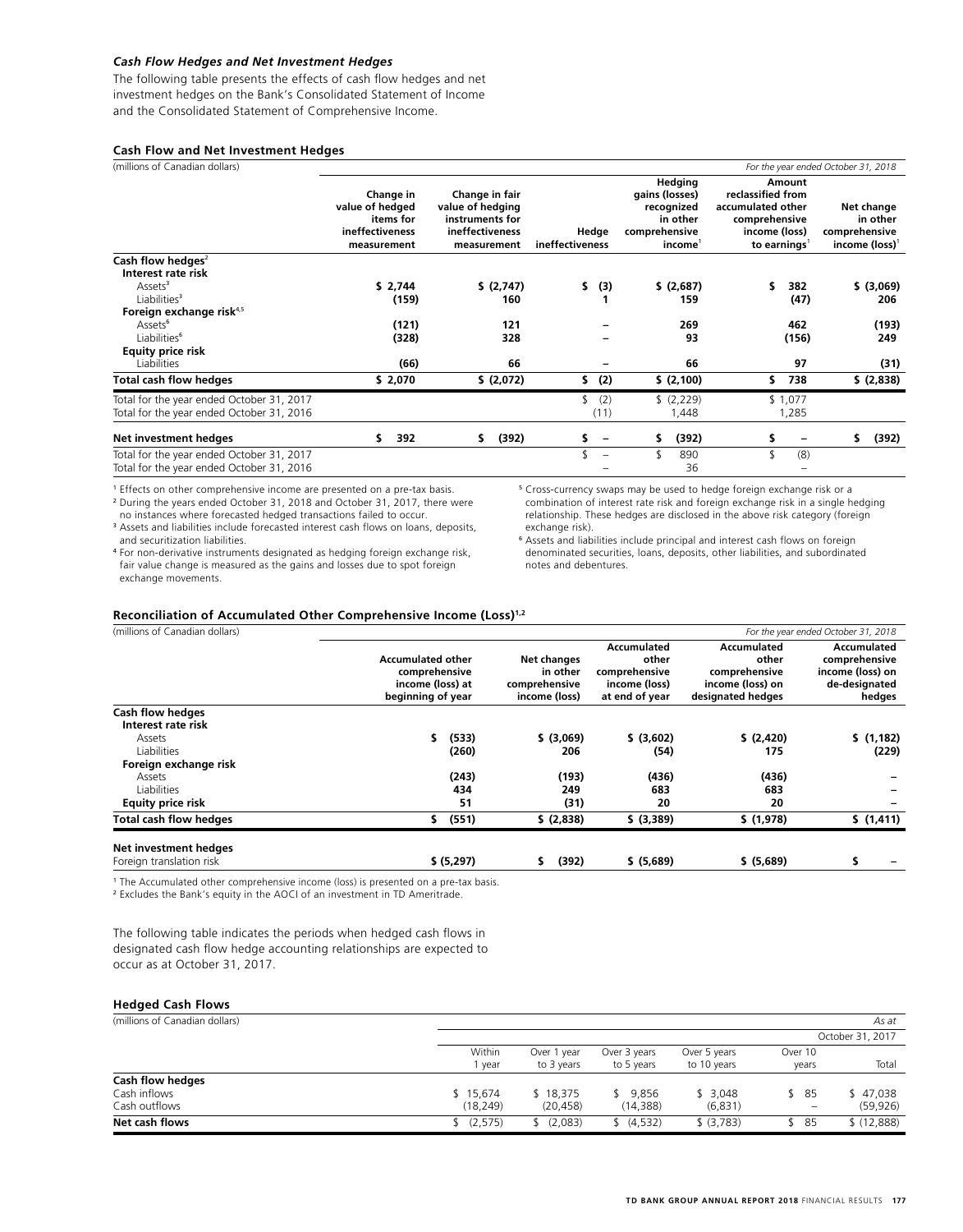# **NOTIONAL AMOUNTS**

The notional amounts are not recorded as assets or liabilities as they represent the face amount of the contract to which a rate or price is applied to determine the amount of cash flows to be exchanged. Notional amounts do not represent the potential gain or loss

associated with the market risk nor indicative of the credit risk associated with derivative financial instruments.

The following table discloses the notional amount of over-the-counter and exchange-traded derivatives.

## **Over-the-Counter and Exchange-Traded Derivatives**

| (millions of Canadian dollars)              |                          |                               |                          |                |                 |                 | As at        |
|---------------------------------------------|--------------------------|-------------------------------|--------------------------|----------------|-----------------|-----------------|--------------|
|                                             |                          |                               |                          |                |                 | October 31      | October 31   |
|                                             |                          |                               |                          |                |                 | 2018            | 2017         |
|                                             |                          |                               |                          | <b>Trading</b> |                 |                 |              |
|                                             |                          | Over-the-Counter <sup>1</sup> |                          |                |                 |                 |              |
|                                             |                          | <b>Non</b>                    |                          |                |                 |                 |              |
|                                             | Clearing                 | clearing                      | Exchange-                |                | Non-            |                 |              |
|                                             | house $2$                | house                         | traded                   | <b>Total</b>   | trading $3$     | <b>Total</b>    | Total        |
| <b>Notional</b>                             |                          |                               |                          |                |                 |                 |              |
| Interest rate contracts                     |                          |                               |                          |                |                 |                 |              |
| <b>Futures</b>                              | \$                       | s                             | $$575,825$ \$            | 575.825        | \$              | 575.825 \$<br>s | 445,848      |
| Forward rate agreements                     | 919.623                  | 51,056                        |                          | 970,679        | 225             | 970,904         | 528,945      |
| Swaps                                       | 7,580,152                | 444,065                       |                          | 8,024,217      | 1,418,487       | 9,442,704       | 7,377,368    |
| Options written                             |                          | 79,649                        | 121,246                  | 200,895        | 53              | 200,948         | 108,135      |
| Options purchased                           |                          | 70,201                        | 154,683                  | 224,884        | 2,891           | 227,775         | 126,785      |
| Total interest rate contracts               | 8,499,775                | 644,971                       | 851,754                  | 9,996,500      | 1,421,656       | 11,418,156      | 8,587,081    |
| Foreign exchange contracts                  |                          |                               |                          |                |                 |                 |              |
| <b>Futures</b>                              |                          |                               | 24                       | 24             |                 | 24              | 3            |
| Forward contracts                           |                          | 1,796,542                     | -                        | 1,796,542      | 29,140          | 1,825,682       | 1,484,952    |
| Swaps                                       |                          | 6                             | -                        | 6              |                 | 6               |              |
| Cross-currency interest rate swaps          |                          | 688,980                       | -                        | 688,980        | 96,966          | 785,946         | 674,533      |
| Options written                             |                          | 34,090                        | -                        | 34,090         |                 | 34,090          | 22,272       |
| Options purchased                           |                          | 32,655                        | -                        | 32,655         | $\qquad \qquad$ | 32,655          | 22,713       |
| Total foreign exchange contracts            | $\overline{\phantom{0}}$ | 2,552,273                     | 24                       | 2,552,297      | 126,106         | 2,678,403       | 2,204,473    |
| <b>Credit derivative contracts</b>          |                          |                               |                          |                |                 |                 |              |
| Credit default swaps - protection purchased | 9,665                    | 202                           |                          | 9,867          | 2,745           | 12,612          | 12,227       |
| Credit default swaps - protection sold      | 987                      | 135                           | ۳                        | 1,122          |                 | 1,122           | 1,694        |
| Total credit derivative contracts           | 10.652                   | 337                           | $\overline{\phantom{0}}$ | 10,989         | 2,745           | 13,734          | 13,921       |
| Other contracts                             |                          |                               |                          |                |                 |                 |              |
| Equity contracts                            |                          | 57.736                        | 57,161                   | 114,897        | 30,430          | 145,327         | 142,404      |
| Commodity contracts                         | 150                      | 33,161                        | 39,882                   | 73,193         |                 | 73,193          | 47,798       |
| Total other contracts                       | 150                      | 90.897                        | 97,043                   | 188,090        | 30,430          | 218,520         | 190,202      |
| <b>Total</b>                                | \$8,510,577              | \$3,288,478                   | \$948,821                | \$12,747,876   | \$1,580,937     | \$14,328,813    | \$10,995,677 |

<sup>1</sup> Collateral held under a Credit Support Annex to help reduce counterparty credit risk is in the form of high quality and liquid assets such as cash and high quality government securities. Acceptable collateral is governed by the Collateralized Trading Policy.

<sup>2</sup> Derivatives executed through a central clearing house reduces settlement risk due to the ability to net settle offsetting positions for capital purposes and therefore receive preferential capital treatment compared to those settled with non-central clearing house counterparties.

<sup>3</sup> Includes \$1,244 billion of over-the-counter derivatives that are transacted with clearing houses (October 31, 2017 – \$1,173 billion) and \$337 billion of over-the-counter derivatives that are transacted with non-clearing houses (October 31, 2017 – \$310 billion) as at October 31, 2018. There were no exchange-traded derivatives both as at October 31, 2018 and October 31, 2017.

The following table distinguishes the notional amount of derivatives held or issued for non-trading purposes between those that have been designated in qualifying hedge accounting relationships

and those which have not been designated in qualifying hedge accounting relationships.

## **Notional of Non-Trading Derivatives**

| (millions of Canadian dollars) |                              |                                                 |             |                    | As at October 31, 2018 |
|--------------------------------|------------------------------|-------------------------------------------------|-------------|--------------------|------------------------|
|                                |                              | Derivatives in qualifying hedging relationships |             |                    |                        |
| Derivatives held or issued for | Fair                         | Cash                                            | Net         | qualifying hedging |                        |
| hedging (non-trading) purposes | value                        | flow                                            | investment' | relationships      | <b>Total</b>           |
| Interest rate contracts        | \$282,718                    | \$214,969                                       | \$1.646     | \$922,323          | \$1,421,656            |
| Foreign exchange contracts     | $\qquad \qquad \blacksquare$ | 113,183                                         | 1,249       | 11.674             | 126,106                |
| Credit derivative contracts    | -                            |                                                 | $\equiv$    | 2.745              | 2.745                  |
| Other contracts                | -                            | 2.058                                           | -           | 28,372             | 30,430                 |
| Total notional non-trading     | \$282,718                    | \$330,210                                       | \$2.895     | \$965,114          | \$1,580,937            |

<sup>1</sup> Certain cross-currency swaps are executed using multiple derivatives, including interest rate swaps. These derivatives are used to hedge foreign exchange rate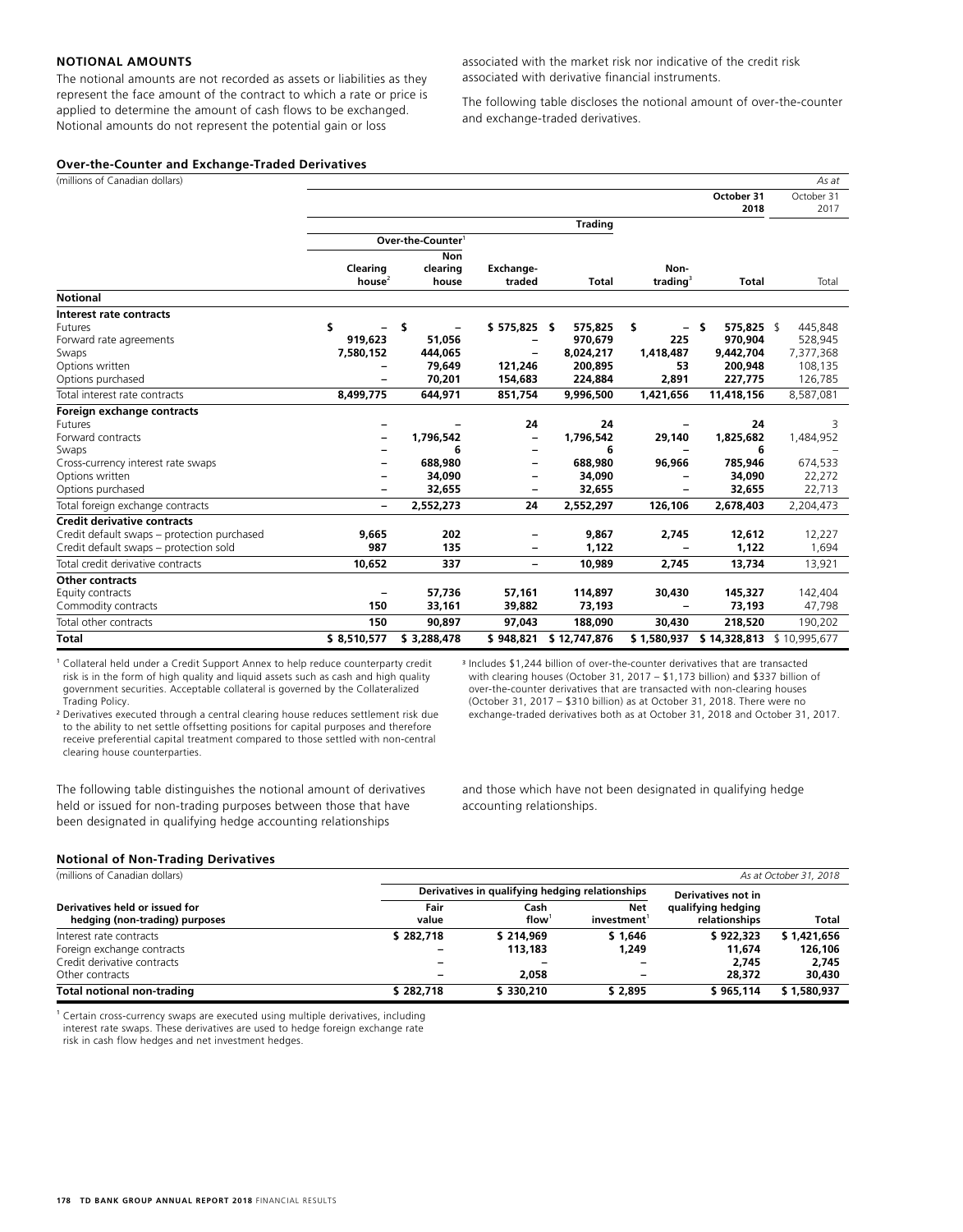## The following table discloses the notional principal amount of over-the-counter derivatives and exchange-traded derivatives based on their contractual terms to maturity.

# **Derivatives by Term-to-Maturity**

| (millions of Canadian dollars)              |               |              |             |                            | As at              |
|---------------------------------------------|---------------|--------------|-------------|----------------------------|--------------------|
|                                             |               |              |             | October 31<br>2018         | October 31<br>2017 |
|                                             |               |              |             | Remaining term-to-maturity |                    |
|                                             |               | Over         |             |                            |                    |
|                                             | Within        | 1 year to    | Over        |                            |                    |
| <b>Notional Principal</b>                   | 1 year        | 5 years      | 5 years     | <b>Total</b>               | Total              |
| Interest rate contracts                     |               |              |             |                            |                    |
| Futures                                     | 455,257<br>s. | 120,528<br>s | \$<br>40    | 575.825<br>s               | \$<br>445,848      |
| Forward rate agreements                     | 689,173       | 281,731      |             | 970,904                    | 528,945            |
| Swaps                                       | 4,010,167     | 4,155,482    | 1,277,055   | 9,442,704                  | 7,377,368          |
| Options written                             | 159,621       | 33,151       | 8,176       | 200,948                    | 108,135            |
| Options purchased                           | 184,334       | 35,811       | 7,630       | 227,775                    | 126,785            |
| Total interest rate contracts               | 5,498,552     | 4,626,703    | 1,292,901   | 11,418,156                 | 8,587,081          |
| Foreign exchange contracts                  |               |              |             |                            |                    |
| Futures                                     | 24            |              |             | 24                         |                    |
| Forward contracts                           | 1,772,289     | 49,765       | 3,628       | 1,825,682                  | 1,484,952          |
| Swaps                                       | 6             |              |             | 6                          |                    |
| Cross-currency interest rate swaps          | 196,829       | 437,096      | 152,021     | 785,946                    | 674,533            |
| Options written                             | 28,443        | 5,647        |             | 34,090                     | 22,272             |
| Options purchased                           | 27,241        | 5,414        |             | 32,655                     | 22,713             |
| Total foreign exchange contracts            | 2,024,832     | 497,922      | 155,649     | 2,678,403                  | 2,204,473          |
| <b>Credit derivative contracts</b>          |               |              |             |                            |                    |
| Credit default swaps - protection purchased | 1,289         | 4,466        | 6,857       | 12,612                     | 12,227             |
| Credit default swaps – protection sold      | 41            | 663          | 418         | 1.122                      | 1,694              |
| Total credit derivative contracts           | 1,330         | 5,129        | 7,275       | 13,734                     | 13,921             |
| <b>Other contracts</b>                      |               |              |             |                            |                    |
| Equity contracts                            | 106,905       | 37,652       | 770         | 145,327                    | 142,404            |
| Commodity contracts                         | 61,563        | 11,284       | 346         | 73,193                     | 47,798             |
| Total other contracts                       | 168,468       | 48,936       | 1,116       | 218,520                    | 190,202            |
| <b>Total</b>                                | \$7.693.182   | \$5.178.690  | \$1,456,941 | \$14,328,813               | \$10.995.677       |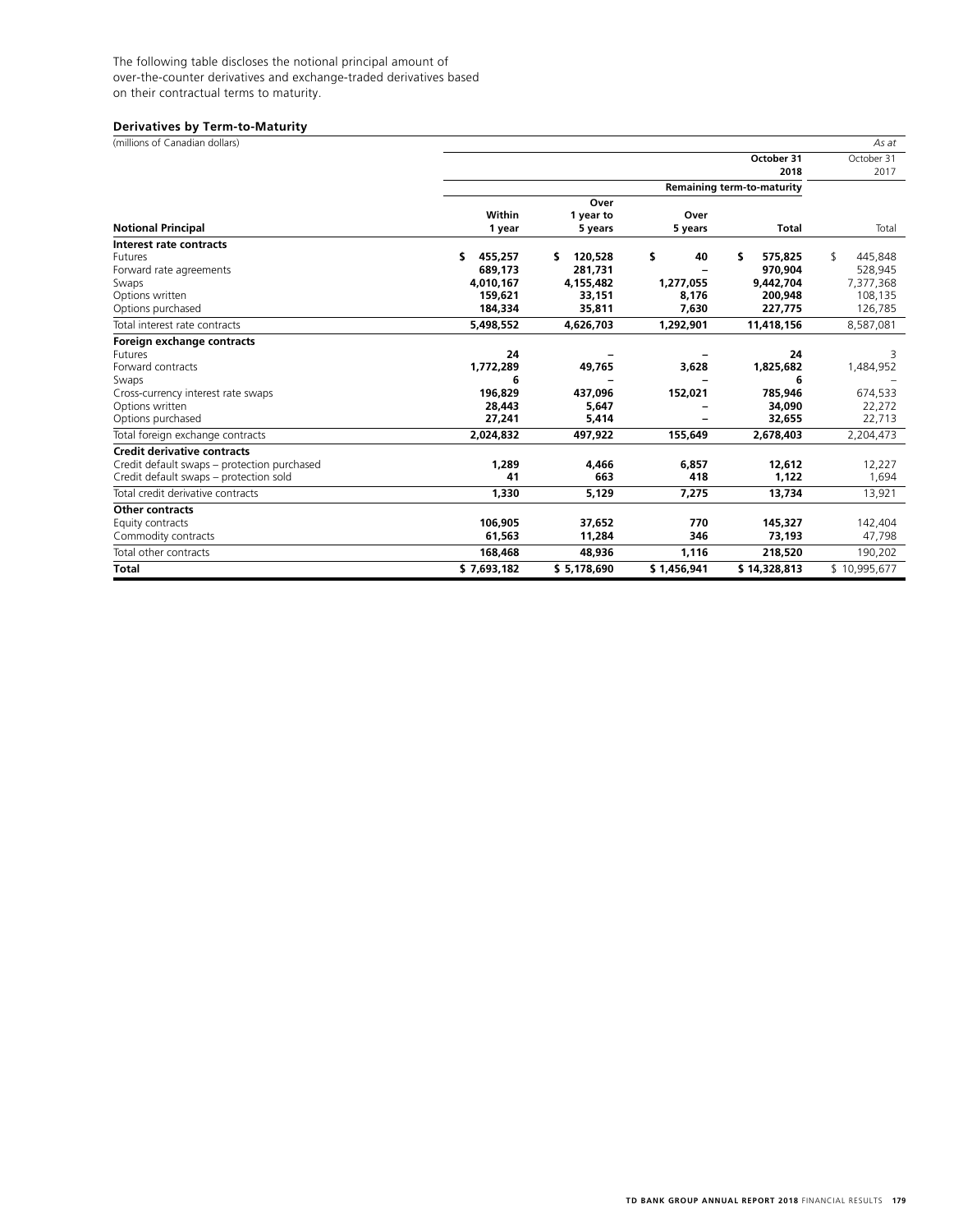The following table discloses the notional amount and average price of derivative instruments designated in qualifying hedge accounting relationships.

#### **Hedging Instruments by Term-to-Maturity**

| (millions of Canadian dollars, except as noted) |             |              |              | As at            |
|-------------------------------------------------|-------------|--------------|--------------|------------------|
|                                                 |             |              |              | October 31, 2018 |
|                                                 |             | Over         |              |                  |
|                                                 | Within      | 1 year to    | Over         |                  |
| <b>Notional</b>                                 | 1 year      | 5 years      | 5 years      | Total            |
| Interest rate risk                              |             |              |              |                  |
| Interest rate swaps                             |             |              |              |                  |
| Notional - pay fixed                            | s<br>38,837 | 57.774<br>\$ | \$<br>84,933 | \$181,544        |
| Average fixed interest rate %                   |             | 1.62<br>2.09 | 1.92         |                  |
| Notional - received fixed                       | 36.872      | 63.997       | 111,144      | 212,013          |
| Average fixed interest rate %                   |             | 1.83<br>2.15 | 2.12         |                  |
| Total notional - interest rate risk             | 75,709      | 121,771      | 196,077      | 393,557          |
| Foreign exchange risk $^1$                      |             |              |              |                  |
| <b>Forward contracts</b>                        |             |              |              |                  |
| Notional - USD/CAD                              | 1,329       | 281          |              | 1,610            |
| Average FX forward rate                         |             | 1.26<br>1.27 | n/a          |                  |
| Notional - EUR/CAD                              | 4,169       | 11,211       | 1,903        | 17,283           |
| Average FX forward rate                         |             | 1.54<br>1.59 | 1.73         |                  |
| Notional - other                                | 1,249       |              |              | 1,249            |
| Cross-currency swaps $^{2,3}$                   |             |              |              |                  |
| Notional - USD/CAD                              | 10,868      | 36,298       | 2,321        | 49,487           |
| Average FX rate                                 |             | 1.24<br>1.28 | 1.32         |                  |
| Notional - EUR/CAD                              |             | 13,694       | 3,355        | 17,049           |
| Average FX rate                                 |             | 1.50<br>n/a  | 1.47         |                  |
| Notional - GBP/CAD                              |             | 673<br>3,281 |              | 3,954            |
| Average FX rate                                 |             | 2.02<br>1.71 | n/a          |                  |
| Notional – other currency pairs <sup>4</sup>    | 12,626      | 10,838       | 335          | 23,799           |
| Total notional – foreign exchange risk          | 30,914      | 75,603       | 7,914        | 114,431          |
| <b>Equity Price Risk</b>                        |             |              |              |                  |
| Notional – equity forward contracts             | 2,058       |              |              | 2,058            |
| <b>Total notional</b>                           | \$108,681   | \$197,374    | \$203,991    | \$510,046        |

<sup>1</sup> Foreign currency denominated deposit liabilities are also used to hedge foreign exchange risk. As at October 31, 2018, the carrying value of these non-derivative hedging instruments was \$15.3 billion designated under net investment hedges.

<sup>3</sup> Certain cross-currency swaps are executed using multiple derivatives, including interest rate swaps. The notional amount of these interest rate swaps, excluded from the above, is \$105.8 billion as at October 31, 2018.

<sup>2</sup> Cross-currency swaps may be used to hedge foreign exchange risk or a combination of interest rate risk and foreign exchange risk in a single hedge relationship. Both these types of hedges are disclosed under the Foreign exchange risk as the risk category.

<sup>4</sup> Includes derivatives executed to manage non-trading foreign currency exposures, when more than one currency is involved prior to hedging to the Canadian dollar, when the functional currency of the entity is not the Canadian dollar, or when the currency pair is not a significant exposure for the Bank.

# **DERIVATIVE-RELATED RISKS**

## *Market Risk*

Derivatives, in the absence of any compensating upfront cash payments, generally have no market value at inception. They obtain value, positive or negative, as relevant interest rates, foreign exchange rates, equity, commodity or credit prices or indices change, such that the previously contracted terms of the derivative transactions have become more or less favourable than what can be negotiated under current market conditions for contracts with the same terms and the same remaining period to expiry.

The potential for derivatives to increase or decrease in value as a result of the foregoing factors is generally referred to as market risk. This market risk is managed by senior officers responsible for the Bank's trading and non-trading businesses and is monitored independently by the Bank's Risk Management group.

#### *Credit Risk*

Credit risk on derivatives, also known as counterparty credit risk, is the risk of a financial loss occurring as a result of the failure of a counterparty to meet its obligation to the Bank. The Capital Markets Risk Management group is responsible for implementing and ensuring compliance with credit policies established by the Bank for the management of derivative credit exposures.

Derivative-related credit risks are subject to the same credit approval, limit and monitoring standards that are used for managing other transactions that create credit exposure. This includes evaluating the creditworthiness of counterparties, and managing the size, diversification and maturity structure of the portfolios. The Bank actively engages in risk mitigation strategies through the use of multi-product derivative master netting agreements, collateral and other risk mitigation techniques. Master netting agreements reduce risk to the Bank by allowing the Bank to close out and net transactions with counterparties subject to such agreements upon the occurrence of certain events. The effect of these master netting agreements is shown in the following table. Also shown in this table, is the current replacement cost, which is the positive fair value of all outstanding derivatives. The credit equivalent amount is the sum of the current replacement cost and the potential future exposure, which is calculated by applying factors supplied by OSFI to the notional principal amount of the derivatives. The risk-weighted amount is determined by applying standard measures of counterparty credit risk to the credit equivalent amount.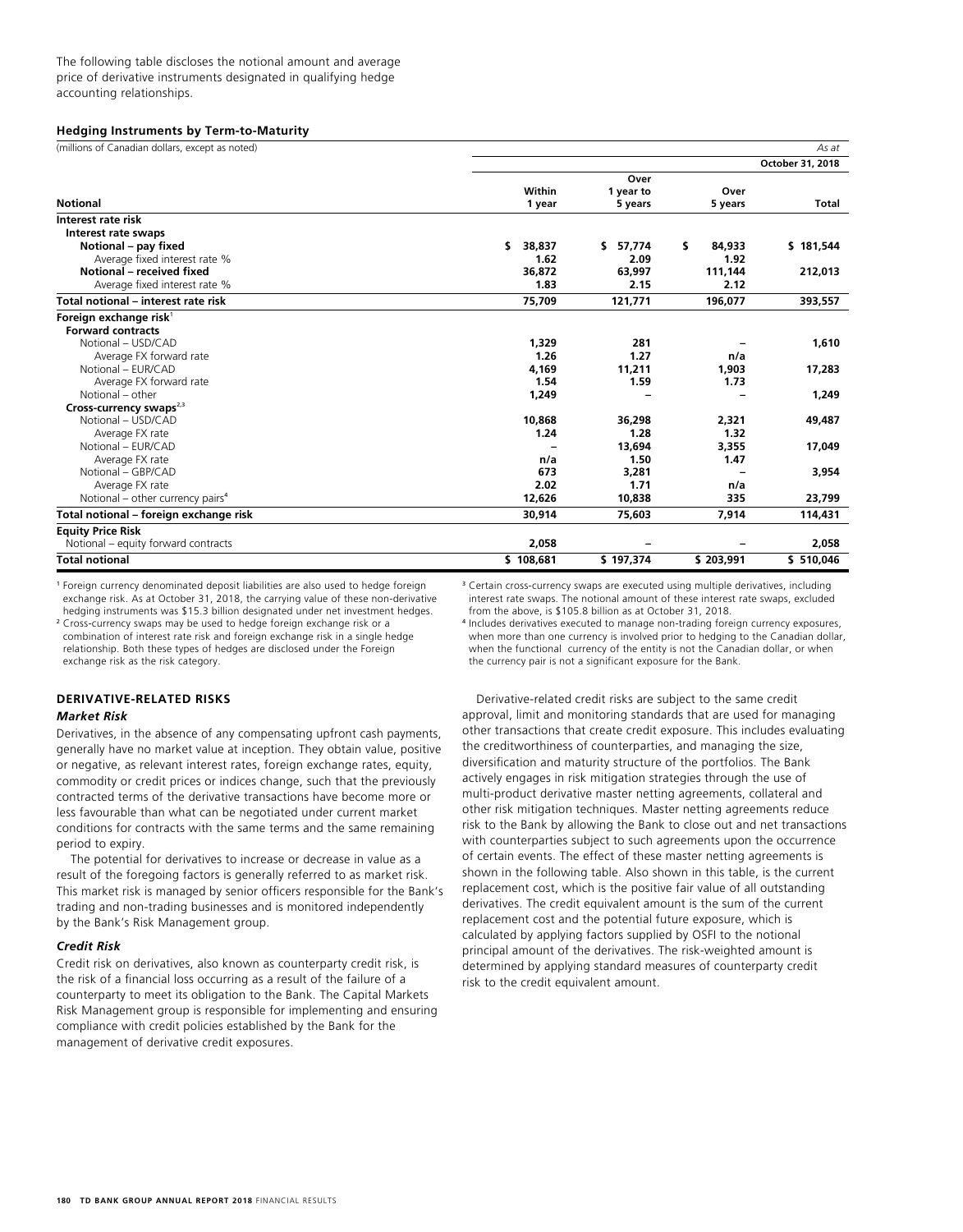#### **Credit Exposure of Derivatives**

| (millions of Canadian dollars)                   |             |            |                  |             |            | As at                  |
|--------------------------------------------------|-------------|------------|------------------|-------------|------------|------------------------|
|                                                  |             |            | October 31, 2018 |             |            | October 31, 2017       |
|                                                  | Current     | Credit     | Risk-            | Current     | Credit     | Risk-                  |
|                                                  | replacement | equivalent | weighted         | replacement | equivalent | weighted               |
|                                                  | cost        | amount     | amount           | cost        | amount     | amount                 |
| Interest rate contracts                          |             |            |                  |             |            |                        |
| Forward rate agreements                          | \$<br>21    | 56<br>s    | 15<br>s          | 22<br>\$    | \$<br>202  | \$<br>86               |
| Swaps                                            | 11,630      | 15,557     | 4,193            | 13,516      | 17,710     | 6,493                  |
| Options purchased                                | 508         | 776        | 299              | 370         | 433        | 167                    |
| Total interest rate contracts                    | 12,159      | 16,389     | 4,507            | 13,908      | 18,345     | 6,746                  |
| Foreign exchange contracts                       |             |            |                  |             |            |                        |
| Forward contracts                                | 17,605      | 35,543     | 4.247            | 16,816      | 32,408     | 4,156                  |
| Cross-currency interest rate swaps               | 21,218      | 40,942     | 7.012            | 20,388      | 37,415     | 7,041                  |
| Options purchased                                | 486         | 1,029      | 212              | 330         | 685        | 153                    |
| Total foreign exchange contracts                 | 39,309      | 77,514     | 11,471           | 37,534      | 70,508     | 11,350                 |
| <b>Other contracts</b>                           |             |            |                  |             |            |                        |
| Credit derivatives                               | 3           | 358        | 145              | 5           | 360        | 148                    |
| Equity contracts                                 | 3,043       | 7,383      | 920              | 1,553       | 5,152      | 952                    |
| Commodity contracts                              | 1,101       | 2,546      | 514              | 645         | 1,779      | 371                    |
| Total other contracts                            | 4,147       | 10,287     | 1,579            | 2,203       | 7,291      | 1,471                  |
| <b>Total derivatives</b>                         | 55,615      | 104,190    | 17,557           | 53,645      | 96,144     | 19,567                 |
| Less: impact of master netting agreements        | 34,205      | 54,039     | 11,464           | 36,522      | 54,970     | 13,606                 |
| Total derivatives after netting                  | 21,410      | 50,151     | 6.093            | 17,123      | 41,174     | 5,961                  |
| Less: impact of collateral                       | 8,884       | 9,602      | 1,173            | 6,889       | 7,672      | 1,141                  |
| <b>Net derivatives</b>                           | 12,526      | 40,549     | 4,920            | 10,234      | 33,502     | 4,820                  |
| Qualifying Central Counterparty (QCCP) Contracts | 155         | 14,332     | 2,058            | 1,566       | 16,322     | 1,864                  |
| <b>Total</b>                                     | \$12,681    | \$54,881   | 6,978<br>s       | \$11,800    | \$49,824   | $\mathcal{L}$<br>6,684 |

## **Current Replacement Cost of Derivatives**

| (millions of Canadian dollars,                                     |                            |                            |                        |                            |                               |                                  |                             | As at                       |
|--------------------------------------------------------------------|----------------------------|----------------------------|------------------------|----------------------------|-------------------------------|----------------------------------|-----------------------------|-----------------------------|
| except as noted)                                                   |                            | Canada <sup>1</sup>        |                        | United States <sup>1</sup> |                               | Other international <sup>1</sup> |                             | Total                       |
| By sector                                                          | October 31<br>2018         | October 31<br>2017         | October 31<br>2018     | October 31<br>2017         | October 31<br>2018            | October 31<br>2017               | October 31<br>2018          | October 31<br>2017          |
| Financial<br>Government<br>Other                                   | \$29,608<br>9,737<br>1,995 | \$32,494<br>7,031<br>1,811 | s<br>930<br>102<br>359 | \$2,355<br>16<br>433       | s.<br>7,104<br>4,704<br>1,076 | 5,159<br>3,420<br>926            | \$37,642<br>14,543<br>3,430 | \$40,008<br>10,467<br>3,170 |
| Current replacement cost                                           | \$41,340                   | \$41,336                   | \$1,391                | \$2,804                    | \$12,884                      | \$9,505                          | \$55,615                    | \$53,645                    |
| Less: impact of master netting<br>agreements and collateral        |                            |                            |                        |                            |                               |                                  | 43,089                      | 43,411                      |
| <b>Total current replacement cost</b>                              |                            |                            |                        |                            |                               |                                  | \$12,526                    | \$10,234                    |
|                                                                    |                            |                            |                        |                            |                               |                                  | October 31                  | October 31                  |
| By location of risk <sup>2</sup>                                   |                            |                            |                        |                            | October 31<br>2018            | October 31<br>2017               | 2018<br>% mix               | 2017<br>$%$ mix             |
| Canada                                                             |                            |                            |                        |                            | \$<br>3,898                   | \$3,749                          | 31.1%                       | 36.6%                       |
| <b>United States</b>                                               |                            |                            |                        |                            | 4,887                         | 3,312                            | 39.0                        | 32.4                        |
| Other international<br>United Kingdom<br>Europe $-$ other<br>Other |                            |                            |                        |                            | 487<br>2,183<br>1,071         | 712<br>1,671<br>790              | 3.9<br>17.4<br>8.6          | 7.0<br>16.3<br>7.7          |
| Total Other international                                          |                            |                            |                        |                            | 3,741                         | 3,173                            | 29.9                        | 31.0                        |
| Total current replacement cost                                     |                            |                            |                        |                            | \$12,526                      | \$10,234                         | 100.0%                      | 100.0%                      |

<sup>1</sup> Based on geographic location of unit responsible for recording revenue.

<sup>2</sup> After impact of master netting agreements and collateral.

Certain of the Bank's derivative contracts are governed by master derivative agreements having provisions that may permit the Bank's counterparties to require, upon the occurrence of a certain contingent event: (1) the posting of collateral or other acceptable remedy such as assignment of the affected contracts to an acceptable counterparty; or (2) settlement of outstanding derivative contracts. Most often, these contingent events are in the form of a downgrade of the senior debt rating of the Bank, either as counterparty or as guarantor of one of the Bank's subsidiaries. At October 31, 2018, the aggregate net liability position of those contracts would require: (1) the posting of collateral

or other acceptable remedy totalling \$300 million (October 31, 2017 – \$193 million) in the event of a one-notch or two-notch downgrade in the Bank's senior debt rating; and (2) funding totalling \$10 million (October 31, 2017 – \$26 million) following the termination and settlement of outstanding derivative contracts in the event of a one-notch or two-notch downgrade in the Bank's senior debt rating.

Certain of the Bank's derivative contracts are governed by master derivative agreements having credit support provisions that permit the Bank's counterparties to call for collateral depending on the net mark-to-market exposure position of all derivative contracts governed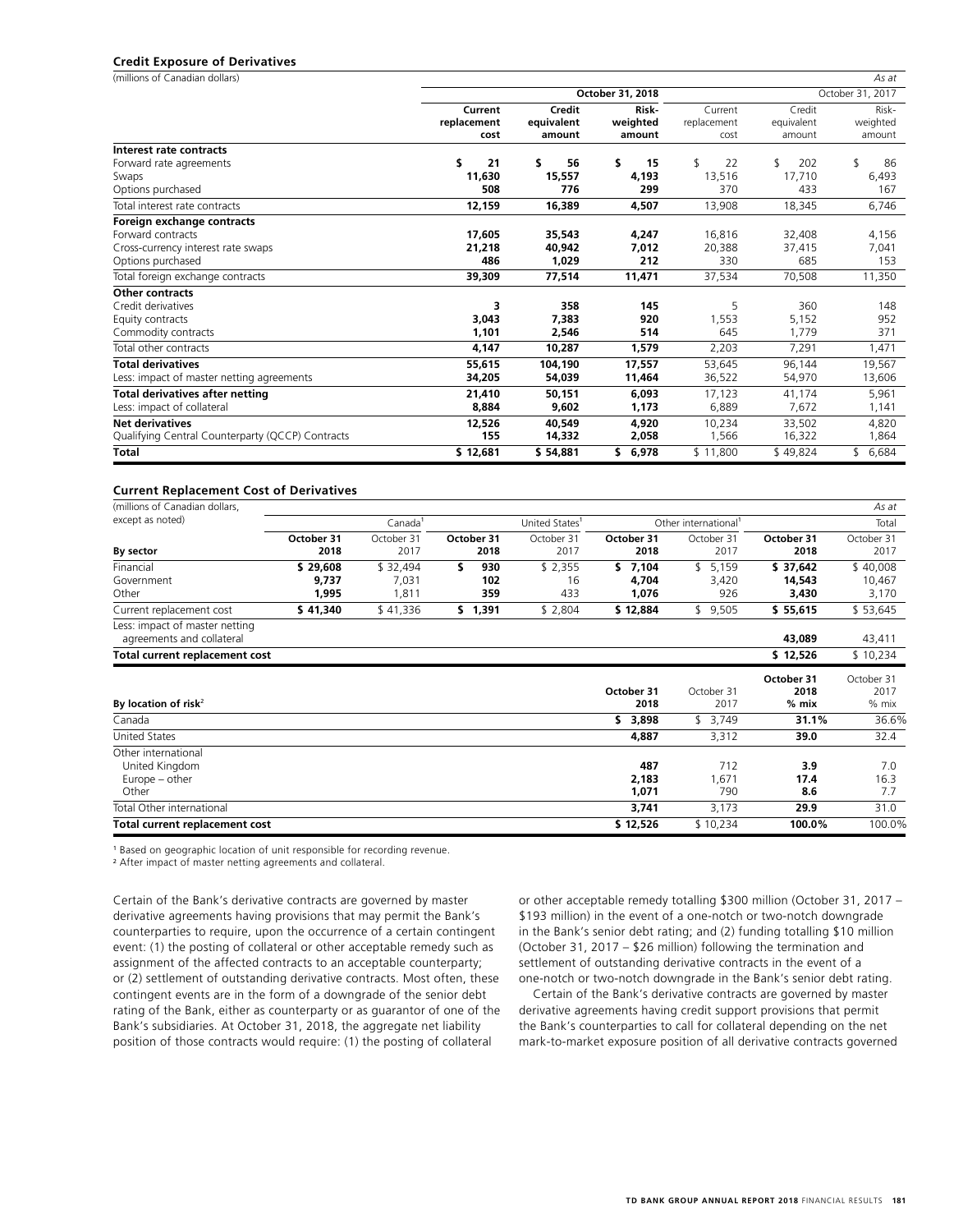by that master derivative agreement. Some of these agreements may permit the Bank's counterparties to require, upon the downgrade of the credit rating of the Bank, to post additional collateral. As at October 31, 2018, the fair value of all derivative instruments with credit risk related contingent features in a net liability position was \$8 billion (October 31, 2017 – \$9 billion). The Bank has posted \$10 billion (October 31, 2017 – \$13 billion) of collateral for this

# NOTE **1 2 INVESTMENT IN ASSOCIATES AND JOINT VENTURES**

## **INVESTMENT IN TD AMERITRADE HOLDING CORPORATION**

The Bank has significant influence over TD Ameritrade Holding Corporation (TD Ameritrade) and accounts for its investment in TD Ameritrade using the equity method. The Bank's equity share in TD Ameritrade's earnings, excluding dividends, is reported on a one-month lag basis. The Bank takes into account changes in the subsequent period that would significantly affect the results.

As at October 31, 2018, the Bank's reported investment in TD Ameritrade was 41.61% (October 31, 2017 – 41.27%) of the outstanding shares of TD Ameritrade with a fair value of \$16 billion (US\$12 billion) (October 31, 2017 – \$15 billion (US\$12 billion)) based on the closing price of US\$51.72 (October 31, 2017 – US\$49.99) on the New York Stock Exchange.

During the year ended October 31, 2018, TD Ameritrade repurchased 5.5 million shares (for the year ended October 31, 2017 – nil million shares). Pursuant to the Stockholders Agreement in relation to the Bank's equity investment in TD Ameritrade, if stock repurchases by TD Ameritrade cause the Bank's ownership percentage to exceed 45%, the Bank is required to use reasonable efforts to sell or dispose of such excess stock, subject to the Bank's commercial judgment as to the optimal timing, amount, and method of sales with a view to maximizing proceeds from such sales. However, in the event that stock repurchases by TD Ameritrade cause the Bank's ownership percentage to exceed 45%, the Bank has no absolute obligation to reduce its ownership percentage to 45%. In addition, stock repurchases by

exposure in the normal course of business. As at October 31, 2018, the impact of a one-notch downgrade in the Bank's credit rating would require the Bank to post an additional \$38 million (October 31, 2017 – \$121 million) of collateral to that posted in the normal course of business. A two-notch downgrade in the Bank's credit rating would require the Bank to post an additional \$44 million (October 31, 2017 – \$156 million) of collateral to that posted in the normal course of business.

TD Ameritrade cannot result in the Bank's ownership percentage exceeding 47%.

In connection with TD Ameritrade's acquisition of Scottrade Financial Services, Inc. (Scottrade) on September 18, 2017, TD Ameritrade issued 38.8 million shares, of which the Bank purchased 11.1 million pursuant to its pre-emptive rights. The Bank purchased the shares at a price of US\$36.12. As a result of the share issuance, the Bank's common stock ownership percentage in TD Ameritrade decreased and the Bank realized a dilution gain of \$204 million recorded in Other Income on the Consolidated Statement of Income. Refer to Note 13 for a discussion on the acquisition of Scottrade Bank.

Pursuant to the Stockholders Agreement in relation to the Bank's equity investment in TD Ameritrade, the Bank has the right to designate five of twelve members of TD Ameritrade's Board of Directors. The Bank's designated directors currently include the Bank's Group President and Chief Executive Officer and four independent directors of TD or TD's U.S. subsidiaries.

TD Ameritrade has no significant contingent liabilities to which the Bank is exposed. During the years ended October 31, 2018, and October 31, 2017, TD Ameritrade did not experience any significant restrictions to transfer funds in the form of cash dividends, or repayment of loans or advances.

The condensed financial statements of TD Ameritrade, based on its consolidated financial statements, are included in the following tables.

#### **Condensed Consolidated Balance Sheets**<sup>1</sup>

(millions of Canadian dollars) *As at* September 30 September 30 **2018** 2017 2018 **Assets** Receivables from brokers, dealers, and clearing organizations **\$ 1,809** \$ 1,721 Receivables from clients, net **29,773** 22,127 Other assets, net **17,811** 25,985 **Total assets \$ 49,393** \$ 49,833 **Liabilities** Payable to brokers, dealers, and clearing organizations **by a struck of the control of the set of the set of the set of the set of the set of the set of the set of the set of the set of the set of the set of the set of the** Payable to clients **30,126** 32,391 Other liabilities **4,809** 4,862 **Total liabilities 38,858** 40,483 **Stockholders' equity**<sup>2</sup> **10,535** 9,350 **Total liabilities and stockholders' equity \$ 49,393** \$ 49,833

<sup>1</sup> Customers' securities are reported on a settlement date basis whereas the Bank reports customers' securities on a trade date basis.

<sup>2</sup> The difference between the carrying value of the Bank's investment in TD Ameritrade and the Bank's share of TD Ameritrade's stockholders' equity is comprised of goodwill, other intangibles, and the cumulative translation adjustment.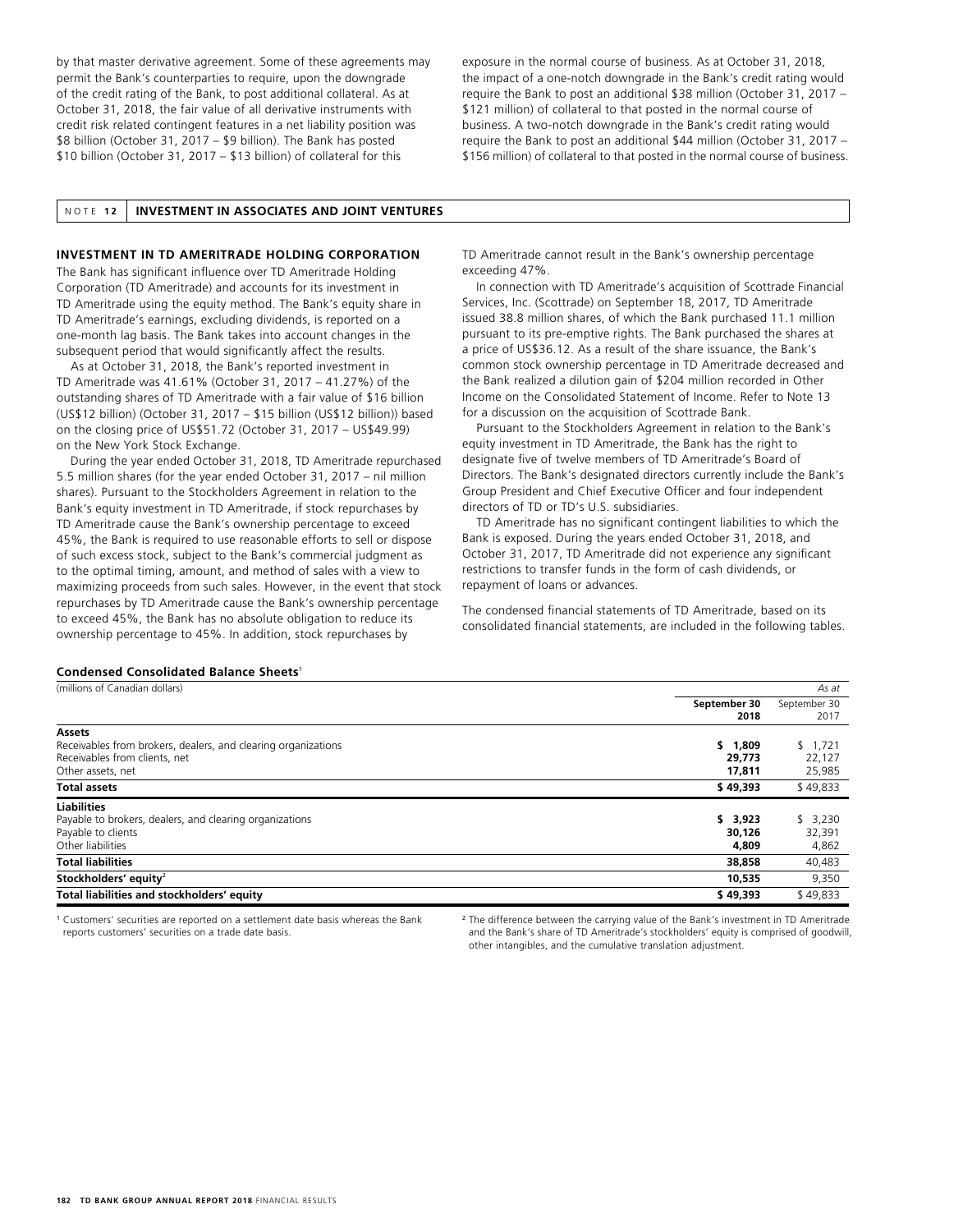#### **Condensed Consolidated Statements of Income**

| (millions of Canadian dollars, except as noted) | For the years ended September 30 |         |         |  |  |
|-------------------------------------------------|----------------------------------|---------|---------|--|--|
|                                                 | 2018                             | 2017    | 2016    |  |  |
| <b>Revenues</b>                                 |                                  |         |         |  |  |
| Net interest revenue                            | \$1,635                          | 903     | 789     |  |  |
| Fee-based and other revenue                     | 5,365                            | 3,923   | 3,623   |  |  |
| <b>Total revenues</b>                           | 7,000                            | 4,826   | 4,412   |  |  |
| <b>Operating expenses</b>                       |                                  |         |         |  |  |
| Employee compensation and benefits              | 1.992                            | 1,260   | 1,111   |  |  |
| Other                                           | 2,434                            | 1,639   | 1,553   |  |  |
| <b>Total operating expenses</b>                 | 4,426                            | 2,899   | 2,664   |  |  |
| Other expense (income)                          | 142                              | 95      | 70      |  |  |
| Pre-tax income                                  | 2,432                            | 1,832   | 1.678   |  |  |
| Provision for income taxes                      | 535                              | 686     | 563     |  |  |
| Net income $1,2$                                | \$1,897                          | \$1,146 | \$1,115 |  |  |
| Earnings per share – basic (Canadian dollars)   | \$3.34                           | \$2.17  | \$2.10  |  |  |
| Earnings per share - diluted (Canadian dollars) | 3.32                             | 2.16    | 2.09    |  |  |

<sup>1</sup> The Bank's equity share of net income of TD Ameritrade is based on the published consolidated financial statements of TD Ameritrade after converting into Canadian dollars and is subject to adjustments relating to the amortization of certain intangibles.

#### **INVESTMENT IN IMMATERIAL ASSOCIATES OR JOINT VENTURES**

Except for TD Ameritrade as disclosed above, no associate or joint venture was individually material to the Bank as of October 31, 2018, or October 31, 2017. The carrying amount of the Bank's investment in individually immaterial associates and joint ventures during the period was \$3 billion (October 31, 2017 – \$3 billion).

Individually immaterial associates and joint ventures consisted predominantly of investments in private funds or partnerships that make equity investments, provide debt financing or support community-based tax-advantaged investments. The investments in these entities generate a return primarily through the realization of <sup>2</sup> The Bank's equity share in TD Ameritrade earnings for the year ended October 31, 2018 includes a net favourable adjustment of \$41 million (US\$32 million) primarily representing the Bank's share of TD Ameritrade's remeasurement of its deferred income tax balances as a result of the reduction in the U.S. federal corporate income tax rate.

U.S. federal and state income tax credits, including Low Income Housing Tax Credits, New Markets Tax Credits, and Historic Tax Credits.

The Bank recorded an impairment loss during the year ended October 31, 2018 of \$89 million representing the immediate impact of lower future tax deductions on Low Income Housing Tax Credit (LIHTC) investments as a result of the reduction in the U.S. federal corporate tax rate, which was recorded in Other income (loss) on the Consolidated Statement of Income. This impairment loss does not include losses taken upon tax credit-related investments including LIHTC on a normal course basis. Refer to Note 25 for further details on the reduction of the U.S. federal corporate tax rate.

## NOTE **1 3 SIGNIFICANT ACQUISITIONS AND DISPOSALS**

#### *Acquisition of Scottrade Bank*

On September 18, 2017, the Bank acquired 100% of the outstanding equity of Scottrade Bank, a federal savings bank wholly-owned by Scottrade, for cash consideration of approximately \$1.6 billion (US\$1.4 billion). Scottrade Bank merged with TD Bank, N.A. In connection with the acquisition, TD agreed to accept sweep deposits from Scottrade clients, expanding the Bank's existing sweep deposit activities. The acquisition is consistent with the Bank's U.S. strategy.

The acquisition was accounted for as a business combination under the purchase method. Goodwill of \$34 million reflects the excess of the consideration paid over the fair value of the identifiable net assets. Goodwill is deductible for tax purposes. The results of the acquisition have been consolidated with the Bank's results and are reported in the U.S. Retail segment. For the year ended October 31, 2017, the contribution of Scottrade Bank to the Bank's revenue and net income was not significant nor would it have been significant if the acquisition had occurred as of November 1, 2016.

The following table presents the estimated fair values of the assets and liabilities acquired as of the date of acquisition.

#### **Fair Value of Identifiable Net Assets Acquired**

| (millions of Canadian dollars)                 | Amount   |
|------------------------------------------------|----------|
| <b>Assets acquired</b>                         |          |
| Cash and due from banks                        | S<br>750 |
| Securities                                     | 14,474   |
| Loans                                          | 5,284    |
| Other assets                                   | 149      |
|                                                | 20,657   |
| Less: Liabilities assumed                      |          |
| Deposits                                       | 18,992   |
| Other liabilities                              | 57       |
| Fair value of identifiable net assets acquired | 1,608    |
| Goodwill                                       | 34       |
| <b>Total purchase consideration</b>            | 1.642    |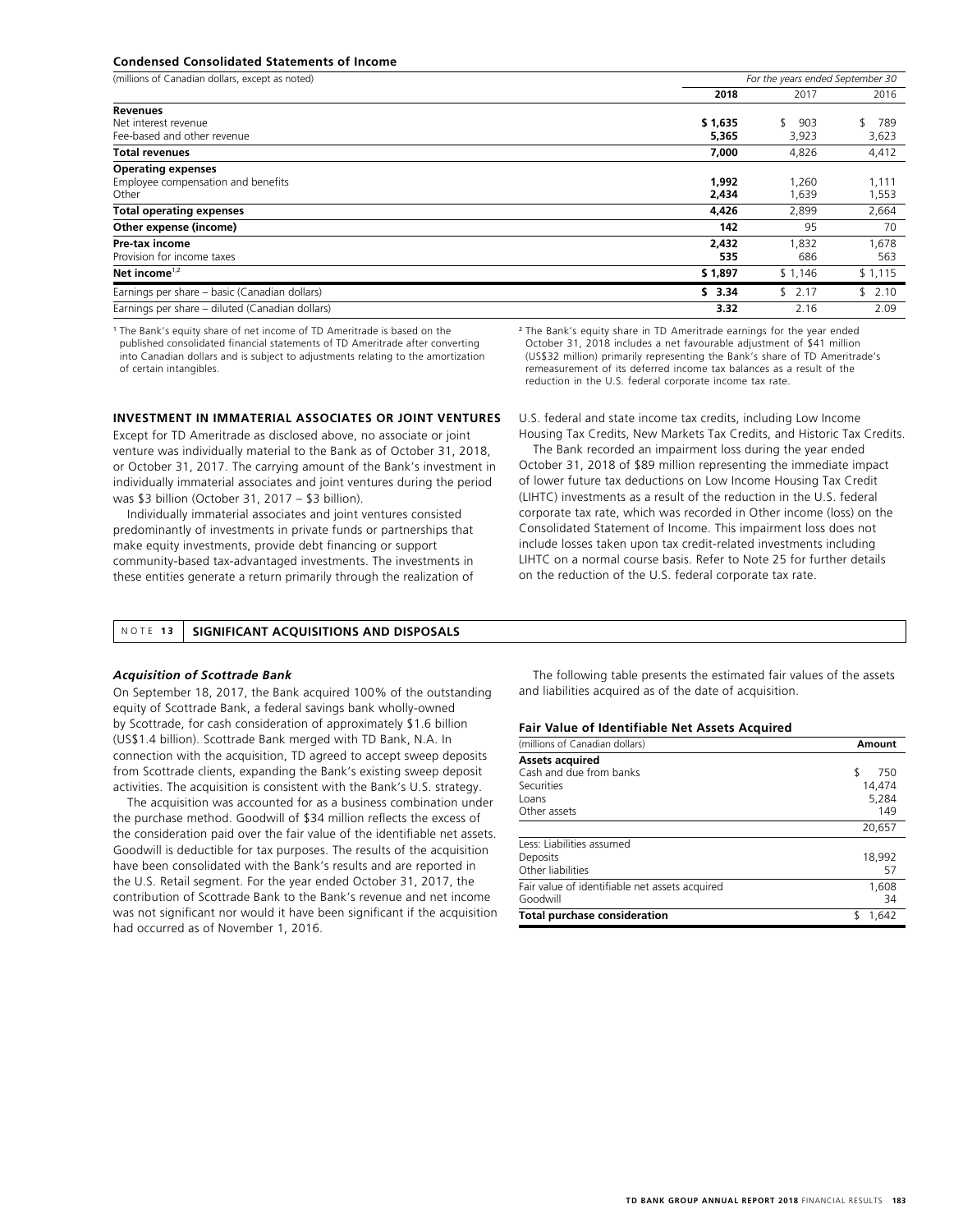The recoverable amount of the Bank's CGUs is determined from internally developed valuation models that consider various factors and assumptions such as forecasted earnings, growth rates, price-earnings multiples, discount rates and terminal multiples. Management is required to use judgment in estimating the recoverable amount of CGUs, and the use of different assumptions and estimates in the calculations could influence the determination of the existence of impairment and the valuation of goodwill. Management believes that the assumptions and estimates used are reasonable and supportable. Where possible, fair values generated internally are compared to relevant market information. The carrying amounts of the Bank's CGUs are determined by management using risk based capital models to adjust net assets and liabilities by CGU. These models consider various factors including market risk, credit risk and operational risk, including investment capital (comprised of goodwill and other intangibles). Any capital not directly attributable to the CGUs is held within the Corporate segment. As at the date of the last impairment test, the amount of capital was approximately \$15.4 billion and primarily related to treasury assets and excess capital managed within the Corporate segment. The Bank's capital oversight committees provide oversight to the Bank's capital allocation methodologies.

#### *Key Assumptions*

The recoverable amount of each CGU or group of CGUs has been determined based on its estimated value-in-use. In assessing value-in-use, estimated future cash flows based on the Bank's internal forecast are discounted using an appropriate pre-tax discount rate.

The following were the key assumptions applied in the goodwill impairment testing:

#### *Discount Rate*

The pre-tax discount rates used reflect current market assessments of the risks specific to each group of CGUs and are dependent on the risk profile and capital requirements of each group of CGUs.

#### *Terminal Multiple*

The earnings included in the goodwill impairment testing for each operating segment were based on the Bank's internal forecast, which projects expected cash flows over the next five years. The pre-tax terminal multiple for the period after the Bank's internal forecast was derived from observable terminal multiples of comparable financial institutions and ranged from 9 times to 14 times.

In considering the sensitivity of the key assumptions discussed above, management determined that a reasonable change in any of the above would not result in the recoverable amount of any of the groups of CGUs to be less than their carrying amount.

#### **Goodwill by Segment**

| (millions of Canadian dollars)                                  | Canadian       | U.S.                | Wholesale                |          |
|-----------------------------------------------------------------|----------------|---------------------|--------------------------|----------|
|                                                                 | Retail         | Retail <sup>1</sup> | <b>Banking</b>           | Total    |
| Carrying amount of goodwill as at November 1, 2016              | \$2,337        | \$14.175            | \$150                    | \$16,662 |
| <b>Additions</b>                                                |                | 34                  | 10                       | 44       |
| Foreign currency translation adjustments and other              | (34)           | (516)               | $\overline{\phantom{0}}$ | (550)    |
| Carrying amount of goodwill as at October 31, 2017              | 2.303          | 13.693              | 160                      | 16,156   |
| <b>Additions</b>                                                | 82             |                     |                          | 82       |
| Foreign currency translation adjustments and other              | 18             | 280                 |                          | 298      |
| Carrying amount of goodwill as at October 31, 2018 <sup>2</sup> | \$2.403        | \$13,973            | \$160                    | \$16,536 |
| Pre-tax discount rates                                          |                |                     |                          |          |
| 2017                                                            | $9.1 - 10.7\%$ | $10.1 - 10.5%$      | 12.2%                    |          |
| 2018                                                            | $9.1 - 10.7$   | $10.1 - 11.8$       | 12.2                     |          |

<sup>1</sup> Goodwill predominantly relates to U.S. personal and commercial banking.

<sup>2</sup> Accumulated impairment as at October 31, 2018, was nil (October 31, 2017 – nil).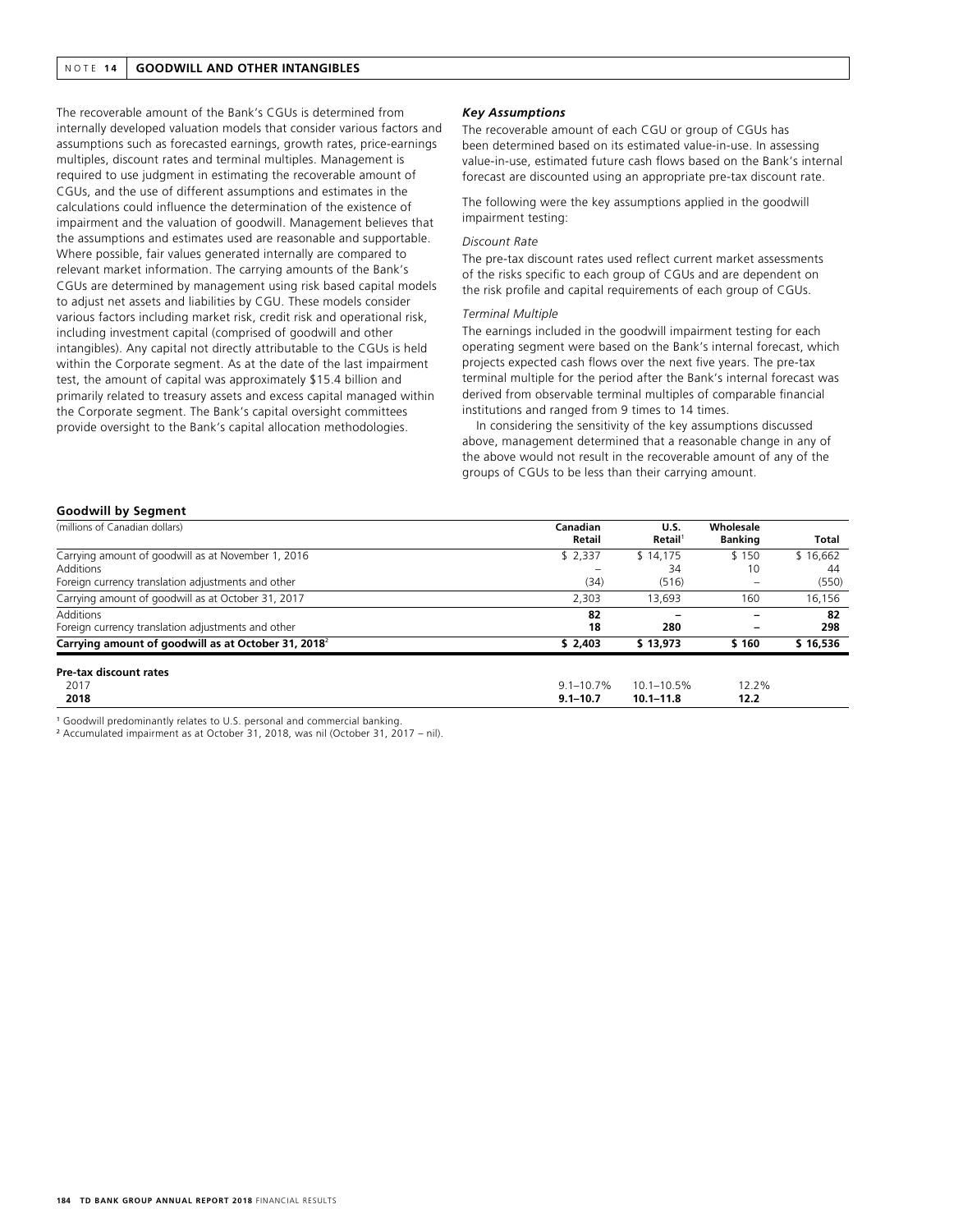# **OTHER INTANGIBLES**

The following table presents details of other intangibles as at October 31.

# **Other Intangibles**

| (millions of Canadian dollars)           |              | <b>Credit card</b>       | Internally |                          |                          |         |
|------------------------------------------|--------------|--------------------------|------------|--------------------------|--------------------------|---------|
|                                          | Core deposit | related                  | qenerated  | Other                    | Other                    |         |
|                                          | intangibles  | intangibles              | software   | software                 | intangibles              | Total   |
| Cost                                     |              |                          |            |                          |                          |         |
| As at November 1, 2016                   | \$2,623      | \$762                    | \$2,266    | \$ 387                   | \$ 675                   | \$6,713 |
| <b>Additions</b>                         |              | $\overline{\phantom{a}}$ | 576        | 82                       | 74                       | 732     |
| Disposals                                |              | $\overline{\phantom{a}}$ | (93)       | (16)                     | (58)                     | (167)   |
| Fully amortized intangibles              |              | $\overline{\phantom{a}}$ | (171)      | (142)                    | (110)                    | (423)   |
| Foreign currency translation adjustments |              |                          |            |                          |                          |         |
| and other                                | (100)        | (6)                      | (29)       | (3)                      | (16)                     | (154)   |
| As at October 31, 2017                   | 2,523        | 756                      | 2,549      | 308                      | 565                      | 6,701   |
| <b>Additions</b>                         | -            | $\overline{\phantom{0}}$ | 567        | 87                       | 14                       | 668     |
| <b>Disposals</b>                         |              |                          | (82)       | (2)                      | L.                       | (84)    |
| Fully amortized intangibles              |              | -                        | (275)      | (89)                     | -                        | (364)   |
| Foreign currency translation adjustments |              |                          |            |                          |                          |         |
| and other                                | 52           | 3                        | 1          | (4)                      | 7                        | 59      |
| As at October 31, 2018                   | \$2,575      | \$759                    | \$2,760    | \$ 300                   | \$586                    | \$6,980 |
| <b>Amortization and impairment</b>       |              |                          |            |                          |                          |         |
| As at November 1, 2016                   | \$2,225      | \$356                    | 786<br>\$  | \$261                    | \$446                    | \$4,074 |
| <b>Disposals</b>                         |              | ۰                        | (91)       | (16)                     | (58)                     | (165)   |
| Impairment losses                        |              |                          | -1         | $\overline{\phantom{a}}$ | L.                       |         |
| Amortization charge for the year         | 121          | 90                       | 368        | 80                       | 44                       | 703     |
| Fully amortized intangibles              |              | $\overline{\phantom{0}}$ | (171)      | (142)                    | (110)                    | (423)   |
| Foreign currency translation adjustments |              |                          |            |                          |                          |         |
| and other                                | (86)         | (4)                      | (5)        | (3)                      | (9)                      | (107)   |
| As at October 31, 2017                   | 2,260        | 442                      | 888        | 180                      | 313                      | 4,083   |
| <b>Disposals</b>                         | -            | -                        | (11)       | (2)                      | $\overline{\phantom{m}}$ | (13)    |
| Impairment losses                        |              |                          |            | 5                        |                          | 5       |
| Amortization charge for the year         | 96           | 98                       | 423        | 78                       | 44                       | 739     |
| Fully amortized intangibles              | $\equiv$     | ÷                        | (275)      | (89)                     | ÷                        | (364)   |
| Foreign currency translation adjustments |              |                          |            |                          |                          |         |
| and other                                | 48           | 2                        | 6          | 12                       | 3                        | 71      |
| As at October 31, 2018                   | \$ 2,404     | \$542                    | \$1,031    | \$184                    | \$ 360                   | \$4,521 |
| <b>Net Book Value:</b>                   |              |                          |            |                          |                          |         |
| As at October 31, 2017                   | \$<br>263    | \$314                    | \$1,661    | \$128                    | \$252                    | \$2,618 |
| As at October 31, 2018                   | 171          | 217                      | 1.729      | 116                      | 226                      | 2,459   |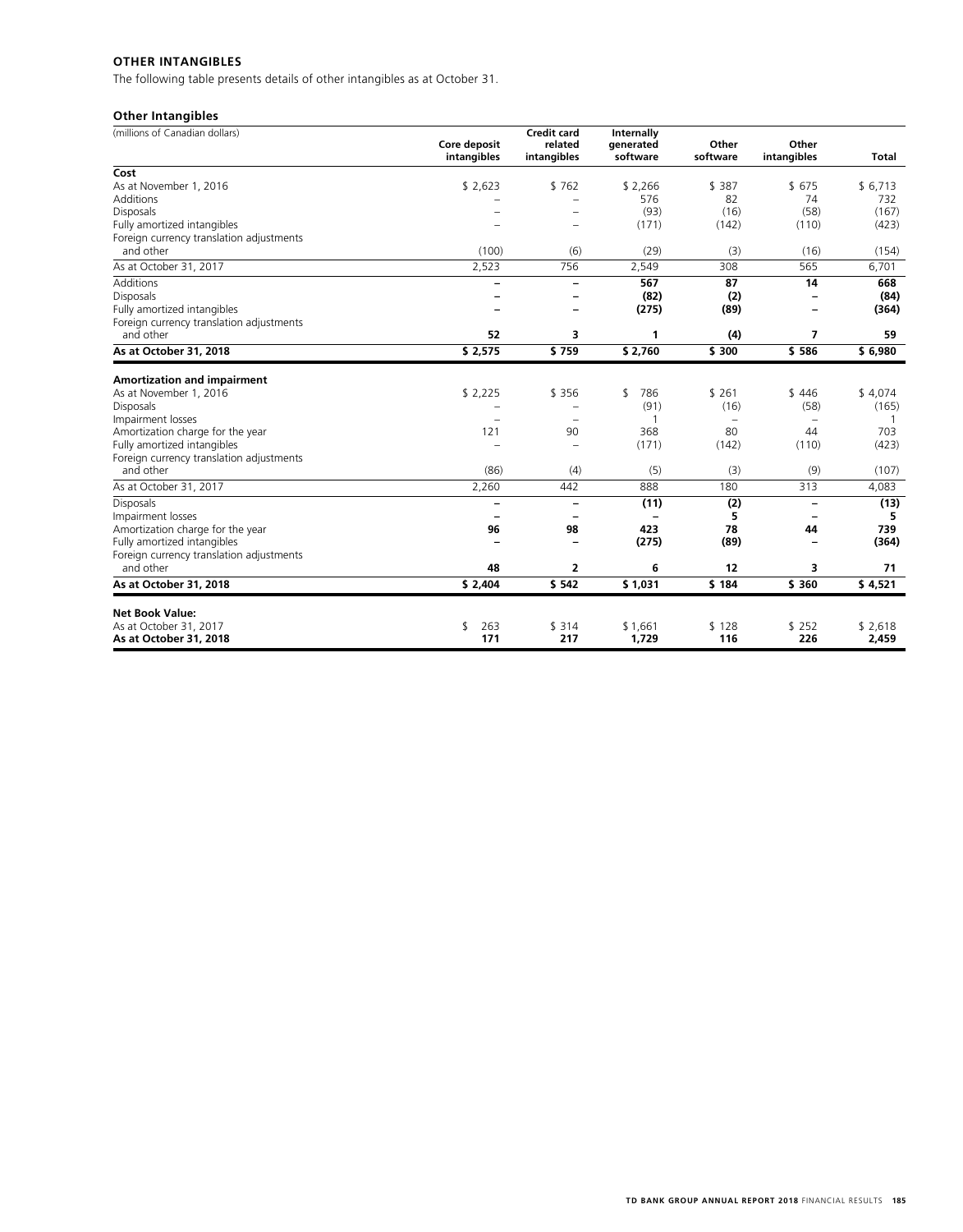# **NOTE 15 LAND, BUILDINGS, EQUIPMENT, AND OTHER DEPRECIABLE ASSETS**

The following table presents details of the Bank's land, buildings, equipment, and other depreciable assets as at October 31.

## **Land, Buildings, Equipment, and Other Depreciable Assets**

| (millions of Canadian dollars)                     |           |                                     |                          | Furniture.               |                          |          |
|----------------------------------------------------|-----------|-------------------------------------|--------------------------|--------------------------|--------------------------|----------|
|                                                    |           |                                     |                          | fixtures, and<br>other   |                          |          |
|                                                    |           |                                     | Computer                 | depreciable              | Leasehold                |          |
|                                                    | Land      | <b>Buildings</b>                    | equipment                | assets                   | improvements             | Total    |
| Cost                                               |           |                                     |                          |                          |                          |          |
| As at November 1, 2016                             | \$1,012   | \$3,349                             | \$859                    | \$1,320                  | \$1,858                  | \$8,398  |
| <b>Additions</b>                                   |           | 168                                 | 153                      | 145                      | 114                      | 580      |
| <b>Disposals</b>                                   |           | (19)<br>(2)                         | (21)                     | (30)                     | (31)                     | (103)    |
| Fully depreciated assets                           |           | (73)<br>$\overline{\phantom{a}}$    | (122)                    | (101)                    | (48)                     | (344)    |
| Foreign currency translation adjustments and other | (41)      | (110)                               | (16)                     | (49)                     | (9)                      | (225)    |
| As at October 31, 2017                             | 969       | 3,315                               | 853                      | 1,285                    | 1,884                    | 8,306    |
| <b>Additions</b>                                   |           | $\overline{2}$<br>164               | 141                      | 134                      | 160                      | 601      |
| <b>Disposals</b>                                   |           | (5)<br>(37)                         | (13)                     | (44)                     | (33)                     | (132)    |
| Fully depreciated assets                           |           | (90)<br>$\qquad \qquad$             | (143)                    | (69)                     | (57)                     | (359)    |
| Foreign currency translation adjustments and other |           | 5<br>26                             | (9)                      | 9                        | 39                       | 70       |
| As at October 31, 2018                             | 971<br>\$ | \$3,378                             | \$ 829                   | \$1,315                  | \$1,993                  | \$ 8,486 |
|                                                    |           |                                     |                          |                          |                          |          |
| Accumulated depreciation and impairment/losses     |           |                                     |                          |                          |                          |          |
| As at November 1, 2016                             | \$        | \$1,147                             | \$406                    | \$<br>566                | 797<br>\$                | \$2,916  |
| Depreciation charge for the year                   |           | 132                                 | 175                      | 142                      | 154                      | 603      |
| Disposals                                          |           | (15)                                | (22)                     | (29)                     | (30)                     | (96)     |
| Impairment losses                                  |           |                                     | $\overline{\phantom{a}}$ | $\overline{\phantom{0}}$ |                          |          |
| Fully depreciated assets                           |           | (73)                                | (122)                    | (101)                    | (48)                     | (344)    |
| Foreign currency translation adjustments and other |           | (40)<br>$\overline{\phantom{0}}$    | (4)                      | (26)                     | (16)                     | (86)     |
| As at October 31, 2017                             |           | 1,151<br>÷                          | 433                      | 552                      | 857                      | 2,993    |
| Depreciation charge for the year                   |           | 120<br>$\qquad \qquad -$            | 170                      | 128                      | 158                      | 576      |
| <b>Disposals</b>                                   |           | (14)                                | (13)                     | (22)                     | (32)                     | (81)     |
| Impairment losses                                  |           | $\overline{\phantom{a}}$            | $\qquad \qquad$          | $\overline{\phantom{0}}$ | $\overline{\phantom{0}}$ |          |
| Fully depreciated assets                           |           | (90)                                | (143)                    | (69)                     | (57)                     | (359)    |
| Foreign currency translation adjustments and other |           | 6                                   | 2                        | 16                       | 9                        | 33       |
| As at October 31, 2018                             | s         | \$1,173<br>$\overline{\phantom{0}}$ | \$449                    | \$.<br>605               | \$.<br>935               | \$3,162  |
| <b>Net Book Value:</b>                             |           |                                     |                          |                          |                          |          |
| As at October 31, 2017                             | 969<br>\$ | \$2,164                             | \$420                    | \$<br>733                | \$1,027                  | \$5,313  |
| As at October 31, 2018                             | 971       | 2,205                               | 380                      | 710                      | 1,058                    | 5,324    |
|                                                    |           |                                     |                          |                          |                          |          |

# NOTE 16 | OTHER ASSETS

| <b>Other Assets</b>                             |            |            |
|-------------------------------------------------|------------|------------|
| (millions of Canadian dollars)                  |            | As at      |
|                                                 | October 31 | October 31 |
|                                                 | 2018       | 2017       |
| Accounts receivable and other items             | \$8,938    | \$7,932    |
| Accrued interest                                | 2,343      | 1.945      |
| Current income tax receivable                   | 1,614      | 832        |
| Defined benefit asset                           | 113        | 13         |
| Insurance-related assets, excluding investments | 1,638      | 1.536      |
| Prepaid expenses                                | 950        | 1,006      |
| Total                                           | \$15,596   | \$13,264   |

NOTE **1 7 DEPOSITS**

Demand deposits are those for which the Bank does not have the right to require notice prior to withdrawal. These deposits are in general chequing accounts.

Notice deposits are those for which the Bank can legally require notice prior to withdrawal. These deposits are in general savings accounts.

Term deposits are those payable on a fixed date of maturity purchased by customers to earn interest over a fixed period. The terms are from one day to ten years. The deposits are generally term

deposits, guaranteed investment certificates, senior debt, and similar instruments. The aggregate amount of term deposits in denominations of \$100,000 or more as at October 31, 2018, was \$293 billion (October 31, 2017 – \$258 billion).

Certain deposit liabilities are classified as Trading deposits on the Consolidated Balance Sheet and accounted for at fair value with the change in fair value recognized on the Consolidated Statement of Income.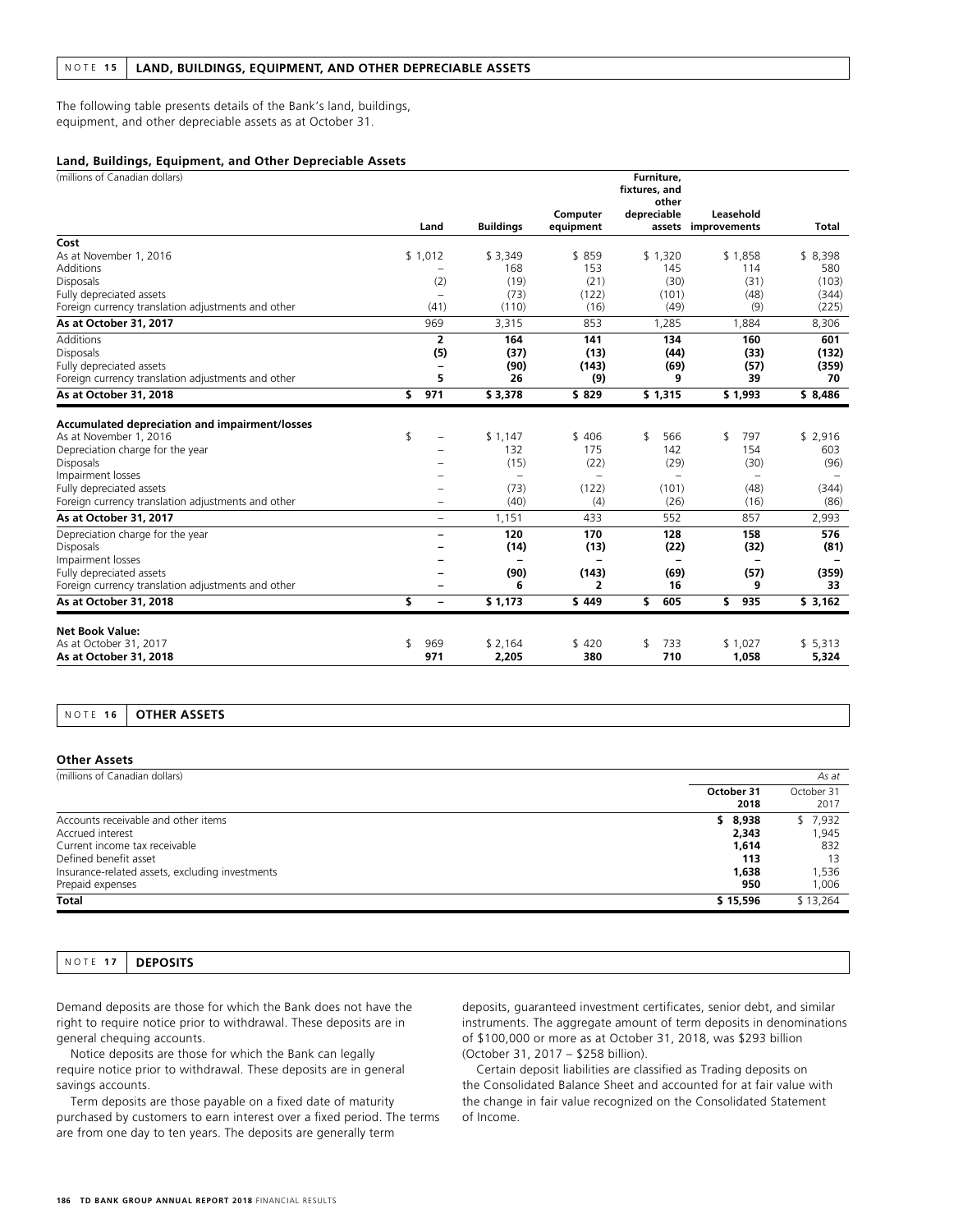## **Deposits**

| (millions of Canadian dollars)                                                                                                     |          |                              |           |           |                      |                   |                             | As at                       |
|------------------------------------------------------------------------------------------------------------------------------------|----------|------------------------------|-----------|-----------|----------------------|-------------------|-----------------------------|-----------------------------|
|                                                                                                                                    |          |                              |           |           |                      |                   | October 31                  | October 31                  |
|                                                                                                                                    |          |                              | By Type   |           |                      | <b>By Country</b> | 2018                        | 2017                        |
|                                                                                                                                    | Demand   | <b>Notice</b>                | Term      | Canada    | <b>United States</b> | International     | Total                       | Total                       |
| Personal                                                                                                                           | \$13,493 | \$411.087                    | 53,064    | \$218,772 | \$258,834            | 38<br>s           | \$477,644                   | 468,155<br>S                |
| Banks <sup>1</sup>                                                                                                                 | 7,873    | 55                           | 8.784     | 13,080    | 866                  | 2.766             | 16,712                      | 25,887                      |
| Business and government <sup>2</sup>                                                                                               | 76,093   | 130,372                      | 150,618   | 261,282   | 93,398               | 2,403             | 357,083                     | 338,782                     |
| Trading <sup>1</sup>                                                                                                               |          | $\qquad \qquad \blacksquare$ | 114,704   | 54,563    | 39,358               | 20,783            | 114,704                     | 79,940                      |
| Total                                                                                                                              | \$97,459 | \$541,514                    | \$327,170 | \$547.697 | \$392,456            | \$25,990          | \$966,143                   | 912,764<br>\$.              |
| Non-interest-bearing deposits included above<br>In domestic offices<br>In foreign offices                                          |          |                              |           |           |                      |                   | 42,402<br>s<br>54,488       | 39,547<br>S<br>52,915       |
| Interest-bearing deposits included above<br>In domestic offices<br>In foreign offices<br>U.S. federal funds deposited <sup>1</sup> |          |                              |           |           |                      |                   | 505,295<br>362,890<br>1,068 | 443,395<br>371,728<br>5,179 |
| Total $^{2,3}$                                                                                                                     |          |                              |           |           |                      |                   | \$966,143                   | \$912,764                   |

<sup>1</sup> Includes deposits and advances with the Federal Home Loan Bank.

<sup>2</sup> As at October 31, 2018, includes \$36 billion relating to covered bondholders (October 31, 2017 – \$29 billion) and \$2 billion (October 31, 2017 – \$2 billion) due to TD Capital Trust IV.

<sup>3</sup> As at October 31, 2018, includes deposits of \$548 billion (October 31, 2017 – \$522 billion) denominated in U.S. dollars and \$55 billion (October 31, 2017 – \$44 billion) denominated in other foreign currencies.

# **Term Deposits by Remaining Term-to-Maturity**

| (millions of Canadian dollars) |           |                          |             |            |            |          |            | As at      |
|--------------------------------|-----------|--------------------------|-------------|------------|------------|----------|------------|------------|
|                                |           |                          |             |            |            |          | October 31 | October 31 |
|                                |           |                          |             |            |            |          | 2018       | 2017       |
|                                |           | Over                     | Over        | Over       | Over       |          |            |            |
|                                | Within    | 1 year to                | 2 years to  | 3 years to | 4 years to | Over     |            |            |
|                                | 1 year    | 2 years                  | 3 years     | 4 years    | 5 years    | 5 years  | Total      | Total      |
| Personal                       | 32,928    | \$10,222                 | 9,601<br>S. | 197        | 78         | 38       | 53,064     | 50,507     |
| Banks                          | 8,773     | $\overline{\phantom{0}}$ |             | -          |            | 8        | 8.784      | 18,616     |
| Business and government        | 66,492    | 21,345                   | 31,416      | 9,605      | 13,760     | 8,000    | 150,618    | 142,942    |
| Trading                        | 109,256   | 1,183                    | 1,122       | 981        | 1,157      | 1.005    | 114,704    | 79,940     |
| <b>Total</b>                   | \$217,449 | \$32,750                 | \$42,139    | \$10,783   | \$14,998   | \$ 9,051 | \$327,170  | \$292,005  |

## **Term Deposits due within a Year**

(millions of Canadian dollars) *As at* **October 31** October 31<br>**2018** 2017 **2018** 2017 2018 **Over 3 Over 6**<br>Within months to months to **Within months to months to 3 months 6 months 12 months Total** Total Personal **\$ 11,424 \$ 7,541 \$ 13,963 \$ 32,928** \$ 30,793 Banks **8,440 255 78 8,773** 18,602 Business and government **38,177 7,033 21,282 66,492** 69,139 Trading **53,482 31,081 24,693 109,256** 76,266 **Total \$ 111,523 \$ 45,910 \$ 60,016 \$ 217,449** \$ 194,800

|  | INOTE 18   OTHER LIABILITIES |
|--|------------------------------|
|--|------------------------------|

#### **Other Liabilities1**

| (millions of Canadian dollars)                                              |            |              |  |
|-----------------------------------------------------------------------------|------------|--------------|--|
|                                                                             | October 31 | October 31   |  |
|                                                                             | 2018       | 2017         |  |
| Accounts payable, accrued expenses, and other items                         | 4,958      | 4,492<br>\$. |  |
| Accrued interest                                                            | 1,283      | 988          |  |
| Accrued salaries and employee benefits                                      | 3,344      | 3,348        |  |
| Cheques and other items in transit                                          | 454        | 2.060        |  |
| Current income tax payable                                                  | 84         | 82           |  |
| Deferred tax liabilities                                                    | 175        | 178          |  |
| Defined benefit liability                                                   | 1.747      | 2,463        |  |
| Liabilities related to structured entities                                  | 5,627      | 5,835        |  |
| Other financial liabilities designated at fair value through profit or loss | 16         | 8            |  |
| Provisions                                                                  | 1,502      | 1,016        |  |
| <b>Total</b>                                                                | \$19,190   | \$20,470     |  |

<sup>1</sup> Certain comparative amounts have been reclassified to conform with the presentation adopted in the current period.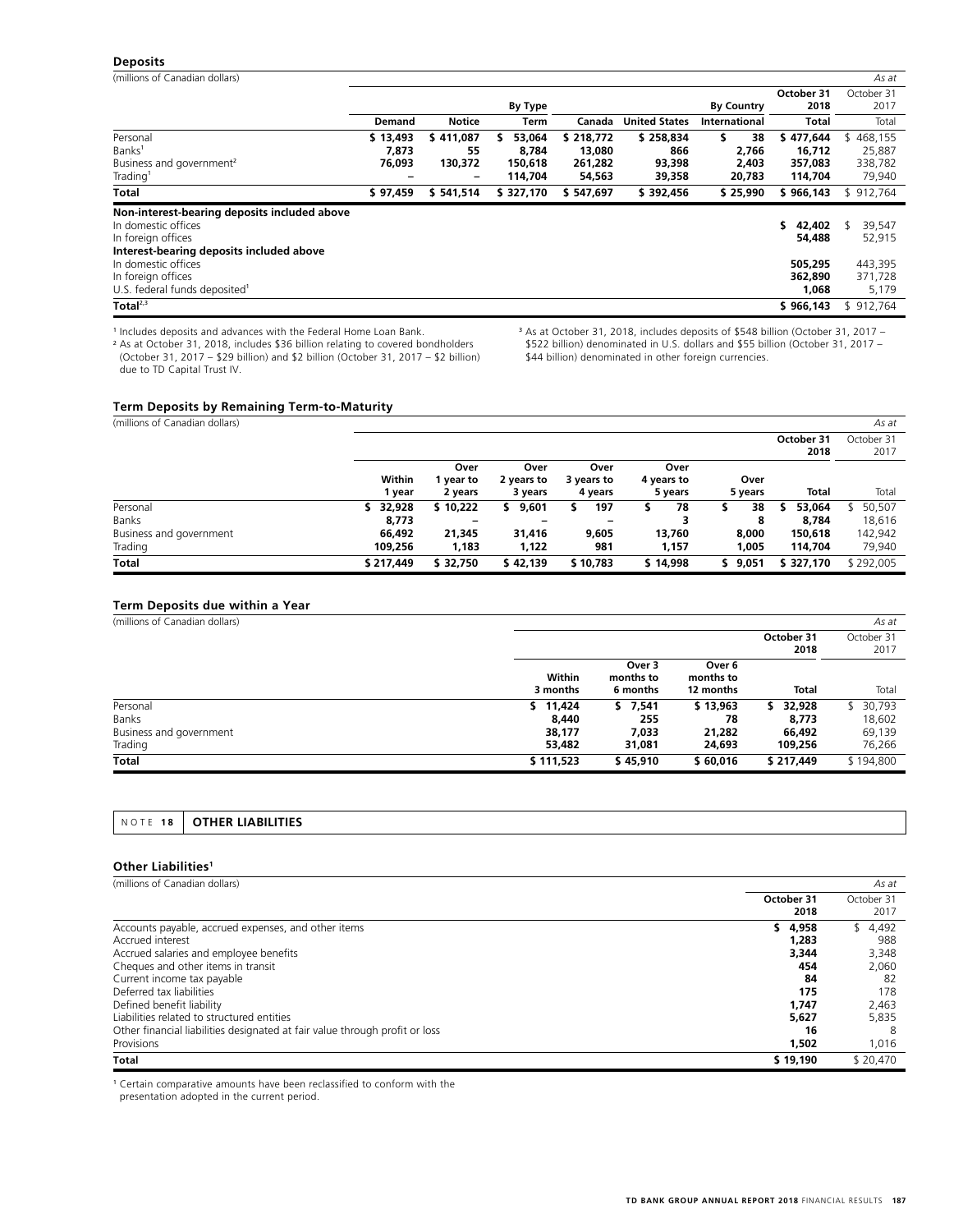Subordinated notes and debentures are direct unsecured obligations of the Bank or its subsidiaries and are subordinated in right of payment to the claims of depositors and certain other creditors. Redemptions,

cancellations, exchanges, and modifications of subordinated debentures qualifying as regulatory capital are subject to the consent and approval of OSFI.

## **Subordinated Notes and Debentures**

| (millions of Canadian dollars, except as noted) |                         |                     |                                    |                    | As at              |
|-------------------------------------------------|-------------------------|---------------------|------------------------------------|--------------------|--------------------|
| <b>Maturity date</b>                            | Interest<br>rate $(\%)$ | Reset<br>spread (%) | Earliest par<br>redemption<br>date | October 31<br>2018 | October 31<br>2017 |
| July 9, 2023                                    | 5.828 <sup>1</sup>      | 2.550 <sup>1</sup>  | July 9, 2018 <sup>2</sup>          |                    | 650                |
| May 26, 2025                                    | 9.150                   | n/a                 |                                    | 198                | 199                |
| June 24, 2025 <sup>3</sup>                      | 2.692 <sup>1</sup>      | 1.210 <sup>1</sup>  | June 24, 2020                      | 1,474              | 1,492              |
| September 30, 2025 <sup>3</sup>                 | 2.982 <sup>1</sup>      | 1.830 <sup>1</sup>  | September 30, 2020                 | 982                | 987                |
| September 14, 2028 <sup>3</sup>                 | 3.589 <sup>1</sup>      | 1.0601              | September 14, 2023 <sup>4</sup>    | 1,711              |                    |
| July 25, 2029 <sup>3</sup>                      | 3.224 <sup>1</sup>      | 1.250 <sup>1</sup>  | July 25, 2024                      | 1,427              | 1,460              |
| March 4, 2031 <sup>3</sup>                      | 4.859 <sup>1</sup>      | 3.490 <sup>1</sup>  | March 4, 2026                      | 1,124              | 1,164              |
| September 15, 2031 <sup>3</sup>                 | 3.625 <sup>5</sup>      | 2.205               | September 15, 2026                 | 1,824              | 1.776              |
| December 18, 2106                               | $5.763$ <sup>6</sup>    | 1.990 <sup>6</sup>  | December 18, 2017 <sup>7</sup>     |                    | ,800               |
| <b>Total</b>                                    |                         |                     |                                    | \$ 8,740           | \$9,528            |

<sup>1</sup> Interest rate is for the period to but excluding the earliest par redemption date, and thereafter, it will be reset at a rate of 3-month Bankers' Acceptance rate plus the reset spread noted.

- <sup>2</sup> On July 9, 2018, the Bank redeemed all of its outstanding \$650 million 5.828% subordinated debentures due July 9, 2023, at a redemption price of 100% of the principal amount plus accrued and unpaid interest.
- <sup>3</sup> Non-viability contingent capital (NVCC). The subordinated notes and debentures qualify as regulatory capital under OSFI's Capital Adequacy Requirements (CAR) guideline. If a NVCC conversion were to occur in accordance with the NVCC Provisions, the maximum number of common shares that could be issued based on the formula for conversion set out in the respective prospectus supplements, assuming there are no declared and unpaid interest on the respective subordinated notes, as applicable, would be 450 million for the 2.692% subordinated debentures due June 24, 2025, 300 million for the 2.982% subordinated debentures due September 30, 2025, 525 million for the 3.589% subordinated debentures due September 14, 2028, 450 million for the 3.224% subordinated debentures due July 25, 2029, 375 million for the 4.859% subordinated debentures due March 4, 2031 and assuming a Canadian to U.S. dollar exchange rate of 1.00, 450 million for the 3.625% subordinated debentures due September 15, 2031.

The total change in subordinated notes and debentures for the year ended October 31, 2018 primarily relates to the issuance and redemption of subordinated debentures, foreign exchange translation, and the basis adjustment for fair value hedges.

## **REPAYMENT SCHEDULE**

The aggregate remaining maturities of the Bank's subordinated notes and debentures are as follows:

### **Maturities**

| (millions of Canadian dollars) |                       | As at   |
|--------------------------------|-----------------------|---------|
|                                | October 31 October 31 |         |
|                                | 2018                  | 2017    |
| Within 1 year                  |                       |         |
| Over 1 year to 3 years         |                       |         |
| Over 3 years to 4 years        |                       |         |
| Over 4 years to 5 years        |                       |         |
| Over 5 years                   | 8.740                 | 9.528   |
| Total                          | \$8.740               | \$9.528 |

<sup>4</sup> On September 14, 2018, the Bank issued \$1.75 billion of NVCC medium term notes constituting subordinated indebtedness of the Bank (the "Notes"). The Notes will bear interest at a fixed rate of 3.589% per annum (paid semi-annually) until September 14, 2023, and at the three-month Bankers' Acceptance rate plus 1.06% thereafter (paid quarterly) until maturity on September 14, 2028. With the prior approval of OSFI, the Bank may, at its option, redeem the Notes on or after September 14, 2023, in whole or in part, at par plus accrued and unpaid interest. Not more than 60 nor less than 30 days' notice is required to be given to the Notes' holders for such redemptions.

<sup>5</sup> Interest rate is for the period to but excluding the earliest par redemption date, and thereafter, it will be reset at a rate of 5-year Mid-Swap Rate plus the reset spread noted.

<sup>6</sup> Interest rate is for the period to but excluding the earliest par redemption date, and thereafter, it will be reset every 5 years at a rate of 5-year Government of Canada yield plus the reset spread noted.

<sup>7</sup> On December 18, 2017, the Bank redeemed all of its outstanding \$1.8 billion 5.763% subordinated debentures due December 18, 2106, at a redemption price of 100% of the principal amount.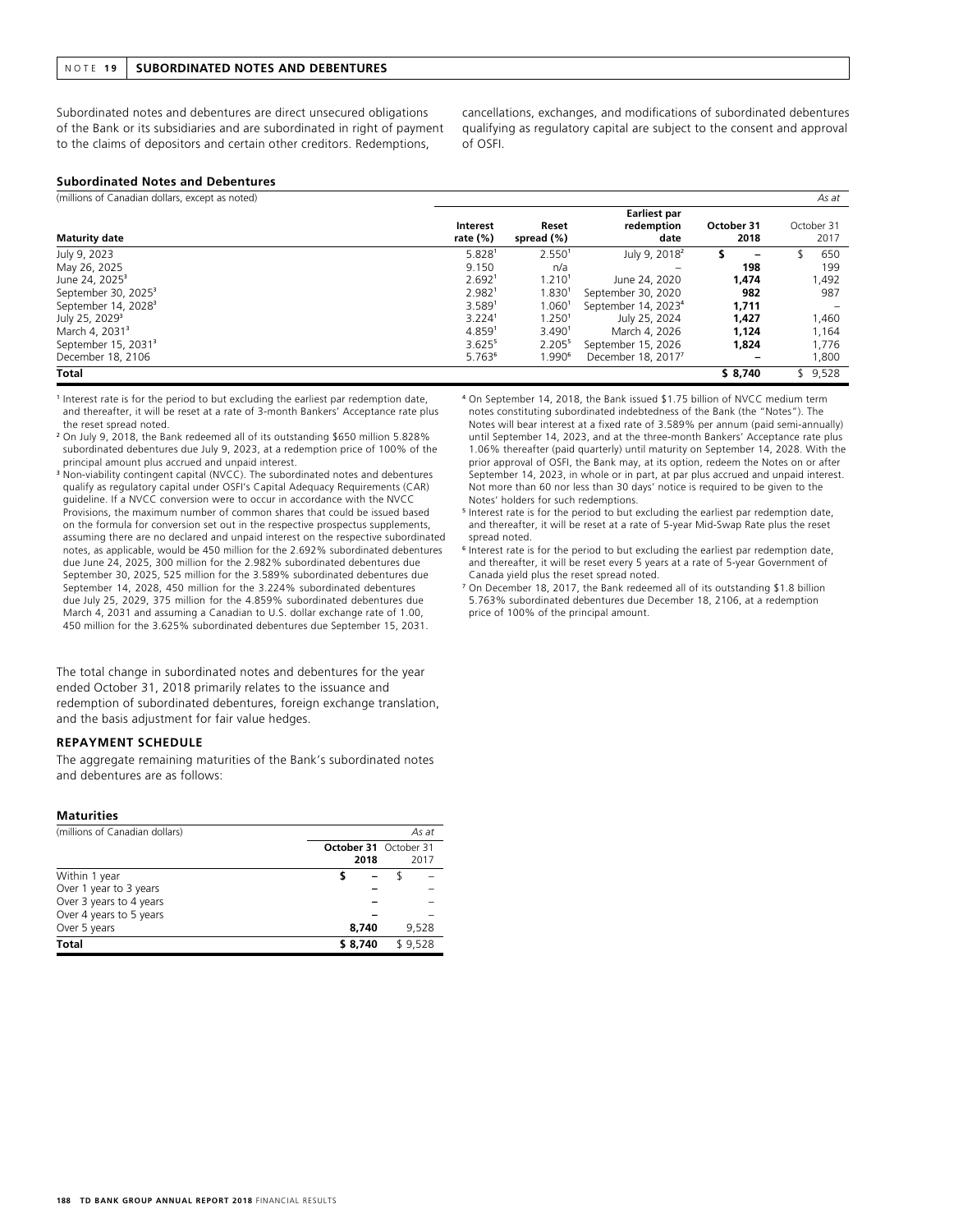## NOTE **2 0 CAPITAL TRUST SECURITIES**

The Bank issued innovative capital securities through two structured entities: TD Capital Trust III (Trust III) and TD Capital Trust IV (Trust IV).

#### **TD CAPITAL TRUST III SECURITIES – SERIES 2008**

On September 17, 2008, Trust III, a closed-end trust, issued TD Capital Trust III Securities – Series 2008 (TD CaTS III). The proceeds from the issuance were invested in trust assets purchased from the Bank. Each TD CaTS III may be automatically exchanged, without the consent of the holders, into 40 non-cumulative Class A First Preferred Shares, Series A9 of the Bank on the occurrence of certain events. TD CaTS III are reported on the Consolidated Balance Sheet as Non-controlling interests in subsidiaries because the Bank consolidates Trust III.

On November 26, 2018, Trust III announced its intention to redeem all of the outstanding TD CaTS III on December 31, 2018.

#### **TD CAPITAL TRUST IV NOTES – SERIES 1 TO 3**

On January 26, 2009, Trust IV issued TD Capital Trust IV Notes – Series 1 due June 30, 2108 (TD CaTS IV − 1) and TD Capital Trust IV Notes – Series 2 due June 30, 2108 (TD CaTS IV − 2) and on September 15, 2009, issued TD Capital Trust IV Notes – Series 3 due June 30, 2108 (TD CaTS IV − 3, and collectively TD CaTS IV Notes). The proceeds from the issuances were invested in bank deposit notes. Each TD CaTS IV − 1 and TD CaTS IV − 2 may be automatically exchanged into non-cumulative Class A First Preferred Shares,

## **Capital Trust Securities**

Series A10 of the Bank and each TD CaTS IV – 3 may be automatically exchanged into non-cumulative Class A First Preferred Shares, Series A11 of the Bank, in each case, without the consent of the holders, on the occurrence of certain events. On each interest payment date in respect of which certain events have occurred, holders of TD CaTS IV Notes will be required to invest interest paid on such TD CaTS IV Notes in a new series of non-cumulative Class A First Preferred Shares of the Bank. The Bank does not consolidate Trust IV because it does not absorb significant returns of Trust IV as it is ultimately exposed only to its own credit risk. Therefore, TD CaTS IV Notes are not reported on the Bank's Consolidated Balance Sheet but the deposit notes issued to Trust IV are reported in Deposits on the Consolidated Balance Sheet. Refer to Notes 10 and 17 for further details.

TD announced on February 7, 2011, that, based on OSFI's February 4, 2011 Advisory which outlined OSFI's expectations regarding the use of redemption rights triggered by regulatory event clauses in non-qualifying capital instruments, it expects to exercise a regulatory event redemption right only in 2022 in respect of the TD Capital Trust IV Notes – Series 2 outstanding at that time. As of October 31, 2018, there was \$450 million (October 31, 2017 – \$450 million) in principal amount of TD Capital Trust IV Notes – Series 2 issued and outstanding.

| (millions of Canadian dollars, except as noted)                                            |                       |                                               |                        |                                |                    | As at              |
|--------------------------------------------------------------------------------------------|-----------------------|-----------------------------------------------|------------------------|--------------------------------|--------------------|--------------------|
|                                                                                            |                       |                                               |                        | <b>Redemption</b><br>date      |                    |                    |
|                                                                                            | Thousands<br>of units | <b>Distribution/Interest</b><br>payment dates | Annual<br>vield        | At the option<br>of the issuer | October 31<br>2018 | October 31<br>2017 |
| Included in Non-controlling interests in subsidiaries<br>on the Consolidated Balance Sheet |                       |                                               |                        |                                |                    |                    |
| TD Capital Trust III Securities - Series 2008                                              | 000.1                 | June 30, Dec. 31                              | 7.243%1                | Dec. 31, 2013 <sup>2</sup>     | 993                | 983                |
| TD CaTS IV Notes issued by Trust IV                                                        |                       |                                               |                        |                                |                    |                    |
| TD Capital Trust IV Notes - Series 1                                                       | 550                   | June 30, Dec. 31                              | $9.523\%$ <sup>3</sup> | June 30, 2014 <sup>4</sup>     | 550                | 550                |
| TD Capital Trust IV Notes - Series 2                                                       | 450                   | June 30, Dec. 31                              | 10.000%                | June 30, 2014 <sup>4</sup>     | 450                | 450                |
| TD Capital Trust IV Notes - Series 3                                                       | 750                   | June 30, Dec. 31                              | $6.631\%$ <sup>6</sup> | Dec. 31, 2014 <sup>4</sup>     | 750                | 750                |
|                                                                                            | 1,750                 |                                               |                        |                                | \$1.750            | \$1,750            |

<sup>1</sup> From and including September 17, 2008, to but excluding December 31, 2018, and thereafter at a rate of one half of the sum of 6-month Bankers' Acceptance rate plus 4.30%.

<sup>2</sup> On the redemption date and on any distribution date thereafter, Trust III may, with regulatory approval, redeem TD CaTS III in whole, without the consent of the holders.

<sup>3</sup> From and including January 26, 2009, to but excluding June 30, 2019. Starting on June 30, 2019, and on every fifth anniversary thereafter, the interest rate will reset to equal the then 5-year Government of Canada yield plus 10.125%.

<sup>4</sup> On or after the redemption date, Trust IV may, with regulatory approval, redeem the TD CaTS IV – 1, TD CaTS IV – 2 or TD CaTS IV – 3, respectively, in whole or in part, without the consent of the holders. Due to the phase-out of non-qualifying instruments under OSFI's CAR guideline, the Bank expects to exercise a regulatory event redemption right in 2022 in respect of the TD CaTS IV – 2 outstanding at that time.

<sup>5</sup> From and including January 26, 2009, to but excluding June 30, 2039. Starting on June 30, 2039, and on every fifth anniversary thereafter, the interest rate will reset to equal the then 5-year Government of Canada yield plus 9.735%.

<sup>6</sup> From and including September 15, 2009, to but excluding June 30, 2021. Starting on June 30, 2021, and on every fifth anniversary thereafter, the interest rate will reset to equal the then 5-year Government of Canada yield plus 4.0%.

# NOTE **2 1 EQUITY**

#### **COMMON SHARES**

The Bank is authorized by its shareholders to issue an unlimited number of common shares, without par value, for unlimited consideration. The common shares are not redeemable or convertible. Dividends are typically declared by the Board of Directors of the Bank on a quarterly basis and the amount may vary from quarter to quarter.

## **PREFERRED SHARES**

The Bank is authorized by its shareholders to issue, in one or more series, an unlimited number of Class A First Preferred Shares, without nominal or par value. Non-cumulative preferential dividends are payable quarterly, as and when declared by the Board of Directors

of the Bank. Preferred shares issued after January 1, 2013, include NVCC Provisions, necessary for the preferred shares to qualify as regulatory capital under OSFI's CAR guideline. NVCC Provisions require the conversion of the preferred shares into a variable number of common shares of the Bank if OSFI determines that the Bank is, or is about to become, non-viable and that after conversion of all non-common capital instruments, the viability of the Bank is expected to be restored, or if the Bank has accepted or agreed to accept a capital injection or equivalent support from a federal or provincial government without which the Bank would have been determined by OSFI to be non-viable.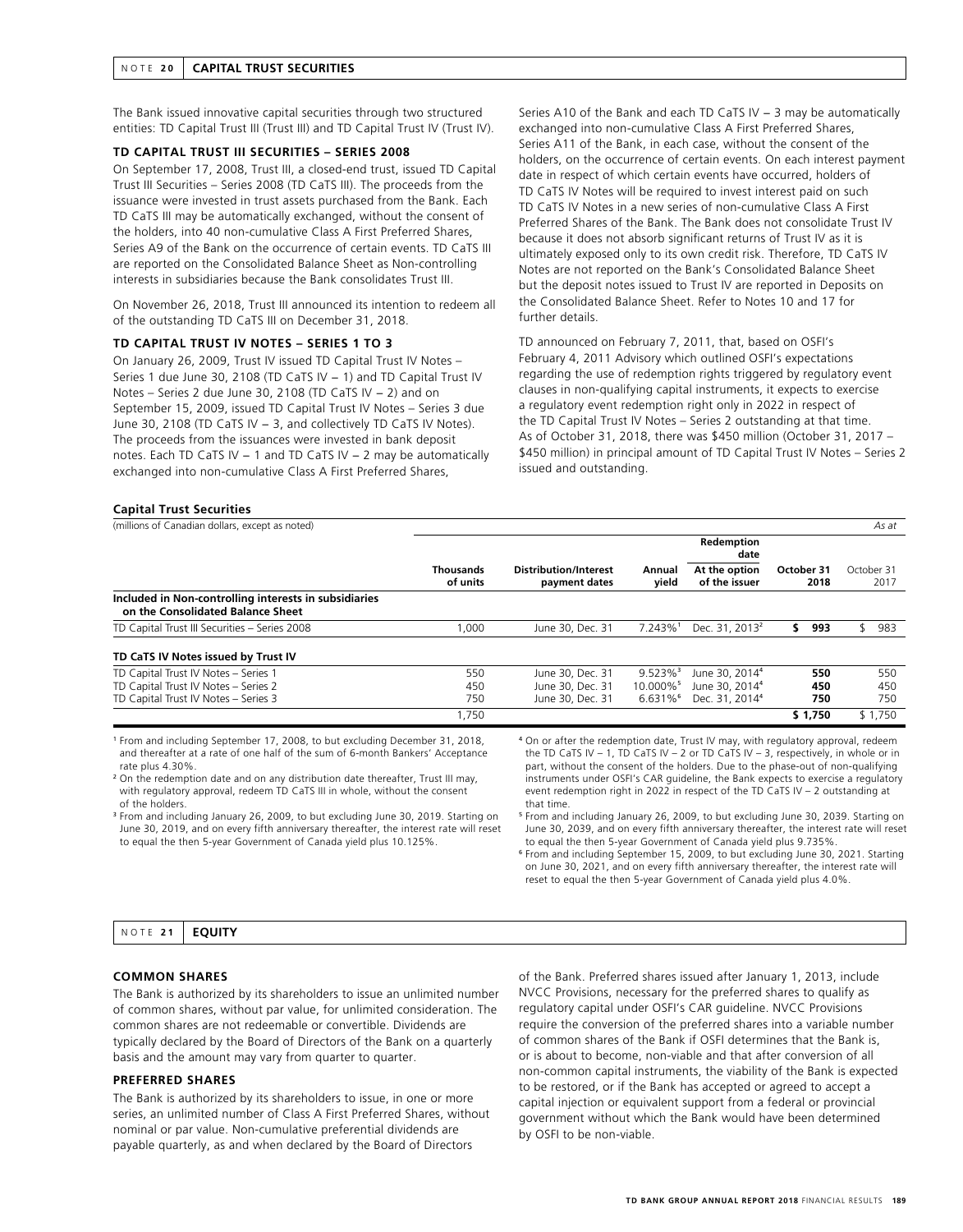## **Common and Preferred Shares Issued and Outstanding and Treasury Shares Held**

| (millions of shares and millions of Canadian dollars)    | October 31, 2018 |             |           | October 31, 2017 |  |  |
|----------------------------------------------------------|------------------|-------------|-----------|------------------|--|--|
|                                                          | <b>Number</b>    |             | Number    |                  |  |  |
|                                                          | of shares        | Amount      | of shares | Amount           |  |  |
| <b>Common Shares</b>                                     |                  |             |           |                  |  |  |
| Balance as at beginning of year                          | 1,842.5          | \$20,931    | 1,857.6   | \$20,711         |  |  |
| Proceeds from shares issued on exercise of stock options | 2.9              | 152         | 3.0       | 148              |  |  |
| Shares issued as a result of dividend reinvestment plan  | 5.0              | 366         | 4.9       | 329              |  |  |
| Purchase of shares for cancellation                      | (20.0)           | (228)       | (23.0)    | (257)            |  |  |
| Balance as at end of year - common shares                | 1,830.4          | \$21,221    | 1,842.5   | \$20,931         |  |  |
| <b>Preferred Shares - Class A</b>                        |                  |             |           |                  |  |  |
| Series S <sup>1</sup>                                    |                  | \$          | 5.4       | \$<br>135        |  |  |
| Series <sub>T2</sub>                                     |                  |             | 4.6       | 115              |  |  |
| Series Y <sup>3</sup>                                    |                  |             | 5.5       | 137              |  |  |
| Series Z <sup>4</sup>                                    |                  |             | 4.5       | 113              |  |  |
| Series 1 <sup>5</sup>                                    | 20.0             | 500         | 20.0      | 500              |  |  |
| Series 3 <sup>5</sup>                                    | 20.0             | 500         | 20.0      | 500              |  |  |
| Series 5 <sup>5</sup>                                    | 20.0             | 500         | 20.0      | 500              |  |  |
| Series 75                                                | 14.0             | 350         | 14.0      | 350              |  |  |
| Series 9 <sup>5</sup>                                    | 8.0              | 200         | 8.0       | 200              |  |  |
| Series 11 <sup>5</sup>                                   | 6.0              | 150         | 6.0       | 150              |  |  |
| Series 12 <sup>5</sup>                                   | 28.0             | 700         | 28.0      | 700              |  |  |
| Series 14 <sup>5</sup>                                   | 40.0             | 1,000       | 40.0      | 1,000            |  |  |
| Series 16 <sup>5</sup>                                   | 14.0             | 350         | 14.0      | 350              |  |  |
| Series 18 <sup>5</sup>                                   | 14.0             | 350         |           |                  |  |  |
| Series 20 <sup>5</sup>                                   | 16.0             | 400         |           |                  |  |  |
| Balance as at end of year - preferred shares             | 200.0            | \$5,000     | 190.0     | \$4,750          |  |  |
| Treasury shares - common <sup>6</sup>                    |                  |             |           |                  |  |  |
| Balance as at beginning of year                          | 2.9              | (176)<br>\$ | 0.4       | \$.<br>(31)      |  |  |
| Purchase of shares                                       | 110.6            | (8, 295)    | 148.3     | (9,654)          |  |  |
| Sale of shares                                           | (111.4)          | 8,327       | (145.8)   | 9,509            |  |  |
| Balance as at end of year - treasury shares - common     | 2.1              | \$<br>(144) | 2.9       | (176)<br>\$      |  |  |
| Treasury shares - preferred <sup>6</sup>                 |                  |             |           |                  |  |  |
| Balance as at beginning of year                          | 0.3              | \$<br>(7)   | 0.2       | \$<br>(5)        |  |  |
| Purchase of shares                                       | 5.2              | (129)       | 7.3       | (175)            |  |  |
| Sale of shares                                           | (5.2)            | 129         | (7.2)     | 173              |  |  |
| Balance as at end of year - treasury shares - preferred  | 0.3              | \$<br>(7)   | 0.3       | \$<br>(7)        |  |  |

<sup>1</sup> On July 31, 2018, the Bank redeemed all of its 5.4 million outstanding Class A First Preferred Shares, Series S ("Series S Shares"), at the redemption price of \$25.00 per Series S Share, for total redemption costs of approximately \$135 million.

<sup>2</sup> On July 31, 2018, the Bank redeemed all of its 4.6 million outstanding Class A First Preferred Shares, Series T ("Series T Shares"), at the redemption price of \$25.00 per Series T Share, for total redemption costs of approximately \$115 million.

<sup>3</sup> On October 31, 2018, the Bank redeemed all of its 5.5 million outstanding Class A First Preferred Shares, Series Y ("Series Y Shares"), at a redemption price of \$25.00 per Series Y Share, for total redemption costs of approximately \$137 million. in accordance with the NVCC Provisions, the maximum number of common shares that could be issued based on the formula for conversion set out in the respective terms and conditions applicable to each Series of shares, assuming there are no declared and unpaid dividends on the respective Series of shares at the time of conversion, as applicable, would be 100 million, 100 million, 100 million, 70 million, 40 million, 30 million, 140 million, 200 million, 70 million, 70 million, and 80 million, respectively.

<sup>5</sup> NVCC Series 1, 3, 5, 7, 9, 11, 12, 14, 16, 18, and 20 Preferred Shares qualify as regulatory capital under OSFI's CAR guideline. If a NVCC conversion were to occur

<sup>4</sup> On October 31, 2018, the Bank redeemed all of its 4.5 million outstanding Class A First Preferred Shares, Series Z ("Series Z Shares"), at a redemption price of \$25.00 per Series Z Share, for total redemption costs of approximately \$113 million.

<sup>6</sup> When the Bank purchases its own shares as part of its trading business, they are classified as treasury shares and the cost of these shares is recorded as a reduction in equity.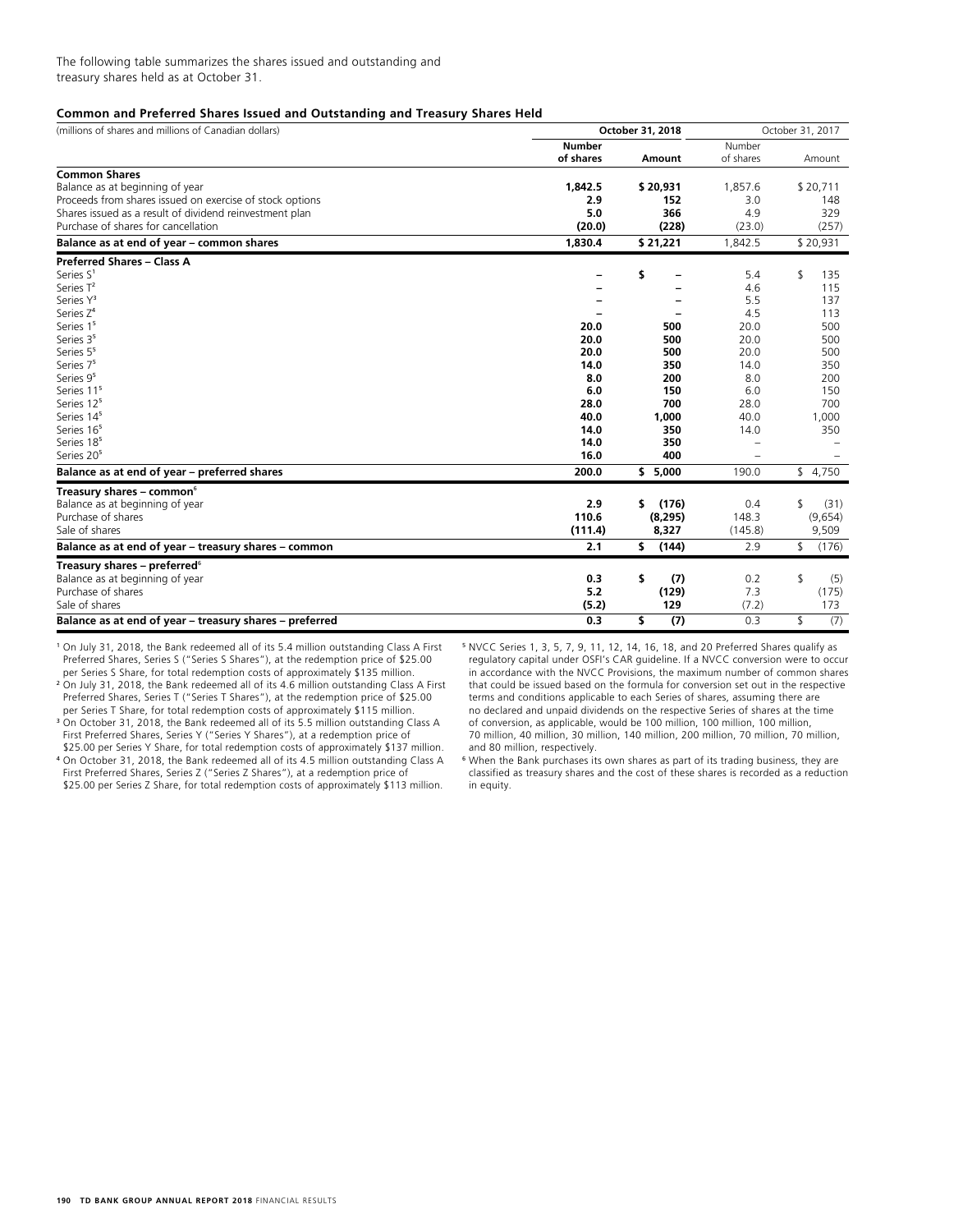|                                               |                    | Annual         | Reset           | Next redemption/              | Convertible       |
|-----------------------------------------------|--------------------|----------------|-----------------|-------------------------------|-------------------|
|                                               | <b>Issue date</b>  | yield $(\%)^1$ | spread $(\%)^1$ | conversion date <sup>1</sup>  | into <sup>1</sup> |
| <b>NVCC Fixed Rate Preferred Shares</b>       |                    |                |                 |                               |                   |
| Series 11                                     | July 21, 2015      | 4.9            | n/a             | October 31, 2020 <sup>2</sup> | n/a               |
| NVCC Rate Reset Preferred Shares <sup>3</sup> |                    |                |                 |                               |                   |
| Series 1                                      | June 4, 2014       | 3.9            | 2.24            | October 31, 2019              | Series 2          |
| Series 3                                      | July 31, 2014      | 3.8            | 2.27            | July 31, 2019                 | Series 4          |
| Series 5                                      | December 16, 2014  | 3.75           | 2.25            | January 31, 2020              | Series 6          |
| Series 7                                      | March 10, 2015     | 3.6            | 2.79            | July 31, 2020                 | Series 8          |
| Series 9                                      | April 24, 2015     | 3.7            | 2.87            | October 31, 2020              | Series 10         |
| Series 12                                     | January 14, 2016   | 5.5            | 4.66            | April 30, 2021                | Series 13         |
| Series 14                                     | September 8, 2016  | 4.85           | 4.12            | October 31, 2021              | Series 15         |
| Series 16                                     | July 14, 2017      | 4.50           | 3.01            | October 31, 2022              | Series 17         |
| Series 18                                     | March 14, 2018     | 4.70           | 2.70            | April 30, 2023                | Series 19         |
| Series 20                                     | September 13, 2018 | 4.75           | 2.59            | October 31, 2023              | Series 21         |

<sup>1</sup> Non-cumulative preferred dividends for each Series are payable quarterly, as and when declared by the Board of Directors. The dividend rate of the Rate Reset Preferred Shares will reset on the next redemption/conversion date and every five years thereafter to equal the then five-year Government of Canada bond yield plus the reset spread noted. Rate Reset Preferred Shares are convertible to the corresponding Series of Floating Rate Preferred Shares, and vice versa. If converted into a Series of Floating Rate Preferred Shares, the dividend rate for the quarterly period will be equal to the then 90-day Government of Canada Treasury bill yield plus the reset spread noted.

<sup>2</sup> Subject to regulatory consent, redeemable on or after October 31, 2020, at a redemption price of \$26.00, and thereafter, at a declining redemption price. <sup>3</sup> Subject to regulatory consent, redeemable on the redemption date noted and every five years thereafter, at \$25 per share. Convertible on the conversion date noted and every five years thereafter if not redeemed. If converted, the holders have the option to convert back to the original Series of preferred shares every

### **NORMAL COURSE ISSUER BID**

As approved by the Board on November 28, 2018, the Bank announced its intention to amend its normal course issuer bid (NCIB) for up to an additional 20 million of its common shares, subject to the approval of OSFI and the Toronto Stock Exchange (TSX). The timing and amount of any purchases under the program are subject to regulatory approvals and to management discretion based on factors such as market conditions and capital adequacy.

On April 19, 2018, the Bank announced that the TSX and OSFI approved the Bank's previously announced NCIB to repurchase for cancellation up to 20 million of the Bank's common shares. During the year ended October 31, 2018, the Bank repurchased 20 million common shares under its NCIB at an average price of \$75.07 per share for a total amount of \$1.5 billion.

The Bank had repurchased 22.98 million common shares under its previous NCIB announced in March 2017, as amended in September 2017, at an average price of \$60.78 per share for a total amount of \$1.4 billion.

### **DIVIDEND REINVESTMENT PLAN**

The Bank offers a dividend reinvestment plan for its common shareholders. Participation in the plan is optional and under the terms of the plan, cash dividends on common shares are used to purchase additional common shares. At the option of the Bank, the common shares may be issued from the Bank's treasury at an average market price based on the last five trading days before the date of the dividend payment, with a discount of between 0% to 5% at the Bank's discretion, or from the open market at market price. During the year, 5.0 million common shares at a discount of 0% were issued from the Bank's treasury (2017 – 4.9 million common shares at a discount of 0%) under the dividend reinvestment plan.

#### **DIVIDEND RESTRICTIONS**

five years.

The Bank is prohibited by the *Bank Act* from declaring dividends on its preferred or common shares if there are reasonable grounds for believing that the Bank is, or the payment would cause the Bank to be, in contravention of the capital adequacy and liquidity regulations of the *Bank Act* or directions of OSFI. The Bank does not anticipate that this condition will restrict it from paying dividends in the normal course of business.

The Bank is also restricted from paying dividends in the event that either Trust III or Trust IV fails to pay semi-annual distributions or interest in full to holders of their respective trust securities, TD CaTS III and TD CaTS IV Notes. In addition, the ability to pay dividends on common shares without the approval of the holders of the outstanding preferred shares is restricted unless all dividends on the preferred shares have been declared and paid or set apart for payment. Currently, these limitations do not restrict the payment of dividends on common shares or preferred shares.

## **NON-CONTROLLING INTERESTS IN SUBSIDIARIES**

The following are included in non-controlling interests in subsidiaries of the Bank.

| (millions of Canadian dollars)                             |                       | As at  |
|------------------------------------------------------------|-----------------------|--------|
|                                                            | October 31 October 31 |        |
|                                                            | 2018                  | 2017   |
| TD Capital Trust III Securities - Series 2008 <sup>1</sup> | \$993                 | \$983  |
| Total                                                      | \$993                 | \$ 983 |

<sup>1</sup> Refer to Note 20 for a description of the TD Capital Trust III securities.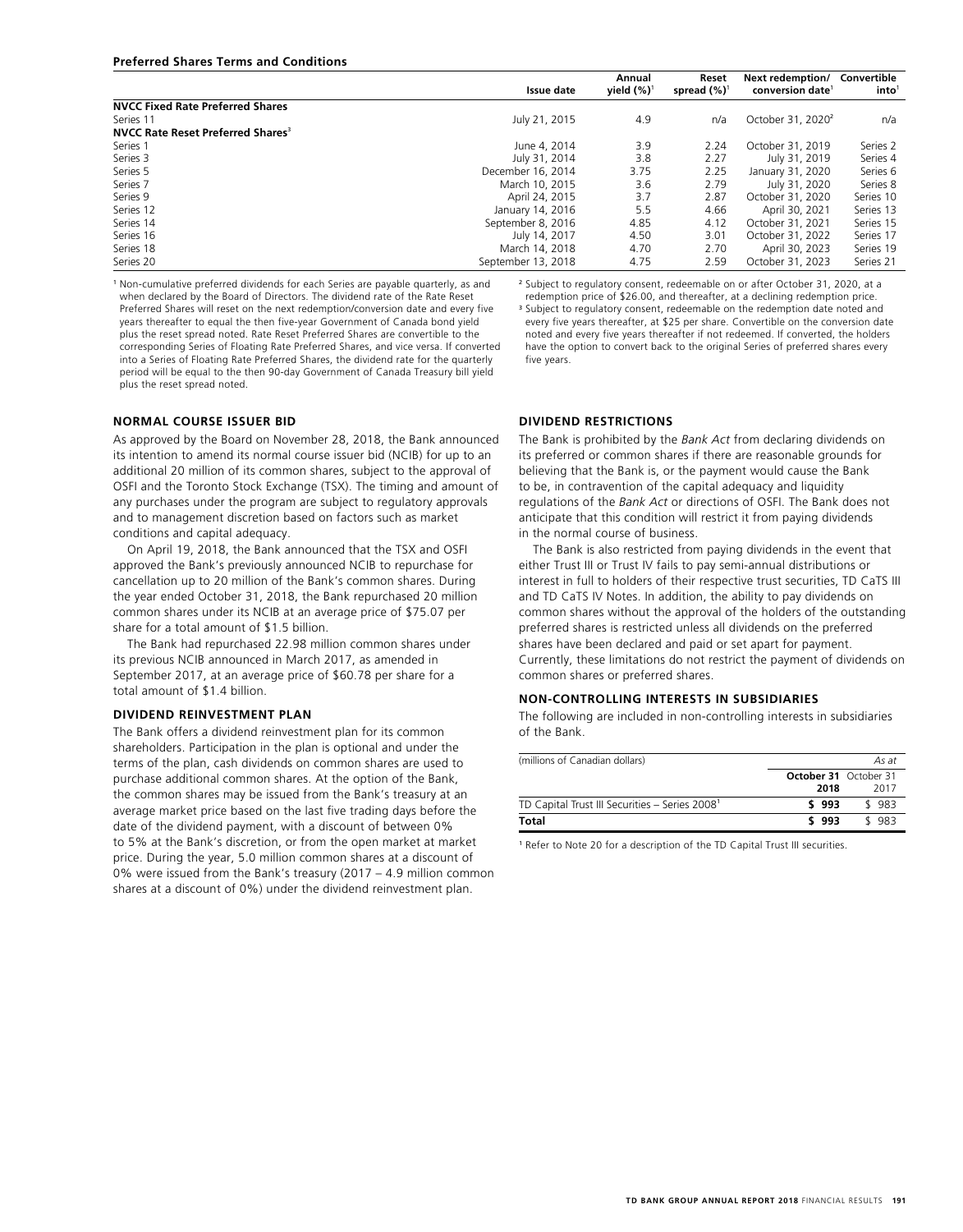## **INSURANCE REVENUE AND EXPENSES**

Insurance revenue and expenses are presented on the Consolidated Statement of Income under insurance revenue and insurance claims and related expenses, respectively, net of impact of reinsurance.

This includes the results of property and casualty insurance, life and health insurance, as well as reinsurance assumed and ceded in Canada and internationally.

#### **Insurance Revenue and Insurance Claims and Related Expenses**

| (millions of Canadian dollars)               | For the years ended October 31 |         |         |  |
|----------------------------------------------|--------------------------------|---------|---------|--|
|                                              | 2018                           | 2017    | 2016    |  |
| <b>Insurance Revenue</b>                     |                                |         |         |  |
| <b>Earned Premiums</b>                       |                                |         |         |  |
| Gross                                        | \$4,398                        | \$4,132 | \$4,226 |  |
| Reinsurance ceded                            | 915                            | 915     | 933     |  |
| Net earned premiums                          | 3,483                          | 3,217   | 3,293   |  |
| Fee income and other revenue <sup>1</sup>    | 562                            | 543     | 503     |  |
| <b>Insurance Revenue</b>                     | 4.045                          | 3.760   | 3,796   |  |
| <b>Insurance Claims and Related Expenses</b> |                                |         |         |  |
| Gross                                        | 2.676                          | 2.381   | 3,086   |  |
| Reinsurance ceded                            | 232                            | 135     | 624     |  |
| <b>Insurance Claims and Related Expenses</b> | \$2.444                        | \$2,246 | \$2,462 |  |
|                                              |                                |         |         |  |

<sup>1</sup> Ceding commissions received and paid are included within fee income and other revenue. Ceding commissions paid and netted against fee income in 2018 were \$130 million (2017 – \$127 million; 2016 – \$142 million).

# **RECONCILIATION OF CHANGES IN LIABILITIES**

Insurance-related liabilities are comprised of provision for unpaid claims (section (a) below), unearned premiums (section (b) below) and other liabilities (section (c) below).

### *(a) Movement in Provision for Unpaid Claims*

The following table presents movements in the property and casualty insurance provision for unpaid claims during the year.

#### **Movement in Provision for Unpaid Claims**

| (millions of Canadian dollars)                        | October 31, 2018 |              |         | October 31, 2017 |                          |         |  |
|-------------------------------------------------------|------------------|--------------|---------|------------------|--------------------------|---------|--|
|                                                       |                  | Reinsurance/ |         |                  | Reinsurance/             |         |  |
|                                                       |                  | Other        |         |                  | Other                    |         |  |
|                                                       | Gross            | recoverable  | Net     | Gross            | recoverable              | Net     |  |
| Balance as at beginning of year                       | \$4,965          | \$192        | \$4,773 | \$5,214          | \$388                    | \$4,826 |  |
| Claims costs for current accident year                | 2,673            | 42           | 2,631   | 2,425            | $\overline{\phantom{a}}$ | 2,425   |  |
| Prior accident years claims development               |                  |              |         |                  |                          |         |  |
| (favourable) unfavourable                             | (460)            | (6)          | (454)   | (370)            | (52)                     | (318)   |  |
| Increase (decrease) due to changes inassumptions:     |                  |              |         |                  |                          |         |  |
| Discount rate                                         | (78)             |              | (78)    | (83)             |                          | (84)    |  |
| Provision for adverse deviation                       | (19)             | (1)          | (18)    | (11)             | (6)                      | (5)     |  |
| <b>Claims and related expenses</b>                    | 2,116            | 35           | 2,081   | 1,961            | (57)                     | 2,018   |  |
| Claims paid during the year for:                      |                  |              |         |                  |                          |         |  |
| Current accident year                                 | (1,238)          | (15)         | (1,223) | (1,052)          | -                        | (1,052) |  |
| Prior accident years                                  | (1,023)          | (44)         | (979)   | (1, 153)         | (134)                    | (1,019) |  |
|                                                       | (2,261)          | (59)         | (2,202) | (2,205)          | (134)                    | (2,071) |  |
| Increase (decrease) in reinsurance/other recoverables | (8)              | (8)          |         | (5)              | (5)                      |         |  |
| Balance as at end of year                             | \$4,812          | 160<br>\$.   | \$4,652 | \$4,965          | \$192                    | \$4,773 |  |

### *(b) Movement in Unearned Premiums*

The following table presents movements in the property and casualty insurance unearned premiums during the year.

# **Movement in Provision for Unearned Premiums**

| (millions of Canadian dollars)  |         | October 31, 2018         |            |         |                                 | October 31, 2017 |
|---------------------------------|---------|--------------------------|------------|---------|---------------------------------|------------------|
|                                 | Gross   | Reinsurance              | <b>Net</b> | Gross   | Reinsurance                     | Net              |
| Balance as at beginning of year | , 1,581 | $\overline{\phantom{0}}$ | 1,581      | 1.575   | $\overline{\phantom{a}}$        | 1,575            |
| Written premiums                | 3,185   | 114                      | 3.071      | 2,993   | 92                              | 2,901            |
| Earned premiums                 | (3,092) | (95)                     | (2,997)    | (2,987) | (92)                            | (2,895)          |
| Balance as at end of year       | \$1,674 | 19                       | , 1,655    | .581    | $\hspace{0.1mm}-\hspace{0.1mm}$ | 1.581            |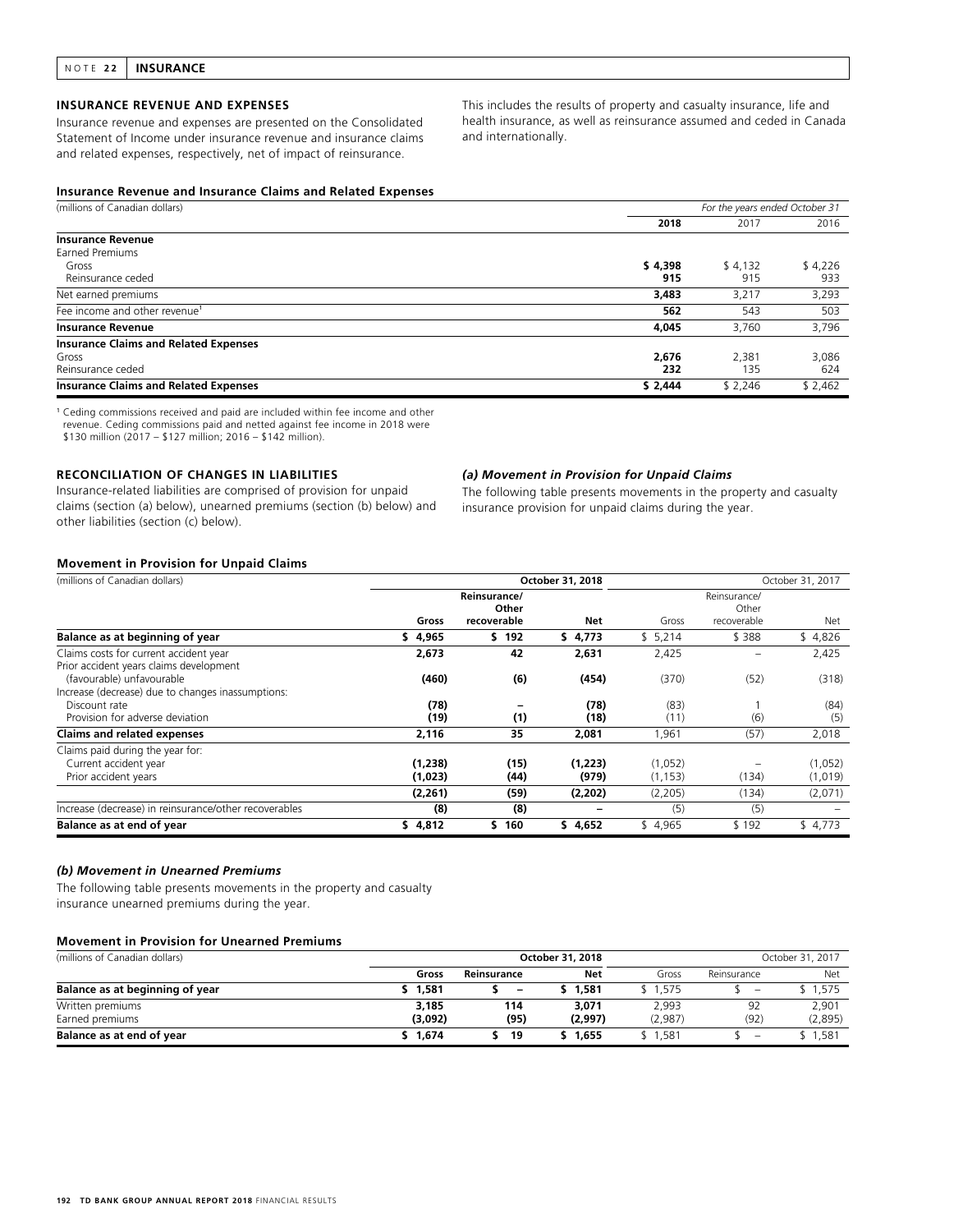## *(c) Other Movements in Insurance Liabilities*

Other insurance liabilities were \$212 million as at October 31, 2018 (October 31, 2017 – \$229 million). The decrease of \$17 million (2017 – decrease of \$28 million) is mainly due to changes in life and health insurance actuarial assumptions.

### **PROPERTY AND CASUALTY CLAIMS DEVELOPMENT**

The following table shows the estimates of cumulative claims incurred, including IBNR, with subsequent developments during the periods and together with cumulative payments to date. The original reserve estimates are evaluated monthly for redundancy or deficiency. The evaluation is based on actual payments in full or partial settlement of claims and current estimates of claims liabilities for claims still open or claims still unreported.

#### **Incurred Claims by Accident Year**

(millions of Canadian dollars) **Accident year 2009 and prior 2010 2011 2012 2013 2014 2015 2016 2017 2018 Total Net ultimate claims cost at end of accident year \$ 3,699 \$ 1,742 \$ 1,724 \$ 1,830 \$ 2,245 \$ 2,465 \$ 2,409 \$ 2,438 \$ 2,425 \$ 2,631 Revised estimates** One year later **3,721 1,764 1,728 1,930 2,227 2,334 2,367 2,421 2,307 –**  Two years later **3,820 1,851 1,823 1,922 2,191 2,280 2,310 2,334 – –**  Three years later **3,982 1,921 1,779 1,885 2,158 2,225 2,234 – – –**  Four years later **4,128 1,926 1,768 1,860 2,097 2,147 – – – –**  Five years later **4,100 1,931 1,739 1,818 2,047 – – – – –**  Six years later **4,137 1,904 1,702 1,793 – – – – – –**  Seven years later **4,097 1,884 1,696 – – – – – – –**  Eight years later **4,068 1,883 – – – – – – – –**  Nine years later **4,055 – – – – – – – – – Current estimates of cumulative claims 4,055 1,883 1,696 1,793 2,047 2,147 2,234 2,334 2,307 2,631**  Cumulative payments to date **(3,907) (1,816) (1,621) (1,651) (1,826) (1,783) (1,657) (1,568) (1,425) (1,223)** Net undiscounted provision for unpaid claims **148 67 75 142 221 364 577 766 882 1,408 \$ 4,650**  Effect of discounting **(412)** Provision for adverse deviation **414 Net provision for unpaid claims \$ 4,652**

# **SENSITIVITY TO INSURANCE RISK**

A variety of assumptions are made related to the future level of claims, policyholder behaviour, expenses and sales levels when products are designed and priced, as well as when actuarial liabilities are determined. Such assumptions require a significant amount of professional judgment. The insurance claims provision is sensitive to certain assumptions. It has not been possible to quantify the sensitivity of certain assumptions such as legislative changes or uncertainty in the estimation process. Actual experience may differ from the assumptions made by the Bank.

For property and casualty insurance, the main assumption underlying the claims liability estimates is that past claims development experience can be used to project future claims development and hence ultimate claims costs. As such, these methods extrapolate the development of paid and incurred losses, average costs per claim, and claim numbers based on the observed development of earlier

years and expected loss ratios. Claims liabilities estimates are based on various quantitative and qualitative factors including the discount rate, the margin for adverse deviation, reinsurance, trends in claims severity and frequency, and other external drivers.

Qualitative and other unforeseen factors could negatively impact the Bank's ability to accurately assess the risk of the insurance policies that the Bank underwrites. In addition, there may be significant lags between the occurrence of an insured event and the time it is actually reported to the Bank and additional lags between the time of reporting and final settlements of claims.

The following table outlines the sensitivity of the Bank's property and casualty insurance claims liabilities to reasonably possible movements in the discount rate, the margin for adverse deviation, and the frequency and severity of claims, with all other assumptions held constant. Movements in the assumptions may be non-linear.

### **Sensitivity of Critical Assumptions – Property and Casualty Insurance Contract Liabilities**

| (millions of Canadian dollars)                                                   |                                                          |                     |                                                          | As at               |  |
|----------------------------------------------------------------------------------|----------------------------------------------------------|---------------------|----------------------------------------------------------|---------------------|--|
|                                                                                  |                                                          | October 31, 2018    | October 31, 2017                                         |                     |  |
|                                                                                  | Impact on net<br>income (loss)<br>before<br>income taxes | Impact on<br>equity | Impact on net<br>income (loss)<br>before<br>income taxes | Impact on<br>equity |  |
| Impact of a 1% change in key assumptions                                         |                                                          |                     |                                                          |                     |  |
| Discount rate<br>Increase in assumption<br>Decrease in assumption                | \$121<br>(129)                                           | 88<br>s.<br>(95)    | \$117<br>(125)                                           | \$85<br>(91)        |  |
| Margin for adverse deviation<br>Increase in assumption<br>Decrease in assumption | (45)<br>45                                               | (33)<br>33          | (46)<br>46                                               | (34)<br>34          |  |
| Impact of a 5% change in key assumptions                                         |                                                          |                     |                                                          |                     |  |
| Frequency of claims<br>Increase in assumption<br>Decrease in assumption          | \$(41)<br>41                                             | (30)<br>\$.<br>30   | (31)<br>S.<br>31                                         | \$ (23)<br>23       |  |
| Severity of claims<br>Increase in assumption<br>Decrease in assumption           | (210)<br>210                                             | (153)<br>153        | (218)<br>218                                             | (159)<br>159        |  |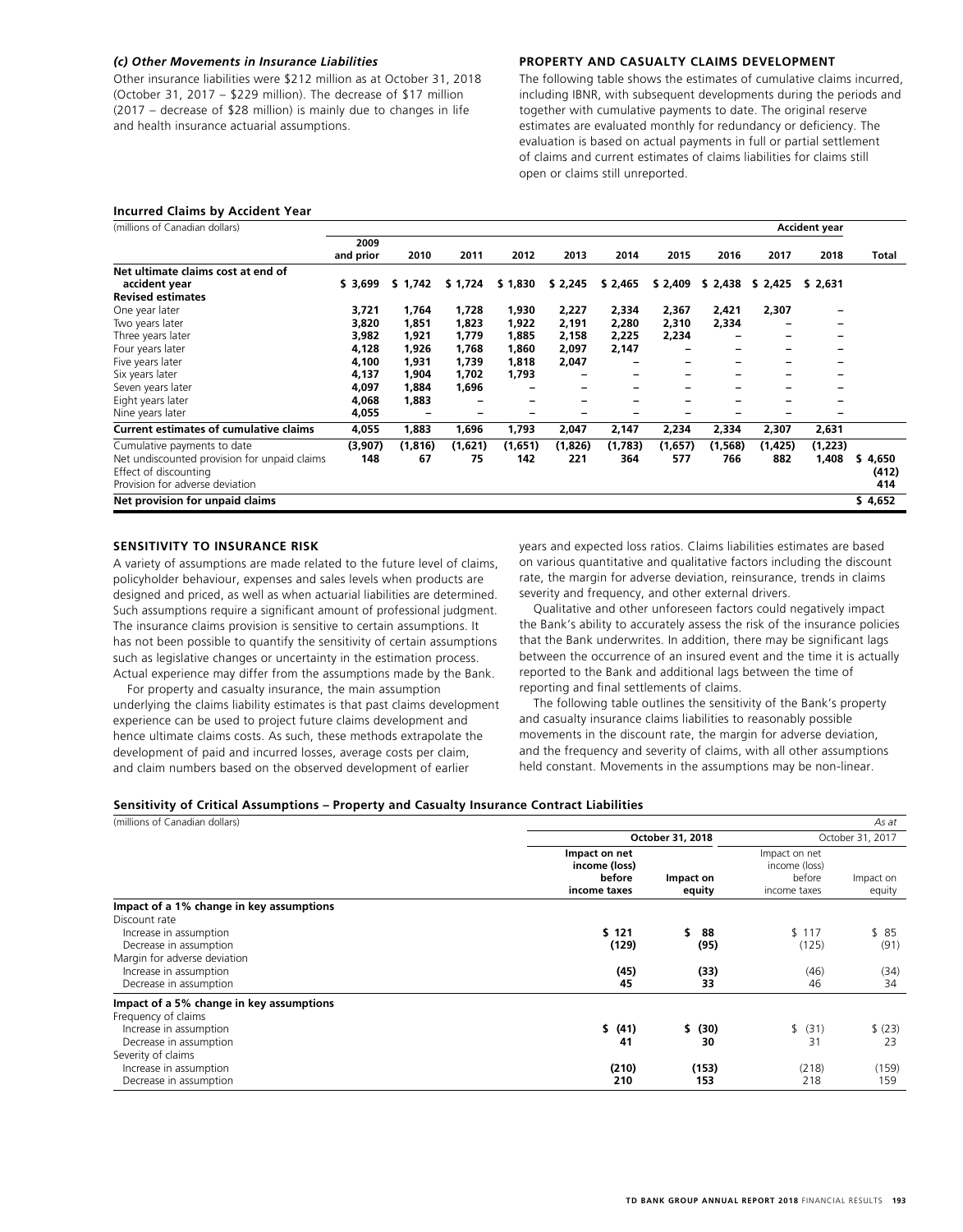For life and health insurance, the processes used to determine critical assumptions are as follows:

- Mortality, morbidity, and lapse assumptions are based on industry and historical company data.
- Expense assumptions are based on an annually updated expense study that is used to determine expected expenses for future years.
- Asset reinvestment rates are based on projected earned rates, and liabilities are calculated using the Canadian Asset Liability Method (CALM).

A sensitivity analysis for possible movements in the life and health insurance business assumptions was performed and the impact is not significant to the Bank's Consolidated Financial Statements.

# **CONCENTRATION OF INSURANCE RISK**

Concentration risk is the risk resulting from large exposures to similar risks that are positively correlated.

Risk associated with automobile, residential and other products may vary in relation to the geographical area of the risk insured. Exposure to concentrations of insurance risk, by type of risk, is mitigated by ceding these risks through reinsurance contracts, as well as careful selection and implementation of underwriting strategies, which is in

turn largely achieved through diversification by line of business and geographical areas. For automobile insurance, legislation is in place at a provincial level and this creates differences in the benefits provided among the provinces.

As at October 31, 2018, for the property and casualty insurance business, 66.2% of net written premiums were derived from automobile policies (October 31, 2017 – 65.9%) followed by residential with 33.3% (October 31, 2017 – 33.6%). The distribution by provinces show that business is mostly concentrated in Ontario with 55.0% of net written premiums (October 31, 2017 – 55.7%). The Western provinces represented 30.4% (October 31, 2017 – 30.0%), followed by the Atlantic provinces with 8.5% (October 31, 2017 – 8.3%), and Québec at 6.0% (October 31, 2017 – 6.0%).

Concentration risk is not a major concern for the life and health insurance business as it does not have a material level of regional specific characteristics like those exhibited in the property and casualty insurance business. Reinsurance is used to limit the liability on a single claim. Concentration risk is further limited by diversification across uncorrelated risks. This limits the impact of a regional pandemic and other concentration risks. To improve understanding of exposure to this risk, a pandemic scenario is tested annually.

|  | NOTE 23   SHARE-BASED COMPENSATION |
|--|------------------------------------|
|--|------------------------------------|

## **STOCK OPTION PLAN**

The Bank maintains a stock option program for certain key employees. Options on common shares are periodically granted to eligible employees of the Bank under the plan for terms of ten years and vest over a four-year period. These options provide holders with the right to purchase common shares of the Bank at a fixed price equal to the closing market price of the shares on the day prior to the date the

options were issued. Under this plan, 18.0 million common shares have been reserved for future issuance (October 31, 2017 – 19.8 million). The outstanding options expire on various dates to December 12, 2027. The following table summarizes the Bank's stock option activity and related information, adjusted to reflect the impact of the stock dividend on a retrospective basis, for the years ended October 31.

## **Stock Option Activity**

| (millions of shares and Canadian dollars) | 2018                |                |                     | 2017           |                     | 2016           |  |
|-------------------------------------------|---------------------|----------------|---------------------|----------------|---------------------|----------------|--|
|                                           |                     | Weighted-      |                     | Weighted-      |                     | Weighted-      |  |
|                                           | Number<br>of shares | average        | Number<br>of shares | average        | Number<br>of shares | average        |  |
|                                           |                     | exercise price |                     | exercise price |                     | exercise price |  |
| Number outstanding, beginning of year     | 14.3                | \$48.17        | 15.4                | \$44.18        | 18.4                | \$40.65        |  |
| Granted                                   | 1.9                 | 72.64          | 2.0                 | 65.75          | 2.5                 | 53.15          |  |
| Exercised                                 | (3.0)               | 41.21          | (3.0)               | 38.59          | (4.9)               | 35.21          |  |
| Forfeited/cancelled                       | (0.1)               | 60.46          | (0.1)               | 54.58          | (0.6)               | 48.29          |  |
| Number outstanding, end of year           | 13.1                | \$53.12        | 14.3                | \$48.17        | 15.4                | \$44.18        |  |
| Exercisable, end of year                  | 4.7                 | \$40.61        | 5.4                 | \$38.00        | 5.5                 | \$37.19        |  |

The weighted-average share price for the options exercised in 2018 was \$74.99 (2017 – \$67.79; 2016 – \$54.69).

The following table summarizes information relating to stock options outstanding and exercisable as at October 31, 2018.

### **Range of Exercise Prices**

| (millions of shares and Canadian dollars) | <b>Options outstanding</b> |                                                  |                      | <b>Options exercisable</b> |                          |  |
|-------------------------------------------|----------------------------|--------------------------------------------------|----------------------|----------------------------|--------------------------|--|
|                                           | Number of<br>shares        | Weighted-<br>average<br>remaining<br>contractual | Weighted-<br>average | Number of<br>shares        | Weighted-<br>average     |  |
|                                           | outstanding                | life (years)                                     | exercise price       | exercisable                | exercise price           |  |
| $$32.99 - $36.64$                         | 2.1                        | 2.4                                              | 36.06                | 2.1                        | 36.06                    |  |
| $$40.54 - $47.59$                         | 2.6                        | 4.5                                              | 44.27                | 2.6                        | 44.27                    |  |
| $$52.46 - $53.15$                         | 4.6                        | 6.5                                              | 52.80                | -                          |                          |  |
| \$65.75                                   | 1.9                        | 8.0                                              | 65.75                |                            | -                        |  |
| \$72.64                                   | 1.9                        | 9.0                                              | 72.64                | -                          | $\overline{\phantom{0}}$ |  |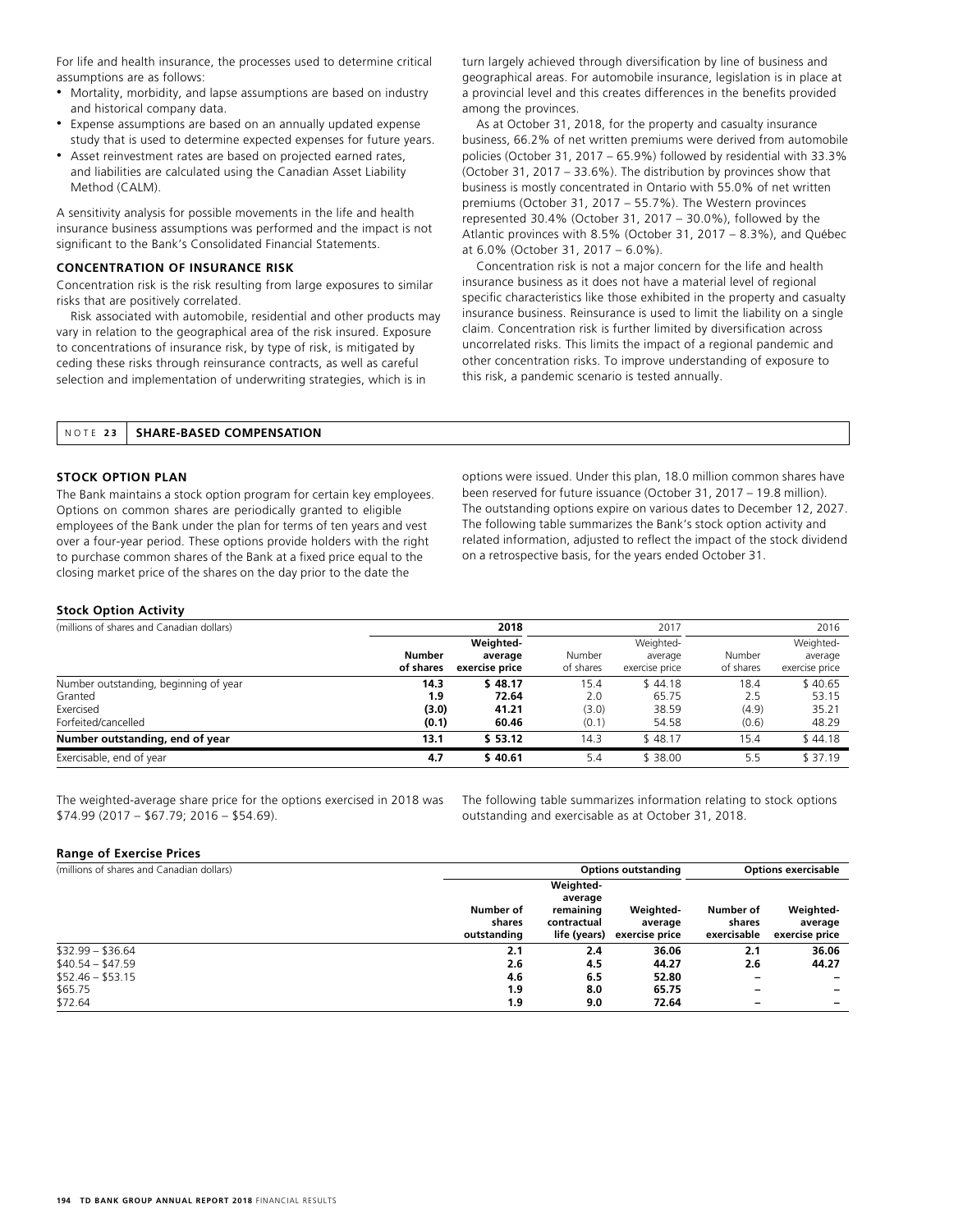For the year ended October 31, 2018, the Bank recognized compensation expense for stock option awards of \$11.5 million (October 31, 2017 – \$14.8 million; October 31, 2016 – \$6.5 million). For the year ended October 31, 2018, 1.9 million (October 31, 2017 – 2.0 million; October 31, 2016 – 2.5 million) options were granted by the Bank at a weighted-average fair value of \$6.28 per option (2017 – \$5.81 per option; 2016 – \$4.93 per option).

The following table summarizes the assumptions used for estimating the fair value of options for the twelve months ended October 31.

#### **Assumptions Used for Estimating the Fair Value of Options**

| (in Canadian dollars, except as noted) | 2018      | 2017      | 2016      |
|----------------------------------------|-----------|-----------|-----------|
| Risk-free interest rate                | 1.71%     | 1.24%     | 1.00%     |
| Expected option life                   | 6.3 years | 6.3 years | 6.3 years |
| Expected volatility <sup>1</sup>       | 13.91%    | 14.92%    | 15.82%    |
| Expected dividend yield                | 3.50%     | 3.47%     | 3.45%     |
| Exercise price/share price             | \$72.64   | \$65.75   | \$53.15   |

<sup>1</sup> Expected volatility is calculated based on the average daily volatility measured over a historical period corresponding to the expected option life.

### **OTHER SHARE-BASED COMPENSATION PLANS**

The Bank operates restricted share unit and performance share unit plans which are offered to certain employees of the Bank. Under these plans, participants are awarded share units equivalent to the Bank's common shares that generally vest over three years. During the vesting period, dividend equivalents accrue to the participants in the form of additional share units. At the maturity date, the participant receives cash representing the value of the share units. The final number of performance share units will vary from 80% to 120% of the number of units outstanding at maturity (consisting of initial units awarded plus additional units in lieu of dividends) based on the Bank's total shareholder return relative to the average of a peer group of large financial institutions. The number of such share units outstanding under these plans as at October 31, 2018, was 23 million (2017 – 25 million).

The Bank also offers deferred share unit plans to eligible employees and non-employee directors. Under these plans, a portion of the participant's annual incentive award may be deferred, or in the case of non-employee directors, a portion of their annual compensation may be delivered as share units equivalent to the Bank's common shares.

The deferred share units are not redeemable by the participant until termination of employment or directorship. Once these conditions are met, the deferred share units must be redeemed for cash no later than the end of the next calendar year. Dividend equivalents accrue to the participants in the form of additional units. As at October 31, 2018, 6.2 million deferred share units were outstanding (October 31, 2017 – 6.4 million).

Compensation expense for these plans is recorded in the year the incentive award is earned by the plan participant. Changes in the value of these plans are recorded, net of the effects of related hedges, on the Consolidated Statement of Income. For the year ended October 31, 2018, the Bank recognized compensation expense, net of the effects of hedges, for these plans of \$509 million (2017 – \$490 million; 2016 – \$467 million). The compensation expense recognized before the effects of hedges was \$607 million (2017 – \$917 million; 2016 – \$720 million). The carrying amount of the liability relating to these plans, based on the closing share price, was \$2.1 billion at October 31, 2018 (October 31, 2017 – \$2.2 billion), and is reported in Other liabilities on the Consolidated Balance Sheet.

### **EMPLOYEE OWNERSHIP PLAN**

The Bank also operates a share purchase plan available to Canadian employees. Employees can contribute any amount of their eligible earnings (net of source deductions), subject to an annual cap of 10% of salary to the Employee Ownership Plan. For participating employees below the level of Vice President, the Bank matches 100% of the first \$250 of employee contributions each year and the remainder of employee contributions at 50% to an overall maximum of 3.5% of the employee's eligible earnings or \$2,250, whichever comes first. The Bank's contributions vest once an employee has completed two years of continuous service with the Bank. For the year ended October 31, 2018, the Bank's contributions totaled \$72 million (2017 – \$70 million; 2016 – \$66 million) and were expensed as salaries and employee benefits. As at October 31, 2018, an aggregate of 20 million common shares were held under the Employee Ownership Plan (October 31, 2017 – 20 million). The shares in the Employee Ownership Plan are purchased in the open market and are considered outstanding for computing the Bank's basic and diluted earnings per share. Dividends earned on the Bank's common shares held by the Employee Ownership Plan are used to purchase additional common shares for the Employee Ownership Plan in the open market.

# NOTE **2 4 EMPLOYEE BENEFITS**

## **DEFINED BENEFIT PENSION AND OTHER POST-EMPLOYMENT BENEFIT (OPEB) PLANS**

The Bank's principal pension plans, consisting of The Pension Fund Society of The Toronto-Dominion Bank (the "Society") and the TD Pension Plan (Canada) (TDPP), are defined benefit plans for Canadian Bank employees. The Society was closed to new members on January 30, 2009, and the TDPP commenced on March 1, 2009. Benefits under the principal pension plans are determined based upon the period of plan participation and the average salary of the member in the best consecutive five years in the last ten years of combined plan membership. Effective December 31, 2018, the defined benefit portion of the TDPP will be closed to new employees hired after that date. All new permanent employees hired in Canada on or after January 1, 2019 will be eligible to join the defined contribution portion of the TDPP after one year of service.

Funding for the Bank's principal pension plans is provided by contributions from the Bank and members of the plans. In accordance with legislation, the Bank contributes amounts, as determined on an actuarial basis, to the plans and has the ultimate responsibility for ensuring that the liabilities of the plans are adequately funded over time. The Bank's contributions to the principal pension plans during 2018 were \$355 million (2017 – \$565 million). The 2018 and 2017 contributions were made in accordance with the actuarial valuation reports for funding purposes as at October 31, 2017 and October 31, 2016, respectively, for both of the principal pension plans. The next valuation date for funding purposes is as at October 31, 2018, for both of the principal pension plans.

The Bank also provides certain post-retirement benefits, which are generally unfunded. Post-retirement benefit plans, where offered, generally include health care and dental benefits. Employees must meet certain age and service requirements to be eligible for postretirement benefits and are generally required to pay a portion of the cost of the benefits. Effective June 1, 2017, the Bank's principal non-pension post-retirement benefit plan was closed to new employees hired on or after that date.

## **INVESTMENT STRATEGY AND ASSET ALLOCATION**

The primary objective of each of the Society and the TDPP is to achieve a rate of return that meets or exceeds the change in value of the plan's respective liabilities over rolling five-year periods. The investments of the Society and the TDPP are managed with the primary objective of providing reasonable rates of return, consistent with available market opportunities, consideration of plan liabilities, prudent portfolio management, and levels of risk commensurate with the return expectations and asset mix policy as set out by the risk budget of 7% and 15% surplus volatility, respectively. The investment policies for the principal pension plans generally do not apply to the Pension Enhancement Account (PEA) assets, which are invested at the members' discretion in certain mutual and pooled funds.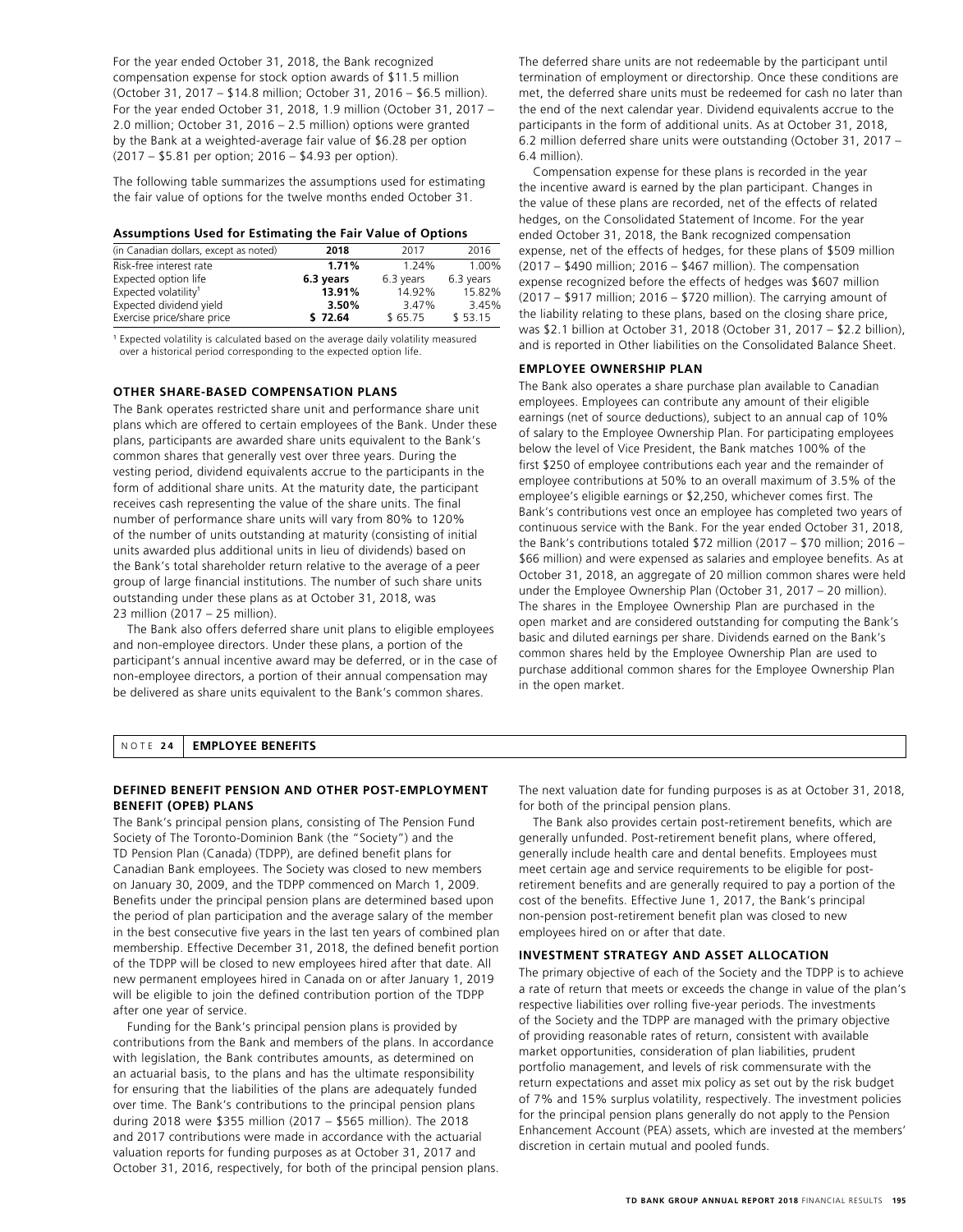Public debt instruments of both the Society and the TDPP must meet or exceed a credit rating of BBB- at the time of purchase. There are no limitations on the maximum amount allocated to each credit rating above BBB+ for the total public debt portfolio.

With respect to the Society's public debt portfolio, up to 15% of the total fund can be invested in a bond mandate subject to the following constraints:

- Debt instruments rated BBB+ to BBB- must not exceed 25%;
- Asset-backed securities must have a minimum credit rating of AAA and not exceed 25% of the mandate;
- Debt instruments of non-government entities must not exceed 80%;
- Debt instruments of foreign government entities must not exceed 20%;
- Debt instruments of either a single non-government or single foreign government entity must not exceed 10%; and
- Debt instruments issued by the Government of Canada, provinces of Canada, or municipalities must not exceed 100%, 75%, or 10%, respectively.

Also with respect to the Society's public debt portfolio, up to 13% of the total fund can be invested in a bond mandate subject to the following constraints:

• Debt instruments rated BBB+ to BBB- must not exceed 50%;

# • Asset-backed securities must have a minimum credit rating of AAA and not exceed 25% of the mandate; and

• Limitation of 10% for any one issuer.

The remainder of the Society's public debt portfolio is not permitted to invest in debt instruments of non-government entities.

The TDPP is not permitted to invest in debt instruments of non-government entities.

The equity portfolios of both the Society and the TDPP are broadly diversified primarily across small to large capitalization quality companies and income trusts with no individual holding exceeding 10% of the equity portfolio or 10% of the outstanding securities of any one company or income trust at any time. Foreign equities are permitted to be included to further diversify the portfolio. A maximum of 10% of a total fund may be invested in emerging market equities.

For both the Society and the TDPP, derivatives can be utilized, provided they are not used to create financial leverage, but rather for risk management purposes. Both the Society and the TDPP are also permitted to invest in other alternative investments, such as private equity, infrastructure equity, and real estate.

The asset allocations by asset category for the principal pension plans are as follows:

## **Plan Asset Allocation**

| (millions of Canadian dollars,       |            |        |           | Society <sup>1</sup> |            |        |                                | TDPP <sup>1</sup>    |
|--------------------------------------|------------|--------|-----------|----------------------|------------|--------|--------------------------------|----------------------|
| except as noted)                     | Acceptable | $%$ of |           | <b>Fair value</b>    | Acceptable | $%$ of |                                | <b>Fair value</b>    |
| As at October 31, 2018               | range      | total  | Quoted    | <b>Unquoted</b>      | range      | total  | Quoted                         | <b>Unquoted</b>      |
| Debt                                 | 40-70%     | 55%    |           | \$2,885              | 25-50%     | 34%    | $\overline{\phantom{0}}$       | 497<br>s             |
| Equity                               | 24-42      | 34     | 897       | 869                  | 30-65      | 58     | 396                            | 470                  |
| Alternative investments <sup>2</sup> | $6 - 35$   | 11     |           | 551                  | $3 - 25$   | 8      |                                | 122                  |
| Other <sup>3</sup>                   | n/a        | n/a    | -         | (107)                | n/a        | n/a    | -                              | 63                   |
| Total                                |            | 100%   | \$<br>897 | \$4,198              |            | 100%   | \$ 396                         | \$1,152              |
| As at October 31, 2017               |            |        |           |                      |            |        |                                |                      |
| Debt                                 | 40-70%     | 57%    | \$<br>-   | \$2,903              | 25-56%     | 36%    | \$<br>$\overline{\phantom{a}}$ | $\mathsf{\$}$<br>484 |
| Equity                               | 24-42      | 35     | 1,248     | 511                  | 30-65      | 59     | 324                            | 478                  |
| Alternative investments <sup>2</sup> | $0 - 35$   | 8      | 42        | 376                  | $0 - 20$   | 5      |                                | 68                   |
| Other <sup>3</sup>                   | n/a        | n/a    | -         | 46                   | n/a        | n/a    | -                              | 56                   |
| <b>Total</b>                         |            | 100%   | \$1,290   | \$3,836              |            | 100%   | \$324                          | \$1,086              |
| As at October 31, 2016               |            |        |           |                      |            |        |                                |                      |
| Debt                                 | 40-70%     | 62%    | \$        | \$2,962              | 25-56%     | 43%    | ≮<br>۰                         | \$<br>413            |
| Equity                               | 24-42      | 33     | 1,165     | 407                  | 44-65      | 56     | 51                             | 488                  |
| Alternative investments <sup>2</sup> | $0 - 35$   | 5      | 31        | 208                  | $0 - 20$   |        | -                              | 11                   |
| Other <sup>3</sup>                   | n/a        | n/a    | -         | 43                   | n/a        | n/a    | -                              | 44                   |
| Total                                |            | 100%   | \$1,196   | \$3,620              |            | 100%   | \$<br>51                       | \$<br>956            |

<sup>1</sup> The principal pension plans invest in investment vehicles which may hold shares or debt issued by the Bank.

<sup>2</sup> The principal pension plans' alternative investments primarily include private equity, infrastructure, and real estate funds, none of which are invested in the Bank and its affiliates.

### **RISK MANAGEMENT PRACTICES**

The principal pension plans' investments include financial instruments which are exposed to various risks. These risks include market risk (including foreign currency, interest rate, inflation, price risks, credit spread and credit risk), and liquidity risk. Key material risks faced by all plans are a decline in interest rates or credit spreads, which could increase the defined benefit obligation by more than the change in the value of plan assets, or from longevity risk (that is, lower mortality rates).

Asset-liability matching strategies are focused on obtaining an appropriate balance between earning an adequate return and having changes in liability values being hedged by changes in asset values.

The principal pension plans manage these financial risks in accordance with the *Pension Benefits Standards Act, 1985*, applicable regulations, as well as both the principal pension plans' Statement of Investment Policies and Procedures (SIPP) and the Management Operating Policies and Procedures (MOPP). The following are some specific risk management practices employed by the principal pension plans:

- Monitoring credit exposure of counterparties;
- Monitoring adherence to asset allocation guidelines;

<sup>3</sup> Consists mainly of PEA assets, interest and dividends receivable, and amounts due to and due from brokers for securities traded but not yet settled.

- Monitoring asset class performance against benchmarks; and
- Monitoring the return on the plans' assets relative to the plans' liabilities.

The Bank's principal pension plans are overseen by a single retirement governance structure established by the Human Resources Committee of the Bank's Board of Directors. The governance structure utilizes retirement governance committees who have responsibility to oversee plan operations and investments, acting in a fiduciary capacity. Strategic, material plan changes require the approval of the Bank's Board of Directors.

# **OTHER PENSION AND RETIREMENT PLANS** *CT Pension Plan*

As a result of the acquisition of CT Financial Services Inc. (CT), the Bank sponsors a defined benefit pension plan. The defined benefit plan was closed to new members after May 31, 1987. However, plan members were permitted to continue in the plan for future service. Funding for the plan is provided by contributions from the Bank and members of the plan.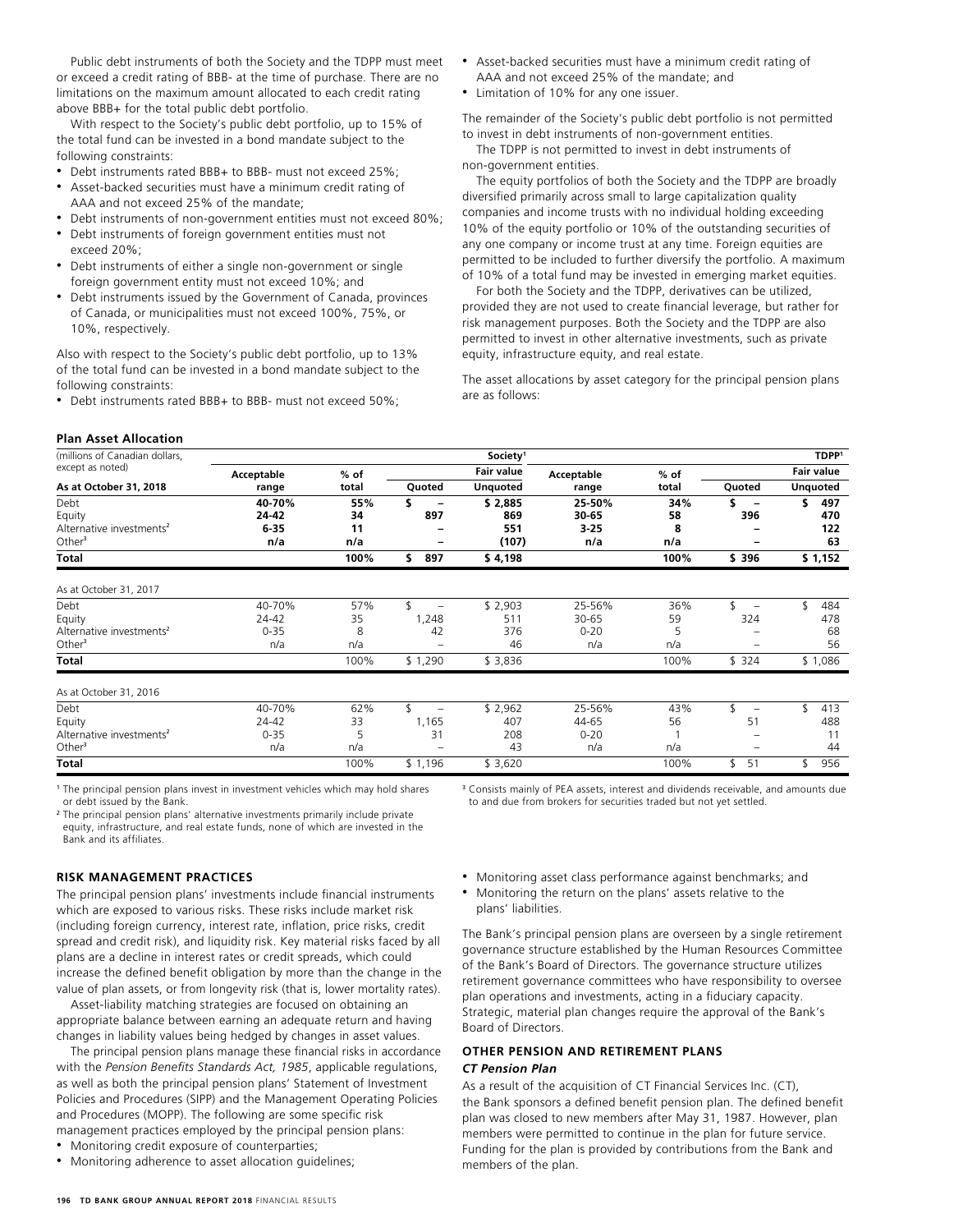### *TD Bank, N.A. Retirement Plans*

TD Bank, N.A. and its subsidiaries maintain a defined contribution 401(k) plan covering all employees. The contributions to the plan for the year ended October 31, 2018, were \$134 million (October 31, 2017 – \$124 million; October 31, 2016 – \$121 million), which included core and matching contributions. Annual expense is equal to the Bank's contributions to the plan.

TD Bank, N.A. also has frozen defined benefit retirement plans covering certain legacy TD Banknorth and TD Auto Finance (legacy Chrysler Financial) employees. TD Bank, N.A. also has closed

**Employee Benefit Plans' Obligations, Assets and Funded Status**

post-retirement benefit plans, which include limited medical coverage and life insurance benefits, covering certain TD Auto Finance (legacy Chrysler Financial) employees.

## *Supplemental Employee Retirement Plans*

Supplemental employee retirement plans for eligible employees are not funded by the Bank.

The following table presents the financial position of the Bank's principal pension plans, the principal non-pension post-retirement benefit plan, and the Bank's significant other pension and retirement plans.

#### (millions of Canadian dollars, except as noted) **Principal non-pension Principally Proposit-retirement Other pension and pension plans benefit plan**<sup>1</sup> **retirement plans**<sup>2</sup> **2018** 2017 2016 **2018** 2017 2016 **2018** 2017 2016 **Change in projected benefit obligation** Projected benefit obligation at beginning of year **\$ 7,082** \$ 6,805 \$ 5,377 **\$ 558** \$ 568 \$ 553 **\$ 2,750** \$ 2,863 \$ 2,743 Obligations included due to The Retirement Benefit Plan merger<sup>3</sup> **6** – – **–** – – **–** – – Service cost – benefits earned **407** 439 331 **15** 16 17 **10** 11 10 Interest cost on projected benefit obligation<br>
Remeasurement (gain) loss – financial **217** (1969) (148) 1,179 (42) – (9) (190) (27) Remeasurement (gain) loss – financial **(969)** (148) 1,179 **(42)** – (9) **(190)** (27) 259 Remeasurement (gain) loss – demographic **–** 25 – **–** (42) – **(8)** 13 (11) Remeasurement (gain) loss – experience **22** (15) 8 **2** 15 2 **14** 1 (12) Members' contributions **104** 80 66 **–** – – **–** – – Benefits paid **(330)** (291) (347) **(16)** (16) (16) **(137)** (138) (265) Change in foreign currency exchange rate **–** – – **–** – – **31** (68) 45 Past service cost (credit)<sup>4</sup> **Projected benefit obligation as at October 31 6,539** 7,082 6,805 **535** 558 568 **2,569** 2,750 2,863 **Change in plan assets** Plan assets at fair value at beginning of year **6,536** 5,823 5,327 **–** – – **1,855** 1,895 1,910 Assets included due to The Retirement Benefit Plan merger<sup>3</sup> **10** – – **–** – – **–** – – Interest income on plan assets **209** 174 195 **–** – – **66** 64 74 Remeasurement gain (loss) – return on plan assets less interest income **(231)** 195 207 **–** – – **(109)** 59 40 Members' contributions **104** 80 66 **–** – – **–** – – Employer's contributions **355** 565 384 **16** 16 16 **37** 37 101 Benefits paid **(330)** (291) (347) **(16)** (16) (16) **(137)** (138) (265) Change in foreign currency exchange rate **–** – – **–** – – **27** (58) 39 Defined benefit administrative expenses **(10)** (10) (9) **–** – – **(6)** (4) (4) **Plan assets at fair value as at October 31 6,643** 6,536 5,823 **–** – – **1,733** 1,855 1,895 Excess (deficit) of plan assets at fair value over projected benefit obligation **104** (546) (982) **(535)** (558) (568) **(836)** (895) (968) Effect of asset limitation and minimum funding requirement **–** – – **–** – – **(13)** – – **Net defined benefit asset (liability) 104** (546) (982) **(535)** (558) (568) **(849)** (895) (968) **Annual expense** Net employee benefits expense includes the following: Service cost – benefits earned **407** 439 331 **15** 16 17 **10** 11 10 Net interest cost (income) on net defined benefit liability (asset) **8** 22 (4) **18** 17 21 **30** 31 31 Past service cost (credit)<sup>4</sup> **–** (9) – **–** – – **3** – (11) Defined benefit administrative expenses **10** 10 9 **–** – – **4** 4 7 **Total expense \$ 425** \$ 462 \$ 336 **\$ 33** \$ 33 \$ 38 **\$ 47** \$ 46 \$ 37 **Actuarial assumptions used to determine the projected benefit obligation as at October 31** (percentage) Weighted-average discount rate for projected benefit obligation **4.10%** 3.60%3.52% **4.10%** 3.60% 3.60% **4.37%** 3.74% 3.65% Weighted-average rate of compensation increase **2.54** 2.54 2.66 **3.00** 3.00 3.25 **1.03** 1.14 1.18

<sup>1</sup> The rate of increase for health care costs for the next year used to measure the expected cost of benefits covered for the principal non-pension post-retirement benefit plan is 4.28%. The rate is assumed to decrease gradually to 2.49% by the year 2040 and remain at that level thereafter.

credits can be earned after that date. Certain TD Auto Finance defined benefit pension plans were frozen as of April 1, 2012, and no service credits can be earned after March 31, 2012.

<sup>2</sup> Includes Canada Trust (CT) defined benefit pension plan, TD Banknorth defined benefit pension plan, TD Auto Finance retirement plans, and supplemental employee retirement plans. Other employee benefit plans operated by the Bank and certain of its subsidiaries are not considered material for disclosure purposes. The TD Banknorth defined benefit pension plan was frozen as of December 31, 2008, and no service

<sup>3</sup> During 2018, The Retirement Benefit Plan of The Toronto-Dominion Bank (the "RBP") was deemed to be merged with the Society and previously undisclosed obligations and assets of the RBP are now included for the current year. <sup>4</sup> Includes a settlement gain of \$12 million related to a portion of the TDAF defined benefit pension plan that was settled during 2016.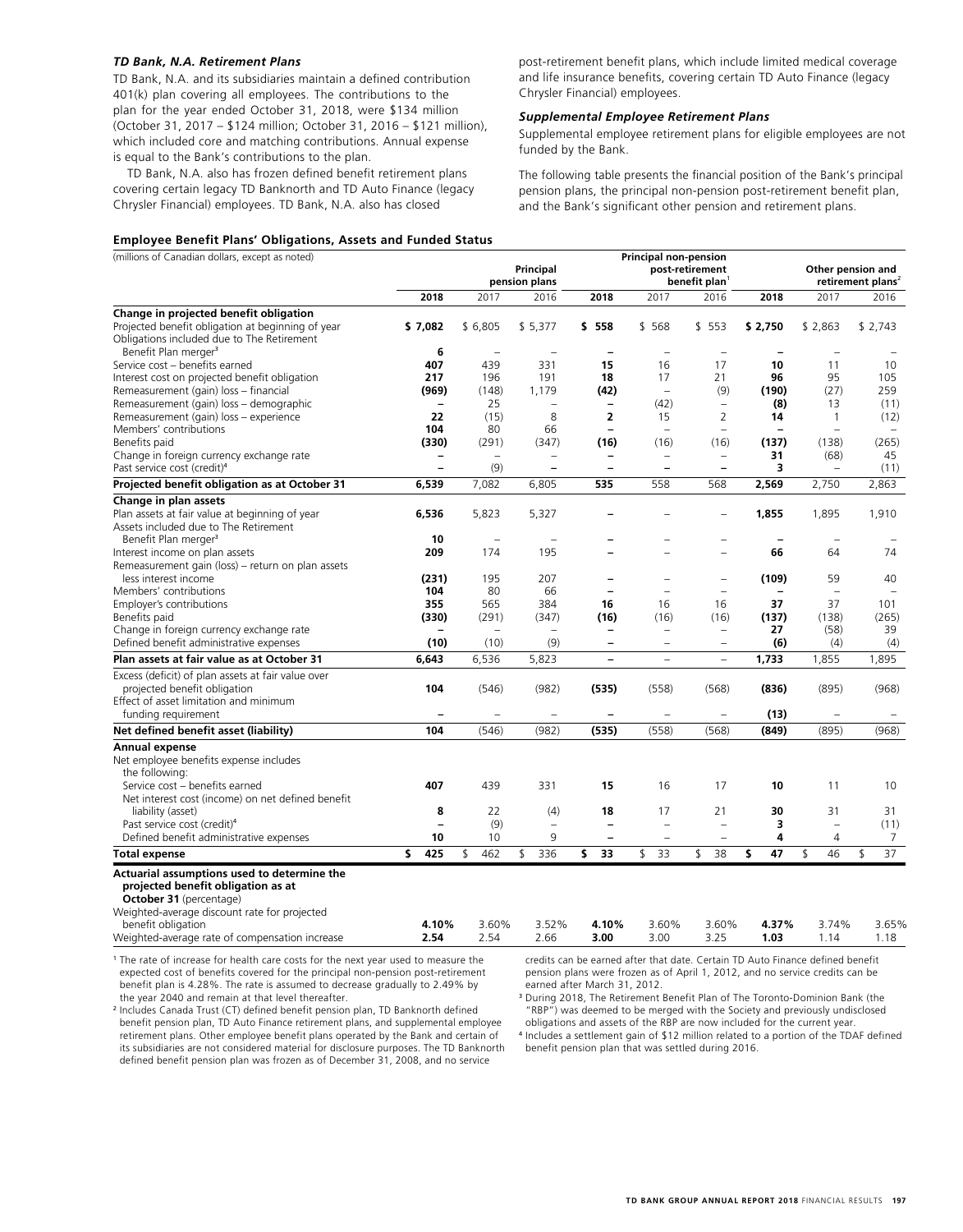During the year ended October 31, 2019, the Bank expects to contribute \$352 million to its principal pension plans, \$18 million to its principal non-pension post-retirement benefit plan, and \$39 million to its other pension and retirement plans. Future contribution amounts may change upon the Bank's review of its contribution levels during the year.

Assumptions related to future mortality which have been used to determine the defined benefit obligation and net benefit cost are as follows:

## **Assumed Life Expectancy at Age 65**

| (number of years)                                                      | <b>Principal non-pension</b><br>Principal<br>post-retirement<br>benefit plan<br>pension plans |              |              |              |              |              | Other pension and<br>retirement plans |              |                  |  |
|------------------------------------------------------------------------|-----------------------------------------------------------------------------------------------|--------------|--------------|--------------|--------------|--------------|---------------------------------------|--------------|------------------|--|
|                                                                        |                                                                                               |              |              |              |              |              |                                       |              | As at October 31 |  |
|                                                                        | 2018                                                                                          | 2017         | 2016         | 2018         | 2017         | 2016         | 2018                                  | 2017         | 2016             |  |
| Male aged 65 at measurement date                                       | 23.3                                                                                          | 23.2         | 22.7         | 23.3         | 23.2         | 22.7         | 22.1                                  | 21.8         | 21.4             |  |
| Female aged 65 at measurement date                                     | 24.1                                                                                          | 24.0         | 24.0         | 24.1         | 24.0         | 24.0         | 23.7                                  | 23.4         | 23.4             |  |
| Male aged 40 at measurement date<br>Female aged 40 at measurement date | 24.5<br>25.2                                                                                  | 24.5<br>25.2 | 23.4<br>25.1 | 24.5<br>25.2 | 24.5<br>25.2 | 23.4<br>25.1 | 23.0<br>24.8                          | 22.9<br>25.1 | 22.5<br>25.0     |  |

The weighted-average duration of the defined benefit obligation for the Bank's principal pension plans, principal non-pension post-retirement benefit plan, and other pension and retirement plans at the end of the reporting period are 15 years (2017 – 15 years, 2016 – 16 years), 17 years (2017 – 18 years, 2016 – 17 years), and 12 years (2017 – 13 years, 2016 – 13 years), respectively.

The following table provides the sensitivity of the projected benefit obligation for the Bank's principal pension plans, the principal non-pension post-retirement benefit plan, and the Bank's significant other pension and retirement plans to actuarial assumptions considered significant by the Bank. These include discount rate, life expectancy, rates of compensation increase, and health care cost initial trend rates, as applicable. For each sensitivity test, the impact of a reasonably possible change in a single factor is shown with other assumptions left unchanged.

## **Sensitivity of Significant Actuarial Assumptions**

| (millions of Canadian dollars, except as noted)                   |                  |                            | As at               |
|-------------------------------------------------------------------|------------------|----------------------------|---------------------|
|                                                                   |                  |                            | October 31, 2018    |
|                                                                   |                  |                            | Obligation          |
|                                                                   |                  | Principal<br>non-pension   | Other<br>pension    |
|                                                                   | Principal        | post-                      | and                 |
|                                                                   | pension<br>plans | retirement<br>benefit plan | retirement<br>plans |
|                                                                   |                  |                            |                     |
| Impact of an absolute change in significant actuarial assumptions |                  |                            |                     |
| Discount rate                                                     |                  |                            |                     |
| 1% decrease in assumption                                         | \$1,092          | - 93                       | \$336               |
| 1% increase in assumption                                         | (847)            | (73)                       | (274)               |
| Rates of compensation increase                                    |                  |                            |                     |
| 1% decrease in assumption                                         | (233)            | n/a <sup>1</sup>           |                     |
| 1% increase in assumption                                         | 232              | n/a <sup>1</sup>           |                     |
| Life expectancy                                                   |                  |                            |                     |
| 1 year decrease in assumption                                     | (130)            | (16)                       | (75)                |
| 1 year increase in assumption                                     | 128              | 16                         | 74                  |
| Health care cost initial trend rate                               |                  |                            |                     |
| 1% decrease in assumption                                         | n/a              | (71)                       | (4)                 |
| 1% increase in assumption                                         | n/a              | 90                         | 5                   |

<sup>1</sup> An absolute change in this assumption is immaterial.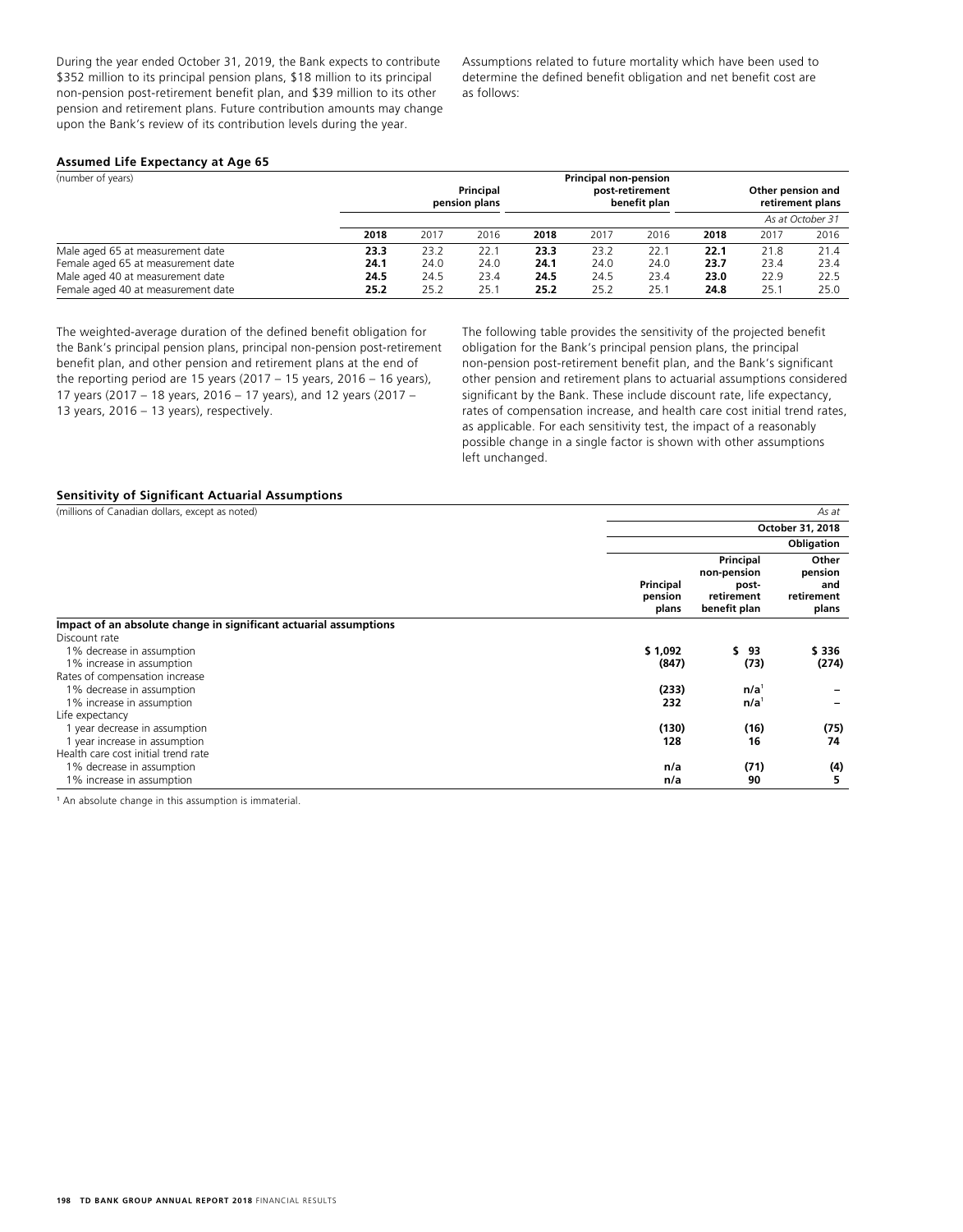The Bank recognized the following amounts on the Consolidated Balance Sheet.

# **Amounts Recognized in the Consolidated Balance Sheet**

| (millions of Canadian dollars)                     |   |            |            |         | As at      |
|----------------------------------------------------|---|------------|------------|---------|------------|
|                                                    |   | October 31 | October 31 |         | October 31 |
|                                                    |   | 2018       |            | 2017    | 2016       |
| Other assets                                       |   |            |            |         |            |
| Principal pension plans                            | s | 104        |            |         |            |
| Other pension and retirement plans                 |   |            |            |         |            |
| Other employee benefit plans <sup>1</sup>          |   | 6          |            | 6       | 8          |
| <b>Total other assets</b>                          |   | 113        |            | 13      | 11         |
| <b>Other liabilities</b>                           |   |            |            |         |            |
| Principal pension plans                            |   |            |            | 546     | 982        |
| Principal non-pension post-retirement benefit plan |   | 535        |            | 558     | 568        |
| Other pension and retirement plans                 |   | 852        |            | 902     | 971        |
| Other employee benefit plans <sup>1</sup>          |   | 360        |            | 457     | 490        |
| <b>Total other liabilities</b>                     |   | 1.747      |            | 2,463   | 3,011      |
| Net amount recognized                              |   | \$(1,634)  |            | (2,450) | \$ (3,000) |

<sup>1</sup> Consists of other defined benefit pension and other post-employment benefit plans operated by the Bank and its subsidiaries that are not considered material for disclosure purposes.

The Bank recognized the following amounts in the Consolidated Statement of Other Comprehensive Income.

## **Amounts Recognized in the Consolidated Statement of Other Comprehensive Income1**

| (millions of Canadian dollars)                                          | For the years ended |            |            |  |
|-------------------------------------------------------------------------|---------------------|------------|------------|--|
|                                                                         | October 31          | October 31 | October 31 |  |
|                                                                         | 2018                | 2017       | 2016       |  |
| Actuarial gains (losses) recognized in Other Comprehensive Income       |                     |            |            |  |
| Principal pension plans                                                 | \$720               | \$ 333     | (980)      |  |
| Principal non-pension post-retirement benefit plan                      | 40                  |            |            |  |
| Other pension and retirement plans                                      | 60                  | 72         | (193)      |  |
| Other employee benefit plans <sup>2</sup>                               | 45                  | 22         | (56)       |  |
| Total actuarial gains (losses) recognized in Other Comprehensive Income | \$ 865              | \$454      | \$(1.222)  |  |

<sup>1</sup> Amounts are presented on pre-tax basis.

<sup>2</sup> Consists of other defined benefit pension and other post-employment benefit plans operated by the Bank and its subsidiaries that are not considered material for disclosure purposes.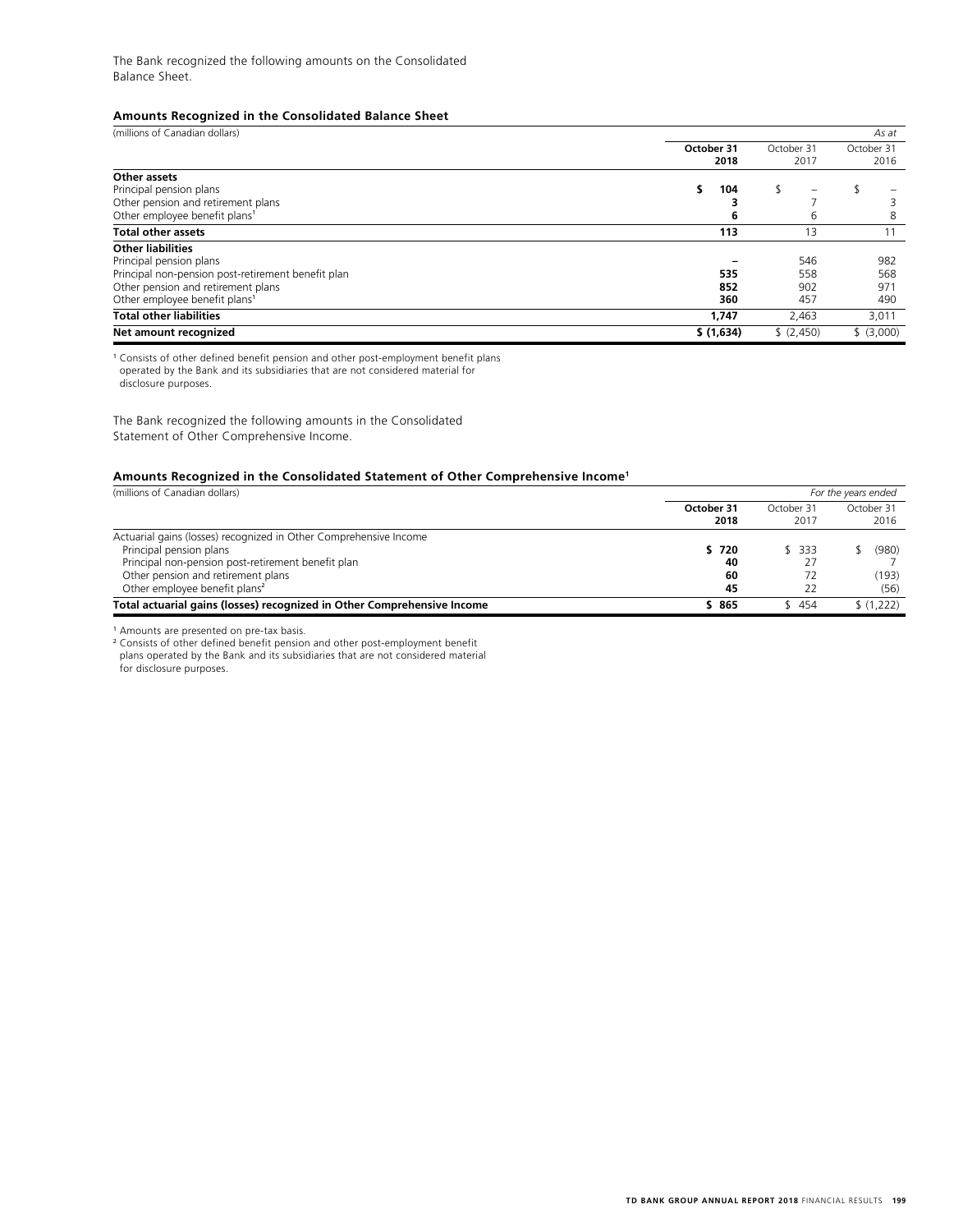The provision for (recovery of) income taxes is comprised of the following:

## **Provision for (Recovery of) Income Taxes1**

| (millions of Canadian dollars)                                                     |         | For the years ended October 31 |         |
|------------------------------------------------------------------------------------|---------|--------------------------------|---------|
|                                                                                    | 2018    | 2017                           | 2016    |
| Provision for income taxes - Consolidated Statement of Income                      |         |                                |         |
| <b>Current income taxes</b>                                                        |         |                                |         |
| Provision for (recovery of) income taxes for the current period                    | \$2.873 | \$2,073                        | \$2,106 |
| Adjustments in respect of prior years and other                                    | (76)    | 5                              | (66)    |
| <b>Total current income taxes</b>                                                  | 2,797   | 2,078                          | 2,040   |
| Deferred income taxes                                                              |         |                                |         |
| Provision for (recovery of) deferred income taxes related to the origination       |         |                                |         |
| and reversal of temporary differences                                              | 76      | 215                            | 50      |
| Effect of changes in tax rates                                                     | 302     | 13                             | 2       |
| Adjustments in respect of prior years and other                                    | 7       | (53)                           | 51      |
| <b>Total deferred income taxes</b>                                                 | 385     | 175                            | 103     |
| Total provision for income taxes - Consolidated Statement of Income                | 3,182   | 2,253                          | 2,143   |
| Provision for (recovery of) income taxes – Statement of Other Comprehensive Income |         |                                |         |
| Current income taxes                                                               | (48)    | 261                            | 57      |
| Deferred income taxes                                                              | (701)   | (755)                          | (229)   |
|                                                                                    | (749)   | (494)                          | (172)   |
| Income taxes - other non-income related items including business                   |         |                                |         |
| combinations and other adjustments                                                 |         |                                |         |
| Current income taxes                                                               | (3)     | 29                             | 26      |
| Deferred income taxes                                                              | (2)     |                                | (5)     |
|                                                                                    | (5)     | 29                             | 21      |
| Total provision for (recovery of) income taxes                                     | 2,428   | 1,788                          | 1,992   |
| <b>Current income taxes</b>                                                        |         |                                |         |
| Federal                                                                            | 1,491   | 1,115                          | 1,003   |
| Provincial                                                                         | 1.055   | 797                            | 693     |
| Foreign                                                                            | 200     | 456                            | 427     |
|                                                                                    | 2,746   | 2,368                          | 2,123   |
| <b>Deferred income taxes</b>                                                       |         |                                |         |
| Federal                                                                            | (244)   | (233)                          | (171)   |
| Provincial                                                                         | (160)   | (156)                          | (116)   |
| Foreign                                                                            | 86      | (191)                          | 156     |
|                                                                                    | (318)   | (580)                          | (131)   |
| Total provision for (recovery of) income taxes                                     | \$2,428 | \$1,788                        | \$1,992 |

<sup>1</sup> Certain comparative amounts have been reclassified to conform with the presentation adopted in the current period.

On December 22, 2017, the U.S. government enacted comprehensive tax legislation commonly referred to as the Tax Cuts and Jobs Act (the "U.S. Tax Act"), which made broad and complex changes to the U.S. tax code.

The reduction of the U.S. federal corporate tax rate enacted by the U.S. Tax Act resulted in an adjustment during 2018 to the Bank's U.S. deferred tax assets and liabilities to the lower base rate of 21%. The impact for the year ended October 31, 2018 was a reduction in the

value of the Bank's net deferred tax assets resulting in a \$366 million income tax expense recorded in the Provision for (recovery of) income taxes on the Consolidated Statement of Income, a \$22 million deferred income tax benefit recorded in OCI and a \$12 million deferred income tax expense recorded in retained earnings.

The impact of the U.S. Tax Act on the Bank's statutory and effective tax rate is outlined in the following table as part of the Rate differentials on international operations.

## **Reconciliation to Statutory Income Tax Rate**

|          | 2018  |         | 2017                     |         | 2016  |
|----------|-------|---------|--------------------------|---------|-------|
| \$ 3.648 | 26.5% | \$3.262 | 26.5%                    | \$2.819 | 26.5% |
|          |       |         |                          |         |       |
| (142)    | (1.0) | (498)   | (4.0)                    | (233)   | (2.2) |
| (343)    | (2.5) | (515)   | (4.2)                    | (439)   | (4.1) |
| 19       | 0.1   | 4       | $\overline{\phantom{a}}$ | (4)     | (0.1) |
| \$ 3,182 | 23.1% | \$2.253 | 18.3%                    | \$2.143 | 20.1% |
|          |       |         |                          |         |       |

The Canada Revenue Agency (CRA) and Alberta are denying certain dividend deductions claimed by the Bank. In September 2018, Alberta reassessed the Bank for \$15 million of income tax for the years 2011 to 2013. In June 2018, the CRA reassessed the Bank for approximately \$198 million of additional income tax and interest in respect of its 2013 taxation year. To date, the Bank has been reassessed for

approximately \$553 million of income tax and interest for the years 2011 to 2013. The Bank expects the CRA and Alberta to reassess the subsequent years on the same basis and that Québec will also reassess all open years. The Bank is of the view that its tax filing positions were appropriate and intends to challenge all reassessments.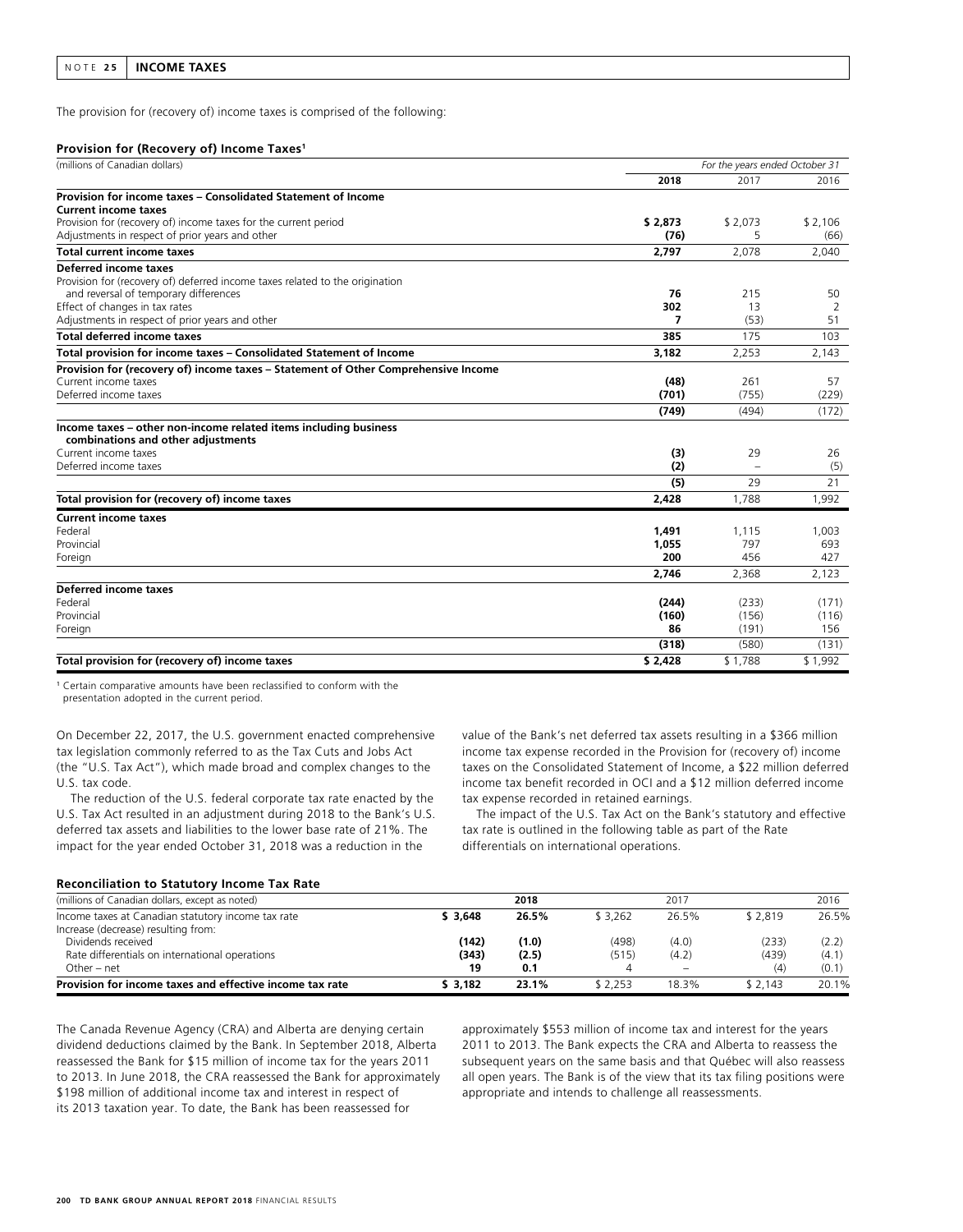## **Deferred Tax Assets and Liabilities**

| (millions of Canadian dollars)                                 |            | As at      |
|----------------------------------------------------------------|------------|------------|
|                                                                | October 31 | October 31 |
|                                                                | 2018       | 2017       |
| <b>Deferred tax assets</b>                                     |            |            |
| Allowance for credit losses                                    | \$<br>845  | \$<br>924  |
| Securities                                                     | 920        | 215        |
| Trading loans                                                  | 54         | 90         |
| Employee benefits                                              | 739        | 814        |
| Pensions                                                       | 59         | 269        |
| Losses available for carry forward                             | 94         | 131        |
| Tax credits                                                    | 326        | 22         |
| Other                                                          | 92         | 144        |
| <b>Total deferred tax assets</b>                               | 3,129      | 2,609      |
| Deferred tax liabilities                                       |            |            |
| Land, buildings, equipment, and other depreciable assets       | 223        | 7          |
| Deferred (income) expense                                      | 12         | (83)       |
| Intangibles                                                    | 163        | 244        |
| Goodwill                                                       | 94         | 122        |
| <b>Total deferred tax liabilities</b>                          | 492        | 290        |
| Net deferred tax assets                                        | 2,637      | 2,319      |
| <b>Reflected on the Consolidated Balance Sheet as follows:</b> |            |            |
| Deferred tax assets                                            | 2,812      | 2,497      |
| Deferred tax liabilities <sup>1</sup>                          | 175        | 178        |
| Net deferred tax assets                                        | \$2,637    | \$2,319    |

<sup>1</sup> Included in Other liabilities on the Consolidated Balance Sheet.

The amount of temporary differences, unused tax losses, and unused tax credits for which no deferred tax asset is recognized on the Consolidated Balance Sheet was \$806 million as at October 31, 2018 (October 31, 2017 – \$633 million), of which \$2 million (October 31, 2017 – \$2 million) is scheduled to expire within five years.

Certain taxable temporary differences associated with the Bank's investments in subsidiaries, branches and associates, and interests

# **Deferred Income Tax Expense (Recovery)**

in joint ventures did not result in the recognition of deferred tax liabilities as at October 31, 2018. The total amount of these temporary differences was \$61 billion as at October 31, 2018 (October 31, 2017 – \$55 billion).

The movement in the net deferred tax asset for the years ended October 31 was as follows:

| (millions of Canadian dollars)            |                                     |        |               |                 |                                              | 2018     |                                        |                                  |                                              | 2017     |
|-------------------------------------------|-------------------------------------|--------|---------------|-----------------|----------------------------------------------|----------|----------------------------------------|----------------------------------|----------------------------------------------|----------|
|                                           | <b>Consolidated</b><br>statement of | income | comprehensive | Other<br>income | <b>Business</b><br>combinations<br>and other | Total    | Consolidated<br>statement of<br>income | Other<br>comprehensive<br>income | <b>Business</b><br>combinations<br>and other | Total    |
| Deferred income tax expense<br>(recovery) |                                     |        |               |                 |                                              |          |                                        |                                  |                                              |          |
| Allowance for credit losses               | s                                   | 79     |               |                 | \$ –                                         | 79<br>S. | \$ (59)                                |                                  |                                              | (59)     |
| Land, buildings, equipment,               |                                     |        |               |                 |                                              |          |                                        |                                  |                                              |          |
| and other depreciable assets              |                                     | 216    |               |                 |                                              | 216      | 36                                     |                                  |                                              | 36       |
| Deferred (income) expense                 |                                     | 95     |               |                 |                                              | 95       | (52)                                   |                                  |                                              | (52)     |
| Trading loans                             |                                     | 36     |               |                 |                                              | 36       | 24                                     |                                  |                                              | 24       |
| Pensions                                  |                                     | (20)   |               | 230             |                                              | 210      | 27                                     | 128                              |                                              | 155      |
| Employee benefits                         |                                     | 61     |               | 14              |                                              | 75       | 20                                     |                                  |                                              | 27       |
| Losses available for carry forward        |                                     | 37     |               |                 |                                              | 37       | 23                                     |                                  |                                              | 23       |
| Tax credits                               |                                     | (304)  |               |                 |                                              | (304)    | 143                                    |                                  |                                              | 143      |
| Other deferred tax assets                 |                                     | 54     |               |                 | (2)                                          | 52       | 202                                    |                                  |                                              | 202      |
| Securities                                |                                     | 240    |               | (945)           |                                              | (705)    | (118)                                  | (890)                            |                                              | (1,008)  |
| Intangible assets                         |                                     | (81)   |               |                 |                                              | (81)     | (87)                                   |                                  |                                              | (87)     |
| Goodwill                                  |                                     | (28)   |               |                 |                                              | (28)     | 16                                     |                                  |                                              | 16       |
| Total deferred income tax                 |                                     |        |               |                 |                                              |          |                                        |                                  |                                              |          |
| expense (recovery)                        |                                     | 385    |               | \$(701)         | \$(2)                                        | \$(318)  | 175                                    | \$ (755)                         |                                              | \$ (580) |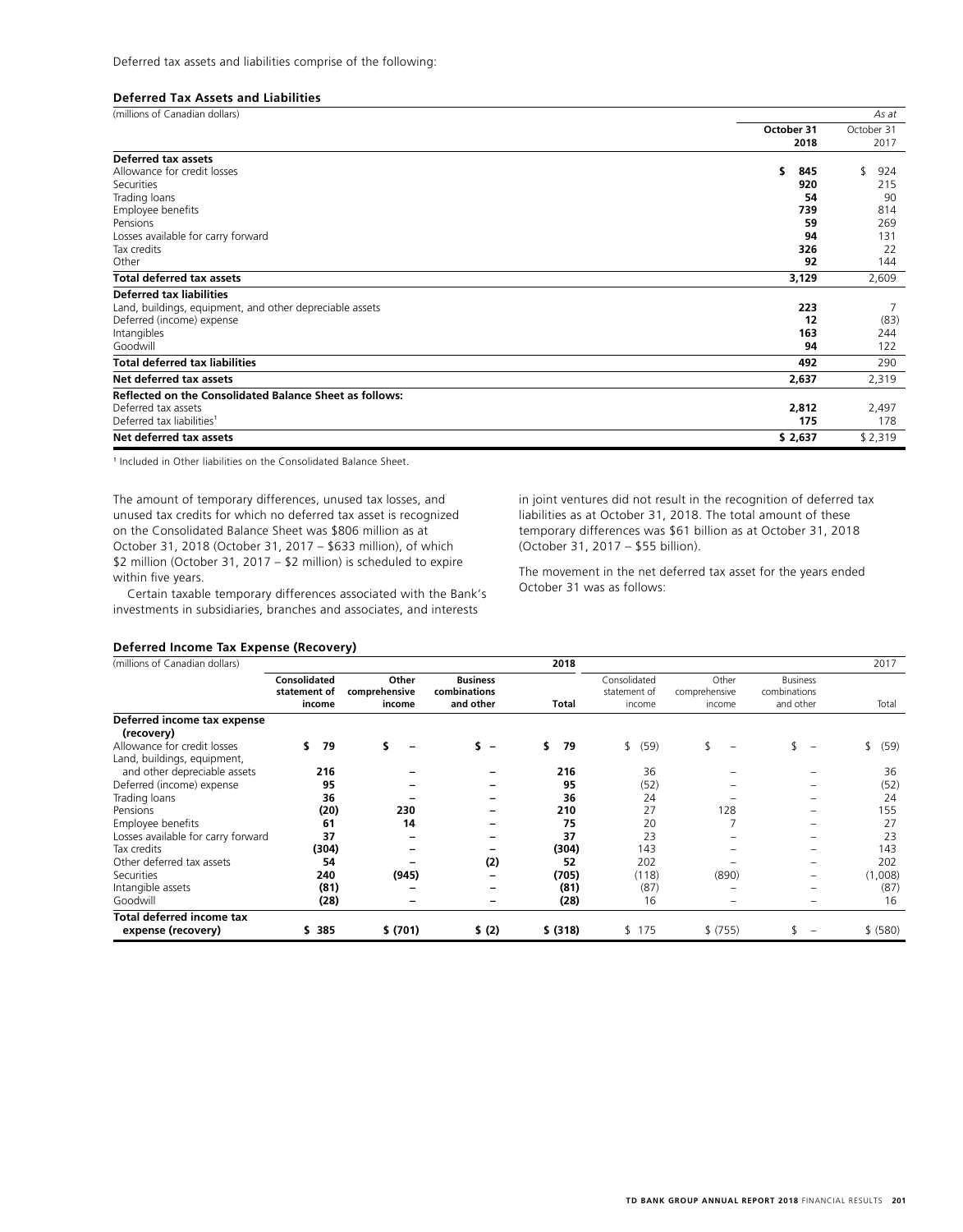Basic earnings per share is calculated by dividing net income attributable to common shareholders by the weighted-average number of common shares outstanding for the period.

Diluted earnings per share is calculated using the same method as basic earnings per share except that certain adjustments are made to net income attributable to common shareholders and the weighted-average number of shares outstanding for the effects of all dilutive potential common shares that are assumed to be issued by the Bank.

The following table presents the Bank's basic and diluted earnings per share for the years ended October 31.

### **Basic and Diluted Earnings Per Share**

| (millions of Canadian dollars, except as noted)                                     |          | For the years ended October 31 |         |
|-------------------------------------------------------------------------------------|----------|--------------------------------|---------|
|                                                                                     | 2018     | 2017                           | 2016    |
| <b>Basic earnings per share</b>                                                     |          |                                |         |
| Net income attributable to common shareholders                                      | \$11.048 | \$10.203                       | 8,680   |
| Weighted-average number of common shares outstanding (millions)                     | 1,835.4  | 1,850.6                        | 1,853.4 |
| Basic earnings per share (Canadian dollars)                                         | 6.02     | 5.51                           | 4.68    |
| Diluted earnings per share                                                          |          |                                |         |
| Net income attributable to common shareholders                                      | \$11.048 | \$10.203                       | 8,680   |
| Net income available to common shareholders including impact of dilutive securities | 11,048   | 10,203                         | 8,680   |
| Weighted-average number of common shares outstanding (millions)                     | 1,835.4  | 1.850.6                        | 1,853.4 |
| Effect of dilutive securities                                                       |          |                                |         |
| Stock options potentially exercisable (millions) <sup>1</sup>                       | 4.1      | 4.2                            | 3.4     |
| Weighted-average number of common shares outstanding - diluted (millions)           | 1.839.5  | 1.854.8                        | 1,856.8 |
| <b>Diluted earnings per share</b> (Canadian dollars) <sup>1</sup>                   | 6.01     | 5.50                           | 4.67    |

<sup>1</sup> For the years ended October 31, 2018, October 31, 2017, and October 31, 2016, no outstanding options were excluded from the computation of diluted earnings per share.

# NOTE **2 7 PROVISIONS, CONTINGENT LIABILITIES, COMMITMENTS, GUARANTEES, PLEDGED ASSETS, AND COLLATERAL**

#### **PROVISIONS**

The following table summarizes the Bank's provisions.

#### **Provisions**

| (millions of Canadian dollars)                                                  |                            | Litigation |         |
|---------------------------------------------------------------------------------|----------------------------|------------|---------|
|                                                                                 | Restructuring <sup>1</sup> | and Other  | Total   |
| Balance as at November 1, 2017                                                  | \$117                      | \$332      | 449     |
| Additions                                                                       | 84                         | 158        | 242     |
| Amounts used                                                                    | (72)                       | (121)      | (193)   |
| Release of unused amounts                                                       | (11)                       | (24)       | (35)    |
| Foreign currency translation adjustments and other                              |                            |            | 10      |
| Balance as of October 31, 2018, before allowance for                            |                            |            |         |
| credit losses for off-balance sheet instruments                                 | \$121                      | \$ 352     | 473     |
| Add: allowance for credit losses for off-balance sheet instruments <sup>2</sup> |                            |            | 1.029   |
| Balance as of October 31, 2018                                                  |                            |            | \$1.502 |

<sup>1</sup> Includes provisions for onerous lease contracts.

<sup>2</sup> Refer to Note 8 for further details.

#### **LITIGATION**

In the ordinary course of business, the Bank and its subsidiaries are involved in various legal and regulatory actions. The Bank establishes legal provisions when it becomes probable that the Bank will incur a loss and the amount can be reliably estimated. The Bank also estimates the aggregate range of reasonably possible losses (RPL) in its legal and regulatory actions (that is, those which are neither probable nor remote), in excess of provisions. As at October 31, 2018, the Bank's RPL is from zero to approximately \$763 million. This range does not include potential punitive damages and interest and also does not include matters for which an estimate cannot currently be made, including actions that are in preliminary stages and certain matters where no specific amount has been claimed. The Bank's provisions and RPL represent the Bank's best estimates based upon currently available information for actions for which estimates can be made, but there are a number of factors that could cause the Bank's provisions and/ or RPL to be significantly different from its actual or reasonably possible losses. For example, the Bank's estimates involve significant

judgment due to the varying stages of the proceedings, the existence of multiple defendants in many proceedings whose share of liability has yet to be determined, the numerous yet-unresolved issues in many of the proceedings, some of which are beyond the Bank's control and/or involve novel legal theories and interpretations, the attendant uncertainty of the various potential outcomes of such proceedings, and the fact that the underlying matters will change from time to time. In addition, some actions seek very large or indeterminate damages.

In management's opinion, based on its current knowledge and after consultation with counsel, the ultimate disposition of these actions, individually or in the aggregate, will not have a material adverse effect on the consolidated financial condition or the consolidated cash flows of the Bank. However, because of the factors listed above, as well as other uncertainties inherent in litigation and regulatory matters, there is a possibility that the ultimate resolution of legal or regulatory actions may be material to the Bank's consolidated results of operations for any particular reporting period.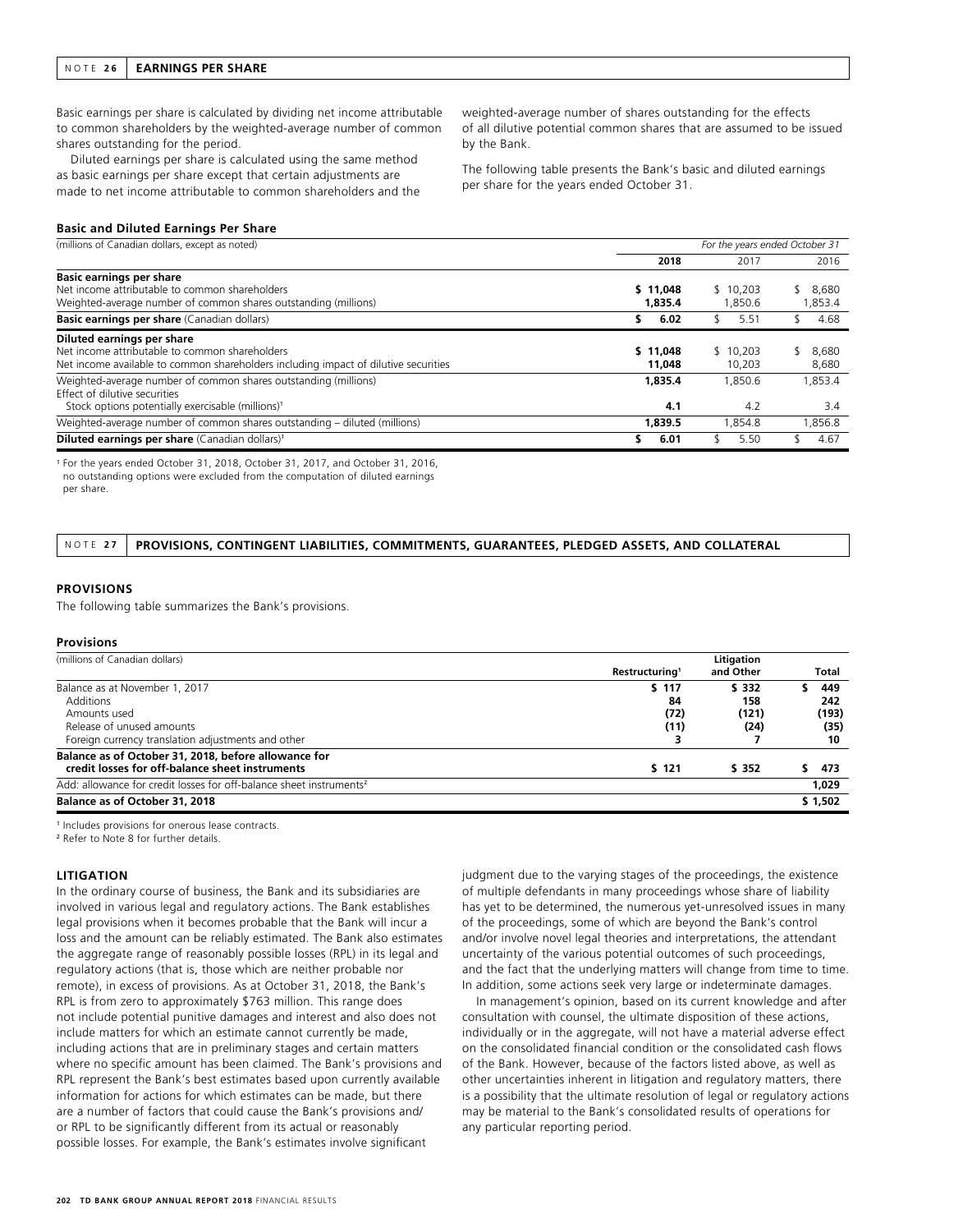*Stanford Litigation* – The Bank was named as a defendant in Rotstain v. Trustmark National Bank, et al., a putative class action lawsuit in the United States District Court for the Northern District of Texas related to a US\$7.2 billion Ponzi scheme perpetrated by R. Allen Stanford, the owner of Stanford International Bank, Limited (SIBL), an offshore bank based in Antigua. Plaintiffs purport to represent a class of investors in SIBL-issued certificates of deposit. The Bank provided certain correspondent banking services to SIBL. Plaintiffs allege that the Bank and four other banks aided and abetted or conspired with Mr. Stanford to commit fraud and that the bank defendants received fraudulent transfers from SIBL by collecting fees for providing certain services.

The Official Stanford Investors Committee (OSIC), a court-approved committee representing investors, received permission to intervene in the lawsuit and has brought similar claims against all the bank defendants.

The court denied in part and granted in part the Bank's motion to dismiss the lawsuit on April 21, 2015. The court also entered a class certification scheduling order requiring the parties to conduct discovery and submit briefing regarding class certification. The class certification motion was fully submitted on October 26, 2015. The class plaintiffs filed an amended complaint asserting certain additional state law claims against the Bank on June 23, 2015. The Bank's motion to dismiss the newly amended complaint in its entirety was fully submitted on August 18, 2015. On April 22, 2016, the Bank filed a motion to reconsider the court's April 2015 dismissal decision with respect to certain claims by OSIC under the *Texas Uniform Fraudulent Transfer Act* based on an intervening change in the law announced by the Texas Supreme Court on April 1, 2016. On July 28, 2016, the court issued a decision denying defendants' motions to dismiss the class plaintiffs' complaint and to reconsider with respect to OSIC's complaint. The Bank filed its answer to the class plaintiffs' complaint on August 26, 2016. OSIC filed an amended intervenor complaint against the Bank on November 4, 2016 and the Bank filed its answer to this amended complaint on December 19, 2016.

On November 7, 2017, the Court issued a decision denying the class certification motion. The court found that the plaintiffs failed to show that common issues of fact would predominate given the varying sales presentations they allegedly received.

On November 21, 2017, the class plaintiffs filed a Rule 23(f) petition seeking permission to appeal the District Court's denial of class certification to the United States Court of Appeals for the Fifth Circuit. The Bank filed an opposition to the class plaintiffs' petition on December 4, 2017. The Fifth Circuit denied the class plaintiffs' petition on April 20, 2018.

The Bank is also a defendant in two cases filed in the Ontario Superior Court of Justice: (1) Wide & Dickson v. The Toronto-Dominion Bank, an action filed by the Joint Liquidators of SIBL appointed by the Eastern Caribbean Supreme Court, and (2) Dynasty Furniture Manufacturing Ltd., et al. v. The Toronto-Dominion Bank, an action filed by five investors in certificates of deposits sold by Stanford. The suits assert that the Bank acted negligently and provided knowing assistance to SIBL's fraud. The court denied the Bank's motion for summary judgment in the Joint Liquidators case to dismiss the action based on the applicable statute of limitations on November 9, 2015, and designated the limitations issues to be addressed as part of a future trial on the merits. The two cases filed in the Ontario Superior Court of Justice are being managed jointly, and discovery is ongoing.

*Overdraft Litigation* – TD Bank, N.A. was named as a defendant in eleven putative nationwide class actions challenging the overdraft practices of TD Bank, N.A. from August 16, 2010 to the present and the overdraft practices of Carolina First Bank prior to its merger into TD Bank, N.A. in September 2010.

These actions have been consolidated for pretrial proceedings as MDL 2613 in the United States District Court for the District of South Carolina: *In re TD Bank, N.A. Debit Card Overdraft Fee Litigation*, No. 6:15-MN-02613 (D.S.C.). On December 10, 2015, TD Bank, N.A.'s motion to dismiss the consolidated class action was granted in part and denied in part. Discovery, briefing, and a hearing on class certification were complete as of May 24, 2017. On January 5, 2017, TD Bank, N.A. was named as a defendant in a twelfth class action

complaint challenging an overdraft practice that was already the subject of the consolidated amended class action complaint. This action was consolidated into MDL 2613, and dismissed by the Court. The plaintiff in that complaint has filed a notice of appeal with the Fourth Circuit.

On December 5, 2017, TD Bank, N.A. was named as a defendant in a thirteenth class action complaint challenging the Bank's overdraft practices. The new action, which was transferred to MDL 2613, concerns the Bank's treatment of certain transactions as "recurring" for overdraft purposes. The Bank has moved to dismiss the claims.

On February 22, 2018, the Court issued an order certifying a class as to certain claims and denying certification as to others. The United States Court of Appeals for the Fourth Circuit denied the Bank's 23(f) petition seeking permission to appeal certain portions of the District Court's order.

*Credit Card Fees* – Between 2011 and 2013, seven proposed class actions were commenced, five of which remain in British Columbia, Alberta, Saskatchewan, Ontario and Québec: Coburn and Watson's Metropolitan Home v. Bank of America Corporation, et al.; Macaronies Hair Club v. BOFA Canada Bank, et al.; Hello Baby Equipment Inc. v. BOFA Canada Bank, et al.; Bancroft-Snell, et al. v. Visa Canada Corporation, et al.; and 9085-4886 Québec Inc. v. Visa Canada Corporation, et al. Subject to court approval of certain settlements, the remaining defendants in each action are the Bank and several other financial institutions. The plaintiff class members are Canadian merchants who accept payment for products and services by Visa Canada Corporation (Visa) and/or MasterCard International Incorporated (MasterCard) (collectively, the "Networks"). While there is some variance, in most of the actions it is alleged that, from March 2001 to the present, the Networks conspired with their issuing banks and acquirers to fix excessive fees and that certain rules have the effect of increasing the merchant fees. The five actions that remain include claims of civil conspiracy, breach of the *Competition Act*, interference with economic relations, and unjust enrichment. Plaintiffs seek general and punitive damages. In the lead case proceeding in British Columbia, the decision to partially certify the action as a class proceeding was released on March 27, 2014. The certification decision was appealed by both plaintiff class representatives and defendants. The appeal hearing took place in December 2014 and the decision was released on August 19, 2015. While both the plaintiffs and defendants succeeded in part on their respective appeals, the class period for the plaintiffs' key claims was shortened significantly. At a hearing in October 2016, the plaintiffs sought to amend their claims to reinstate the extended class period. The plaintiffs' motion to amend their claims to reinstate the extended class period was denied by the motions judge and subsequently by the B.C. Court of Appeal. The plaintiffs have sought and were refused leave to appeal to the Supreme Court of Canada. The trial of the British Columbia action is currently scheduled to proceed in October 2019. In Québec, the motion for authorization proceeded on November 6–7, 2017 and the matter was authorized on similar grounds and for a similar period as in British Columbia. The plaintiffs appealed this decision with a date to be set by the court.

*Consumer Class Actions* – The Bank, along with several other Canadian financial institutions, is a defendant in a number of matters brought by consumers alleging provincial and/or national class claims in connection with various fees, interest rate calculations, and credit decisions. The cases are in various stages of maturity. In one matter, the Bank is the sole defendant. Trial in that case has been scheduled for November 2020.

# **COMMITMENTS** *Credit-related Arrangements*

In the normal course of business, the Bank enters into various commitments and contingent liability contracts. The primary purpose of these contracts is to make funds available for the financing needs of customers. The Bank's policy for requiring collateral security with respect to these contracts and the types of collateral security held is generally the same as for loans made by the Bank.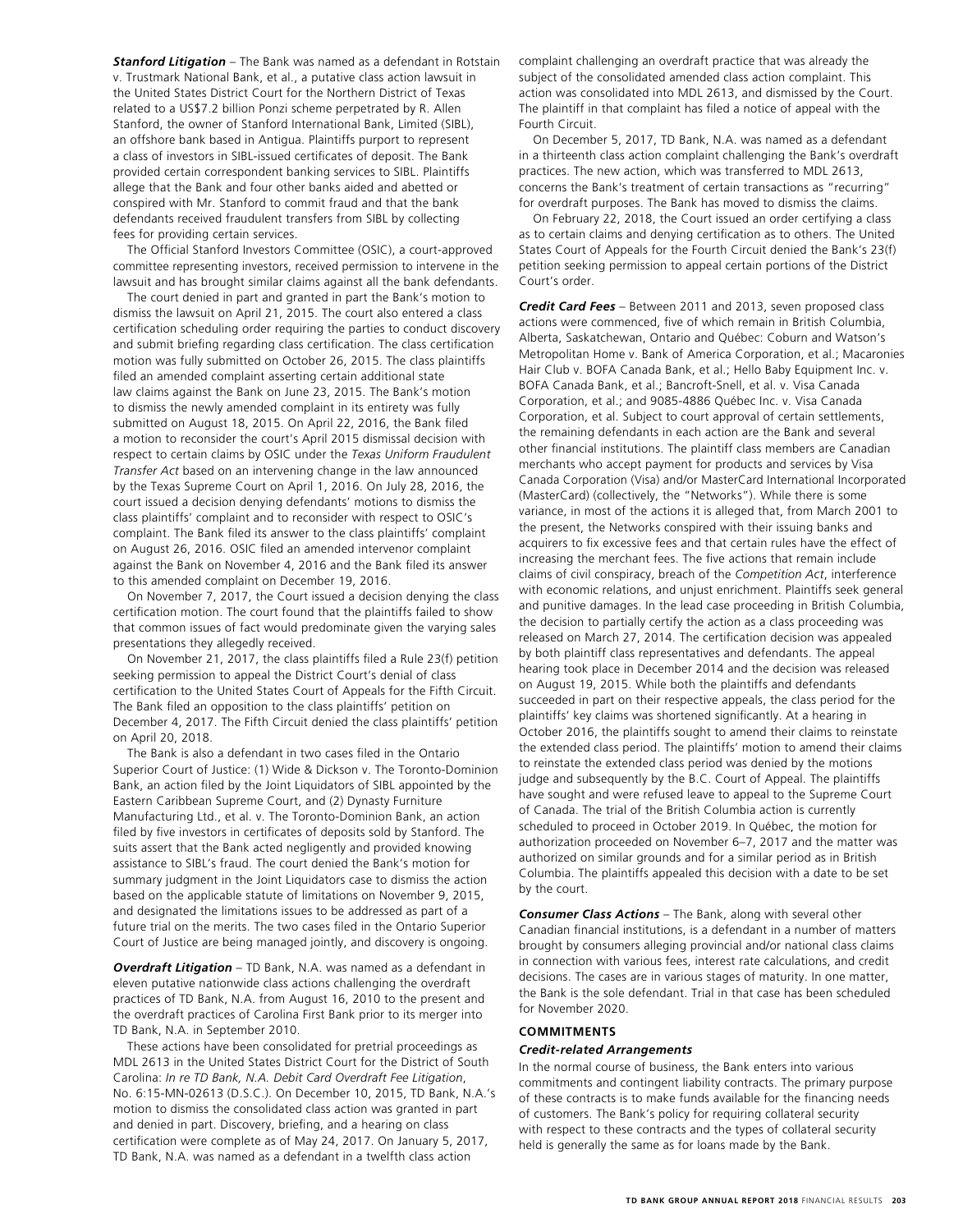Financial and performance standby letters of credit represent irrevocable assurances that the Bank will make payments in the event that a customer cannot meet its obligations to third parties and they carry the same credit risk, recourse, and collateral security requirements as loans extended to customers. Refer to the Guarantees section in this Note for further details.

Documentary and commercial letters of credit are instruments issued on behalf of a customer authorizing a third party to draw drafts on the Bank up to a certain amount subject to specific terms and conditions. The Bank is at risk for any drafts drawn that are not ultimately settled by the customer, and the amounts are collateralized by the assets to which they relate.

Commitments to extend credit represent unutilized portions of authorizations to extend credit in the form of loans and customers' liability under acceptances. A discussion on the types of liquidity facilities the Bank provides to its securitization conduits is included in Note 10.

The values of credit instruments reported as follows represent the maximum amount of additional credit that the Bank could be obligated to extend should contracts be fully utilized.

#### **Credit Instruments**

| (millions of Canadian dollars)                  | As at                   |
|-------------------------------------------------|-------------------------|
|                                                 | October 31 October 31   |
|                                                 | 2018<br>2017            |
| Financial and performance standby               |                         |
| letters of credit                               | <b>26,431</b> \$ 23,723 |
| Documentary and commercial letters of credit    | 198<br>197              |
| Commitments to extend credit <sup>1</sup>       |                         |
| Original term-to-maturity of one year or less   | 41.587<br>50,028        |
| Original term-to-maturity of more than one year | 115,692<br>134,148      |
| Total                                           | \$210,804 \$181,200     |

<sup>1</sup> Commitments to extend credit exclude personal lines of credit and credit card lines, which are unconditionally cancellable at the Bank's discretion at any time.

In addition, as at October 31, 2018, the Bank is committed to fund \$205 million (October 31, 2017 – \$123 million) of private equity investments.

### *Long-term Commitments or Leases*

The Bank has obligations under long-term non-cancellable leases for premises and equipment. Future minimum operating lease commitments for premises and for equipment, where the annual rental is in excess of \$100 thousand, is estimated at \$948 million for 2019; \$902 million for 2020, \$815 million for 2021, \$733 million for 2022, \$640 million for 2023, \$3,229 million for 2024, and thereafter.

Future minimum finance lease commitments where the annual payment is in excess of \$100 thousand, is estimated at \$26 million for 2019; \$12 million for 2020, \$8 million for 2021, \$5 million for 2022, \$4 million for 2023, \$5 million for 2024, and thereafter.

The premises and equipment net rental expense, included under Non-interest expenses in the Consolidated Statement of Income, was \$1.1 billion for the year ended October 31, 2018 (October 31, 2017 – \$1.1 billion; October 31, 2016 – \$1.1 billion).

## **PLEDGED ASSETS AND COLLATERAL**

In the ordinary course of business, securities and other assets are pledged against liabilities or contingent liabilities, including repurchase agreements, securitization liabilities, covered bonds, obligations related to securities sold short, and securities borrowing transactions. Assets are also deposited for the purposes of participation in clearing and payment systems and depositories or to have access to the facilities of central banks in foreign jurisdictions, or as security for contract settlements with derivative exchanges or other derivative counterparties.

Details of assets pledged against liabilities and collateral assets held or repledged are shown in the following table:

#### **Sources and Uses of Pledged Assets and Collateral**<sup>1</sup>

|                                                          |        | As at                                                                                                  |
|----------------------------------------------------------|--------|--------------------------------------------------------------------------------------------------------|
|                                                          |        |                                                                                                        |
|                                                          | 2018   | 2017                                                                                                   |
|                                                          |        |                                                                                                        |
|                                                          |        |                                                                                                        |
| \$                                                       | 1,219  | $\mathfrak{F}$<br>442                                                                                  |
|                                                          | 3,301  | 3,329                                                                                                  |
|                                                          | 83,637 | 75,682                                                                                                 |
|                                                          | 83,370 | 74,511                                                                                                 |
|                                                          | 1,278  | 635                                                                                                    |
|                                                          |        | 154,599                                                                                                |
|                                                          |        |                                                                                                        |
| Collateral received and available for sale or repledging |        | 215,678                                                                                                |
|                                                          |        | (61, 328)                                                                                              |
|                                                          |        | 154,350                                                                                                |
|                                                          |        | 308,949                                                                                                |
|                                                          |        |                                                                                                        |
|                                                          | 8,083  | 7,905                                                                                                  |
|                                                          |        |                                                                                                        |
|                                                          |        | 94,945                                                                                                 |
|                                                          | 85,544 | 61,856                                                                                                 |
|                                                          | 39,007 | 35,281                                                                                                 |
|                                                          | 32,067 | 33,527                                                                                                 |
|                                                          | 38,033 | 30,273                                                                                                 |
|                                                          | 7,540  | 5,686                                                                                                  |
|                                                          | 1,390  | 1,222                                                                                                  |
|                                                          | 40,799 | 38,254                                                                                                 |
|                                                          |        | \$308.949                                                                                              |
|                                                          |        | October 31 October 31<br>172,805<br>243,168<br>(57, 845)<br>185,323<br>358,128<br>105.665<br>\$358,128 |

<sup>1</sup>Certain comparative amounts have been restated to conform with the presentation adopted in the current period.

<sup>2</sup> Includes collateral received from reverse repurchase agreements, securities borrowing, margin loans, and other client activity.

<sup>3</sup> Includes \$43.9 billion of on-balance sheet assets that the Bank has pledged and that the counterparty can subsequently repledge as at October 31, 2018 (October 31, 2017 – \$39.3 billion).

## **ASSETS SOLD WITH RECOURSE**

In connection with its securitization activities, the Bank typically makes customary representations and warranties about the underlying assets which may result in an obligation to repurchase the assets. These representations and warranties attest that the Bank, as the seller, has executed the sale of assets in good faith, and in compliance with relevant laws and contractual requirements. In the event that they do not meet these criteria, the loans may be required to be repurchased by the Bank.

## **GUARANTEES**

The following types of transactions represent the principal guarantees that the Bank has entered into.

### *Assets Sold With Contingent Repurchase Obligations*

The Bank sells mortgage loans, which it continues to service, to the TD Mortgage Fund (the "Fund"), a mutual fund managed by the Bank. As part of its responsibilities, the Bank has an obligation to repurchase mortgage loans when they default or if the Fund experiences a liquidity event such that it does not have sufficient cash to honour unitholder redemptions. On April 22, 2016, the Fund was discontinued and merged with another mutual fund managed by the Bank. The mortgages held by the Fund were not merged into the other mutual fund and as a result of the Fund's discontinuation, the mortgages were repurchased from the Fund at a fair value of \$155 million. Prior to the discontinuation of the Fund, during the year ended October 31, 2016, the fair value of the mortgages repurchased from the Fund as a result of a liquidity event was \$21 million. For further details on the Bank's involvement with the Fund, refer to Note 10.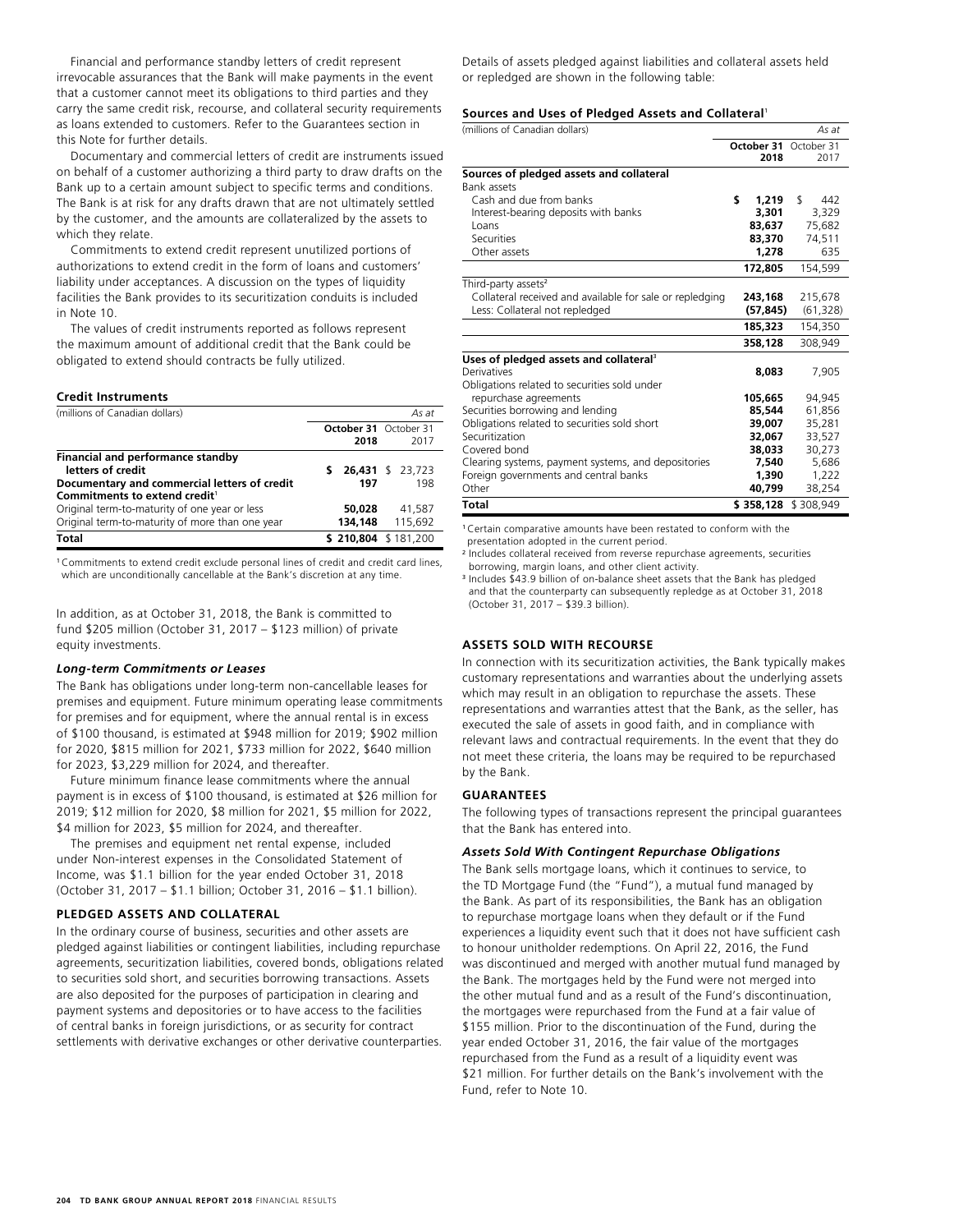### *Credit Enhancements*

The Bank guarantees payments to counterparties in the event that third-party credit enhancements supporting asset pools are insufficient.

### *Indemnification Agreements*

In the normal course of operations, the Bank provides indemnification agreements to various counterparties in transactions such as service agreements, leasing transactions, and agreements relating to acquisitions and dispositions. Under these agreements, the Bank is required to compensate counterparties for costs incurred as a result of various contingencies such as changes in laws and regulations and litigation claims. The nature of certain indemnification agreements prevent the Bank from making a reasonable estimate of the maximum potential amount that the Bank would be required to pay such counterparties.

The Bank also indemnifies directors, officers, and other persons, to the extent permitted by law, against certain claims that may be made against them as a result of their services to the Bank or, at the Bank's request, to another entity.

### NOTE **2 8 RELATED PARTY TRANSACTIONS**

Parties are considered to be related if one party has the ability to directly or indirectly control the other party or exercise significant influence over the other party in making financial or operational decisions. The Bank's related parties include key management personnel, their close family members and their related entities, subsidiaries, associates, joint ventures, and post-employment benefit plans for the Bank's employees.

## **TRANSACTIONS WITH KEY MANAGEMENT PERSONNEL, THEIR CLOSE FAMILY MEMBERS, AND THEIR RELATED ENTITIES**

Key management personnel are those persons having authority and responsibility for planning, directing, and controlling the activities of the Bank, directly or indirectly. The Bank considers certain of its officers and directors to be key management personnel. The Bank makes loans to its key management personnel, their close family members, and their related entities on market terms and conditions with the exception of banking products and services for key management personnel, which are subject to approved policy guidelines that govern all employees.

As at October 31, 2018, \$149 million (October 31, 2017 – \$180 million) of related party loans were outstanding from key management personnel, their close family members, and their related entities.

#### **COMPENSATION**

The remuneration of key management personnel was as follows:

#### **Compensation**

| (millions of Canadian dollars) |       | For the years ended October 31 |      |  |
|--------------------------------|-------|--------------------------------|------|--|
|                                | 2018  | 2017                           | 2016 |  |
| Short-term employee benefits   | \$ 34 | \$33                           | \$25 |  |
| Post-employment benefits       | З     |                                |      |  |
| Share-based payments           | 37    | 32                             | 32   |  |
| Total                          | \$ 74 | \$ 68                          | \$60 |  |

In addition, the Bank offers deferred share and other plans to non-employee directors, executives, and certain other key employees. Refer to Note 23 for further details.

In the ordinary course of business, the Bank also provides various banking services to associated and other related corporations on terms similar to those offered to non-related parties.

# **TRANSACTIONS WITH SUBSIDIARIES, TD AMERITRADE, AND SYMCOR INC.**

Transactions between the Bank and its subsidiaries meet the definition of related party transactions. If these transactions are eliminated on consolidation, they are not disclosed as related party transactions.

The following table summarizes as at October 31, the maximum potential amount of future payments that could be made under guarantees without consideration of possible recoveries under recourse provisions or from collateral held or pledged.

#### **Maximum Potential Amount of Future Payments**

| (millions of Canadian dollars)                      |                               | As at               |
|-----------------------------------------------------|-------------------------------|---------------------|
|                                                     | October 31 October 31<br>2018 | 2017                |
| Financial and performance standby letters of credit |                               | $$26.431$ $$23.723$ |
| Assets sold with contingent repurchase obligations  | 12                            |                     |
| Total                                               |                               | \$26,443 \$23,738   |

Transactions between the Bank, TD Ameritrade, and Symcor Inc. (Symcor) also qualify as related party transactions. There were no significant transactions between the Bank, TD Ameritrade, and Symcor during the year ended October 31, 2018, other than as described in the following sections and in Note 12.

#### *Other Transactions with TD Ameritrade and Symcor*

*(1) TRANSACTIONS WITH TD AMERITRADE HOLDING CORPORATION* The Bank is party to an insured deposit account (IDA) agreement with TD Ameritrade, pursuant to which the Bank makes available to clients of TD Ameritrade, FDIC-insured money market deposit accounts as either designated sweep vehicles or as non-sweep deposit accounts. TD Ameritrade provides marketing and support services with respect to the IDA. The Bank paid fees of \$1.9 billion during the year ended October 31, 2018 (October 31, 2017 – \$1.5 billion; October 31, 2016 – \$1.2 billion) to TD Ameritrade related to deposit accounts. The amount paid by the Bank is based on the average insured deposit balance of \$140 billion for the year ended October 31, 2018 (October 31, 2017 – \$124 billion; October 31, 2016 – \$112 billion) with a portion of the amount tied to the actual yield earned by the Bank on the investments, less the actual interest paid to clients of TD Ameritrade, and the balance tied to an agreed rate of return. The Bank earns a servicing fee of 25 bps on the aggregate average daily balance in the sweep accounts (subject to adjustment based on a specified formula).

As at October 31, 2018, amounts receivable from TD Ameritrade were \$137 million (October 31, 2017 – \$68 million). As at October 31, 2018, amounts payable to TD Ameritrade were \$174 million (October 31, 2017 – \$167 million).

The Bank and other financial institutions provided TD Ameritrade with unsecured revolving loan facilities. The total commitment provided by the Bank was \$338 million, which was undrawn as at October 31, 2018, and October 31, 2017.

#### *(2) TRANSACTIONS WITH SYMCOR*

The Bank has one-third ownership in Symcor, a Canadian provider of business process outsourcing services offering a diverse portfolio of integrated solutions in item processing, statement processing and production, and cash management services. The Bank accounts for Symcor's results using the equity method of accounting. During the year ended October 31, 2018, the Bank paid \$86 million (October 31, 2017 – \$93 million; October 31, 2016 – \$97 million) for these services. As at October 31, 2018, the amount payable to Symcor was \$14 million (October 31, 2017 – \$15 million).

The Bank and two other shareholder banks have also provided a \$100 million unsecured loan facility to Symcor which was undrawn as at October 31, 2018, and October 31, 2017.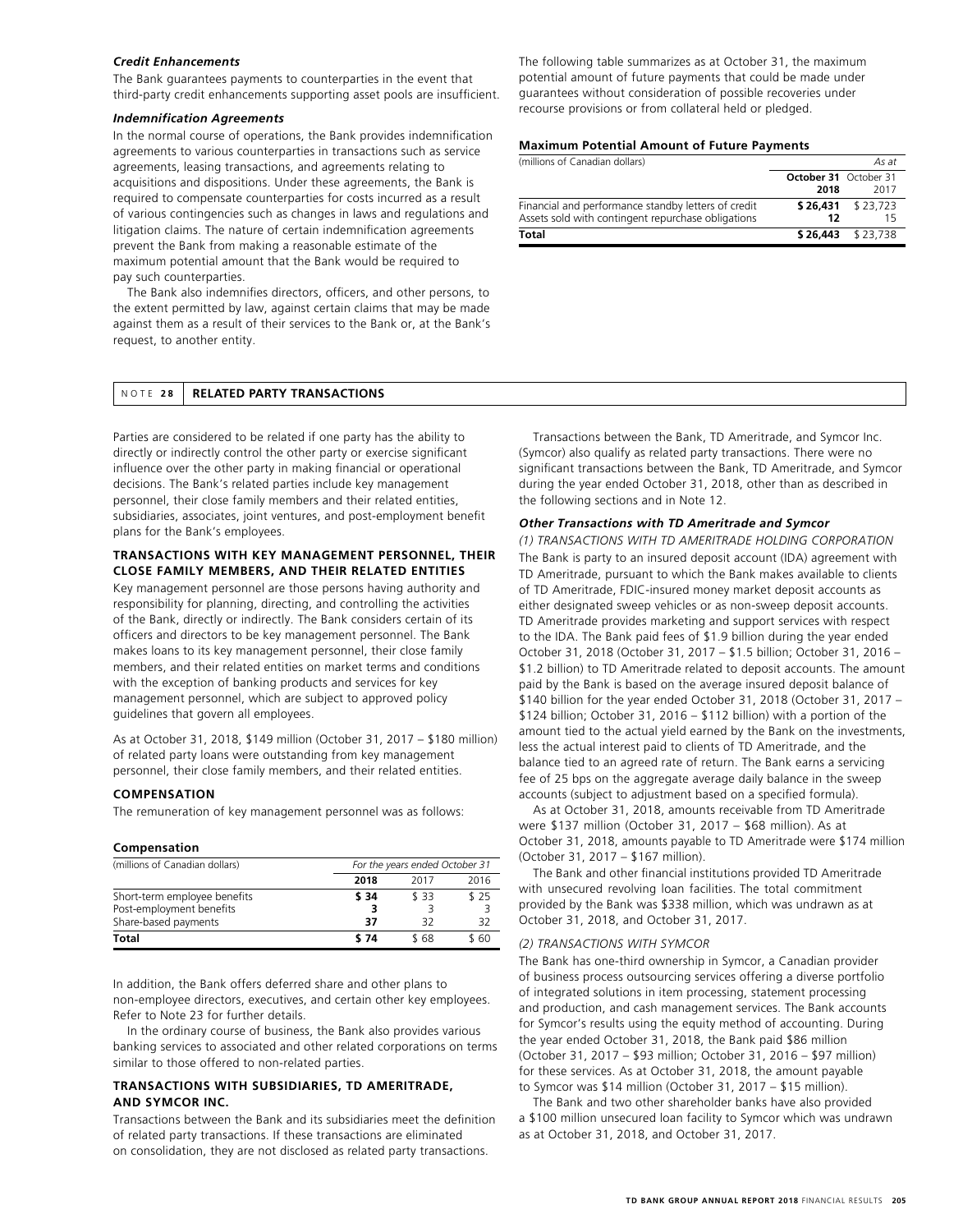For management reporting purposes, the Bank reports its results under three key business segments: Canadian Retail, which includes the results of the Canadian personal and commercial banking businesses, Canadian credit cards, TD Auto Finance Canada, and Canadian wealth and insurance businesses; U.S. Retail, which includes the results of the U.S. personal and business banking operations, U.S. credit cards, TD Auto Finance U.S., U.S. wealth business, and the Bank's investment in TD Ameritrade; and Wholesale Banking. The Bank's other activities are grouped into the Corporate segment.

Canadian Retail is comprised of Canadian personal and commercial banking, which provides financial products and services to personal, small business, and commercial customers, TD Auto Finance Canada, the Canadian credit card business, the Canadian wealth business, which provides investment products and services to institutional and retail investors, and the insurance business. U.S. Retail is comprised of the personal and business banking operations in the U.S. operating under the brand TD Bank, America's Most Convenient Bank®, primarily in the Northeast and Mid-Atlantic regions and Florida, and the U.S. wealth business, including Epoch and the Bank's equity investment in TD Ameritrade. Wholesale banking provides a wide range of capital markets, investment banking, and corporate banking products and services, including underwriting and distribution of new debt and equity issues, providing advice on strategic acquisitions and divestitures, and meeting the daily trading, funding, and investment needs of the Bank's clients. The Bank's other activities are grouped into the Corporate segment. The Corporate segment includes the effects of certain asset securitization programs, treasury management, the collectively assessed allowance for incurred but not identified credit losses in Canadian Retail and Wholesale Banking, elimination of taxable equivalent adjustments and other management reclassifications, corporate level tax items, and residual unallocated revenue and expenses.

The results of each business segment reflect revenue, expenses, and assets generated by the businesses in that segment. Due to the complexity of the Bank, its management reporting model uses various estimates, assumptions, allocations, and risk-based methodologies for funds transfer pricing, inter-segment revenue, income tax rates, capital, indirect expenses and cost transfers to measure business segment results. The basis of allocation and methodologies are reviewed periodically to align with management's evaluation of the Bank's business segments. Transfer pricing of funds is generally applied at market rates. Inter-segment revenue is negotiated between each business segment and approximates the fair value of the services provided. Income tax provision or recovery is generally applied to each segment based on a statutory tax rate and may be adjusted for items and activities unique to each segment. Amortization of intangibles acquired as a result of business combinations is included in the Corporate segment. Accordingly, net income for business segments is presented before amortization of these intangibles.

Non-interest income is earned by the Bank primarily through investment and securities services, credit fees, trading income, service charges, card services, and insurance revenues. Revenues from

investment and securities services are earned predominantly in the Canadian Retail segment with the remainder earned in Wholesale Banking and U.S. Retail. Revenues from credit fees are primarily earned in the Wholesale Banking and Canadian Retail segments. Trading income is earned within Wholesale Banking. Both service charges and card services revenue are mainly earned in the U.S. Retail and Canadian Retail segments. Insurance revenue is earned in the Canadian Retail segment.

Net interest income within Wholesale Banking is calculated on a taxable equivalent basis (TEB), which means that the value of non-taxable or tax-exempt income, including dividends, is adjusted to its equivalent before-tax value. Using TEB allows the Bank to measure income from all securities and loans consistently and makes for a more meaningful comparison of net interest income with similar institutions. The TEB adjustment reflected in Wholesale Banking is reversed in the Corporate segment.

The Bank purchases CDS to hedge the credit risk in Wholesale Banking's corporate lending portfolio. These CDS do not qualify for hedge accounting treatment and are measured at fair value with changes in fair value recognized in current period's earnings. The related loans are accounted for at amortized cost. Management believes that this asymmetry in the accounting treatment between CDS and loans would result in periodic profit and loss volatility which is not indicative of the economics of the corporate loan portfolio or the underlying business performance in Wholesale Banking. As a result, these CDS are accounted for on an accrual basis in Wholesale Banking and the gains and losses on these CDS, in excess of the accrued cost, are reported in the Corporate segment.

The Bank changed its trading strategy with respect to certain trading debt securities and reclassified these securities from trading to the available-for-sale category under IAS 39 (classified as fair value through other comprehensive income under IFRS 9) effective August 1, 2008. These debt securities are economically hedged, primarily with CDS and interest rate swap contracts which are recorded on a fair value basis with changes in fair value recorded in the period's earnings. As a result, the derivatives were accounted for on an accrual basis in Wholesale Banking and the gains and losses related to the derivatives in excess of the accrued amounts were reported in the Corporate segment. Adjusted results of the Bank in prior periods exclude the gains and losses of the derivatives in excess of the accrued amount. Effective February 1, 2017, the total gains and losses as a result of changes in fair value of these derivatives are recorded in Wholesale Banking.

Upon adoption of IFRS 9, the current period provision for credit losses related to performing (Stage 1 and Stage 2) and impaired (Stage 3) financial assets, loan commitments, and financial guarantees are recorded within the respective segment. Under IAS 39, and prior to November 1, 2017, the provision for credit losses related to the collectively assessed allowance for incurred but not identified credit losses that related to Canadian Retail and Wholesale Banking segments was recorded in the Corporate segment.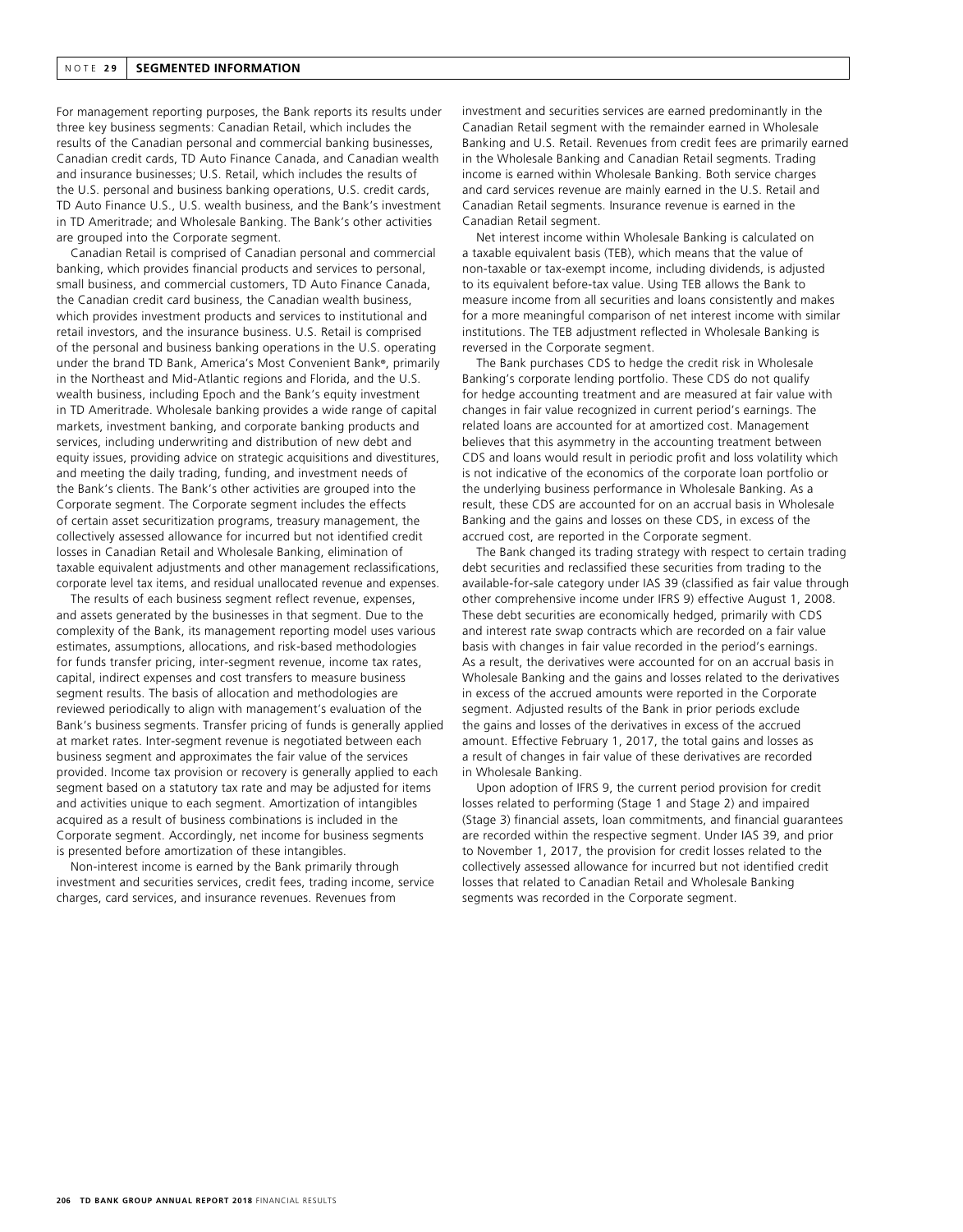The following table summarizes the segment results for the years ended October 31.

## **Results by Business Segment<sup>1</sup>**

| (millions of Canadian dollars)                                                                     |                        |                      |                                 | For the years ended October 31 |                        |
|----------------------------------------------------------------------------------------------------|------------------------|----------------------|---------------------------------|--------------------------------|------------------------|
|                                                                                                    |                        |                      |                                 |                                | 2018                   |
|                                                                                                    | Canadian               | U.S.                 | Wholesale                       |                                |                        |
|                                                                                                    | Retail                 | Retail               | Banking <sup>2,3</sup>          | Corporate <sup>2,3</sup>       | Total                  |
| Net interest income (loss)<br>Non-interest income (loss)                                           | \$11,576<br>11,137     | \$<br>8,176<br>2,768 | \$<br>1,150<br>2,309            | \$1,337<br>381                 | \$<br>22,239<br>16,595 |
| Total revenue <sup>4</sup>                                                                         | 22,713                 | 10,944               | 3,459                           | 1,718                          | 38,834                 |
| Provision for (recovery of) credit losses                                                          | 998                    | 917                  | 3                               | 562                            | 2,480                  |
| Insurance claims and related expenses                                                              | 2,444                  |                      |                                 |                                | 2,444                  |
| Non-interest expenses                                                                              | 9,473                  | 6,100                | 2,067                           | 2,497                          | 20,137                 |
| Income (loss) before income taxes                                                                  | 9,798                  | 3,927                | 1,389                           | (1, 341)                       | 13,773                 |
| Provision for (recovery of) income taxes                                                           | 2,615                  | 432                  | 335                             | (200)                          | 3,182                  |
| Equity in net income of an investment in TD Ameritrade                                             |                        | 693                  |                                 | 50                             | 743                    |
| Net income (loss)                                                                                  | 7,183<br>\$            | \$<br>4,188          | \$<br>1,054                     | \$(1,091)                      | 11,334<br>\$           |
| Total assets as at October 31                                                                      | \$433,960              | \$417,292            | \$425,909                       | \$57,742                       | \$1,334,903            |
|                                                                                                    |                        |                      |                                 |                                | 2017                   |
| Net interest income (loss)                                                                         | \$10,611               | \$<br>7,486          | \$<br>1,804                     | \$<br>946                      | \$<br>20,847           |
| Non-interest income (loss)                                                                         | 10,451                 | 2,735                | 1,467                           | 649                            | 15,302                 |
| Total revenue <sup>4</sup>                                                                         | 21,062                 | 10,221               | 3,271                           | 1,595                          | 36,149                 |
| Provision for (recovery of) credit losses                                                          | 986                    | 792                  | (28)                            | 466                            | 2,216                  |
| Insurance claims and related expenses                                                              | 2,246                  | ÷                    |                                 |                                | 2,246                  |
| Non-interest expenses                                                                              | 8,934                  | 5,878                | 1,929                           | 2,625                          | 19,366                 |
| Income (loss) before income taxes                                                                  | 8,896                  | 3,551                | 1,370                           | (1,496)                        | 12,321                 |
| Provision for (recovery of) income taxes                                                           | 2,371                  | 671                  | 331                             | (1, 120)                       | 2,253                  |
| Equity in net income of an investment in TD Ameritrade                                             |                        | 442                  |                                 | 7                              | 449                    |
| Net income (loss)                                                                                  | \$<br>6,525            | \$<br>3,322          | \$<br>1,039                     | \$<br>(369)                    | \$<br>10,517           |
| <b>Total assets as at October 31</b>                                                               | \$404,444              | \$403,937            | \$406,138                       | \$ 64,476                      | \$1,278,995            |
|                                                                                                    |                        |                      |                                 |                                | 2016                   |
| Net interest income (loss)                                                                         | $\mathsf{\$}$<br>9,979 | \$<br>7,093          | \$<br>1,685                     | \$1,166                        | \$<br>19,923           |
| Non-interest income (loss)                                                                         | 10,230                 | 2,366                | 1,345                           | 451                            | 14,392                 |
| Total revenue                                                                                      | 20,209                 | 9,459                | 3,030                           | 1,617                          | 34,315                 |
| Provision for (recovery of) credit losses                                                          | 1,011                  | 744                  | 74                              | 501                            | 2,330                  |
| Insurance claims and related expenses                                                              | 2,462                  |                      |                                 |                                | 2,462                  |
| Non-interest expenses                                                                              | 8,557                  | 5,693                | 1,739                           | 2,888                          | 18,877                 |
| Income (loss) before income taxes                                                                  | 8,179                  | 3,022                | 1,217                           | (1,772)                        | 10,646                 |
| Provision for (recovery of) income taxes<br>Equity in net income of an investment in TD Ameritrade | 2,191                  | 498<br>435           | 297<br>$\overline{\phantom{0}}$ | (843)<br>(2)                   | 2,143<br>433           |
| Net income (loss)                                                                                  | $\mathbf{S}$           | \$                   | \$<br>920                       | \$<br>(931)                    | \$                     |
|                                                                                                    | 5,988                  | 2,959                |                                 |                                | 8,936                  |
| Total assets as at October 31                                                                      | \$383,011              | \$388,749            | \$342,478                       | \$62,729                       | \$1,176,967            |

<sup>1</sup> The retailer program partners' share of revenues and credit losses is presented in the Corporate segment, with an offsetting amount (representing the partners' net share) recorded in Non-interest expenses, resulting in no impact to Corporate reported Net income (loss). The Net income (loss) included in the U.S. Retail segment includes only the portion of revenue and credit losses attributable to the Bank under the agreements.

<sup>3</sup> Effective February 1, 2017, the total gains and losses as a result of changes in fair value of the CDS and interest rate swap contracts hedging the reclassified financial assets at FVOCI (AFS securities under IAS 39) portfolio are recorded in Wholesale Banking. Previously, these derivatives were accounted for on an accrual basis in Wholesale Banking and the gains and losses related to the derivatives, in excess of the accrued costs were reported in Corporate segment.

<sup>2</sup> Net interest income within Wholesale Banking is calculated on a TEB. The TEB adjustment reflected in Wholesale Banking is reversed in the Corporate segment. <sup>4</sup> Effective fiscal 2017, the impact from certain treasury and balance sheet management activities relating to the U.S. Retail segment is recorded in the Corporate segment.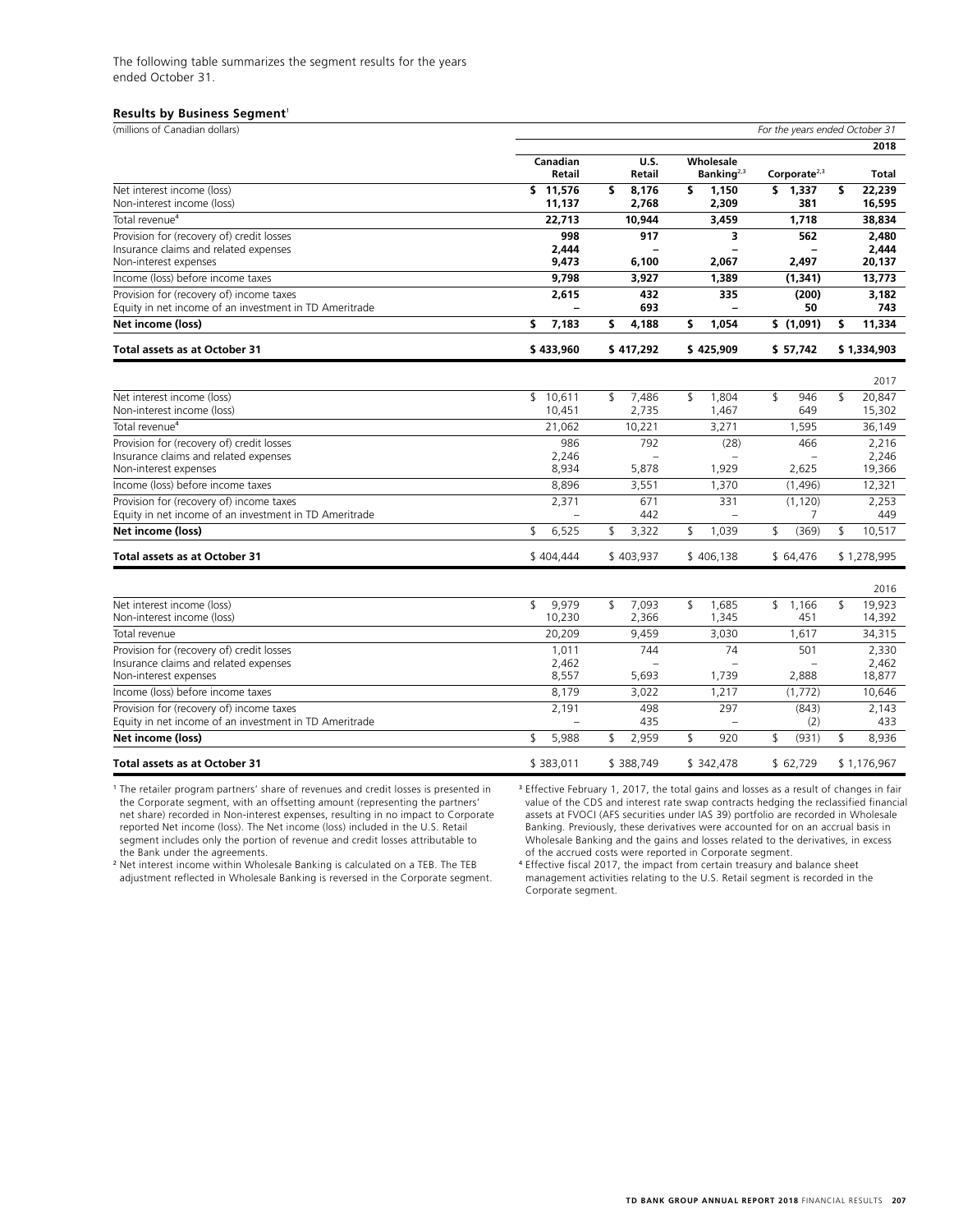# **RESULTS BY GEOGRAPHY**

For reporting of geographic results, segments are grouped into Canada, United States, and Other international. Transactions are primarily recorded in the location responsible for recording the revenue or assets. This location frequently corresponds with the location of the legal entity through which the business is conducted and the location of the customer.

| (millions of Canadian dollars) |                      | For the years ended October 31 |            | As at October 31    |  |  |
|--------------------------------|----------------------|--------------------------------|------------|---------------------|--|--|
|                                |                      | 2018<br>Income before          |            |                     |  |  |
|                                |                      |                                |            |                     |  |  |
|                                | <b>Total revenue</b> | income taxes                   | Net income | <b>Total assets</b> |  |  |
| Canada                         | \$23,279             | 8,886<br>s                     | \$6,523    | \$<br>713,677       |  |  |
| <b>United States</b>           | 13,751               | 3,768                          | 2,993      | 514,263             |  |  |
| Other international            | 1,804                | 1,119                          | 1,818      | 106,963             |  |  |
| Total                          | \$38,834             | \$13,773                       | \$11,334   | \$1,334,903         |  |  |
|                                |                      |                                |            |                     |  |  |
|                                |                      |                                | 2017       | 2017                |  |  |
| Canada                         | \$20,862             | \$.<br>7,250                   | \$5,660    | \$<br>648,924       |  |  |
| <b>United States</b>           | 13,371               | 3,677                          | 3,075      | 515,478             |  |  |
| Other international            | 1,916                | 1,394                          | 1,782      | 114,593             |  |  |
| Total                          | \$36,149             | \$12,321                       | \$10,517   | \$1,278,995         |  |  |
|                                |                      |                                |            |                     |  |  |
|                                |                      |                                | 2016       | 2016                |  |  |
| Canada                         | \$20,374             | \$<br>6,760                    | \$5,133    | \$<br>632,215       |  |  |
| <b>United States</b>           | 12,217               | 2,873                          | 2,436      | 462,330             |  |  |
| Other international            | 1,724                | 1,013                          | 1,367      | 82,422              |  |  |
| Total                          | \$34,315             | \$10,646                       | \$8,936    | \$1,176,967         |  |  |

### NOTE **3 0 INTEREST INCOME AND EXPENSE**

The following table presents interest income and interest expense by basis of accounting measurement. Please refer to Note 2 for the type of instruments measured at amortized cost and FVOCI under IFRS 9 and IAS 39.

| (millions of Canadian dollars)                       |                               |                 |                  |                |                   | For the year ended |
|------------------------------------------------------|-------------------------------|-----------------|------------------|----------------|-------------------|--------------------|
|                                                      | October 31, 2018 <sup>1</sup> |                 |                  |                |                   | October 31, 2017   |
|                                                      |                               | Interest income | Interest expense |                | Interest income   | Interest expense   |
| Measured at amortized cost<br>Measured at FVOCI      |                               | 26,051<br>4,588 |                  | 9,286          | \$22.596<br>3,426 | \$6,204<br>$\sim$  |
| Not measured at amortized cost or FVOCI <sup>2</sup> |                               | 30,639<br>5.783 |                  | 9,286<br>4,897 | 26.022<br>3,810   | 6,204<br>2,781     |
| Total                                                |                               | 36,422          |                  | \$14.183       | \$29.832          | 8,985              |

<sup>1</sup> Amounts for the year ended October 31, 2018 are prepared in accordance with IFRS 9. Prior period comparatives are based on IAS 39. Refer to Note 2 for further details.

<sup>2</sup> Includes interest income, interest expense, and dividend income for financial instruments that are measured or designated at fair value through profit or loss and equities designated at fair value through other comprehensive income.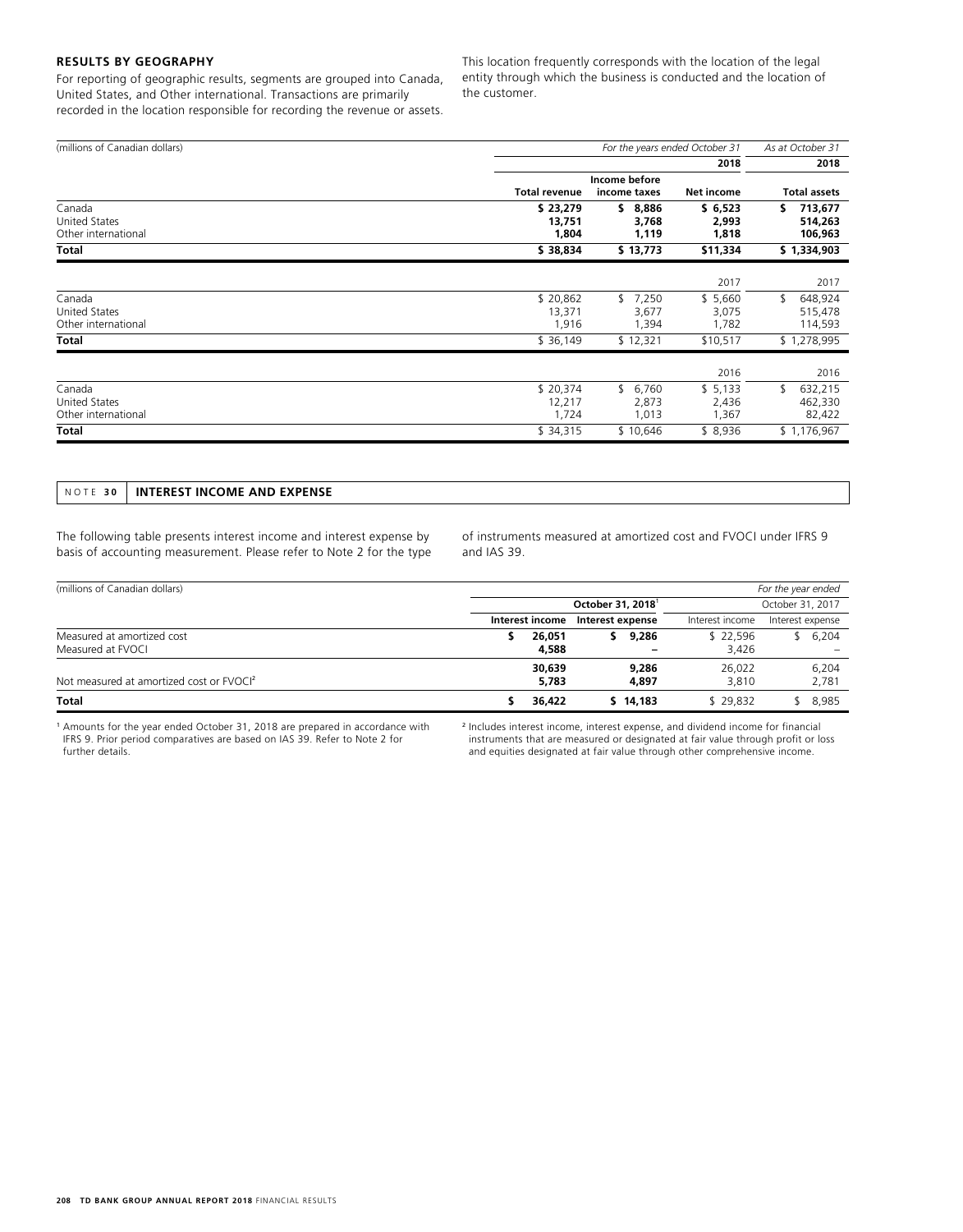Concentration of credit risk exists where a number of borrowers or counterparties are engaged in similar activities, are located in the same geographic area or have comparable economic characteristics. Their ability to meet contractual obligations may be similarly affected by changing economic, political or other conditions. The Bank's portfolio could be sensitive to changing conditions in particular geographic regions.

#### **Concentration of Credit Risk**

| (millions of Canadian dollars, except as noted) |                    |                                                              |                    |                          |                    | As at                                                     |  |
|-------------------------------------------------|--------------------|--------------------------------------------------------------|--------------------|--------------------------|--------------------|-----------------------------------------------------------|--|
|                                                 |                    | Loans and customers' liability<br>under acceptances $^{1,2}$ |                    | Credit instruments $3,4$ |                    | <b>Derivative financial</b><br>instruments <sup>5,6</sup> |  |
|                                                 | October 31<br>2018 | October 31<br>2017                                           | October 31<br>2018 | October 31<br>2017       | October 31<br>2018 | October 31<br>2017                                        |  |
| Canada <sup>7</sup>                             | 67%                | 66%                                                          | 40%                | 42%                      | 24%                | 29%                                                       |  |
| United States <sup>8</sup>                      | 32                 | 33                                                           | 57                 | 55                       | 31                 | 26                                                        |  |
| United Kingdom                                  |                    | -                                                            |                    |                          | 15                 |                                                           |  |
| Europe – other                                  |                    | -                                                            |                    |                          | 24                 |                                                           |  |
| Other international                             |                    |                                                              |                    |                          | 6                  |                                                           |  |
| Total                                           | 100%               | 100%                                                         | 100%               | 100%                     | 100%               | 100%                                                      |  |
|                                                 | \$666.405          | \$629,888                                                    | \$210,804          | \$181,200                | \$55.615           | \$53.645                                                  |  |

<sup>1</sup> Of the total loans and customers' liability under acceptances, the only industry segment which equalled or exceeded 5% of the total concentration as at October 31, 2018, was: real estate 9% (October 31, 2017 – 10%).

<sup>2</sup> Includes loans that are measured at fair value through other comprehensive income. <sup>3</sup> As at October 31, 2018, the Bank had commitments and contingent liability contracts in the amount of \$211 billion (October 31, 2017 – \$181 billion). Included are commitments to extend credit totalling \$184 billion (October 31, 2017 –

\$157 billion), of which the credit risk is dispersed as detailed in the table above. <sup>4</sup> Of the commitments to extend credit, industry segments which equalled or exceeded 5% of the total concentration were as follows as at October 31, 2018: financial institutions 19% (October 31, 2017 – 19%); pipelines, oil and gas 10% (October 31, 2017 – 10%); power and utilities 9% (October 31, 2017 – 10%); automotive 9% (October 31, 2017 – 7%); telecommunications, cable, and media 7% (October 31, 2017 – 6%); sundry manufacturing and wholesale 7% (October 31, 2017 – 7%); professional and other services 6% (October 31, 2017 – 6%); non-residential real estate development 5% (October 31, 2017 – 5%); government, public sector entities, and education 5% (October 31, 2017 – 5%).

<sup>5</sup> As at October 31, 2018, the current replacement cost of derivative financial instruments amounted to \$56 billion (October 31, 2017 – \$54 billion). Based on the location of the ultimate counterparty, the credit risk was allocated as detailed in the table above. The table excludes the fair value of exchange traded derivatives.

<sup>6</sup> The largest concentration by counterparty type was with financial institutions (including non-banking financial institutions), which accounted for 68% of the total as at October 31, 2018 (October 31, 2017 – 75%). The second largest concentration was with governments, which accounted for 26% of the total as at October 31, 2018 (October 31, 2017 – 20%). No other industry segment exceeded 5% of the total.

<sup>7</sup> Debt securities classified as loans were 0.4% as at October 31, 2017, of the total loans and customers' liability under acceptances. Debt securities classified as loans are reclassified as Debt securities at amortized cost under IFRS 9.

<sup>8</sup> Debt securities classified as loans were 0.1% as at October 31, 2017, of the total loans and customers' liability under acceptances. Debt securities classified as loans are reclassified as Debt securities at amortized cost under IFRS 9.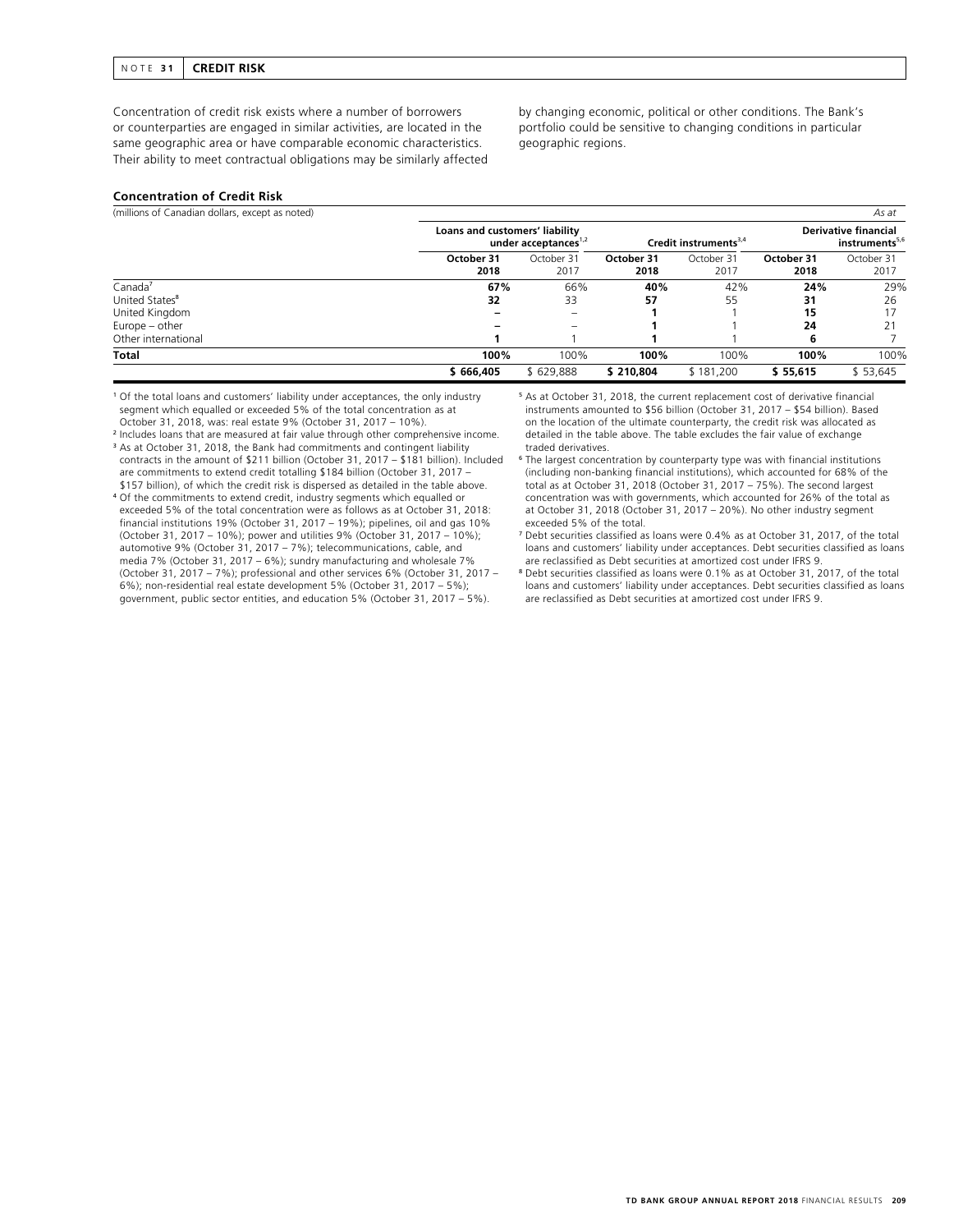The following table presents the maximum exposure to credit risk of financial instruments, before taking account of any collateral held or other credit enhancements.

# **Gross Maximum Credit Risk Exposure**

| (millions of Canadian dollars)                                   |             | As at       |
|------------------------------------------------------------------|-------------|-------------|
|                                                                  | October 31  |             |
|                                                                  | 2018        | 2017        |
| Cash and due from banks                                          | \$<br>4,735 | \$<br>3,971 |
| Interest-bearing deposits with banks                             | 30,720      | 51,185      |
| Securities <sup>1</sup>                                          |             |             |
| Financial assets designated at fair value through profit or loss |             |             |
| Government and government-insured securities                     | 1,397       | 2,119       |
| Other debt securities                                            | 2,221       | 1,913       |
| Trading                                                          |             |             |
| Government and government-insured securities                     | 47,085      | 40,012      |
| Other debt securities                                            | 20,106      | 13,358      |
| Retained interest                                                | 25          | 32          |
| Non-trading securities at fair value through profit or loss      |             |             |
| Government and government-insured securities                     |             | n/a         |
| Other debt securities                                            | 2,340       | n/a         |
| Securities at fair value through other comprehensive income      |             |             |
| Government and government-insured securities                     | 94,733      | n/a         |
| Other debt securities                                            | 30,948      | n/a         |
| Available-for-sale                                               |             |             |
| Government and government-insured securities                     | n/a         | 102,361     |
| Other debt securities                                            | n/a         | 41,763      |
| Debt securities at amortized cost                                |             |             |
| Government and government-insured securities                     | 60,535      | n/a         |
| Other debt securities                                            | 46,636      | n/a         |
| Held-to-maturity                                                 |             |             |
| Government and government-insured securities                     | n/a         | 45,623      |
| Other debt securities                                            | n/a         | 25,740      |
| Securities purchased under reverse purchase agreements           | 127,379     | 134,429     |
| Derivatives <sup>2</sup>                                         | 101,525     | 70,120      |
| Loans                                                            |             |             |
| Residential mortgages                                            | 225,081     | 221,990     |
| Consumer instalment and other personal                           | 170,976     | 156,293     |
| Credit card                                                      | 34,015      | 31,743      |
| Business and government                                          | 216,321     | 199,503     |
| Debt securities classified as loans                              | n/a         | 3,062       |
| Trading loans                                                    | 10,990      | 11,235      |
| Non-trading loans at fair value through profit or loss           | 1,336       | n/a         |
| Loans at fair value through other comprehensive income           | 2,745       | n/a         |
| Customers' liability under acceptances                           | 17,267      | 17,297      |
| Amounts receivable from brokers, dealers, and clients            | 26,940      | 29,971      |
| Other assets                                                     | 5,886       | 4,556       |
| <b>Total assets</b>                                              | 1,281,942   | 1,208,276   |
| Credit instruments <sup>3</sup>                                  | 210,804     | 181,200     |
| Unconditionally cancellable commitments to extend credit         |             |             |
| relating to personal lines of credit and credit card lines       | 301,752     | 290,123     |
| <b>Total credit exposure</b>                                     | \$1,794,498 | \$1,679,599 |

<sup>1</sup> Excludes equity securities.

<sup>2</sup> The gross maximum credit exposure for derivatives is based on the credit equivalent amount less the impact of certain master netting arrangements. The amounts exclude exchange traded derivatives and non-trading credit derivatives. Refer to Note 11 for further details.

<sup>3</sup> The balance represents the maximum amount of additional funds that the Bank could be obligated to extend should the contracts be fully utilized. The actual maximum exposure may differ from the amount reported above. Refer to Note 27 for further details.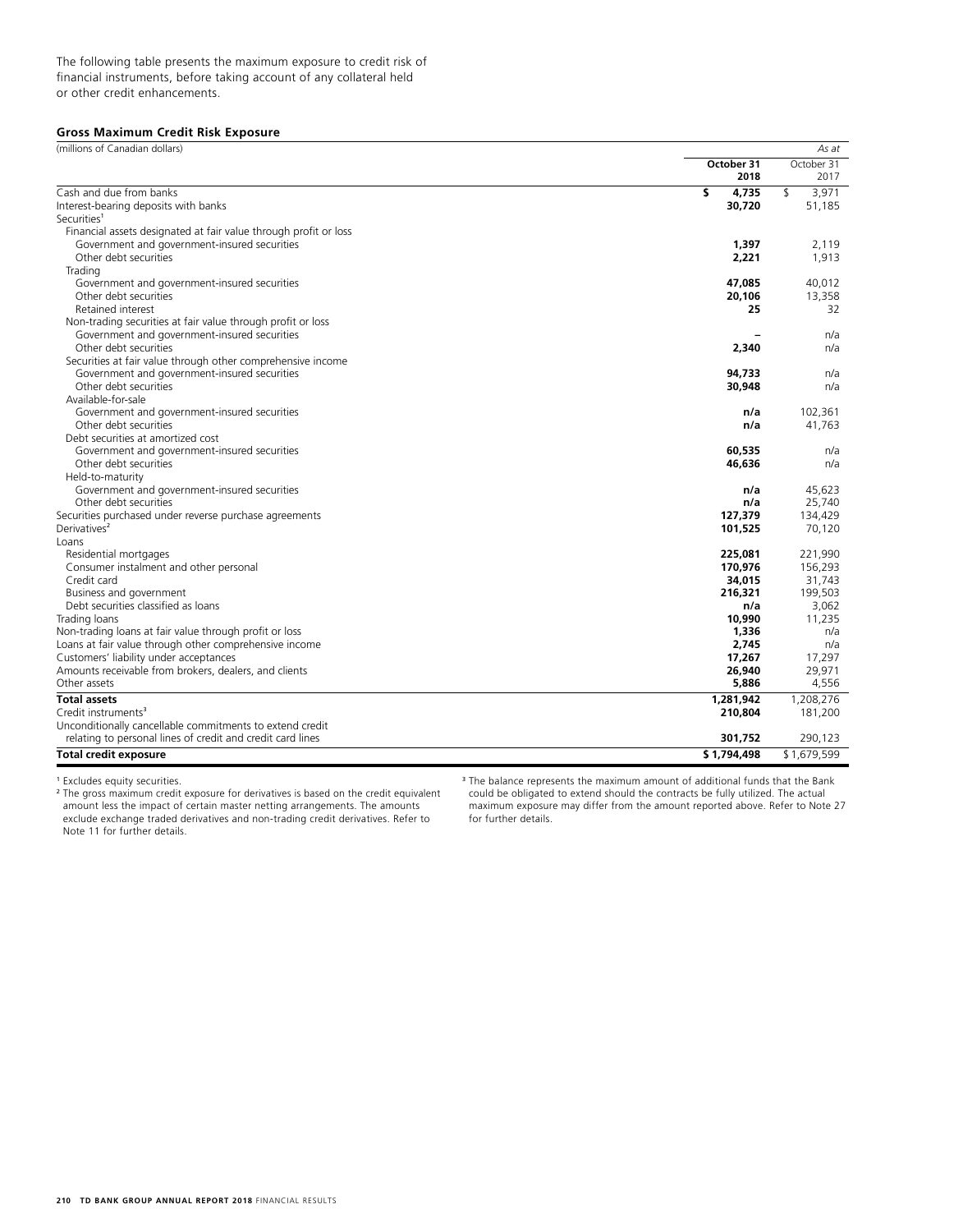The Bank manages its capital under guidelines established by OSFI. The regulatory capital guidelines measure capital in relation to credit, market, and operational risks. The Bank has various capital policies, procedures, and controls which it utilizes to achieve its goals and objectives.

The Bank's capital management objectives are:

- To be an appropriately capitalized financial institution as determined by:
	- **–** the Bank's Risk Appetite Statement;
	- **–** capital requirements defined by relevant regulatory authorities; and
	- **–** the Bank's internal assessment of capital requirements consistent with the Bank's risk profile and risk tolerance levels.
- To have the most economically achievable weighted-average cost of capital, consistent with preserving the appropriate mix of capital elements to meet targeted capitalization levels.
- To ensure ready access to sources of appropriate capital,
	- at reasonable cost, in order to:
	- **–** insulate the Bank from unexpected events; or
	- **–** support and facilitate business growth and/or acquisitions consistent with the Bank's strategy and risk appetite.
- To support strong external debt ratings, in order to manage the Bank's overall cost of funds and to maintain accessibility to required funding.

These objectives are applied in a manner consistent with the Bank's overall objective of providing a satisfactory return on shareholders' equity.

## *Basel III Capital Framework*

Capital requirements of the Basel Committee on Banking Supervision (BCBS) are commonly referred to as Basel III. Under Basel III, Total Capital consists of three components, namely Common Equity Tier 1 (CET1), Additional Tier 1, and Tier 2 Capital. Risk sensitive regulatory capital ratios are calculated by dividing CET1, Tier 1, and Total Capital by their respective risk-weighted assets (RWA), inclusive of any minimum requirements outlined under the regulatory floor. In 2015, Basel III also implemented a non-risk sensitive leverage ratio to act as a supplementary measure to the risk-sensitive capital requirements. The objective of the leverage ratio is to constrain the build-up of excess leverage in the banking sector. The leverage ratio is calculated by dividing Tier 1 Capital by leverage ratio exposure which is primarily comprised of on-balance sheet assets with adjustments made to derivative and securities financing transaction exposures, and credit equivalent amounts of off-balance sheet exposures.

### *Capital Position and Capital Ratios*

The Basel framework allows qualifying banks to determine capital levels consistent with the way they measure, manage, and mitigate risks. It specifies methodologies for the measurement of credit, market, and operational risks. The Bank uses the advanced approaches for the majority of its portfolios. Effective the third quarter of 2016, OSFI approved the Bank to calculate the majority of the retail portfolio credit RWA in the U.S. Retail segment using the AIRB approach. The remaining assets in the U.S. Retail segment continue to use the standardized approach for credit risk.

For accounting purposes, IFRS is followed for consolidation of subsidiaries and joint ventures. For regulatory capital purposes, insurance subsidiaries are deconsolidated and reported as a deduction from capital. Insurance subsidiaries are subject to their own capital adequacy reporting, such as OSFI's Minimum Continuing Capital Surplus Requirements and Minimum Capital Test. Currently, for regulatory capital purposes, all the entities of the Bank are either consolidated or deducted from capital and there are no entities from which surplus capital is recognized.

Some of the Bank's subsidiaries are individually regulated by either OSFI or other regulators. Many of these entities have minimum capital requirements which they must maintain and which may limit the Bank's ability to extract capital or funds for other uses.

During the year ended October 31, 2018, the Bank complied with the OSFI Basel III guideline related to capital ratios and the leverage ratio. Effective January 1, 2016, OSFI's target CET1, Tier 1, and Total Capital ratios for Canadian banks designated as D-SIBs includes a 1% common equity capital surcharge bringing the targets to 8%, 9.5%, and 11.5%, respectively. In addition, on June 25, 2018, OSFI provided greater transparency related to previously undisclosed Pillar 2 CET1 capital buffers through the introduction of the public Domestic Stability Buffer (DSB) which is held by D-SIBs against Pillar 2 risks. The current buffer is set at 1.5% of total risk-weighted assets (RWA) and must be met with CET1 Capital, effectively raising the CET1 target to 9.5%. Effective the second quarter of 2018, the Bank is no longer constrained by the regulatory floor as a result of implementing OSFI's revised capital floor requirements.

OSFI has provided IFRS transitional provisions for the leverage ratio (as previously with the ACM), which allows for the exclusion of assets securitized and sold through CMHC-sponsored programs prior to March 31, 2010, from the calculation.

The following table summarizes the Bank's regulatory capital position as at October 31.

### **Regulatory Capital Position**

| (millions of Canadian dollars, except as noted)                                  |   |           | As at                 |
|----------------------------------------------------------------------------------|---|-----------|-----------------------|
|                                                                                  |   |           | October 31 October 31 |
|                                                                                  |   | 2018      | 2017                  |
| Capital                                                                          |   |           |                       |
| Common Equity Tier 1 Capital                                                     | s | 52,389    | 46,628<br>\$.         |
| Tier 1 Capital                                                                   |   | 59.735    | 53,751                |
| <b>Total Capital</b>                                                             |   | 70.434    | 65,038                |
| Risk-weighted assets used in the<br>calculation of capital ratios <sup>1,2</sup> |   |           |                       |
| Common Equity Tier 1 Capital                                                     |   | \$435,632 | \$435,750             |
| Tier 1 Capital                                                                   |   | 435,780   | 435,750               |
| <b>Total Capital</b>                                                             |   | 435,927   | 435,750               |
| Capital and leverage ratios                                                      |   |           |                       |
| Common Equity Tier 1 Capital ratio <sup>1,2</sup>                                |   | 12.0%     | 10.7%                 |
| Tier 1 Capital ratio <sup>1,2</sup>                                              |   | 13.7      | 12.3                  |
| Total Capital ratio <sup>1,2</sup>                                               |   | 16.2      | 14.9                  |
| Leverage ratio                                                                   |   | 4.2       | 3.9                   |

<sup>1</sup> In accordance with the final CAR guideline, the Credit Valuation Adjustment (CVA) capital charge is being phased in until the first quarter of 2019. Each capital ratio has its own RWA measure due to the OSFI-prescribed scalar for inclusion of the CVA. For fiscal 2018, the scalars for inclusion of CVA for CET1, Tier 1, and Total Capital RWA are 80%, 83%, and 86%, respectively. For fiscal 2017, the scalars were 72%, 77%, and 81%, respectively.

<sup>2</sup> As at October 31, 2017, RWA for all ratios were the same due to the regulatory floor which was based on Basel I risk weights. As at October 31, 2018, the regulatory floor is based on Basel II standardized risk weights and is no longer triggered resulting in a separate RWA for each ratio due to the CVA scalar.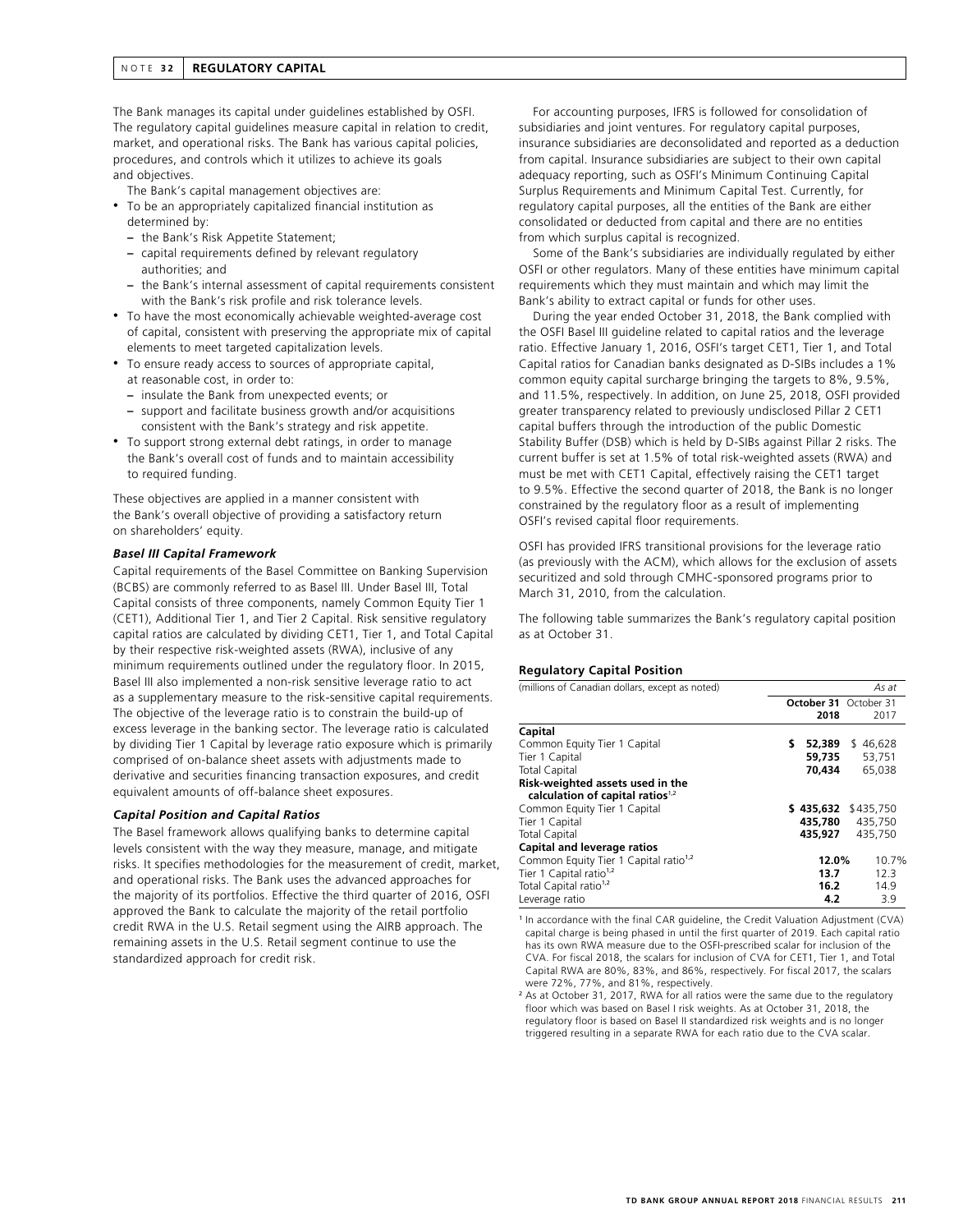The risk management policies and procedures of the Bank are provided in the MD&A. The shaded sections of the "Managing Risk" section of

the MD&A relating to market, liquidity, and insurance risks are an integral part of the 2018 Consolidated Financial Statements.

# NOTE **3 4 INFORMATION ON SUBSIDIARIES**

The following is a list of the directly or indirectly held significant subsidiaries.

### **Significant Subsidiaries**<sup>1</sup>

| (millions of Canadian dollars)                 |                                  | As at October 31, 2018                          |                                |
|------------------------------------------------|----------------------------------|-------------------------------------------------|--------------------------------|
|                                                | <b>Address of Head</b>           | Carrying value of shares                        |                                |
| <b>North America</b>                           | or Principal Office <sup>2</sup> | <b>Description</b>                              | owned by the Bank <sup>3</sup> |
| Meloche Monnex Inc.                            | Montréal, Québec                 | Holding Company                                 | \$1,379                        |
| Security National Insurance Company            | Montréal, Québec                 | Insurance Company                               |                                |
| Primmum Insurance Company                      | Toronto, Ontario                 | Insurance Company                               |                                |
| TD Direct Insurance Inc.                       | Toronto, Ontario                 | Insurance Company                               |                                |
| TD General Insurance Company                   | Toronto, Ontario                 | Insurance Company                               |                                |
| TD Home and Auto Insurance Company             | Toronto, Ontario                 | Insurance Company                               |                                |
| TD Asset Management Inc.                       | Toronto, Ontario                 | Investment Counselling and Portfolio Management | 328                            |
| TD Waterhouse Private Investment Counsel Inc.  | Toronto, Ontario                 | Investment Counselling and Portfolio Management |                                |
| TD Auto Finance (Canada) Inc.                  | Toronto, Ontario                 | Automotive Finance Entity                       | 2,344                          |
| TD Auto Finance Services Inc.                  | Toronto, Ontario                 | Automotive Finance Entity                       | 1,350                          |
| TD Group US Holdings LLC                       | Wilmington, Delaware             | Holding Company                                 | 68,903                         |
| Toronto Dominion Holdings (U.S.A.), Inc.       | New York, New York               | Holding Company                                 |                                |
| TD Prime Services LLC                          | New York, New York               | Securities Dealer                               |                                |
| TD Securities (USA) LLC                        | New York, New York               | Securities Dealer                               |                                |
| Toronto Dominion (Texas) LLC                   | New York, New York               | <b>Financial Services Entity</b>                |                                |
| Toronto Dominion (New York) LLC                | New York, New York               | <b>Financial Services Entity</b>                |                                |
| Toronto Dominion Capital (U.S.A.), Inc.        | New York, New York               | Small Business Investment Company               |                                |
| Toronto Dominion Investments, Inc.             | New York, New York               | Merchant Banking and Investments                |                                |
| TD Bank US Holding Company                     | Cherry Hill, New Jersey          | <b>Holding Company</b>                          |                                |
| Epoch Investment Partners, Inc.                | New York, New York               | Investment Counselling and Portfolio Management |                                |
| TDAM USA Inc.                                  | New York, New York               | Investment Counselling and Portfolio Management |                                |
| TD Bank USA, National Association              | Cherry Hill, New Jersey          | U.S. National Bank                              |                                |
| TD Bank, National Association                  | Cherry Hill, New Jersey          | U.S. National Bank                              |                                |
| TD Auto Finance LLC                            | Farmington Hills, Michigan       | Automotive Finance Entity                       |                                |
| TD Equipment Finance, Inc.                     | Cherry Hill, New Jersey          | <b>Financial Services Entity</b>                |                                |
| TD Private Client Wealth LLC                   | New York, New York               | Broker-dealer and Registered Investment Advisor |                                |
| TD Wealth Management Services Inc.             | Cherry Hill, New Jersey          | <b>Insurance Agency</b>                         |                                |
| TD Luxembourg International Holdings           | Luxembourg, Luxembourg           | Holding Company                                 |                                |
| TD Ameritrade Holding Corporation <sup>4</sup> | Omaha, Nebraska                  | <b>Securities Dealer</b>                        |                                |
| TD Investment Services Inc.                    | Toronto, Ontario                 | Mutual Fund Dealer                              | 26                             |
| TD Life Insurance Company                      | Toronto, Ontario                 | Insurance Company                               | 70                             |
| TD Mortgage Corporation                        | Toronto, Ontario                 | Deposit-Taking Entity                           | 9,201                          |
| TD Pacific Mortgage Corporation                | Vancouver, British Columbia      | Deposit-Taking Entity                           |                                |
| The Canada Trust Company                       | Toronto, Ontario                 | Trust, Loans, and Deposit-Taking Entity         |                                |
| TD Securities Inc.                             | Toronto, Ontario                 | Investment Dealer and Broker                    | 2,191                          |
| TD Vermillion Holdings Limited                 | Toronto, Ontario                 | <b>Holding Company</b>                          | 21,520                         |
| TD Financial International Ltd.                | Hamilton, Bermuda                | <b>Holding Company</b>                          |                                |
| TD Reinsurance (Barbados) Inc.                 | St. James, Barbados              | Reinsurance Company                             |                                |
| Toronto Dominion International Inc.            | St. James, Barbados              | Intragroup Lending Company                      |                                |
| TD Waterhouse Canada Inc.                      | Toronto, Ontario                 | <b>Investment Dealer</b>                        | 2.799                          |

<sup>1</sup> Unless otherwise noted, The Toronto-Dominion Bank, either directly or through its subsidiaries, owns 100% of the entity and/or 100% of any issued and outstanding voting securities and non-voting securities of the entities listed.

<sup>2</sup> Each subsidiary is incorporated or organized in the country in which its head or principal office is located, with the exception of Toronto Dominion Investments B.V., a company incorporated in The Netherlands, but with its principal office in the United Kingdom.

<sup>3</sup> Carrying amounts are prepared for purposes of meeting the disclosure requirements of Section 308 (3)(a)(ii) of the *Bank Act*. Intercompany transactions may be

included herein which are eliminated for consolidated financial reporting purposes. Certain amounts have been adjusted to conform with the presentation adopted in the current period.

<sup>4</sup> As at October 31, 2018, the Bank's reported investment in TD Ameritrade Holding Corporation was 41.61% (October 31, 2017 – 41.27%) of the outstanding shares of TD Ameritrade Holding Corporation. TD Luxembourg International Holdings and its ownership of TD Ameritrade Holding Corporation is included given the significance of the Bank's investment in TD Ameritrade Holding Corporation.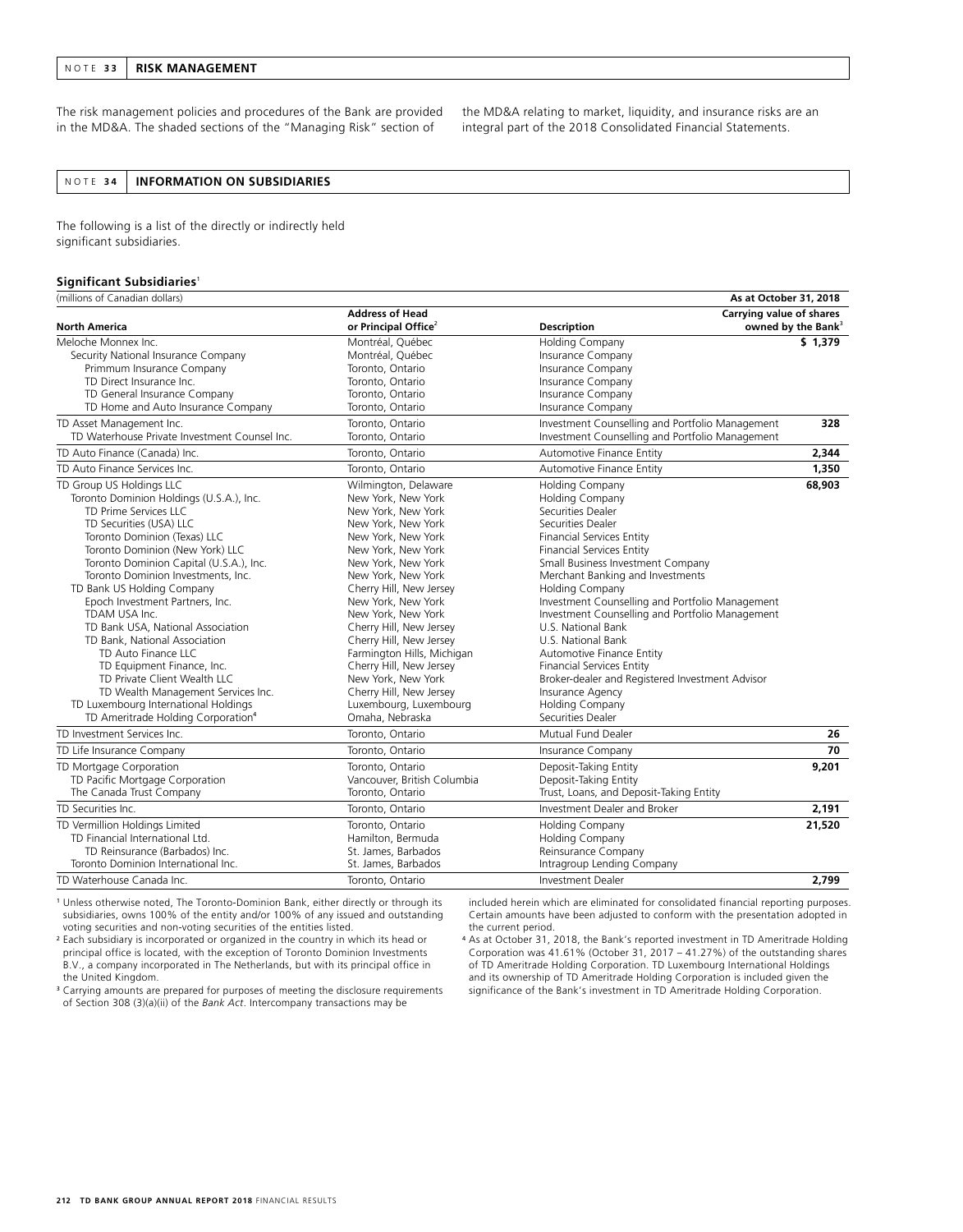#### **Significant Subsidiaries** (continued)<sup>1</sup>

| (millions of Canadian dollars)                                                                                                   |                                                                          |                                                                                  | As at October 31, 2018                                     |
|----------------------------------------------------------------------------------------------------------------------------------|--------------------------------------------------------------------------|----------------------------------------------------------------------------------|------------------------------------------------------------|
| International                                                                                                                    | <b>Address of Head</b><br>or Principal Office <sup>2</sup>               | <b>Description</b>                                                               | Carrying value of shares<br>owned by the Bank <sup>3</sup> |
| TD Bank N.V.                                                                                                                     | Amsterdam, The Netherlands                                               | Dutch Bank                                                                       | 434                                                        |
| TD Ireland Unlimited Company<br>TD Global Finance Unlimited Company                                                              | Dublin, Ireland<br>Dublin, Ireland                                       | Holding Company<br>Securities Dealer                                             | 319                                                        |
| TD Securities (Japan) Co. Ltd.                                                                                                   | Tokyo, Japan                                                             | Securities Dealer                                                                | 9                                                          |
| Toronto Dominion Australia Limited                                                                                               | Sydney, Australia                                                        | Securities Dealer                                                                | 99                                                         |
| Toronto Dominion Investments B.V.<br>TD Bank Europe Limited<br>Toronto Dominion Holdings (U.K.) Limited<br>TD Securities Limited | London, England<br>London, England<br>London, England<br>London, England | <b>Holding Company</b><br>UK Bank<br><b>Holding Company</b><br>Securities Dealer | 1.078                                                      |
| Toronto Dominion (South East Asia) Limited                                                                                       | Singapore, Singapore                                                     | Financial Institution                                                            | 817                                                        |

<sup>1</sup> Unless otherwise noted, The Toronto-Dominion Bank, either directly or through its subsidiaries, owns 100% of the entity and/or 100% of any issued and outstanding voting securities and non-voting securities of the entities listed.

<sup>2</sup> Each subsidiary is incorporated or organized in the country in which its head or principal office is located, with the exception of Toronto Dominion Investments B.V., a company incorporated in The Netherlands, but with its principal office in the United Kingdom.

<sup>3</sup> Carrying amounts are prepared for purposes of meeting the disclosure requirements of Section 308 (3)(a)(ii) of the *Bank Act*. Intercompany transactions may be included herein which are eliminated for consolidated financial reporting purposes. Certain amounts have been adjusted to conform with the presentation adopted in the current period.

## **SUBSIDIARIES WITH RESTRICTIONS TO TRANSFER FUNDS**

Certain of the Bank's subsidiaries have regulatory requirements to fulfill, in accordance with applicable law, in order to transfer funds, including paying dividends to, repaying loans to, or redeeming subordinated debentures issued to, the Bank. These customary requirements include, but are not limited to:

- Local regulatory capital and/or surplus adequacy requirements;
- Basel requirements under Pillar 1 and Pillar 2;
- Local regulatory approval requirements; and
- Local corporate and/or securities laws.

As at October 31, 2018, the net assets of subsidiaries subject to regulatory or capital adequacy requirements was \$79.8 billion (October 31, 2017 – \$77.2 billion), before intercompany eliminations.

In addition to regulatory requirements outlined above, the Bank may be subject to significant restrictions on its ability to use the assets or settle the liabilities of members of its group. Key contractual restrictions may arise from the provision of collateral to third parties in the normal course of business, for example through secured financing transactions; assets securitized which are not subsequently available for transfer by the Bank; and assets transferred into other consolidated and unconsolidated structured entities. The impact of these restrictions has been disclosed in Notes 9 and 27.

Aside from non-controlling interests disclosed in Note 21, there were no significant restrictions on the ability of the Bank to access or use the assets or settle the liabilities of subsidiaries within the group as a result of protective rights of non-controlling interests.